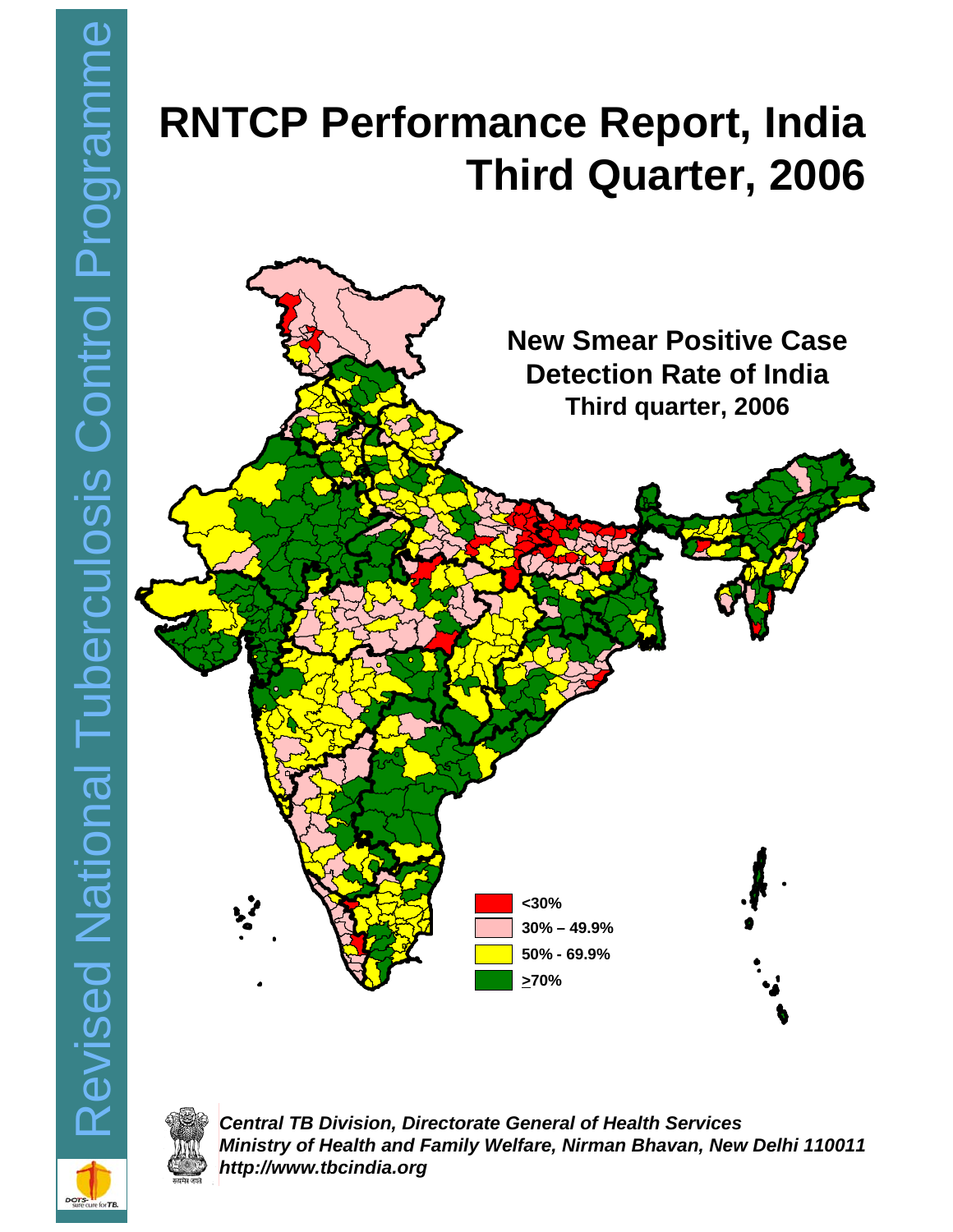## **Population in India covered under DOTS and total tuberculosis patients put on treatment each quarter**







•Estimated no. of NSP cases - 75/100,000 population per year (based on recent ARTI report)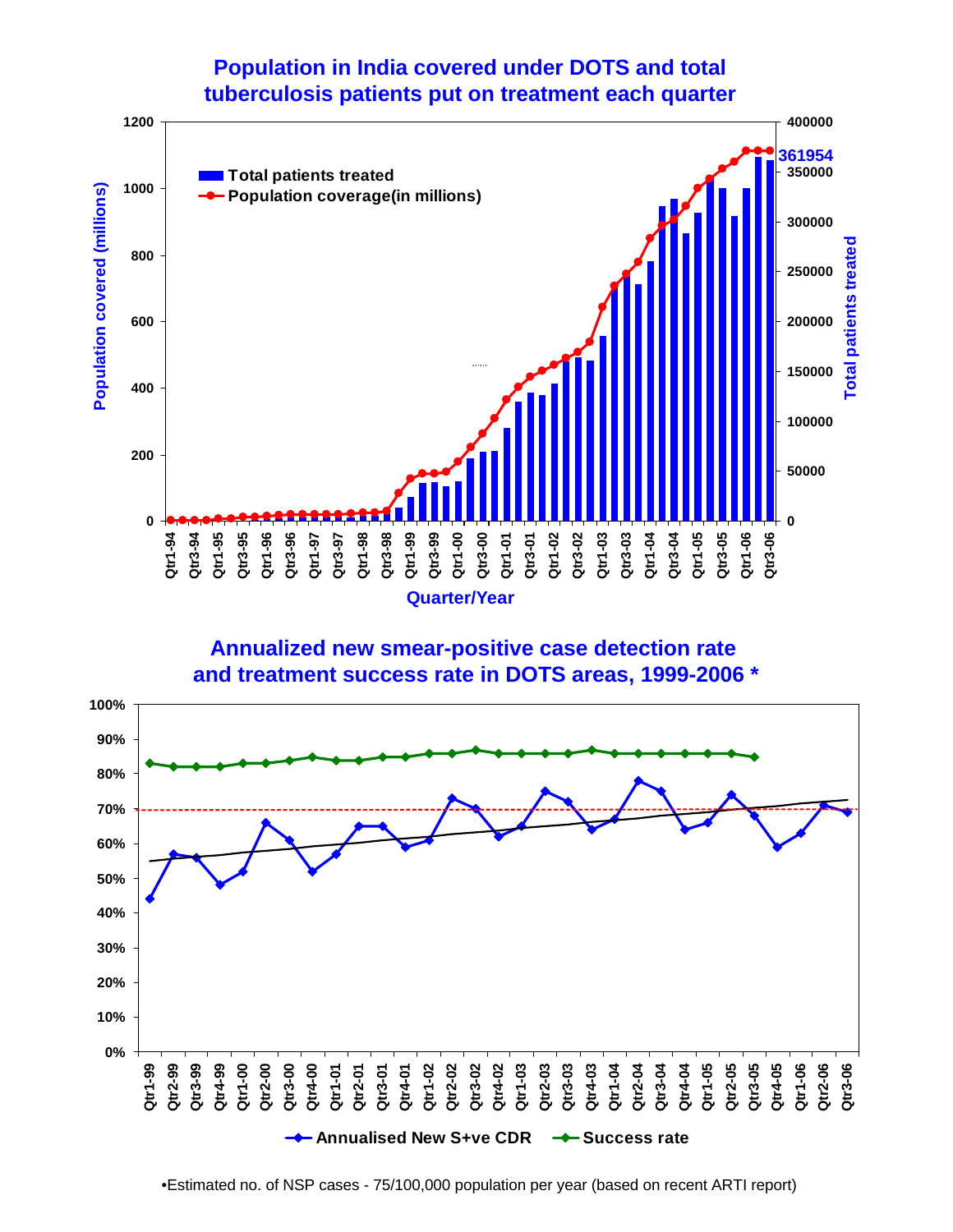#### **Revised National Tuberculosis Control Programme Pursuing High quality DOTS services**

Dear Colleagues,

RNTCP performance at the national level has been overall satisfactory. The case detection rate for the  $3<sup>rd</sup>$  quarter 2006 was 69% with a total of 361,954 patients placed on treatment. The success rate amongst the new smear positive PTB cases registered in the 3<sup>rd</sup> quarter 2005 was 85%. The sputum conversion rate and cure rate among the new sputum positive cases was 88% and 83% respectively.

Over 1,600,000 suspects were examined during the quarter and 215,809 sputum positive cases were diagnosed. In addition to the 143,349 new smear positive cases, 103,716 new smear negative cases, 46,358 extra pulmonary cases, 50,585 smear positive re-treatment cases and 19,469 'Others' were also initiated on treatment in this quarter.

Analysis of state wise performance, indicate that 24 states have recorded an improvement in their new smear positive case detection in the current quarter compared to their performance in  $3<sup>rd</sup>$  quarter of 2005. Significant improvements in NSP case detection rates have been noted in states of Jharkhand (22%), Assam (11%), Bihar (6%), Chhatisgarh (4%), Goa (11%), Manipur (18%), Nagaland (18%), Punjab (9%), Tripura (19%), and Uttar Pradesh (5%). Improvement in performance could be attributed to the regular monitoring by the centre and translated into improved field supervision by the State and District programme officers. States/UTs like Andhra Pradesh, Gujarat, Delhi, Chandigarh, Himachal Pradesh, Pondicherry, Sikkim, Rajasthan and West Bengal have already achieved the benchmark and consistently performing over and above the global targets of CDR and treatment success rate. Efforts should be made to try and identify underserved geographical areas and vulnerable groups like tribal areas/ desert areas/ urban poor/ and address gender differentials in seeking health care. Efforts should be directed to improve access to each and every TB patient in the community.

#### **Other Initiatives:**

Biannual State TB Officers and WHO RNTCP Consultants meeting was organized in the month of July (South zone-Chennai) and August (North zone- Surajkund) to review the performance and programme related issues in the states.

TB-HIV Review meeting at Chennai was chaired by Additional Secretary, GoI and AS & DG (NACO), wherein the TB-HIV coordination activities in the six high prevalence states were reviewed. In addition, operational issues related to TB-HIV collaborative activities being faced in the field were deliberated upon.

8<sup>th</sup> Lab Committee meeting: The committee reviewed the ongoing activities in the states for establishment of Intermediate Reference laboratories and their accreditation. The process for accreditation of IRLs and rolling out of DOTS plus in the state of Gujarat and Maharashtra were also discussed.

Training on drugs and logistic management was organized in Lucknow on  $20^{th}$ - $21^{st}$  July 2006 to build the capacity of the district staff in efficient drug and logistic management.

Meeting of the expert committee to plan for the upcoming National Annual Risk of Tuberculous Infection (ARTI) survey was organized at NTI, on the  $28<sup>th</sup>-29<sup>th</sup>$  July 2006. The survey is planned between 2007-09.

National level RNTCP sensitization workshop for IMA was organized on 13th-14th Aug 2006 at Surajkund. All state IMA President's had attended the meeting and provided commitment for extending support to RNTCP activities in their respective states.

Sensitization workshop of all CGHS (Central Government Health Services) providers was completed during the quarter.

*The programme is making all possible efforts at the central level to support the states to improve the quality of services in the field. These efforts need to be translated into actions in the field through positive commitment from all programme managers, and supportive supervision and monitoring of the STS, STLS, Lab technicians and all those working for the programme in the field. A sincere and committed team in the district is essential, and it is our responsibility to encourage and motivate them to strive for the noble cause of TB control.* 

> Dr. L. S Chauhan, Deputy Director General (TB) Dte. G. H. Services, MOHFW Government of India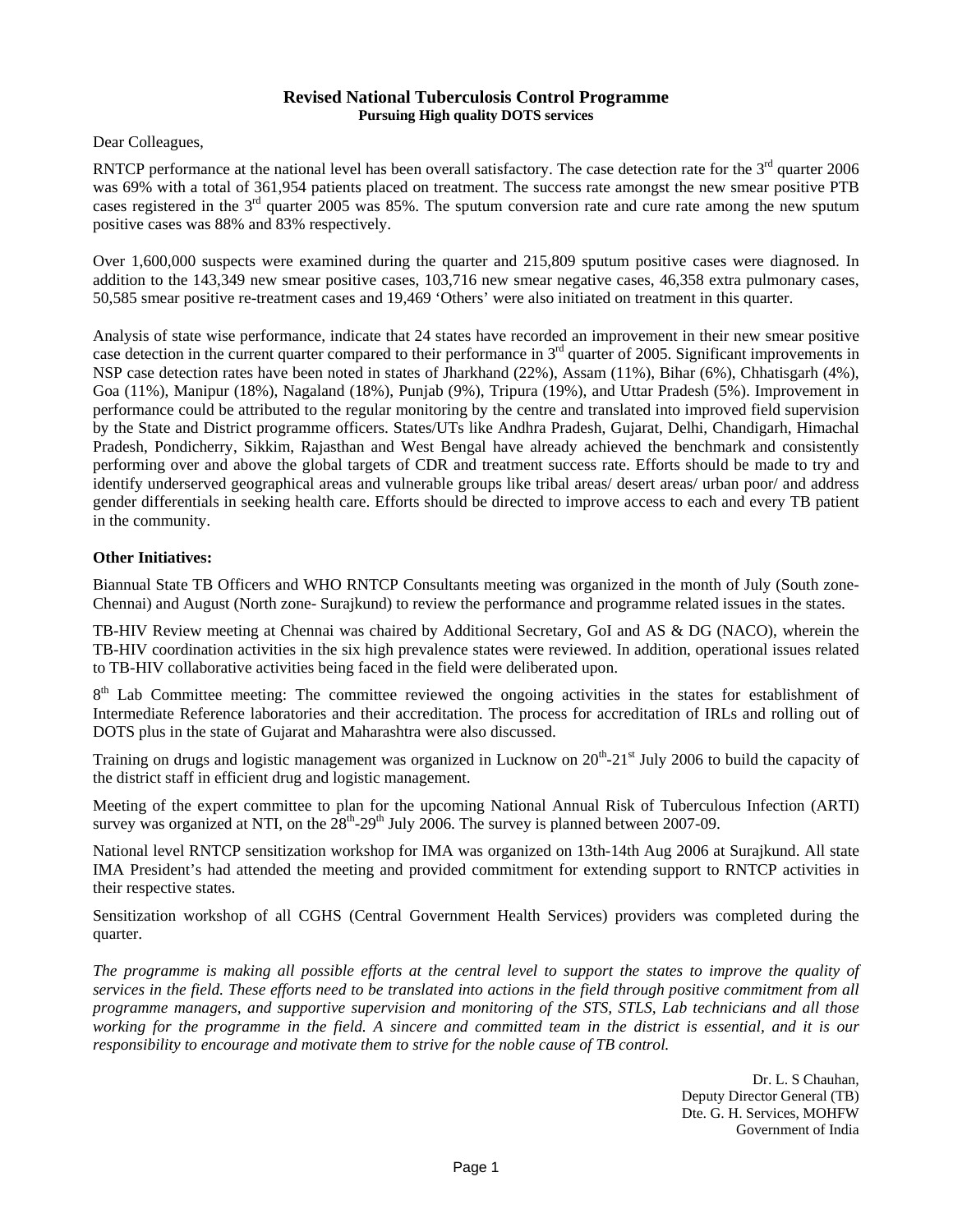

**Case Detection Rate and Treatment Success Rate in RNTCP areas for 3rd quarter 2006/2005**

AP- Andhra Pradesh; AR-Arunachal Pradesh; AS-Assam; BI-Bihar; CH-Chandigarh; CG-Chhatisgarh; DL-Delhi; GA-Goa; GU-Gujarat; HR-Haryana; HP-Himachal Pradesh; JK- Jammu & Kashmir; JH-Jharkhand; KA-Karnataka; KE-Kerala; LK- Lakshadweep; MP-Madhya Pradesh; MH-Maharashtra; MN-Manipur; MG-Meghalaya; MZ-Mizoram, NG-Nagaland; OR-Orissa, PD-Pondicherry; PN-Punjab; RJ-Rajasthan; SK-Sikkim; TN-Tamil Nadu; TR-Tripura; UP-Uttar Pradesh; UR-Uttaranchal; WB-West Bengal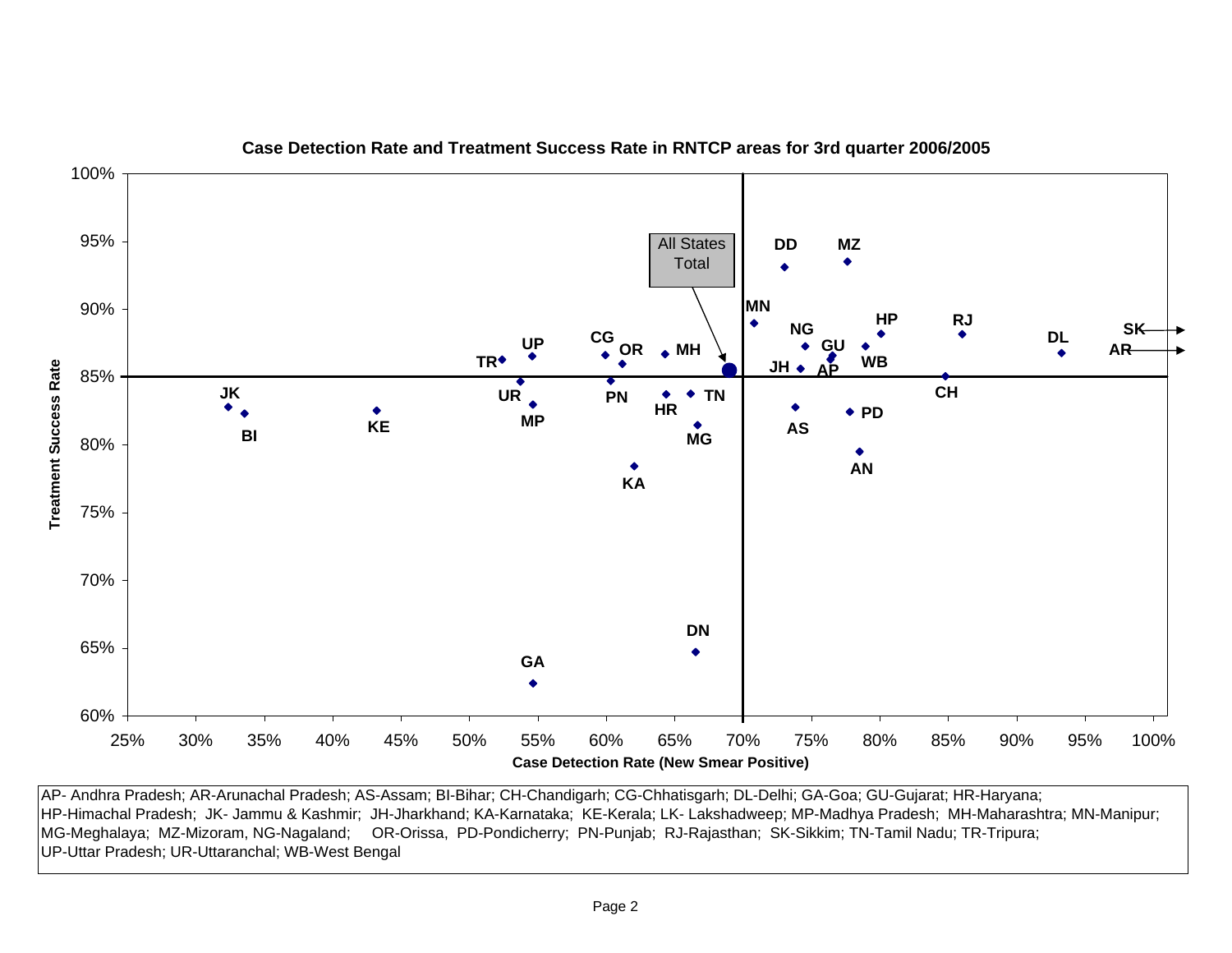| <b>State</b>             | Population<br>(in lakh)<br>covered by<br>RNTCP <sup>1</sup> | No. of<br>suspects<br>examined | <b>Suspects</b><br>examined<br>per lakh<br>population | No of Smear<br>positive<br>patients<br>diagnosed <sup>4</sup> | % of S+ve<br>cases<br>among<br>suspects | <b>Total</b><br>patients<br>registered<br>for<br>treatment <sup>3</sup> | Annualize<br>d total<br>case<br>detection<br>rate | New smear<br>positive<br>patients<br>registered for<br>treatment |    | Annualized new<br>smear positive<br>case detection<br>rate (%) | % new sputum<br>positive out of<br>total new<br>pulmonary<br>cases | No of new smear<br>negative cases<br>registered for<br>treatment | No of new<br><b>EP</b> cases<br>registered<br>for<br>treament | % of new<br><b>EP</b> cases<br>out of all<br>new cases |
|--------------------------|-------------------------------------------------------------|--------------------------------|-------------------------------------------------------|---------------------------------------------------------------|-----------------------------------------|-------------------------------------------------------------------------|---------------------------------------------------|------------------------------------------------------------------|----|----------------------------------------------------------------|--------------------------------------------------------------------|------------------------------------------------------------------|---------------------------------------------------------------|--------------------------------------------------------|
| Andaman & Nicobar        | $\overline{4}$                                              | 1117                           | 284                                                   | 98                                                            | 9%                                      | 209                                                                     | 212                                               | 58                                                               | 59 | 79%                                                            | 45%                                                                | 72                                                               | 43                                                            | 25%                                                    |
| Andhra Pradesh           | 804                                                         | 110106                         | 137                                                   | 17006                                                         | 15%                                     | 26717                                                                   | 133                                               | 11519                                                            | 57 | 76%                                                            | 58%                                                                | 8386                                                             | 2192                                                          | 10%                                                    |
| <b>Arunachal Pradesh</b> | 12                                                          | 2850                           | 244                                                   | 361                                                           | 13%                                     | 687                                                                     | 235                                               | 244                                                              | 83 | 111%                                                           | 56%                                                                | 192                                                              | 77                                                            | 15%                                                    |
| Assam                    | 290                                                         | 32098                          | 111                                                   | 5360                                                          | 17%                                     | 9203                                                                    | 127                                               | 4036                                                             | 56 | 74%                                                            | 59%                                                                | 2751                                                             | 790                                                           | 10%                                                    |
| <b>Bihar</b>             | 908                                                         | 64126                          | 71                                                    | 8305                                                          | 13%                                     | 18014                                                                   | 79                                                | 5798                                                             | 26 | 34%                                                            | 43%                                                                | 7804                                                             | 1017                                                          | 7%                                                     |
| Chandigarh               | 10                                                          | 3666                           | 362                                                   | 444                                                           | 12%                                     | 576                                                                     | 227                                               | 204                                                              | 81 | 85%                                                            | 64%                                                                | 113                                                              | 164                                                           | 34%                                                    |
| Chhatisgarh              | 229                                                         | 30269                          | 132                                                   | 3375                                                          | 11%                                     | 7319                                                                    | 128                                               | 2740                                                             | 48 | 60%                                                            | 47%                                                                | 3134                                                             | 691                                                           | 11%                                                    |
| D & N Haveli             | $\overline{2}$                                              | 416                            | 168                                                   | 47                                                            | 11%                                     | 98                                                                      | 158                                               | 33                                                               | 53 | 67%                                                            | 61%                                                                | 21                                                               | 20                                                            | 27%                                                    |
| Daman & Diu              | $\overline{2}$                                              | 817                            | 459                                                   | 59                                                            | 7%                                      | 86                                                                      | 193                                               | 26                                                               | 58 | 73%                                                            | 53%                                                                | 23                                                               | 10                                                            | 17%                                                    |
| Delhi                    | 161                                                         | 39561                          | 246                                                   | 6507                                                          | 16%                                     | 12262                                                                   | 305                                               | 3559                                                             | 89 | 93%                                                            | 59%                                                                | 2485                                                             | 3378                                                          | 36%                                                    |
| Goa                      | 15                                                          | 2735                           | 178                                                   | 292                                                           | 11%                                     | 522                                                                     | 136                                               | 168                                                              | 44 | 55%                                                            | 58%                                                                | 120                                                              | 129                                                           | 31%                                                    |
| Gujarat                  | 548                                                         | 90627                          | 165                                                   | 15083                                                         | 17%                                     | 19654                                                                   | 143                                               | 8390                                                             | 61 | 77%                                                            | 74%                                                                | 3017                                                             | 2111                                                          | 16%                                                    |
| Haryana                  | 230                                                         | 40586                          | 176                                                   | 6037                                                          | 15%                                     | 9209                                                                    | 160                                               | 3523                                                             | 61 | 64%                                                            | 65%                                                                | 1928                                                             | 1334                                                          | 20%                                                    |
| <b>Himachal Pradesh</b>  | 64                                                          | 16972                          | 264                                                   | 2078                                                          | 12%                                     | 3409                                                                    | 212                                               | 1222                                                             | 76 | 80%                                                            | 66%                                                                | 640                                                              | 729                                                           | 28%                                                    |
| Jammu & Kashmir          | 116                                                         | 18332                          | 158                                                   | 1334                                                          | 7%                                      | 2520                                                                    | 87                                                | 892                                                              | 31 | 32%                                                            | 56%                                                                | 694                                                              | 575                                                           | 27%                                                    |
| <b>Jharkhand</b>         | 292                                                         | 33679                          | 115                                                   | 5295                                                          | 16%                                     | 9142                                                                    | 125                                               | 4059                                                             | 56 | 74%                                                            | 56%                                                                | 3213                                                             | 545                                                           | 7%                                                     |
| Karnataka                | 561                                                         | 87790                          | 156                                                   | 10617                                                         | 12%                                     | 16686                                                                   | 119                                               | 6530                                                             | 47 | 62%                                                            | 63%                                                                | 3874                                                             | 2746                                                          | 21%                                                    |
| Kerala                   | 336                                                         | 51744                          | 154                                                   | 3442                                                          | 7%                                      | 6417                                                                    | 76                                                | 2720                                                             | 32 | 43%                                                            | 66%                                                                | 1371                                                             | 1537                                                          | 27%                                                    |
| .akshadweep              | $\overline{1}$                                              | 45                             | 68                                                    | $\overline{2}$                                                | 4%                                      | 3                                                                       | 18                                                | 2                                                                | 12 | 16%                                                            | 67%                                                                | $\mathbf{1}$                                                     | $\mathbf 0$                                                   | $0\%$                                                  |
| <b>Madhya Pradesh</b>    | 668                                                         | 70853                          | 106                                                   | 11511                                                         | 16%                                     | 19072                                                                   | 114                                               | 7290                                                             | 44 | 55%                                                            | 54%                                                                | 6196                                                             | 1813                                                          | 12%                                                    |
| Maharashtra              | 1041                                                        | 150506                         | 145                                                   | 19291                                                         | 13%                                     | 33780                                                                   | 130                                               | 13294                                                            | 51 | 64%                                                            | 59%                                                                | 9409                                                             | 4934                                                          | 18%                                                    |
| <b>Manipur</b>           | 26                                                          | 3695                           | 144                                                   | 434                                                           | 12%                                     | 1355                                                                    | 212                                               | 340                                                              | 53 | 71%                                                            | 42%                                                                | 473                                                              | 253                                                           | 24%                                                    |
| Meghalaya                | 25                                                          | 3155                           | 128                                                   | 461                                                           | 15%                                     | 1068                                                                    | 173                                               | 309                                                              | 50 | 67%                                                            | 57%                                                                | 230                                                              | 245                                                           | 31%                                                    |
| <b>Mizoram</b>           | 10                                                          | 2161                           | 226                                                   | 218                                                           | 10%                                     | 502                                                                     | 210                                               | 139                                                              | 58 | 78%                                                            | 52%                                                                | 127                                                              | 147                                                           | 36%                                                    |
| Nagaland                 | 21                                                          | 2653                           | 124                                                   | 371                                                           | 14%                                     | 800                                                                     | 150                                               | 298                                                              | 56 | 75%                                                            | 61%                                                                | 187                                                              | 109                                                           | 18%                                                    |
| Orissa                   | 391                                                         | 48231                          | 124                                                   | 6542                                                          | 14%                                     | 11700                                                                   | 120                                               | 5077                                                             | 52 | 61%                                                            | 60%                                                                | 3337                                                             | 1712                                                          | 17%                                                    |
| Pondicherry              | 10                                                          | 3794                           | 364                                                   | 363                                                           | 10%                                     | 350                                                                     | 134                                               | 152                                                              | 58 | 78%                                                            | 69%                                                                | 69                                                               | 77                                                            | 26%                                                    |
| Punjab                   | 260                                                         | 40970                          | 158                                                   | 5497                                                          | 13%                                     | 9430                                                                    | 145                                               | 3722                                                             | 57 | 60%                                                            | 64%                                                                | 2092                                                             | 1795                                                          | 24%                                                    |
| Rajasthan                | 624                                                         | 97527                          | 156                                                   | 18929                                                         | 19%                                     | 29040                                                                   | 186                                               | 10740                                                            | 69 | 86%                                                            | 56%                                                                | 8573                                                             | 3318                                                          | 15%                                                    |
| <b>Sikkim</b>            | 6                                                           | 2086                           | 360                                                   | 197                                                           | 9%                                      | 397                                                                     | 274                                               | 125                                                              | 86 | 115%                                                           | 63%                                                                | 73                                                               | 108                                                           | 35%                                                    |
| <b>Tamil Nadu</b>        | 653                                                         | 154308                         | 236                                                   | 12374                                                         | 8%                                      | 20911                                                                   | 128                                               | 8096                                                             | 50 | 66%                                                            | 59%                                                                | 5733                                                             | 4178                                                          | 23%                                                    |
| <b>Tripura</b>           | 34                                                          | 2906                           | 85                                                    | 430                                                           | 15%                                     | 607                                                                     | 71                                                | 336                                                              | 39 | 52%                                                            | 73%                                                                | 124                                                              | 50                                                            | 10%                                                    |
| <b>Uttar Pradesh</b>     | 1839                                                        | 241530                         | 131                                                   | 34854                                                         | 14%                                     | 59606                                                                   | 130                                               | 23833                                                            | 52 | 55%                                                            | 54%                                                                | 20068                                                            | 5542                                                          | 11%                                                    |
| <b>Uttaranchal</b>       | 92                                                          | 15863                          | 172                                                   | 2103                                                          | 13%                                     | 3136                                                                    | 136                                               | 1176                                                             | 51 | 54%                                                            | 57%                                                                | 893                                                              | 382                                                           | 16%                                                    |
| <b>West Bengal</b>       | 858                                                         | 136922                         | 160                                                   | 16492                                                         | 12%                                     | 27467                                                                   | 128                                               | 12699                                                            | 59 | 79%                                                            | 67%                                                                | 6293                                                             | 3607                                                          | 16%                                                    |
| <b>Grand Total</b>       | 11142                                                       | 1604696                        | 144                                                   | 215809                                                        | 13%                                     | 361954                                                                  | 130                                               | 143349                                                           | 51 | 69%                                                            | 58%                                                                | 103716                                                           | 46358                                                         | 16%                                                    |

Values for grey areas are not expected. NR - Not reported till 26th November 2006

Estimated New Smear Positive cases / lakh population based on ARTI data for North Zone (Chandigarh, Delhi, Haryana, Himachal Pradesh, Jammu & Kashmir, Punjab, Uttar Pradesh, Uttaranchal) is 95; East Zone (Andaman & Nicobar, Arunachal Pradesh, Assam, Bihar, Jharkhand, Manipur, Meghalaya, Mizoram, Nagaland, Sikkim, Tripura, West Bengal) is 75; South Zone (Andhra Pradesh, Karnataka, Kerala, Lakshdweep, Pondicherry, Tamil Nadu ) is 75 and West Zone (Chhattisgarh, Dadra & Nagar Haveli, Daman & Diu, Goa, Gujarat, Madhya Pradesh, Maharashtra, Rajasthan) is 80; Orissa is 85

1 Projected population based on census population of 2001 is used for calculation of case-detection rate. 1 lakh = 100,000 population

2 Smear positive patients diagnosed include new smear positive cases and smear positive retreatment cases

3 Total patients registered for treatment includes new sputum smear positive cases, new smear negative cases, new extra-pulmonary cases, smear positive retreatment cases and 'Others'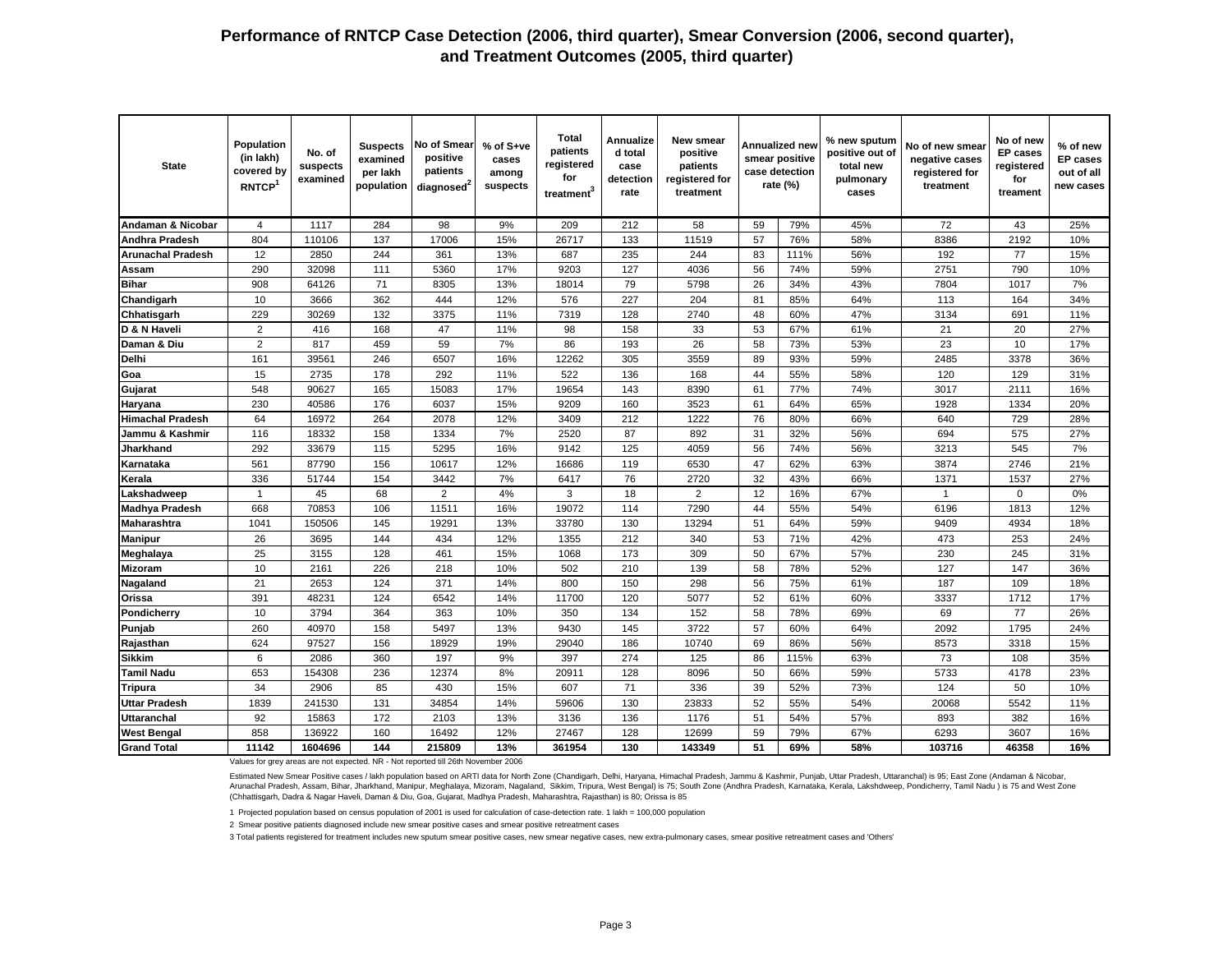| <b>State</b>             | No of smear<br>positive<br>retreatment<br>cases registered<br>for treatment | % of retreat·<br>ment cases<br>out of all<br>smear<br>positive<br>cases | No (%) of<br>pediatric<br>cases out of<br>all New cases |     | 3 month<br>conversion<br>rate of new<br>smear<br>positive<br>patients | Cure rate<br>of new<br>smear<br>positive<br>patients | <b>Success</b><br>ate of new<br>smear<br>positive<br>patients | % smear<br>positive<br>patients living<br>in the district<br>placed on<br><b>DOTS</b> |                | No (%) of<br>patients put<br>on Non-<br><b>DOTS</b><br>treatment<br>regimen | No (%) of<br><b>Initial</b><br>defaulters |     |                | No (%) of NSP<br>cases started<br><b>RNTCP DOTS</b><br>within 7 days of<br>diagnosis |        | No (%) of NSP<br>cases registered<br>within one month<br>of starting RNTCP<br><b>DOTS</b> treatment |           | No (%) of<br>interviewed NSP<br>cases who<br>received DOT<br>during IP as per<br>guidelines | No (%) of cured<br><b>NSP cases having</b><br>end of treatment<br>follow- up sputum<br>done within 7 days<br>of last dose |           |
|--------------------------|-----------------------------------------------------------------------------|-------------------------------------------------------------------------|---------------------------------------------------------|-----|-----------------------------------------------------------------------|------------------------------------------------------|---------------------------------------------------------------|---------------------------------------------------------------------------------------|----------------|-----------------------------------------------------------------------------|-------------------------------------------|-----|----------------|--------------------------------------------------------------------------------------|--------|-----------------------------------------------------------------------------------------------------|-----------|---------------------------------------------------------------------------------------------|---------------------------------------------------------------------------------------------------------------------------|-----------|
| Andaman & Nicobar        | 22                                                                          | 28%                                                                     | 26                                                      | 15% | 94%                                                                   | 77%                                                  | 79%                                                           | 90%                                                                                   | $\Omega$       | 0%                                                                          | 10                                        | 10% | 60             | 97%                                                                                  | 60     | 97%                                                                                                 | 9         | 100%                                                                                        | 15                                                                                                                        | 83%       |
| Andhra Pradesh           | 3758                                                                        | 25%                                                                     | 645                                                     | 3%  | 89%                                                                   | 83%                                                  | 86%                                                           | 90%                                                                                   | 107            | 1%                                                                          | 1436                                      | 9%  | 9464           | 85%                                                                                  | 11061  | 96%                                                                                                 | 3397      | 78%                                                                                         | 7030                                                                                                                      | 74%       |
| <b>Arunachal Pradesh</b> | 111                                                                         | 31%                                                                     | 16                                                      | 3%  | 88%                                                                   | 85%                                                  | 87%                                                           | 94%                                                                                   | 9              | 3%                                                                          | 13                                        | 4%  | 237            | 97%                                                                                  | 242    | 99%                                                                                                 | 195       | 84%                                                                                         | 228                                                                                                                       | 79%       |
| Assam                    | 1005                                                                        | 20%                                                                     | 246                                                     | 3%  | 88%                                                                   | 79%                                                  | 83%                                                           | 92%                                                                                   | 48             | 1%                                                                          | 276                                       | 5%  | 3358           | 85%                                                                                  | 3900   | 97%                                                                                                 | 1154      | 70%                                                                                         | 2290                                                                                                                      | 82%       |
| <b>Bihar</b>             | 2002                                                                        | 26%                                                                     | 663                                                     | 5%  | 79%                                                                   | 72%                                                  | 82%                                                           | 91%                                                                                   | 18             | 0%                                                                          | 697                                       | 9%  | 4481           | 78%                                                                                  | 5192   | 90%                                                                                                 | 1661      | 51%                                                                                         | 1130                                                                                                                      | 71%       |
| Chandigarh               | 61                                                                          | 23%                                                                     | 46                                                      | 10% | 92%                                                                   | 85%                                                  | 85%                                                           | 92%                                                                                   | 9              | 3%                                                                          | 16                                        | 5%  | 169            | 83%                                                                                  | 201    | 99%                                                                                                 | 56        | 95%                                                                                         | 158                                                                                                                       | 96%       |
| Chhatisgarh              | 479                                                                         | 15%                                                                     | 373                                                     | 6%  | 89%                                                                   | 84%                                                  | 87%                                                           | 93%                                                                                   | 32             | 1%                                                                          | 211                                       | 6%  | 2382           | 87%                                                                                  | 2714   | 99%                                                                                                 | 607       | 76%                                                                                         | 1647                                                                                                                      | 78%       |
| D & N Haveli             | 14                                                                          | 30%                                                                     | 9                                                       | 12% | 86%                                                                   | 65%                                                  | 65%                                                           | 85%                                                                                   | $\mathbf 0$    | 0%                                                                          | 6                                         | 15% | 30             | 91%                                                                                  | 33     | 100%                                                                                                | 16        | 100%                                                                                        | 22                                                                                                                        | 100%      |
| Daman & Diu              | 11                                                                          | 30%                                                                     | $\overline{1}$                                          | 2%  | 87%                                                                   | 86%                                                  | 93%                                                           | 94%                                                                                   | $\Omega$       | 0%                                                                          | 2                                         | 6%  | 26             | 100%                                                                                 | 26     | 100%                                                                                                | 26        | 100%                                                                                        | $\overline{7}$                                                                                                            | 100%      |
| Delhi                    | 1791                                                                        | 33%                                                                     | 1282                                                    | 14% | 88%                                                                   | 86%                                                  | 87%                                                           | 91%                                                                                   | 123            | 2%                                                                          | 320                                       | 6%  | 3189           | 90%                                                                                  | 3550   | 100%                                                                                                | 1601      | 69%                                                                                         | 2965                                                                                                                      | 99%       |
| Goa                      | 68                                                                          | 29%                                                                     | 41                                                      | 10% | 81%                                                                   | 62%                                                  | 62%                                                           | 83%                                                                                   | 14             | 6%                                                                          | 30                                        | 12% | 136            | 81%                                                                                  | 161    | 96%                                                                                                 | 15        | 27%                                                                                         | 59                                                                                                                        | 76%       |
| Gujarat                  | 4579                                                                        | 35%                                                                     | 599                                                     | 4%  | 90%                                                                   | 86%                                                  | 87%                                                           | 92%                                                                                   | 188            | 1%                                                                          | 812                                       | 6%  | 7229           | 86%                                                                                  | 8241   | 98%                                                                                                 | 2041      | 86%                                                                                         | 5560                                                                                                                      | 82%       |
| Haryana                  | 1910                                                                        | 35%                                                                     | 463                                                     | 7%  | 88%                                                                   | 83%                                                  | 84%                                                           | 89%                                                                                   | 44             | 1%                                                                          | 494                                       | 9%  | 3023           | 88%                                                                                  | 3480   | 95%                                                                                                 | 1079      | 77%                                                                                         | 2475                                                                                                                      | 87%       |
| <b>Himachal Pradesh</b>  | 697                                                                         | 36%                                                                     | 56                                                      | 2%  | 91%                                                                   | 86%                                                  | 88%                                                           | 90%                                                                                   | 29             | 2%                                                                          | 152                                       | 9%  | 1056           | 90%                                                                                  | 968    | 83%                                                                                                 | 627       | 76%                                                                                         | 947                                                                                                                       | 86%       |
| Jammu & Kashmir          | 270                                                                         | 23%                                                                     | 49                                                      | 2%  | 85%                                                                   | 82%                                                  | 83%                                                           | 88%                                                                                   | 9              | 1%                                                                          | 135                                       | 11% | 586            | 99%                                                                                  | 401    | 100%                                                                                                | 374       | 83%                                                                                         | 225                                                                                                                       | 87%       |
| Jharkhand                | 831                                                                         | 17%                                                                     | 350                                                     | 4%  | 90%                                                                   | 83%                                                  | 86%                                                           | 92%                                                                                   | 39             | 1%                                                                          | 358                                       | 7%  | 2787           | 71%                                                                                  | 3912   | 97%                                                                                                 | 1288      | 64%                                                                                         | 1533                                                                                                                      | 63%       |
| Karnataka                | 2627                                                                        | 29%                                                                     | 837                                                     | 6%  | 84%                                                                   | 76%                                                  | 78%                                                           | 92%                                                                                   | 49             | 1%                                                                          | 741                                       | 8%  | 5515           | 84%                                                                                  | 6070   | 93%                                                                                                 | 918       | 87%                                                                                         | 3955                                                                                                                      | 77%       |
| Kerala                   | 603                                                                         | 18%                                                                     | 507                                                     | 9%  | 84%                                                                   | 80%                                                  | 83%                                                           | 92%                                                                                   | 24             | 1%                                                                          | 215                                       | 7%  | 2469           | 91%                                                                                  | 2547   | 94%                                                                                                 | 330       | 80%                                                                                         | 1601                                                                                                                      | 73%       |
| .akshadweep              | $\mathbf 0$                                                                 | 0%                                                                      | $\Omega$                                                | 0%  | 0%                                                                    | <b>NE</b>                                            | <b>NE</b>                                                     | 100%                                                                                  | $\mathbf 0$    | 0%                                                                          | $\mathbf 0$                               | 0%  | $\overline{2}$ | 100%                                                                                 | 2      | 9%                                                                                                  | 2         | 100%                                                                                        | <b>NE</b>                                                                                                                 | <b>NE</b> |
| <b>Madhya Pradesh</b>    | 2895                                                                        | 28%                                                                     | 628                                                     | 4%  | 86%                                                                   | 79%                                                  | 83%                                                           | 91%                                                                                   | 157            | 1%                                                                          | 691                                       | 7%  | 5652           | 83%                                                                                  | 6890   | 97%                                                                                                 | 1829      | 53%                                                                                         | 4107                                                                                                                      | 72%       |
| Maharashtra              | 3884                                                                        | 23%                                                                     | 1622                                                    | 6%  | 90%                                                                   | 85%                                                  | 87%                                                           | 89%                                                                                   | 118            | 1%                                                                          | 1700                                      | 10% | 10848          | 85%                                                                                  | 12023  | 93%                                                                                                 | 2860      | 79%                                                                                         | 9154                                                                                                                      | 80%       |
| <b>Manipur</b>           | 112                                                                         | 25%                                                                     | 104                                                     | 10% | 86%                                                                   | 87%                                                  | 89%                                                           | 97%                                                                                   | 9              | 2%                                                                          | $\overline{4}$                            | 1%  | 337            | 99%                                                                                  | 313    | 92%                                                                                                 | 245       | 77%                                                                                         | 222                                                                                                                       | 85%       |
| Meghalaya                | 142                                                                         | 31%                                                                     | 78                                                      | 10% | 81%                                                                   | 77%                                                  | 81%                                                           | 96%                                                                                   | $\overline{4}$ | 1%                                                                          | 11                                        | 2%  | 252            | 85%                                                                                  | 298    | 97%                                                                                                 | 124       | 86%                                                                                         | 197                                                                                                                       | 76%       |
| <b>Mizoram</b>           | 51                                                                          | 27%                                                                     | 29                                                      | 7%  | 94%                                                                   | 92%                                                  | 94%                                                           | 91%                                                                                   | 8              | 4%                                                                          | 9                                         | 5%  | 136            | 99%                                                                                  | 137    | 100%                                                                                                | 121       | 88%                                                                                         | 121                                                                                                                       | 84%       |
| Nagaland                 | 118                                                                         | 28%                                                                     | 67                                                      | 11% | 92%                                                                   | 87%                                                  | 87%                                                           | 84%                                                                                   | $\mathbf{1}$   | 0%                                                                          | 57                                        | 15% | 201            | 95%                                                                                  | 209    | 99%                                                                                                 | 117       | 74%                                                                                         | 129                                                                                                                       | 61%       |
| lOrissa                  | 980                                                                         | 16%                                                                     | 386                                                     | 4%  | 86%                                                                   | 79%                                                  | 86%                                                           | 92%                                                                                   | 52             | 1%                                                                          | 472                                       | 8%  | 3585           | 78%                                                                                  | 4471   | 95%                                                                                                 | 1317      | 59%                                                                                         | 2632                                                                                                                      | 68%       |
| Pondicherry              | 47                                                                          | 24%                                                                     | 11                                                      | 4%  | 87%                                                                   | 75%                                                  | 82%                                                           | 84%                                                                                   | 16             | 7%                                                                          | 22                                        | 9%  | 127            | 64%                                                                                  | 138    | 69%                                                                                                 | <b>NR</b> | <b>NR</b>                                                                                   | 130                                                                                                                       | 65%       |
| Punjab                   | 1428                                                                        | 28%                                                                     | 485                                                     | 6%  | 87%                                                                   | 83%                                                  | 85%                                                           | 94%                                                                                   | 64             | 1%                                                                          | 260                                       | 5%  | 3363           | 90%                                                                                  | 3601   | 97%                                                                                                 | 674       | 92%                                                                                         | 2446                                                                                                                      | 93%       |
| Rajasthan                | 5496                                                                        | 34%                                                                     | 1059                                                    | 5%  | 90%                                                                   | 87%                                                  | 88%                                                           | 90%                                                                                   | 192            | 1%                                                                          | 1592                                      | 9%  | 8540           | 80%                                                                                  | 10132  | 94%                                                                                                 | 1542      | 83%                                                                                         | 7683                                                                                                                      | 82%       |
| <b>Sikkim</b>            | 56                                                                          | 31%                                                                     | 49                                                      | 16% | 82%                                                                   | 88%                                                  | 88%                                                           | 91%                                                                                   | $\overline{4}$ | 2%                                                                          | 11                                        | 6%  | 123            | 98%                                                                                  | 125    | 100%                                                                                                | 73        | 96%                                                                                         | 99                                                                                                                        | 95%       |
| Tamil Nadu               | 2376                                                                        | 23%                                                                     | 1997                                                    | 11% | 88%                                                                   | 82%                                                  | 84%                                                           | 92%                                                                                   | 56             | 1%                                                                          | 797                                       | 8%  | 6478           | 80%                                                                                  | 7886   | 97%                                                                                                 | 1474      | 68%                                                                                         | 5858                                                                                                                      | 77%       |
| Tripura                  | 80                                                                          | 19%                                                                     | -6                                                      | 1%  | 84%                                                                   | 80%                                                  | 86%                                                           | 91%                                                                                   | 10             | 2%                                                                          | 29                                        | 7%  | 263            | 78%                                                                                  | 304    | 90%                                                                                                 | 115       | 75%                                                                                         | 59                                                                                                                        | 66%       |
| <b>Uttar Pradesh</b>     | 8501                                                                        | 26%                                                                     | 2971                                                    | 6%  | 87%                                                                   | 83%                                                  | 87%                                                           | 91%                                                                                   | 22             | 0%                                                                          | 2879                                      | 9%  | 20345          | 89%                                                                                  | 23179  | 100%                                                                                                | 5267      | 80%                                                                                         | 14389                                                                                                                     | 88%       |
| <b>Uttaranchal</b>       | 577                                                                         | 33%                                                                     | 140                                                     | 6%  | 93%                                                                   | 85%                                                  | 85%                                                           | 94%                                                                                   | 39             | 2%                                                                          | 78                                        | 4%  | 1106           | 93%                                                                                  | 1169   | 99%                                                                                                 | 497       | 88%                                                                                         | 1037                                                                                                                      | 95%       |
| <b>West Bengal</b>       | 3003                                                                        | 19%                                                                     | 1250                                                    | 6%  | 89%                                                                   | 86%                                                  | 87%                                                           | 92%                                                                                   | 51             | 0%                                                                          | 1264                                      | 8%  | 9963           | 78%                                                                                  | 11955  | 72%                                                                                                 | 1689      | 79%                                                                                         | 9040                                                                                                                      | 83%       |
| <b>Grand Total</b>       | 50585                                                                       | 26%                                                                     | 17091                                                   | 6%  | 88%                                                                   | 83%                                                  | 85%                                                           | 91%                                                                                   | 1545           | 1%                                                                          | 15800                                     | 8%  | 117518         | 84%                                                                                  | 135591 | 93%                                                                                                 | 33340     | 73%                                                                                         | 89150                                                                                                                     | 81%       |

Values for grey areas are not expected. NR - Not reported till 26th November 2006

Estimated New Smear Positive cases / lakh population based on ARTI data for North Zone (Chandigarh, Delhi, Haryana, Himachal Pradesh, Jammu & Kashmir, Punjab, Uttar Pradesh, Uttaranchal) is 95; East Zone (Andaman & Nicobar Pradesh, Assam, Bihar, Jharkhand, Manipur, Meghalaya, Mizoram, Nagaland, Sikkim, Tripura, West Bengal) is 75; South Zone (Andhra Pradesh, Kamataka, Kerala, Lakshdweep, Pondicherry, Tamil Nadu) is 75 and West Zone (Chhattis Nagar Haveli, Daman & Diu, Goa, Gujarat, Madhya Pradesh, Maharashtra, Rajasthan) is 80; Orissa is 85

4 Smear conversion rate not expected for states that began implementing RNTCP during 4th quarter 2005

5 Cure rate and success rate are not expected for states that began implementing RNTCP after 4th quarter 2004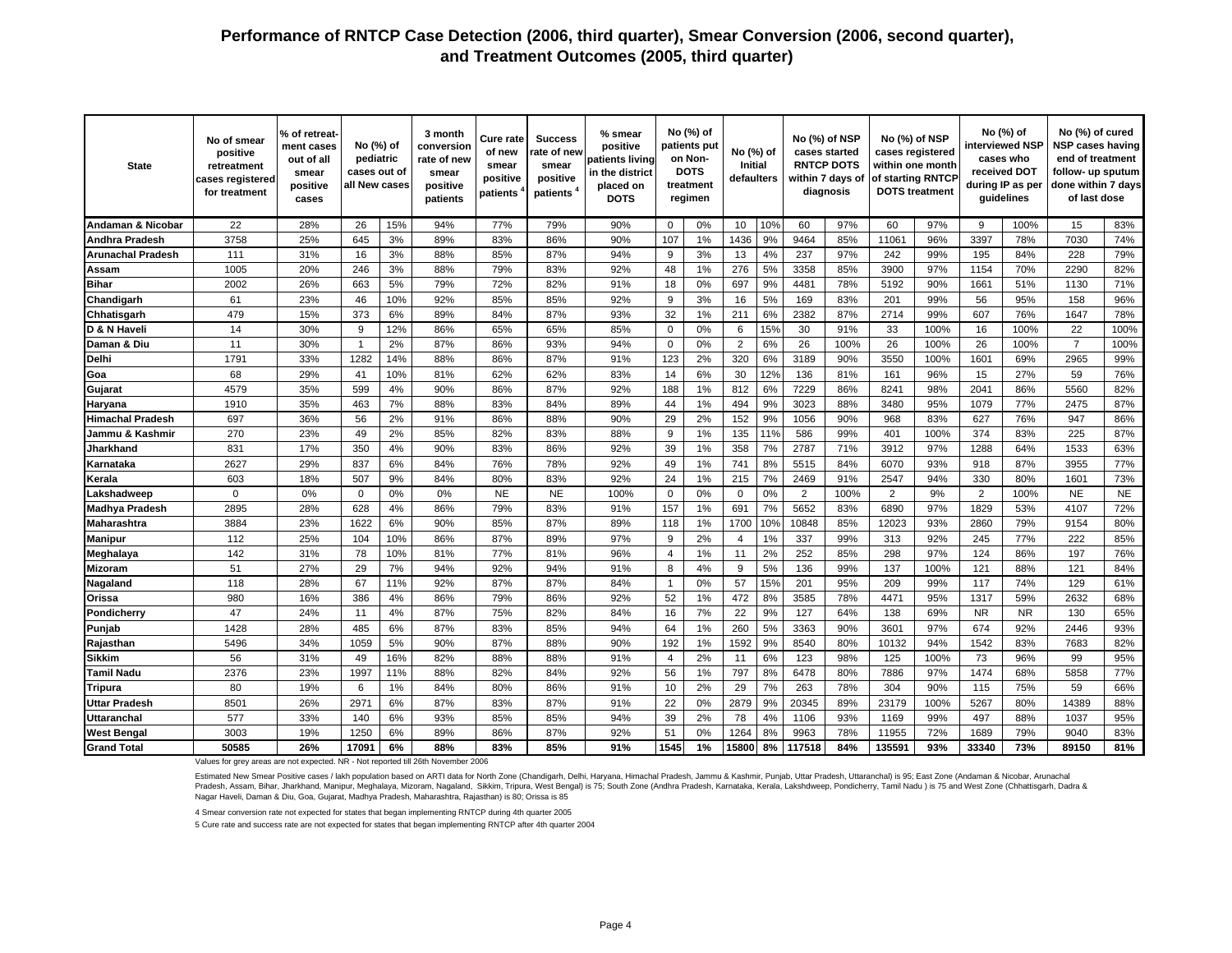| <b>Implementing states</b> |                 |       | <b>New Smear Positive</b> |             |                |                  |              |                 |                |             | New Smear Negative <sup>2</sup> |                  |              |                 |                |             | New Extra Pulmonary <sup>2</sup> |                  |              |
|----------------------------|-----------------|-------|---------------------------|-------------|----------------|------------------|--------------|-----------------|----------------|-------------|---------------------------------|------------------|--------------|-----------------|----------------|-------------|----------------------------------|------------------|--------------|
|                            | Regist-<br>ered | Cure  | Comp-<br>leted            | <b>Died</b> | <b>Failure</b> | <b>Defaulted</b> | Trans<br>out | Regist-<br>ered | Comp-<br>leted | <b>Died</b> | Failure                         | <b>Defaulted</b> | Trans<br>out | Regist-<br>ered | Comp-<br>leted | <b>Died</b> | <b>Failure</b>                   | <b>Defaulted</b> | Trans<br>out |
| Andaman & Nicobar          | 39              | 76.9% | 2.6%                      | 7.7%        | 0.0%           | 10.3%            | 2.6%         | 21              | 95.2%          | 4.8%        | 0.0%                            | 0.0%             | 0.0%         | 40              | 85.0%          | 7.5%        | 0.0%                             | 5.0%             | 2.5%         |
| Andhra Pradesh             | 11181           | 83.4% | 2.9%                      | 5.1%        | 2.5%           | 5.0%             | 1.1%         | 9319            | 86.5%          | 4.4%        | 0.7%                            | 7.8%             | 0.5%         | 2204            | 87.1%          | 3.4%        | 0.2%                             | 8.8%             | 0.5%         |
| <b>Arunachal Pradesh</b>   | 236             | 85.2% | 2.1%                      | 3.4%        | 4.7%           | 4.7%             | 0.0%         | 166             | 62.0%          | 28.3%       | 1.2%                            | 6.0%             | 2.4%         | 68              | 61.8%          | 27.9%       | 0.0%                             | 10.3%            | 0.0%         |
| Assam                      | 3402            | 78.6% | 3.9%                      | 4.0%        | 2.3%           | 10.3%            | 0.9%         | 2675            | 79.8%          | 3.8%        | 0.7%                            | 14.5%            | 1.2%         | 697             | 86.8%          | 3.2%        | 0.1%                             | 9.5%             | 0.4%         |
| <b>Bihar</b>               | 2221            | 71.7% | 10.6%                     | 4.9%        | 2.3%           | 10.2%            | 0.4%         | 4098            | 85.7%          | 2.3%        | 0.3%                            | 11.3%            | 0.3%         | 393             | 86.8%          | 1.0%        | 0.3%                             | 11.7%            | 0.0%         |
| Chandigarh                 | 194             | 85.1% | 0.0%                      | 2.1%        | 5.7%           | 3.6%             | 3.6%         | 168             | 96.4%          | 0.6%        | 0.6%                            | 1.8%             | 0.6%         | 161             | 95.0%          | 1.9%        | 0.0%                             | 1.2%             | 1.9%         |
| Chhatisgarh                | 2488            | 84.3% | 2.3%                      | 5.4%        | 0.9%           | 6.8%             | 0.2%         | 2202            | 86.0%          | 3.5%        | 0.4%                            | 9.9%             | 0.2%         | 585             | 94.4%          | 1.5%        | 0.0%                             | 4.1%             | 0.0%         |
| D & N Haveli               | 34              | 64.7% | 0.0%                      | 2.9%        | 5.9%           | 20.6%            | 5.9%         | 4               | 25.0%          | 25.0%       | 0.0%                            | 50.0%            | 0.0%         | -1              | 100.0%         | 0.0%        | 0.0%                             | 0.0%             | 0.0%         |
| Daman & Diu                | 29              | 86.2% | 6.9%                      | 0.0%        | 0.0%           | 6.9%             | 0.0%         | 8               | 100.0%         | 0.0%        | 0.0%                            | 0.0%             | 0.0%         | $\overline{7}$  | 85.7%          | 14.3%       | 0.0%                             | 0.0%             | 0.0%         |
| IDelhi                     | 3401            | 86.5% | 0.3%                      | 2.7%        | 4.0%           | 5.2%             | 1.3%         | 2277            | 91.6%          | 1.8%        | 1.3%                            | 4.8%             | 0.5%         | 3297            | 95.8%          | 0.8%        | 0.2%                             | 2.8%             | 0.4%         |
| Goa                        | 125             | 62.4% | 0.0%                      | 4.0%        | 2.4%           | 27.2%            | 3.2%         | 125             | 78.4%          | 2.4%        | 0.0%                            | 19.2%            | 0.0%         | 59              | 83.1%          | 1.7%        | 1.7%                             | 13.6%            | 0.0%         |
| Gujarat                    | 7853            | 86.2% | 0.4%                      | 4.3%        | 2.8%           | 5.3%             | 1.0%         | 3411            | 85.1%          | 4.2%        | 0.7%                            | 9.4%             | 0.6%         | 2176            | 89.9%          | 1.8%        | 0.1%                             | 7.5%             | 0.6%         |
| Haryana                    | 3445            | 82.6% | 1.1%                      | 3.9%        | 4.1%           | 7.8%             | 0.5%         | 2086            | 83.4%          | 4.4%        | 1.8%                            | 10.2%            | 0.2%         | 1458            | 91.7%          | 1.7%        | 0.5%                             | 5.8%             | 0.3%         |
| <b>Himachal Pradesh</b>    | 1244            | 86.3% | 1.9%                      | 4.7%        | 3.7%           | 3.1%             | 0.2%         | 722             | 86.1%          | 4.6%        | 1.7%                            | 7.2%             | 0.4%         | 843             | 92.8%          | 2.5%        | 0.1%                             | 4.3%             | 0.4%         |
| Jammu & Kashmir            | 511             | 82.4% | 0.4%                      | 4.5%        | 2.5%           | 7.6%             | 2.5%         | 326             | 85.3%          | 2.5%        | 0.6%                            | 10.4%            | 1.2%         | 362             | 93.4%          | 2.2%        | 0.3%                             | 1.9%             | 2.2%         |
| Jharkhand                  | 2801            | 83.4% | 2.2%                      | 5.4%        | 1.7%           | 6.8%             | 0.5%         | 3206            | 88.5%          | 2.2%        | 0.5%                            | 8.7%             | 0.1%         | 452             | 89.8%          | 2.4%        | 0.0%                             | 6.4%             | 1.1%         |
| Karnataka                  | 6641            | 76.4% | 2.0%                      | 6.3%        | 3.5%           | 9.2%             | 2.5%         | 4533            | 82.6%          | 6.3%        | 1.0%                            | 8.3%             | 1.9%         | 2814            | 89.6%          | 3.2%        | 0.1%                             | 5.1%             | 1.9%         |
| Kerala                     | 2636            | 79.9% | 2.6%                      | 5.4%        | 4.6%           | 6.7%             | 0.6%         | 1176            | 84.5%          | 6.6%        | 0.8%                            | 7.7%             | 0.4%         | 1379            | 91.7%          | 2.6%        | 0.1%                             | 5.2%             | 0.4%         |
| _akshadweep                | $\Omega$        |       |                           |             |                |                  |              |                 |                |             |                                 |                  |              |                 |                |             |                                  |                  |              |
| <b>Madhya Pradesh</b>      | 7248            | 79.3% | 3.7%                      | 4.2%        | 2.7%           | 9.7%             | 0.4%         | 5939            | 84.7%          | 3.0%        | 0.7%                            | 11.1%            | 0.4%         | 1664            | 91.0%          | 1.5%        | 0.2%                             | 6.0%             | 0.5%         |
| Maharashtra                | 13644           | 85.2% | 1.4%                      | 4.8%        | 2.3%           | 5.5%             | 0.8%         | 10411           | 86.1%          | 3.9%        | 0.9%                            | 8.5%             | 0.6%         | 5199            | 90.5%          | 2.8%        | 0.3%                             | 6.0%             | 0.6%         |
| <b>Manipur</b>             | 263             | 86.7% | 2.3%                      | 0.8%        | 2.7%           | 7.6%             | 0.0%         | 409             | 85.6%          | 2.9%        | 0.2%                            | 11.2%            | 0.0%         | 252             | 89.3%          | 0.8%        | 0.0%                             | 9.9%             | 0.0%         |
| Meghalaya                  | 318             | 77.4% | 4.1%                      | 4.4%        | 7.9%           | 5.7%             | 0.6%         | 287             | 84.7%          | 6.3%        | 1.7%                            | 7.3%             | 0.0%         | 198             | 92.4%          | 4.0%        | 0.0%                             | 3.0%             | 0.5%         |
| <b>Mizoram</b>             | 154             | 92.2% | 1.3%                      | 3.9%        | 1.3%           | 1.3%             | 0.0%         | 138             | 87.0%          | 6.5%        | 0.7%                            | 5.8%             | 0.0%         | 112             | 97.3%          | 0.9%        | 0.9%                             | 0.9%             | 0.0%         |
| Nagaland                   | 259             | 87.3% | 0.0%                      | 2.3%        | 2.3%           | 6.6%             | 0.8%         | 202             | 81.2%          | 4.0%        | 0.5%                            | 14.4%            | 0.0%         | 139             | 86.3%          | 1.4%        | 0.0%                             | 12.2%            | 0.0%         |
| Orissa                     | 5108            | 79.1% | 6.9%                      | 5.0%        | 1.2%           | 7.1%             | 0.7%         | 2999            | 88.2%          | 4.7%        | 0.1%                            | 6.5%             | 0.2%         | 1617            | 90.3%          | 2.9%        | 0.1%                             | 6.4%             | 0.3%         |
| <b>Pondicherry</b>         | 165             | 75.2% | 7.3%                      | 4.2%        | 2.4%           | 10.9%            | 0.0%         | 72              | 87.5%          | 4.2%        | 0.0%                            | 8.3%             | 0.0%         | 72              | 87.5%          | 2.8%        | 0.0%                             | 9.7%             | 0.0%         |
| Punjab                     | 3191            | 82.8% | 1.9%                      | 4.7%        | 2.2%           | 7.3%             | 1.1%         | 2129            | 84.3%          | 5.1%        | 1.2%                            | 7.7%             | 1.7%         | 1555            | 92.4%          | 1.9%        | 0.1%                             | 3.9%             | 1.8%         |
| Rajasthan                  | 10777           | 86.6% | 1.6%                      | 2.7%        | 1.9%           | 6.8%             | 0.4%         | 7999            | 88.0%          | 2.6%        | 0.9%                            | 8.2%             | 0.3%         | 3365            | 90.1%          | 1.8%        | 0.1%                             | 7.0%             | 1.0%         |
| <b>Sikkim</b>              | 118             | 88.1% | 0.0%                      | 3.4%        | 5.1%           | 2.5%             | 0.8%         | 74              | 91.9%          | 5.4%        | 0.0%                            | 2.7%             | 0.0%         | 101             | 94.1%          | 1.0%        | 0.0%                             | 5.0%             | 0.0%         |
| <b>Tamil Nadu</b>          | 9246            | 82.0% | 1.8%                      | 5.0%        | 2.2%           | 8.3%             | 0.7%         | 6877            | 88.7%          | 4.4%        | 0.4%                            | 6.2%             | 0.3%         | 4315            | 91.9%          | 2.7%        | 0.1%                             | 4.8%             | 0.5%         |
| Tripura                    | 153             | 79.7% | 6.5%                      | 3.9%        | 2.6%           | 5.2%             | 0.0%         | 81              | 90.1%          | 4.9%        | 1.2%                            | 3.7%             | 0.0%         | 26              | 80.8%          | 3.8%        | 3.8%                             | 11.5%            | 0.0%         |
| Uttar Pradesh              | 19575           | 83.1% | 3.4%                      | 3.7%        | 1.2%           | 8.4%             | 0.1%         | 16428           | 88.0%          | 2.0%        | 0.6%                            | 9.4%             | 0.1%         | 4186            | 94.5%          | 1.0%        | 0.1%                             | 4.3%             | 0.2%         |
| Uttaranchal                | 1274            | 84.6% | 0.8%                      | 3.3%        | 2.0%           | 8.3%             | 1.0%         | 827             | 90.8%          | 1.9%        | 1.0%                            | 5.6%             | 0.7%         | 354             | 92.4%          | 1.1%        | 0.3%                             | 6.2%             | 0.0%         |
| <b>West Bengal</b>         | 12544           | 86.1% | 1.2%                      | 3.9%        | 2.4%           | 6.3%             | 0.3%         | 6758            | 87.3%          | 4.3%        | 0.6%                            | 7.6%             | 0.2%         | 3437            | 92.2%          | 2.4%        | 0.3%                             | 4.9%             | 0.3%         |
| <b>Grand Total</b>         | 132518          | 83.1% | 2.4%                      | 4.3%        | 2.3%           | 7.1%             | 0.7%         | 98153           | 86.6%          | 3.6%        | 0.7%                            | 8.7%             | 0.5%         | 43588           | 91.4%          | 2.2%        | 0.2%                             | 5.6%             | 0.6%         |

Values for grey areas are not expected

1 Treatment success for New Smear Positive is cured and treatment completed.

2 Treatment success for New Smear Negative and New Extra Pulmonary are treatment completed.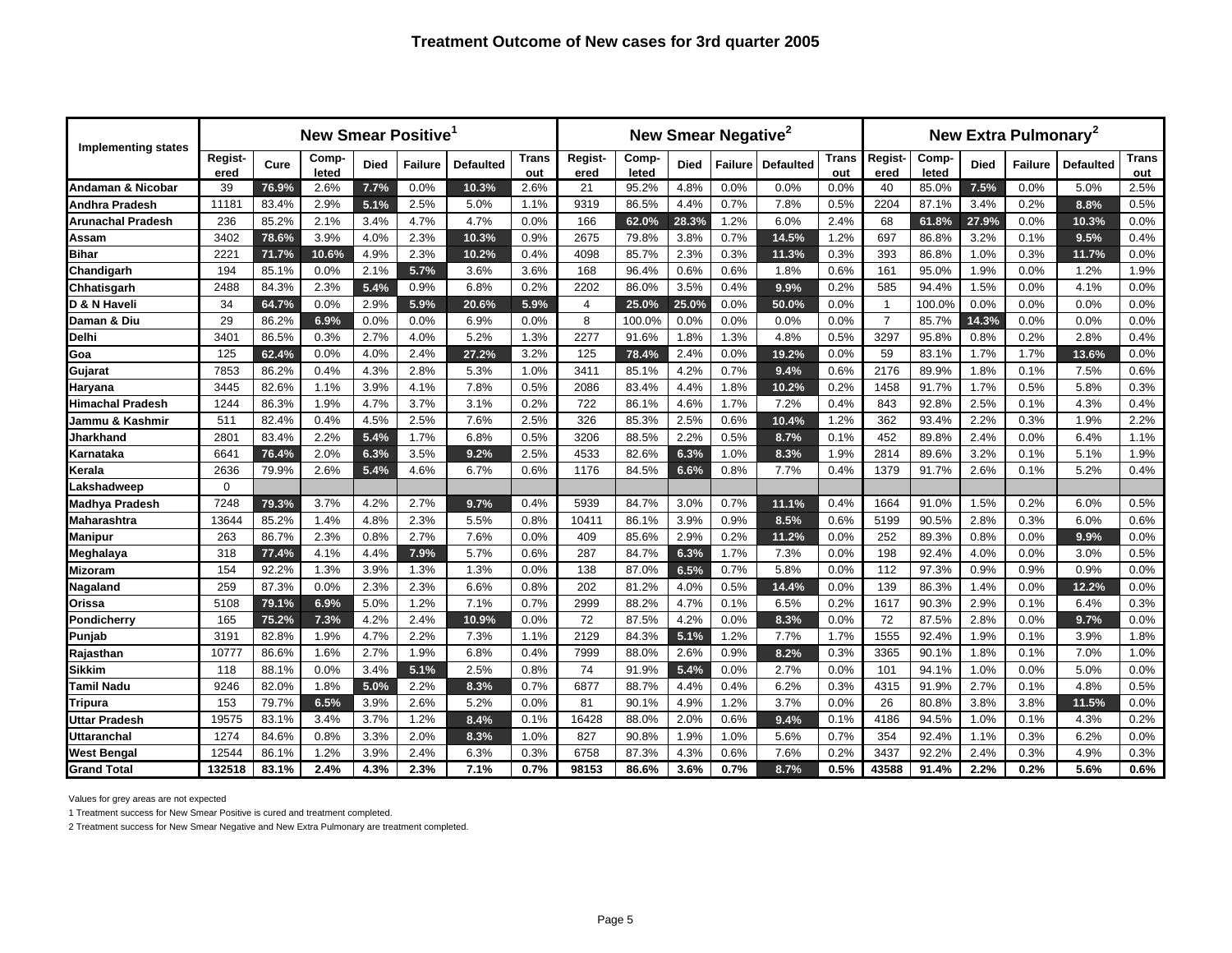|                                |              | <u>UN GUUNO EUUU (UAUNGHIIG</u> |             |                | <b>VUIVIV</b>    |                            |                   |
|--------------------------------|--------------|---------------------------------|-------------|----------------|------------------|----------------------------|-------------------|
| Type of retreatment case       | <b>Cured</b> | <b>Success</b>                  | <b>Died</b> | <b>Failure</b> | <b>Defaulted</b> | <b>Transferr</b><br>ed out | No.<br>registered |
| Relapse                        | 65.8%        | 72.3%                           | 6.9%        | 5.3%           | 13.9%            | 0.7%                       | 20768             |
| <b>IFailure</b>                | 52.4%        | 59.7%                           | 7.8%        | 13.9%          | 17.5%            | $1.1\%$                    | 4699              |
| <b>Treatment after default</b> | 59.2%        | 66.9%                           | 7.8%        | 4.3%           | 19.4%            | 1.7%                       | 19570             |
| Total                          | 61.5%        | 68.7%                           | 7.4%        | 5.8%           | 16.7%            | $1.2\%$                    | 45037             |

# **Outcome of Smear Positive Retreatment cases for India, 3rd quarter 2005 (excluding "Others")**

# **State-wise outcome of Smear Positive Retreatment cases for 3rd quarter 2005 (excluding "Others")**

|                              |              |                |             |                |                  | <b>Transferr</b> | No.            |
|------------------------------|--------------|----------------|-------------|----------------|------------------|------------------|----------------|
| <b>Implementing states</b>   | <b>Cured</b> | <b>Success</b> | <b>Died</b> | <b>Failure</b> | <b>Defaulted</b> | ed out           | registered     |
| <b>Andaman &amp; Nicobar</b> | 76.9%        | 100.0%         | 0.0%        | 0.0%           | 0.0%             | 0.0%             | 13             |
| <b>Andhra Pradesh</b>        | 58.5%        | 69.3%          | 7.9%        | 6.2%           | 15.6%            | 1.0%             | 3615           |
| <b>Arunachal Pradesh</b>     | 69.2%        | 70.5%          | 9.0%        | 7.7%           | 11.5%            | 1.3%             | 78             |
| Assam                        | 52.7%        | 63.8%          | 6.2%        | 8.4%           | 18.6%            | 2.8%             | 894            |
| <b>Bihar</b>                 | 57.0%        | 73.4%          | 7.3%        | 4.7%           | 14.4%            | 0.8%             | 654            |
| Chandigarh                   | 64.2%        | 66.7%          | 4.9%        | 11.1%          | 13.6%            | 3.7%             | 81             |
| Chhatisgarh                  | 61.2%        | 67.5%          | 9.3%        | 4.8%           | 17.9%            | 0.5%             | 397            |
| D & N Haveli                 | 71.4%        | 71.4%          | 0.0%        | 0.0%           | 28.6%            | 0.0%             | $\overline{7}$ |
| Daman & Diu                  | 61.5%        | 61.5%          | 15.4%       | 23.1%          | 0.0%             | 0.0%             | 13             |
| Delhi                        | 69.3%        | 70.2%          | 6.1%        | 6.7%           | 14.8%            | 2.3%             | 1680           |
| Goa                          | 51.6%        | 54.8%          | 3.2%        | 9.7%           | 32.3%            | 0.0%             | 31             |
| Gujarat                      | 56.1%        | 60.9%          | 9.1%        | 7.0%           | 21.3%            | 1.7%             | 4238           |
| Haryana                      | 64.9%        | 70.9%          | 6.8%        | 6.7%           | 15.0%            | 0.6%             | 1841           |
| <b>Himachal Pradesh</b>      | 70.3%        | 76.6%          | 7.0%        | 7.3%           | 8.8%             | 0.3%             | 602            |
| Jammu & Kashmir              | 68.9%        | 70.5%          | 9.0%        | 6.6%           | 11.5%            | 2.5%             | 122            |
| Jharkhand                    | 65.2%        | 78.2%          | 5.6%        | 4.3%           | 11.5%            | 0.6%             | 646            |
| Karnataka                    | 47.9%        | 55.6%          | 10.1%       | 7.5%           | 21.8%            | 4.9%             | 2388           |
| Kerala                       | 62.8%        | 68.7%          | 9.3%        | 7.2%           | 14.2%            | 1.3%             | 527            |
| Lakshadweep                  |              |                |             |                |                  |                  | 0              |
| <b>Madhya Pradesh</b>        | 55.3%        | 65.7%          | 7.2%        | 6.9%           | 19.5%            | 0.6%             | 2973           |
| <b>Maharashtra</b>           | 58.3%        | 64.1%          | 8.8%        | 5.8%           | 20.2%            | 1.0%             | 3936           |
| <b>Manipur</b>               | 71.8%        | 75.3%          | 2.4%        | 5.9%           | 16.5%            | 0.0%             | 85             |
| Meghalaya                    | 44.2%        | 53.1%          | 6.8%        | 19.0%          | 17.7%            | 3.4%             | 147            |
| <b>Mizoram</b>               | 75.0%        | 78.3%          | 5.0%        | 6.7%           | 10.0%            | 0.0%             | 60             |
| Nagaland                     | 73.1%        | 73.8%          | 5.4%        | 2.3%           | 18.5%            | 0.0%             | 130            |
| Orissa                       | 50.6%        | 66.9%          | 7.7%        | 4.5%           | 20.1%            | 0.6%             | 874            |
| <b>Pondicherry</b>           | 37.3%        | 47.8%          | 10.4%       | 3.0%           | 38.8%            | 0.0%             | 67             |
| Punjab                       | 63.1%        | 70.0%          | 8.4%        | 6.5%           | 13.0%            | 2.1%             | 1219           |
| Rajasthan                    | 69.7%        | 77.3%          | 5.4%        | 3.6%           | 12.8%            | 0.9%             | 5330           |
| <b>Sikkim</b>                | 63.2%        | 63.2%          | 7.0%        | 21.1%          | 7.0%             | 1.8%             | 57             |
| Tamil Nadu                   | 56.6%        | 61.9%          | 8.6%        | 6.8%           | 21.7%            | 1.0%             | 2108           |
| Tripura                      | 60.0%        | 83.3%          | 3.3%        | 6.7%           | 6.7%             | 0.0%             | 30             |
| <b>Uttar Pradesh</b>         | 67.6%        | 74.8%          | 6.1%        | 3.0%           | 13.3%            | 0.3%             | 6722           |
| <b>Uttaranchal</b>           | 76.3%        | 78.0%          | 5.0%        | 4.5%           | 11.8%            | 0.7%             | 577            |
| <b>West Bengal</b>           | 63.2%        | 67.2%          | 7.6%        | 7.5%           | 17.1%            | 0.6%             | 2895           |
| <b>Grand Total</b>           | 61.5%        | 68.7%          | 7.4%        | 5.8%           | 16.7%            | 1.2%             | 45037          |

Values for grey areas are not expected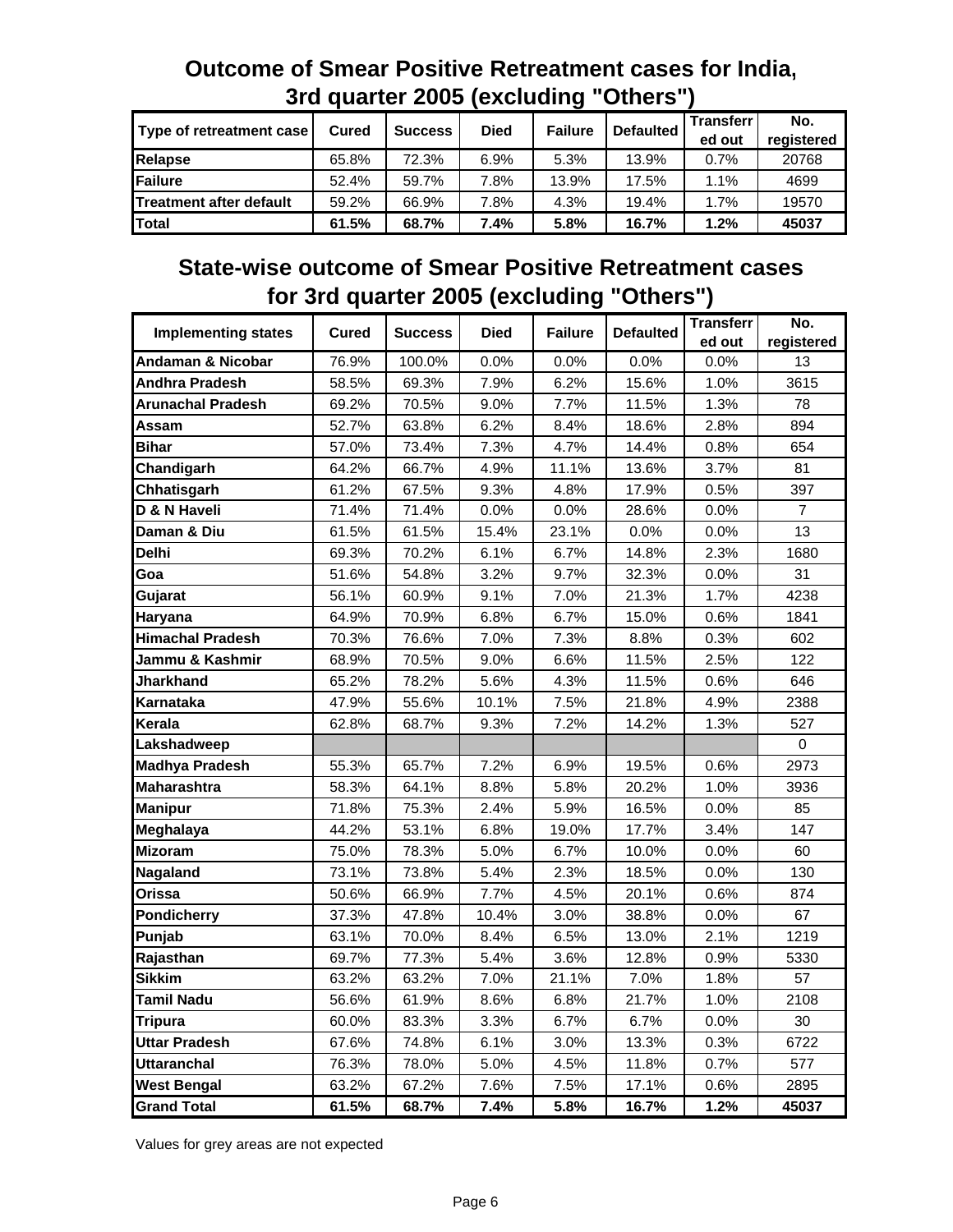# **Programme infrastructure and Staffing for 3rd quarter 2006**

|                            | Total no.<br>оf                           | Implementing<br>district details |                 |                  | <b>Involvement of Other sectors</b> |                                  |                         |                 | Number of key staff in position |                 |                 |                 |
|----------------------------|-------------------------------------------|----------------------------------|-----------------|------------------|-------------------------------------|----------------------------------|-------------------------|-----------------|---------------------------------|-----------------|-----------------|-----------------|
| <b>Implementing states</b> | reporting<br>units<br>(Districts<br>/DTC) | No. of<br><b>TB Units</b>        | No. of<br>DMCs' | <b>NGO</b>       | <b>PP</b>                           | <b>Medical</b><br><b>College</b> | <b>DTO</b>              | 2nd MO          | <b>MO-TC</b>                    | <b>STS</b>      | <b>STLS</b>     | LT.             |
| Andaman & Nicobar          | 1                                         | 3                                | 13              | $\overline{2}$   | 0                                   | 0                                | 1                       | 1               | 3                               | 3               | 3               | 19              |
| Andhra Pradesh             | $\overline{24}$                           | 170                              | 926             | 101              | 225                                 | 27                               | 24                      | $\overline{21}$ | 161                             | 161             | 167             | 833             |
| Arunachal Pradesh          | 13                                        | 13                               | 33              | 22               | 6                                   | $\mathbf 0$                      | 13                      | 6               | 4                               | 13              | 13              | 32              |
| Assam                      | $\overline{23}$                           | 64                               | 328             | $\overline{70}$  | 180                                 | 3                                | $\overline{23}$         | $\overline{7}$  | 62                              | 61              | 67              | 368             |
| <b>Bihar</b>               | 38                                        | 167                              | 714             | $\overline{52}$  | 189                                 | 8                                | 34                      | 97              | 161                             | 156             | 135             | 646             |
| Chandigarh                 | 1                                         | $\overline{2}$                   | 14              | 13               | 195                                 | $\overline{2}$                   | 1                       | 0               | $\overline{2}$                  | 2               | $\overline{4}$  | $\overline{13}$ |
| Chhatisgarh                | 16                                        | 61                               | 288             | $\overline{25}$  | 251                                 | $\mathbf{1}$                     | 15                      | 1               | $\overline{54}$                 | 61              | 61              | 266             |
| D & N Haveli               | 1                                         | 1                                | 5               | $\Omega$         | 0                                   | 0                                | 1                       | 0               | 1                               | 1               | $\mathbf{1}$    | 5               |
| Daman & Diu                | $\overline{2}$                            | $\overline{2}$                   | 3               | $\Omega$         | $\overline{4}$                      | $\Omega$                         | $\overline{2}$          | $\Omega$        | $\overline{2}$                  | 2               | $\overline{2}$  | $\overline{8}$  |
| <b>Delhi</b>               | $\overline{21}$                           | 30                               | 179             | 94               | 457                                 | $\overline{5}$                   | $\overline{20}$         | $\overline{18}$ | 25                              | 38              | $\overline{37}$ | 173             |
| Goa                        | $\overline{2}$                            | 3                                | $\overline{18}$ | 8                | 7                                   | 1                                | $\overline{2}$          | 0               | $\overline{2}$                  | $\overline{4}$  | 3               | 28              |
| Gujarat                    | 27                                        | 126                              | 652             | 244              | 3118                                | 12                               | 26                      | 14              | 119                             | 124             | 120             | 574             |
| Haryana                    | $\overline{20}$                           | 46                               | 210             | 36               | 385                                 | 3                                | 18                      | $\overline{7}$  | 46                              | 45              | 47              | 222             |
| <b>Himachal Pradesh</b>    | $\overline{12}$                           | 41                               | 145             | $\overline{15}$  | 45                                  | $\overline{c}$                   | 10                      | 3               | $\overline{37}$                 | 41              | 41              | 177             |
| Jammu & Kashmir            | $\overline{14}$                           | $\overline{39}$                  | 154             | 5                | 0                                   | 4                                | 14                      | $\overline{7}$  | $\overline{35}$                 | $\overline{41}$ | 40              | 152             |
| Jharkhand                  | 22                                        | 60                               | 298             | 66               | $\overline{48}$                     | 3                                | $\overline{22}$         | 13              | 52                              | 61              | 61              | 275             |
| Karnataka                  | $\overline{28}$                           | 115                              | 612             | 99               | 1067                                | 32                               | $\overline{23}$         | $\overline{10}$ | 112                             | 116             | 118             | 577             |
| Kerala                     | 14                                        | 71                               | 476             | 59               | 694                                 | 12                               | 14                      | 13              | 58                              | 66              | 73              | 550             |
| Lakshadweep                | $\mathbf{1}$                              | $\mathbf{1}$                     | 9               | $\Omega$         | $\mathbf{1}$                        | $\mathbf 0$                      | 1                       | 0               | $\mathbf{1}$                    | $\Omega$        | $\Omega$        | 13              |
| <b>Madhya Pradesh</b>      | 45                                        | 142                              | 719             | 54               | 246                                 | 8                                | 43                      | 8               | 134                             | 136             | 131             | 676             |
| <b>Maharashtra</b>         | $\overline{48}$                           | 216                              | 1083            | 189              | 3396                                | $\overline{42}$                  | 46                      | 47              | $\overline{215}$                | 197             | 202             | 1116            |
| <b>Manipur</b>             | 9                                         | 11                               | 45              | 79               | 1                                   | $\mathbf 1$                      | 9                       | 1               | 1                               | 9               | 13              | 41              |
| <b>Meghalaya</b>           | $\overline{7}$                            | 10                               | $\overline{48}$ | $\overline{22}$  | 15                                  | $\Omega$                         | $\overline{7}$          | $\overline{7}$  | $\overline{7}$                  | 10              | 10              | $\overline{55}$ |
| <b>Mizoram</b>             | 8                                         | 9                                | $\overline{27}$ | $\overline{1}$   | $\Omega$                            | $\Omega$                         | 8                       | $\mathbf 1$     | $\overline{4}$                  | 9               | 9               | $\overline{34}$ |
| Nagaland                   | 8                                         | 8                                | $\overline{31}$ | 17               | 12                                  | $\Omega$                         | $\overline{7}$          | 1               | $\overline{7}$                  | 8               | 8               | $\overline{31}$ |
| Orissa                     | 31                                        | 102                              | 535             | 107              | 73                                  | 3                                | 28                      | 14              | 84                              | 94              | 63              | 517             |
| <b>Pondicherry</b>         | 1                                         | $\Omega$                         | $\mathbf 0$     | $\mathbf{1}$     | $\Omega$                            | 4                                | $\Omega$                | $\Omega$        | 4                               | 5               | $\overline{4}$  | 16              |
| Punjab                     | $\overline{17}$                           | $\overline{51}$                  | 282             | $\overline{187}$ | 530                                 | 6                                | 17                      | $\mathbf{1}$    | $\overline{50}$                 | $\overline{51}$ | $\overline{52}$ | 307             |
| Rajasthan                  | $\overline{32}$                           | 145                              | 723             | 114              | 322                                 | 6                                | 27                      | 12              | 137                             | 144             | 142             | 699             |
| <b>Sikkim</b>              | $\overline{4}$                            | 5                                | $\overline{20}$ | 11               | 16                                  | $\mathbf{1}$                     | $\overline{\mathbf{4}}$ | $\Omega$        | 5                               | 5               | 5               | $\overline{21}$ |
| <b>Tamil Nadu</b>          | $\overline{30}$                           | 140                              | 776             | 207              | 865                                 | 19                               | 29                      | $\overline{27}$ | 107                             | 130             | 141             | 717             |
| Tripura                    | 4                                         | 9                                | $\overline{51}$ | $\Omega$         | $\Omega$                            | $\mathbf{1}$                     | 4                       | $\Omega$        | 8                               | 9               | $\overline{7}$  | 44              |
| Uttar Pradesh              | 70                                        | 346                              | 1523            | 119              | 448                                 | 16                               | 63                      | 45              | 305                             | 337             | 341             | 1424            |
| Uttaranchal                | $\overline{13}$                           | 30                               | 143             | 29               | 105                                 | 1                                | 13                      | 11              | $\overline{27}$                 | 30              | 30              | 121             |
| <b>West Bengal</b>         | $\overline{19}$                           | 181                              | 864             | 101              | 359                                 | $\overline{9}$                   | $\overline{18}$         | $\overline{12}$ | 163                             | 170             | 171             | 912             |
| <b>Grand Total</b>         | 626                                       | 2420                             | 11947           | 2149             | 13260                               | 232                              | 587                     | 405             | 2195                            | 2340            | 2322            | 11662           |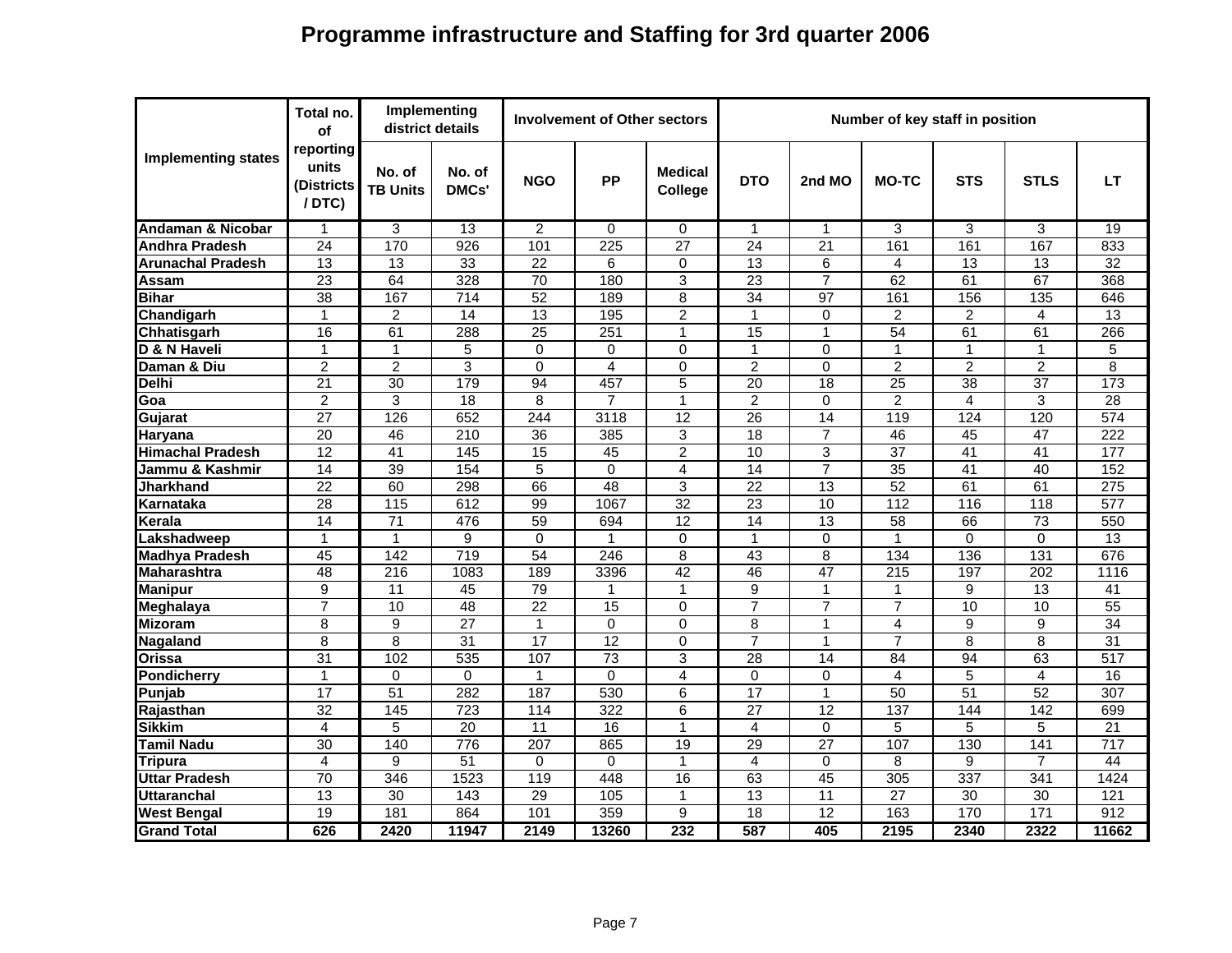| <b>State</b>                                         | <b>District</b>           | Popu-<br>lation (in<br>lakh)<br>covered<br>by<br><b>RNTCP</b> | No. of<br>suspects<br>examined | <b>Suspects</b><br>examined<br>per lakh<br>population | No of<br>Smear<br>positive<br>patients<br>diagnose<br>$d^2$ | % of<br>$S+ve$<br>cases<br>among<br>suspects | Total<br>patients<br>registered<br>for<br>treatment <sup>3</sup> | Annualized<br>total case<br>detection<br>rate | <b>New smear</b><br>positive<br>patients<br>registered<br>for<br>treatment |          | <b>Annualized</b><br>new smear<br>positive<br>case<br>detection<br>rate (%) | $%$ new<br>sputum<br>positive out<br>of total new<br>pulmonary<br>cases | No of new<br>smear<br>negative<br>cases<br>registered<br>for<br>treatment | No of new<br>EP cases<br>egistered<br>for<br>treament | % of new<br><b>EP</b> cases<br>out of all<br>new<br>cases |
|------------------------------------------------------|---------------------------|---------------------------------------------------------------|--------------------------------|-------------------------------------------------------|-------------------------------------------------------------|----------------------------------------------|------------------------------------------------------------------|-----------------------------------------------|----------------------------------------------------------------------------|----------|-----------------------------------------------------------------------------|-------------------------------------------------------------------------|---------------------------------------------------------------------------|-------------------------------------------------------|-----------------------------------------------------------|
| Andaman & Nicobar                                    | Andaman & Nicobar Islands | $\overline{4}$                                                | 1117                           | 284                                                   | 98                                                          | 9%                                           | 209                                                              | 212                                           | 58                                                                         | 59       | 79%                                                                         | 45%                                                                     | 72                                                                        | 43                                                    | 25%                                                       |
|                                                      |                           |                                                               |                                |                                                       |                                                             |                                              |                                                                  |                                               |                                                                            |          |                                                                             |                                                                         |                                                                           |                                                       |                                                           |
| <b>Andhra Pradesh</b>                                | Adilabad <sup>*</sup>     | 26                                                            | 2529                           | 96                                                    | 420                                                         | 17%                                          | 675                                                              | 103                                           | 359                                                                        | 55       | 73%                                                                         | 65%                                                                     | 193                                                                       | 38                                                    | 6%                                                        |
| <b>Andhra Pradesh</b>                                | Anantapur                 | 39                                                            | 6781                           | 175                                                   | 981                                                         | 14%                                          | 1466                                                             | 152                                           | 673                                                                        | 70       | 93%                                                                         | 62%                                                                     | 407                                                                       | 128                                                   | 11%                                                       |
| Andhra Pradesh                                       | <b>Bhadrachalam</b>       | 8                                                             | 1818                           | 220                                                   | 264                                                         | 15%                                          | 444                                                              | 215                                           | 205                                                                        | 99       | 132%                                                                        | 56%                                                                     | 163                                                                       | 16                                                    | 4%                                                        |
| Andhra Pradesh                                       | Chittoor                  | 40                                                            | 5496                           | 139                                                   | 579                                                         | 11%                                          | 999                                                              | 101                                           | 406                                                                        | 41       | 55%                                                                         | 57%                                                                     | 308                                                                       | 114                                                   | 14%                                                       |
| Andhra Pradesh<br>Andhra Pradesh                     | Cuddapah<br>East Godavari | 27<br>52                                                      | 3136<br>6792                   | 115<br>131                                            | 499<br>929                                                  | 16%<br>14%                                   | 987<br>1702                                                      | 144<br>132                                    | 377<br>671                                                                 | 55<br>52 | 74%                                                                         | 51%<br>54%                                                              | 366<br>577                                                                | 71<br>211                                             | 9%<br>14%                                                 |
| <b>Andhra Pradesh</b>                                | Guntur                    | 47                                                            | 9933                           | 212                                                   | 1412                                                        | 14%                                          | 1985                                                             | 170                                           | 891                                                                        | 76       | 69%<br>102%                                                                 | 56%                                                                     | 691                                                                       | 92                                                    | 5%                                                        |
| <b>Andhra Pradesh</b>                                | Hyderabad                 | 39                                                            | 8965                           | 229                                                   | 1475                                                        | 16%                                          | 1493                                                             | 153                                           | 584                                                                        | 60       | 80%                                                                         | 65%                                                                     | 314                                                                       | 334                                                   | 27%                                                       |
| Andhra Pradesh                                       | Karimnagar                | $\overline{37}$                                               | 3298                           | 89                                                    | 491                                                         | 15%                                          | 806                                                              | 87                                            | 326                                                                        | 35       | 47%                                                                         | 53%                                                                     | 285                                                                       | 39                                                    | 6%                                                        |
| <b>Andhra Pradesh</b>                                | Khammam                   | 19                                                            | 2158                           | 114                                                   | 428                                                         | 20%                                          | 713                                                              | 150                                           | 307                                                                        | 65       | 86%                                                                         | 55%                                                                     | 249                                                                       | 48                                                    | 8%                                                        |
| <b>Andhra Pradesh</b>                                | Krishna                   | 45                                                            | 5548                           | 124                                                   | 933                                                         | 17%                                          | 1493                                                             | 133                                           | 615                                                                        | 55       | 73%                                                                         | 56%                                                                     | 484                                                                       | 75                                                    | 6%                                                        |
| Andhra Pradesh                                       | Kurnool                   | $\overline{37}$                                               | 4656                           | 125                                                   | 694                                                         | 15%                                          | 1386                                                             | 149                                           | 508                                                                        | 54       | 73%                                                                         | 46%                                                                     | 589                                                                       | 71                                                    | 6%                                                        |
| Andhra Pradesh                                       | <b>Mahbubnagar</b>        | $\overline{37}$                                               | 4438                           | 119                                                   | 719                                                         | 16%                                          | 1099                                                             | 118                                           | 566                                                                        | 61       | 81%                                                                         | 64%                                                                     | 312                                                                       | 31                                                    | 3%                                                        |
| Andhra Pradesh                                       | Medak                     | 28                                                            | 2481                           | 88                                                    | 341                                                         | 14%                                          | 646                                                              | 91                                            | 278                                                                        | 39       | 52%                                                                         | 64%                                                                     | 158                                                                       | 100                                                   | 19%                                                       |
| Andhra Pradesh                                       | Nalgonda                  | 34                                                            | 3087                           | 90                                                    | 717                                                         | 23%                                          | 1047                                                             | 122                                           | 447                                                                        | 52       | 69%                                                                         | 62%                                                                     | 276                                                                       | 67                                                    | 8%                                                        |
| Andhra Pradesh                                       | Nellore                   | 28                                                            | 2904                           | 103                                                   | 538                                                         | 19%                                          | 923                                                              | 131                                           | 385                                                                        | 55       | 73%                                                                         | 62%                                                                     | 238                                                                       | 68                                                    | 10%                                                       |
| Andhra Pradesh                                       | <b>Nizamabad</b>          | 25                                                            | 2385                           | 96                                                    | 328                                                         | 14%                                          | 637                                                              | 102                                           | 247                                                                        | 40       | 53%                                                                         | 44%                                                                     | 311                                                                       | 20                                                    | 3%                                                        |
| Andhra Pradesh                                       | Prakasam                  | 32                                                            | 4161                           | 128                                                   | 474                                                         | 11%                                          | 1093                                                             | 135                                           | 441                                                                        | 54       | 72%                                                                         | 50%                                                                     | 445                                                                       | 39                                                    | 4%                                                        |
| <b>Andhra Pradesh</b>                                | Rangareddi                | 37                                                            | 5652                           | 152                                                   | 1027                                                        | 18%                                          | 1222                                                             | 131                                           | 662                                                                        | 71       | 95%                                                                         | 75%                                                                     | 225                                                                       | 138                                                   | 13%                                                       |
| Andhra Pradesh                                       | <b>Srikakulam</b>         | 27                                                            | 3899                           | 145                                                   | 551                                                         | 14%                                          | 993                                                              | 148                                           | 423                                                                        | 63       | 84%                                                                         | 52%                                                                     | 385                                                                       | 86                                                    | 10%                                                       |
| Andhra Pradesh                                       | Visakhapatnam             | 40                                                            | 6164                           | 153                                                   | 963                                                         | 16%                                          | 1378                                                             | 137                                           | 609                                                                        | 61       | 81%                                                                         | 60%                                                                     | 398                                                                       | 144                                                   | 13%                                                       |
| Andhra Pradesh                                       | Vizianagaram              | 24                                                            | 4493                           | 188                                                   | 626                                                         | 14%                                          | 929                                                              | 156                                           | 438                                                                        | 73       | 98%                                                                         | 67%                                                                     | 212                                                                       | 108                                                   | 14%                                                       |
| <b>Andhra Pradesh</b>                                | Warangal                  | 34                                                            | 3560                           | 104                                                   | 763                                                         | 21%                                          | 1123                                                             | 131                                           | 510                                                                        | 59       | 79%                                                                         | 61%                                                                     | 323                                                                       | 56                                                    | 6%                                                        |
| Andhra Pradesh                                       | West Godavari             | 40                                                            | 5772                           | 143                                                   | 854                                                         | 15%                                          | 1478                                                             | 147                                           | 591                                                                        | 59       | 78%                                                                         | 55%                                                                     | 477                                                                       | 98                                                    | 8%                                                        |
|                                                      |                           |                                                               |                                |                                                       |                                                             |                                              |                                                                  |                                               |                                                                            |          |                                                                             |                                                                         |                                                                           |                                                       |                                                           |
| <b>Arunachal Pradesh</b>                             | <b>Along DTC</b>          |                                                               |                                |                                                       |                                                             |                                              |                                                                  |                                               |                                                                            |          |                                                                             |                                                                         |                                                                           |                                                       |                                                           |
| <b>Arunachal Pradesh</b>                             | <b>Bomdila DTC</b>        |                                                               |                                |                                                       |                                                             |                                              |                                                                  |                                               |                                                                            |          |                                                                             |                                                                         |                                                                           |                                                       |                                                           |
| <b>Arunachal Pradesh</b>                             | Changlang **              | 1                                                             | 172                            | 128                                                   | 20                                                          | 12%                                          | 33                                                               | 98                                            | 17                                                                         | 51       | 68%                                                                         | 68%                                                                     | 8                                                                         |                                                       | 4%                                                        |
| <b>Arunachal Pradesh</b>                             | Deomali DTC               |                                                               |                                |                                                       |                                                             |                                              |                                                                  |                                               |                                                                            |          |                                                                             |                                                                         |                                                                           |                                                       |                                                           |
| <b>Arunachal Pradesh</b>                             | Dibang Valley             | 1                                                             | 178                            | 288                                                   | 25                                                          | 14%                                          | 36                                                               | 233                                           | 23                                                                         | 149      | 199%                                                                        | 85%                                                                     | 4                                                                         | 2                                                     | 7%                                                        |
| <b>Arunachal Pradesh</b>                             | East Kameng               | $\mathbf{1}$                                                  | 167                            | 273                                                   | 28                                                          | 17%                                          | 50                                                               | 327                                           | 14                                                                         | 92       | 122%                                                                        | 56%                                                                     | 11                                                                        | 8                                                     | 24%                                                       |
| <b>Arunachal Pradesh</b>                             | East Siang*               | $\mathbf{1}$                                                  | 235                            | 251                                                   | 28                                                          | 12%                                          | 51                                                               | 218                                           | 21                                                                         | 90       | 119%                                                                        | 53%                                                                     | 19                                                                        | 3                                                     | 7%                                                        |
| <b>Arunachal Pradesh</b>                             | Lohit **                  | $\overline{2}$                                                | 321                            | 209                                                   | $\overline{37}$                                             | 12%                                          | 65                                                               | 169                                           | 25                                                                         | 65       | 87%                                                                         | 52%                                                                     | 23                                                                        | 3                                                     | 6%                                                        |
| <b>Arunachal Pradesh</b>                             | Lower Subansiri*          | $\mathbf{1}$<br>$\overline{1}$                                | 180                            | 172                                                   | 25<br>96                                                    | 14%                                          | 69                                                               | 264                                           | 18<br>58                                                                   | 69       | 92%                                                                         | 38%                                                                     | 29                                                                        | 10                                                    | 18%                                                       |
| <b>Arunachal Pradesh</b>                             | Papum Pare                |                                                               | 678                            | 519                                                   |                                                             | 14%                                          | 193                                                              | 591                                           |                                                                            | 178      | 237%                                                                        | 48%                                                                     | 64                                                                        | 23                                                    | 16%                                                       |
| <b>Arunachal Pradesh</b>                             | <b>Pasighat DTC</b>       | 0.4                                                           | 105                            |                                                       | 13                                                          | 12%                                          | 18                                                               | 193                                           |                                                                            | 118      |                                                                             | 69%                                                                     |                                                                           |                                                       |                                                           |
| <b>Arunachal Pradesh</b><br><b>Arunachal Pradesh</b> | Tawang<br><b>Tezu DTC</b> |                                                               |                                | 282                                                   |                                                             |                                              |                                                                  |                                               | 11                                                                         |          | 158%                                                                        |                                                                         | 5                                                                         | 1                                                     | 6%                                                        |
| <b>Arunachal Pradesh</b>                             | Tirap †                   | $\mathbf{1}$                                                  | 218                            | 203                                                   | 27                                                          | 12%                                          | 64                                                               | 238                                           | 15                                                                         | 56       | 74%                                                                         | 50%                                                                     | 15                                                                        | 14                                                    | 32%                                                       |
| <b>Arunachal Pradesh</b>                             | Upper Siang*              | 0.4                                                           | 106                            | 298                                                   | 9                                                           | 8%                                           | 18                                                               | 203                                           | 9                                                                          | 101      | 135%                                                                        | 75%                                                                     | 3                                                                         | $\overline{2}$                                        | 14%                                                       |
| <b>Arunachal Pradesh</b>                             | Upper Subansiri *         | $\overline{1}$                                                | 199                            | 337                                                   | 17                                                          | 9%                                           | 22                                                               | 149                                           | 12                                                                         | 81       | 109%                                                                        | 80%                                                                     | 3                                                                         | $\overline{2}$                                        | 12%                                                       |
| <b>Arunachal Pradesh</b>                             | <b>West Kameng</b>        | $\mathbf{1}$                                                  | 150                            | 188                                                   | 23                                                          | 15%                                          | 31                                                               | 155                                           | 11                                                                         | 55       | 73%                                                                         | 73%                                                                     | $\overline{4}$                                                            | 5                                                     | 25%                                                       |
| <b>Arunachal Pradesh</b>                             | <b>West Siang *</b>       | 1                                                             | 141                            | 127                                                   | 13                                                          | 9%                                           | 37                                                               | 133                                           | 10                                                                         | 36       | 48%                                                                         | 71%                                                                     | 4                                                                         | 3                                                     | 18%                                                       |
| <b>Arunachal Pradesh</b>                             | Ziro DTC                  |                                                               |                                |                                                       |                                                             |                                              |                                                                  |                                               |                                                                            |          |                                                                             |                                                                         |                                                                           |                                                       |                                                           |
|                                                      |                           |                                                               |                                |                                                       |                                                             |                                              |                                                                  |                                               |                                                                            |          |                                                                             |                                                                         |                                                                           |                                                       |                                                           |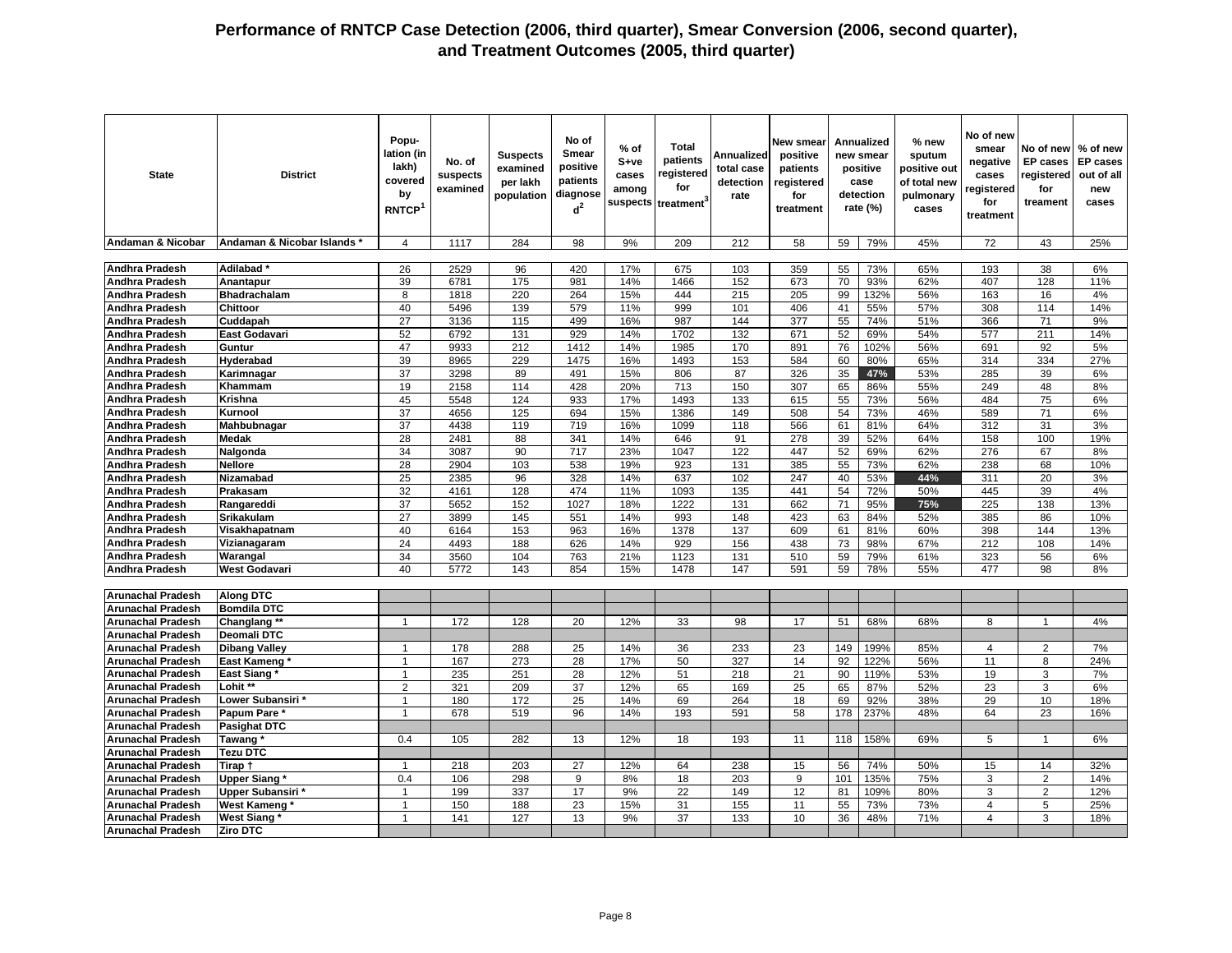| <b>State</b>                                   | <b>District</b>           | No of smear<br>positive<br>retreatment<br>cases<br>registered<br>for treatment | % of<br>retreatme<br>nt cases<br>out of all<br>smear<br>positive<br>cases | No (%) of<br>pediatric cases<br>out of all New<br>cases |          | 3 month<br>conversion<br>rate of new<br>smear<br>positive<br>patients <sup>4</sup> | <b>Cure rate</b><br>of new<br>smear<br>positive<br>patients <sup>5</sup> | Success<br>rate of<br>new<br>smear<br>positive<br>patients <sup>5</sup> | % smear<br>positive<br>patients<br>living in<br>the<br>district<br>placed on<br><b>DOTS</b> | No (%) of<br>patients put<br>on Non-<br><b>DOTS</b><br>treatment<br>regimen |          | No (%) of Initia<br>defaulters |          | No (%) of NSP<br>cases started<br><b>RNTCP DOTS</b><br>within 7 days<br>of diagnosis |            | No (%) of NSP<br>cases<br>registered<br>within one<br>month of<br>starting<br><b>RNTCP DOTS</b><br>treatment |             | <b>DOT during</b><br>guidelines | No (%) of<br>interviewed<br><b>NSP cases</b><br>who<br>received<br>IP as per |                 | No (%) of<br>cured NSP<br>cases having<br>end of<br>treatment<br>follow- up<br>sputum done<br>within 7 days<br>of last dose |
|------------------------------------------------|---------------------------|--------------------------------------------------------------------------------|---------------------------------------------------------------------------|---------------------------------------------------------|----------|------------------------------------------------------------------------------------|--------------------------------------------------------------------------|-------------------------------------------------------------------------|---------------------------------------------------------------------------------------------|-----------------------------------------------------------------------------|----------|--------------------------------|----------|--------------------------------------------------------------------------------------|------------|--------------------------------------------------------------------------------------------------------------|-------------|---------------------------------|------------------------------------------------------------------------------|-----------------|-----------------------------------------------------------------------------------------------------------------------------|
| Andaman & Nicobar                              | Andaman & Nicobar Islands | 22                                                                             | 28%                                                                       | 26                                                      | 15%      | 94%                                                                                | 77%                                                                      | 79%                                                                     | 90%                                                                                         | $\mathbf 0$                                                                 | 0%       | 10                             | 10%      | 60                                                                                   | 97%        | 60                                                                                                           | 97%         | 9                               | 100%                                                                         | 15              | 83%                                                                                                                         |
|                                                |                           |                                                                                |                                                                           |                                                         |          |                                                                                    |                                                                          |                                                                         |                                                                                             |                                                                             |          |                                |          |                                                                                      |            |                                                                                                              |             |                                 |                                                                              |                 |                                                                                                                             |
| <b>Andhra Pradesh</b>                          | Adilabad                  | 85                                                                             | 19%                                                                       | 9                                                       | 2%       | 91%                                                                                | 86%                                                                      | 88%                                                                     | 86%                                                                                         | $\overline{2}$                                                              | 0%       | 57                             | 14%      | 299                                                                                  | 83%        | 359                                                                                                          | 100%        | 123                             | 85%                                                                          | 237             | 81%                                                                                                                         |
| <b>Andhra Pradesh</b>                          | Anantapur                 | 227                                                                            | 25%                                                                       | 42                                                      | 3%       | 91%                                                                                | 85%                                                                      | 86%                                                                     | 94%                                                                                         | $\mathbf 0$                                                                 | 0%       | 54                             | 6%       | 546                                                                                  | 81%        | 656                                                                                                          | 97%         | 206                             | 92%                                                                          | 315             | 66%                                                                                                                         |
| <b>Andhra Pradesh</b>                          | <b>Bhadrachalam</b>       | 58                                                                             | 22%                                                                       | 2                                                       | 1%       | 92%                                                                                | 88%                                                                      | 89%                                                                     | 97%                                                                                         | $\overline{2}$                                                              | 1%       | 6                              | 2%       | 185                                                                                  | 90%        | 200                                                                                                          | 98%         | 88                              | 91%                                                                          | 147             | 77%                                                                                                                         |
| <b>Andhra Pradesh</b>                          | Chittoor                  | 156                                                                            | 28%                                                                       | 42                                                      | 5%       | 79%                                                                                | 69%                                                                      | 79%                                                                     | 80%                                                                                         | $\overline{7}$                                                              | 1%       | 90                             | 17%      | 311                                                                                  | 77%        | 325                                                                                                          | 80%         | 57                              | 90%                                                                          | 187             | 66%                                                                                                                         |
| <b>Andhra Pradesh</b>                          | Cuddapah                  | 129                                                                            | 25%                                                                       | 13                                                      | 2%       | 90%                                                                                | 85%                                                                      | 88%                                                                     | 93%                                                                                         | 5                                                                           | 1%       | 30                             | 6%       | 297                                                                                  | 79%        | 365                                                                                                          | 97%         | 250                             | 88%                                                                          | 206             | 74%                                                                                                                         |
| Andhra Pradesh                                 | East Godavari             | 154                                                                            | 19%                                                                       | 99                                                      | 7%       | 93%                                                                                | 85%                                                                      | 86%                                                                     | 89%                                                                                         | $\overline{2}$                                                              | 0%       | 98                             | 11%      | 557                                                                                  | 83%        | 664                                                                                                          | 99%         | 46                              | 72%                                                                          | 412             | 72%                                                                                                                         |
| <b>Andhra Pradesh</b>                          | Guntur                    | 236                                                                            | 21%                                                                       | 38                                                      | 2%       | 92%                                                                                | 86%                                                                      | 88%                                                                     | 94%                                                                                         | 15                                                                          | 1%       | 66                             | 5%       | 772                                                                                  | 87%        | 818                                                                                                          | 92%         | 483                             | 77%                                                                          | 514             | 77%                                                                                                                         |
| <b>Andhra Pradesh</b>                          | Hyderabad                 | 207                                                                            | 26%                                                                       | 60                                                      | 5%       | 90%                                                                                | 86%                                                                      | 86%                                                                     | 86%                                                                                         | $\overline{2}$                                                              | 0%       | 132                            | 14%      | 558                                                                                  | 96%        | 584                                                                                                          | 100%        | 92                              | 85%                                                                          | 474             | 85%                                                                                                                         |
| Andhra Pradesh                                 | Karimnagar                | 144                                                                            | 31%                                                                       | $\overline{2}$                                          | 0%       | 90%                                                                                | 86%                                                                      | 89%                                                                     | 85%                                                                                         | 17                                                                          | 3%       | 58                             | 12%      | 262                                                                                  | 80%        | 323                                                                                                          | 99%         | 61                              | 76%                                                                          | 229             | 86%                                                                                                                         |
| <b>Andhra Pradesh</b>                          | Khammam                   | 103                                                                            | 25%                                                                       | 12                                                      | 2%       | 85%                                                                                | 86%                                                                      | 89%                                                                     | 100%                                                                                        | $\overline{1}$                                                              | 0%       | $\mathbf{1}$                   | 0%       | 275                                                                                  | 90%        | 307                                                                                                          | 100%        | 10                              | 67%                                                                          | 276             | 81%                                                                                                                         |
| <b>Andhra Pradesh</b>                          | Krishna                   | 221                                                                            | 26%                                                                       | 27                                                      | 2%       | 90%                                                                                | 87%                                                                      | 87%                                                                     | 92%                                                                                         | $\overline{1}$                                                              | 0%       | 68                             | 7%       | 506                                                                                  | 82%        | 575                                                                                                          | 93%         | 106                             | 69%                                                                          | 346             | 66%                                                                                                                         |
| <b>Andhra Pradesh</b>                          | Kurnool                   | 160                                                                            | 24%                                                                       | 40                                                      | 3%       | 91%                                                                                | 85%                                                                      | 85%                                                                     | 92%                                                                                         | 15                                                                          | 2%       | 40                             | 6%       | 372                                                                                  | 73%        | 503                                                                                                          | 99%         | 75                              | 67%                                                                          | 259             | 55%                                                                                                                         |
| <b>Andhra Pradesh</b>                          | Mahbubnagar               | 176                                                                            | 24%                                                                       | 19                                                      | 2%       | 90%                                                                                | 84%                                                                      | 84%                                                                     | 89%                                                                                         | 3                                                                           | 0%       | 73                             | 10%      | 480                                                                                  | 85%        | 561                                                                                                          | 99%         | 200                             | 64%                                                                          | 332             | 72%                                                                                                                         |
| <b>Andhra Pradesh</b>                          | Medak                     | 101                                                                            | 27%                                                                       | 29                                                      | 5%       | 91%                                                                                | 63%                                                                      | 84%                                                                     | 92%                                                                                         | $\overline{1}$                                                              | 0%       | 25                             | 7%       | 256                                                                                  | 92%        | 241                                                                                                          | 87%         | 107                             | 56%                                                                          | 120             | 63%                                                                                                                         |
| Andhra Pradesh                                 | Nalgonda                  | 240                                                                            | 35%                                                                       | 3                                                       | 0%       | 89%                                                                                | 83%                                                                      | 88%                                                                     | 91%                                                                                         | 9                                                                           | 1%       | 56                             | 8%       | 68                                                                                   | 85%        | 381                                                                                                          | 85%         | 171                             | 72%                                                                          | 303             | 77%                                                                                                                         |
| <b>Andhra Pradesh</b>                          | Nellore                   | 166<br>58                                                                      | 30%                                                                       | 9<br>17                                                 | 1%       | 90%<br>91%                                                                         | 88%<br>87%                                                               | 90%<br>88%                                                              | 87%<br>93%                                                                                  | $\mathbf 0$<br>2                                                            | 0%       | 70<br>19                       | 13%      | 322<br>235                                                                           | 84%<br>95% | 381                                                                                                          | 99%<br>100% | 182<br>55                       | 83%                                                                          | 207<br>183      | 53%                                                                                                                         |
| <b>Andhra Pradesh</b><br><b>Andhra Pradesh</b> | Nizamabad                 | 136                                                                            | 19%<br>24%                                                                | 12                                                      | 3%<br>1% | 78%                                                                                | 71%                                                                      | 84%                                                                     | 94%                                                                                         | $\mathbf 0$                                                                 | 1%<br>0% | 27                             | 6%<br>6% | 389                                                                                  | 88%        | 247<br>425                                                                                                   | 96%         | 140                             | 57%<br>93%                                                                   | 202             | 87%<br>73%                                                                                                                  |
| Andhra Pradesh                                 | Prakasam<br>Rangareddi    | 176                                                                            | 21%                                                                       | 28                                                      | 3%       | 79%                                                                                | 72%                                                                      | 73%                                                                     | 97%                                                                                         | $\overline{2}$                                                              | 0%       | 23                             | 3%       | 620                                                                                  | 94%        | 658                                                                                                          | 99%         | 75                              | 88%                                                                          | 332             | 85%                                                                                                                         |
| <b>Andhra Pradesh</b>                          | Srikakulam                | 91                                                                             | 18%                                                                       | 35                                                      | 4%       | 93%                                                                                | 87%                                                                      | 90%                                                                     | 84%                                                                                         | $\mathbf 0$                                                                 | 0%       | 85                             | 16%      | 328                                                                                  | 78%        | 415                                                                                                          | 98%         | 87                              | 76%                                                                          | 261             | 72%                                                                                                                         |
| <b>Andhra Pradesh</b>                          | Visakhapatnam             | 180                                                                            | 23%                                                                       | 15                                                      | 1%       | 91%                                                                                | 88%                                                                      | 89%                                                                     | 78%                                                                                         | 12                                                                          | 1%       | 186                            | 20%      | 571                                                                                  | 93%        | 614                                                                                                          | 100%        | 332                             | 79%                                                                          | 453             | 91%                                                                                                                         |
| <b>Andhra Pradesh</b>                          | Vizianagaram              | 145                                                                            | 25%                                                                       | 29                                                      | 4%       | 92%                                                                                | 88%                                                                      | 91%                                                                     | 95%                                                                                         | 2                                                                           | 0%       | 31                             | 5%       | 396                                                                                  | 90%        | 433                                                                                                          | 99%         | 106                             | 87%                                                                          | 294             | 73%                                                                                                                         |
| <b>Andhra Pradesh</b>                          | Warangal                  | 208                                                                            | 29%                                                                       | 28                                                      | 3%       | 86%                                                                                | 76%                                                                      | 79%                                                                     | 85%                                                                                         | $\mathbf 0$                                                                 | 0%       | 110                            | 15%      | 301                                                                                  | 59%        | 435                                                                                                          | 85%         | 40                              | 50%                                                                          | 248             | 58%                                                                                                                         |
| Andhra Pradesh                                 | <b>West Godavari</b>      | 201                                                                            | 25%                                                                       | 35                                                      | 3%       | 94%                                                                                | 94%                                                                      | 94%                                                                     | 95%                                                                                         |                                                                             | 1%       | 31                             | 4%       | 558                                                                                  | 94%        | 591                                                                                                          | 100%        | 305                             | 90%                                                                          | 493             | 92%                                                                                                                         |
|                                                |                           |                                                                                |                                                                           |                                                         |          |                                                                                    |                                                                          |                                                                         |                                                                                             |                                                                             |          |                                |          |                                                                                      |            |                                                                                                              |             |                                 |                                                                              |                 |                                                                                                                             |
| <b>Arunachal Pradesh</b>                       | <b>Along DTC</b>          |                                                                                |                                                                           |                                                         |          |                                                                                    | 93%                                                                      | 93%                                                                     |                                                                                             |                                                                             |          |                                |          |                                                                                      |            |                                                                                                              |             |                                 |                                                                              |                 |                                                                                                                             |
| <b>Arunachal Pradesh</b>                       | <b>Bomdila DTC</b>        |                                                                                |                                                                           |                                                         |          |                                                                                    | 67%                                                                      | 76%                                                                     |                                                                                             |                                                                             |          |                                |          |                                                                                      |            |                                                                                                              |             |                                 |                                                                              |                 |                                                                                                                             |
| <b>Arunachal Pradesh</b>                       | Changlang **              | 4                                                                              | 19%                                                                       | $\Omega$                                                | 0%       | 90%                                                                                |                                                                          |                                                                         | 94%                                                                                         | $\mathbf 0$                                                                 | 0%       |                                | 6%       | 14                                                                                   | 82%        | 15                                                                                                           | 88%         | 15                              | 88%                                                                          | 11              | 69%                                                                                                                         |
| <b>Arunachal Pradesh</b>                       | Deomali DTC               |                                                                                |                                                                           |                                                         |          |                                                                                    | 87%                                                                      | 90%                                                                     |                                                                                             |                                                                             |          |                                |          |                                                                                      |            |                                                                                                              |             |                                 |                                                                              |                 |                                                                                                                             |
| <b>Arunachal Pradesh</b>                       | <b>Dibang Valley</b>      | 7                                                                              | 23%                                                                       | -1                                                      | 3%       | 91%                                                                                |                                                                          |                                                                         | 92%                                                                                         | 2                                                                           | 8%       | $\mathbf{0}$                   | 0%       | 23                                                                                   | 100%       | 23                                                                                                           | 100%        | 23                              | 100%                                                                         | 14              | 100%                                                                                                                        |
| <b>Arunachal Pradesh</b>                       | East Kameng               | 8                                                                              | 36%                                                                       | $\overline{1}$                                          | 3%       | 75%                                                                                |                                                                          |                                                                         | 64%                                                                                         | $\mathbf 0$                                                                 | 0%       | 10                             | 36%      | 14                                                                                   | 100%       | 14                                                                                                           | 100%        | 14                              | 100%                                                                         | 5               | 71%                                                                                                                         |
| <b>Arunachal Pradesh</b>                       | <b>East Siang</b>         | 8                                                                              | 28%                                                                       | $\mathbf 0$                                             | 0%       | 89%                                                                                |                                                                          |                                                                         | 95%                                                                                         | $\overline{1}$                                                              | 5%       | $\mathbf 0$                    | 0%       | 19                                                                                   | 90%        | 21                                                                                                           | 100%        | 19                              | 90%                                                                          | 16              | 76%                                                                                                                         |
| <b>Arunachal Pradesh</b>                       | Lohit $**$                | 11                                                                             | 31%                                                                       | $\overline{1}$                                          | 2%       | 95%                                                                                |                                                                          |                                                                         | 97%                                                                                         | $\mathbf 0$                                                                 | 0%       | $\overline{1}$                 | 3%       | 25                                                                                   | 100%       | 25                                                                                                           | 100%        | 25                              | 100%                                                                         | 31              | 100%                                                                                                                        |
| <b>Arunachal Pradesh</b>                       | Lower Subansiri *         | 12                                                                             | 40%                                                                       | $\overline{4}$                                          | 7%       | 79%                                                                                |                                                                          |                                                                         | 100%                                                                                        | $\mathbf 0$                                                                 | 0%       | $\mathbf 0$                    | 0%       | 18                                                                                   | 100%       | 18                                                                                                           | 100%        | 18                              | 100%                                                                         | 11              | 79%                                                                                                                         |
| <b>Arunachal Pradesh</b>                       | Papum Pare                | 28                                                                             | 33%                                                                       | 3                                                       | 2%       | 90%                                                                                |                                                                          |                                                                         | 96%                                                                                         | 3                                                                           | 3%       | $\overline{1}$                 | 1%       | 57                                                                                   | 98%        | 58                                                                                                           | 100%        | 40                              | 69%                                                                          | 29              | 94%                                                                                                                         |
| <b>Arunachal Pradesh</b>                       | Pasighat DTC              |                                                                                |                                                                           |                                                         |          |                                                                                    | 89%                                                                      | 89%                                                                     |                                                                                             |                                                                             |          |                                |          |                                                                                      |            |                                                                                                              |             |                                 |                                                                              |                 |                                                                                                                             |
| <b>Arunachal Pradesh</b>                       | Tawang                    | $\mathbf{1}$                                                                   | 8%                                                                        | 0                                                       | 0%       | 100%                                                                               |                                                                          |                                                                         | 100%                                                                                        | $\mathbf 0$                                                                 | 0%       | $\mathbf 0$                    | 0%       | 11                                                                                   | 100%       | 11                                                                                                           | 100%        | 10                              | 91%                                                                          | 11              | 100%                                                                                                                        |
| <b>Arunachal Pradesh</b>                       | Tezu DTC                  |                                                                                |                                                                           |                                                         |          |                                                                                    | 96%                                                                      | 96%                                                                     |                                                                                             |                                                                             |          |                                |          |                                                                                      |            |                                                                                                              |             |                                 |                                                                              |                 |                                                                                                                             |
| <b>Arunachal Pradesh</b>                       | Tirap 1                   | 12                                                                             | 44%                                                                       | 5                                                       | 11%      | 88%                                                                                |                                                                          |                                                                         | 100%                                                                                        | $\mathbf 0$                                                                 | 0%       | $\mathbf{0}$                   | 0%       | 15                                                                                   | 100%       | 15                                                                                                           | 100%        | 3                               | 20%                                                                          | 11              | 100%                                                                                                                        |
| <b>Arunachal Pradesh</b>                       | Upper Siang*              | 3                                                                              | 25%                                                                       | $\overline{1}$                                          | 7%       | 100%                                                                               |                                                                          |                                                                         | 100%                                                                                        | $\mathbf 0$                                                                 | 0%       | $\mathbf{0}$                   | 0%       | 9                                                                                    | 100%       | 9                                                                                                            | 100%        | 9                               | 100%                                                                         | $\overline{7}$  | 70%                                                                                                                         |
| <b>Arunachal Pradesh</b>                       | Upper Subansiri           | 5                                                                              | 29%                                                                       | $\Omega$                                                | 0%       | 65%                                                                                |                                                                          |                                                                         | 100%                                                                                        | $\Omega$                                                                    | 0%       | $\mathbf 0$                    | 0%       | 11                                                                                   | 92%        | 12                                                                                                           | 100%        | 12                              | 100%                                                                         | 58              | 59%                                                                                                                         |
| <b>Arunachal Pradesh</b>                       | <b>West Kameng</b>        | 11                                                                             | 50%                                                                       | $\Omega$                                                | 0%       | 85%                                                                                |                                                                          |                                                                         | 96%                                                                                         | $\overline{1}$                                                              | 4%       | $\mathbf 0$                    | 0%       | 11                                                                                   | 100%       | 11                                                                                                           | 100%        |                                 |                                                                              | 12              | 92%                                                                                                                         |
| <b>Arunachal Pradesh</b>                       | <b>West Siang</b>         | $\mathbf{1}$                                                                   | 9%                                                                        | $\Omega$                                                | 0%       | 100%                                                                               |                                                                          |                                                                         | 83%                                                                                         | $\overline{2}$                                                              | 17%      | $\mathbf 0$                    | 0%       | 10                                                                                   | 100%       | 10                                                                                                           | 100%        | 7                               | 70%                                                                          | 12 <sup>2</sup> | 92%                                                                                                                         |
| <b>Arunachal Pradesh</b>                       | <b>Ziro DTC</b>           |                                                                                |                                                                           |                                                         |          |                                                                                    | 86%                                                                      | 86%                                                                     |                                                                                             |                                                                             |          |                                |          |                                                                                      |            |                                                                                                              |             |                                 |                                                                              |                 |                                                                                                                             |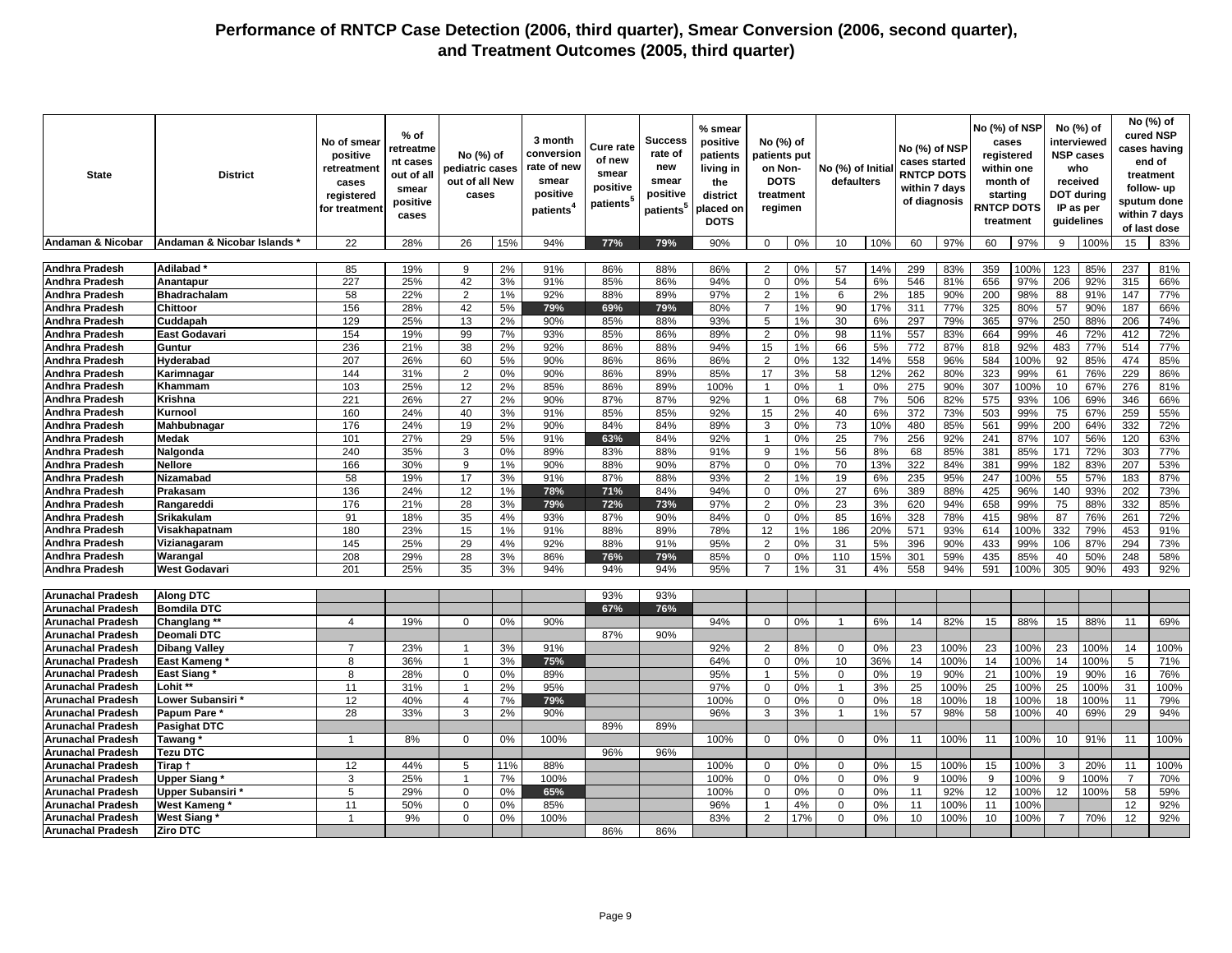| <b>State</b>                 | <b>District</b>              | Popu-<br>lation (in<br>lakh)<br>covered<br>by<br><b>RNTCP</b> | No. of<br>suspects<br>examined | <b>Suspects</b><br>examined<br>per lakh<br>population | No of<br><b>Smear</b><br>positive<br>patients<br>diagnose<br>$d^2$ | % of<br>$S+ve$<br>cases<br>among<br>suspects | Total<br>patients<br>registered<br>for<br>treatment | Annualized<br>total case<br>detection<br>rate | New smear<br>positive<br>patients<br>registered<br>for<br>treatment |                 | Annualized<br>new smear<br>positive<br>case<br>detection<br>rate (%) | % new<br>sputum<br>positive out<br>of total new<br>pulmonary<br>cases | No of new<br>smear<br>negative<br>cases<br>registered<br>for<br>treatment | No of new<br><b>EP</b> cases<br>registered<br>for<br>treament | % of new<br><b>EP</b> cases<br>out of all<br>new<br>cases |
|------------------------------|------------------------------|---------------------------------------------------------------|--------------------------------|-------------------------------------------------------|--------------------------------------------------------------------|----------------------------------------------|-----------------------------------------------------|-----------------------------------------------|---------------------------------------------------------------------|-----------------|----------------------------------------------------------------------|-----------------------------------------------------------------------|---------------------------------------------------------------------------|---------------------------------------------------------------|-----------------------------------------------------------|
| Assam                        | <b>Barpeta</b>               | 18                                                            | 1329                           | 74                                                    | 246                                                                | 19%                                          | 362                                                 | 81                                            | 200                                                                 | 45              | 60%                                                                  | 76%                                                                   | 62                                                                        | 28                                                            | 10%                                                       |
| Assam                        | Bongaigaon                   | 10                                                            | 1065                           | 108                                                   | 180                                                                | 17%                                          | 296                                                 | 120                                           | 129                                                                 | 52              | 70%                                                                  | 60%                                                                   | 86                                                                        | 16                                                            | 7%                                                        |
| Assam                        | Cachar                       | 16                                                            | 1522                           | 97                                                    | 215                                                                | 14%                                          | 373                                                 | 95                                            | 151                                                                 | 38              | 51%                                                                  | 50%                                                                   | 154                                                                       | 14                                                            | 4%                                                        |
| Assam                        | Darrang                      | 16                                                            | 2094                           | 128                                                   | 277                                                                | 13%                                          | 546                                                 | 133                                           | 220                                                                 | 54              | 72%                                                                  | 52%                                                                   | 203                                                                       | 29                                                            | 6%                                                        |
| Assam                        | Dhemaj                       | 6                                                             | 626                            | 101                                                   | 107                                                                | 17%                                          | 174                                                 | 112                                           | 87                                                                  | 56              | 75%                                                                  | 60%                                                                   | 59                                                                        | 6                                                             | 4%                                                        |
| Assam                        | <b>Dhubri</b>                | 18                                                            | 1562                           | 88                                                    | 304                                                                | 19%                                          | 537                                                 | 121                                           | 191                                                                 | 43              | 57%                                                                  | 47%                                                                   | 214                                                                       | 20                                                            | 5%                                                        |
| Assam                        | Dibrugarh                    | 13                                                            | 1886                           | 148                                                   | 374                                                                | 20%                                          | 607                                                 | 190                                           | 236                                                                 | 74              | 99%                                                                  | 63%                                                                   | 139                                                                       | 132                                                           | 26%                                                       |
| Assam                        | Goalpara                     | 9                                                             | 921                            | 103                                                   | 141                                                                | 15%                                          | 255                                                 | 114                                           | 112                                                                 | 50              | 67%                                                                  | 61%                                                                   | 71                                                                        | 19                                                            | 9%                                                        |
| Assam                        | Golaghat                     | 10                                                            | 908                            | 88                                                    | 185                                                                | 20%                                          | 303                                                 | 118                                           | 160                                                                 | 62              | 83%                                                                  | 64%                                                                   | 91                                                                        | 25                                                            | 9%                                                        |
| Assam                        | Hailakandi                   | 6                                                             | 856                            | 145                                                   | 88                                                                 | 10%                                          | 140                                                 | 95                                            | 68                                                                  | 46              | 61%                                                                  | 61%                                                                   | 43                                                                        | 14                                                            | 11%                                                       |
| Assam                        | Jorhat                       | 11<br>27                                                      | 1227                           | 112                                                   | 182                                                                | 15%                                          | 320                                                 | 116<br>124                                    | 145<br>358                                                          | 53              | 70%                                                                  | 64%                                                                   | 82                                                                        | 48                                                            | 17%                                                       |
| Assam<br>Assam               | Kamrup<br>Karbi Anglong *    | 9                                                             | 3560<br>1011                   | 130<br>114                                            | 578<br>200                                                         | 16%<br>20%                                   | 848<br>369                                          | 167                                           | 148                                                                 | 52<br>67        | 70%<br>89%                                                           | 69%<br>52%                                                            | 160<br>134                                                                | 113<br>19                                                     | 18%<br>6%                                                 |
| Assam                        | Karimganj                    | 11                                                            | 1150                           | 105                                                   | 137                                                                | 12%                                          | 285                                                 | 104                                           | 112                                                                 | 41              | 55%                                                                  | 54%                                                                   | 95                                                                        | 24                                                            | 10%                                                       |
| Assam                        | Kokrajhar                    | 10                                                            | 1088                           | 107                                                   | 186                                                                | 17%                                          | 448                                                 | 177                                           | 185                                                                 | 73              | 97%                                                                  | 49%                                                                   | 194                                                                       | 6                                                             | 2%                                                        |
| Assam                        | Lakhimpur                    | 10                                                            | 1234                           | 127                                                   | 216                                                                | 18%                                          | 344                                                 | 142                                           | 166                                                                 | 69              | 91%                                                                  | 60%                                                                   | 109                                                                       | 25                                                            | 8%                                                        |
| Assam                        | Marigaon                     | 8                                                             | 993                            | 118                                                   | 177                                                                | 18%                                          | 296                                                 | 140                                           | 132                                                                 | 62              | 83%                                                                  | 61%                                                                   | 85                                                                        | 10                                                            | 4%                                                        |
| Assam                        | Nagaon                       | $\overline{25}$                                               | 2668                           | 106                                                   | 403                                                                | 15%                                          | 721                                                 | 114                                           | 336                                                                 | 53              | 71%                                                                  | 55%                                                                   | 270                                                                       | 37                                                            | 6%                                                        |
| Assam                        | Nalbari                      | 12                                                            | 957                            | 77                                                    | 158                                                                | 17%                                          | 358                                                 | 116                                           | 157                                                                 | 51              | 68%                                                                  | 59%                                                                   | 109                                                                       | 46                                                            | 15%                                                       |
| Assam                        | <b>North Cachar Hills</b>    | $\overline{c}$                                                | 328                            | 162                                                   | 49                                                                 | 15%                                          | 82                                                  | 162                                           | 36                                                                  | 71              | 95%                                                                  | 59%                                                                   | 25                                                                        | 4                                                             | 6%                                                        |
| Assam                        | <b>Sibsagar</b>              | 11                                                            | 884                            | 77                                                    | 197                                                                | 22%                                          | 330                                                 | 115                                           | 157                                                                 | 55              | 73%                                                                  | 72%                                                                   | 62                                                                        | 45                                                            | 17%                                                       |
| Assam                        | Sonitpur                     | 18                                                            | 2213                           | 121                                                   | 437                                                                | 20%                                          | 714                                                 | 156                                           | 325                                                                 | 71              | 95%                                                                  | 60%                                                                   | 214                                                                       | 44                                                            | 8%                                                        |
| <b>Assam</b>                 | Tinsukia                     | 13                                                            | 2016                           | 161                                                   | 323                                                                | 16%                                          | 495                                                 | 158                                           | 225                                                                 | $\overline{72}$ | 96%                                                                  | 71%                                                                   | 90                                                                        | 66                                                            | 17%                                                       |
|                              |                              |                                                               |                                |                                                       |                                                                    |                                              |                                                     |                                               |                                                                     |                 |                                                                      |                                                                       |                                                                           |                                                               |                                                           |
| <b>Bihar</b>                 | Araria **                    | 23                                                            | 1517                           | 65                                                    | 192                                                                | 13%                                          | 334                                                 | 57                                            | 127                                                                 | 22              | 29%                                                                  | 48%                                                                   | 140                                                                       | 10                                                            | 4%                                                        |
| <b>Bihar</b>                 | Arwal                        | $\overline{7}$                                                | 449                            | 67                                                    | 42                                                                 | 9%                                           | 131                                                 | 78                                            | 30                                                                  | 18              | 24%                                                                  | 27%                                                                   | 81                                                                        | $\overline{2}$                                                | 2%                                                        |
| <b>Bihar</b>                 | Aurangabad-BI**              | 22                                                            | 1216                           | 55                                                    | 192                                                                | 16%                                          | 406                                                 | 74                                            | 140                                                                 | 25              | 34%                                                                  | 46%                                                                   | 165                                                                       | 34                                                            | 10%                                                       |
| <b>Bihar</b>                 | Banka **                     | 18                                                            | 1104                           | 63                                                    | 93                                                                 | 8%                                           | 199                                                 | 45                                            | 75                                                                  | 17              | 23%                                                                  | 42%                                                                   | 105                                                                       | $\overline{2}$                                                | 1%                                                        |
| <b>Bihar</b>                 | Begusarai **                 | 26                                                            | 2323                           | 90                                                    | 203                                                                | 9%                                           | 718                                                 | 112                                           | 154                                                                 | 24              | 32%                                                                  | 25%                                                                   | 459                                                                       | 17                                                            | 3%                                                        |
| <b>Bihar</b>                 | <b>Bhagalpur **</b>          | $\overline{27}$                                               | 2689                           | 101                                                   | 267                                                                | 10%                                          | $\overline{774}$                                    | 116                                           | 164                                                                 | 25              | 33%                                                                  | 29%                                                                   | 405                                                                       | 25                                                            | 4%                                                        |
| <b>Bihar</b>                 | Bhojpur **                   | 24                                                            | 1221                           | 50                                                    | 168                                                                | 14%                                          | 337                                                 | 55                                            | 135                                                                 | 22              | 29%                                                                  | 50%                                                                   | 136                                                                       | 13                                                            | 5%                                                        |
| <b>Bihar</b><br><b>Bihar</b> | <b>Buxar</b><br>Darbhanga ** | 15<br>36                                                      | 607<br>2604                    | 39<br>72                                              | 98<br>396                                                          | 16%                                          | 229<br>692                                          | 60<br>77                                      | 79<br>272                                                           | 21              | 27%<br>40%                                                           | 42%<br>64%                                                            | 111                                                                       | 15<br>51                                                      | 7%<br>11%                                                 |
| <b>Bihar</b>                 | Gaya **                      | 38                                                            | 2970                           | 78                                                    | 490                                                                | 15%<br>16%                                   | 853                                                 | 90                                            | 326                                                                 | 30<br>34        | 46%                                                                  | 49%                                                                   | 155<br>343                                                                | 20                                                            | 3%                                                        |
| <b>Bihar</b>                 | Gopalganj **                 | 24                                                            | 727                            | 31                                                    | 171                                                                | 24%                                          | 275                                                 | 47                                            | 90                                                                  | 15              | 20%                                                                  | 63%                                                                   | 53                                                                        | 10                                                            | 7%                                                        |
| <b>Bihar</b>                 | Jamui **                     | 15                                                            | 745                            | 49                                                    | 124                                                                | 17%                                          | 289                                                 | 75                                            | 96                                                                  | 25              | 33%                                                                  | 41%                                                                   | 137                                                                       | $\,6$                                                         | 3%                                                        |
| <b>Bihar</b>                 | Jehanabad**                  | 10                                                            | 728                            | 74                                                    | 94                                                                 | 13%                                          | 165                                                 | 67                                            | 45                                                                  | 18              | 24%                                                                  | 42%                                                                   | 62                                                                        | 11                                                            | 9%                                                        |
| <b>Bihar</b>                 | Kaimur **                    | 14                                                            | 950                            | 67                                                    | 163                                                                | 17%                                          | 269                                                 | 76                                            | 102                                                                 | 29              | 39%                                                                  | 57%                                                                   | 77                                                                        | 3                                                             | 2%                                                        |
| <b>Bihar</b>                 | Katihar**                    | 26                                                            | 2132                           | 81                                                    | 360                                                                | 17%                                          | 554                                                 | 85                                            | 245                                                                 | 37              | 50%                                                                  | 53%                                                                   | 214                                                                       | 15                                                            | 3%                                                        |
| <b>Bihar</b>                 | Khagaria                     | 14                                                            | 923                            | 66                                                    | 85                                                                 | 9%                                           | 106                                                 | 30                                            | 57                                                                  | 16              | 22%                                                                  | 79%                                                                   | 15                                                                        | 14                                                            | 16%                                                       |
| <b>Bihar</b>                 | Kishanganj **                | 14                                                            | 365                            | 26                                                    | 44                                                                 | 12%                                          | 108                                                 | 30                                            | 35                                                                  | 10              | 13%                                                                  | 39%                                                                   | 54                                                                        | 6                                                             | 6%                                                        |
| <b>Bihar</b>                 | Lakhisarai **                | $9\,$                                                         | 319                            | 36                                                    | 25                                                                 | 8%                                           | 93                                                  | 42                                            | 23                                                                  | 10              | 14%                                                                  | 38%                                                                   | 37                                                                        | 11                                                            | 15%                                                       |
| <b>Bihar</b>                 | Madhepura **                 | 17                                                            | 1485                           | 89                                                    | 172                                                                | 12%                                          | 255                                                 | 61                                            | 119                                                                 | 28              | 38%                                                                  | 60%                                                                   | 80                                                                        | $\overline{4}$                                                | 2%                                                        |
| <b>Bihar</b>                 | Madhubani **                 | 39                                                            | 2635                           | 67                                                    | 277                                                                | 11%                                          | 460                                                 | 47                                            | 198                                                                 | 20              | 27%                                                                  | 57%                                                                   | 150                                                                       | 10                                                            | 3%                                                        |
| <b>Bihar</b>                 | Munger **                    | 12                                                            | 1168                           | 94                                                    | 147                                                                | 13%                                          | 248                                                 | 80                                            | 117                                                                 | 38              | 50%                                                                  | 60%                                                                   | 78                                                                        | 24                                                            | 11%                                                       |
| <b>Bihar</b>                 | <b>Muzaffarpur **</b>        | 41                                                            | 3624                           | 88                                                    | 667                                                                | 18%                                          | 1483                                                | 145                                           | 566                                                                 | 55              | 74%                                                                  | 45%                                                                   | 694                                                                       | 75                                                            | 6%                                                        |
| <b>Bihar</b>                 | Nalanda **                   | 26                                                            | 1396                           | 54                                                    | 109                                                                | 8%                                           | 401                                                 | 62                                            | 76                                                                  | 12              | 16%                                                                  | 23%                                                                   | 254                                                                       | 11                                                            | 3%                                                        |
| <b>Bihar</b>                 | Nawada **                    | 20                                                            | 1494                           | 75                                                    | 193                                                                | 13%                                          | 292                                                 | 59                                            | 150                                                                 | 30              | 40%                                                                  | 61%                                                                   | 96                                                                        | 16                                                            | 6%                                                        |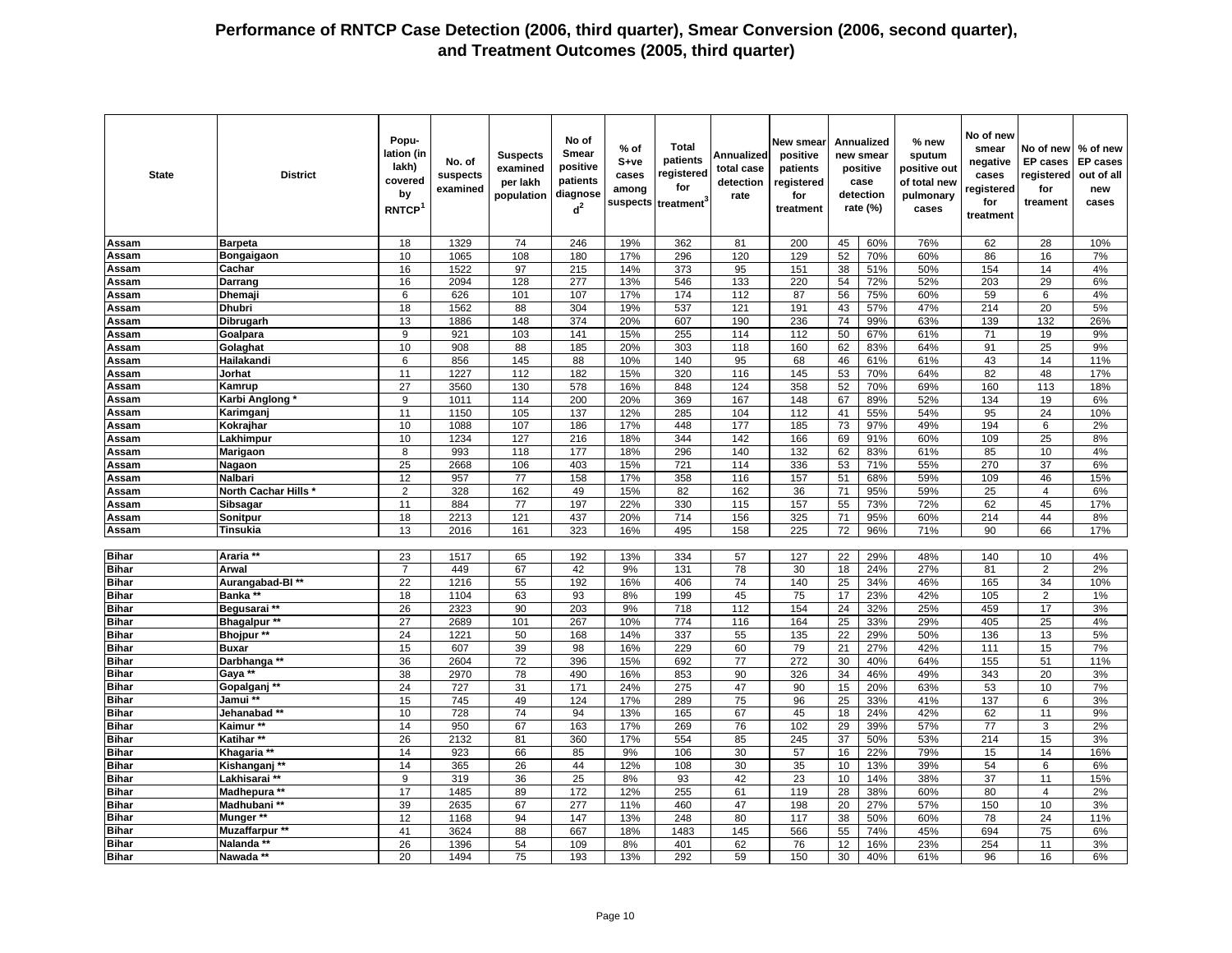| <b>State</b> | <b>District</b>    | No of smear<br>positive<br>retreatment<br>cases<br>registered<br>for treatmen | % of<br>retreatme<br>nt cases<br>out of all<br>smear<br>positive<br>cases | No (%) of<br>pediatric cases<br>out of all New<br>cases |     | 3 month<br>conversion<br>rate of new<br>smear<br>positive<br>patients <sup>4</sup> | Cure rate<br>of new<br>smear<br>positive<br>patients <sup>6</sup> | Success<br>rate of<br>new<br>smear<br>positive<br>patients <sup>5</sup> | % smear<br>positive<br>patients<br>living in<br>the<br>district<br>placed on<br><b>DOTS</b> | No (%) of<br>patients put<br>on Non-<br><b>DOTS</b><br>treatment<br>regimen |    | No (%) of Initia<br>defaulters |     | No (%) of NSP<br>cases started<br><b>RNTCP DOTS</b><br>within 7 days<br>of diagnosis |      | No (%) of NSP<br>cases<br>registered<br>within one<br>month of<br>starting<br><b>RNTCP DOTS</b><br>treatment |      |     | No (%) of<br>interviewed<br><b>NSP cases</b><br>who<br>received<br>DOT during<br>IP as per<br>guidelines |                | No (%) of<br>cured NSP<br>cases having<br>end of<br>treatment<br>follow-up<br>sputum done<br>within 7 days<br>of last dose |
|--------------|--------------------|-------------------------------------------------------------------------------|---------------------------------------------------------------------------|---------------------------------------------------------|-----|------------------------------------------------------------------------------------|-------------------------------------------------------------------|-------------------------------------------------------------------------|---------------------------------------------------------------------------------------------|-----------------------------------------------------------------------------|----|--------------------------------|-----|--------------------------------------------------------------------------------------|------|--------------------------------------------------------------------------------------------------------------|------|-----|----------------------------------------------------------------------------------------------------------|----------------|----------------------------------------------------------------------------------------------------------------------------|
| Assam        | <b>Barpeta</b>     | 52                                                                            | 21%                                                                       | 8                                                       | 3%  | 88%                                                                                | 75%                                                               | 86%                                                                     | 98%                                                                                         | $\overline{2}$                                                              | 1% | $\overline{2}$                 | 1%  | 176                                                                                  | 88%  | 200                                                                                                          | 100% | 11  | 85%                                                                                                      | 71             | 78%                                                                                                                        |
| Assam        | Bongaigaon         | 34                                                                            | 21%                                                                       | $\overline{2}$                                          | 1%  | 90%                                                                                | 84%                                                               | 84%                                                                     | 89%                                                                                         | $\mathsf 0$                                                                 | 0% | 20                             | 11% | 101                                                                                  | 78%  | 118                                                                                                          | 91%  | 40  | 91%                                                                                                      | 62             | 68%                                                                                                                        |
| Assam        | Cachar             | 22                                                                            | 13%                                                                       | 8                                                       | 3%  | 93%                                                                                | 77%                                                               | 77%                                                                     | 78%                                                                                         | 3                                                                           | 1% | 43                             | 21% | 98                                                                                   | 65%  | 149                                                                                                          | 99%  | 8   | 80%                                                                                                      | 83             | 75%                                                                                                                        |
| Assam        | Darrang            | 54                                                                            | 20%                                                                       | 5                                                       | 1%  | 86%                                                                                | 81%                                                               | 84%                                                                     | 94%                                                                                         | $\overline{1}$                                                              | 0% | 17                             | 6%  | 192                                                                                  | 87%  | 214                                                                                                          | 97%  | 48  | 91%                                                                                                      | 110            | 83%                                                                                                                        |
| Assam        | Dhema              | 21                                                                            | 19%                                                                       | 8                                                       | 5%  | 86%                                                                                | 73%                                                               | 76%                                                                     | 93%                                                                                         | $\mathbf 0$                                                                 | 0% | $\overline{7}$                 | 7%  | 75                                                                                   | 86%  | 85                                                                                                           | 98%  | 17  | 68%                                                                                                      | 46             | 74%                                                                                                                        |
| Assam        | Dhubri             | 60                                                                            | 24%                                                                       | 8                                                       | 2%  | 86%                                                                                | 74%                                                               | 85%                                                                     | 93%                                                                                         | 12                                                                          | 4% | 10                             | 3%  | 184                                                                                  | 94%  | 177                                                                                                          | 89%  | 127 | 88%                                                                                                      | 153            | 71%                                                                                                                        |
| Assam        | Dibrugarh          | 71                                                                            | 23%                                                                       | 31                                                      | 6%  | 89%                                                                                | 86%                                                               | 88%                                                                     | 93%                                                                                         | 5                                                                           | 2% | $\mathbf 0$                    | 0%  | 216                                                                                  | 92%  | 206                                                                                                          | 87%  | 31  | 100%                                                                                                     | 188            | 98%                                                                                                                        |
| Assam        | Goalpara           | 24                                                                            | 18%                                                                       | 9                                                       | 4%  | 92%                                                                                | 80%                                                               | 80%                                                                     | 98%                                                                                         | $\mathbf 0$                                                                 | 0% | 3                              | 2%  | 105                                                                                  | 94%  | 112                                                                                                          | 100% | 14  | 88%                                                                                                      | 69             | 93%                                                                                                                        |
| Assam        | Golaghat           | 21                                                                            | 12%                                                                       | $\overline{7}$                                          | 3%  | 88%                                                                                | 71%                                                               | 74%                                                                     | 98%                                                                                         | $\overline{2}$                                                              | 1% | $\overline{2}$                 | 1%  | 135                                                                                  | 84%  | 160                                                                                                          | 100% | 107 | 67%                                                                                                      | 70             | 82%                                                                                                                        |
| Assam        | Hailakandi         | 9                                                                             | 12%                                                                       |                                                         | 1%  | 80%                                                                                | 80%                                                               | 80%                                                                     | 99%                                                                                         | $\mathbf 0$                                                                 | 0% | $\mathbf{1}$                   | 1%  | 55                                                                                   | 82%  | 66                                                                                                           | 99%  | 24  | 53%                                                                                                      | 44             | 81%                                                                                                                        |
| Assam        | Jorhat             | 45                                                                            | 24%                                                                       | 11                                                      | 4%  | 90%                                                                                | 77%                                                               | 79%                                                                     | 98%                                                                                         | $\overline{1}$                                                              | 1% | 3                              | 2%  | 142                                                                                  | 98%  | 145                                                                                                          | 100% | 19  | 100%                                                                                                     | 77             | 95%                                                                                                                        |
| Assam        | Kamrup             | 128                                                                           | 26%                                                                       | 13                                                      | 2%  | 82%                                                                                | 78%                                                               | 80%                                                                     | 95%                                                                                         | $\,6\,$                                                                     | 1% | 19                             | 4%  | 291                                                                                  | 81%  | 344                                                                                                          | 96%  | 39  | 87%                                                                                                      | 241            | 88%                                                                                                                        |
| Assam        | Karbi Anglong      | 36                                                                            | 20%                                                                       | 10                                                      | 3%  | 76%                                                                                | 49%                                                               | 72%                                                                     | 90%                                                                                         | $\overline{2}$                                                              | 1% | 18                             | 9%  | 134                                                                                  | 91%  | 141                                                                                                          | 95%  | 30  | 20%                                                                                                      | 62             | 90%                                                                                                                        |
| Assam        | Karimgan           | 17                                                                            | 13%                                                                       | $\overline{2}$                                          | 1%  | 88%                                                                                | 77%                                                               | 80%                                                                     | 98%                                                                                         | $\overline{1}$                                                              | 1% | 2                              | 2%  | 89                                                                                   | 79%  | 112                                                                                                          | 100% | 73  | 65%                                                                                                      | 58             | 94%                                                                                                                        |
| Assam        | Kokrajhar          | 40                                                                            | 18%                                                                       | 8                                                       | 2%  | 90%                                                                                | 71%                                                               | 77%                                                                     | 100%                                                                                        | $\mathbf 0$                                                                 | 0% | $\mathbf 0$                    | 0%  | 182                                                                                  | 98%  | 186                                                                                                          | 100% | 85  | 46%                                                                                                      | 106            | 68%                                                                                                                        |
| Assam        | Lakhimpuı          | 23                                                                            | 12%                                                                       | 9                                                       | 3%  | 91%                                                                                | 81%                                                               | 83%                                                                     | 87%                                                                                         | 3                                                                           | 1% | 24                             | 11% | 148                                                                                  | 89%  | 166                                                                                                          | 100% | 93  | 56%                                                                                                      | 57             | 68%                                                                                                                        |
| Assam        | Marigaon           | 40                                                                            | 23%                                                                       | 9                                                       | 4%  | 92%                                                                                | 88%                                                               | 88%                                                                     | 93%                                                                                         | 5                                                                           | 3% | 5                              | 3%  | 126                                                                                  | 95%  | 130                                                                                                          | 98%  | 32  | 74%                                                                                                      | 67             | 68%                                                                                                                        |
| Assam        | Nagaon             | 59                                                                            | 15%                                                                       | 21                                                      | 3%  | 93%                                                                                | 86%                                                               | 88%                                                                     | 98%                                                                                         | $\Omega$                                                                    | 0% | 9                              | 2%  | 216                                                                                  | 64%  | 325                                                                                                          | 97%  | 59  | 94%                                                                                                      | 165            | 82%                                                                                                                        |
| Assam        | Nalbari            | 27                                                                            | 15%                                                                       | 19                                                      | 6%  | 90%                                                                                | 87%                                                               | 91%                                                                     | 96%                                                                                         | $\mathbf 0$                                                                 | 0% | $\overline{7}$                 | 4%  | 134                                                                                  | 85%  | 157                                                                                                          | 100% | 66  | 89%                                                                                                      | 103            | 84%                                                                                                                        |
| Assam        | North Cachar Hills | 10                                                                            | 22%                                                                       | 1                                                       | 2%  | 94%                                                                                | 94%                                                               | 94%                                                                     | 96%                                                                                         | $\mathbf 0$                                                                 | 0% | $\overline{2}$                 | 4%  | 29                                                                                   | 81%  | 35                                                                                                           | 97%  | 22  | 61%                                                                                                      | 14             | 78%                                                                                                                        |
| Assam        | Sibsagar           | 56                                                                            | 26%                                                                       | 20                                                      | 8%  | 92%                                                                                | 84%                                                               | 86%                                                                     | 96%                                                                                         | $\overline{2}$                                                              | 1% | 6                              | 3%  | 15                                                                                   | 33%  | 137                                                                                                          | 88%  | 146 | 94%                                                                                                      | 73             | 73%                                                                                                                        |
| Assam        | Sonitpur           | 80                                                                            | 20%                                                                       | 9                                                       | 2%  | 85%                                                                                | 79%                                                               | 82%                                                                     | 86%                                                                                         | $\overline{2}$                                                              | 0% | 3                              | 1%  | 313                                                                                  | 96%  | 323                                                                                                          | 99%  |     |                                                                                                          | 242            | 91%                                                                                                                        |
| Assam        | Tinsukia           | 76                                                                            | 25%                                                                       | 27                                                      | 7%  | 93%                                                                                | 85%                                                               | 86%                                                                     | 77%                                                                                         | $\overline{1}$                                                              | 0% | 73                             | 23% | 202                                                                                  | 90%  | 212                                                                                                          | 94%  | 63  | 100%                                                                                                     | 129            | 87%                                                                                                                        |
|              |                    |                                                                               |                                                                           |                                                         |     |                                                                                    |                                                                   |                                                                         |                                                                                             |                                                                             |    |                                |     |                                                                                      |      |                                                                                                              |      |     |                                                                                                          |                |                                                                                                                            |
| <b>Bihar</b> | Araria             | 40                                                                            | 24%                                                                       | $\Omega$                                                | 0%  | 81%                                                                                | 64%                                                               | 64%                                                                     | 90%                                                                                         | $\mathbf 0$                                                                 | 0% | 19                             | 10% | 65                                                                                   | 51%  | 99                                                                                                           | 78%  | 49  | 39%                                                                                                      | 3              | 27%                                                                                                                        |
| <b>Bihar</b> | Arwal              | 16                                                                            | 35%                                                                       | 5                                                       | 4%  | 76%                                                                                | 83%                                                               | 94%                                                                     | 100%                                                                                        | $\mathbf 0$                                                                 | 0% | $\mathbf 0$                    | 0%  | 24                                                                                   | 80%  | 30                                                                                                           | 100% | 6   | 20%                                                                                                      | $\overline{7}$ | 47%                                                                                                                        |
| <b>Bihar</b> | Aurangabad-BI**    | 50                                                                            | 26%                                                                       | 23                                                      | 7%  | 91%                                                                                | 79%                                                               | 79%                                                                     | 83%                                                                                         | $\mathbf 0$                                                                 | 0% | 32                             | 17% | 116                                                                                  | 83%  | 140                                                                                                          | 100% | 31  | 100%                                                                                                     | 38             | 100%                                                                                                                       |
| <b>Bihar</b> | Banka **           | 17                                                                            | 18%                                                                       | 3                                                       | 2%  | 79%                                                                                |                                                                   |                                                                         | 100%                                                                                        | $\mathbf 0$                                                                 | 0% | $\mathbf 0$                    | 0%  | 92                                                                                   | 100% | 92                                                                                                           | 100% | 92  | 100%                                                                                                     | <b>NE</b>      | <b>NE</b>                                                                                                                  |
| <b>Bihar</b> | Begusarai **       | 60                                                                            | 28%                                                                       | 39                                                      | 6%  | 81%                                                                                | 60%                                                               | 79%                                                                     | 96%                                                                                         | 0                                                                           | 0% | 8                              | 4%  | 17                                                                                   | 74%  | 155                                                                                                          | 87%  | 174 | 98%                                                                                                      | 60             | 79%                                                                                                                        |
| <b>Bihar</b> | Bhagalpur **       | 78                                                                            | 32%                                                                       | 75                                                      | 13% | 83%                                                                                | 58%                                                               | 76%                                                                     | 90%                                                                                         | $\mathbf 0$                                                                 | 0% | 25                             | 10% | 235                                                                                  | 100% | 235                                                                                                          | 100% | 56  | 24%                                                                                                      | 68             | 58%                                                                                                                        |
| <b>Bihar</b> | Bhojpur **         | 28                                                                            | 17%                                                                       | $5\overline{5}$                                         | 2%  | 73%                                                                                | 73%                                                               | 73%                                                                     | 93%                                                                                         | $\Omega$                                                                    | 0% | 11                             | 7%  | 103                                                                                  | 76%  | 128                                                                                                          | 95%  | 62  | 69%                                                                                                      | 11             | 73%                                                                                                                        |
| <b>Bihar</b> | <b>Buxar</b>       | 16                                                                            | 17%                                                                       | $\overline{2}$                                          | 1%  | 96%                                                                                | 81%                                                               | 81%                                                                     | 99%                                                                                         | $\Omega$                                                                    | 0% | $\overline{1}$                 | 1%  | 68                                                                                   | 86%  | 75                                                                                                           | 95%  | 8   | 10%                                                                                                      | 8              | 26%                                                                                                                        |
| <b>Bihar</b> | Darbhanga **       | 152                                                                           | 36%                                                                       | 16                                                      | 3%  | 91%                                                                                |                                                                   |                                                                         | 98%                                                                                         | $\mathbf 0$                                                                 | 0% | $\overline{7}$                 | 2%  | 200                                                                                  | 74%  | 272                                                                                                          | 100% | 56  | 89%                                                                                                      | <b>NE</b>      | <b>NE</b>                                                                                                                  |
| <b>Bihar</b> | Gaya **            | 96                                                                            | 23%                                                                       | 11                                                      | 2%  | 81%                                                                                | 59%                                                               | 76%                                                                     | 88%                                                                                         | 10                                                                          | 2% | 47                             | 10% | 265                                                                                  | 81%  | 251                                                                                                          | 77%  | 122 | 43%                                                                                                      | 58             | 59%                                                                                                                        |
| <b>Bihar</b> | Gopalganj **       | 75                                                                            | 45%                                                                       | $\Omega$                                                | 0%  | 74%                                                                                |                                                                   |                                                                         | 98%                                                                                         | $\Omega$                                                                    | 0% | $\overline{4}$                 | 2%  | 82                                                                                   | 91%  | 86                                                                                                           | 96%  | 70  | 78%                                                                                                      | <b>NE</b>      | <b>NE</b>                                                                                                                  |
| <b>Bihar</b> | Jamui **           | 38                                                                            | 28%                                                                       | 5                                                       | 2%  | 90%                                                                                |                                                                   |                                                                         | 97%                                                                                         | $\mathbf 0$                                                                 | 0% | $\overline{4}$                 | 3%  | 70                                                                                   | 82%  | 85                                                                                                           | 100% | 46  | 54%                                                                                                      | <b>NE</b>      | <b>NE</b>                                                                                                                  |
| <b>Bihar</b> | Jehanabad**        | 32                                                                            | 42%                                                                       | 11                                                      | 9%  | 77%                                                                                | 74%                                                               | 74%                                                                     | 100%                                                                                        | $\mathbf 0$                                                                 | 0% | $\mathbf 0$                    | 0%  | 36                                                                                   | 80%  | 45                                                                                                           | 100% | 36  | 80%                                                                                                      | 33             | 72%                                                                                                                        |
| <b>Bihar</b> | Kaimur             | 65                                                                            | 39%                                                                       | $\overline{4}$                                          | 2%  | 66%                                                                                |                                                                   |                                                                         | 84%                                                                                         | 3                                                                           | 2% | 23                             | 14% | 96                                                                                   | 94%  | 99                                                                                                           | 97%  | 70  | 69%                                                                                                      | <b>NE</b>      | <b>NE</b>                                                                                                                  |
| <b>Bihar</b> | Katihar**          | 59                                                                            | 17%                                                                       | 18                                                      | 4%  | 83%                                                                                | 80%                                                               | 82%                                                                     | 91%                                                                                         | $\Omega$                                                                    | 0% | 32                             | 9%  | 218                                                                                  | 77%  | 283                                                                                                          | 100% |     |                                                                                                          | 184            | 100%                                                                                                                       |
| <b>Bihar</b> | Khagaria           | 32                                                                            | 41%                                                                       | $\overline{1}$                                          | 1%  | 83%                                                                                |                                                                   |                                                                         | 99%                                                                                         | $\mathbf 0$                                                                 | 0% | $\overline{1}$                 | 1%  |                                                                                      |      |                                                                                                              |      |     |                                                                                                          | <b>NE</b>      | <b>NE</b>                                                                                                                  |
| <b>Bihar</b> | Kishanganj **      | $\mathbf 0$                                                                   | 0%                                                                        | $\overline{2}$                                          | 2%  | 52%                                                                                |                                                                   |                                                                         | 98%                                                                                         | $\mathbf 0$                                                                 | 0% | $\overline{1}$                 | 2%  | 32                                                                                   | 91%  | 35                                                                                                           | 100% |     |                                                                                                          | <b>NE</b>      | <b>NE</b>                                                                                                                  |
| <b>Bihar</b> | Lakhisarai **      | $\overline{2}$                                                                | 8%                                                                        | $\overline{2}$                                          | 3%  | 60%                                                                                |                                                                   |                                                                         | 100%                                                                                        | $\mathbf 0$                                                                 | 0% | $\mathbf 0$                    | 0%  | 23                                                                                   | 100% | 23                                                                                                           | 100% |     |                                                                                                          | <b>NE</b>      | <b>NE</b>                                                                                                                  |
| <b>Bihar</b> | Madhepura **       | 43                                                                            | 27%                                                                       | $\Omega$                                                | 0%  | 89%                                                                                |                                                                   |                                                                         | 96%                                                                                         | $\mathbf 0$                                                                 | 0% | 9                              | 5%  | 109                                                                                  | 92%  | 119                                                                                                          | 100% |     |                                                                                                          | <b>NE</b>      | NE                                                                                                                         |
| <b>Bihar</b> | Madhubani **       | 63                                                                            | 24%                                                                       | $\overline{4}$                                          | 1%  | 79%                                                                                |                                                                   |                                                                         | 80%                                                                                         | $\overline{2}$                                                              | 1% | 52                             | 19% | 173                                                                                  | 87%  | 198                                                                                                          | 100% | 22  | 71%                                                                                                      | <b>NE</b>      | <b>NE</b>                                                                                                                  |
| <b>Bihar</b> | Munger **          | 18                                                                            | 13%                                                                       | 9                                                       | 4%  | 94%                                                                                | 78%                                                               | 80%                                                                     | 99%                                                                                         | $\mathbf 0$                                                                 | 0% | $\overline{2}$                 | 1%  | 108                                                                                  | 92%  | 117                                                                                                          | 100% | 107 | 91%                                                                                                      | 34             | 81%                                                                                                                        |
| <b>Bihar</b> | Muzaffarpur **     | 93                                                                            | 14%                                                                       | 61                                                      | 5%  | 84%                                                                                | 81%                                                               | 90%                                                                     | 98%                                                                                         | $\mathbf 0$                                                                 | 0% | 13                             | 2%  | 466                                                                                  | 82%  | 565                                                                                                          | 100% | 44  | 73%                                                                                                      | 182            | 97%                                                                                                                        |
| <b>Bihar</b> | Nalanda **         | 33                                                                            | 30%                                                                       | 3                                                       | 1%  | 62%                                                                                | 63%                                                               | 63%                                                                     | 100%                                                                                        | $\mathsf 0$                                                                 | 0% | $\mathsf 0$                    | 0%  | 76                                                                                   | 100% | 76                                                                                                           | 100% | 57  | 75%                                                                                                      | 3              | 60%                                                                                                                        |
| <b>Bihar</b> | Nawada **          | 24                                                                            | 14%                                                                       | 10                                                      | 4%  | 72%                                                                                | 76%                                                               | 76%                                                                     | 87%                                                                                         | $\Omega$                                                                    | 0% | 25                             | 13% | 142                                                                                  | 95%  | 150                                                                                                          | 100% | 28  | 19%                                                                                                      | 21             | 62%                                                                                                                        |
|              |                    |                                                                               |                                                                           |                                                         |     |                                                                                    |                                                                   |                                                                         |                                                                                             |                                                                             |    |                                |     |                                                                                      |      |                                                                                                              |      |     |                                                                                                          |                |                                                                                                                            |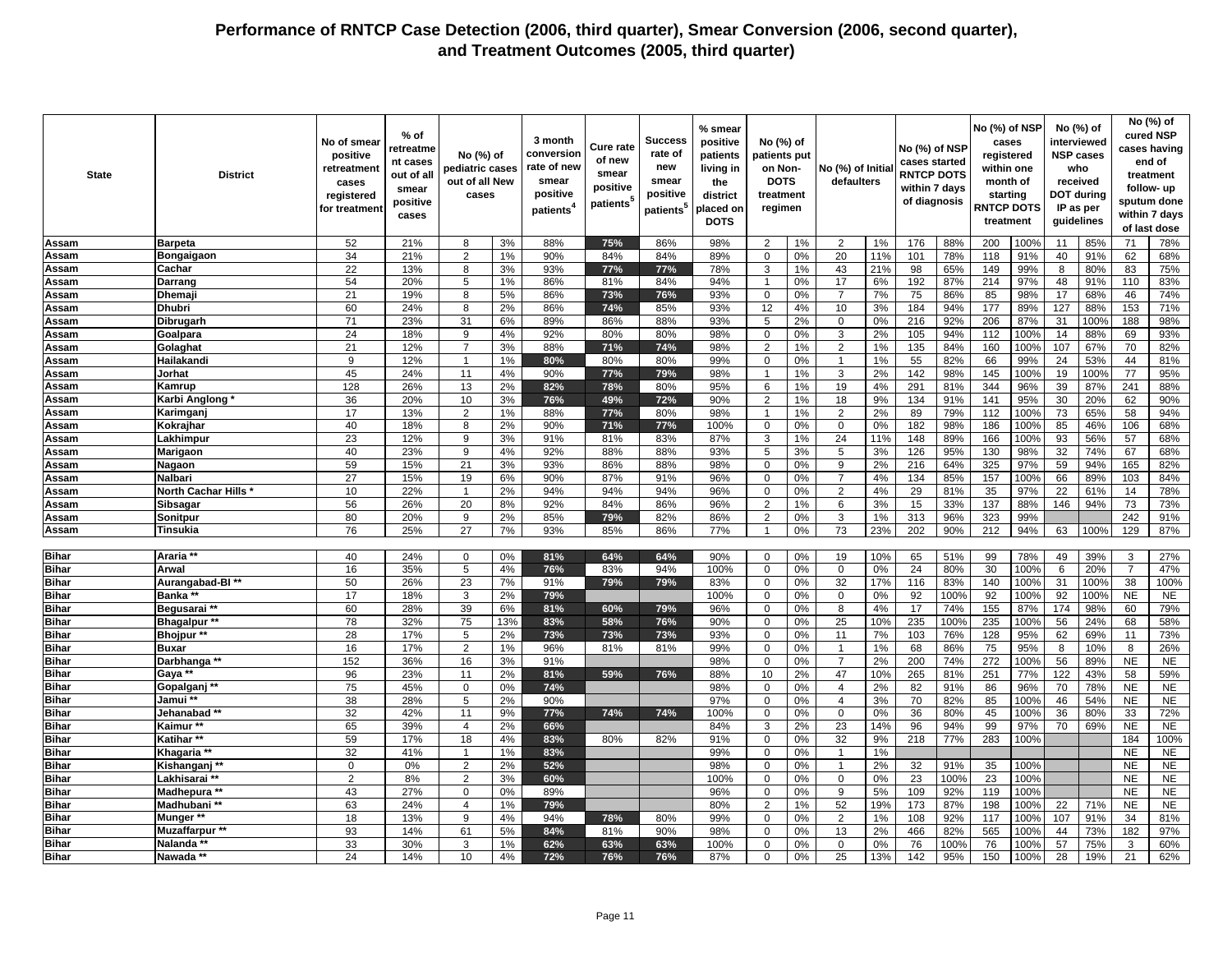| <b>State</b>       | <b>District</b>          | Popu-<br>lation (in<br>lakh)<br>covered<br>by<br>RNTCP <sup>1</sup> | No. of<br>suspects<br>examined | <b>Suspects</b><br>examined<br>per lakh<br>population | No of<br>Smear<br>positive<br>patients<br>diagnose<br>$d^2$ | $%$ of<br>S+ve<br>cases<br>among<br>suspects | <b>Total</b><br>patients<br>registered<br>for<br>treatment | Annualized<br>total case<br>detection<br>rate | New smear<br>positive<br>patients<br>registered<br>for<br>treatment |     | Annualized<br>new smear<br>positive<br>case<br>detection<br>rate (%) | % new<br>sputum<br>positive out<br>of total new<br>pulmonary<br>cases | No of new<br>smear<br>negative<br>cases<br>registered<br>for<br>treatment | No of new<br><b>EP</b> cases<br>registered<br>for<br>treament | % of new<br><b>EP</b> cases<br>out of all<br>new<br>cases |
|--------------------|--------------------------|---------------------------------------------------------------------|--------------------------------|-------------------------------------------------------|-------------------------------------------------------------|----------------------------------------------|------------------------------------------------------------|-----------------------------------------------|---------------------------------------------------------------------|-----|----------------------------------------------------------------------|-----------------------------------------------------------------------|---------------------------------------------------------------------------|---------------------------------------------------------------|-----------------------------------------------------------|
| <b>Bihar</b>       | Pashchim Champaran **    | 33                                                                  | 2590                           | 78                                                    | 326                                                         | 13%                                          | 509                                                        | 61                                            | 244                                                                 | 29  | 39%                                                                  | 69%                                                                   | 111                                                                       | 51                                                            | 13%                                                       |
| <b>Bihar</b>       | Patna                    | 52                                                                  | 5924                           | 115                                                   | 784                                                         | 13%                                          | 1931                                                       | 150                                           | 501                                                                 | 39  | 52%                                                                  | 35%                                                                   | 937                                                                       | 190                                                           | 12%                                                       |
| <b>Bihar</b>       | Purba Champaran **       | 43                                                                  | 1889                           | 44                                                    | 289                                                         | 15%                                          | 637                                                        | 59                                            | 192                                                                 | 18  | 24%                                                                  | 42%                                                                   | 260                                                                       | 6                                                             | 1%                                                        |
| <b>Bihar</b>       | Purnia **                | 28                                                                  | 2413                           | 87                                                    | 266                                                         | 11%                                          | 524                                                        | 75                                            | 161                                                                 | 23  | 31%                                                                  | 43%                                                                   | 214                                                                       | 15                                                            | 4%                                                        |
| <b>Bihar</b>       | <b>Rohtas</b>            | $\overline{27}$                                                     | 2687                           | 100                                                   | 228                                                         | 8%                                           | 452                                                        | 67                                            | 152                                                                 | 23  | 30%                                                                  | 44%                                                                   | 196                                                                       | 10                                                            | 3%                                                        |
| <b>Bihar</b>       | Saharsa **               | 17                                                                  | 1371                           | 83                                                    | 184                                                         | 13%                                          | 265                                                        | 64                                            | 98                                                                  | 24  | 32%                                                                  | 41%                                                                   | 140                                                                       | $\overline{2}$                                                | 1%                                                        |
| <b>Bihar</b>       | Samastipur <sup>**</sup> | 37                                                                  | 2209                           | 59                                                    | 257                                                         | 12%                                          | 868                                                        | 93                                            | 236                                                                 | 25  | 34%                                                                  | 34%                                                                   | 462                                                                       | 68                                                            | 9%                                                        |
| <b>Bihar</b>       | Saran **                 | 36                                                                  | 1895                           | 53                                                    | 262                                                         | 14%                                          | 475                                                        | 53                                            | 170                                                                 | 19  | 25%                                                                  | 54%                                                                   | 143                                                                       | 31                                                            | 9%                                                        |
| <b>Bihar</b>       | Sheikpura                | 6                                                                   | 413                            | 72                                                    | 53                                                          | 13%                                          | 129                                                        | 90                                            | 34                                                                  | 24  | 32%                                                                  | 43%                                                                   | 45                                                                        | 2                                                             | 2%                                                        |
| <b>Bihar</b>       | Sheohar                  | 6                                                                   | 268                            | 48                                                    | 35                                                          | 13%                                          | 100                                                        | 71                                            | $\overline{27}$                                                     | 19  | 26%                                                                  | 36%                                                                   | 47                                                                        | 5                                                             | 6%                                                        |
| <b>Bihar</b>       | Sitamarhi **             | 29                                                                  | 1523                           | 52                                                    | 190                                                         | 12%                                          | 642                                                        | 88                                            | 153                                                                 | 21  | 28%                                                                  | 35%                                                                   | 286                                                                       | $\overline{7}$                                                | 2%                                                        |
| <b>Bihar</b>       | Siwan                    | 30                                                                  | 1243                           | 42                                                    | 173                                                         | 14%                                          | 428                                                        | 58                                            | 96                                                                  | 13  | 17%                                                                  | 34%                                                                   | 186                                                                       | 6                                                             | 2%                                                        |
| <b>Bihar</b>       | Supaul **                | 19                                                                  | 1493                           | 78                                                    | 157                                                         | 11%                                          | 310                                                        | 65                                            | 88                                                                  | 18  | 25%                                                                  | 50%                                                                   | 88                                                                        | 159                                                           | 47%                                                       |
| <b>Bihar</b>       | Vaishali **              | 30                                                                  | 2817                           | 95                                                    | 329                                                         | 12%                                          | 1073                                                       | 144                                           | 225                                                                 | 30  | 40%                                                                  | 28%                                                                   | 588                                                                       | 60                                                            | 7%                                                        |
| Chandigarh         | Chandigarh               | 10                                                                  | 3666                           | 362                                                   | 444                                                         | 12%                                          | 576                                                        | 227                                           | 204                                                                 | 81  | 85%                                                                  | 64%                                                                   | 113                                                                       | 164                                                           | 34%                                                       |
|                    |                          |                                                                     |                                |                                                       |                                                             |                                              |                                                            |                                               |                                                                     |     |                                                                      |                                                                       |                                                                           |                                                               |                                                           |
| Chhatisgarh        | <b>Bastar</b>            | 14                                                                  | 2010                           | 140                                                   | 239                                                         | 12%                                          | 543                                                        | 152                                           | 176                                                                 | 49  | 61%                                                                  | 39%                                                                   | 281                                                                       | 37                                                            | 7%                                                        |
| Chhatisgarh        | <b>Bilaspur-CG</b>       | 22                                                                  | 2811                           | 128                                                   | 354                                                         | 13%                                          | 639                                                        | 117                                           | 254                                                                 | 46  | 58%                                                                  | 53%                                                                   | 224                                                                       | 83                                                            | 15%                                                       |
| Chhatisgarh        | <b>Dantewada</b>         | 8                                                                   | 948                            | 120                                                   | 166                                                         | 18%                                          | 233                                                        | 118                                           | 137                                                                 | 69  | 87%                                                                  | 67%                                                                   | 69                                                                        | 10                                                            | 5%                                                        |
| Chhatisgarh        | <b>Dhamtari</b>          | 8                                                                   | 1044                           | 135                                                   | 127                                                         | 12%                                          | 187                                                        | 97                                            | 88                                                                  | 46  | 57%                                                                  | 61%                                                                   | 56                                                                        | 20                                                            | 12%                                                       |
| Chhatisgarh        | Durg                     | 31                                                                  | 4085                           | 133                                                   | 348                                                         | 9%                                           | 1062                                                       | 138                                           | 308                                                                 | 40  | 50%                                                                  | 38%                                                                   | 493                                                                       | 194                                                           | 19%                                                       |
| Chhatisgarh        | Janjgir                  | 14                                                                  | 1320                           | 91                                                    | 160                                                         | 12%                                          | 441                                                        | 122                                           | 157                                                                 | 43  | 54%                                                                  | 40%                                                                   | 231                                                                       | 26                                                            | 6%                                                        |
| Chhatisgarh        | Jashpur*                 | $\overline{8}$                                                      | 1913                           | 235                                                   | 122                                                         | 6%                                           | 221                                                        | 109                                           | 108                                                                 | 53  | 66%                                                                  | 58%                                                                   | 77                                                                        | 12                                                            | 6%                                                        |
| Chhatisgarh        | Kanker '                 | 7                                                                   | 1210                           | 169                                                   | 121                                                         | 10%                                          | 225                                                        | 126                                           | 104                                                                 | 58  | 73%                                                                  | 55%                                                                   | 85                                                                        | 13                                                            | 6%                                                        |
| Chhatisgarh        | Kawardha **              | 6                                                                   | 1218                           | 190                                                   | 111                                                         | 9%                                           | 194                                                        | 121                                           | 91                                                                  | 57  | 71%                                                                  | 58%                                                                   | 66                                                                        | 14                                                            | 8%                                                        |
| <b>Chhatisgarh</b> | Korba                    | 11                                                                  | 1455                           | 131                                                   | 182                                                         | 13%                                          | 281                                                        | 101                                           | 138                                                                 | 50  | 62%                                                                  | 61%                                                                   | 89                                                                        | 18                                                            | 7%                                                        |
| Chhatisgarh        | Koriya **                | 6                                                                   | 792                            | 123                                                   | 75                                                          | 9%                                           | 179                                                        | 111                                           | 51                                                                  | 32  | 40%                                                                  | 42%                                                                   | 70                                                                        | 12                                                            | 9%                                                        |
| Chhatisgarh        | Mahasamund               | 9                                                                   | 1363                           | 144                                                   | 147                                                         | 11%                                          | 310                                                        | 131                                           | 125                                                                 | 53  | 66%                                                                  | 46%                                                                   | 147                                                                       | 19                                                            | 7%                                                        |
| Chhatisgarh        | Raigarh-CG **            | 14                                                                  | 1528                           | 110                                                   | 218                                                         | 14%                                          | 496                                                        | 143                                           | 179                                                                 | 51  | 64%                                                                  | 41%                                                                   | 257                                                                       | 14                                                            | 3%                                                        |
| Chhatisgarh        | Raipur                   | 33                                                                  | 4350                           | 132                                                   | 531                                                         | 12%                                          | 1085                                                       | 131                                           | 422                                                                 | 51  | 64%                                                                  | 48%                                                                   | 462                                                                       | 114                                                           | 11%                                                       |
| Chhatisgarh        | Rajnandgaon              | 14                                                                  | 1612                           | 114                                                   | 215                                                         | 13%                                          | 470                                                        | 133                                           | 184                                                                 | 52  | 65%                                                                  | 54%                                                                   | 157                                                                       | 56                                                            | 14%                                                       |
| Chhatisgarh        | Surguja †                | 22                                                                  | 2610                           | 120                                                   | 259                                                         | 10%                                          | 753                                                        | 139                                           | 218                                                                 | 40  | 50%                                                                  | 37%                                                                   | 370                                                                       | 49                                                            | 8%                                                        |
| D & N Haveli       | Dadra & Nagar Haveli 1   | 2                                                                   | 416                            | 168                                                   | 47                                                          | 11%                                          | 98                                                         | 158                                           | 33                                                                  | 53  | 67%                                                                  | 61%                                                                   | 21                                                                        | 20                                                            | 27%                                                       |
| Daman & Diu        | Daman                    | $\overline{1}$                                                      | 526                            | 410                                                   | 38                                                          | 7%                                           | 72                                                         | 224                                           | 22                                                                  | 69  | 86%                                                                  | 50%                                                                   | 22                                                                        | $\overline{7}$                                                | 14%                                                       |
| Daman & Diu        | Diu                      | 0.5                                                                 | 291                            | 586                                                   | 21                                                          | 7%                                           | 14                                                         | 113                                           | $\overline{4}$                                                      | 32  | 40%                                                                  | 80%                                                                   | $\overline{1}$                                                            | 3                                                             | 38%                                                       |
|                    |                          |                                                                     |                                |                                                       |                                                             |                                              |                                                            |                                               |                                                                     |     |                                                                      |                                                                       |                                                                           |                                                               |                                                           |
| <b>Delhi</b>       | <b>BJRM Chest Clinic</b> | $\overline{4}$                                                      | 1038                           | 239                                                   | 145                                                         | 14%                                          | 298                                                        | 275                                           | 96                                                                  | 88  | 93%                                                                  | 61%                                                                   | 61                                                                        | 67                                                            | 30%                                                       |
| Delhi              | <b>DDU Chest Clinic</b>  | 15                                                                  | 2987                           | 197                                                   | 490                                                         | 16%                                          | 1286                                                       | 338                                           | 342                                                                 | 90  | 95%                                                                  | 54%                                                                   | 291                                                                       | 375                                                           | 37%                                                       |
| Delhi              | <b>GTB Chest Clinic</b>  | 5                                                                   | 2248                           | 414                                                   | 350                                                         | 16%                                          | 416                                                        | 307                                           | 110                                                                 | 81  | 85%                                                                  | 64%                                                                   | 62                                                                        | 111                                                           | 39%                                                       |
| <b>Delhi</b>       | Gulabi Bagh              | 12                                                                  | 1874                           | 157                                                   | 257                                                         | 14%                                          | 489                                                        | 164                                           | 164                                                                 | 55  | 58%                                                                  | 67%                                                                   | 82                                                                        | 144                                                           | 37%                                                       |
| Delhi              | <b>Hedgewar C Clinic</b> | $\overline{4}$                                                      | 1281                           | 295                                                   | 253                                                         | 20%                                          | 610                                                        | 562                                           | 164                                                                 | 151 | 159%                                                                 | 66%                                                                   | 86                                                                        | 195                                                           | 44%                                                       |
| Delhi              | Jhandewalan              | 5                                                                   | 1192                           | 220                                                   | 201                                                         | 17%                                          | 323                                                        | 238                                           | 101                                                                 | 74  | 78%                                                                  | 70%                                                                   | 44                                                                        | 70                                                            | 33%                                                       |
| Delhi              | <b>Karawal Nagar</b>     | $\overline{7}$                                                      | 1580                           | 243                                                   | 368                                                         | 23%                                          | 951                                                        | 584                                           | 308                                                                 | 189 | 199%                                                                 | 65%                                                                   | 166                                                                       | 266                                                           | 36%                                                       |
| Delhi              | Kingsway                 | 5                                                                   | 1836                           | 338                                                   | 275                                                         | 15%                                          | 538                                                        | 397                                           | 152                                                                 | 112 | 118%                                                                 | 51%                                                                   | 147                                                                       | 130                                                           | 30%                                                       |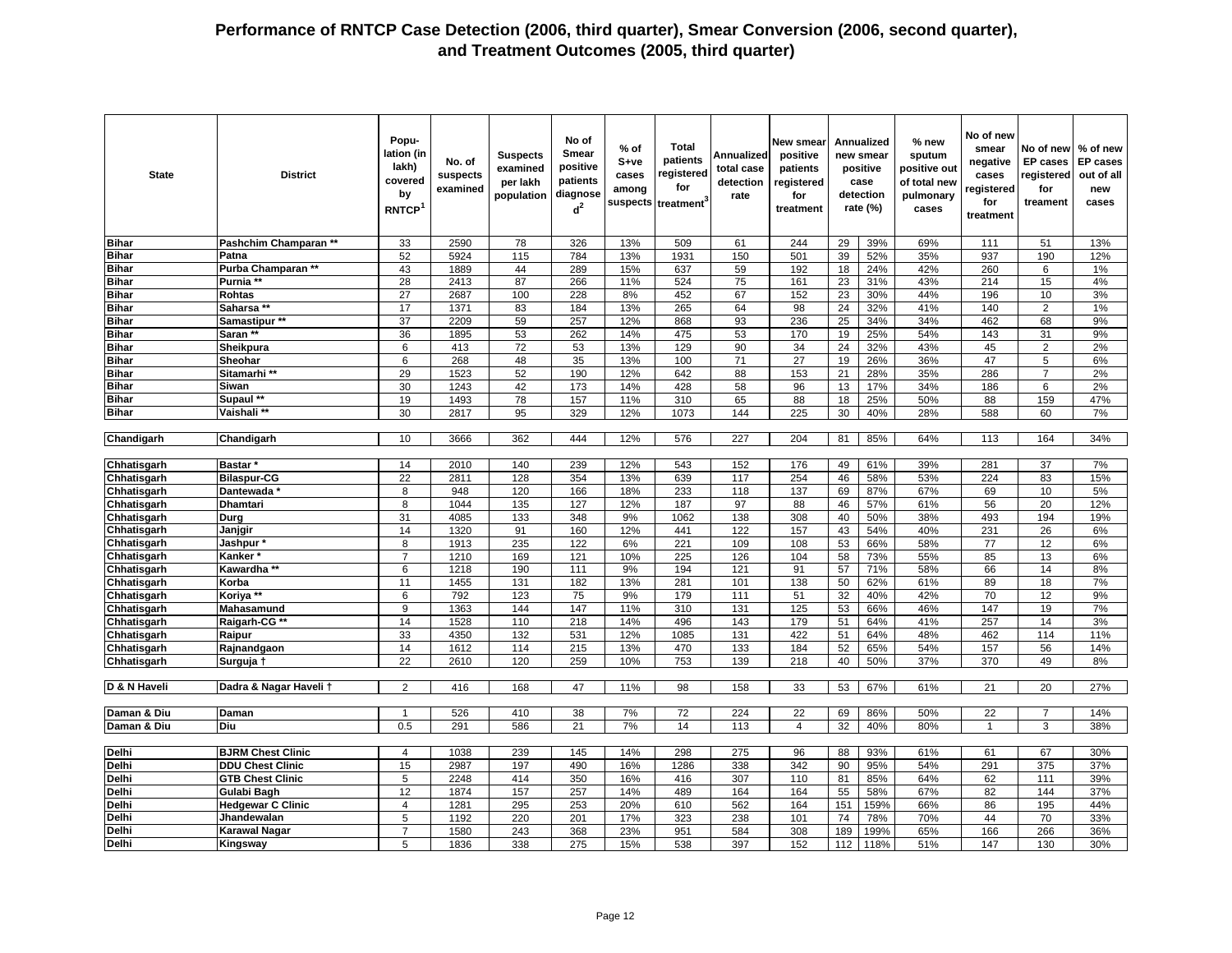| <b>Bihar</b><br>Pashchim Champaran *<br>68<br>22%<br>$\overline{7}$<br>2%<br>71%<br>95%<br>0%<br>16<br>5%<br>90<br>37%<br>136<br>56%<br>20<br><b>NE</b><br>$\mathbf 0$<br>8%<br>137<br>186<br>11%<br>85%<br>89%<br>82<br>425<br>85%<br>438<br>87%<br>192<br><b>Bihar</b><br>21%<br>83%<br>87%<br>0%<br>13%<br>Patna<br>$\mathbf 0$<br><b>Bihar</b><br>Purba Champaran **<br>87<br>74<br>31%<br>12<br>3%<br>56%<br>76%<br>97%<br>0%<br>3%<br>142<br>74%<br>192<br>100%<br>24<br>13%<br>79%<br>$\mathbf 0$<br>8<br><b>Bihar</b><br>46<br>22%<br>2%<br>90%<br>83%<br>76%<br>0%<br>65<br>24%<br>142<br>88%<br>100%<br>Purnia **<br>6<br>83%<br>$\mathbf 0$<br>161<br>73<br>32%<br>$\overline{2}$<br>77%<br>85%<br>33<br>108<br>29%<br>42%<br><b>NE</b><br><b>Bihar</b><br>1%<br>2<br>1%<br>15%<br>71%<br>44<br>64<br>Rohtas<br><b>Bihar</b><br>22<br>36%<br>87%<br>Saharsa **<br>18%<br>11<br>5%<br>81%<br>64%<br>0%<br>67<br>101<br><b>NE</b><br>$\Omega$<br>33<br>15<br><b>Bihar</b><br>Samastipur **<br>60<br>20%<br>4%<br>72%<br>61%<br>76%<br>94%<br>$\mathbf 0$<br>0%<br>6%<br>17<br>7%<br>165<br>70%<br>70%<br>95<br>$\overline{7}$<br>152<br><b>Bihar</b><br>Saran **<br>95<br>36%<br>23<br>7%<br>74%<br>93%<br>0%<br>18<br>7%<br>89%<br>170<br>100%<br>145<br>85%<br><b>NE</b><br>$\Omega$<br><b>Bihar</b><br>19<br>36%<br>0%<br>62%<br>100%<br>0%<br>0%<br>34<br>100%<br>34<br><b>NE</b><br>Sheikpura<br>$\mathbf 0$<br>$\mathbf 0$<br>100%<br>$\Omega$<br>$\overline{27}$<br><b>Bihar</b><br>23%<br>89%<br>97%<br>0%<br>3%<br>23<br>85%<br>100%<br><b>NE</b><br>Sheohar<br>8<br>$\overline{1}$<br>1%<br>$\mathbf 0$<br>$\mathbf{1}$<br>10<br>83%<br><b>Bihar</b><br>Sitamarhi **<br>58<br>27%<br>95%<br>9<br>5%<br>95<br>62%<br>75<br><b>NE</b><br>12<br>3%<br>60%<br>1%<br>49%<br>120<br>78%<br><b>Bihar</b><br>Siwan<br>56<br>37%<br>$\overline{2}$<br>1%<br>74%<br>88%<br>0%<br>20<br>12%<br>72<br>75%<br>91<br>95%<br><b>NE</b><br>$\mathbf 0$<br>58<br>0%<br>50<br>53%<br>76<br>81%<br><b>NE</b><br><b>Bihar</b><br>Supaul **<br>40%<br>13<br>6%<br>78%<br>81%<br>30<br>19%<br>$\mathbf 0$<br><b>Bihar</b><br>85<br>27%<br>46<br>5%<br>69%<br>59%<br>89%<br>95%<br>0%<br>17<br>5%<br>214<br>95%<br>225<br>100%<br>135<br>60%<br>59<br>Vaishali **<br>$\Omega$<br>10%<br>Chandigarh<br>23%<br>92%<br>92%<br>3%<br>5%<br>169<br>83%<br>201<br>99%<br>56<br>95%<br>158<br>Chandigarh<br>61<br>46<br>85%<br>85%<br>9<br>16<br>Chhatisgarh<br>22<br>1%<br>92%<br>83%<br>21<br>9%<br>8%<br>88%<br>100%<br>94<br>87%<br>120<br><b>Bastar</b><br>11%<br>5<br>79%<br>84%<br>18<br>154<br>176<br>63<br>40<br>87%<br>8%<br>83%<br><b>Bilaspur-CG</b><br>20%<br>7%<br>91%<br>89%<br>91%<br>1%<br>28<br>211<br>251<br>99%<br>17<br>61%<br>109<br>Chhatisgarh<br>4<br>13<br>52%<br>Chhatisgarh<br>9%<br>0%<br>54%<br>74%<br>79%<br>89%<br>$\mathbf 0$<br>0%<br>18<br>11%<br>132<br>96%<br>134<br>98%<br>71<br>Dantewada<br>$\Omega$<br>111<br>22<br>Chhatisgarh<br><b>Dhamtari</b><br>20%<br>3<br>2%<br>93%<br>91%<br>91%<br>92%<br>0%<br>8%<br>67<br>76%<br>88<br>100%<br>83<br>$\mathbf 0$<br>9<br>47<br>13%<br>78<br>8%<br>92%<br>90%<br>90%<br>92%<br>$\overline{2}$<br>1%<br>26<br>8%<br>257<br>83%<br>308<br>100%<br>105<br>84%<br>200<br>Chhatisgarh<br>Durg<br>Chhatisgarh<br>10<br>6%<br>2<br>67%<br>52<br>Janjgir<br>10<br>2%<br>89%<br>70%<br>81%<br>99%<br>$\mathbf 0$<br>0%<br>1%<br>112<br>71%<br>143<br>91%<br>10<br>12<br>99<br>92%<br>10%<br>2%<br>88%<br>98%<br>1%<br>2%<br>108<br>100%<br>90<br>76%<br>29<br>Chhatisgarh<br>Jashpur<br>$\overline{4}$<br>68%<br>75%<br>2<br>$\overline{1}$<br>10<br>9%<br>94%<br>89%<br>92%<br>93%<br>90<br>87%<br>16<br>62%<br>95<br>Chhatisgarh<br>Kanker <sup>3</sup><br>6<br>3%<br>1%<br>8<br>7%<br>104<br>100%<br>$\overline{1}$<br>Chhatisgarh<br>21<br>19%<br>18<br>92%<br>87%<br>88%<br>96%<br>$\overline{2}$<br>2%<br>2<br>2%<br>76<br>84%<br>91<br>100%<br>19<br>95%<br>59<br>Kawardha **<br>11%<br>27<br>16%<br>14<br>6%<br>0%<br>13<br>7%<br>110<br>80%<br>138<br>100%<br>91<br>Chhatisgarh<br>95%<br>85%<br>85%<br>93%<br>$\mathbf 0$<br>Korba<br>Chhatisgarh<br>Koriya **<br>23<br>31%<br>5%<br>89%<br>83%<br>83%<br>93%<br>0%<br>5<br>7%<br>41<br>80%<br>51<br>100%<br>34<br>67%<br>29<br>6<br>$\mathbf 0$<br>13<br>9%<br>10%<br>118<br>94%<br>125<br>76<br>Chhatisgarh<br>Mahasamund<br>14<br>5%<br>91%<br>85%<br>86%<br>89%<br>$\overline{1}$<br>1%<br>14<br>100%<br>18<br>90%<br>27<br>93%<br>170<br>95%<br>141<br>Chhatisgarh<br>Raigarh-CG **<br>13%<br>4<br>1%<br>88%<br>89%<br>94%<br>$\mathbf 0$<br>0%<br>14<br>6%<br>179<br>100%<br>100%<br>6<br>233<br>Chhatisgarh<br>69<br>54<br>88%<br>95%<br>25<br>5%<br>392<br>93%<br>99%<br>22<br>79%<br>Raipur<br>14%<br>5%<br>91%<br>86%<br>$\mathbf 0$<br>0%<br>416<br>40<br>18%<br>32<br>8%<br>87%<br>84%<br>84%<br>97%<br>0%<br>3%<br>167<br>91%<br>184<br>100%<br>46<br>88%<br>98<br>Chhatisgarh<br>$\mathbf 0$<br>6<br>Rajnandgaon<br>60<br>22%<br>13%<br>85%<br>89%<br>91%<br>0%<br>21<br>9%<br>186<br>85%<br>59<br>121<br>Chhatisgarh<br>85<br>88%<br>218<br>100%<br>97%<br>Surguja 1<br>$\Omega$<br>D & N Haveli<br>Dadra & Nagar Haveli 1<br>14<br>30%<br>9<br>12%<br>86%<br>65%<br>65%<br>85%<br>$\mathbf 0$<br>0%<br>6<br>15%<br>30<br>91%<br>33<br>100%<br>16<br>100%<br>22<br>Daman & Diu<br>6<br>21%<br>0%<br>92%<br>82%<br>91%<br>92%<br>0%<br>2<br>8%<br>22<br>100%<br>22<br>100%<br>22<br>100%<br>Daman<br>$\Omega$<br>$\mathbf 0$<br>100%<br>Daman & Diu<br>Diu<br>5<br>56%<br>13%<br>100%<br>0%<br>0%<br>$\overline{4}$<br>100%<br>100%<br>$\overline{1}$<br>50%<br>100%<br>100%<br>$\mathbf 0$<br>$\mathbf 0$<br>4<br>$\overline{4}$<br>$\overline{7}$<br>37<br>Delhi<br><b>BJRM Chest Clinic</b><br>27%<br>31<br>14%<br>95%<br>89%<br>89%<br>83%<br>$\mathbf 0$<br>0%<br>21<br>17%<br>87<br>91%<br>96<br>100%<br>78<br>100%<br>92<br>149<br>Delhi<br><b>DDU Chest Clinic</b><br>30%<br>113<br>11%<br>84%<br>85%<br>85%<br>92%<br>16<br>3%<br>23<br>5%<br>297<br>87%<br>342<br>100%<br>35<br>268<br>10%<br>22<br>Delhi<br>81<br>42%<br>18%<br>85%<br>93%<br>94%<br>90%<br>2%<br>9%<br>92<br>90%<br><b>GTB Chest Clinic</b><br>51<br>3<br>18<br>110<br>100%<br>100%<br>98<br>67<br>98%<br>97<br>Delhi<br>Gulabi Bagh<br>29%<br>35<br>9%<br>85%<br>87%<br>87%<br>89%<br>9<br>4%<br>15<br>7%<br>160<br>164<br>100%<br>35<br>100%<br>86<br>34%<br>83<br>19%<br>85%<br>82%<br>82%<br>92%<br>1%<br>7%<br>150<br>91%<br>164<br>30<br>75%<br>123<br>Delhi<br><b>Hedgewar C Clinic</b><br>3<br>16<br>100%<br>69<br>41%<br>85%<br>85%<br>85%<br>80%<br>6%<br>24<br>92<br>34<br>Delhi<br>11<br>5%<br>11<br>14%<br>91%<br>101<br>100%<br>84<br>Jhandewalan<br>100%<br>Delhi<br>126<br>29%<br>117<br>16%<br>85%<br>82%<br>82%<br>94%<br>2<br>1%<br>21<br>6%<br>299<br>97%<br>308<br>100%<br>31<br>231<br><b>Karawal Nagar</b><br>10%<br>79<br>34%<br>53<br>12%<br>93%<br>82%<br>84%<br>89%<br>2%<br>20<br>9%<br>141<br>93%<br>152<br>100%<br>123<br>81%<br>95<br>Delhi<br>$\overline{4}$<br>Kingsway | <b>State</b> | <b>District</b> | No of smear<br>positive<br>retreatment<br>cases<br>registered<br>for treatmen | % of<br>retreatme<br>nt cases<br>out of all<br>smear<br>positive<br>cases | No (%) of<br>pediatric cases<br>out of all New<br>cases | 3 month<br>conversion<br>rate of new<br>smear<br>positive<br>patients <sup>4</sup> | <b>Cure rate</b><br>of new<br>smear<br>positive<br>patients <sup>5</sup> | Success<br>rate of<br>new<br>smear<br>positive<br>patients <sup>5</sup> | % smear<br>positive<br>patients<br>living in<br>the<br>district<br>placed on<br><b>DOTS</b> | No (%) of<br>patients put<br>on Non-<br><b>DOTS</b><br>treatment<br>regimen | No (%) of Initia<br>defaulters | No (%) of NSP<br>cases started<br><b>RNTCP DOTS</b><br>within 7 days<br>of diagnosis |  | No (%) of NSP<br>cases<br>registered<br>within one<br>month of<br>starting<br><b>RNTCP DOTS</b><br>treatment | No (%) of<br>interviewed<br><b>NSP cases</b><br>who<br>received<br><b>DOT during</b><br>IP as per<br>guidelines | No (%) of<br>cured NSP<br>cases having<br>end of<br>treatment<br>follow- up<br>sputum done<br>within 7 days<br>of last dose |
|------------------------------------------------------------------------------------------------------------------------------------------------------------------------------------------------------------------------------------------------------------------------------------------------------------------------------------------------------------------------------------------------------------------------------------------------------------------------------------------------------------------------------------------------------------------------------------------------------------------------------------------------------------------------------------------------------------------------------------------------------------------------------------------------------------------------------------------------------------------------------------------------------------------------------------------------------------------------------------------------------------------------------------------------------------------------------------------------------------------------------------------------------------------------------------------------------------------------------------------------------------------------------------------------------------------------------------------------------------------------------------------------------------------------------------------------------------------------------------------------------------------------------------------------------------------------------------------------------------------------------------------------------------------------------------------------------------------------------------------------------------------------------------------------------------------------------------------------------------------------------------------------------------------------------------------------------------------------------------------------------------------------------------------------------------------------------------------------------------------------------------------------------------------------------------------------------------------------------------------------------------------------------------------------------------------------------------------------------------------------------------------------------------------------------------------------------------------------------------------------------------------------------------------------------------------------------------------------------------------------------------------------------------------------------------------------------------------------------------------------------------------------------------------------------------------------------------------------------------------------------------------------------------------------------------------------------------------------------------------------------------------------------------------------------------------------------------------------------------------------------------------------------------------------------------------------------------------------------------------------------------------------------------------------------------------------------------------------------------------------------------------------------------------------------------------------------------------------------------------------------------------------------------------------------------------------------------------------------------------------------------------------------------------------------------------------------------------------------------------------------------------------------------------------------------------------------------------------------------------------------------------------------------------------------------------------------------------------------------------------------------------------------------------------------------------------------------------------------------------------------------------------------------------------------------------------------------------------------------------------------------------------------------------------------------------------------------------------------------------------------------------------------------------------------------------------------------------------------------------------------------------------------------------------------------------------------------------------------------------------------------------------------------------------------------------------------------------------------------------------------------------------------------------------------------------------------------------------------------------------------------------------------------------------------------------------------------------------------------------------------------------------------------------------------------------------------------------------------------------------------------------------------------------------------------------------------------------------------------------------------------------------------------------------------------------------------------------------------------------------------------------------------------------------------------------------------------------------------------------------------------------------------------------------------------------------------------------------------------------------------------------------------------------------------------------------------------------------------------------------------------------------------------------------------------------------------------------------------------------------------------------------------------------------------------------------------------------------------------------------------------------------------------------------------------------------------------------------------------------------------------------------------------------------------------------------------------------------------------------------------------------------------------------------------------------------------------------------------------------------------------------------------------------------------------------------------------------------------------------------------------------------------------------------------------------------------------------------------------------------------------------------------------------------------------------------------------------------------------------------------------------------------------------------------------------------------------------------------------------------------------------------------------------------------------------------------------------------------------------------------------------------------|--------------|-----------------|-------------------------------------------------------------------------------|---------------------------------------------------------------------------|---------------------------------------------------------|------------------------------------------------------------------------------------|--------------------------------------------------------------------------|-------------------------------------------------------------------------|---------------------------------------------------------------------------------------------|-----------------------------------------------------------------------------|--------------------------------|--------------------------------------------------------------------------------------|--|--------------------------------------------------------------------------------------------------------------|-----------------------------------------------------------------------------------------------------------------|-----------------------------------------------------------------------------------------------------------------------------|
|                                                                                                                                                                                                                                                                                                                                                                                                                                                                                                                                                                                                                                                                                                                                                                                                                                                                                                                                                                                                                                                                                                                                                                                                                                                                                                                                                                                                                                                                                                                                                                                                                                                                                                                                                                                                                                                                                                                                                                                                                                                                                                                                                                                                                                                                                                                                                                                                                                                                                                                                                                                                                                                                                                                                                                                                                                                                                                                                                                                                                                                                                                                                                                                                                                                                                                                                                                                                                                                                                                                                                                                                                                                                                                                                                                                                                                                                                                                                                                                                                                                                                                                                                                                                                                                                                                                                                                                                                                                                                                                                                                                                                                                                                                                                                                                                                                                                                                                                                                                                                                                                                                                                                                                                                                                                                                                                                                                                                                                                                                                                                                                                                                                                                                                                                                                                                                                                                                                                                                                                                                                                                                                                                                                                                                                                                                                                                                                                                                                                                                                                                                                                                                                                                                                                                                                                                                                                                                                                                                                                                              |              |                 |                                                                               |                                                                           |                                                         |                                                                                    |                                                                          |                                                                         |                                                                                             |                                                                             |                                |                                                                                      |  |                                                                                                              |                                                                                                                 | <b>NE</b>                                                                                                                   |
|                                                                                                                                                                                                                                                                                                                                                                                                                                                                                                                                                                                                                                                                                                                                                                                                                                                                                                                                                                                                                                                                                                                                                                                                                                                                                                                                                                                                                                                                                                                                                                                                                                                                                                                                                                                                                                                                                                                                                                                                                                                                                                                                                                                                                                                                                                                                                                                                                                                                                                                                                                                                                                                                                                                                                                                                                                                                                                                                                                                                                                                                                                                                                                                                                                                                                                                                                                                                                                                                                                                                                                                                                                                                                                                                                                                                                                                                                                                                                                                                                                                                                                                                                                                                                                                                                                                                                                                                                                                                                                                                                                                                                                                                                                                                                                                                                                                                                                                                                                                                                                                                                                                                                                                                                                                                                                                                                                                                                                                                                                                                                                                                                                                                                                                                                                                                                                                                                                                                                                                                                                                                                                                                                                                                                                                                                                                                                                                                                                                                                                                                                                                                                                                                                                                                                                                                                                                                                                                                                                                                                              |              |                 |                                                                               |                                                                           |                                                         |                                                                                    |                                                                          |                                                                         |                                                                                             |                                                                             |                                |                                                                                      |  |                                                                                                              |                                                                                                                 | 56%                                                                                                                         |
|                                                                                                                                                                                                                                                                                                                                                                                                                                                                                                                                                                                                                                                                                                                                                                                                                                                                                                                                                                                                                                                                                                                                                                                                                                                                                                                                                                                                                                                                                                                                                                                                                                                                                                                                                                                                                                                                                                                                                                                                                                                                                                                                                                                                                                                                                                                                                                                                                                                                                                                                                                                                                                                                                                                                                                                                                                                                                                                                                                                                                                                                                                                                                                                                                                                                                                                                                                                                                                                                                                                                                                                                                                                                                                                                                                                                                                                                                                                                                                                                                                                                                                                                                                                                                                                                                                                                                                                                                                                                                                                                                                                                                                                                                                                                                                                                                                                                                                                                                                                                                                                                                                                                                                                                                                                                                                                                                                                                                                                                                                                                                                                                                                                                                                                                                                                                                                                                                                                                                                                                                                                                                                                                                                                                                                                                                                                                                                                                                                                                                                                                                                                                                                                                                                                                                                                                                                                                                                                                                                                                                              |              |                 |                                                                               |                                                                           |                                                         |                                                                                    |                                                                          |                                                                         |                                                                                             |                                                                             |                                |                                                                                      |  |                                                                                                              |                                                                                                                 | 86%                                                                                                                         |
|                                                                                                                                                                                                                                                                                                                                                                                                                                                                                                                                                                                                                                                                                                                                                                                                                                                                                                                                                                                                                                                                                                                                                                                                                                                                                                                                                                                                                                                                                                                                                                                                                                                                                                                                                                                                                                                                                                                                                                                                                                                                                                                                                                                                                                                                                                                                                                                                                                                                                                                                                                                                                                                                                                                                                                                                                                                                                                                                                                                                                                                                                                                                                                                                                                                                                                                                                                                                                                                                                                                                                                                                                                                                                                                                                                                                                                                                                                                                                                                                                                                                                                                                                                                                                                                                                                                                                                                                                                                                                                                                                                                                                                                                                                                                                                                                                                                                                                                                                                                                                                                                                                                                                                                                                                                                                                                                                                                                                                                                                                                                                                                                                                                                                                                                                                                                                                                                                                                                                                                                                                                                                                                                                                                                                                                                                                                                                                                                                                                                                                                                                                                                                                                                                                                                                                                                                                                                                                                                                                                                                              |              |                 |                                                                               |                                                                           |                                                         |                                                                                    |                                                                          |                                                                         |                                                                                             |                                                                             |                                |                                                                                      |  |                                                                                                              |                                                                                                                 |                                                                                                                             |
|                                                                                                                                                                                                                                                                                                                                                                                                                                                                                                                                                                                                                                                                                                                                                                                                                                                                                                                                                                                                                                                                                                                                                                                                                                                                                                                                                                                                                                                                                                                                                                                                                                                                                                                                                                                                                                                                                                                                                                                                                                                                                                                                                                                                                                                                                                                                                                                                                                                                                                                                                                                                                                                                                                                                                                                                                                                                                                                                                                                                                                                                                                                                                                                                                                                                                                                                                                                                                                                                                                                                                                                                                                                                                                                                                                                                                                                                                                                                                                                                                                                                                                                                                                                                                                                                                                                                                                                                                                                                                                                                                                                                                                                                                                                                                                                                                                                                                                                                                                                                                                                                                                                                                                                                                                                                                                                                                                                                                                                                                                                                                                                                                                                                                                                                                                                                                                                                                                                                                                                                                                                                                                                                                                                                                                                                                                                                                                                                                                                                                                                                                                                                                                                                                                                                                                                                                                                                                                                                                                                                                              |              |                 |                                                                               |                                                                           |                                                         |                                                                                    |                                                                          |                                                                         |                                                                                             |                                                                             |                                |                                                                                      |  |                                                                                                              |                                                                                                                 | <b>NE</b>                                                                                                                   |
|                                                                                                                                                                                                                                                                                                                                                                                                                                                                                                                                                                                                                                                                                                                                                                                                                                                                                                                                                                                                                                                                                                                                                                                                                                                                                                                                                                                                                                                                                                                                                                                                                                                                                                                                                                                                                                                                                                                                                                                                                                                                                                                                                                                                                                                                                                                                                                                                                                                                                                                                                                                                                                                                                                                                                                                                                                                                                                                                                                                                                                                                                                                                                                                                                                                                                                                                                                                                                                                                                                                                                                                                                                                                                                                                                                                                                                                                                                                                                                                                                                                                                                                                                                                                                                                                                                                                                                                                                                                                                                                                                                                                                                                                                                                                                                                                                                                                                                                                                                                                                                                                                                                                                                                                                                                                                                                                                                                                                                                                                                                                                                                                                                                                                                                                                                                                                                                                                                                                                                                                                                                                                                                                                                                                                                                                                                                                                                                                                                                                                                                                                                                                                                                                                                                                                                                                                                                                                                                                                                                                                              |              |                 |                                                                               |                                                                           |                                                         |                                                                                    |                                                                          |                                                                         |                                                                                             |                                                                             |                                |                                                                                      |  |                                                                                                              |                                                                                                                 | N <sub>E</sub>                                                                                                              |
|                                                                                                                                                                                                                                                                                                                                                                                                                                                                                                                                                                                                                                                                                                                                                                                                                                                                                                                                                                                                                                                                                                                                                                                                                                                                                                                                                                                                                                                                                                                                                                                                                                                                                                                                                                                                                                                                                                                                                                                                                                                                                                                                                                                                                                                                                                                                                                                                                                                                                                                                                                                                                                                                                                                                                                                                                                                                                                                                                                                                                                                                                                                                                                                                                                                                                                                                                                                                                                                                                                                                                                                                                                                                                                                                                                                                                                                                                                                                                                                                                                                                                                                                                                                                                                                                                                                                                                                                                                                                                                                                                                                                                                                                                                                                                                                                                                                                                                                                                                                                                                                                                                                                                                                                                                                                                                                                                                                                                                                                                                                                                                                                                                                                                                                                                                                                                                                                                                                                                                                                                                                                                                                                                                                                                                                                                                                                                                                                                                                                                                                                                                                                                                                                                                                                                                                                                                                                                                                                                                                                                              |              |                 |                                                                               |                                                                           |                                                         |                                                                                    |                                                                          |                                                                         |                                                                                             |                                                                             |                                |                                                                                      |  |                                                                                                              |                                                                                                                 | 72%                                                                                                                         |
|                                                                                                                                                                                                                                                                                                                                                                                                                                                                                                                                                                                                                                                                                                                                                                                                                                                                                                                                                                                                                                                                                                                                                                                                                                                                                                                                                                                                                                                                                                                                                                                                                                                                                                                                                                                                                                                                                                                                                                                                                                                                                                                                                                                                                                                                                                                                                                                                                                                                                                                                                                                                                                                                                                                                                                                                                                                                                                                                                                                                                                                                                                                                                                                                                                                                                                                                                                                                                                                                                                                                                                                                                                                                                                                                                                                                                                                                                                                                                                                                                                                                                                                                                                                                                                                                                                                                                                                                                                                                                                                                                                                                                                                                                                                                                                                                                                                                                                                                                                                                                                                                                                                                                                                                                                                                                                                                                                                                                                                                                                                                                                                                                                                                                                                                                                                                                                                                                                                                                                                                                                                                                                                                                                                                                                                                                                                                                                                                                                                                                                                                                                                                                                                                                                                                                                                                                                                                                                                                                                                                                              |              |                 |                                                                               |                                                                           |                                                         |                                                                                    |                                                                          |                                                                         |                                                                                             |                                                                             |                                |                                                                                      |  |                                                                                                              |                                                                                                                 | <b>NE</b>                                                                                                                   |
|                                                                                                                                                                                                                                                                                                                                                                                                                                                                                                                                                                                                                                                                                                                                                                                                                                                                                                                                                                                                                                                                                                                                                                                                                                                                                                                                                                                                                                                                                                                                                                                                                                                                                                                                                                                                                                                                                                                                                                                                                                                                                                                                                                                                                                                                                                                                                                                                                                                                                                                                                                                                                                                                                                                                                                                                                                                                                                                                                                                                                                                                                                                                                                                                                                                                                                                                                                                                                                                                                                                                                                                                                                                                                                                                                                                                                                                                                                                                                                                                                                                                                                                                                                                                                                                                                                                                                                                                                                                                                                                                                                                                                                                                                                                                                                                                                                                                                                                                                                                                                                                                                                                                                                                                                                                                                                                                                                                                                                                                                                                                                                                                                                                                                                                                                                                                                                                                                                                                                                                                                                                                                                                                                                                                                                                                                                                                                                                                                                                                                                                                                                                                                                                                                                                                                                                                                                                                                                                                                                                                                              |              |                 |                                                                               |                                                                           |                                                         |                                                                                    |                                                                          |                                                                         |                                                                                             |                                                                             |                                |                                                                                      |  |                                                                                                              |                                                                                                                 | <b>NE</b>                                                                                                                   |
|                                                                                                                                                                                                                                                                                                                                                                                                                                                                                                                                                                                                                                                                                                                                                                                                                                                                                                                                                                                                                                                                                                                                                                                                                                                                                                                                                                                                                                                                                                                                                                                                                                                                                                                                                                                                                                                                                                                                                                                                                                                                                                                                                                                                                                                                                                                                                                                                                                                                                                                                                                                                                                                                                                                                                                                                                                                                                                                                                                                                                                                                                                                                                                                                                                                                                                                                                                                                                                                                                                                                                                                                                                                                                                                                                                                                                                                                                                                                                                                                                                                                                                                                                                                                                                                                                                                                                                                                                                                                                                                                                                                                                                                                                                                                                                                                                                                                                                                                                                                                                                                                                                                                                                                                                                                                                                                                                                                                                                                                                                                                                                                                                                                                                                                                                                                                                                                                                                                                                                                                                                                                                                                                                                                                                                                                                                                                                                                                                                                                                                                                                                                                                                                                                                                                                                                                                                                                                                                                                                                                                              |              |                 |                                                                               |                                                                           |                                                         |                                                                                    |                                                                          |                                                                         |                                                                                             |                                                                             |                                |                                                                                      |  |                                                                                                              |                                                                                                                 | <b>NE</b>                                                                                                                   |
|                                                                                                                                                                                                                                                                                                                                                                                                                                                                                                                                                                                                                                                                                                                                                                                                                                                                                                                                                                                                                                                                                                                                                                                                                                                                                                                                                                                                                                                                                                                                                                                                                                                                                                                                                                                                                                                                                                                                                                                                                                                                                                                                                                                                                                                                                                                                                                                                                                                                                                                                                                                                                                                                                                                                                                                                                                                                                                                                                                                                                                                                                                                                                                                                                                                                                                                                                                                                                                                                                                                                                                                                                                                                                                                                                                                                                                                                                                                                                                                                                                                                                                                                                                                                                                                                                                                                                                                                                                                                                                                                                                                                                                                                                                                                                                                                                                                                                                                                                                                                                                                                                                                                                                                                                                                                                                                                                                                                                                                                                                                                                                                                                                                                                                                                                                                                                                                                                                                                                                                                                                                                                                                                                                                                                                                                                                                                                                                                                                                                                                                                                                                                                                                                                                                                                                                                                                                                                                                                                                                                                              |              |                 |                                                                               |                                                                           |                                                         |                                                                                    |                                                                          |                                                                         |                                                                                             |                                                                             |                                |                                                                                      |  |                                                                                                              |                                                                                                                 | <b>NE</b>                                                                                                                   |
|                                                                                                                                                                                                                                                                                                                                                                                                                                                                                                                                                                                                                                                                                                                                                                                                                                                                                                                                                                                                                                                                                                                                                                                                                                                                                                                                                                                                                                                                                                                                                                                                                                                                                                                                                                                                                                                                                                                                                                                                                                                                                                                                                                                                                                                                                                                                                                                                                                                                                                                                                                                                                                                                                                                                                                                                                                                                                                                                                                                                                                                                                                                                                                                                                                                                                                                                                                                                                                                                                                                                                                                                                                                                                                                                                                                                                                                                                                                                                                                                                                                                                                                                                                                                                                                                                                                                                                                                                                                                                                                                                                                                                                                                                                                                                                                                                                                                                                                                                                                                                                                                                                                                                                                                                                                                                                                                                                                                                                                                                                                                                                                                                                                                                                                                                                                                                                                                                                                                                                                                                                                                                                                                                                                                                                                                                                                                                                                                                                                                                                                                                                                                                                                                                                                                                                                                                                                                                                                                                                                                                              |              |                 |                                                                               |                                                                           |                                                         |                                                                                    |                                                                          |                                                                         |                                                                                             |                                                                             |                                |                                                                                      |  |                                                                                                              |                                                                                                                 | <b>NE</b>                                                                                                                   |
|                                                                                                                                                                                                                                                                                                                                                                                                                                                                                                                                                                                                                                                                                                                                                                                                                                                                                                                                                                                                                                                                                                                                                                                                                                                                                                                                                                                                                                                                                                                                                                                                                                                                                                                                                                                                                                                                                                                                                                                                                                                                                                                                                                                                                                                                                                                                                                                                                                                                                                                                                                                                                                                                                                                                                                                                                                                                                                                                                                                                                                                                                                                                                                                                                                                                                                                                                                                                                                                                                                                                                                                                                                                                                                                                                                                                                                                                                                                                                                                                                                                                                                                                                                                                                                                                                                                                                                                                                                                                                                                                                                                                                                                                                                                                                                                                                                                                                                                                                                                                                                                                                                                                                                                                                                                                                                                                                                                                                                                                                                                                                                                                                                                                                                                                                                                                                                                                                                                                                                                                                                                                                                                                                                                                                                                                                                                                                                                                                                                                                                                                                                                                                                                                                                                                                                                                                                                                                                                                                                                                                              |              |                 |                                                                               |                                                                           |                                                         |                                                                                    |                                                                          |                                                                         |                                                                                             |                                                                             |                                |                                                                                      |  |                                                                                                              |                                                                                                                 | <b>NE</b>                                                                                                                   |
|                                                                                                                                                                                                                                                                                                                                                                                                                                                                                                                                                                                                                                                                                                                                                                                                                                                                                                                                                                                                                                                                                                                                                                                                                                                                                                                                                                                                                                                                                                                                                                                                                                                                                                                                                                                                                                                                                                                                                                                                                                                                                                                                                                                                                                                                                                                                                                                                                                                                                                                                                                                                                                                                                                                                                                                                                                                                                                                                                                                                                                                                                                                                                                                                                                                                                                                                                                                                                                                                                                                                                                                                                                                                                                                                                                                                                                                                                                                                                                                                                                                                                                                                                                                                                                                                                                                                                                                                                                                                                                                                                                                                                                                                                                                                                                                                                                                                                                                                                                                                                                                                                                                                                                                                                                                                                                                                                                                                                                                                                                                                                                                                                                                                                                                                                                                                                                                                                                                                                                                                                                                                                                                                                                                                                                                                                                                                                                                                                                                                                                                                                                                                                                                                                                                                                                                                                                                                                                                                                                                                                              |              |                 |                                                                               |                                                                           |                                                         |                                                                                    |                                                                          |                                                                         |                                                                                             |                                                                             |                                |                                                                                      |  |                                                                                                              |                                                                                                                 | 58%                                                                                                                         |
|                                                                                                                                                                                                                                                                                                                                                                                                                                                                                                                                                                                                                                                                                                                                                                                                                                                                                                                                                                                                                                                                                                                                                                                                                                                                                                                                                                                                                                                                                                                                                                                                                                                                                                                                                                                                                                                                                                                                                                                                                                                                                                                                                                                                                                                                                                                                                                                                                                                                                                                                                                                                                                                                                                                                                                                                                                                                                                                                                                                                                                                                                                                                                                                                                                                                                                                                                                                                                                                                                                                                                                                                                                                                                                                                                                                                                                                                                                                                                                                                                                                                                                                                                                                                                                                                                                                                                                                                                                                                                                                                                                                                                                                                                                                                                                                                                                                                                                                                                                                                                                                                                                                                                                                                                                                                                                                                                                                                                                                                                                                                                                                                                                                                                                                                                                                                                                                                                                                                                                                                                                                                                                                                                                                                                                                                                                                                                                                                                                                                                                                                                                                                                                                                                                                                                                                                                                                                                                                                                                                                                              |              |                 |                                                                               |                                                                           |                                                         |                                                                                    |                                                                          |                                                                         |                                                                                             |                                                                             |                                |                                                                                      |  |                                                                                                              |                                                                                                                 |                                                                                                                             |
|                                                                                                                                                                                                                                                                                                                                                                                                                                                                                                                                                                                                                                                                                                                                                                                                                                                                                                                                                                                                                                                                                                                                                                                                                                                                                                                                                                                                                                                                                                                                                                                                                                                                                                                                                                                                                                                                                                                                                                                                                                                                                                                                                                                                                                                                                                                                                                                                                                                                                                                                                                                                                                                                                                                                                                                                                                                                                                                                                                                                                                                                                                                                                                                                                                                                                                                                                                                                                                                                                                                                                                                                                                                                                                                                                                                                                                                                                                                                                                                                                                                                                                                                                                                                                                                                                                                                                                                                                                                                                                                                                                                                                                                                                                                                                                                                                                                                                                                                                                                                                                                                                                                                                                                                                                                                                                                                                                                                                                                                                                                                                                                                                                                                                                                                                                                                                                                                                                                                                                                                                                                                                                                                                                                                                                                                                                                                                                                                                                                                                                                                                                                                                                                                                                                                                                                                                                                                                                                                                                                                                              |              |                 |                                                                               |                                                                           |                                                         |                                                                                    |                                                                          |                                                                         |                                                                                             |                                                                             |                                |                                                                                      |  |                                                                                                              |                                                                                                                 | 96%                                                                                                                         |
|                                                                                                                                                                                                                                                                                                                                                                                                                                                                                                                                                                                                                                                                                                                                                                                                                                                                                                                                                                                                                                                                                                                                                                                                                                                                                                                                                                                                                                                                                                                                                                                                                                                                                                                                                                                                                                                                                                                                                                                                                                                                                                                                                                                                                                                                                                                                                                                                                                                                                                                                                                                                                                                                                                                                                                                                                                                                                                                                                                                                                                                                                                                                                                                                                                                                                                                                                                                                                                                                                                                                                                                                                                                                                                                                                                                                                                                                                                                                                                                                                                                                                                                                                                                                                                                                                                                                                                                                                                                                                                                                                                                                                                                                                                                                                                                                                                                                                                                                                                                                                                                                                                                                                                                                                                                                                                                                                                                                                                                                                                                                                                                                                                                                                                                                                                                                                                                                                                                                                                                                                                                                                                                                                                                                                                                                                                                                                                                                                                                                                                                                                                                                                                                                                                                                                                                                                                                                                                                                                                                                                              |              |                 |                                                                               |                                                                           |                                                         |                                                                                    |                                                                          |                                                                         |                                                                                             |                                                                             |                                |                                                                                      |  |                                                                                                              |                                                                                                                 | 96%                                                                                                                         |
|                                                                                                                                                                                                                                                                                                                                                                                                                                                                                                                                                                                                                                                                                                                                                                                                                                                                                                                                                                                                                                                                                                                                                                                                                                                                                                                                                                                                                                                                                                                                                                                                                                                                                                                                                                                                                                                                                                                                                                                                                                                                                                                                                                                                                                                                                                                                                                                                                                                                                                                                                                                                                                                                                                                                                                                                                                                                                                                                                                                                                                                                                                                                                                                                                                                                                                                                                                                                                                                                                                                                                                                                                                                                                                                                                                                                                                                                                                                                                                                                                                                                                                                                                                                                                                                                                                                                                                                                                                                                                                                                                                                                                                                                                                                                                                                                                                                                                                                                                                                                                                                                                                                                                                                                                                                                                                                                                                                                                                                                                                                                                                                                                                                                                                                                                                                                                                                                                                                                                                                                                                                                                                                                                                                                                                                                                                                                                                                                                                                                                                                                                                                                                                                                                                                                                                                                                                                                                                                                                                                                                              |              |                 |                                                                               |                                                                           |                                                         |                                                                                    |                                                                          |                                                                         |                                                                                             |                                                                             |                                |                                                                                      |  |                                                                                                              |                                                                                                                 | 58%                                                                                                                         |
|                                                                                                                                                                                                                                                                                                                                                                                                                                                                                                                                                                                                                                                                                                                                                                                                                                                                                                                                                                                                                                                                                                                                                                                                                                                                                                                                                                                                                                                                                                                                                                                                                                                                                                                                                                                                                                                                                                                                                                                                                                                                                                                                                                                                                                                                                                                                                                                                                                                                                                                                                                                                                                                                                                                                                                                                                                                                                                                                                                                                                                                                                                                                                                                                                                                                                                                                                                                                                                                                                                                                                                                                                                                                                                                                                                                                                                                                                                                                                                                                                                                                                                                                                                                                                                                                                                                                                                                                                                                                                                                                                                                                                                                                                                                                                                                                                                                                                                                                                                                                                                                                                                                                                                                                                                                                                                                                                                                                                                                                                                                                                                                                                                                                                                                                                                                                                                                                                                                                                                                                                                                                                                                                                                                                                                                                                                                                                                                                                                                                                                                                                                                                                                                                                                                                                                                                                                                                                                                                                                                                                              |              |                 |                                                                               |                                                                           |                                                         |                                                                                    |                                                                          |                                                                         |                                                                                             |                                                                             |                                |                                                                                      |  |                                                                                                              |                                                                                                                 | 97%                                                                                                                         |
|                                                                                                                                                                                                                                                                                                                                                                                                                                                                                                                                                                                                                                                                                                                                                                                                                                                                                                                                                                                                                                                                                                                                                                                                                                                                                                                                                                                                                                                                                                                                                                                                                                                                                                                                                                                                                                                                                                                                                                                                                                                                                                                                                                                                                                                                                                                                                                                                                                                                                                                                                                                                                                                                                                                                                                                                                                                                                                                                                                                                                                                                                                                                                                                                                                                                                                                                                                                                                                                                                                                                                                                                                                                                                                                                                                                                                                                                                                                                                                                                                                                                                                                                                                                                                                                                                                                                                                                                                                                                                                                                                                                                                                                                                                                                                                                                                                                                                                                                                                                                                                                                                                                                                                                                                                                                                                                                                                                                                                                                                                                                                                                                                                                                                                                                                                                                                                                                                                                                                                                                                                                                                                                                                                                                                                                                                                                                                                                                                                                                                                                                                                                                                                                                                                                                                                                                                                                                                                                                                                                                                              |              |                 |                                                                               |                                                                           |                                                         |                                                                                    |                                                                          |                                                                         |                                                                                             |                                                                             |                                |                                                                                      |  |                                                                                                              |                                                                                                                 | 84%                                                                                                                         |
|                                                                                                                                                                                                                                                                                                                                                                                                                                                                                                                                                                                                                                                                                                                                                                                                                                                                                                                                                                                                                                                                                                                                                                                                                                                                                                                                                                                                                                                                                                                                                                                                                                                                                                                                                                                                                                                                                                                                                                                                                                                                                                                                                                                                                                                                                                                                                                                                                                                                                                                                                                                                                                                                                                                                                                                                                                                                                                                                                                                                                                                                                                                                                                                                                                                                                                                                                                                                                                                                                                                                                                                                                                                                                                                                                                                                                                                                                                                                                                                                                                                                                                                                                                                                                                                                                                                                                                                                                                                                                                                                                                                                                                                                                                                                                                                                                                                                                                                                                                                                                                                                                                                                                                                                                                                                                                                                                                                                                                                                                                                                                                                                                                                                                                                                                                                                                                                                                                                                                                                                                                                                                                                                                                                                                                                                                                                                                                                                                                                                                                                                                                                                                                                                                                                                                                                                                                                                                                                                                                                                                              |              |                 |                                                                               |                                                                           |                                                         |                                                                                    |                                                                          |                                                                         |                                                                                             |                                                                             |                                |                                                                                      |  |                                                                                                              |                                                                                                                 | 76%                                                                                                                         |
|                                                                                                                                                                                                                                                                                                                                                                                                                                                                                                                                                                                                                                                                                                                                                                                                                                                                                                                                                                                                                                                                                                                                                                                                                                                                                                                                                                                                                                                                                                                                                                                                                                                                                                                                                                                                                                                                                                                                                                                                                                                                                                                                                                                                                                                                                                                                                                                                                                                                                                                                                                                                                                                                                                                                                                                                                                                                                                                                                                                                                                                                                                                                                                                                                                                                                                                                                                                                                                                                                                                                                                                                                                                                                                                                                                                                                                                                                                                                                                                                                                                                                                                                                                                                                                                                                                                                                                                                                                                                                                                                                                                                                                                                                                                                                                                                                                                                                                                                                                                                                                                                                                                                                                                                                                                                                                                                                                                                                                                                                                                                                                                                                                                                                                                                                                                                                                                                                                                                                                                                                                                                                                                                                                                                                                                                                                                                                                                                                                                                                                                                                                                                                                                                                                                                                                                                                                                                                                                                                                                                                              |              |                 |                                                                               |                                                                           |                                                         |                                                                                    |                                                                          |                                                                         |                                                                                             |                                                                             |                                |                                                                                      |  |                                                                                                              |                                                                                                                 | 57%                                                                                                                         |
|                                                                                                                                                                                                                                                                                                                                                                                                                                                                                                                                                                                                                                                                                                                                                                                                                                                                                                                                                                                                                                                                                                                                                                                                                                                                                                                                                                                                                                                                                                                                                                                                                                                                                                                                                                                                                                                                                                                                                                                                                                                                                                                                                                                                                                                                                                                                                                                                                                                                                                                                                                                                                                                                                                                                                                                                                                                                                                                                                                                                                                                                                                                                                                                                                                                                                                                                                                                                                                                                                                                                                                                                                                                                                                                                                                                                                                                                                                                                                                                                                                                                                                                                                                                                                                                                                                                                                                                                                                                                                                                                                                                                                                                                                                                                                                                                                                                                                                                                                                                                                                                                                                                                                                                                                                                                                                                                                                                                                                                                                                                                                                                                                                                                                                                                                                                                                                                                                                                                                                                                                                                                                                                                                                                                                                                                                                                                                                                                                                                                                                                                                                                                                                                                                                                                                                                                                                                                                                                                                                                                                              |              |                 |                                                                               |                                                                           |                                                         |                                                                                    |                                                                          |                                                                         |                                                                                             |                                                                             |                                |                                                                                      |  |                                                                                                              |                                                                                                                 | 42%                                                                                                                         |
|                                                                                                                                                                                                                                                                                                                                                                                                                                                                                                                                                                                                                                                                                                                                                                                                                                                                                                                                                                                                                                                                                                                                                                                                                                                                                                                                                                                                                                                                                                                                                                                                                                                                                                                                                                                                                                                                                                                                                                                                                                                                                                                                                                                                                                                                                                                                                                                                                                                                                                                                                                                                                                                                                                                                                                                                                                                                                                                                                                                                                                                                                                                                                                                                                                                                                                                                                                                                                                                                                                                                                                                                                                                                                                                                                                                                                                                                                                                                                                                                                                                                                                                                                                                                                                                                                                                                                                                                                                                                                                                                                                                                                                                                                                                                                                                                                                                                                                                                                                                                                                                                                                                                                                                                                                                                                                                                                                                                                                                                                                                                                                                                                                                                                                                                                                                                                                                                                                                                                                                                                                                                                                                                                                                                                                                                                                                                                                                                                                                                                                                                                                                                                                                                                                                                                                                                                                                                                                                                                                                                                              |              |                 |                                                                               |                                                                           |                                                         |                                                                                    |                                                                          |                                                                         |                                                                                             |                                                                             |                                |                                                                                      |  |                                                                                                              |                                                                                                                 | 80%                                                                                                                         |
|                                                                                                                                                                                                                                                                                                                                                                                                                                                                                                                                                                                                                                                                                                                                                                                                                                                                                                                                                                                                                                                                                                                                                                                                                                                                                                                                                                                                                                                                                                                                                                                                                                                                                                                                                                                                                                                                                                                                                                                                                                                                                                                                                                                                                                                                                                                                                                                                                                                                                                                                                                                                                                                                                                                                                                                                                                                                                                                                                                                                                                                                                                                                                                                                                                                                                                                                                                                                                                                                                                                                                                                                                                                                                                                                                                                                                                                                                                                                                                                                                                                                                                                                                                                                                                                                                                                                                                                                                                                                                                                                                                                                                                                                                                                                                                                                                                                                                                                                                                                                                                                                                                                                                                                                                                                                                                                                                                                                                                                                                                                                                                                                                                                                                                                                                                                                                                                                                                                                                                                                                                                                                                                                                                                                                                                                                                                                                                                                                                                                                                                                                                                                                                                                                                                                                                                                                                                                                                                                                                                                                              |              |                 |                                                                               |                                                                           |                                                         |                                                                                    |                                                                          |                                                                         |                                                                                             |                                                                             |                                |                                                                                      |  |                                                                                                              |                                                                                                                 | 89%                                                                                                                         |
|                                                                                                                                                                                                                                                                                                                                                                                                                                                                                                                                                                                                                                                                                                                                                                                                                                                                                                                                                                                                                                                                                                                                                                                                                                                                                                                                                                                                                                                                                                                                                                                                                                                                                                                                                                                                                                                                                                                                                                                                                                                                                                                                                                                                                                                                                                                                                                                                                                                                                                                                                                                                                                                                                                                                                                                                                                                                                                                                                                                                                                                                                                                                                                                                                                                                                                                                                                                                                                                                                                                                                                                                                                                                                                                                                                                                                                                                                                                                                                                                                                                                                                                                                                                                                                                                                                                                                                                                                                                                                                                                                                                                                                                                                                                                                                                                                                                                                                                                                                                                                                                                                                                                                                                                                                                                                                                                                                                                                                                                                                                                                                                                                                                                                                                                                                                                                                                                                                                                                                                                                                                                                                                                                                                                                                                                                                                                                                                                                                                                                                                                                                                                                                                                                                                                                                                                                                                                                                                                                                                                                              |              |                 |                                                                               |                                                                           |                                                         |                                                                                    |                                                                          |                                                                         |                                                                                             |                                                                             |                                |                                                                                      |  |                                                                                                              |                                                                                                                 | 83%                                                                                                                         |
|                                                                                                                                                                                                                                                                                                                                                                                                                                                                                                                                                                                                                                                                                                                                                                                                                                                                                                                                                                                                                                                                                                                                                                                                                                                                                                                                                                                                                                                                                                                                                                                                                                                                                                                                                                                                                                                                                                                                                                                                                                                                                                                                                                                                                                                                                                                                                                                                                                                                                                                                                                                                                                                                                                                                                                                                                                                                                                                                                                                                                                                                                                                                                                                                                                                                                                                                                                                                                                                                                                                                                                                                                                                                                                                                                                                                                                                                                                                                                                                                                                                                                                                                                                                                                                                                                                                                                                                                                                                                                                                                                                                                                                                                                                                                                                                                                                                                                                                                                                                                                                                                                                                                                                                                                                                                                                                                                                                                                                                                                                                                                                                                                                                                                                                                                                                                                                                                                                                                                                                                                                                                                                                                                                                                                                                                                                                                                                                                                                                                                                                                                                                                                                                                                                                                                                                                                                                                                                                                                                                                                              |              |                 |                                                                               |                                                                           |                                                         |                                                                                    |                                                                          |                                                                         |                                                                                             |                                                                             |                                |                                                                                      |  |                                                                                                              |                                                                                                                 | 74%                                                                                                                         |
|                                                                                                                                                                                                                                                                                                                                                                                                                                                                                                                                                                                                                                                                                                                                                                                                                                                                                                                                                                                                                                                                                                                                                                                                                                                                                                                                                                                                                                                                                                                                                                                                                                                                                                                                                                                                                                                                                                                                                                                                                                                                                                                                                                                                                                                                                                                                                                                                                                                                                                                                                                                                                                                                                                                                                                                                                                                                                                                                                                                                                                                                                                                                                                                                                                                                                                                                                                                                                                                                                                                                                                                                                                                                                                                                                                                                                                                                                                                                                                                                                                                                                                                                                                                                                                                                                                                                                                                                                                                                                                                                                                                                                                                                                                                                                                                                                                                                                                                                                                                                                                                                                                                                                                                                                                                                                                                                                                                                                                                                                                                                                                                                                                                                                                                                                                                                                                                                                                                                                                                                                                                                                                                                                                                                                                                                                                                                                                                                                                                                                                                                                                                                                                                                                                                                                                                                                                                                                                                                                                                                                              |              |                 |                                                                               |                                                                           |                                                         |                                                                                    |                                                                          |                                                                         |                                                                                             |                                                                             |                                |                                                                                      |  |                                                                                                              |                                                                                                                 | 78%                                                                                                                         |
|                                                                                                                                                                                                                                                                                                                                                                                                                                                                                                                                                                                                                                                                                                                                                                                                                                                                                                                                                                                                                                                                                                                                                                                                                                                                                                                                                                                                                                                                                                                                                                                                                                                                                                                                                                                                                                                                                                                                                                                                                                                                                                                                                                                                                                                                                                                                                                                                                                                                                                                                                                                                                                                                                                                                                                                                                                                                                                                                                                                                                                                                                                                                                                                                                                                                                                                                                                                                                                                                                                                                                                                                                                                                                                                                                                                                                                                                                                                                                                                                                                                                                                                                                                                                                                                                                                                                                                                                                                                                                                                                                                                                                                                                                                                                                                                                                                                                                                                                                                                                                                                                                                                                                                                                                                                                                                                                                                                                                                                                                                                                                                                                                                                                                                                                                                                                                                                                                                                                                                                                                                                                                                                                                                                                                                                                                                                                                                                                                                                                                                                                                                                                                                                                                                                                                                                                                                                                                                                                                                                                                              |              |                 |                                                                               |                                                                           |                                                         |                                                                                    |                                                                          |                                                                         |                                                                                             |                                                                             |                                |                                                                                      |  |                                                                                                              |                                                                                                                 | 95%                                                                                                                         |
|                                                                                                                                                                                                                                                                                                                                                                                                                                                                                                                                                                                                                                                                                                                                                                                                                                                                                                                                                                                                                                                                                                                                                                                                                                                                                                                                                                                                                                                                                                                                                                                                                                                                                                                                                                                                                                                                                                                                                                                                                                                                                                                                                                                                                                                                                                                                                                                                                                                                                                                                                                                                                                                                                                                                                                                                                                                                                                                                                                                                                                                                                                                                                                                                                                                                                                                                                                                                                                                                                                                                                                                                                                                                                                                                                                                                                                                                                                                                                                                                                                                                                                                                                                                                                                                                                                                                                                                                                                                                                                                                                                                                                                                                                                                                                                                                                                                                                                                                                                                                                                                                                                                                                                                                                                                                                                                                                                                                                                                                                                                                                                                                                                                                                                                                                                                                                                                                                                                                                                                                                                                                                                                                                                                                                                                                                                                                                                                                                                                                                                                                                                                                                                                                                                                                                                                                                                                                                                                                                                                                                              |              |                 |                                                                               |                                                                           |                                                         |                                                                                    |                                                                          |                                                                         |                                                                                             |                                                                             |                                |                                                                                      |  |                                                                                                              |                                                                                                                 | 80%                                                                                                                         |
|                                                                                                                                                                                                                                                                                                                                                                                                                                                                                                                                                                                                                                                                                                                                                                                                                                                                                                                                                                                                                                                                                                                                                                                                                                                                                                                                                                                                                                                                                                                                                                                                                                                                                                                                                                                                                                                                                                                                                                                                                                                                                                                                                                                                                                                                                                                                                                                                                                                                                                                                                                                                                                                                                                                                                                                                                                                                                                                                                                                                                                                                                                                                                                                                                                                                                                                                                                                                                                                                                                                                                                                                                                                                                                                                                                                                                                                                                                                                                                                                                                                                                                                                                                                                                                                                                                                                                                                                                                                                                                                                                                                                                                                                                                                                                                                                                                                                                                                                                                                                                                                                                                                                                                                                                                                                                                                                                                                                                                                                                                                                                                                                                                                                                                                                                                                                                                                                                                                                                                                                                                                                                                                                                                                                                                                                                                                                                                                                                                                                                                                                                                                                                                                                                                                                                                                                                                                                                                                                                                                                                              |              |                 |                                                                               |                                                                           |                                                         |                                                                                    |                                                                          |                                                                         |                                                                                             |                                                                             |                                |                                                                                      |  |                                                                                                              |                                                                                                                 | 80%                                                                                                                         |
|                                                                                                                                                                                                                                                                                                                                                                                                                                                                                                                                                                                                                                                                                                                                                                                                                                                                                                                                                                                                                                                                                                                                                                                                                                                                                                                                                                                                                                                                                                                                                                                                                                                                                                                                                                                                                                                                                                                                                                                                                                                                                                                                                                                                                                                                                                                                                                                                                                                                                                                                                                                                                                                                                                                                                                                                                                                                                                                                                                                                                                                                                                                                                                                                                                                                                                                                                                                                                                                                                                                                                                                                                                                                                                                                                                                                                                                                                                                                                                                                                                                                                                                                                                                                                                                                                                                                                                                                                                                                                                                                                                                                                                                                                                                                                                                                                                                                                                                                                                                                                                                                                                                                                                                                                                                                                                                                                                                                                                                                                                                                                                                                                                                                                                                                                                                                                                                                                                                                                                                                                                                                                                                                                                                                                                                                                                                                                                                                                                                                                                                                                                                                                                                                                                                                                                                                                                                                                                                                                                                                                              |              |                 |                                                                               |                                                                           |                                                         |                                                                                    |                                                                          |                                                                         |                                                                                             |                                                                             |                                |                                                                                      |  |                                                                                                              |                                                                                                                 | 75%                                                                                                                         |
|                                                                                                                                                                                                                                                                                                                                                                                                                                                                                                                                                                                                                                                                                                                                                                                                                                                                                                                                                                                                                                                                                                                                                                                                                                                                                                                                                                                                                                                                                                                                                                                                                                                                                                                                                                                                                                                                                                                                                                                                                                                                                                                                                                                                                                                                                                                                                                                                                                                                                                                                                                                                                                                                                                                                                                                                                                                                                                                                                                                                                                                                                                                                                                                                                                                                                                                                                                                                                                                                                                                                                                                                                                                                                                                                                                                                                                                                                                                                                                                                                                                                                                                                                                                                                                                                                                                                                                                                                                                                                                                                                                                                                                                                                                                                                                                                                                                                                                                                                                                                                                                                                                                                                                                                                                                                                                                                                                                                                                                                                                                                                                                                                                                                                                                                                                                                                                                                                                                                                                                                                                                                                                                                                                                                                                                                                                                                                                                                                                                                                                                                                                                                                                                                                                                                                                                                                                                                                                                                                                                                                              |              |                 |                                                                               |                                                                           |                                                         |                                                                                    |                                                                          |                                                                         |                                                                                             |                                                                             |                                |                                                                                      |  |                                                                                                              |                                                                                                                 |                                                                                                                             |
|                                                                                                                                                                                                                                                                                                                                                                                                                                                                                                                                                                                                                                                                                                                                                                                                                                                                                                                                                                                                                                                                                                                                                                                                                                                                                                                                                                                                                                                                                                                                                                                                                                                                                                                                                                                                                                                                                                                                                                                                                                                                                                                                                                                                                                                                                                                                                                                                                                                                                                                                                                                                                                                                                                                                                                                                                                                                                                                                                                                                                                                                                                                                                                                                                                                                                                                                                                                                                                                                                                                                                                                                                                                                                                                                                                                                                                                                                                                                                                                                                                                                                                                                                                                                                                                                                                                                                                                                                                                                                                                                                                                                                                                                                                                                                                                                                                                                                                                                                                                                                                                                                                                                                                                                                                                                                                                                                                                                                                                                                                                                                                                                                                                                                                                                                                                                                                                                                                                                                                                                                                                                                                                                                                                                                                                                                                                                                                                                                                                                                                                                                                                                                                                                                                                                                                                                                                                                                                                                                                                                                              |              |                 |                                                                               |                                                                           |                                                         |                                                                                    |                                                                          |                                                                         |                                                                                             |                                                                             |                                |                                                                                      |  |                                                                                                              |                                                                                                                 | 100%                                                                                                                        |
|                                                                                                                                                                                                                                                                                                                                                                                                                                                                                                                                                                                                                                                                                                                                                                                                                                                                                                                                                                                                                                                                                                                                                                                                                                                                                                                                                                                                                                                                                                                                                                                                                                                                                                                                                                                                                                                                                                                                                                                                                                                                                                                                                                                                                                                                                                                                                                                                                                                                                                                                                                                                                                                                                                                                                                                                                                                                                                                                                                                                                                                                                                                                                                                                                                                                                                                                                                                                                                                                                                                                                                                                                                                                                                                                                                                                                                                                                                                                                                                                                                                                                                                                                                                                                                                                                                                                                                                                                                                                                                                                                                                                                                                                                                                                                                                                                                                                                                                                                                                                                                                                                                                                                                                                                                                                                                                                                                                                                                                                                                                                                                                                                                                                                                                                                                                                                                                                                                                                                                                                                                                                                                                                                                                                                                                                                                                                                                                                                                                                                                                                                                                                                                                                                                                                                                                                                                                                                                                                                                                                                              |              |                 |                                                                               |                                                                           |                                                         |                                                                                    |                                                                          |                                                                         |                                                                                             |                                                                             |                                |                                                                                      |  |                                                                                                              |                                                                                                                 |                                                                                                                             |
|                                                                                                                                                                                                                                                                                                                                                                                                                                                                                                                                                                                                                                                                                                                                                                                                                                                                                                                                                                                                                                                                                                                                                                                                                                                                                                                                                                                                                                                                                                                                                                                                                                                                                                                                                                                                                                                                                                                                                                                                                                                                                                                                                                                                                                                                                                                                                                                                                                                                                                                                                                                                                                                                                                                                                                                                                                                                                                                                                                                                                                                                                                                                                                                                                                                                                                                                                                                                                                                                                                                                                                                                                                                                                                                                                                                                                                                                                                                                                                                                                                                                                                                                                                                                                                                                                                                                                                                                                                                                                                                                                                                                                                                                                                                                                                                                                                                                                                                                                                                                                                                                                                                                                                                                                                                                                                                                                                                                                                                                                                                                                                                                                                                                                                                                                                                                                                                                                                                                                                                                                                                                                                                                                                                                                                                                                                                                                                                                                                                                                                                                                                                                                                                                                                                                                                                                                                                                                                                                                                                                                              |              |                 |                                                                               |                                                                           |                                                         |                                                                                    |                                                                          |                                                                         |                                                                                             |                                                                             |                                |                                                                                      |  |                                                                                                              |                                                                                                                 | 100%                                                                                                                        |
|                                                                                                                                                                                                                                                                                                                                                                                                                                                                                                                                                                                                                                                                                                                                                                                                                                                                                                                                                                                                                                                                                                                                                                                                                                                                                                                                                                                                                                                                                                                                                                                                                                                                                                                                                                                                                                                                                                                                                                                                                                                                                                                                                                                                                                                                                                                                                                                                                                                                                                                                                                                                                                                                                                                                                                                                                                                                                                                                                                                                                                                                                                                                                                                                                                                                                                                                                                                                                                                                                                                                                                                                                                                                                                                                                                                                                                                                                                                                                                                                                                                                                                                                                                                                                                                                                                                                                                                                                                                                                                                                                                                                                                                                                                                                                                                                                                                                                                                                                                                                                                                                                                                                                                                                                                                                                                                                                                                                                                                                                                                                                                                                                                                                                                                                                                                                                                                                                                                                                                                                                                                                                                                                                                                                                                                                                                                                                                                                                                                                                                                                                                                                                                                                                                                                                                                                                                                                                                                                                                                                                              |              |                 |                                                                               |                                                                           |                                                         |                                                                                    |                                                                          |                                                                         |                                                                                             |                                                                             |                                |                                                                                      |  |                                                                                                              |                                                                                                                 |                                                                                                                             |
|                                                                                                                                                                                                                                                                                                                                                                                                                                                                                                                                                                                                                                                                                                                                                                                                                                                                                                                                                                                                                                                                                                                                                                                                                                                                                                                                                                                                                                                                                                                                                                                                                                                                                                                                                                                                                                                                                                                                                                                                                                                                                                                                                                                                                                                                                                                                                                                                                                                                                                                                                                                                                                                                                                                                                                                                                                                                                                                                                                                                                                                                                                                                                                                                                                                                                                                                                                                                                                                                                                                                                                                                                                                                                                                                                                                                                                                                                                                                                                                                                                                                                                                                                                                                                                                                                                                                                                                                                                                                                                                                                                                                                                                                                                                                                                                                                                                                                                                                                                                                                                                                                                                                                                                                                                                                                                                                                                                                                                                                                                                                                                                                                                                                                                                                                                                                                                                                                                                                                                                                                                                                                                                                                                                                                                                                                                                                                                                                                                                                                                                                                                                                                                                                                                                                                                                                                                                                                                                                                                                                                              |              |                 |                                                                               |                                                                           |                                                         |                                                                                    |                                                                          |                                                                         |                                                                                             |                                                                             |                                |                                                                                      |  |                                                                                                              |                                                                                                                 | 99%                                                                                                                         |
|                                                                                                                                                                                                                                                                                                                                                                                                                                                                                                                                                                                                                                                                                                                                                                                                                                                                                                                                                                                                                                                                                                                                                                                                                                                                                                                                                                                                                                                                                                                                                                                                                                                                                                                                                                                                                                                                                                                                                                                                                                                                                                                                                                                                                                                                                                                                                                                                                                                                                                                                                                                                                                                                                                                                                                                                                                                                                                                                                                                                                                                                                                                                                                                                                                                                                                                                                                                                                                                                                                                                                                                                                                                                                                                                                                                                                                                                                                                                                                                                                                                                                                                                                                                                                                                                                                                                                                                                                                                                                                                                                                                                                                                                                                                                                                                                                                                                                                                                                                                                                                                                                                                                                                                                                                                                                                                                                                                                                                                                                                                                                                                                                                                                                                                                                                                                                                                                                                                                                                                                                                                                                                                                                                                                                                                                                                                                                                                                                                                                                                                                                                                                                                                                                                                                                                                                                                                                                                                                                                                                                              |              |                 |                                                                               |                                                                           |                                                         |                                                                                    |                                                                          |                                                                         |                                                                                             |                                                                             |                                |                                                                                      |  |                                                                                                              |                                                                                                                 | 100%                                                                                                                        |
|                                                                                                                                                                                                                                                                                                                                                                                                                                                                                                                                                                                                                                                                                                                                                                                                                                                                                                                                                                                                                                                                                                                                                                                                                                                                                                                                                                                                                                                                                                                                                                                                                                                                                                                                                                                                                                                                                                                                                                                                                                                                                                                                                                                                                                                                                                                                                                                                                                                                                                                                                                                                                                                                                                                                                                                                                                                                                                                                                                                                                                                                                                                                                                                                                                                                                                                                                                                                                                                                                                                                                                                                                                                                                                                                                                                                                                                                                                                                                                                                                                                                                                                                                                                                                                                                                                                                                                                                                                                                                                                                                                                                                                                                                                                                                                                                                                                                                                                                                                                                                                                                                                                                                                                                                                                                                                                                                                                                                                                                                                                                                                                                                                                                                                                                                                                                                                                                                                                                                                                                                                                                                                                                                                                                                                                                                                                                                                                                                                                                                                                                                                                                                                                                                                                                                                                                                                                                                                                                                                                                                              |              |                 |                                                                               |                                                                           |                                                         |                                                                                    |                                                                          |                                                                         |                                                                                             |                                                                             |                                |                                                                                      |  |                                                                                                              |                                                                                                                 | 98%                                                                                                                         |
|                                                                                                                                                                                                                                                                                                                                                                                                                                                                                                                                                                                                                                                                                                                                                                                                                                                                                                                                                                                                                                                                                                                                                                                                                                                                                                                                                                                                                                                                                                                                                                                                                                                                                                                                                                                                                                                                                                                                                                                                                                                                                                                                                                                                                                                                                                                                                                                                                                                                                                                                                                                                                                                                                                                                                                                                                                                                                                                                                                                                                                                                                                                                                                                                                                                                                                                                                                                                                                                                                                                                                                                                                                                                                                                                                                                                                                                                                                                                                                                                                                                                                                                                                                                                                                                                                                                                                                                                                                                                                                                                                                                                                                                                                                                                                                                                                                                                                                                                                                                                                                                                                                                                                                                                                                                                                                                                                                                                                                                                                                                                                                                                                                                                                                                                                                                                                                                                                                                                                                                                                                                                                                                                                                                                                                                                                                                                                                                                                                                                                                                                                                                                                                                                                                                                                                                                                                                                                                                                                                                                                              |              |                 |                                                                               |                                                                           |                                                         |                                                                                    |                                                                          |                                                                         |                                                                                             |                                                                             |                                |                                                                                      |  |                                                                                                              |                                                                                                                 | 100%                                                                                                                        |
|                                                                                                                                                                                                                                                                                                                                                                                                                                                                                                                                                                                                                                                                                                                                                                                                                                                                                                                                                                                                                                                                                                                                                                                                                                                                                                                                                                                                                                                                                                                                                                                                                                                                                                                                                                                                                                                                                                                                                                                                                                                                                                                                                                                                                                                                                                                                                                                                                                                                                                                                                                                                                                                                                                                                                                                                                                                                                                                                                                                                                                                                                                                                                                                                                                                                                                                                                                                                                                                                                                                                                                                                                                                                                                                                                                                                                                                                                                                                                                                                                                                                                                                                                                                                                                                                                                                                                                                                                                                                                                                                                                                                                                                                                                                                                                                                                                                                                                                                                                                                                                                                                                                                                                                                                                                                                                                                                                                                                                                                                                                                                                                                                                                                                                                                                                                                                                                                                                                                                                                                                                                                                                                                                                                                                                                                                                                                                                                                                                                                                                                                                                                                                                                                                                                                                                                                                                                                                                                                                                                                                              |              |                 |                                                                               |                                                                           |                                                         |                                                                                    |                                                                          |                                                                         |                                                                                             |                                                                             |                                |                                                                                      |  |                                                                                                              |                                                                                                                 | 92%                                                                                                                         |
|                                                                                                                                                                                                                                                                                                                                                                                                                                                                                                                                                                                                                                                                                                                                                                                                                                                                                                                                                                                                                                                                                                                                                                                                                                                                                                                                                                                                                                                                                                                                                                                                                                                                                                                                                                                                                                                                                                                                                                                                                                                                                                                                                                                                                                                                                                                                                                                                                                                                                                                                                                                                                                                                                                                                                                                                                                                                                                                                                                                                                                                                                                                                                                                                                                                                                                                                                                                                                                                                                                                                                                                                                                                                                                                                                                                                                                                                                                                                                                                                                                                                                                                                                                                                                                                                                                                                                                                                                                                                                                                                                                                                                                                                                                                                                                                                                                                                                                                                                                                                                                                                                                                                                                                                                                                                                                                                                                                                                                                                                                                                                                                                                                                                                                                                                                                                                                                                                                                                                                                                                                                                                                                                                                                                                                                                                                                                                                                                                                                                                                                                                                                                                                                                                                                                                                                                                                                                                                                                                                                                                              |              |                 |                                                                               |                                                                           |                                                         |                                                                                    |                                                                          |                                                                         |                                                                                             |                                                                             |                                |                                                                                      |  |                                                                                                              |                                                                                                                 | 100%                                                                                                                        |
|                                                                                                                                                                                                                                                                                                                                                                                                                                                                                                                                                                                                                                                                                                                                                                                                                                                                                                                                                                                                                                                                                                                                                                                                                                                                                                                                                                                                                                                                                                                                                                                                                                                                                                                                                                                                                                                                                                                                                                                                                                                                                                                                                                                                                                                                                                                                                                                                                                                                                                                                                                                                                                                                                                                                                                                                                                                                                                                                                                                                                                                                                                                                                                                                                                                                                                                                                                                                                                                                                                                                                                                                                                                                                                                                                                                                                                                                                                                                                                                                                                                                                                                                                                                                                                                                                                                                                                                                                                                                                                                                                                                                                                                                                                                                                                                                                                                                                                                                                                                                                                                                                                                                                                                                                                                                                                                                                                                                                                                                                                                                                                                                                                                                                                                                                                                                                                                                                                                                                                                                                                                                                                                                                                                                                                                                                                                                                                                                                                                                                                                                                                                                                                                                                                                                                                                                                                                                                                                                                                                                                              |              |                 |                                                                               |                                                                           |                                                         |                                                                                    |                                                                          |                                                                         |                                                                                             |                                                                             |                                |                                                                                      |  |                                                                                                              |                                                                                                                 | 99%                                                                                                                         |
|                                                                                                                                                                                                                                                                                                                                                                                                                                                                                                                                                                                                                                                                                                                                                                                                                                                                                                                                                                                                                                                                                                                                                                                                                                                                                                                                                                                                                                                                                                                                                                                                                                                                                                                                                                                                                                                                                                                                                                                                                                                                                                                                                                                                                                                                                                                                                                                                                                                                                                                                                                                                                                                                                                                                                                                                                                                                                                                                                                                                                                                                                                                                                                                                                                                                                                                                                                                                                                                                                                                                                                                                                                                                                                                                                                                                                                                                                                                                                                                                                                                                                                                                                                                                                                                                                                                                                                                                                                                                                                                                                                                                                                                                                                                                                                                                                                                                                                                                                                                                                                                                                                                                                                                                                                                                                                                                                                                                                                                                                                                                                                                                                                                                                                                                                                                                                                                                                                                                                                                                                                                                                                                                                                                                                                                                                                                                                                                                                                                                                                                                                                                                                                                                                                                                                                                                                                                                                                                                                                                                                              |              |                 |                                                                               |                                                                           |                                                         |                                                                                    |                                                                          |                                                                         |                                                                                             |                                                                             |                                |                                                                                      |  |                                                                                                              |                                                                                                                 | 82%                                                                                                                         |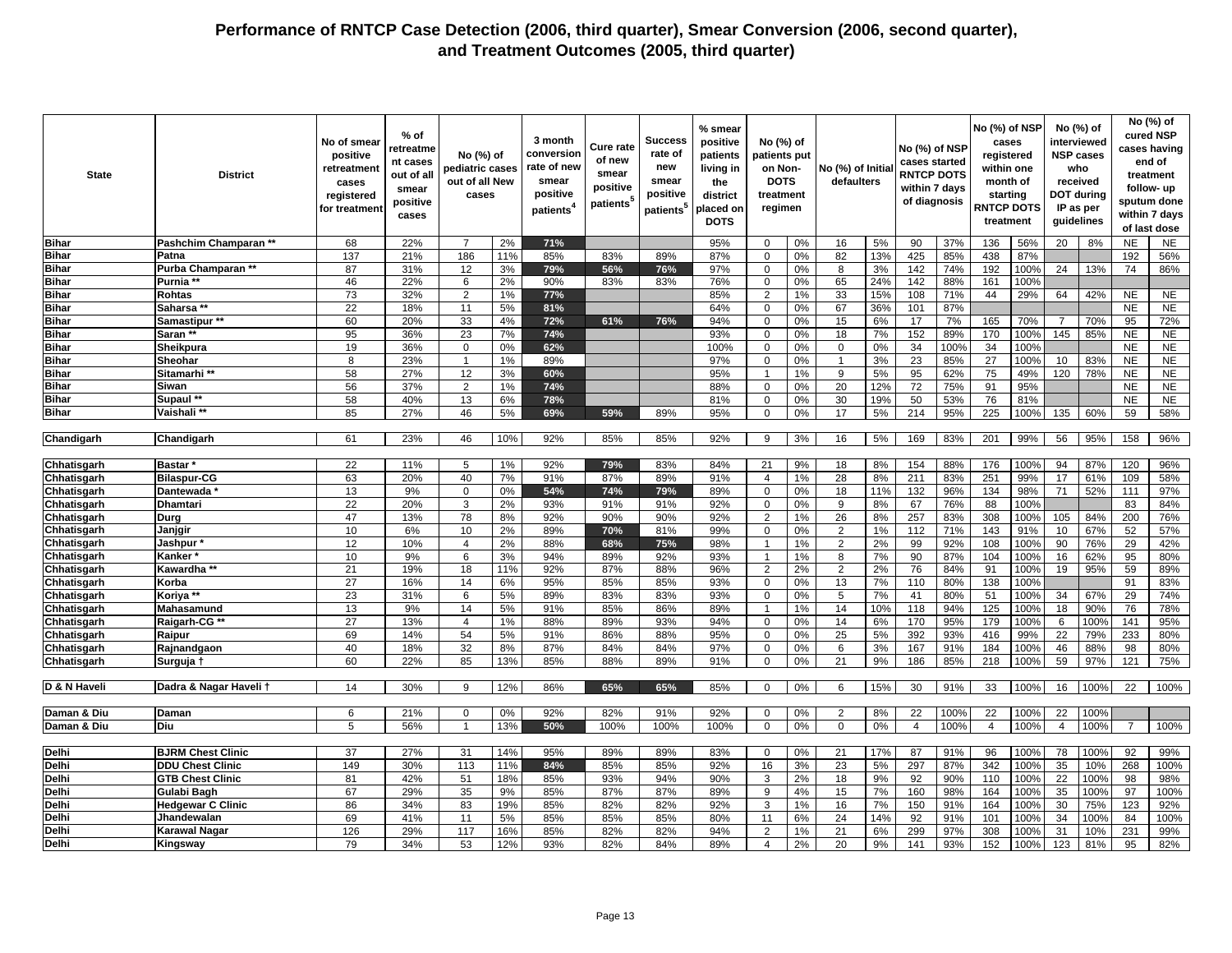| <b>State</b>       | <b>District</b>                      | Popu-<br>lation (in<br>lakh)<br>covered<br>by<br><b>RNTCP</b> | No. of<br>suspects<br>examined | <b>Suspects</b><br>examined<br>per lakh<br>population | No of<br><b>Smear</b><br>positive<br>patients<br>diagnose<br>$d^2$ | % of<br>S+ve<br>cases<br>among<br>suspects | <b>Total</b><br>patients<br>registered<br>for<br>treatment | Annualized<br>total case<br>detection<br>rate | <b>New smear</b><br>positive<br>patients<br>registered<br>for<br>treatment |          | <b>Annualized</b><br>new smear<br>positive<br>case<br>detection<br>rate $(\%)$ | % new<br>sputum<br>positive out<br>of total new<br>pulmonary<br>cases | No of new<br>smear<br>negative<br>cases<br>registered<br>for<br>treatment | No of new<br><b>EP</b> cases<br>registered<br>for<br>treament | % of new<br><b>EP cases</b><br>out of all<br>new<br>cases |
|--------------------|--------------------------------------|---------------------------------------------------------------|--------------------------------|-------------------------------------------------------|--------------------------------------------------------------------|--------------------------------------------|------------------------------------------------------------|-----------------------------------------------|----------------------------------------------------------------------------|----------|--------------------------------------------------------------------------------|-----------------------------------------------------------------------|---------------------------------------------------------------------------|---------------------------------------------------------------|-----------------------------------------------------------|
| <b>Delhi</b>       | <b>LN Chest Clinic</b>               | 5                                                             | 1612                           | 297                                                   | 268                                                                | 17%                                        | 253                                                        | 186                                           | 78                                                                         | 57       | 61%                                                                            | 74%                                                                   | 28                                                                        | 86                                                            | 45%                                                       |
| Delhi              | LRS                                  | 15                                                            | 2248                           | 148                                                   | 578                                                                | 26%                                        | 1156                                                       | 304                                           | 320                                                                        | 84       | 89%                                                                            | 58%                                                                   | 236                                                                       | 299                                                           | 35%                                                       |
| Delhi              | <b>Moti Nagar</b>                    | 5                                                             | 1933                           | 356                                                   | 274                                                                | 14%                                        | 423                                                        | 312                                           | 104                                                                        | 77       | 81%                                                                            | 55%                                                                   | 86                                                                        | 134                                                           | 41%                                                       |
| Delhi              | Narela                               | $\overline{7}$                                                | 2340                           | 359                                                   | 244                                                                | 10%                                        | 380                                                        | 233                                           | 123                                                                        | 76       | 80%                                                                            | 60%                                                                   | 83                                                                        | 86                                                            | 29%                                                       |
| <b>Delhi</b>       | <b>NDMC</b>                          | $\overline{5}$                                                | 1777                           | 327                                                   | 313                                                                | 18%                                        | 188                                                        | 139                                           | 54                                                                         | 40       | 42%                                                                            | 59%                                                                   | $\overline{37}$                                                           | 47                                                            | 34%                                                       |
| Delhi              | <b>NDTC</b>                          |                                                               |                                |                                                       |                                                                    |                                            |                                                            |                                               |                                                                            |          |                                                                                |                                                                       |                                                                           |                                                               |                                                           |
| Delhi              | Nehru Nagar                          | 15                                                            | 2953                           | 194                                                   | 487                                                                | 16%                                        | 1091                                                       | 287                                           | 312                                                                        | 82       | 86%                                                                            | 57%                                                                   | 232                                                                       | 323                                                           | 37%                                                       |
| <b>Delhi</b>       | Patparganj                           | $\overline{7}$                                                | 2092                           | 298                                                   | 382                                                                | 18%                                        | 668                                                        | 381                                           | 216                                                                        | 123      | 130%                                                                           | 65%                                                                   | 117                                                                       | 197                                                           | 37%                                                       |
| <b>Delhi</b>       | <b>RK Mission</b>                    | 6                                                             | 1549                           | 258                                                   | 237                                                                | 15%                                        | 435                                                        | 289                                           | 113                                                                        | 75       | 79%                                                                            | 49%                                                                   | 117                                                                       | 101                                                           | 31%                                                       |
| Delhi              | <b>RTRM Chest Clinic</b>             | 11                                                            | 1593                           | 147                                                   | 226                                                                | 14%                                        | 419                                                        | 154                                           | 140                                                                        | 52       | 54%                                                                            | 66%                                                                   | 71                                                                        | 116                                                           | 35%                                                       |
| Delhi              | <b>SGM Chest Clinic</b>              | 14                                                            | 4150                           | 294                                                   | 617                                                                | 15%                                        | 1455                                                       | 412                                           | 409                                                                        | 116      | 122%                                                                           | 53%                                                                   | 369                                                                       | 398                                                           | 34%                                                       |
| Delhi              | Shahadra                             | 6                                                             | 2367                           | 400                                                   | 389                                                                | 16%                                        | 581                                                        | 393                                           | 155                                                                        | 105      | 110%                                                                           | 57%                                                                   | 116                                                                       | 165                                                           | 38%                                                       |
| <b>Delhi</b>       | <b>SPM Marg</b>                      | 5                                                             | 911                            | 185                                                   | 153                                                                | 17%                                        | 302                                                        | 245                                           | 98                                                                         | 79       | 84%                                                                            | 64%                                                                   | 54                                                                        | 68                                                            | 31%                                                       |
|                    |                                      |                                                               |                                |                                                       |                                                                    |                                            |                                                            |                                               |                                                                            |          |                                                                                |                                                                       |                                                                           |                                                               |                                                           |
| Goa                | <b>North Goa</b>                     | 9                                                             | 1819                           | 210                                                   | 192                                                                | 11%                                        | 316                                                        | 146                                           | 97                                                                         | 45       | 56%                                                                            | 60%                                                                   | 66                                                                        | 82                                                            | 33%                                                       |
| Goa                | South Goa                            | $\overline{7}$                                                | 916                            | 137                                                   | 100                                                                | 11%                                        | 206                                                        | 123                                           | 71                                                                         | 42       | 53%                                                                            | 57%                                                                   | 54                                                                        | 47                                                            | 27%                                                       |
|                    |                                      |                                                               |                                |                                                       |                                                                    |                                            |                                                            |                                               |                                                                            |          |                                                                                |                                                                       |                                                                           |                                                               |                                                           |
| Gujarat            | Ahmadabad<br><b>AMC</b>              | 25<br>38                                                      | 3297<br>7864                   | 133<br>206                                            | 647<br>1416                                                        | 20%<br>18%                                 | 789<br>2002                                                | 127<br>210                                    | 288<br>628                                                                 | 46<br>66 | 58%<br>82%                                                                     | 65%<br>71%                                                            | 152<br>259                                                                | 106<br>363                                                    | 19%<br>29%                                                |
| Gujarat<br>Gujarat | Amreli                               | 15                                                            | 2490                           | 165                                                   | 315                                                                | 13%                                        | 432                                                        | 114                                           | 216                                                                        | 57       | 72%                                                                            | 81%                                                                   | 50                                                                        | 44                                                            | 14%                                                       |
| Gujarat            | Anand                                | 20                                                            | 3100                           | 154                                                   | 588                                                                | 19%                                        | 789                                                        | 157                                           | 323                                                                        | 64       | 80%                                                                            | 71%                                                                   | 131                                                                       | 74                                                            | 14%                                                       |
| Gujarat            | <b>Banas Kantha</b>                  | 27                                                            | 3894                           | 144                                                   | 792                                                                | 20%                                        | 1053                                                       | 155                                           | 401                                                                        | 59       | 74%                                                                            | 65%                                                                   | 218                                                                       | 54                                                            | 8%                                                        |
| Gujarat            | <b>Bharuch</b>                       | 20                                                            | 3278                           | 161                                                   | 563                                                                | 17%                                        | 631                                                        | 124                                           | 338                                                                        | 66       | 83%                                                                            | 77%                                                                   | 99                                                                        | 48                                                            | 10%                                                       |
| Gujarat            | <b>Bhavnagar</b>                     | 27                                                            | 3891                           | 145                                                   | 785                                                                | 20%                                        | 886                                                        | 132                                           | 386                                                                        | 58       | 72%                                                                            | 78%                                                                   | 110                                                                       | 128                                                           | 21%                                                       |
| Gujarat            | <b>Chhota Udepur</b>                 | 10                                                            | 1204                           | 122                                                   | 256                                                                | 21%                                        | 334                                                        | 135                                           | 172                                                                        | 70       | 87%                                                                            | 82%                                                                   | 37                                                                        | 11                                                            | 5%                                                        |
| Gujarat            | Dahod <sup>*</sup>                   | 18                                                            | 5576                           | 315                                                   | 752                                                                | 13%                                        | 906                                                        | 205                                           | 429                                                                        | 97       | 121%                                                                           | 81%                                                                   | 100                                                                       | 49                                                            | 8%                                                        |
| Gujarat            | Gandhinagar                          | 14                                                            | 2336                           | 162                                                   | 366                                                                | 16%                                        | 500                                                        | 138                                           | 212                                                                        | 59       | 73%                                                                            | 74%                                                                   | 74                                                                        | 48                                                            | 14%                                                       |
| Gujarat            | Jamnagar                             | 21                                                            | 3595                           | 173                                                   | 423                                                                | 12%                                        | 628                                                        | 121                                           | 303                                                                        | 58       | 73%                                                                            | 86%                                                                   | 51                                                                        | 83                                                            | 19%                                                       |
| Gujarat            | Junagadh                             | 32                                                            | 4969                           | 154                                                   | 620                                                                | 12%                                        | 969                                                        | 120                                           | 460                                                                        | 57       | 71%                                                                            | 73%                                                                   | 172                                                                       | 70                                                            | 10%                                                       |
| Gujarat            | Kachchh                              | 17                                                            | 2358                           | 143                                                   | 339                                                                | 14%                                        | 414                                                        | 100                                           | 169                                                                        | 41       | 51%                                                                            | 83%                                                                   | 35                                                                        | 43                                                            | 17%                                                       |
| Gujarat            | Kheda                                | $\overline{22}$                                               | 2696                           | 123                                                   | 653                                                                | 24%                                        | 764                                                        | 139                                           | 356                                                                        | 65       | 81%                                                                            | 76%                                                                   | 114                                                                       | 47                                                            | 9%                                                        |
| Gujarat            | Mahesana                             | 20                                                            | 3462                           | 174                                                   | 449                                                                | 13%                                        | 612                                                        | 123                                           | 290                                                                        | 58       | 73%                                                                            | 67%                                                                   | 140                                                                       | 44                                                            | 9%                                                        |
| Gujarat            | <b>Panch Mahals</b>                  | 22                                                            | 4524                           | 206                                                   | 1015                                                               | 22%                                        | 1232                                                       | 225                                           | 559                                                                        | 102      | 127%                                                                           | 79%                                                                   | 145                                                                       | 43                                                            | 6%                                                        |
| Gujarat            | Patan                                | 13                                                            | 2081                           | 163                                                   | 361                                                                | 17%                                        | 447                                                        | 140                                           | 184                                                                        | 57       | 72%                                                                            | 70%                                                                   | 79                                                                        | $\overline{34}$                                               | 11%                                                       |
| Gujarat            | Rajkot                               | 34                                                            | 5571                           | 163                                                   | 739                                                                | 13%                                        | 969                                                        | 113                                           | 486                                                                        | 57       | 71%                                                                            | 85%                                                                   | 86                                                                        | 160                                                           | 22%                                                       |
| Gujarat            | Sabar Kantha                         | 23                                                            | 3922                           | 174                                                   | 667                                                                | 17%                                        | 894                                                        | 158                                           | 342                                                                        | 61       | 76%                                                                            | 61%                                                                   | 222                                                                       | 64                                                            | 10%                                                       |
| Gujarat            | <b>Surat</b>                         | 16                                                            | 2578                           | 157                                                   | 411                                                                | 16%                                        | 552                                                        | 135                                           | 230                                                                        | 56       | 70%                                                                            | 77%                                                                   | 69                                                                        | 108                                                           | 27%                                                       |
| Gujarat            | <b>Surat Municipal Corp</b>          | 26                                                            | 4679                           | 177                                                   | 602                                                                | 13%                                        | 982                                                        | 149                                           | 308                                                                        | 47       | 58%                                                                            | 66%                                                                   | 160                                                                       | 221                                                           | 32%                                                       |
| Gujarat            | Surendranagar                        | 16                                                            | 2343                           | 143                                                   | 446                                                                | 19%                                        | 471                                                        | 115                                           | 199                                                                        | 48       | 61%                                                                            | 68%                                                                   | 93                                                                        | 49                                                            | 14%                                                       |
| Gujarat            | The Dangs<br>Vadodara                | $\overline{2}$<br>15                                          | 315<br>2264                    | 156<br>147                                            | 32<br>413                                                          | 10%<br>18%                                 | 47<br>548                                                  | 93<br>142                                     | 29<br>244                                                                  | 57<br>63 | 72%<br>79%                                                                     | 78%                                                                   | 8<br>88                                                                   | $\overline{2}$<br>28                                          | 5%<br>8%                                                  |
| Gujarat            |                                      | 14                                                            |                                | $\frac{1}{175}$                                       | 527                                                                | 21%                                        | 558                                                        | 158                                           | 207                                                                        | 59       | 73%                                                                            | 73%                                                                   | 96                                                                        | 85                                                            | 22%                                                       |
| Gujarat<br>Gujarat | Vadodara Corp<br>Valsad <sup>®</sup> | 29                                                            | 2473<br>4363                   | 153                                                   | 612                                                                | 14%                                        | 822                                                        | 115                                           | 402                                                                        | 56       | 70%                                                                            | 68%<br>72%                                                            | 157                                                                       | 81                                                            | 13%                                                       |
| Gujarat            | Vyara(Surat)                         | 11                                                            | 1504                           | 132                                                   | 294                                                                | 20%                                        | 423                                                        | 149                                           | 229                                                                        | 81       | 101%                                                                           | 76%                                                                   | 72                                                                        | 24                                                            | 7%                                                        |
|                    |                                      |                                                               |                                |                                                       |                                                                    |                                            |                                                            |                                               |                                                                            |          |                                                                                |                                                                       |                                                                           |                                                               |                                                           |
| Haryana            | Ambala                               | 11                                                            | 3079                           | 278                                                   | 269                                                                | 9%                                         | 336                                                        | 121                                           | 125                                                                        | 45       | 48%                                                                            | 69%                                                                   | 56                                                                        | 56                                                            | 24%                                                       |
| Haryana            | <b>Bhiwani</b>                       | 16                                                            | 2236                           | 144                                                   | 465                                                                | 21%                                        | 685                                                        | 176                                           | 283                                                                        | 73       | 77%                                                                            | 66%                                                                   | 144                                                                       | 69                                                            | 14%                                                       |
|                    |                                      |                                                               |                                |                                                       |                                                                    |                                            |                                                            |                                               |                                                                            |          |                                                                                |                                                                       |                                                                           |                                                               |                                                           |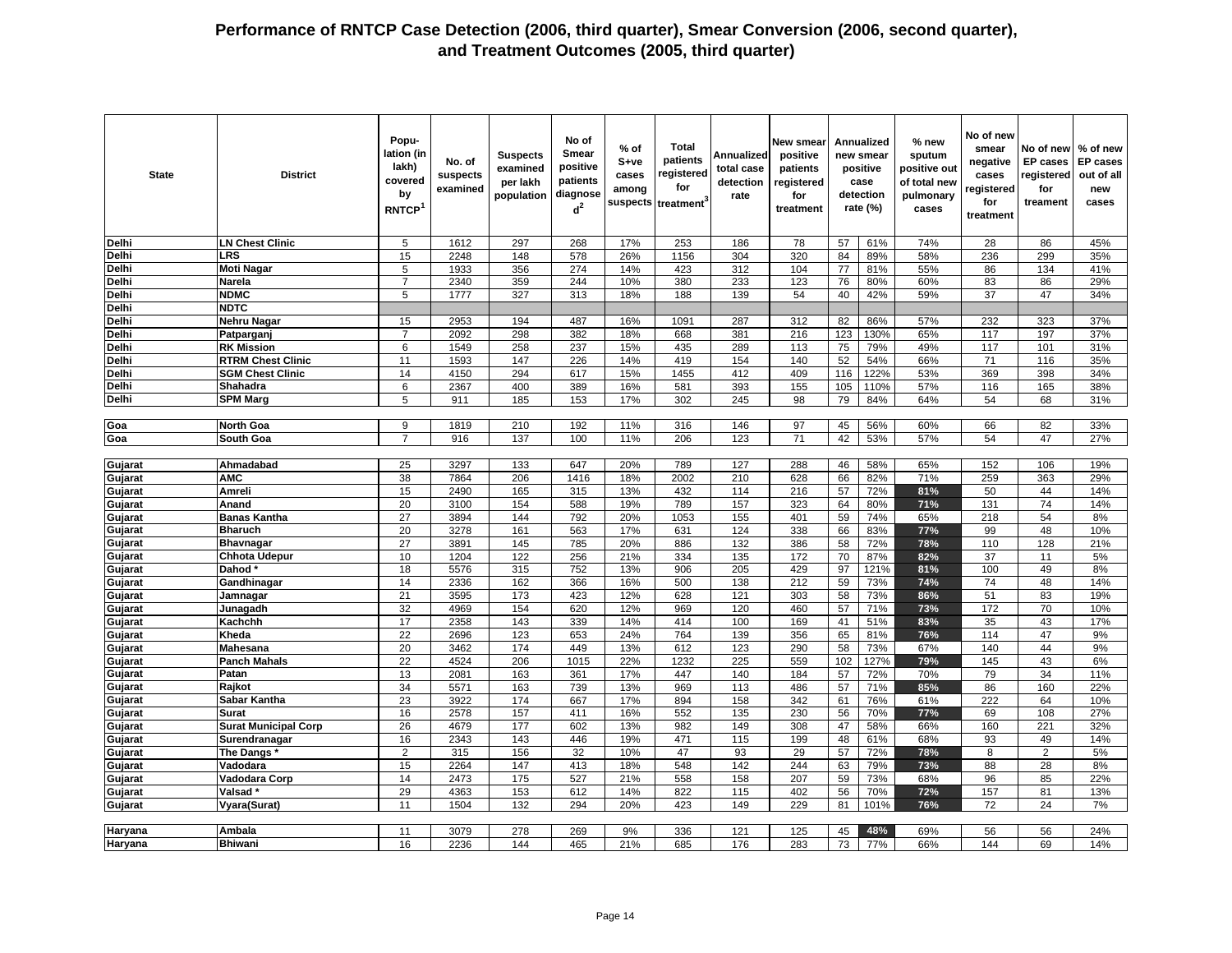| <b>State</b>       | <b>District</b>                   | No of smear<br>positive<br>retreatment<br>cases<br>registered<br>for treatmen | % of<br>retreatme<br>nt cases<br>out of all<br>smear<br>positive<br>cases | No (%) of<br>pediatric cases<br>out of all New<br>cases |          | 3 month<br>conversion<br>rate of new<br>smear<br>positive<br>patients <sup>4</sup> | <b>Cure rate</b><br>of new<br>smear<br>positive<br>patients <sup>5</sup> | Success<br>rate of<br>new<br>smear<br>positive<br>patients <sup>5</sup> | % smear<br>positive<br>patients<br>living in<br>the<br>district<br>placed on<br><b>DOTS</b> | No (%) of<br>patients put<br>on Non-<br><b>DOTS</b><br>treatment<br>regimen |          | No (%) of Initia<br>defaulters |           | No (%) of NSP<br>cases started<br><b>RNTCP DOTS</b><br>within 7 days<br>of diagnosis |            | No (%) of NSP | cases<br>registered<br>within one<br>month of<br>starting<br><b>INTCP DOTS</b><br>treatment |                 | No (%) of<br>interviewed<br><b>NSP cases</b><br>who<br>received<br><b>DOT during</b><br>IP as per<br>guidelines |            | No (%) of<br>cured NSP<br>cases having<br>end of<br>treatment<br>follow- up<br>sputum done<br>within 7 days<br>of last dose |
|--------------------|-----------------------------------|-------------------------------------------------------------------------------|---------------------------------------------------------------------------|---------------------------------------------------------|----------|------------------------------------------------------------------------------------|--------------------------------------------------------------------------|-------------------------------------------------------------------------|---------------------------------------------------------------------------------------------|-----------------------------------------------------------------------------|----------|--------------------------------|-----------|--------------------------------------------------------------------------------------|------------|---------------|---------------------------------------------------------------------------------------------|-----------------|-----------------------------------------------------------------------------------------------------------------|------------|-----------------------------------------------------------------------------------------------------------------------------|
| Delhi              | <b>LN Chest Clinic</b>            | 38                                                                            | 33%                                                                       | 24                                                      | 13%      | 92%                                                                                | 87%                                                                      | 87%                                                                     | 89%                                                                                         | $\overline{2}$                                                              | 2%       | 10                             | 9%        | 73                                                                                   | 94%        | 78            | 100%                                                                                        | 78              | 100%                                                                                                            | 71         | 100%                                                                                                                        |
| Delhi              | LRS                               | 175                                                                           | 35%                                                                       | 112                                                     | 13%      | 91%                                                                                | 89%                                                                      | 89%                                                                     | 96%                                                                                         | $\Omega$                                                                    | 0%       | 20                             | 4%        | 236                                                                                  | 74%        | 320           | 100%                                                                                        | 290             | 91%                                                                                                             | 332        | 100%                                                                                                                        |
| Delhi              | <b>Moti Nagar</b>                 | 45                                                                            | 30%                                                                       | 49                                                      | 15%      | 89%                                                                                | 86%                                                                      | 86%                                                                     | 78%                                                                                         | 15                                                                          | 8%       | 26                             | 14%       | 100                                                                                  | 96%        | 104           | 100%                                                                                        | 104             | 100%                                                                                                            | 65         | 97%                                                                                                                         |
| Delhi              | Narela                            | 88                                                                            | 42%                                                                       | 47                                                      | 16%      | 85%                                                                                | 87%                                                                      | 87%                                                                     | 84%                                                                                         | 9                                                                           | 5%       | 18                             | 11%       | 111                                                                                  | 90%        | 114           | 93%                                                                                         | 36              | 90%                                                                                                             | 85         | 100%                                                                                                                        |
| Delhi              | <b>NDMC</b>                       | 34                                                                            | 39%                                                                       | 18                                                      | 13%      | 90%                                                                                | 93%                                                                      | 93%                                                                     | 92%                                                                                         |                                                                             | 1%       | $\overline{7}$                 | 7%        | 48                                                                                   | 89%        | 54            | 100%                                                                                        | $\overline{37}$ | 69%                                                                                                             | 59         | 100%                                                                                                                        |
| Delhi              | <b>NDTC</b>                       |                                                                               |                                                                           |                                                         |          |                                                                                    | 94%                                                                      | 94%                                                                     |                                                                                             |                                                                             |          |                                |           |                                                                                      |            |               |                                                                                             |                 |                                                                                                                 |            |                                                                                                                             |
| Delhi              | <b>Nehru Nagar</b>                | 154                                                                           | 33%                                                                       | 133                                                     | 15%      | 87%                                                                                | 85%                                                                      | 85%                                                                     | 92%                                                                                         | 19                                                                          | 4%       | 19                             | 4%        | 284                                                                                  | 91%        | 312           | 100%                                                                                        | 98              | 100%                                                                                                            | 253        | 100%                                                                                                                        |
| Delhi              | Patpargan                         | 96                                                                            | 31%                                                                       | 71                                                      | 13%      | 89%                                                                                | 85%                                                                      | 85%                                                                     | 94%                                                                                         | 5                                                                           | 2%       | 14                             | 5%        | 163                                                                                  | 75%        | 216           | 100%                                                                                        | 110             | 96%                                                                                                             | 212        | 100%                                                                                                                        |
| Delhi              | <b>RK Mission</b>                 | 78                                                                            | 41%                                                                       | 62                                                      | 19%      | 91%                                                                                | 92%                                                                      | 92%                                                                     | 91%                                                                                         | 8                                                                           | 4%       | 11                             | 5%        | 97                                                                                   | 86%        | 113           | 100%                                                                                        | 72              | 64%                                                                                                             | 135        | 100%                                                                                                                        |
| Delhi              | <b>RTRM Chest Clinic</b>          | 61                                                                            | 30%                                                                       | 42                                                      | 13%      | 86%                                                                                | 88%                                                                      | 88%                                                                     | 98%                                                                                         | 3                                                                           | 1%       | 2                              | 1%        | 136                                                                                  | 97%        | 140           | 100%                                                                                        | 108             | 100%                                                                                                            | 122        | 100%                                                                                                                        |
| Delhi              | <b>SGM Chest Clinic</b>           | 167                                                                           | 29%                                                                       | 137                                                     | 12%      | 91%                                                                                | 87%                                                                      | 87%                                                                     | 96%                                                                                         | $\mathbf 0$                                                                 | 0%       | 22                             | 4%        | 391                                                                                  | 96%        | 409           | 100%                                                                                        | 91              | 99%                                                                                                             | 324        | 100%                                                                                                                        |
| Delhi              | Shahadra                          | 100                                                                           | 39%                                                                       | 67                                                      | 15%      | 86%                                                                                | 80%                                                                      | 83%                                                                     | 92%                                                                                         | 13                                                                          | 5%       | 10                             | 4%        | 146                                                                                  | 94%        | 155           | 100%                                                                                        | 140             | 99%                                                                                                             | 127        | 100%                                                                                                                        |
| Delhi              | <b>SPM Marg</b>                   | 61                                                                            | 38%                                                                       | 26                                                      | 12%      | 91%                                                                                | 93%                                                                      | 93%                                                                     | 98%                                                                                         | $\mathbf 0$                                                                 | 0%       | 3                              | 2%        | 86                                                                                   | 88%        | 98            | 100%                                                                                        | 49              | 100%                                                                                                            | 92         | 96%                                                                                                                         |
|                    |                                   |                                                                               |                                                                           |                                                         |          |                                                                                    |                                                                          |                                                                         |                                                                                             |                                                                             |          |                                |           |                                                                                      |            |               |                                                                                             |                 |                                                                                                                 |            |                                                                                                                             |
| Goa                | <b>North Goa</b>                  | 52                                                                            | 35%                                                                       | 19                                                      | 8%       | 80%                                                                                | 61%                                                                      | 61%                                                                     | 88%                                                                                         | $\mathbf 0$                                                                 | 0%       | 19                             | 12%       | 74                                                                                   | 76%        | 92            | 95%                                                                                         | 10              | 20%                                                                                                             | 34         | 69%                                                                                                                         |
| Goa                | South Goa                         | 16                                                                            | 18%                                                                       | 22                                                      | 13%      | 83%                                                                                | 64%                                                                      | 64%                                                                     | 75%                                                                                         | 14                                                                          | 14%      | 11                             | 11%       | 62                                                                                   | 87%        | 69            | 97%                                                                                         | 5               | 100%                                                                                                            | 25         | 86%                                                                                                                         |
|                    |                                   |                                                                               |                                                                           |                                                         |          |                                                                                    |                                                                          |                                                                         |                                                                                             |                                                                             |          |                                |           |                                                                                      |            |               |                                                                                             |                 |                                                                                                                 |            |                                                                                                                             |
| Gujarat            | Ahmadabad                         | 167                                                                           | 37%                                                                       | 33                                                      | 6%       | 90%                                                                                | 82%                                                                      | 82%                                                                     | 93%                                                                                         | 2                                                                           | 0%       | 29                             | 7%        | 217                                                                                  | 75%        | 281           | 98%                                                                                         | 83              | 55%                                                                                                             | 203        | 76%                                                                                                                         |
| Gujarat            | <b>AMC</b>                        | 506                                                                           | 45%                                                                       | 85                                                      | 7%       | 89%                                                                                | 87%                                                                      | 87%                                                                     | 88%                                                                                         | 38                                                                          | 3%       | 106                            | 8%        | 569                                                                                  | 91%        | 628           | 100%                                                                                        | 87              | 97%                                                                                                             | 425        | 88%                                                                                                                         |
| Gujarat            | Amreli                            | 105                                                                           | 33%                                                                       | 14                                                      | 5%       | 94%                                                                                | 85%                                                                      | 85%                                                                     | 96%                                                                                         | $\mathbf 0$                                                                 | 0%       | 11                             | 4%        | 194                                                                                  | 90%        | 215           | 100%                                                                                        | 66              | 88%                                                                                                             | 120        | 89%                                                                                                                         |
| Gujarat            | Anand                             | 210                                                                           | 39%                                                                       | $\overline{7}$                                          | 1%       | 92%                                                                                | 90%                                                                      | 90%                                                                     | 93%                                                                                         | 3                                                                           | 1%       | 34                             | 6%        | 293                                                                                  | 91%        | 310           | 96%                                                                                         | 52              | 85%                                                                                                             | 263        | 92%                                                                                                                         |
| Gujarat            | <b>Banas Kantha</b>               | 296                                                                           | 42%                                                                       | 22                                                      | 3%       | 90%                                                                                | 80%                                                                      | 80%                                                                     | 91%                                                                                         | $\mathbf{1}$                                                                | 0%       | 64                             | 9%        | 326                                                                                  | 81%        | 393           | 98%                                                                                         | 48              | 80%                                                                                                             | 193        | 71%                                                                                                                         |
| Gujarat            | <b>Bharuch</b>                    | 103                                                                           | 23%                                                                       | 22                                                      | 5%       | 92%                                                                                | 87%                                                                      | 88%                                                                     | 96%                                                                                         | $\mathbf 0$                                                                 | 0%       | 20                             | 4%        | 281                                                                                  | 83%        | 338           | 100%                                                                                        | 75              | 91%                                                                                                             | 286        | 84%                                                                                                                         |
| Gujarat            | <b>Bhavnagar</b>                  | 215                                                                           | 36%                                                                       | 55                                                      | 9%       | 92%                                                                                | 89%                                                                      | 89%                                                                     | 95%                                                                                         | 9                                                                           | 1%       | 24                             | 4%        | 350                                                                                  | 91%        | 381           | 99%                                                                                         | 127             | 80%                                                                                                             | 213        | 80%                                                                                                                         |
| Gujarat            | <b>Chhota Udepur</b>              | 97                                                                            | 36%                                                                       | 8                                                       | 4%       | 83%                                                                                | 85%                                                                      | 88%                                                                     | 96%                                                                                         | $\mathbf 0$                                                                 | 0%       | 9                              | 4%        | 128                                                                                  | 74%        | 172           | 100%                                                                                        | 47              | 85%                                                                                                             | 99         | 74%                                                                                                                         |
| Gujarat            | Dahod <sup>3</sup>                | 257                                                                           | 37%                                                                       | 31                                                      | 5%       | 94%                                                                                | 87%                                                                      | 87%                                                                     | 93%                                                                                         | 10                                                                          | 1%       | 44                             | 6%        | 379                                                                                  | 88%        | 426           | 99%                                                                                         | 186             | 100%                                                                                                            | 284        | 86%                                                                                                                         |
| Gujarat            | Gandhinagar                       | 119                                                                           | 36%                                                                       | 17                                                      | 5%       | 89%                                                                                | 87%                                                                      | 87%                                                                     | 94%                                                                                         | $\overline{1}$                                                              | 0%       | 17                             | 5%        | 177                                                                                  | 83%        | 202           | 95%                                                                                         | 71              | 99%                                                                                                             | 157        | 87%                                                                                                                         |
| Gujarat            | Jamnagar                          | 133                                                                           | 31%                                                                       | 25                                                      | 6%       | 92%                                                                                | 87%                                                                      | 89%                                                                     | 94%                                                                                         | 8                                                                           | 2%       | 15                             | 4%        | 294                                                                                  | 97%        | 303           | 100%                                                                                        | 95              | 92%                                                                                                             | 160        | 84%                                                                                                                         |
| Gujarat            | Junagadh                          | 197                                                                           | 30%                                                                       | 15                                                      | 2%       | 92%                                                                                | 86%                                                                      | 87%                                                                     | 96%                                                                                         | $\mathbf 1$                                                                 | 0%       | 23                             | 4%        | 438                                                                                  | 95%        | 459           | 100%                                                                                        | 81              | 98%                                                                                                             | 296        | 86%                                                                                                                         |
| Gujarat            | Kachchh                           | 133                                                                           | 44%                                                                       | 6                                                       | 2%       | 86%                                                                                | 80%                                                                      | 80%                                                                     | 93%                                                                                         | 6                                                                           | 2%       | 16                             | 5%        | 149                                                                                  | 88%        | 168           | 99%                                                                                         | 65              | 94%                                                                                                             | 113        | 84%                                                                                                                         |
| Gujarat            | Kheda                             | 188                                                                           | 35%                                                                       | 8                                                       | 2%       | 92%                                                                                | 86%                                                                      | 86%                                                                     | 93%                                                                                         | 9                                                                           | 1%       | 35                             | 6%        | 285                                                                                  | 80%        | 343           | 96%                                                                                         | 48              | 80%                                                                                                             | 217        | 82%                                                                                                                         |
| Gujarat            | <b>Mahesana</b>                   | 105                                                                           | 27%                                                                       | 8                                                       | 2%       | 92%                                                                                | 88%                                                                      | 88%                                                                     | 93%                                                                                         | 16                                                                          | 4%       | 14                             | 3%        | 252                                                                                  | 87%        | 275           | 95%                                                                                         | 67              | 92%                                                                                                             | 248        | 93%                                                                                                                         |
| Gujarat            | <b>Panch Mahals</b>               | 386                                                                           | 41%                                                                       | 20                                                      | 3%       | 94%                                                                                | 88%                                                                      | 88%                                                                     | 94%                                                                                         | 14                                                                          | 1%       | 47                             | 5%        | 445                                                                                  | 80%        | 554           | 99%                                                                                         | 80              | 65%                                                                                                             | 344        | 67%                                                                                                                         |
| Gujarat            | Patan                             | 124                                                                           | 40%                                                                       | 9                                                       | 3%       | 87%                                                                                | 85%                                                                      | 85%                                                                     | 89%                                                                                         | 6                                                                           | 2%       | 25                             | 9%        | 157                                                                                  | 85%        | 171           | 93%                                                                                         | 44              | 96%                                                                                                             | 121        | 76%                                                                                                                         |
| Gujarat            | Rajkot                            | 198<br>192                                                                    | 29%<br>36%                                                                | 19<br>29                                                | 3%       | 91%<br>91%                                                                         | 86%<br>86%                                                               | 86%                                                                     | 98%                                                                                         | 8                                                                           | 1%<br>0% | 6<br>47                        | 1%        | 464<br>249                                                                           | 95%<br>73% | 485           | 100%<br>93%                                                                                 | 79              | 89%<br>74%                                                                                                      | 331<br>228 | 91%<br>68%                                                                                                                  |
| Gujarat<br>Gujarat | Sabar Kantha<br><b>Surat</b>      | 87                                                                            | 27%                                                                       | 16                                                      | 5%<br>4% | 90%                                                                                | 90%                                                                      | 86%<br>91%                                                              | 92%<br>88%                                                                                  | 3<br>6                                                                      | 2%       | 30                             | 8%<br>10% | 180                                                                                  | 78%        | 317<br>227    | 99%                                                                                         | 127<br>148      | 90%                                                                                                             | 147        | 68%                                                                                                                         |
| Gujarat            | <b>Surat Municipal Corp</b>       | 189                                                                           | 38%                                                                       | 70                                                      | 10%      | 85%                                                                                | 86%                                                                      | 86%                                                                     | 89%                                                                                         | 3                                                                           | 1%       | 53                             | 10%       | 284                                                                                  | 92%        | 308           | 100%                                                                                        | 100             | 96%                                                                                                             | 281        | 97%                                                                                                                         |
|                    |                                   |                                                                               |                                                                           | $\overline{7}$                                          |          |                                                                                    |                                                                          |                                                                         |                                                                                             |                                                                             | 5%       |                                |           |                                                                                      |            |               |                                                                                             |                 |                                                                                                                 |            |                                                                                                                             |
| Gujarat<br>Gujarat | Surendranagar<br><b>The Dangs</b> | 89<br>3                                                                       | 31%<br>9%                                                                 | 3                                                       | 2%<br>8% | 90%<br>93%                                                                         | 86%<br>90%                                                               | 88%<br>90%                                                              | 88%<br>97%                                                                                  | 17                                                                          | 3%       | 22<br>$\mathbf 0$              | 7%<br>0%  | 170<br>$\overline{22}$                                                               | 85%<br>76% | 198<br>29     | 99%<br>100%                                                                                 | 95<br>20        | 91%<br>100%                                                                                                     | 133<br>22  | 84%<br>79%                                                                                                                  |
| Gujarat            | Vadodara                          | 145                                                                           | 37%                                                                       | $\overline{2}$                                          | 1%       | 89%                                                                                | 83%                                                                      | 84%                                                                     | 93%                                                                                         | 9                                                                           | 3%       | 14                             | 4%        | 211                                                                                  | 86%        | 238           | 98%                                                                                         | 76              | 86%                                                                                                             | 150        | 85%                                                                                                                         |
| Gujarat            | Vadodara Corp                     | 118                                                                           | 36%                                                                       | 14                                                      | 4%       | 86%                                                                                | 85%                                                                      | 85%                                                                     | 89%                                                                                         | 3                                                                           | 1%       | 32                             | 10%       | 184                                                                                  | 89%        | 207           | 100%                                                                                        | 20              | 91%                                                                                                             | 167        | 94%                                                                                                                         |
| Gujarat            | Valsad                            | 134                                                                           | 25%                                                                       | 45                                                      | 7%       | 90%                                                                                | 86%                                                                      | 86%                                                                     | 90%                                                                                         | 6                                                                           | 1%       | 54                             | 9%        | 356                                                                                  | 89%        | 402           | 100%                                                                                        | 39              | 83%                                                                                                             | 236        | 83%                                                                                                                         |
| Gujarat            | Vyara(Surat)                      | 83                                                                            | 27%                                                                       | 9                                                       | 3%       | 88%                                                                                | 89%                                                                      | 90%                                                                     | 90%                                                                                         | 8                                                                           | 3%       | 21                             | 7%        | 175                                                                                  | 76%        | 211           | 92%                                                                                         | 15              | 79%                                                                                                             | 123        | 69%                                                                                                                         |
|                    |                                   |                                                                               |                                                                           |                                                         |          |                                                                                    |                                                                          |                                                                         |                                                                                             |                                                                             |          |                                |           |                                                                                      |            |               |                                                                                             |                 |                                                                                                                 |            |                                                                                                                             |
| Haryana            | Ambala                            | 70                                                                            | 36%                                                                       | 10                                                      | 4%       | 93%                                                                                | 85%                                                                      | 85%                                                                     | 88%                                                                                         | 6                                                                           | 3%       | 10                             | 5%        | 16                                                                                   | 84%        | 113           | 90%                                                                                         | 33              | 89%                                                                                                             | 74         | 89%                                                                                                                         |
| Haryana            | <b>Bhiwani</b>                    | 152                                                                           | 35%                                                                       | 25                                                      | 5%       | 89%                                                                                | 84%                                                                      | 86%                                                                     | 86%                                                                                         | 3                                                                           | 1%       | 60                             | 14%       | 235                                                                                  | 83%        | 250           | 88%                                                                                         | 83              | 86%                                                                                                             | 199        | 79%                                                                                                                         |
|                    |                                   |                                                                               |                                                                           |                                                         |          |                                                                                    |                                                                          |                                                                         |                                                                                             |                                                                             |          |                                |           |                                                                                      |            |               |                                                                                             |                 |                                                                                                                 |            |                                                                                                                             |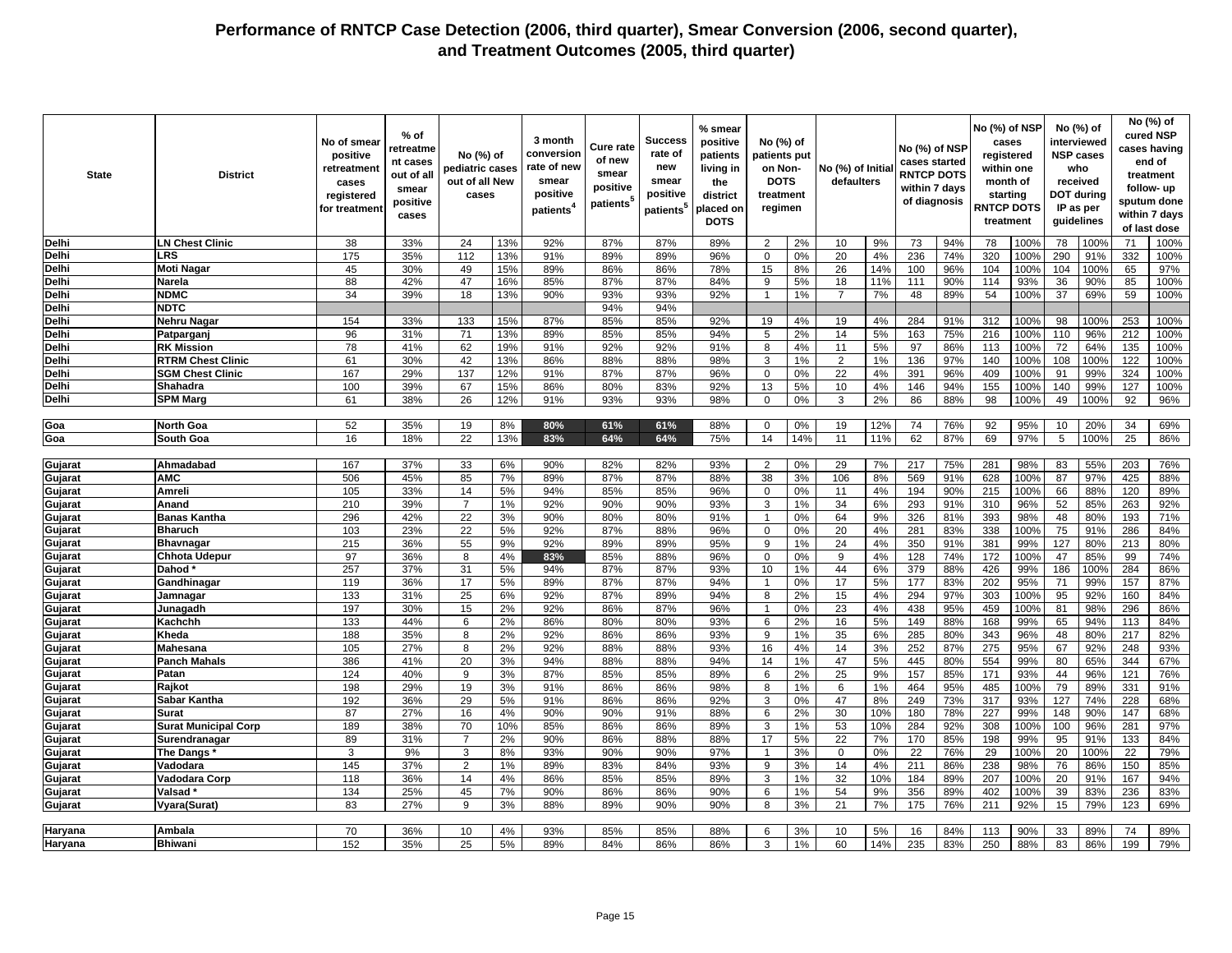| <b>State</b>            | <b>District</b>    | Popu-<br>lation (in<br>lakh)<br>covered<br>by<br>RNTCP <sup>1</sup> | No. of<br>suspects<br>examined | <b>Suspects</b><br>examined<br>per lakh<br>population | No of<br>Smear<br>positive<br>patients<br>diagnose<br>$d^2$ | $%$ of<br>S+ve<br>cases<br>among | <b>Total</b><br>patients<br>registered<br>for<br>suspects treatment <sup>3</sup> | Annualized<br>total case<br>detection<br>rate | New smear<br>positive<br>patients<br>registered<br>for<br>treatment |     | Annualized<br>new smear<br>positive<br>case<br>detection<br>rate (%) | % new<br>sputum<br>positive out<br>of total new<br>pulmonary<br>cases | No of new<br>smear<br>negative<br>cases<br>registered<br>for<br>treatment | No of new<br><b>EP</b> cases<br>egistered<br>for<br>treament | % of new<br><b>EP</b> cases<br>out of all<br>new<br>cases |
|-------------------------|--------------------|---------------------------------------------------------------------|--------------------------------|-------------------------------------------------------|-------------------------------------------------------------|----------------------------------|----------------------------------------------------------------------------------|-----------------------------------------------|---------------------------------------------------------------------|-----|----------------------------------------------------------------------|-----------------------------------------------------------------------|---------------------------------------------------------------------------|--------------------------------------------------------------|-----------------------------------------------------------|
| Haryana                 | Faridabad          | 22                                                                  | 3296                           | 152                                                   | 476                                                         | 14%                              | 1043                                                                             | 192                                           | 331                                                                 | 61  | 64%                                                                  | 53%                                                                   | 295                                                                       | 200                                                          | 24%                                                       |
| Haryana                 | Fatehabad          | 9                                                                   | 1413                           | 160                                                   | 239                                                         | 17%                              | 299                                                                              | 136                                           | 134                                                                 | 61  | 64%                                                                  | 66%                                                                   | 70                                                                        | 26                                                           | 11%                                                       |
| Haryana                 | Gurgaon            | 11                                                                  | 2229                           | 206                                                   | 347                                                         | 16%                              | 457                                                                              | 169                                           | 173                                                                 | 64  | 67%                                                                  | 69%                                                                   | 76                                                                        | 88                                                           | 26%                                                       |
| Haryana                 | Hisar              | 17                                                                  | 2417                           | 144                                                   | 481                                                         | 20%                              | 617                                                                              | $\frac{147}{2}$                               | 302                                                                 | 72  | 76%                                                                  | 75%                                                                   | 99                                                                        | 54                                                           | 12%                                                       |
| Haryana                 | Jhajjar            | 10                                                                  | 1248                           | 129                                                   | 171                                                         | 14%                              | 422                                                                              | 174                                           | 166                                                                 | 68  | 72%                                                                  | 72%                                                                   | 65                                                                        | 81                                                           | 26%                                                       |
| Haryana                 | Jind               | 13                                                                  | 2122                           | 163                                                   | 355                                                         | 17%                              | 519                                                                              | 160                                           | 199                                                                 | 61  | 64%                                                                  | 73%                                                                   | 75                                                                        | 73                                                           | 21%                                                       |
| Haryana                 | Kaithal **         | 10                                                                  | 1455                           | 141                                                   | 201                                                         | 14%                              | 369                                                                              | 143                                           | 144                                                                 | 56  | 59%                                                                  | 69%                                                                   | 65                                                                        | 34                                                           | 14%                                                       |
| Haryana                 | Karnal             | 14                                                                  | 2655                           | 191                                                   | 380                                                         | 14%                              | 511                                                                              | 147                                           | 224                                                                 | 64  | 68%                                                                  | 65%                                                                   | 121                                                                       | 60                                                           | 15%                                                       |
| Haryana                 | Kurukshetra        | $\overline{9}$                                                      | 2118                           | 234                                                   | 165                                                         | 8%                               | 291                                                                              | 129                                           | 96                                                                  | 42  | 45%                                                                  | 60%                                                                   | 65                                                                        | 65                                                           | 29%                                                       |
| Haryana                 | Mahendragarh       | 9                                                                   | 1524                           | 172                                                   | 206                                                         | 14%                              | 336                                                                              | 151                                           | 119                                                                 | 54  | 56%                                                                  | 64%                                                                   | 67                                                                        | 53                                                           | 22%                                                       |
| Haryana                 | Mewat**            | 10                                                                  | 1362                           | 143                                                   | 304                                                         | 22%                              | 423                                                                              | 178                                           | 170                                                                 | 71  | 75%                                                                  | 70%                                                                   | 72                                                                        | 43                                                           | 15%                                                       |
| Haryana                 | Panchkula          | 5                                                                   | 1089                           | 212                                                   | 150                                                         | 14%                              | 228                                                                              | 178                                           | 81                                                                  | 63  | 67%                                                                  | 66%                                                                   | 42                                                                        | 50                                                           | 29%                                                       |
| Haryana                 | Panipat            | 11                                                                  | 1456                           | 138                                                   | 237                                                         | 16%                              | 481                                                                              | 182                                           | 164                                                                 | 62  | 65%                                                                  | 52%                                                                   | 149                                                                       | 38                                                           | 11%                                                       |
| Haryana                 | Rewari             | 8                                                                   | 1099                           | 132                                                   | 199                                                         | 18%                              | 281                                                                              | 134                                           | 93                                                                  | 45  | 47%                                                                  | 63%                                                                   | 54                                                                        | 46                                                           | 24%                                                       |
| Haryana                 | Rohtak             | 10                                                                  | 4688                           | 456                                                   | 530                                                         | 11%                              | 507                                                                              | 197                                           | 163                                                                 | 63  | 67%                                                                  | 67%                                                                   | 80                                                                        | 133                                                          | 35%                                                       |
| Haryana                 | <b>Sirsa</b>       | 12                                                                  | 1701                           | 140                                                   | 340                                                         | 20%                              | 430                                                                              | 142                                           | 213                                                                 | 70  | 74%                                                                  | 80%                                                                   | 52                                                                        | 35                                                           | 12%                                                       |
| Haryana                 | Sonipat            | 14                                                                  | 1665                           | 119                                                   | 260                                                         | 16%                              | 624                                                                              | 179                                           | 191                                                                 | 55  | 58%                                                                  | 48%                                                                   | 210                                                                       | 88                                                           | 18%                                                       |
| Haryana                 | Yamunanagar        | 11                                                                  | 1734                           | 162                                                   | 262                                                         | 15%                              | 350                                                                              | 130                                           | 152                                                                 | 57  | 60%                                                                  | 68%                                                                   | 71                                                                        | 42                                                           | 16%                                                       |
|                         |                    |                                                                     |                                |                                                       |                                                             |                                  |                                                                                  |                                               |                                                                     |     |                                                                      |                                                                       |                                                                           |                                                              |                                                           |
| <b>Himachal Pradesh</b> | <b>Bilaspur-HP</b> | $\overline{4}$                                                      | 1070                           | 297                                                   | 122                                                         | 11%                              | 204                                                                              | 227                                           | 88                                                                  | 98  | 103%                                                                 | 60%                                                                   | 58                                                                        | 14                                                           | 9%                                                        |
| <b>Himachal Pradesh</b> | Chamba             | 5                                                                   | 955                            | 196                                                   | 136                                                         | 14%                              | 279                                                                              | 229                                           | 99                                                                  | 81  | 86%                                                                  | 70%                                                                   | 43                                                                        | 67                                                           | 32%                                                       |
| <b>Himachal Pradesh</b> | Hamirpur-HP**      | $\overline{4}$                                                      | 1103                           | 253                                                   | 98                                                          | 9%                               | 181                                                                              | 166                                           | 65                                                                  | 60  | 63%                                                                  | 69%                                                                   | 29                                                                        | 41                                                           | 30%                                                       |
| <b>Himachal Pradesh</b> | Kangra             | 14                                                                  | 2743                           | 194                                                   | 414                                                         | 15%                              | 645                                                                              | 182                                           | 234                                                                 | 66  | 70%                                                                  | 63%                                                                   | 139                                                                       | 141                                                          | 27%                                                       |
| <b>Himachal Pradesh</b> | Kinnaur*           | 1                                                                   | 183                            | 206                                                   | 18                                                          | 10%                              | 35                                                                               | 158                                           | 14                                                                  | 63  | 66%                                                                  | 88%                                                                   | $\overline{c}$                                                            | $\overline{7}$                                               | 30%                                                       |
| <b>Himachal Pradesh</b> | Kullu              | $\overline{4}$                                                      | 1398                           | 348                                                   | 213                                                         | 15%                              | 376                                                                              | 375                                           | 135                                                                 | 134 | 142%                                                                 | 63%                                                                   | 78                                                                        | 83                                                           | 28%                                                       |
| <b>Himachal Pradesh</b> | Lahul & Spiti*     | 0.4                                                                 | 283                            | 806                                                   | 10                                                          | 4%                               | 48                                                                               | 547                                           | $\overline{7}$                                                      | 80  | 84%                                                                  | 27%                                                                   | 19                                                                        | 12                                                           | 32%                                                       |
| <b>Himachal Pradesh</b> | Mandi              | 10                                                                  | 2446                           | 257                                                   | 325                                                         | 13%                              | 540                                                                              | 227                                           | 197                                                                 | 83  | 87%                                                                  | 67%                                                                   | 96                                                                        | 97                                                           | 25%                                                       |
| <b>Himachal Pradesh</b> | Shimla             | 8                                                                   | 2376                           | 311                                                   | 281                                                         | 12%                              | 410                                                                              | 215                                           | 123                                                                 | 64  | 68%                                                                  | 67%                                                                   | 61                                                                        | 124                                                          | 40%                                                       |
| <b>Himachal Pradesh</b> | <b>Sirmaur</b>     | 5                                                                   | 1385                           | 286                                                   | 133                                                         | 10%                              | 253                                                                              | 209                                           | 94                                                                  | 78  | 82%                                                                  | 73%                                                                   | 34                                                                        | 58                                                           | 31%                                                       |
| <b>Himachal Pradesh</b> | Solan              | $\overline{5}$                                                      | 2067                           | 392                                                   | 242                                                         | 12%                              | 258                                                                              | 195                                           | 104                                                                 | 79  | 83%                                                                  | 72%                                                                   | 41                                                                        | 56                                                           | 28%                                                       |
| <b>Himachal Pradesh</b> | Una                | 5                                                                   | 963                            | 203                                                   | 86                                                          | 9%                               | 180                                                                              | 152                                           | 62                                                                  | 52  | 55%                                                                  | 61%                                                                   | 40                                                                        | 29                                                           | 22%                                                       |
|                         |                    |                                                                     |                                |                                                       |                                                             |                                  |                                                                                  |                                               |                                                                     |     |                                                                      |                                                                       |                                                                           |                                                              |                                                           |
| Jammu & Kashmir         | Anantanag          | 13                                                                  | 1935                           | 144                                                   | 71                                                          | 4%                               | 141                                                                              | 42                                            | 66                                                                  | 20  | 21%                                                                  | 80%                                                                   | 17                                                                        | 41                                                           | 33%                                                       |
| Jammu & Kashmir         | Badgam             | $\overline{7}$                                                      | 1734                           | 253                                                   | 57                                                          | 3%                               | 110                                                                              | 64                                            | 60                                                                  | 35  | 37%                                                                  | 74%                                                                   | 21                                                                        | 23                                                           | 22%                                                       |
| Jammu & Kashmir         | <b>Baramula</b>    | 13                                                                  | 1535                           | 114                                                   | 122                                                         | 8%                               | 218                                                                              | 65                                            | 108                                                                 | 32  | 34%                                                                  | 74%                                                                   | 37                                                                        | 40                                                           | 22%                                                       |
| Jammu & Kashmir         | Doda               | 8                                                                   | 1094                           | 138                                                   | 112                                                         | 10%                              | 230                                                                              | 116                                           | 77                                                                  | 39  | 41%                                                                  | 59%                                                                   | 53                                                                        | 61                                                           | 32%                                                       |
| Jammu & Kashmir         | Jammu              | 18                                                                  | 2972                           | 164                                                   | 384                                                         | 13%                              | 548                                                                              | 121                                           | 152                                                                 | 34  | 35%                                                                  | 39%                                                                   | 242                                                                       | 69                                                           | 15%                                                       |
| Jammu & Kashmir         | <b>Kargil</b>      | $\mathbf{1}$                                                        | 218                            | 164                                                   | 14                                                          | 6%                               | 56                                                                               | 169                                           | 10                                                                  | 30  | 32%                                                                  | 29%                                                                   | 25                                                                        | 15                                                           | 30%                                                       |
| Jammu & Kashmir         | Kathua             | 6                                                                   | 1057                           | 169                                                   | 103                                                         | 10%                              | 222                                                                              | 142                                           | 66                                                                  | 42  | 44%                                                                  | 46%                                                                   | 77                                                                        | 36                                                           | 20%                                                       |
| Jammu & Kashmir         | Kupwara            | $\overline{7}$                                                      | 1180                           | 160                                                   | 50                                                          | 4%                               | 125                                                                              | 68                                            | 48                                                                  | 26  | 27%                                                                  | 59%                                                                   | 34                                                                        | 34                                                           | 29%                                                       |
| Jammu & Kashmir         | Leh *              | $\overline{1}$                                                      | 207                            | 153                                                   | 15                                                          | 7%                               | 53                                                                               | 156                                           | 15                                                                  | 44  | 47%                                                                  | 58%                                                                   | 11                                                                        | 26                                                           | 50%                                                       |
| Jammu & Kashmir         | Poonch             | $\overline{4}$                                                      | 505                            | 118                                                   | 42                                                          | 8%                               | 102                                                                              | 95                                            | 32                                                                  | 30  | 31%                                                                  | 52%                                                                   | 30                                                                        | 28                                                           | 31%                                                       |
| Jammu & Kashmir         | Pulwama            | 7                                                                   | 1161                           | 159                                                   | 51                                                          | 4%                               | 110                                                                              | 60                                            | 53                                                                  | 29  | 31%                                                                  | 72%                                                                   | 21                                                                        | 23                                                           | 24%                                                       |
| Jammu & Kashmir         | Rajouri            | 6                                                                   | 977                            | 177                                                   | 84                                                          | 9%                               | 165                                                                              | 120                                           | 68                                                                  | 49  | 52%                                                                  | 74%                                                                   | 24                                                                        | 52                                                           | 36%                                                       |
| Jammu & Kashmir         | Srinagar           | 14                                                                  | 2033                           | 142                                                   | 128                                                         | 6%                               | 202                                                                              | 57                                            | $\overline{74}$                                                     | 21  | 22%                                                                  | 69%                                                                   | 33                                                                        | 71                                                           | 40%                                                       |
| Jammu & Kashmir         | <b>Udhampur</b>    | 9                                                                   | 1724                           | 202                                                   | 101                                                         | 6%                               | 238                                                                              | 112                                           | 63                                                                  | 30  | 31%                                                                  | 48%                                                                   | 69                                                                        | 56                                                           | 30%                                                       |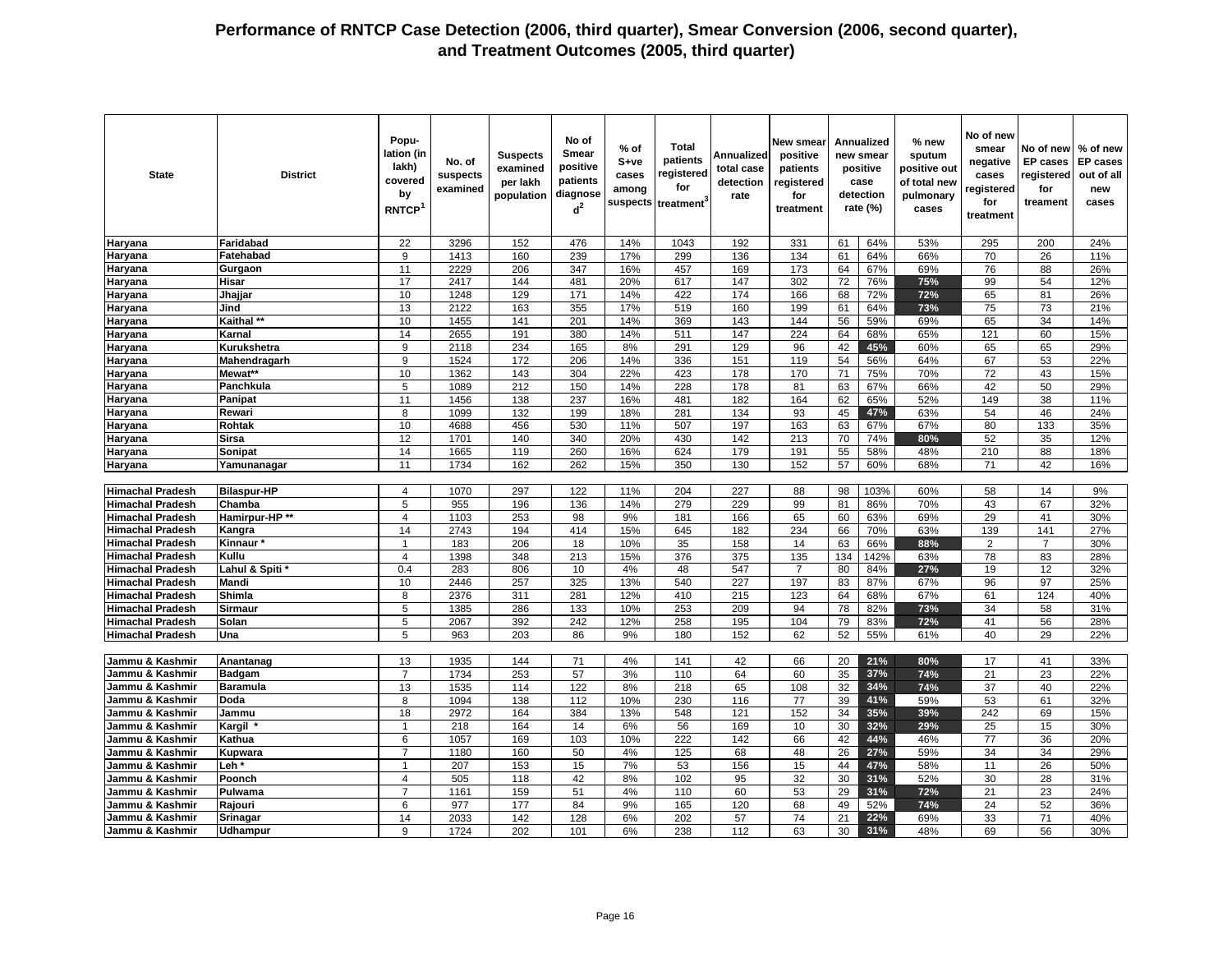| <b>State</b>            | <b>District</b>    | No of smear<br>positive<br>retreatment<br>cases<br>registered<br>for treatment | % of<br>retreatme<br>nt cases<br>out of all<br>smear<br>positive<br>cases | No (%) of<br>pediatric cases<br>out of all New<br>cases |     | 3 month<br>conversior<br>rate of new<br>smear<br>positive<br>patients <sup>4</sup> | Cure rate<br>of new<br>smear<br>positive<br>patients <sup>5</sup> | <b>Success</b><br>rate of<br>new<br>smear<br>positive<br>patients <sup>5</sup> | % smear<br>positive<br>patients<br>living in<br>the<br>district<br>placed on<br><b>DOTS</b> | No (%) of<br>patients put<br>on Non-<br><b>DOTS</b><br>treatment<br>regimen |    | No (%) of Initia<br>defaulters |     | No (%) of NSP<br>cases started<br><b>RNTCP DOTS</b><br>within 7 days<br>of diagnosis |      | No (%) of NSP<br>cases<br>registered<br>within one<br>month of<br>starting<br><b>RNTCP DOTS</b><br>treatment |      |                | No (%) of<br>interviewed<br><b>NSP cases</b><br>who<br>received<br><b>DOT during</b><br>IP as per<br>guidelines |                | No (%) of<br>cured NSP<br>cases having<br>end of<br>treatment<br>follow- up<br>sputum done<br>within 7 days<br>of last dose |
|-------------------------|--------------------|--------------------------------------------------------------------------------|---------------------------------------------------------------------------|---------------------------------------------------------|-----|------------------------------------------------------------------------------------|-------------------------------------------------------------------|--------------------------------------------------------------------------------|---------------------------------------------------------------------------------------------|-----------------------------------------------------------------------------|----|--------------------------------|-----|--------------------------------------------------------------------------------------|------|--------------------------------------------------------------------------------------------------------------|------|----------------|-----------------------------------------------------------------------------------------------------------------|----------------|-----------------------------------------------------------------------------------------------------------------------------|
| Haryana                 | Faridabad          | 173                                                                            | 34%                                                                       | 48                                                      | 6%  | 87%                                                                                | 84%                                                               | 84%                                                                            | 90%                                                                                         | $\mathbf 0$                                                                 | 0% | 43                             | 10% | 292                                                                                  | 88%  | 316                                                                                                          | 95%  | 82             | 82%                                                                                                             | 259            | 85%                                                                                                                         |
| Haryana                 | Fatehabad          | 52                                                                             | 28%                                                                       | 8                                                       | 3%  | 86%                                                                                | 84%                                                               | 84%                                                                            | 80%                                                                                         | $\mathbf 0$                                                                 | 0% | 32                             | 14% | 13                                                                                   | 72%  | 125                                                                                                          | 93%  | 128            | 96%                                                                                                             | 45             | 90%                                                                                                                         |
| Haryana                 | Gurgaon            | 98                                                                             | 36%                                                                       | 34                                                      | 10% | 91%                                                                                | 79%                                                               | 81%                                                                            | 88%                                                                                         | $\mathbf 0$                                                                 | 0% | 36                             | 12% | 138                                                                                  | 80%  | 159                                                                                                          | 92%  | 9              | 82%                                                                                                             | 232            | 97%                                                                                                                         |
| Haryana                 | Hisar              | 150                                                                            | 33%                                                                       | 86                                                      | 19% | 84%                                                                                | 81%                                                               | 81%                                                                            | 89%                                                                                         | $\mathbf 0$                                                                 | 0% | 48                             | 11% | 281                                                                                  | 93%  | 290                                                                                                          | 96%  | 127            | 92%                                                                                                             | 161            | 81%                                                                                                                         |
| Haryana                 | Jhajjar            | 90                                                                             | 35%                                                                       | 11                                                      | 4%  | 86%                                                                                | 83%                                                               | 83%                                                                            | 93%                                                                                         | 5                                                                           | 3% | 6                              | 4%  | 145                                                                                  | 87%  | 159                                                                                                          | 96%  | 10             | 83%                                                                                                             | 117            | 98%                                                                                                                         |
| Haryana                 | Jind               | 155                                                                            | 44%                                                                       | 19                                                      | 5%  | 87%                                                                                | 87%                                                               | 87%                                                                            | 90%                                                                                         | 11                                                                          | 3% | 22                             | 6%  | 175                                                                                  | 88%  | 191                                                                                                          | 96%  | 30             | 83%                                                                                                             | 159            | 92%                                                                                                                         |
| Haryana                 | Kaithal **         | 99                                                                             | 41%                                                                       | 11                                                      | 5%  | 84%                                                                                | 78%                                                               | 80%                                                                            | 91%                                                                                         | $\mathbf 0$                                                                 | 0% | 18                             | 9%  | 145                                                                                  | 80%  | 168                                                                                                          | 93%  | 38             | 73%                                                                                                             | 93             | 78%                                                                                                                         |
| Haryana                 | Karnal             | 85                                                                             | 28%                                                                       | 20                                                      | 5%  | 90%                                                                                | 85%                                                               | 86%                                                                            | 84%                                                                                         | 9                                                                           | 2% | 52                             | 14% | 206                                                                                  | 93%  | 215                                                                                                          | 97%  | 161            | 100%                                                                                                            | 193            | 100%                                                                                                                        |
| <b>Haryana</b>          | Kurukshetra        | 43                                                                             | 31%                                                                       | 20                                                      | 9%  | 90%                                                                                | 77%                                                               | 79%                                                                            | 96%                                                                                         | 3                                                                           | 2% | 3                              | 2%  | 78                                                                                   | 81%  | 93                                                                                                           | 97%  | 21             | 84%                                                                                                             | 65             | 82%                                                                                                                         |
| Haryana                 | Mahendragarh       | 82                                                                             | 41%                                                                       | 26                                                      | 11% | 89%                                                                                | 81%                                                               | 81%                                                                            | 92%                                                                                         | $\mathbf 0$                                                                 | 0% | 16                             | 8%  | 112                                                                                  | 94%  | 117                                                                                                          | 98%  | 40             | 91%                                                                                                             | 90             | 89%                                                                                                                         |
| Haryana                 | Mewat**            | 120                                                                            | 41%                                                                       | 30                                                      | 11% |                                                                                    |                                                                   |                                                                                | 92%                                                                                         | $\Omega$                                                                    | 0% | 25                             | 8%  | 139                                                                                  | 82%  | 170                                                                                                          | 100% | 11             | 100%                                                                                                            | <b>NE</b>      | <b>NE</b>                                                                                                                   |
| Haryana                 | Panchkula          | 36                                                                             | 31%                                                                       | 21                                                      | 12% | 89%                                                                                | 89%                                                               | 89%                                                                            | 94%                                                                                         | $\mathbf 0$                                                                 | 0% | $\overline{7}$                 | 6%  | 78                                                                                   | 96%  | 78                                                                                                           | 96%  | 75             | 93%                                                                                                             | 72             | 94%                                                                                                                         |
| Haryana                 | Panipat            | 79                                                                             | 33%                                                                       | 13                                                      | 4%  | 85%                                                                                | 78%                                                               | 82%                                                                            | 93%                                                                                         | $\mathbf 0$                                                                 | 0% | 16                             | 7%  | 135                                                                                  | 82%  | 164                                                                                                          | 100% | 15             | 75%                                                                                                             | 90             | 69%                                                                                                                         |
| Haryana                 | Rewari             | 65                                                                             | 41%                                                                       | 9                                                       | 5%  | 84%                                                                                | 81%                                                               | 82%                                                                            | 71%                                                                                         | $\mathbf 0$                                                                 | 0% | 55                             | 29% | 83                                                                                   | 89%  | 91                                                                                                           | 98%  | 21             | 88%                                                                                                             | 52             | 72%                                                                                                                         |
| Haryana                 | Rohtak             | 107                                                                            | 40%                                                                       | 35                                                      | 9%  | 90%                                                                                | 87%                                                               | 87%                                                                            | 100%                                                                                        | $\mathbf 0$                                                                 | 0% | $\mathsf 0$                    | 0%  | 163                                                                                  | 100% | 163                                                                                                          | 100% | 71             | 100%                                                                                                            | 159            | 100%                                                                                                                        |
| Haryana                 | Sirsa              | 108                                                                            | 34%                                                                       | 14                                                      | 5%  | 85%                                                                                | 83%                                                               | 84%                                                                            | 95%                                                                                         | 5                                                                           | 2% | 12                             | 4%  | 200                                                                                  | 94%  | 212                                                                                                          | 100% | 59             | 91%                                                                                                             | 161            | 91%                                                                                                                         |
| Haryana                 | Sonipat            | 85                                                                             | 31%                                                                       | 20                                                      | 4%  | 87%                                                                                | 82%                                                               | 86%                                                                            | 92%                                                                                         | $\mathbf 0$                                                                 | 0% | 17                             | 8%  | 159                                                                                  | 83%  | 169                                                                                                          | 88%  | 33             | 75%                                                                                                             | 124            | 73%                                                                                                                         |
| <b>Haryana</b>          | Yamunanagar        | 61                                                                             | 29%                                                                       | 3                                                       | 1%  | 89%                                                                                | 83%                                                               | 83%                                                                            | 93%                                                                                         | 2                                                                           | 1% | 16                             | 6%  | 230                                                                                  | 95%  | 237                                                                                                          | 98%  | 32             | 13%                                                                                                             | 130            | 83%                                                                                                                         |
|                         |                    |                                                                                |                                                                           |                                                         |     |                                                                                    |                                                                   |                                                                                |                                                                                             |                                                                             |    |                                |     |                                                                                      |      |                                                                                                              |      |                |                                                                                                                 |                |                                                                                                                             |
| <b>Himachal Pradesh</b> | <b>Bilaspur-HP</b> | 39                                                                             | 31%                                                                       | $\Omega$                                                | 0%  | 91%                                                                                | 85%                                                               | 89%                                                                            | 96%                                                                                         | $\overline{2}$                                                              | 2% | 2                              | 2%  | 84                                                                                   | 95%  | 88                                                                                                           | 100% | 15             | 83%                                                                                                             | 53             | 87%                                                                                                                         |
| <b>Himachal Pradesh</b> | Chamba             | 69                                                                             | 41%                                                                       | $\overline{A}$                                          | 2%  | 87%                                                                                | 83%                                                               | 89%                                                                            | 99%                                                                                         | $\mathbf 0$                                                                 | 0% | $\overline{2}$                 | 1%  |                                                                                      |      |                                                                                                              |      |                |                                                                                                                 |                |                                                                                                                             |
| <b>Himachal Pradesh</b> | Hamirpur-HP**      | 34                                                                             | 34%                                                                       | 9                                                       | 7%  | 92%                                                                                | 86%                                                               | 87%                                                                            | 92%                                                                                         | $\overline{4}$                                                              | 5% | 3                              | 3%  | 96                                                                                   | 98%  | 98                                                                                                           | 100% | 94             | 96%                                                                                                             | 90             | 92%                                                                                                                         |
| <b>Himachal Pradesh</b> | Kangra             | 111                                                                            | 32%                                                                       | 5                                                       | 1%  | 92%                                                                                | 86%                                                               | 86%                                                                            | 94%                                                                                         | $\overline{2}$                                                              | 1% | 20                             | 5%  | 177                                                                                  | 74%  | 174                                                                                                          | 73%  | 142            | 48%                                                                                                             | 193            | 86%                                                                                                                         |
| <b>Himachal Pradesh</b> | Kinnaur            | 9                                                                              | 39%                                                                       | $\Omega$                                                | 0%  | 85%                                                                                | 82%                                                               | 94%                                                                            | 81%                                                                                         | $\mathbf 0$                                                                 | 0% | 2                              | 13% | 12                                                                                   | 86%  | 14                                                                                                           | 100% |                |                                                                                                                 | 13             | 76%                                                                                                                         |
| <b>Himachal Pradesh</b> | Kullu              | $\overline{72}$                                                                | 35%                                                                       | 10                                                      | 3%  | 91%                                                                                | 85%                                                               | 85%                                                                            | 94%                                                                                         | $\overline{4}$                                                              | 2% | 6                              | 3%  | 134                                                                                  | 99%  | 134                                                                                                          | 99%  | 29             | 91%                                                                                                             | 76             | 81%                                                                                                                         |
| <b>Himachal Pradesh</b> | Lahul & Spiti '    | $\overline{4}$                                                                 | 33%                                                                       | $\overline{2}$                                          | 5%  | 75%                                                                                | 75%                                                               | 75%                                                                            | 70%                                                                                         | $\mathbf 0$                                                                 | 0% | 3                              | 30% |                                                                                      |      | $\overline{7}$                                                                                               | 100% | $\overline{7}$ | 100%                                                                                                            | 6              | 75%                                                                                                                         |
| <b>Himachal Pradesh</b> | Mandi              | 136                                                                            | 41%                                                                       | $\overline{2}$                                          | 1%  | 92%                                                                                | 90%                                                               | 93%                                                                            | 84%                                                                                         | $\overline{7}$                                                              | 2% | 42                             | 13% | 187                                                                                  | 95%  | 186                                                                                                          | 94%  | 84             | 95%                                                                                                             | 159            | 88%                                                                                                                         |
| <b>Himachal Pradesh</b> | Shimla             | 78                                                                             | 39%                                                                       | 5                                                       | 2%  | 91%                                                                                | 88%                                                               | 88%                                                                            | 78%                                                                                         | 3                                                                           | 1% | 44                             | 21% | 108                                                                                  | 88%  | 15                                                                                                           | 12%  | 110            | 89%                                                                                                             | 122            | 86%                                                                                                                         |
| <b>Himachal Pradesh</b> | <b>Sirmaur</b>     | 59                                                                             | 39%                                                                       | 6                                                       | 3%  | 92%                                                                                | 83%                                                               | 87%                                                                            | 88%                                                                                         | $\overline{2}$                                                              | 2% | 12                             | 11% | 88                                                                                   | 94%  | 92                                                                                                           | 98%  | 50             | 75%                                                                                                             | 67             | 77%                                                                                                                         |
| <b>Himachal Pradesh</b> | Solan              | 42                                                                             | 29%                                                                       | 13                                                      | 6%  | 92%                                                                                | 90%                                                               | 92%                                                                            | 92%                                                                                         | 5                                                                           | 3% | $\overline{7}$                 | 5%  | 112                                                                                  | 90%  | 98                                                                                                           | 94%  | 72             | 100%                                                                                                            | 103            | 93%                                                                                                                         |
| <b>Himachal Pradesh</b> | Una                | 44                                                                             | 42%                                                                       | $\Omega$                                                | 0%  | 89%                                                                                | 82%                                                               | 82%                                                                            | 89%                                                                                         | $\Omega$                                                                    | 0% | 9                              | 11% | 58                                                                                   | 94%  | 62                                                                                                           | 100% | 24             | 80%                                                                                                             | 65             | 82%                                                                                                                         |
|                         |                    |                                                                                |                                                                           |                                                         |     |                                                                                    |                                                                   |                                                                                |                                                                                             |                                                                             |    |                                |     |                                                                                      |      |                                                                                                              |      |                |                                                                                                                 |                |                                                                                                                             |
| Jammu & Kashmir         | Anantanag          | 5                                                                              | 6%                                                                        | 3                                                       | 2%  | 92%                                                                                | 79%                                                               | 79%                                                                            | 97%                                                                                         | $\Omega$                                                                    | 0% | 2                              | 3%  | 67                                                                                   | 94%  |                                                                                                              |      |                |                                                                                                                 |                |                                                                                                                             |
| Jammu & Kashmir         | <b>Badgam</b>      | $\overline{4}$                                                                 | 6%                                                                        | $\overline{2}$                                          | 2%  | 91%                                                                                | 94%                                                               | 94%                                                                            | 100%                                                                                        | $\mathbf 0$                                                                 | 0% | $\mathbf 0$                    | 0%  |                                                                                      |      |                                                                                                              |      |                |                                                                                                                 |                |                                                                                                                             |
| Jammu & Kashmir         | <b>Baramula</b>    | $\overline{22}$                                                                | 17%                                                                       | 9                                                       | 5%  | 88%                                                                                | 92%                                                               | 92%                                                                            | 92%                                                                                         | $\mathbf 0$                                                                 | 0% | $\mathbf 0$                    | 0%  |                                                                                      |      |                                                                                                              |      |                |                                                                                                                 |                |                                                                                                                             |
| Jammu & Kashmir         | <b>Doda</b>        | 27                                                                             | 26%                                                                       |                                                         | 4%  | 84%                                                                                | 80%                                                               | 80%                                                                            | 92%                                                                                         | $\overline{1}$                                                              | 1% | 8                              | 7%  | 77                                                                                   | 100% | 77                                                                                                           | 100% | 19             | 25%                                                                                                             | $\overline{4}$ | 80%                                                                                                                         |
| Jammu & Kashmir         | Jammu              | 70                                                                             | 32%                                                                       | 3                                                       | 1%  | 71%                                                                                | 79%                                                               | 80%                                                                            | 64%                                                                                         | 6                                                                           | 2% | 121                            | 35% | 152                                                                                  | 100% | 152                                                                                                          | 100% | 133            | 88%                                                                                                             | 119            | 89%                                                                                                                         |
| Jammu & Kashmir         | Kargil             | 6                                                                              | 38%                                                                       | $\mathbf 0$                                             | 0%  | 94%                                                                                |                                                                   |                                                                                | 100%                                                                                        | $\mathbf 0$                                                                 | 0% | $\mathbf 0$                    | 0%  |                                                                                      |      |                                                                                                              |      |                |                                                                                                                 | <b>NE</b>      | <b>NE</b>                                                                                                                   |
| Jammu & Kashmir         | Kathua             | 29                                                                             | 31%                                                                       | $\overline{7}$                                          | 4%  | 82%                                                                                |                                                                   |                                                                                | 100%                                                                                        | $\mathbf 0$                                                                 | 0% | $\mathbf 0$                    | 0%  | 66                                                                                   | 100% | 66                                                                                                           | 100% | 66             | 100%                                                                                                            | <b>NE</b>      | <b>NE</b>                                                                                                                   |
| Jammu & Kashmir         | Kupwara            | 5                                                                              | 9%                                                                        | $\overline{4}$                                          | 3%  | 94%                                                                                | 79%                                                               | 79%                                                                            | 98%                                                                                         | $\overline{1}$                                                              | 2% | $\mathsf 0$                    | 0%  |                                                                                      |      |                                                                                                              |      |                |                                                                                                                 |                |                                                                                                                             |
| Jammu & Kashmir         | Leh*               | $\overline{1}$                                                                 | 6%                                                                        | $\mathbf 0$                                             | 0%  | 78%                                                                                | 57%                                                               | 57%                                                                            | 93%                                                                                         | $\mathbf 0$                                                                 | 0% | $\mathsf 0$                    | 0%  |                                                                                      |      |                                                                                                              |      |                |                                                                                                                 |                |                                                                                                                             |
| Jammu & Kashmir         | Poonch             | 10                                                                             | 24%                                                                       | 5                                                       | 6%  | 86%                                                                                |                                                                   |                                                                                | 100%                                                                                        | $\mathbf 0$                                                                 | 0% | $\mathbf 0$                    | 0%  | 32                                                                                   | 100% | 32                                                                                                           | 100% | 32             | 100%                                                                                                            | <b>NE</b>      | <b>NE</b>                                                                                                                   |
| Jammu & Kashmir         | Pulwama            | 9                                                                              | 15%                                                                       | $\Omega$                                                | 0%  | 93%                                                                                | 82%                                                               | 82%                                                                            | 98%                                                                                         | $\Omega$                                                                    | 0% | $\overline{1}$                 | 2%  | 50                                                                                   | 100% |                                                                                                              |      | 50             | 100%                                                                                                            | 45             | 87%                                                                                                                         |
| Jammu & Kashmir         | Rajouri            | 14                                                                             | 17%                                                                       | $\overline{2}$                                          | 1%  | 77%                                                                                |                                                                   |                                                                                | 100%                                                                                        | $\mathbf 0$                                                                 | 0% | $\mathbf 0$                    | 0%  | 68                                                                                   | 100% |                                                                                                              |      |                |                                                                                                                 | <b>NE</b>      | <b>NE</b>                                                                                                                   |
| Jammu & Kashmir         | Srinagar           | 21                                                                             | 22%                                                                       | 5                                                       | 3%  | 95%                                                                                | 85%                                                               | 85%                                                                            | 96%                                                                                         |                                                                             | 1% | 3                              | 3%  | 74                                                                                   | 100% | 74                                                                                                           | 100% | 74             | 100%                                                                                                            | 56             | 85%                                                                                                                         |
| Jammu & Kashmir         | Udhampur           | 47                                                                             | 43%                                                                       | $\overline{2}$                                          | 1%  | 93%                                                                                |                                                                   |                                                                                | 100%                                                                                        | $\Omega$                                                                    | 0% | $\Omega$                       | 0%  |                                                                                      |      |                                                                                                              |      |                |                                                                                                                 | <b>NE</b>      | <b>NE</b>                                                                                                                   |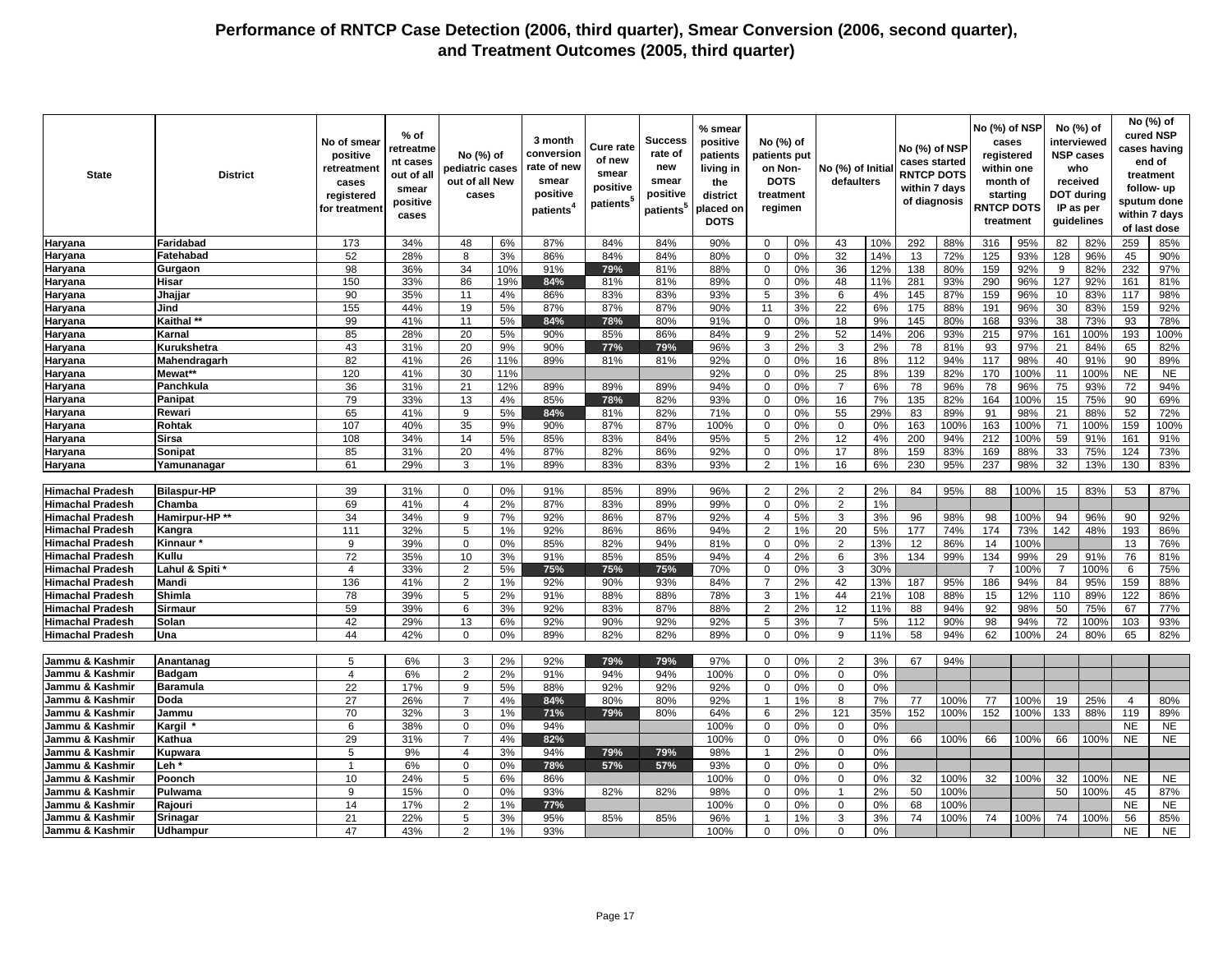| <b>State</b>           | <b>District</b>                                       | Popu-<br>lation (in<br>lakh)<br>covered<br>by<br>RNTCP | No. of<br>suspects<br>examined | <b>Suspects</b><br>examined<br>per lakh<br>population | No of<br><b>Smear</b><br>positive<br>patients<br>diagnose<br>$d^2$ | $%$ of<br>S+ve<br>cases<br>among<br>suspects | <b>Total</b><br>patients<br>registered<br>for<br>treatment <sup>3</sup> | Annualized<br>total case<br>detection<br>rate | New smear<br>positive<br>patients<br>registered<br>for<br>treatment |                 | Annualized<br>new smear<br>positive<br>case<br>detection<br>rate (%) | % new<br>sputum<br>positive out<br>of total new<br>pulmonary<br>cases | No of new<br>smear<br>negative<br>cases<br>registered<br>for<br>treatment | No of new<br><b>EP</b> cases<br>registered<br>for<br>treament | % of new<br><b>EP</b> cases<br>out of all<br>new<br>cases |
|------------------------|-------------------------------------------------------|--------------------------------------------------------|--------------------------------|-------------------------------------------------------|--------------------------------------------------------------------|----------------------------------------------|-------------------------------------------------------------------------|-----------------------------------------------|---------------------------------------------------------------------|-----------------|----------------------------------------------------------------------|-----------------------------------------------------------------------|---------------------------------------------------------------------------|---------------------------------------------------------------|-----------------------------------------------------------|
| Jharkhand              | <b>Bokaro</b>                                         | 19                                                     | 2655                           | 138                                                   | 385                                                                | 15%                                          | 679                                                                     | 141                                           | 282                                                                 | 59              | 78%                                                                  | 53%                                                                   | 248                                                                       | 45                                                            | 8%                                                        |
| Jharkhand              | Chatra **                                             | 9                                                      | 696                            | 81                                                    | 137                                                                | 20%                                          | 270                                                                     | 126                                           | 112                                                                 | 52              | 70%                                                                  | 48%                                                                   | 119                                                                       | 3                                                             | 1%                                                        |
| Jharkhand              | Deoghar**                                             | 13                                                     | 1744                           | 139                                                   | 202                                                                | 12%                                          | 277                                                                     | 88                                            | 145                                                                 | 46              | 61%                                                                  | 64%                                                                   | 80                                                                        | 13                                                            | 5%                                                        |
| Jharkhand              | <b>Dhanbad</b>                                        | 26                                                     | 2313                           | 89                                                    | 346                                                                | 15%                                          | 591                                                                     | 91                                            | 272                                                                 | 42              | 56%                                                                  | 56%                                                                   | 215                                                                       | 21                                                            | 4%                                                        |
| Jharkhand              | Dumka **                                              | $\overline{12}$                                        | 1371                           | 115                                                   | 272                                                                | 20%                                          | 491                                                                     | 164                                           | 218                                                                 | 73              | 97%                                                                  | 54%                                                                   | 188                                                                       | 3                                                             | 1%                                                        |
| Jharkhand              | Garhwa                                                | 11                                                     | 1200                           | 107                                                   | 179                                                                | 15%                                          | 380                                                                     | 136                                           | 138                                                                 | 49              | 66%                                                                  | 48%                                                                   | 148                                                                       | 22                                                            | 7%                                                        |
| Jharkhand              | Giridih **                                            | 21                                                     | 1890                           | 92                                                    | 373                                                                | 20%                                          | 596                                                                     | 116                                           | 263                                                                 | 51              | 68%                                                                  | 55%                                                                   | 216                                                                       | 18                                                            | 4%                                                        |
| Jharkhand              | Godda                                                 | 11                                                     | 905                            | 80                                                    | 151                                                                | 17%                                          | 257                                                                     | 91                                            | 133                                                                 | 47              | 62%                                                                  | 58%                                                                   | 96                                                                        | 5                                                             | 2%                                                        |
| Jharkhand              | Gumla t                                               | 9                                                      | 1001                           | 112                                                   | 104                                                                | 10%                                          | 205                                                                     | 92                                            | 83                                                                  | 37              | 50%                                                                  | 50%                                                                   | 84                                                                        | 6                                                             | 3%                                                        |
| Jharkhand              | Hazaribagh **                                         | 25                                                     | 2051                           | 83                                                    | 306                                                                | 15%                                          | 542                                                                     | 88                                            | 254                                                                 | 41              | 55%                                                                  | 58%                                                                   | 184                                                                       | 29                                                            | 6%                                                        |
| Jharkhand              | Jamtara **                                            | $\overline{7}$                                         | 1054                           | 149                                                   | 152                                                                | 14%                                          | 267                                                                     | 151                                           | 125                                                                 | 71              | 94%                                                                  | 62%                                                                   | 76                                                                        | 5                                                             | 2%                                                        |
| <b>Jharkhand</b>       | Kodarma **                                            | $\overline{5}$                                         | 389                            | 72                                                    | 71                                                                 | 18%                                          | 106                                                                     | 78                                            | 46                                                                  | 34              | 45%                                                                  | 58%                                                                   | 33                                                                        | $\overline{4}$                                                | 5%                                                        |
| Jharkhand              | Lathehar **                                           | 6                                                      | 1088                           | 173                                                   | 150                                                                | 14%                                          | 265                                                                     | 168                                           | 130                                                                 | 83              | 110%                                                                 | 60%                                                                   | 87                                                                        | 14                                                            | 6%                                                        |
| Jharkhand              | Lohardaga                                             | 4                                                      | 513                            | 130                                                   | 69                                                                 | 13%                                          | 119                                                                     | 120                                           | 54                                                                  | 55              | 73%                                                                  | 61%                                                                   | 34                                                                        | 14                                                            | 14%                                                       |
| Jharkhand<br>Jharkhand | Pakaur **<br>Palamu <sup>**</sup>                     | $\overline{8}$                                         | 1788                           | 235                                                   | 261                                                                | 15%                                          | 267                                                                     | 140                                           | 140                                                                 | 74              | 98%                                                                  | 69%                                                                   | 64                                                                        | $\overline{4}$                                                | 2%                                                        |
| <b>Jharkhand</b>       |                                                       | 16                                                     | 3012<br>1078                   | 184                                                   | 406                                                                | 13%                                          | 759                                                                     | 185                                           | 309                                                                 | 75              | 101%                                                                 | 51%                                                                   | 295<br>216                                                                | 79<br>17                                                      | 12%<br>4%                                                 |
| Jharkhand              | Pashchimi Singhbhum <sup>1</sup><br>Purbi Singhbhum + | 14<br>21                                               | 2626                           | 76<br>122                                             | 223<br>509                                                         | 21%<br>19%                                   | 461<br>834                                                              | 131<br>156                                    | 192<br>396                                                          | 54<br>74        | 72%<br>98%                                                           | 47%<br>62%                                                            | 238                                                                       | 66                                                            | 9%                                                        |
| Jharkhand              | Ranchi t                                              | 30                                                     | 3385                           | 112                                                   | 563                                                                | 17%                                          | 1001                                                                    | 133                                           | 422                                                                 | 56              | 75%                                                                  | 59%                                                                   | 292                                                                       | 149                                                           | 17%                                                       |
| Jharkhand              | Sahibgani **                                          | 10                                                     | 1286                           | 128                                                   | 173                                                                | 13%                                          | 366                                                                     | 146                                           | 129                                                                 | 51              | 68%                                                                  | 42%                                                                   | 178                                                                       | 10                                                            | 3%                                                        |
| Jharkhand              | Saraikela-Kharsawan **                                | 8                                                      | 1024                           | 122                                                   | 155                                                                | 15%                                          | 244                                                                     | 116                                           | 119                                                                 | 56              | 75%                                                                  | 60%                                                                   | 80                                                                        | 13                                                            | 6%                                                        |
| Jharkhand              | Simdega **                                            | 6                                                      | 610                            | 108                                                   | 108                                                                | 18%                                          | 165                                                                     | 117                                           | 97                                                                  | 69              | 92%                                                                  | 70%                                                                   | 42                                                                        | 5                                                             | 3%                                                        |
|                        |                                                       |                                                        |                                |                                                       |                                                                    |                                              |                                                                         |                                               |                                                                     |                 |                                                                      |                                                                       |                                                                           |                                                               |                                                           |
| Karnataka              | <b>Bagalkot</b>                                       | 18                                                     | 2654                           | 151                                                   | 256                                                                | 10%                                          | 419                                                                     | 95                                            | 178                                                                 | 40              | 54%                                                                  | 62%                                                                   | 108                                                                       | 30                                                            | 9%                                                        |
| Karnataka              | <b>Bangalore City</b>                                 | 44                                                     | 10080                          | 227                                                   | 1416                                                               | 14%                                          | 1873                                                                    | 169                                           | 621                                                                 | 56              | 75%                                                                  | 65%                                                                   | 337                                                                       | 484                                                           | 34%                                                       |
| Karnataka              | <b>Bangalore Rural</b>                                | $\overline{20}$                                        | 2397                           | 120                                                   | 242                                                                | 10%                                          | 528                                                                     | 106                                           | 240                                                                 | 48              | 64%                                                                  | 69%                                                                   | 106                                                                       | 84                                                            | 20%                                                       |
| Karnataka              | <b>Bangalore U</b>                                    | 25                                                     | 2171                           | 87                                                    | 225                                                                | 10%                                          | 723                                                                     | 116                                           | 252                                                                 | 40              | 54%                                                                  | 63%                                                                   | 148                                                                       | 175                                                           | 30%                                                       |
| Karnataka              | <b>Belgaum</b>                                        | 45                                                     | 5849                           | 131                                                   | 551                                                                | 9%                                           | 1060                                                                    | 95                                            | 415                                                                 | 37              | 49%                                                                  | 58%                                                                   | 305                                                                       | 169                                                           | 19%                                                       |
| Karnataka              | <b>Bellary</b>                                        | 22                                                     | 3612                           | 168                                                   | 775                                                                | 21%                                          | 909                                                                     | 169                                           | 407                                                                 | 76              | 101%                                                                 | 67%                                                                   | 197                                                                       | 146                                                           | 19%                                                       |
| Karnataka              | Bidar*                                                | 16                                                     | 1450                           | 91                                                    | 194                                                                | 13%                                          | 316                                                                     | 79                                            | 101                                                                 | 25              | 34%                                                                  | 53%                                                                   | 90                                                                        | 24                                                            | 11%                                                       |
| Karnataka              | <b>Bijapur</b>                                        | 19                                                     | 2119                           | 110                                                   | 330                                                                | 16%                                          | 595                                                                     | 124                                           | 177                                                                 | 37              | 49%                                                                  | 49%                                                                   | 186                                                                       | 38                                                            | 9%                                                        |
| Karnataka              | Chamarajanagar                                        | 10                                                     | 1715                           | 167                                                   | 187                                                                | 11%                                          | 386                                                                     | 150                                           | 164                                                                 | 64              | 85%                                                                  | 72%                                                                   | 64                                                                        | 67                                                            | 23%                                                       |
| Karnataka              | Chikmagalur                                           | 12                                                     | 2439                           | 201                                                   | 178                                                                | 7%                                           | 278                                                                     | 92                                            | 115                                                                 | 38              | 51%                                                                  | 69%                                                                   | 52                                                                        | 68                                                            | 29%                                                       |
| Karnataka              | Chitradurga                                           | 16                                                     | 2538                           | 158                                                   | 338                                                                | 13%                                          | 536                                                                     | 133                                           | 263                                                                 | 65              | 87%                                                                  | 66%                                                                   | 135                                                                       | 65                                                            | 14%                                                       |
| Karnataka              | Dakshina Kannada                                      | 20                                                     | 3382                           | 168                                                   | 402                                                                | 12%                                          | 592                                                                     | 117                                           | 255                                                                 | 51              | 67%                                                                  | 70%                                                                   | 108                                                                       | 108                                                           | 23%                                                       |
| Karnataka              | <b>Davanagere</b>                                     | 19                                                     | 2588                           | 136                                                   | 382                                                                | 15%                                          | 687                                                                     | 144                                           | 235                                                                 | 49              | 66%                                                                  | 55%                                                                   | 195                                                                       | 130                                                           | 23%                                                       |
| Karnataka              | <b>Dharwad</b>                                        | 17                                                     | 2978                           | 174                                                   | 370                                                                | 12%                                          | 479                                                                     | 112                                           | 172                                                                 | 40              | 54%                                                                  | 71%                                                                   | 69                                                                        | 136                                                           | 36%                                                       |
| Karnataka<br>Karnataka | Gadag<br>Gulbarga **                                  | 10<br>33                                               | 1535<br>3919                   | 148<br>118                                            | 270<br>522                                                         | 18%<br>13%                                   | 265<br>819                                                              | 102<br>98                                     | 113<br>272                                                          | 44<br>33        | 58%<br>44%                                                           | 69%<br>51%                                                            | 51<br>266                                                                 | 38<br>58                                                      | 19%<br>10%                                                |
| Karnataka              | <b>Hassan</b>                                         | 18                                                     | 3116                           | 170                                                   | 238                                                                | 8%                                           | 394                                                                     | 86                                            | 168                                                                 | $\overline{37}$ | 49%                                                                  | 68%                                                                   | 80                                                                        | 74                                                            | 23%                                                       |
| Karnataka              | Haveri                                                | 15                                                     | 2667                           | 174                                                   | 205                                                                | 8%                                           | 357                                                                     | 93                                            | 140                                                                 | 37              | 49%                                                                  | 62%                                                                   | 87                                                                        | 39                                                            | 15%                                                       |
| Karnataka              | Kodagu                                                | 6                                                      | 1204                           | 207                                                   | 56                                                                 | 5%                                           | 118                                                                     | 81                                            | 49                                                                  | 34              | 45%                                                                  | 64%                                                                   | 27                                                                        | 24                                                            | 24%                                                       |
| Karnataka              | Kolar                                                 | $\overline{27}$                                        | 4483                           | 167                                                   | 639                                                                | 14%                                          | 866                                                                     | 129                                           | 414                                                                 | 62              | 82%                                                                  | 71%                                                                   | 170                                                                       | 128                                                           | 18%                                                       |
| Karnataka              | Koppal                                                | 13                                                     | 1803                           | 142                                                   | 283                                                                | 16%                                          | 389                                                                     | 122                                           | 201                                                                 | 63              | 84%                                                                  | 76%                                                                   | 65                                                                        | 32                                                            | 11%                                                       |
| Karnataka              | <b>Mandya</b>                                         | 19                                                     | 4194                           | 224                                                   | 401                                                                | 10%                                          | 635                                                                     | 135                                           | 273                                                                 | 58              | 78%                                                                  | 71%                                                                   | 113                                                                       | 114                                                           | 23%                                                       |
| Karnataka              | <b>Mysore</b>                                         | 28                                                     | 5883                           | 211                                                   | 636                                                                | 11%                                          | 876                                                                     | 125                                           | 331                                                                 | 47              | 63%                                                                  | 63%                                                                   | 195                                                                       | 159                                                           | 23%                                                       |
| Karnataka              | Raichur                                               | 18                                                     | 2799                           | 160                                                   | 468                                                                | 17%                                          | 723                                                                     | 165                                           | 302                                                                 | 69              | 92%                                                                  | 60%                                                                   | 202                                                                       | 51                                                            | 9%                                                        |
|                        |                                                       |                                                        |                                |                                                       |                                                                    |                                              |                                                                         |                                               |                                                                     |                 |                                                                      |                                                                       |                                                                           |                                                               |                                                           |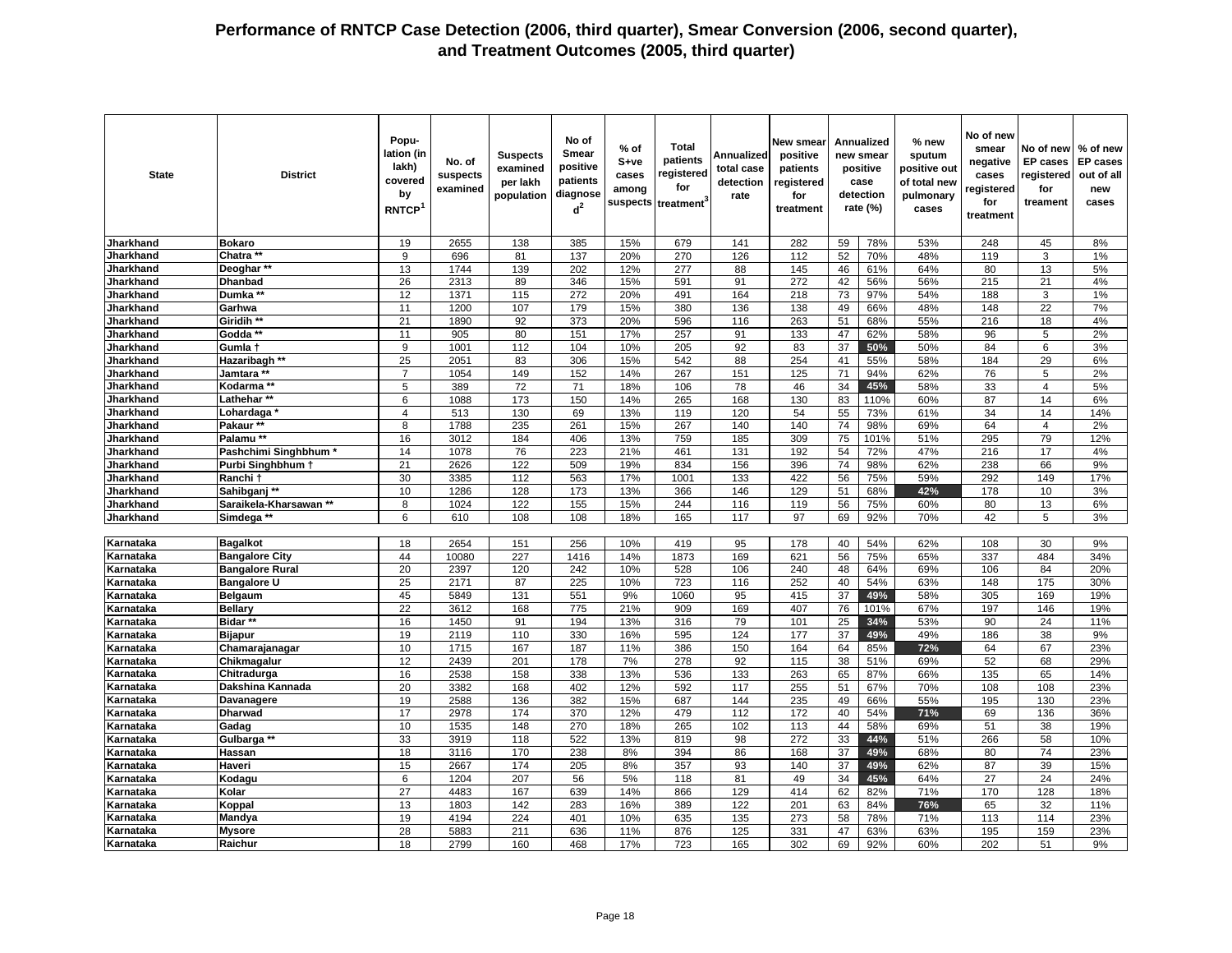| 63%<br>66<br>3%<br>90%<br>85%<br>86%<br>1%<br>29<br>8%<br>298<br>98%<br>100%<br>154<br>63%<br>110<br>Jharkhand<br><b>Bokaro</b><br>19%<br>19<br>91%<br>5<br>305<br>18<br>14%<br>59%<br>0%<br>19<br>14%<br>74<br>66%<br>34%<br>47<br>42%<br>36<br>71%<br>Jharkhand<br>Chatra **<br>$\Omega$<br>0%<br>62%<br>59%<br>86%<br>$\mathbf 0$<br>38<br>27<br>16%<br>12<br>5%<br>92%<br>87%<br>88%<br>2<br>1%<br>5<br>3%<br>79%<br>145<br>100%<br>103<br>71%<br>74<br>61%<br>Jharkhand<br>Deoghar **<br>96%<br>114<br>47<br>67%<br>15%<br>18<br>4%<br>93%<br>86%<br>89%<br>94%<br>0%<br>19<br>6%<br>226<br>83%<br>261<br>96%<br>95%<br>118<br>Jharkhand<br><b>Dhanbad</b><br>0<br>102<br>44<br>17%<br>98%<br>89%<br>96%<br>99<br>52<br>73%<br>Jharkhand<br>Dumka <sup>**</sup><br>$\overline{2}$<br>0%<br>89%<br>3%<br>3<br>1%<br>45%<br>218<br>100%<br>24%<br>76<br>7<br>36<br>25<br>14%<br>119<br>86%<br>35<br>48%<br>Jharkhand<br>Garhwa<br>21%<br>26<br>8%<br>94%<br>83%<br>88%<br>86%<br>$\mathbf 0$<br>0%<br>138<br>100%<br>50<br>79%<br>92<br>89<br>80%<br>Giridih *<br>26%<br>16<br>3%<br>93%<br>83%<br>84%<br>94%<br>1%<br>16<br>4%<br>231<br>88%<br>263<br>100%<br>183<br>73%<br>Jharkhand<br>$\overline{4}$<br>Jharkhand<br>Godda<br>13<br>9%<br>2%<br>92%<br>86%<br>86%<br>96%<br>20%<br>78%<br>5<br>0%<br>4%<br>$\overline{2}$<br>87%<br>128<br>96%<br>90<br>$\Omega$<br>6<br>116<br>13<br>14%<br>2%<br>94%<br>87%<br>92%<br>0%<br>8%<br>56<br>67%<br>82<br>99%<br>47%<br>26<br>47%<br>Jharkhand<br>Gumla 1<br>3<br>87%<br>$\mathbf 0$<br>8<br>$\overline{7}$<br>49<br>16%<br>30<br>6%<br>95%<br>81%<br>86%<br>98%<br>0%<br>$\overline{7}$<br>2%<br>218<br>86%<br>254<br>100%<br>34<br>92%<br>88<br>64%<br>Jharkhand<br>Hazaribagh **<br>0<br>24<br>2%<br>92%<br>79<br>Jharkhand<br>Jamtara <sup>3</sup><br>16%<br>86%<br>88%<br>98%<br>0%<br>3<br>2%<br>89%<br>125<br>100%<br>25<br>83%<br>85%<br>$\mathbf 0$<br>111<br>$\overline{4}$<br>19<br>$\overline{7}$<br>29%<br>3<br>4%<br>92%<br>0%<br>6<br>8%<br>18%<br>Jharkhand<br>Kodarma **<br>77%<br>25%<br>75%<br>$\mathbf 0$<br>25<br>83%<br>115<br>29<br>90%<br>Jharkhand<br>Lathehar ˈ<br>16%<br>31<br>13%<br>82%<br>93%<br>99%<br>$\mathbf 0$<br>0%<br>1%<br>88%<br>128<br>98%<br>85%<br>63<br>1<br>Jharkhand<br>13<br>19%<br>28<br>27%<br>82%<br>89%<br>89%<br>99%<br>$\mathbf 0$<br>0%<br>1%<br>39<br>72%<br>41<br>76%<br>12<br>75%<br>24<br>71%<br>Lohardaga<br>$\mathbf{1}$<br>36<br>94<br>$\overline{73}$<br>52%<br>140<br>76%<br>20%<br>5<br>2%<br>85%<br>85%<br>64%<br>0%<br>36%<br>100%<br>10<br>83%<br>56<br>Jharkhand<br>Pakaur **<br>95%<br>$\mathbf 0$<br>Palamu **<br>52<br>65%<br>Jharkhand<br>56<br>15%<br>56<br>8%<br>92%<br>91%<br>91%<br>100%<br>0%<br>309<br>100%<br>76%<br>129<br>0<br>0%<br>0<br>18<br>9%<br>1%<br>92%<br>85%<br>87%<br>86%<br>0%<br>29<br>13%<br>98%<br>14<br>52%<br>32<br>27%<br>Jharkhand<br>Pashchimi Singhbhum<br>6<br>$\overline{1}$<br>121<br>63%<br>189<br>Jharkhand<br>100<br>20%<br>15<br>2%<br>90%<br>85%<br>97%<br>9<br>2%<br>229<br>58%<br>396<br>100%<br>86<br>123<br>51%<br>Purbi Singhbhum 1<br>79%<br>6<br>1%<br>80%<br>82<br>2%<br>73%<br>16%<br>59<br>7%<br>83%<br>85%<br>93%<br>13<br>24<br>5%<br>386<br>91%<br>422<br>100%<br>76%<br>188<br>Jharkhand<br>Ranchi 1<br>84%<br>118<br>26<br>Sahibganj<br>17%<br>2%<br>89%<br>80%<br>81%<br>73%<br>1%<br>45<br>26%<br>100<br>78%<br>129<br>100%<br>15<br>12%<br>28<br>27%<br>Jharkhand<br>6<br>$\overline{1}$<br>14<br>11%<br>2%<br>88%<br>82%<br>85%<br>99%<br>0%<br>2<br>1%<br>96<br>81%<br>119<br>100%<br>43<br>69%<br>44<br>52%<br>Jharkhand<br>Saraikela-Kharsawan **<br>$\overline{4}$<br>$\mathbf 0$<br>73<br>75%<br>13<br>12%<br>$\overline{2}$<br>1%<br>90%<br>73%<br>73%<br>0%<br>$\overline{7}$<br>6%<br>94<br>97%<br>24<br>69%<br>25<br>71%<br>Jharkhand<br>Simdega <sup>**</sup><br>94%<br>$\mathbf 0$<br>77<br>3%<br>83%<br>74%<br>79%<br>32<br>13%<br>71%<br>93%<br>89%<br>74%<br>Karnataka<br>30%<br>11<br>87%<br>$\mathbf 0$<br>0%<br>126<br>165<br>17<br>105<br><b>Bagalkot</b><br>278<br>31%<br>126<br>9%<br>74%<br>62%<br>64%<br>94%<br>$\overline{4}$<br>0%<br>66<br>6%<br>543<br>87%<br>621<br>100%<br>97<br>97%<br>288<br>88%<br>Karnataka<br><b>Bangalore City</b><br>66<br>17<br>92%<br>17<br>7%<br>90%<br>32<br>82%<br><b>Bangalore Rural</b><br>22%<br>4%<br>89%<br>82%<br>82%<br>2<br>1%<br>207<br>218<br>94%<br>91%<br>199<br>Karnataka<br>104<br>46<br>8%<br>88%<br>85%<br>87%<br>97%<br>3%<br>87%<br>44<br>92%<br><b>Bangalore U</b><br>29%<br>$\Omega$<br>0%<br>6<br>227<br>252<br>100%<br>172<br>90%<br>Karnataka<br>22<br>83%<br>273<br>75%<br>Karnataka<br>Belgaum<br>117<br>22%<br>104<br>12%<br>83%<br>78%<br>82%<br>96%<br>$\overline{1}$<br>0%<br>4%<br>343<br>383<br>92%<br>40<br>77%<br>151<br>82%<br><b>Bellarv</b><br>27%<br>77<br>78%<br>78%<br>76%<br>0%<br>24%<br>321<br>79%<br>325<br>80%<br>90<br>69%<br>256<br>94%<br>10%<br>163<br>Karnataka<br>-1<br>85<br>46%<br>84%<br>74%<br>99%<br>83%<br>94<br>82%<br>Bidar**<br>$\overline{2}$<br>1%<br>72%<br>$\mathbf 0$<br>0%<br>1%<br>81<br>80%<br>84<br>Karnataka<br>$\mathbf{1}$<br>129<br>42%<br>31<br>8%<br>74%<br>0%<br>19<br>6%<br>156<br>88%<br>175<br>99%<br>77<br>60%<br>Karnataka<br><b>Bijapur</b><br>63%<br>69%<br>94%<br>$\mathbf 0$<br>11<br>92%<br>71<br>30%<br>20<br>7%<br>84%<br>80%<br>81%<br>88%<br>0%<br>21<br>12%<br>130<br>79%<br>147<br>90%<br>19<br>83%<br>87<br>69%<br>Karnataka<br>Chamarajanagar<br>$\mathbf 0$<br>33<br>79%<br>Karnataka<br>22%<br>15<br>88%<br>84%<br>84%<br>96%<br>6<br>4%<br>89%<br>99%<br>38<br>97%<br>91<br>Chikmagalur<br>6%<br>1%<br>102<br>114<br>62<br>29<br>9%<br>222<br>253<br>154<br>61%<br>Chitradurga<br>19%<br>10<br>2%<br>86%<br>81%<br>81%<br>91%<br>$\mathbf 0$<br>0%<br>84%<br>96%<br>22<br>65%<br>Karnataka<br>79<br>24%<br>32<br>9%<br>230<br>90%<br>244<br>96%<br>10<br>83%<br>Karnataka<br>Dakshina Kannada<br>16<br>3%<br>79%<br>76%<br>77%<br>90%<br>3<br>1%<br>83%<br>153<br>Karnataka<br>76<br>24%<br>25<br>4%<br>89%<br>80%<br>84%<br>1%<br>47<br>14%<br>209<br>89%<br>220<br>94%<br>50<br>71%<br>130<br>82%<br>Davanagere<br>79%<br>$\overline{4}$<br>77<br>3%<br>93%<br>18<br>7%<br>151<br>97%<br>88<br>61%<br>31%<br>13<br>88%<br>78%<br>79%<br>$\mathbf 0$<br>0%<br>88%<br>167<br>35<br>100%<br>Karnataka<br>Dharwad<br>Karnataka<br>Gadag<br>49<br>30%<br>14<br>78%<br>66%<br>1%<br>19<br>10%<br>78<br>69%<br>105<br>93%<br>17<br>89%<br>51<br>78%<br>7%<br>66%<br>89%<br>$\mathbf 1$<br>171<br>39%<br>36<br>92%<br>1%<br>36<br>7%<br>205<br>90%<br>20<br>127<br>55%<br>Karnataka<br>6%<br>79%<br>66%<br>69%<br>6<br>75%<br>244<br>67%<br>Gulbarga<br>50<br>92%<br>85%<br>7%<br>76%<br>23%<br>2%<br>84%<br>89%<br>10<br>4%<br>16<br>139<br>83%<br>148<br>88%<br>21<br>84%<br>145<br>6<br>Karnataka<br>Hassan<br>71<br>71%<br>Haveri<br>34%<br>3%<br>82%<br>85%<br>83%<br>0%<br>33<br>17%<br>93<br>66%<br>128<br>91%<br>79<br>Karnataka<br>8<br>79%<br>$\mathbf 0$<br>6<br>100%<br>10<br>17%<br>4%<br>95%<br>86%<br>86%<br>96%<br>2%<br>2%<br>45<br>92%<br>49<br>100%<br>25<br>100%<br>41<br>93%<br>Karnataka<br>Kodagı<br>$\overline{4}$<br>$\overline{1}$<br>$\mathbf{1}$<br>137<br>25%<br>33<br>80%<br>$\overline{2}$<br>26<br>371<br>236<br>76%<br>Karnataka<br>Kolar<br>5%<br>88%<br>79%<br>95%<br>0%<br>4%<br>90%<br>406<br>98%<br>89<br>96%<br>77<br>5%<br>78%<br>88%<br>28%<br>14<br>5%<br>82%<br>75%<br>77%<br>93%<br>15<br>161<br>80%<br>174<br>87%<br>113<br>Karnataka<br>Koppal<br>$\overline{4}$<br>1%<br>7<br>110<br>29%<br>31<br>82%<br>95%<br>5%<br>233<br>255<br>93%<br>80%<br>Mandya<br>6%<br>90%<br>82%<br>0%<br>16<br>85%<br>45<br>100%<br>180<br>Karnataka<br>$\overline{1}$<br>150<br>82%<br>97%<br>297<br>203<br>Karnataka<br><b>Mysore</b><br>31%<br>43<br>6%<br>89%<br>81%<br>$\Omega$<br>0%<br>14<br>3%<br>90%<br>297<br>90%<br>40<br>93%<br>75%<br>32%<br>36<br>6%<br>85%<br>82%<br>82%<br>92%<br>0%<br>35<br>8%<br>254<br>84%<br>253<br>84%<br>84%<br>210<br>77%<br>Karnataka<br>Raichur<br>144<br>31 | State | <b>District</b> | No of smear<br>positive<br>retreatmen<br>cases<br>registered<br>for treatmen | % of<br>retreatme<br>nt cases<br>out of all<br>smear<br>positive<br>cases | No (%) of<br>pediatric cases<br>out of all New<br>cases | 3 month<br>conversion<br>rate of new<br>smear<br>positive<br>patients <sup>4</sup> | Cure rate<br>of new<br>smear<br>positive<br>patients | Success<br>rate of<br>new<br>smear<br>positive<br>patients <sup>5</sup> | % smear<br>positive<br>patients<br>living in<br>the<br>district<br>placed on<br><b>DOTS</b> | No (%) of<br>patients put<br>on Non-<br><b>DOTS</b><br>treatment<br>regimen | No (%) of Initia<br>defaulters | No (%) of NSP<br>cases started<br><b>RNTCP DOTS</b><br>within 7 days<br>of diagnosis | No (%) of NSP | cases<br>registered<br>within one<br>month of<br>starting<br><b>INTCP DOTS</b><br>treatment | IP as per | No (%) of<br>interviewed<br><b>NSP cases</b><br>who<br>received<br><b>DOT during</b><br>guidelines | No (%) of<br>cured NSP<br>cases having<br>end of<br>treatment<br>follow- up<br>sputum done<br>within 7 days<br>of last dose |
|---------------------------------------------------------------------------------------------------------------------------------------------------------------------------------------------------------------------------------------------------------------------------------------------------------------------------------------------------------------------------------------------------------------------------------------------------------------------------------------------------------------------------------------------------------------------------------------------------------------------------------------------------------------------------------------------------------------------------------------------------------------------------------------------------------------------------------------------------------------------------------------------------------------------------------------------------------------------------------------------------------------------------------------------------------------------------------------------------------------------------------------------------------------------------------------------------------------------------------------------------------------------------------------------------------------------------------------------------------------------------------------------------------------------------------------------------------------------------------------------------------------------------------------------------------------------------------------------------------------------------------------------------------------------------------------------------------------------------------------------------------------------------------------------------------------------------------------------------------------------------------------------------------------------------------------------------------------------------------------------------------------------------------------------------------------------------------------------------------------------------------------------------------------------------------------------------------------------------------------------------------------------------------------------------------------------------------------------------------------------------------------------------------------------------------------------------------------------------------------------------------------------------------------------------------------------------------------------------------------------------------------------------------------------------------------------------------------------------------------------------------------------------------------------------------------------------------------------------------------------------------------------------------------------------------------------------------------------------------------------------------------------------------------------------------------------------------------------------------------------------------------------------------------------------------------------------------------------------------------------------------------------------------------------------------------------------------------------------------------------------------------------------------------------------------------------------------------------------------------------------------------------------------------------------------------------------------------------------------------------------------------------------------------------------------------------------------------------------------------------------------------------------------------------------------------------------------------------------------------------------------------------------------------------------------------------------------------------------------------------------------------------------------------------------------------------------------------------------------------------------------------------------------------------------------------------------------------------------------------------------------------------------------------------------------------------------------------------------------------------------------------------------------------------------------------------------------------------------------------------------------------------------------------------------------------------------------------------------------------------------------------------------------------------------------------------------------------------------------------------------------------------------------------------------------------------------------------------------------------------------------------------------------------------------------------------------------------------------------------------------------------------------------------------------------------------------------------------------------------------------------------------------------------------------------------------------------------------------------------------------------------------------------------------------------------------------------------------------------------------------------------------------------------------------------------------------------------------------------------------------------------------------------------------------------------------------------------------------------------------------------------------------------------------------------------------------------------------------------------------------------------------------------------------------------------------------------------------------------------------------------------------------------------------------------------------------------------------------------------------------------------------------------------------------------------------------------------------------------------------------------------------------------------------------------------------------------------------------------------------------------------------------------------------------------------------------------------------------------------------------------------------------------------------------------------------------------------------------------------------------------------------------------------------------------------------------------------------------------------------------------------------------------------------------------------------------------------------------------------------------------------------------------------------------------------------------------------------------------------------------------------------------------------------------------------------------------------------------------------------------------------------------------------------------------------------------------------------------------------------------------------------------------------------------------------------------------------------------------------------------------------------------------------------------------------------------------------------------------------------------------------------------------------------------------------------------------------------------------------------------------------------------------------------------------------------------------------------------------------------------------------------------------------------------------------------------------------------------------------------------------------------------------------------------------------------------------------------------------------------------------------------------------------------------------------------------------------------------------------------------------------------------------------------------------------------------|-------|-----------------|------------------------------------------------------------------------------|---------------------------------------------------------------------------|---------------------------------------------------------|------------------------------------------------------------------------------------|------------------------------------------------------|-------------------------------------------------------------------------|---------------------------------------------------------------------------------------------|-----------------------------------------------------------------------------|--------------------------------|--------------------------------------------------------------------------------------|---------------|---------------------------------------------------------------------------------------------|-----------|----------------------------------------------------------------------------------------------------|-----------------------------------------------------------------------------------------------------------------------------|
|                                                                                                                                                                                                                                                                                                                                                                                                                                                                                                                                                                                                                                                                                                                                                                                                                                                                                                                                                                                                                                                                                                                                                                                                                                                                                                                                                                                                                                                                                                                                                                                                                                                                                                                                                                                                                                                                                                                                                                                                                                                                                                                                                                                                                                                                                                                                                                                                                                                                                                                                                                                                                                                                                                                                                                                                                                                                                                                                                                                                                                                                                                                                                                                                                                                                                                                                                                                                                                                                                                                                                                                                                                                                                                                                                                                                                                                                                                                                                                                                                                                                                                                                                                                                                                                                                                                                                                                                                                                                                                                                                                                                                                                                                                                                                                                                                                                                                                                                                                                                                                                                                                                                                                                                                                                                                                                                                                                                                                                                                                                                                                                                                                                                                                                                                                                                                                                                                                                                                                                                                                                                                                                                                                                                                                                                                                                                                                                                                                                                                                                                                                                                                                                                                                                                                                                                                                                                                                                                                                                                                                                                                                                                                                                                                                                                                                                                                                                                                                                                                                                                                                                                                                                                                                                                                                                                                                                                                                                                                                                                                                                                           |       |                 |                                                                              |                                                                           |                                                         |                                                                                    |                                                      |                                                                         |                                                                                             |                                                                             |                                |                                                                                      |               |                                                                                             |           |                                                                                                    |                                                                                                                             |
|                                                                                                                                                                                                                                                                                                                                                                                                                                                                                                                                                                                                                                                                                                                                                                                                                                                                                                                                                                                                                                                                                                                                                                                                                                                                                                                                                                                                                                                                                                                                                                                                                                                                                                                                                                                                                                                                                                                                                                                                                                                                                                                                                                                                                                                                                                                                                                                                                                                                                                                                                                                                                                                                                                                                                                                                                                                                                                                                                                                                                                                                                                                                                                                                                                                                                                                                                                                                                                                                                                                                                                                                                                                                                                                                                                                                                                                                                                                                                                                                                                                                                                                                                                                                                                                                                                                                                                                                                                                                                                                                                                                                                                                                                                                                                                                                                                                                                                                                                                                                                                                                                                                                                                                                                                                                                                                                                                                                                                                                                                                                                                                                                                                                                                                                                                                                                                                                                                                                                                                                                                                                                                                                                                                                                                                                                                                                                                                                                                                                                                                                                                                                                                                                                                                                                                                                                                                                                                                                                                                                                                                                                                                                                                                                                                                                                                                                                                                                                                                                                                                                                                                                                                                                                                                                                                                                                                                                                                                                                                                                                                                                           |       |                 |                                                                              |                                                                           |                                                         |                                                                                    |                                                      |                                                                         |                                                                                             |                                                                             |                                |                                                                                      |               |                                                                                             |           |                                                                                                    |                                                                                                                             |
|                                                                                                                                                                                                                                                                                                                                                                                                                                                                                                                                                                                                                                                                                                                                                                                                                                                                                                                                                                                                                                                                                                                                                                                                                                                                                                                                                                                                                                                                                                                                                                                                                                                                                                                                                                                                                                                                                                                                                                                                                                                                                                                                                                                                                                                                                                                                                                                                                                                                                                                                                                                                                                                                                                                                                                                                                                                                                                                                                                                                                                                                                                                                                                                                                                                                                                                                                                                                                                                                                                                                                                                                                                                                                                                                                                                                                                                                                                                                                                                                                                                                                                                                                                                                                                                                                                                                                                                                                                                                                                                                                                                                                                                                                                                                                                                                                                                                                                                                                                                                                                                                                                                                                                                                                                                                                                                                                                                                                                                                                                                                                                                                                                                                                                                                                                                                                                                                                                                                                                                                                                                                                                                                                                                                                                                                                                                                                                                                                                                                                                                                                                                                                                                                                                                                                                                                                                                                                                                                                                                                                                                                                                                                                                                                                                                                                                                                                                                                                                                                                                                                                                                                                                                                                                                                                                                                                                                                                                                                                                                                                                                                           |       |                 |                                                                              |                                                                           |                                                         |                                                                                    |                                                      |                                                                         |                                                                                             |                                                                             |                                |                                                                                      |               |                                                                                             |           |                                                                                                    |                                                                                                                             |
|                                                                                                                                                                                                                                                                                                                                                                                                                                                                                                                                                                                                                                                                                                                                                                                                                                                                                                                                                                                                                                                                                                                                                                                                                                                                                                                                                                                                                                                                                                                                                                                                                                                                                                                                                                                                                                                                                                                                                                                                                                                                                                                                                                                                                                                                                                                                                                                                                                                                                                                                                                                                                                                                                                                                                                                                                                                                                                                                                                                                                                                                                                                                                                                                                                                                                                                                                                                                                                                                                                                                                                                                                                                                                                                                                                                                                                                                                                                                                                                                                                                                                                                                                                                                                                                                                                                                                                                                                                                                                                                                                                                                                                                                                                                                                                                                                                                                                                                                                                                                                                                                                                                                                                                                                                                                                                                                                                                                                                                                                                                                                                                                                                                                                                                                                                                                                                                                                                                                                                                                                                                                                                                                                                                                                                                                                                                                                                                                                                                                                                                                                                                                                                                                                                                                                                                                                                                                                                                                                                                                                                                                                                                                                                                                                                                                                                                                                                                                                                                                                                                                                                                                                                                                                                                                                                                                                                                                                                                                                                                                                                                                           |       |                 |                                                                              |                                                                           |                                                         |                                                                                    |                                                      |                                                                         |                                                                                             |                                                                             |                                |                                                                                      |               |                                                                                             |           |                                                                                                    |                                                                                                                             |
|                                                                                                                                                                                                                                                                                                                                                                                                                                                                                                                                                                                                                                                                                                                                                                                                                                                                                                                                                                                                                                                                                                                                                                                                                                                                                                                                                                                                                                                                                                                                                                                                                                                                                                                                                                                                                                                                                                                                                                                                                                                                                                                                                                                                                                                                                                                                                                                                                                                                                                                                                                                                                                                                                                                                                                                                                                                                                                                                                                                                                                                                                                                                                                                                                                                                                                                                                                                                                                                                                                                                                                                                                                                                                                                                                                                                                                                                                                                                                                                                                                                                                                                                                                                                                                                                                                                                                                                                                                                                                                                                                                                                                                                                                                                                                                                                                                                                                                                                                                                                                                                                                                                                                                                                                                                                                                                                                                                                                                                                                                                                                                                                                                                                                                                                                                                                                                                                                                                                                                                                                                                                                                                                                                                                                                                                                                                                                                                                                                                                                                                                                                                                                                                                                                                                                                                                                                                                                                                                                                                                                                                                                                                                                                                                                                                                                                                                                                                                                                                                                                                                                                                                                                                                                                                                                                                                                                                                                                                                                                                                                                                                           |       |                 |                                                                              |                                                                           |                                                         |                                                                                    |                                                      |                                                                         |                                                                                             |                                                                             |                                |                                                                                      |               |                                                                                             |           |                                                                                                    |                                                                                                                             |
|                                                                                                                                                                                                                                                                                                                                                                                                                                                                                                                                                                                                                                                                                                                                                                                                                                                                                                                                                                                                                                                                                                                                                                                                                                                                                                                                                                                                                                                                                                                                                                                                                                                                                                                                                                                                                                                                                                                                                                                                                                                                                                                                                                                                                                                                                                                                                                                                                                                                                                                                                                                                                                                                                                                                                                                                                                                                                                                                                                                                                                                                                                                                                                                                                                                                                                                                                                                                                                                                                                                                                                                                                                                                                                                                                                                                                                                                                                                                                                                                                                                                                                                                                                                                                                                                                                                                                                                                                                                                                                                                                                                                                                                                                                                                                                                                                                                                                                                                                                                                                                                                                                                                                                                                                                                                                                                                                                                                                                                                                                                                                                                                                                                                                                                                                                                                                                                                                                                                                                                                                                                                                                                                                                                                                                                                                                                                                                                                                                                                                                                                                                                                                                                                                                                                                                                                                                                                                                                                                                                                                                                                                                                                                                                                                                                                                                                                                                                                                                                                                                                                                                                                                                                                                                                                                                                                                                                                                                                                                                                                                                                                           |       |                 |                                                                              |                                                                           |                                                         |                                                                                    |                                                      |                                                                         |                                                                                             |                                                                             |                                |                                                                                      |               |                                                                                             |           |                                                                                                    |                                                                                                                             |
|                                                                                                                                                                                                                                                                                                                                                                                                                                                                                                                                                                                                                                                                                                                                                                                                                                                                                                                                                                                                                                                                                                                                                                                                                                                                                                                                                                                                                                                                                                                                                                                                                                                                                                                                                                                                                                                                                                                                                                                                                                                                                                                                                                                                                                                                                                                                                                                                                                                                                                                                                                                                                                                                                                                                                                                                                                                                                                                                                                                                                                                                                                                                                                                                                                                                                                                                                                                                                                                                                                                                                                                                                                                                                                                                                                                                                                                                                                                                                                                                                                                                                                                                                                                                                                                                                                                                                                                                                                                                                                                                                                                                                                                                                                                                                                                                                                                                                                                                                                                                                                                                                                                                                                                                                                                                                                                                                                                                                                                                                                                                                                                                                                                                                                                                                                                                                                                                                                                                                                                                                                                                                                                                                                                                                                                                                                                                                                                                                                                                                                                                                                                                                                                                                                                                                                                                                                                                                                                                                                                                                                                                                                                                                                                                                                                                                                                                                                                                                                                                                                                                                                                                                                                                                                                                                                                                                                                                                                                                                                                                                                                                           |       |                 |                                                                              |                                                                           |                                                         |                                                                                    |                                                      |                                                                         |                                                                                             |                                                                             |                                |                                                                                      |               |                                                                                             |           |                                                                                                    |                                                                                                                             |
|                                                                                                                                                                                                                                                                                                                                                                                                                                                                                                                                                                                                                                                                                                                                                                                                                                                                                                                                                                                                                                                                                                                                                                                                                                                                                                                                                                                                                                                                                                                                                                                                                                                                                                                                                                                                                                                                                                                                                                                                                                                                                                                                                                                                                                                                                                                                                                                                                                                                                                                                                                                                                                                                                                                                                                                                                                                                                                                                                                                                                                                                                                                                                                                                                                                                                                                                                                                                                                                                                                                                                                                                                                                                                                                                                                                                                                                                                                                                                                                                                                                                                                                                                                                                                                                                                                                                                                                                                                                                                                                                                                                                                                                                                                                                                                                                                                                                                                                                                                                                                                                                                                                                                                                                                                                                                                                                                                                                                                                                                                                                                                                                                                                                                                                                                                                                                                                                                                                                                                                                                                                                                                                                                                                                                                                                                                                                                                                                                                                                                                                                                                                                                                                                                                                                                                                                                                                                                                                                                                                                                                                                                                                                                                                                                                                                                                                                                                                                                                                                                                                                                                                                                                                                                                                                                                                                                                                                                                                                                                                                                                                                           |       |                 |                                                                              |                                                                           |                                                         |                                                                                    |                                                      |                                                                         |                                                                                             |                                                                             |                                |                                                                                      |               |                                                                                             |           |                                                                                                    |                                                                                                                             |
|                                                                                                                                                                                                                                                                                                                                                                                                                                                                                                                                                                                                                                                                                                                                                                                                                                                                                                                                                                                                                                                                                                                                                                                                                                                                                                                                                                                                                                                                                                                                                                                                                                                                                                                                                                                                                                                                                                                                                                                                                                                                                                                                                                                                                                                                                                                                                                                                                                                                                                                                                                                                                                                                                                                                                                                                                                                                                                                                                                                                                                                                                                                                                                                                                                                                                                                                                                                                                                                                                                                                                                                                                                                                                                                                                                                                                                                                                                                                                                                                                                                                                                                                                                                                                                                                                                                                                                                                                                                                                                                                                                                                                                                                                                                                                                                                                                                                                                                                                                                                                                                                                                                                                                                                                                                                                                                                                                                                                                                                                                                                                                                                                                                                                                                                                                                                                                                                                                                                                                                                                                                                                                                                                                                                                                                                                                                                                                                                                                                                                                                                                                                                                                                                                                                                                                                                                                                                                                                                                                                                                                                                                                                                                                                                                                                                                                                                                                                                                                                                                                                                                                                                                                                                                                                                                                                                                                                                                                                                                                                                                                                                           |       |                 |                                                                              |                                                                           |                                                         |                                                                                    |                                                      |                                                                         |                                                                                             |                                                                             |                                |                                                                                      |               |                                                                                             |           |                                                                                                    |                                                                                                                             |
|                                                                                                                                                                                                                                                                                                                                                                                                                                                                                                                                                                                                                                                                                                                                                                                                                                                                                                                                                                                                                                                                                                                                                                                                                                                                                                                                                                                                                                                                                                                                                                                                                                                                                                                                                                                                                                                                                                                                                                                                                                                                                                                                                                                                                                                                                                                                                                                                                                                                                                                                                                                                                                                                                                                                                                                                                                                                                                                                                                                                                                                                                                                                                                                                                                                                                                                                                                                                                                                                                                                                                                                                                                                                                                                                                                                                                                                                                                                                                                                                                                                                                                                                                                                                                                                                                                                                                                                                                                                                                                                                                                                                                                                                                                                                                                                                                                                                                                                                                                                                                                                                                                                                                                                                                                                                                                                                                                                                                                                                                                                                                                                                                                                                                                                                                                                                                                                                                                                                                                                                                                                                                                                                                                                                                                                                                                                                                                                                                                                                                                                                                                                                                                                                                                                                                                                                                                                                                                                                                                                                                                                                                                                                                                                                                                                                                                                                                                                                                                                                                                                                                                                                                                                                                                                                                                                                                                                                                                                                                                                                                                                                           |       |                 |                                                                              |                                                                           |                                                         |                                                                                    |                                                      |                                                                         |                                                                                             |                                                                             |                                |                                                                                      |               |                                                                                             |           |                                                                                                    |                                                                                                                             |
|                                                                                                                                                                                                                                                                                                                                                                                                                                                                                                                                                                                                                                                                                                                                                                                                                                                                                                                                                                                                                                                                                                                                                                                                                                                                                                                                                                                                                                                                                                                                                                                                                                                                                                                                                                                                                                                                                                                                                                                                                                                                                                                                                                                                                                                                                                                                                                                                                                                                                                                                                                                                                                                                                                                                                                                                                                                                                                                                                                                                                                                                                                                                                                                                                                                                                                                                                                                                                                                                                                                                                                                                                                                                                                                                                                                                                                                                                                                                                                                                                                                                                                                                                                                                                                                                                                                                                                                                                                                                                                                                                                                                                                                                                                                                                                                                                                                                                                                                                                                                                                                                                                                                                                                                                                                                                                                                                                                                                                                                                                                                                                                                                                                                                                                                                                                                                                                                                                                                                                                                                                                                                                                                                                                                                                                                                                                                                                                                                                                                                                                                                                                                                                                                                                                                                                                                                                                                                                                                                                                                                                                                                                                                                                                                                                                                                                                                                                                                                                                                                                                                                                                                                                                                                                                                                                                                                                                                                                                                                                                                                                                                           |       |                 |                                                                              |                                                                           |                                                         |                                                                                    |                                                      |                                                                         |                                                                                             |                                                                             |                                |                                                                                      |               |                                                                                             |           |                                                                                                    |                                                                                                                             |
|                                                                                                                                                                                                                                                                                                                                                                                                                                                                                                                                                                                                                                                                                                                                                                                                                                                                                                                                                                                                                                                                                                                                                                                                                                                                                                                                                                                                                                                                                                                                                                                                                                                                                                                                                                                                                                                                                                                                                                                                                                                                                                                                                                                                                                                                                                                                                                                                                                                                                                                                                                                                                                                                                                                                                                                                                                                                                                                                                                                                                                                                                                                                                                                                                                                                                                                                                                                                                                                                                                                                                                                                                                                                                                                                                                                                                                                                                                                                                                                                                                                                                                                                                                                                                                                                                                                                                                                                                                                                                                                                                                                                                                                                                                                                                                                                                                                                                                                                                                                                                                                                                                                                                                                                                                                                                                                                                                                                                                                                                                                                                                                                                                                                                                                                                                                                                                                                                                                                                                                                                                                                                                                                                                                                                                                                                                                                                                                                                                                                                                                                                                                                                                                                                                                                                                                                                                                                                                                                                                                                                                                                                                                                                                                                                                                                                                                                                                                                                                                                                                                                                                                                                                                                                                                                                                                                                                                                                                                                                                                                                                                                           |       |                 |                                                                              |                                                                           |                                                         |                                                                                    |                                                      |                                                                         |                                                                                             |                                                                             |                                |                                                                                      |               |                                                                                             |           |                                                                                                    |                                                                                                                             |
|                                                                                                                                                                                                                                                                                                                                                                                                                                                                                                                                                                                                                                                                                                                                                                                                                                                                                                                                                                                                                                                                                                                                                                                                                                                                                                                                                                                                                                                                                                                                                                                                                                                                                                                                                                                                                                                                                                                                                                                                                                                                                                                                                                                                                                                                                                                                                                                                                                                                                                                                                                                                                                                                                                                                                                                                                                                                                                                                                                                                                                                                                                                                                                                                                                                                                                                                                                                                                                                                                                                                                                                                                                                                                                                                                                                                                                                                                                                                                                                                                                                                                                                                                                                                                                                                                                                                                                                                                                                                                                                                                                                                                                                                                                                                                                                                                                                                                                                                                                                                                                                                                                                                                                                                                                                                                                                                                                                                                                                                                                                                                                                                                                                                                                                                                                                                                                                                                                                                                                                                                                                                                                                                                                                                                                                                                                                                                                                                                                                                                                                                                                                                                                                                                                                                                                                                                                                                                                                                                                                                                                                                                                                                                                                                                                                                                                                                                                                                                                                                                                                                                                                                                                                                                                                                                                                                                                                                                                                                                                                                                                                                           |       |                 |                                                                              |                                                                           |                                                         |                                                                                    |                                                      |                                                                         |                                                                                             |                                                                             |                                |                                                                                      |               |                                                                                             |           |                                                                                                    |                                                                                                                             |
|                                                                                                                                                                                                                                                                                                                                                                                                                                                                                                                                                                                                                                                                                                                                                                                                                                                                                                                                                                                                                                                                                                                                                                                                                                                                                                                                                                                                                                                                                                                                                                                                                                                                                                                                                                                                                                                                                                                                                                                                                                                                                                                                                                                                                                                                                                                                                                                                                                                                                                                                                                                                                                                                                                                                                                                                                                                                                                                                                                                                                                                                                                                                                                                                                                                                                                                                                                                                                                                                                                                                                                                                                                                                                                                                                                                                                                                                                                                                                                                                                                                                                                                                                                                                                                                                                                                                                                                                                                                                                                                                                                                                                                                                                                                                                                                                                                                                                                                                                                                                                                                                                                                                                                                                                                                                                                                                                                                                                                                                                                                                                                                                                                                                                                                                                                                                                                                                                                                                                                                                                                                                                                                                                                                                                                                                                                                                                                                                                                                                                                                                                                                                                                                                                                                                                                                                                                                                                                                                                                                                                                                                                                                                                                                                                                                                                                                                                                                                                                                                                                                                                                                                                                                                                                                                                                                                                                                                                                                                                                                                                                                                           |       |                 |                                                                              |                                                                           |                                                         |                                                                                    |                                                      |                                                                         |                                                                                             |                                                                             |                                |                                                                                      |               |                                                                                             |           |                                                                                                    |                                                                                                                             |
|                                                                                                                                                                                                                                                                                                                                                                                                                                                                                                                                                                                                                                                                                                                                                                                                                                                                                                                                                                                                                                                                                                                                                                                                                                                                                                                                                                                                                                                                                                                                                                                                                                                                                                                                                                                                                                                                                                                                                                                                                                                                                                                                                                                                                                                                                                                                                                                                                                                                                                                                                                                                                                                                                                                                                                                                                                                                                                                                                                                                                                                                                                                                                                                                                                                                                                                                                                                                                                                                                                                                                                                                                                                                                                                                                                                                                                                                                                                                                                                                                                                                                                                                                                                                                                                                                                                                                                                                                                                                                                                                                                                                                                                                                                                                                                                                                                                                                                                                                                                                                                                                                                                                                                                                                                                                                                                                                                                                                                                                                                                                                                                                                                                                                                                                                                                                                                                                                                                                                                                                                                                                                                                                                                                                                                                                                                                                                                                                                                                                                                                                                                                                                                                                                                                                                                                                                                                                                                                                                                                                                                                                                                                                                                                                                                                                                                                                                                                                                                                                                                                                                                                                                                                                                                                                                                                                                                                                                                                                                                                                                                                                           |       |                 |                                                                              |                                                                           |                                                         |                                                                                    |                                                      |                                                                         |                                                                                             |                                                                             |                                |                                                                                      |               |                                                                                             |           |                                                                                                    |                                                                                                                             |
|                                                                                                                                                                                                                                                                                                                                                                                                                                                                                                                                                                                                                                                                                                                                                                                                                                                                                                                                                                                                                                                                                                                                                                                                                                                                                                                                                                                                                                                                                                                                                                                                                                                                                                                                                                                                                                                                                                                                                                                                                                                                                                                                                                                                                                                                                                                                                                                                                                                                                                                                                                                                                                                                                                                                                                                                                                                                                                                                                                                                                                                                                                                                                                                                                                                                                                                                                                                                                                                                                                                                                                                                                                                                                                                                                                                                                                                                                                                                                                                                                                                                                                                                                                                                                                                                                                                                                                                                                                                                                                                                                                                                                                                                                                                                                                                                                                                                                                                                                                                                                                                                                                                                                                                                                                                                                                                                                                                                                                                                                                                                                                                                                                                                                                                                                                                                                                                                                                                                                                                                                                                                                                                                                                                                                                                                                                                                                                                                                                                                                                                                                                                                                                                                                                                                                                                                                                                                                                                                                                                                                                                                                                                                                                                                                                                                                                                                                                                                                                                                                                                                                                                                                                                                                                                                                                                                                                                                                                                                                                                                                                                                           |       |                 |                                                                              |                                                                           |                                                         |                                                                                    |                                                      |                                                                         |                                                                                             |                                                                             |                                |                                                                                      |               |                                                                                             |           |                                                                                                    |                                                                                                                             |
|                                                                                                                                                                                                                                                                                                                                                                                                                                                                                                                                                                                                                                                                                                                                                                                                                                                                                                                                                                                                                                                                                                                                                                                                                                                                                                                                                                                                                                                                                                                                                                                                                                                                                                                                                                                                                                                                                                                                                                                                                                                                                                                                                                                                                                                                                                                                                                                                                                                                                                                                                                                                                                                                                                                                                                                                                                                                                                                                                                                                                                                                                                                                                                                                                                                                                                                                                                                                                                                                                                                                                                                                                                                                                                                                                                                                                                                                                                                                                                                                                                                                                                                                                                                                                                                                                                                                                                                                                                                                                                                                                                                                                                                                                                                                                                                                                                                                                                                                                                                                                                                                                                                                                                                                                                                                                                                                                                                                                                                                                                                                                                                                                                                                                                                                                                                                                                                                                                                                                                                                                                                                                                                                                                                                                                                                                                                                                                                                                                                                                                                                                                                                                                                                                                                                                                                                                                                                                                                                                                                                                                                                                                                                                                                                                                                                                                                                                                                                                                                                                                                                                                                                                                                                                                                                                                                                                                                                                                                                                                                                                                                                           |       |                 |                                                                              |                                                                           |                                                         |                                                                                    |                                                      |                                                                         |                                                                                             |                                                                             |                                |                                                                                      |               |                                                                                             |           |                                                                                                    |                                                                                                                             |
|                                                                                                                                                                                                                                                                                                                                                                                                                                                                                                                                                                                                                                                                                                                                                                                                                                                                                                                                                                                                                                                                                                                                                                                                                                                                                                                                                                                                                                                                                                                                                                                                                                                                                                                                                                                                                                                                                                                                                                                                                                                                                                                                                                                                                                                                                                                                                                                                                                                                                                                                                                                                                                                                                                                                                                                                                                                                                                                                                                                                                                                                                                                                                                                                                                                                                                                                                                                                                                                                                                                                                                                                                                                                                                                                                                                                                                                                                                                                                                                                                                                                                                                                                                                                                                                                                                                                                                                                                                                                                                                                                                                                                                                                                                                                                                                                                                                                                                                                                                                                                                                                                                                                                                                                                                                                                                                                                                                                                                                                                                                                                                                                                                                                                                                                                                                                                                                                                                                                                                                                                                                                                                                                                                                                                                                                                                                                                                                                                                                                                                                                                                                                                                                                                                                                                                                                                                                                                                                                                                                                                                                                                                                                                                                                                                                                                                                                                                                                                                                                                                                                                                                                                                                                                                                                                                                                                                                                                                                                                                                                                                                                           |       |                 |                                                                              |                                                                           |                                                         |                                                                                    |                                                      |                                                                         |                                                                                             |                                                                             |                                |                                                                                      |               |                                                                                             |           |                                                                                                    |                                                                                                                             |
|                                                                                                                                                                                                                                                                                                                                                                                                                                                                                                                                                                                                                                                                                                                                                                                                                                                                                                                                                                                                                                                                                                                                                                                                                                                                                                                                                                                                                                                                                                                                                                                                                                                                                                                                                                                                                                                                                                                                                                                                                                                                                                                                                                                                                                                                                                                                                                                                                                                                                                                                                                                                                                                                                                                                                                                                                                                                                                                                                                                                                                                                                                                                                                                                                                                                                                                                                                                                                                                                                                                                                                                                                                                                                                                                                                                                                                                                                                                                                                                                                                                                                                                                                                                                                                                                                                                                                                                                                                                                                                                                                                                                                                                                                                                                                                                                                                                                                                                                                                                                                                                                                                                                                                                                                                                                                                                                                                                                                                                                                                                                                                                                                                                                                                                                                                                                                                                                                                                                                                                                                                                                                                                                                                                                                                                                                                                                                                                                                                                                                                                                                                                                                                                                                                                                                                                                                                                                                                                                                                                                                                                                                                                                                                                                                                                                                                                                                                                                                                                                                                                                                                                                                                                                                                                                                                                                                                                                                                                                                                                                                                                                           |       |                 |                                                                              |                                                                           |                                                         |                                                                                    |                                                      |                                                                         |                                                                                             |                                                                             |                                |                                                                                      |               |                                                                                             |           |                                                                                                    |                                                                                                                             |
|                                                                                                                                                                                                                                                                                                                                                                                                                                                                                                                                                                                                                                                                                                                                                                                                                                                                                                                                                                                                                                                                                                                                                                                                                                                                                                                                                                                                                                                                                                                                                                                                                                                                                                                                                                                                                                                                                                                                                                                                                                                                                                                                                                                                                                                                                                                                                                                                                                                                                                                                                                                                                                                                                                                                                                                                                                                                                                                                                                                                                                                                                                                                                                                                                                                                                                                                                                                                                                                                                                                                                                                                                                                                                                                                                                                                                                                                                                                                                                                                                                                                                                                                                                                                                                                                                                                                                                                                                                                                                                                                                                                                                                                                                                                                                                                                                                                                                                                                                                                                                                                                                                                                                                                                                                                                                                                                                                                                                                                                                                                                                                                                                                                                                                                                                                                                                                                                                                                                                                                                                                                                                                                                                                                                                                                                                                                                                                                                                                                                                                                                                                                                                                                                                                                                                                                                                                                                                                                                                                                                                                                                                                                                                                                                                                                                                                                                                                                                                                                                                                                                                                                                                                                                                                                                                                                                                                                                                                                                                                                                                                                                           |       |                 |                                                                              |                                                                           |                                                         |                                                                                    |                                                      |                                                                         |                                                                                             |                                                                             |                                |                                                                                      |               |                                                                                             |           |                                                                                                    |                                                                                                                             |
|                                                                                                                                                                                                                                                                                                                                                                                                                                                                                                                                                                                                                                                                                                                                                                                                                                                                                                                                                                                                                                                                                                                                                                                                                                                                                                                                                                                                                                                                                                                                                                                                                                                                                                                                                                                                                                                                                                                                                                                                                                                                                                                                                                                                                                                                                                                                                                                                                                                                                                                                                                                                                                                                                                                                                                                                                                                                                                                                                                                                                                                                                                                                                                                                                                                                                                                                                                                                                                                                                                                                                                                                                                                                                                                                                                                                                                                                                                                                                                                                                                                                                                                                                                                                                                                                                                                                                                                                                                                                                                                                                                                                                                                                                                                                                                                                                                                                                                                                                                                                                                                                                                                                                                                                                                                                                                                                                                                                                                                                                                                                                                                                                                                                                                                                                                                                                                                                                                                                                                                                                                                                                                                                                                                                                                                                                                                                                                                                                                                                                                                                                                                                                                                                                                                                                                                                                                                                                                                                                                                                                                                                                                                                                                                                                                                                                                                                                                                                                                                                                                                                                                                                                                                                                                                                                                                                                                                                                                                                                                                                                                                                           |       |                 |                                                                              |                                                                           |                                                         |                                                                                    |                                                      |                                                                         |                                                                                             |                                                                             |                                |                                                                                      |               |                                                                                             |           |                                                                                                    |                                                                                                                             |
|                                                                                                                                                                                                                                                                                                                                                                                                                                                                                                                                                                                                                                                                                                                                                                                                                                                                                                                                                                                                                                                                                                                                                                                                                                                                                                                                                                                                                                                                                                                                                                                                                                                                                                                                                                                                                                                                                                                                                                                                                                                                                                                                                                                                                                                                                                                                                                                                                                                                                                                                                                                                                                                                                                                                                                                                                                                                                                                                                                                                                                                                                                                                                                                                                                                                                                                                                                                                                                                                                                                                                                                                                                                                                                                                                                                                                                                                                                                                                                                                                                                                                                                                                                                                                                                                                                                                                                                                                                                                                                                                                                                                                                                                                                                                                                                                                                                                                                                                                                                                                                                                                                                                                                                                                                                                                                                                                                                                                                                                                                                                                                                                                                                                                                                                                                                                                                                                                                                                                                                                                                                                                                                                                                                                                                                                                                                                                                                                                                                                                                                                                                                                                                                                                                                                                                                                                                                                                                                                                                                                                                                                                                                                                                                                                                                                                                                                                                                                                                                                                                                                                                                                                                                                                                                                                                                                                                                                                                                                                                                                                                                                           |       |                 |                                                                              |                                                                           |                                                         |                                                                                    |                                                      |                                                                         |                                                                                             |                                                                             |                                |                                                                                      |               |                                                                                             |           |                                                                                                    |                                                                                                                             |
|                                                                                                                                                                                                                                                                                                                                                                                                                                                                                                                                                                                                                                                                                                                                                                                                                                                                                                                                                                                                                                                                                                                                                                                                                                                                                                                                                                                                                                                                                                                                                                                                                                                                                                                                                                                                                                                                                                                                                                                                                                                                                                                                                                                                                                                                                                                                                                                                                                                                                                                                                                                                                                                                                                                                                                                                                                                                                                                                                                                                                                                                                                                                                                                                                                                                                                                                                                                                                                                                                                                                                                                                                                                                                                                                                                                                                                                                                                                                                                                                                                                                                                                                                                                                                                                                                                                                                                                                                                                                                                                                                                                                                                                                                                                                                                                                                                                                                                                                                                                                                                                                                                                                                                                                                                                                                                                                                                                                                                                                                                                                                                                                                                                                                                                                                                                                                                                                                                                                                                                                                                                                                                                                                                                                                                                                                                                                                                                                                                                                                                                                                                                                                                                                                                                                                                                                                                                                                                                                                                                                                                                                                                                                                                                                                                                                                                                                                                                                                                                                                                                                                                                                                                                                                                                                                                                                                                                                                                                                                                                                                                                                           |       |                 |                                                                              |                                                                           |                                                         |                                                                                    |                                                      |                                                                         |                                                                                             |                                                                             |                                |                                                                                      |               |                                                                                             |           |                                                                                                    |                                                                                                                             |
|                                                                                                                                                                                                                                                                                                                                                                                                                                                                                                                                                                                                                                                                                                                                                                                                                                                                                                                                                                                                                                                                                                                                                                                                                                                                                                                                                                                                                                                                                                                                                                                                                                                                                                                                                                                                                                                                                                                                                                                                                                                                                                                                                                                                                                                                                                                                                                                                                                                                                                                                                                                                                                                                                                                                                                                                                                                                                                                                                                                                                                                                                                                                                                                                                                                                                                                                                                                                                                                                                                                                                                                                                                                                                                                                                                                                                                                                                                                                                                                                                                                                                                                                                                                                                                                                                                                                                                                                                                                                                                                                                                                                                                                                                                                                                                                                                                                                                                                                                                                                                                                                                                                                                                                                                                                                                                                                                                                                                                                                                                                                                                                                                                                                                                                                                                                                                                                                                                                                                                                                                                                                                                                                                                                                                                                                                                                                                                                                                                                                                                                                                                                                                                                                                                                                                                                                                                                                                                                                                                                                                                                                                                                                                                                                                                                                                                                                                                                                                                                                                                                                                                                                                                                                                                                                                                                                                                                                                                                                                                                                                                                                           |       |                 |                                                                              |                                                                           |                                                         |                                                                                    |                                                      |                                                                         |                                                                                             |                                                                             |                                |                                                                                      |               |                                                                                             |           |                                                                                                    |                                                                                                                             |
|                                                                                                                                                                                                                                                                                                                                                                                                                                                                                                                                                                                                                                                                                                                                                                                                                                                                                                                                                                                                                                                                                                                                                                                                                                                                                                                                                                                                                                                                                                                                                                                                                                                                                                                                                                                                                                                                                                                                                                                                                                                                                                                                                                                                                                                                                                                                                                                                                                                                                                                                                                                                                                                                                                                                                                                                                                                                                                                                                                                                                                                                                                                                                                                                                                                                                                                                                                                                                                                                                                                                                                                                                                                                                                                                                                                                                                                                                                                                                                                                                                                                                                                                                                                                                                                                                                                                                                                                                                                                                                                                                                                                                                                                                                                                                                                                                                                                                                                                                                                                                                                                                                                                                                                                                                                                                                                                                                                                                                                                                                                                                                                                                                                                                                                                                                                                                                                                                                                                                                                                                                                                                                                                                                                                                                                                                                                                                                                                                                                                                                                                                                                                                                                                                                                                                                                                                                                                                                                                                                                                                                                                                                                                                                                                                                                                                                                                                                                                                                                                                                                                                                                                                                                                                                                                                                                                                                                                                                                                                                                                                                                                           |       |                 |                                                                              |                                                                           |                                                         |                                                                                    |                                                      |                                                                         |                                                                                             |                                                                             |                                |                                                                                      |               |                                                                                             |           |                                                                                                    |                                                                                                                             |
|                                                                                                                                                                                                                                                                                                                                                                                                                                                                                                                                                                                                                                                                                                                                                                                                                                                                                                                                                                                                                                                                                                                                                                                                                                                                                                                                                                                                                                                                                                                                                                                                                                                                                                                                                                                                                                                                                                                                                                                                                                                                                                                                                                                                                                                                                                                                                                                                                                                                                                                                                                                                                                                                                                                                                                                                                                                                                                                                                                                                                                                                                                                                                                                                                                                                                                                                                                                                                                                                                                                                                                                                                                                                                                                                                                                                                                                                                                                                                                                                                                                                                                                                                                                                                                                                                                                                                                                                                                                                                                                                                                                                                                                                                                                                                                                                                                                                                                                                                                                                                                                                                                                                                                                                                                                                                                                                                                                                                                                                                                                                                                                                                                                                                                                                                                                                                                                                                                                                                                                                                                                                                                                                                                                                                                                                                                                                                                                                                                                                                                                                                                                                                                                                                                                                                                                                                                                                                                                                                                                                                                                                                                                                                                                                                                                                                                                                                                                                                                                                                                                                                                                                                                                                                                                                                                                                                                                                                                                                                                                                                                                                           |       |                 |                                                                              |                                                                           |                                                         |                                                                                    |                                                      |                                                                         |                                                                                             |                                                                             |                                |                                                                                      |               |                                                                                             |           |                                                                                                    |                                                                                                                             |
|                                                                                                                                                                                                                                                                                                                                                                                                                                                                                                                                                                                                                                                                                                                                                                                                                                                                                                                                                                                                                                                                                                                                                                                                                                                                                                                                                                                                                                                                                                                                                                                                                                                                                                                                                                                                                                                                                                                                                                                                                                                                                                                                                                                                                                                                                                                                                                                                                                                                                                                                                                                                                                                                                                                                                                                                                                                                                                                                                                                                                                                                                                                                                                                                                                                                                                                                                                                                                                                                                                                                                                                                                                                                                                                                                                                                                                                                                                                                                                                                                                                                                                                                                                                                                                                                                                                                                                                                                                                                                                                                                                                                                                                                                                                                                                                                                                                                                                                                                                                                                                                                                                                                                                                                                                                                                                                                                                                                                                                                                                                                                                                                                                                                                                                                                                                                                                                                                                                                                                                                                                                                                                                                                                                                                                                                                                                                                                                                                                                                                                                                                                                                                                                                                                                                                                                                                                                                                                                                                                                                                                                                                                                                                                                                                                                                                                                                                                                                                                                                                                                                                                                                                                                                                                                                                                                                                                                                                                                                                                                                                                                                           |       |                 |                                                                              |                                                                           |                                                         |                                                                                    |                                                      |                                                                         |                                                                                             |                                                                             |                                |                                                                                      |               |                                                                                             |           |                                                                                                    |                                                                                                                             |
|                                                                                                                                                                                                                                                                                                                                                                                                                                                                                                                                                                                                                                                                                                                                                                                                                                                                                                                                                                                                                                                                                                                                                                                                                                                                                                                                                                                                                                                                                                                                                                                                                                                                                                                                                                                                                                                                                                                                                                                                                                                                                                                                                                                                                                                                                                                                                                                                                                                                                                                                                                                                                                                                                                                                                                                                                                                                                                                                                                                                                                                                                                                                                                                                                                                                                                                                                                                                                                                                                                                                                                                                                                                                                                                                                                                                                                                                                                                                                                                                                                                                                                                                                                                                                                                                                                                                                                                                                                                                                                                                                                                                                                                                                                                                                                                                                                                                                                                                                                                                                                                                                                                                                                                                                                                                                                                                                                                                                                                                                                                                                                                                                                                                                                                                                                                                                                                                                                                                                                                                                                                                                                                                                                                                                                                                                                                                                                                                                                                                                                                                                                                                                                                                                                                                                                                                                                                                                                                                                                                                                                                                                                                                                                                                                                                                                                                                                                                                                                                                                                                                                                                                                                                                                                                                                                                                                                                                                                                                                                                                                                                                           |       |                 |                                                                              |                                                                           |                                                         |                                                                                    |                                                      |                                                                         |                                                                                             |                                                                             |                                |                                                                                      |               |                                                                                             |           |                                                                                                    |                                                                                                                             |
|                                                                                                                                                                                                                                                                                                                                                                                                                                                                                                                                                                                                                                                                                                                                                                                                                                                                                                                                                                                                                                                                                                                                                                                                                                                                                                                                                                                                                                                                                                                                                                                                                                                                                                                                                                                                                                                                                                                                                                                                                                                                                                                                                                                                                                                                                                                                                                                                                                                                                                                                                                                                                                                                                                                                                                                                                                                                                                                                                                                                                                                                                                                                                                                                                                                                                                                                                                                                                                                                                                                                                                                                                                                                                                                                                                                                                                                                                                                                                                                                                                                                                                                                                                                                                                                                                                                                                                                                                                                                                                                                                                                                                                                                                                                                                                                                                                                                                                                                                                                                                                                                                                                                                                                                                                                                                                                                                                                                                                                                                                                                                                                                                                                                                                                                                                                                                                                                                                                                                                                                                                                                                                                                                                                                                                                                                                                                                                                                                                                                                                                                                                                                                                                                                                                                                                                                                                                                                                                                                                                                                                                                                                                                                                                                                                                                                                                                                                                                                                                                                                                                                                                                                                                                                                                                                                                                                                                                                                                                                                                                                                                                           |       |                 |                                                                              |                                                                           |                                                         |                                                                                    |                                                      |                                                                         |                                                                                             |                                                                             |                                |                                                                                      |               |                                                                                             |           |                                                                                                    |                                                                                                                             |
|                                                                                                                                                                                                                                                                                                                                                                                                                                                                                                                                                                                                                                                                                                                                                                                                                                                                                                                                                                                                                                                                                                                                                                                                                                                                                                                                                                                                                                                                                                                                                                                                                                                                                                                                                                                                                                                                                                                                                                                                                                                                                                                                                                                                                                                                                                                                                                                                                                                                                                                                                                                                                                                                                                                                                                                                                                                                                                                                                                                                                                                                                                                                                                                                                                                                                                                                                                                                                                                                                                                                                                                                                                                                                                                                                                                                                                                                                                                                                                                                                                                                                                                                                                                                                                                                                                                                                                                                                                                                                                                                                                                                                                                                                                                                                                                                                                                                                                                                                                                                                                                                                                                                                                                                                                                                                                                                                                                                                                                                                                                                                                                                                                                                                                                                                                                                                                                                                                                                                                                                                                                                                                                                                                                                                                                                                                                                                                                                                                                                                                                                                                                                                                                                                                                                                                                                                                                                                                                                                                                                                                                                                                                                                                                                                                                                                                                                                                                                                                                                                                                                                                                                                                                                                                                                                                                                                                                                                                                                                                                                                                                                           |       |                 |                                                                              |                                                                           |                                                         |                                                                                    |                                                      |                                                                         |                                                                                             |                                                                             |                                |                                                                                      |               |                                                                                             |           |                                                                                                    |                                                                                                                             |
|                                                                                                                                                                                                                                                                                                                                                                                                                                                                                                                                                                                                                                                                                                                                                                                                                                                                                                                                                                                                                                                                                                                                                                                                                                                                                                                                                                                                                                                                                                                                                                                                                                                                                                                                                                                                                                                                                                                                                                                                                                                                                                                                                                                                                                                                                                                                                                                                                                                                                                                                                                                                                                                                                                                                                                                                                                                                                                                                                                                                                                                                                                                                                                                                                                                                                                                                                                                                                                                                                                                                                                                                                                                                                                                                                                                                                                                                                                                                                                                                                                                                                                                                                                                                                                                                                                                                                                                                                                                                                                                                                                                                                                                                                                                                                                                                                                                                                                                                                                                                                                                                                                                                                                                                                                                                                                                                                                                                                                                                                                                                                                                                                                                                                                                                                                                                                                                                                                                                                                                                                                                                                                                                                                                                                                                                                                                                                                                                                                                                                                                                                                                                                                                                                                                                                                                                                                                                                                                                                                                                                                                                                                                                                                                                                                                                                                                                                                                                                                                                                                                                                                                                                                                                                                                                                                                                                                                                                                                                                                                                                                                                           |       |                 |                                                                              |                                                                           |                                                         |                                                                                    |                                                      |                                                                         |                                                                                             |                                                                             |                                |                                                                                      |               |                                                                                             |           |                                                                                                    |                                                                                                                             |
|                                                                                                                                                                                                                                                                                                                                                                                                                                                                                                                                                                                                                                                                                                                                                                                                                                                                                                                                                                                                                                                                                                                                                                                                                                                                                                                                                                                                                                                                                                                                                                                                                                                                                                                                                                                                                                                                                                                                                                                                                                                                                                                                                                                                                                                                                                                                                                                                                                                                                                                                                                                                                                                                                                                                                                                                                                                                                                                                                                                                                                                                                                                                                                                                                                                                                                                                                                                                                                                                                                                                                                                                                                                                                                                                                                                                                                                                                                                                                                                                                                                                                                                                                                                                                                                                                                                                                                                                                                                                                                                                                                                                                                                                                                                                                                                                                                                                                                                                                                                                                                                                                                                                                                                                                                                                                                                                                                                                                                                                                                                                                                                                                                                                                                                                                                                                                                                                                                                                                                                                                                                                                                                                                                                                                                                                                                                                                                                                                                                                                                                                                                                                                                                                                                                                                                                                                                                                                                                                                                                                                                                                                                                                                                                                                                                                                                                                                                                                                                                                                                                                                                                                                                                                                                                                                                                                                                                                                                                                                                                                                                                                           |       |                 |                                                                              |                                                                           |                                                         |                                                                                    |                                                      |                                                                         |                                                                                             |                                                                             |                                |                                                                                      |               |                                                                                             |           |                                                                                                    |                                                                                                                             |
|                                                                                                                                                                                                                                                                                                                                                                                                                                                                                                                                                                                                                                                                                                                                                                                                                                                                                                                                                                                                                                                                                                                                                                                                                                                                                                                                                                                                                                                                                                                                                                                                                                                                                                                                                                                                                                                                                                                                                                                                                                                                                                                                                                                                                                                                                                                                                                                                                                                                                                                                                                                                                                                                                                                                                                                                                                                                                                                                                                                                                                                                                                                                                                                                                                                                                                                                                                                                                                                                                                                                                                                                                                                                                                                                                                                                                                                                                                                                                                                                                                                                                                                                                                                                                                                                                                                                                                                                                                                                                                                                                                                                                                                                                                                                                                                                                                                                                                                                                                                                                                                                                                                                                                                                                                                                                                                                                                                                                                                                                                                                                                                                                                                                                                                                                                                                                                                                                                                                                                                                                                                                                                                                                                                                                                                                                                                                                                                                                                                                                                                                                                                                                                                                                                                                                                                                                                                                                                                                                                                                                                                                                                                                                                                                                                                                                                                                                                                                                                                                                                                                                                                                                                                                                                                                                                                                                                                                                                                                                                                                                                                                           |       |                 |                                                                              |                                                                           |                                                         |                                                                                    |                                                      |                                                                         |                                                                                             |                                                                             |                                |                                                                                      |               |                                                                                             |           |                                                                                                    |                                                                                                                             |
|                                                                                                                                                                                                                                                                                                                                                                                                                                                                                                                                                                                                                                                                                                                                                                                                                                                                                                                                                                                                                                                                                                                                                                                                                                                                                                                                                                                                                                                                                                                                                                                                                                                                                                                                                                                                                                                                                                                                                                                                                                                                                                                                                                                                                                                                                                                                                                                                                                                                                                                                                                                                                                                                                                                                                                                                                                                                                                                                                                                                                                                                                                                                                                                                                                                                                                                                                                                                                                                                                                                                                                                                                                                                                                                                                                                                                                                                                                                                                                                                                                                                                                                                                                                                                                                                                                                                                                                                                                                                                                                                                                                                                                                                                                                                                                                                                                                                                                                                                                                                                                                                                                                                                                                                                                                                                                                                                                                                                                                                                                                                                                                                                                                                                                                                                                                                                                                                                                                                                                                                                                                                                                                                                                                                                                                                                                                                                                                                                                                                                                                                                                                                                                                                                                                                                                                                                                                                                                                                                                                                                                                                                                                                                                                                                                                                                                                                                                                                                                                                                                                                                                                                                                                                                                                                                                                                                                                                                                                                                                                                                                                                           |       |                 |                                                                              |                                                                           |                                                         |                                                                                    |                                                      |                                                                         |                                                                                             |                                                                             |                                |                                                                                      |               |                                                                                             |           |                                                                                                    |                                                                                                                             |
|                                                                                                                                                                                                                                                                                                                                                                                                                                                                                                                                                                                                                                                                                                                                                                                                                                                                                                                                                                                                                                                                                                                                                                                                                                                                                                                                                                                                                                                                                                                                                                                                                                                                                                                                                                                                                                                                                                                                                                                                                                                                                                                                                                                                                                                                                                                                                                                                                                                                                                                                                                                                                                                                                                                                                                                                                                                                                                                                                                                                                                                                                                                                                                                                                                                                                                                                                                                                                                                                                                                                                                                                                                                                                                                                                                                                                                                                                                                                                                                                                                                                                                                                                                                                                                                                                                                                                                                                                                                                                                                                                                                                                                                                                                                                                                                                                                                                                                                                                                                                                                                                                                                                                                                                                                                                                                                                                                                                                                                                                                                                                                                                                                                                                                                                                                                                                                                                                                                                                                                                                                                                                                                                                                                                                                                                                                                                                                                                                                                                                                                                                                                                                                                                                                                                                                                                                                                                                                                                                                                                                                                                                                                                                                                                                                                                                                                                                                                                                                                                                                                                                                                                                                                                                                                                                                                                                                                                                                                                                                                                                                                                           |       |                 |                                                                              |                                                                           |                                                         |                                                                                    |                                                      |                                                                         |                                                                                             |                                                                             |                                |                                                                                      |               |                                                                                             |           |                                                                                                    |                                                                                                                             |
|                                                                                                                                                                                                                                                                                                                                                                                                                                                                                                                                                                                                                                                                                                                                                                                                                                                                                                                                                                                                                                                                                                                                                                                                                                                                                                                                                                                                                                                                                                                                                                                                                                                                                                                                                                                                                                                                                                                                                                                                                                                                                                                                                                                                                                                                                                                                                                                                                                                                                                                                                                                                                                                                                                                                                                                                                                                                                                                                                                                                                                                                                                                                                                                                                                                                                                                                                                                                                                                                                                                                                                                                                                                                                                                                                                                                                                                                                                                                                                                                                                                                                                                                                                                                                                                                                                                                                                                                                                                                                                                                                                                                                                                                                                                                                                                                                                                                                                                                                                                                                                                                                                                                                                                                                                                                                                                                                                                                                                                                                                                                                                                                                                                                                                                                                                                                                                                                                                                                                                                                                                                                                                                                                                                                                                                                                                                                                                                                                                                                                                                                                                                                                                                                                                                                                                                                                                                                                                                                                                                                                                                                                                                                                                                                                                                                                                                                                                                                                                                                                                                                                                                                                                                                                                                                                                                                                                                                                                                                                                                                                                                                           |       |                 |                                                                              |                                                                           |                                                         |                                                                                    |                                                      |                                                                         |                                                                                             |                                                                             |                                |                                                                                      |               |                                                                                             |           |                                                                                                    |                                                                                                                             |
|                                                                                                                                                                                                                                                                                                                                                                                                                                                                                                                                                                                                                                                                                                                                                                                                                                                                                                                                                                                                                                                                                                                                                                                                                                                                                                                                                                                                                                                                                                                                                                                                                                                                                                                                                                                                                                                                                                                                                                                                                                                                                                                                                                                                                                                                                                                                                                                                                                                                                                                                                                                                                                                                                                                                                                                                                                                                                                                                                                                                                                                                                                                                                                                                                                                                                                                                                                                                                                                                                                                                                                                                                                                                                                                                                                                                                                                                                                                                                                                                                                                                                                                                                                                                                                                                                                                                                                                                                                                                                                                                                                                                                                                                                                                                                                                                                                                                                                                                                                                                                                                                                                                                                                                                                                                                                                                                                                                                                                                                                                                                                                                                                                                                                                                                                                                                                                                                                                                                                                                                                                                                                                                                                                                                                                                                                                                                                                                                                                                                                                                                                                                                                                                                                                                                                                                                                                                                                                                                                                                                                                                                                                                                                                                                                                                                                                                                                                                                                                                                                                                                                                                                                                                                                                                                                                                                                                                                                                                                                                                                                                                                           |       |                 |                                                                              |                                                                           |                                                         |                                                                                    |                                                      |                                                                         |                                                                                             |                                                                             |                                |                                                                                      |               |                                                                                             |           |                                                                                                    |                                                                                                                             |
|                                                                                                                                                                                                                                                                                                                                                                                                                                                                                                                                                                                                                                                                                                                                                                                                                                                                                                                                                                                                                                                                                                                                                                                                                                                                                                                                                                                                                                                                                                                                                                                                                                                                                                                                                                                                                                                                                                                                                                                                                                                                                                                                                                                                                                                                                                                                                                                                                                                                                                                                                                                                                                                                                                                                                                                                                                                                                                                                                                                                                                                                                                                                                                                                                                                                                                                                                                                                                                                                                                                                                                                                                                                                                                                                                                                                                                                                                                                                                                                                                                                                                                                                                                                                                                                                                                                                                                                                                                                                                                                                                                                                                                                                                                                                                                                                                                                                                                                                                                                                                                                                                                                                                                                                                                                                                                                                                                                                                                                                                                                                                                                                                                                                                                                                                                                                                                                                                                                                                                                                                                                                                                                                                                                                                                                                                                                                                                                                                                                                                                                                                                                                                                                                                                                                                                                                                                                                                                                                                                                                                                                                                                                                                                                                                                                                                                                                                                                                                                                                                                                                                                                                                                                                                                                                                                                                                                                                                                                                                                                                                                                                           |       |                 |                                                                              |                                                                           |                                                         |                                                                                    |                                                      |                                                                         |                                                                                             |                                                                             |                                |                                                                                      |               |                                                                                             |           |                                                                                                    |                                                                                                                             |
|                                                                                                                                                                                                                                                                                                                                                                                                                                                                                                                                                                                                                                                                                                                                                                                                                                                                                                                                                                                                                                                                                                                                                                                                                                                                                                                                                                                                                                                                                                                                                                                                                                                                                                                                                                                                                                                                                                                                                                                                                                                                                                                                                                                                                                                                                                                                                                                                                                                                                                                                                                                                                                                                                                                                                                                                                                                                                                                                                                                                                                                                                                                                                                                                                                                                                                                                                                                                                                                                                                                                                                                                                                                                                                                                                                                                                                                                                                                                                                                                                                                                                                                                                                                                                                                                                                                                                                                                                                                                                                                                                                                                                                                                                                                                                                                                                                                                                                                                                                                                                                                                                                                                                                                                                                                                                                                                                                                                                                                                                                                                                                                                                                                                                                                                                                                                                                                                                                                                                                                                                                                                                                                                                                                                                                                                                                                                                                                                                                                                                                                                                                                                                                                                                                                                                                                                                                                                                                                                                                                                                                                                                                                                                                                                                                                                                                                                                                                                                                                                                                                                                                                                                                                                                                                                                                                                                                                                                                                                                                                                                                                                           |       |                 |                                                                              |                                                                           |                                                         |                                                                                    |                                                      |                                                                         |                                                                                             |                                                                             |                                |                                                                                      |               |                                                                                             |           |                                                                                                    |                                                                                                                             |
|                                                                                                                                                                                                                                                                                                                                                                                                                                                                                                                                                                                                                                                                                                                                                                                                                                                                                                                                                                                                                                                                                                                                                                                                                                                                                                                                                                                                                                                                                                                                                                                                                                                                                                                                                                                                                                                                                                                                                                                                                                                                                                                                                                                                                                                                                                                                                                                                                                                                                                                                                                                                                                                                                                                                                                                                                                                                                                                                                                                                                                                                                                                                                                                                                                                                                                                                                                                                                                                                                                                                                                                                                                                                                                                                                                                                                                                                                                                                                                                                                                                                                                                                                                                                                                                                                                                                                                                                                                                                                                                                                                                                                                                                                                                                                                                                                                                                                                                                                                                                                                                                                                                                                                                                                                                                                                                                                                                                                                                                                                                                                                                                                                                                                                                                                                                                                                                                                                                                                                                                                                                                                                                                                                                                                                                                                                                                                                                                                                                                                                                                                                                                                                                                                                                                                                                                                                                                                                                                                                                                                                                                                                                                                                                                                                                                                                                                                                                                                                                                                                                                                                                                                                                                                                                                                                                                                                                                                                                                                                                                                                                                           |       |                 |                                                                              |                                                                           |                                                         |                                                                                    |                                                      |                                                                         |                                                                                             |                                                                             |                                |                                                                                      |               |                                                                                             |           |                                                                                                    |                                                                                                                             |
|                                                                                                                                                                                                                                                                                                                                                                                                                                                                                                                                                                                                                                                                                                                                                                                                                                                                                                                                                                                                                                                                                                                                                                                                                                                                                                                                                                                                                                                                                                                                                                                                                                                                                                                                                                                                                                                                                                                                                                                                                                                                                                                                                                                                                                                                                                                                                                                                                                                                                                                                                                                                                                                                                                                                                                                                                                                                                                                                                                                                                                                                                                                                                                                                                                                                                                                                                                                                                                                                                                                                                                                                                                                                                                                                                                                                                                                                                                                                                                                                                                                                                                                                                                                                                                                                                                                                                                                                                                                                                                                                                                                                                                                                                                                                                                                                                                                                                                                                                                                                                                                                                                                                                                                                                                                                                                                                                                                                                                                                                                                                                                                                                                                                                                                                                                                                                                                                                                                                                                                                                                                                                                                                                                                                                                                                                                                                                                                                                                                                                                                                                                                                                                                                                                                                                                                                                                                                                                                                                                                                                                                                                                                                                                                                                                                                                                                                                                                                                                                                                                                                                                                                                                                                                                                                                                                                                                                                                                                                                                                                                                                                           |       |                 |                                                                              |                                                                           |                                                         |                                                                                    |                                                      |                                                                         |                                                                                             |                                                                             |                                |                                                                                      |               |                                                                                             |           |                                                                                                    |                                                                                                                             |
|                                                                                                                                                                                                                                                                                                                                                                                                                                                                                                                                                                                                                                                                                                                                                                                                                                                                                                                                                                                                                                                                                                                                                                                                                                                                                                                                                                                                                                                                                                                                                                                                                                                                                                                                                                                                                                                                                                                                                                                                                                                                                                                                                                                                                                                                                                                                                                                                                                                                                                                                                                                                                                                                                                                                                                                                                                                                                                                                                                                                                                                                                                                                                                                                                                                                                                                                                                                                                                                                                                                                                                                                                                                                                                                                                                                                                                                                                                                                                                                                                                                                                                                                                                                                                                                                                                                                                                                                                                                                                                                                                                                                                                                                                                                                                                                                                                                                                                                                                                                                                                                                                                                                                                                                                                                                                                                                                                                                                                                                                                                                                                                                                                                                                                                                                                                                                                                                                                                                                                                                                                                                                                                                                                                                                                                                                                                                                                                                                                                                                                                                                                                                                                                                                                                                                                                                                                                                                                                                                                                                                                                                                                                                                                                                                                                                                                                                                                                                                                                                                                                                                                                                                                                                                                                                                                                                                                                                                                                                                                                                                                                                           |       |                 |                                                                              |                                                                           |                                                         |                                                                                    |                                                      |                                                                         |                                                                                             |                                                                             |                                |                                                                                      |               |                                                                                             |           |                                                                                                    |                                                                                                                             |
|                                                                                                                                                                                                                                                                                                                                                                                                                                                                                                                                                                                                                                                                                                                                                                                                                                                                                                                                                                                                                                                                                                                                                                                                                                                                                                                                                                                                                                                                                                                                                                                                                                                                                                                                                                                                                                                                                                                                                                                                                                                                                                                                                                                                                                                                                                                                                                                                                                                                                                                                                                                                                                                                                                                                                                                                                                                                                                                                                                                                                                                                                                                                                                                                                                                                                                                                                                                                                                                                                                                                                                                                                                                                                                                                                                                                                                                                                                                                                                                                                                                                                                                                                                                                                                                                                                                                                                                                                                                                                                                                                                                                                                                                                                                                                                                                                                                                                                                                                                                                                                                                                                                                                                                                                                                                                                                                                                                                                                                                                                                                                                                                                                                                                                                                                                                                                                                                                                                                                                                                                                                                                                                                                                                                                                                                                                                                                                                                                                                                                                                                                                                                                                                                                                                                                                                                                                                                                                                                                                                                                                                                                                                                                                                                                                                                                                                                                                                                                                                                                                                                                                                                                                                                                                                                                                                                                                                                                                                                                                                                                                                                           |       |                 |                                                                              |                                                                           |                                                         |                                                                                    |                                                      |                                                                         |                                                                                             |                                                                             |                                |                                                                                      |               |                                                                                             |           |                                                                                                    |                                                                                                                             |
|                                                                                                                                                                                                                                                                                                                                                                                                                                                                                                                                                                                                                                                                                                                                                                                                                                                                                                                                                                                                                                                                                                                                                                                                                                                                                                                                                                                                                                                                                                                                                                                                                                                                                                                                                                                                                                                                                                                                                                                                                                                                                                                                                                                                                                                                                                                                                                                                                                                                                                                                                                                                                                                                                                                                                                                                                                                                                                                                                                                                                                                                                                                                                                                                                                                                                                                                                                                                                                                                                                                                                                                                                                                                                                                                                                                                                                                                                                                                                                                                                                                                                                                                                                                                                                                                                                                                                                                                                                                                                                                                                                                                                                                                                                                                                                                                                                                                                                                                                                                                                                                                                                                                                                                                                                                                                                                                                                                                                                                                                                                                                                                                                                                                                                                                                                                                                                                                                                                                                                                                                                                                                                                                                                                                                                                                                                                                                                                                                                                                                                                                                                                                                                                                                                                                                                                                                                                                                                                                                                                                                                                                                                                                                                                                                                                                                                                                                                                                                                                                                                                                                                                                                                                                                                                                                                                                                                                                                                                                                                                                                                                                           |       |                 |                                                                              |                                                                           |                                                         |                                                                                    |                                                      |                                                                         |                                                                                             |                                                                             |                                |                                                                                      |               |                                                                                             |           |                                                                                                    |                                                                                                                             |
|                                                                                                                                                                                                                                                                                                                                                                                                                                                                                                                                                                                                                                                                                                                                                                                                                                                                                                                                                                                                                                                                                                                                                                                                                                                                                                                                                                                                                                                                                                                                                                                                                                                                                                                                                                                                                                                                                                                                                                                                                                                                                                                                                                                                                                                                                                                                                                                                                                                                                                                                                                                                                                                                                                                                                                                                                                                                                                                                                                                                                                                                                                                                                                                                                                                                                                                                                                                                                                                                                                                                                                                                                                                                                                                                                                                                                                                                                                                                                                                                                                                                                                                                                                                                                                                                                                                                                                                                                                                                                                                                                                                                                                                                                                                                                                                                                                                                                                                                                                                                                                                                                                                                                                                                                                                                                                                                                                                                                                                                                                                                                                                                                                                                                                                                                                                                                                                                                                                                                                                                                                                                                                                                                                                                                                                                                                                                                                                                                                                                                                                                                                                                                                                                                                                                                                                                                                                                                                                                                                                                                                                                                                                                                                                                                                                                                                                                                                                                                                                                                                                                                                                                                                                                                                                                                                                                                                                                                                                                                                                                                                                                           |       |                 |                                                                              |                                                                           |                                                         |                                                                                    |                                                      |                                                                         |                                                                                             |                                                                             |                                |                                                                                      |               |                                                                                             |           |                                                                                                    |                                                                                                                             |
|                                                                                                                                                                                                                                                                                                                                                                                                                                                                                                                                                                                                                                                                                                                                                                                                                                                                                                                                                                                                                                                                                                                                                                                                                                                                                                                                                                                                                                                                                                                                                                                                                                                                                                                                                                                                                                                                                                                                                                                                                                                                                                                                                                                                                                                                                                                                                                                                                                                                                                                                                                                                                                                                                                                                                                                                                                                                                                                                                                                                                                                                                                                                                                                                                                                                                                                                                                                                                                                                                                                                                                                                                                                                                                                                                                                                                                                                                                                                                                                                                                                                                                                                                                                                                                                                                                                                                                                                                                                                                                                                                                                                                                                                                                                                                                                                                                                                                                                                                                                                                                                                                                                                                                                                                                                                                                                                                                                                                                                                                                                                                                                                                                                                                                                                                                                                                                                                                                                                                                                                                                                                                                                                                                                                                                                                                                                                                                                                                                                                                                                                                                                                                                                                                                                                                                                                                                                                                                                                                                                                                                                                                                                                                                                                                                                                                                                                                                                                                                                                                                                                                                                                                                                                                                                                                                                                                                                                                                                                                                                                                                                                           |       |                 |                                                                              |                                                                           |                                                         |                                                                                    |                                                      |                                                                         |                                                                                             |                                                                             |                                |                                                                                      |               |                                                                                             |           |                                                                                                    |                                                                                                                             |
|                                                                                                                                                                                                                                                                                                                                                                                                                                                                                                                                                                                                                                                                                                                                                                                                                                                                                                                                                                                                                                                                                                                                                                                                                                                                                                                                                                                                                                                                                                                                                                                                                                                                                                                                                                                                                                                                                                                                                                                                                                                                                                                                                                                                                                                                                                                                                                                                                                                                                                                                                                                                                                                                                                                                                                                                                                                                                                                                                                                                                                                                                                                                                                                                                                                                                                                                                                                                                                                                                                                                                                                                                                                                                                                                                                                                                                                                                                                                                                                                                                                                                                                                                                                                                                                                                                                                                                                                                                                                                                                                                                                                                                                                                                                                                                                                                                                                                                                                                                                                                                                                                                                                                                                                                                                                                                                                                                                                                                                                                                                                                                                                                                                                                                                                                                                                                                                                                                                                                                                                                                                                                                                                                                                                                                                                                                                                                                                                                                                                                                                                                                                                                                                                                                                                                                                                                                                                                                                                                                                                                                                                                                                                                                                                                                                                                                                                                                                                                                                                                                                                                                                                                                                                                                                                                                                                                                                                                                                                                                                                                                                                           |       |                 |                                                                              |                                                                           |                                                         |                                                                                    |                                                      |                                                                         |                                                                                             |                                                                             |                                |                                                                                      |               |                                                                                             |           |                                                                                                    |                                                                                                                             |
|                                                                                                                                                                                                                                                                                                                                                                                                                                                                                                                                                                                                                                                                                                                                                                                                                                                                                                                                                                                                                                                                                                                                                                                                                                                                                                                                                                                                                                                                                                                                                                                                                                                                                                                                                                                                                                                                                                                                                                                                                                                                                                                                                                                                                                                                                                                                                                                                                                                                                                                                                                                                                                                                                                                                                                                                                                                                                                                                                                                                                                                                                                                                                                                                                                                                                                                                                                                                                                                                                                                                                                                                                                                                                                                                                                                                                                                                                                                                                                                                                                                                                                                                                                                                                                                                                                                                                                                                                                                                                                                                                                                                                                                                                                                                                                                                                                                                                                                                                                                                                                                                                                                                                                                                                                                                                                                                                                                                                                                                                                                                                                                                                                                                                                                                                                                                                                                                                                                                                                                                                                                                                                                                                                                                                                                                                                                                                                                                                                                                                                                                                                                                                                                                                                                                                                                                                                                                                                                                                                                                                                                                                                                                                                                                                                                                                                                                                                                                                                                                                                                                                                                                                                                                                                                                                                                                                                                                                                                                                                                                                                                                           |       |                 |                                                                              |                                                                           |                                                         |                                                                                    |                                                      |                                                                         |                                                                                             |                                                                             |                                |                                                                                      |               |                                                                                             |           |                                                                                                    |                                                                                                                             |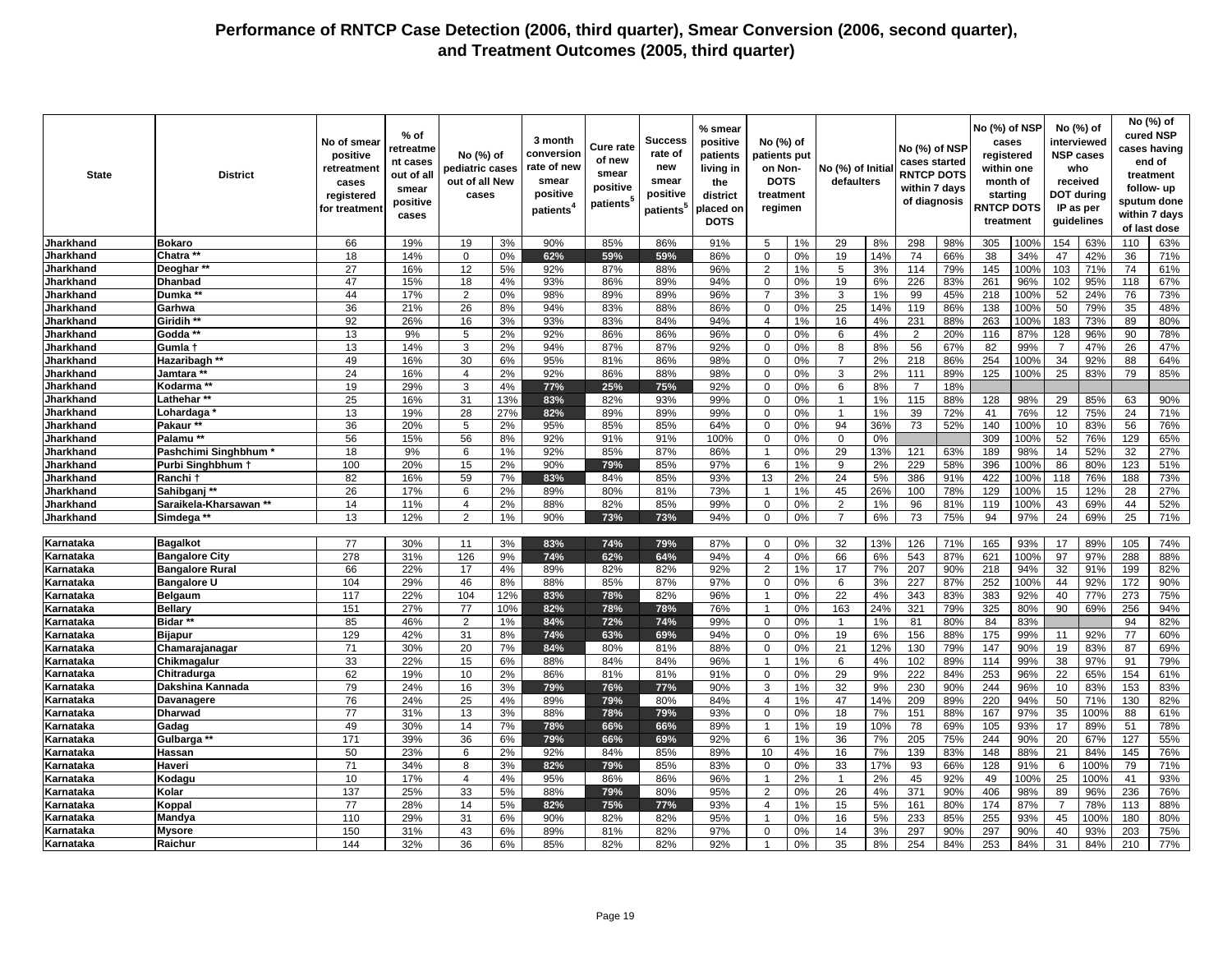| <b>State</b>          | <b>District</b>        | Popu-<br>lation (in<br>lakh)<br>covered<br>by<br>RNTCP <sup>1</sup> | No. of<br>suspects<br>examined | <b>Suspects</b><br>examined<br>per lakh<br>population | No of<br>Smear<br>positive<br>patients<br>diagnose<br>$d^2$ | % of<br>S+ve<br>cases<br>among<br>suspects | Total<br>patients<br>registered<br>for<br>treatment <sup>®</sup> | Annualized<br>total case<br>detection<br>rate | New smear<br>positive<br>patients<br>registered<br>for<br>treatment |    | Annualized<br>new smear<br>positive<br>case<br>detection<br>rate $(\%)$ | % new<br>sputum<br>positive out<br>of total new<br>pulmonary<br>cases | No of new<br>smear<br>negative<br>cases<br>registered<br>for<br>treatment | No of new<br><b>EP cases</b><br>registered<br>for<br>treament | % of new<br><b>EP</b> cases<br>out of all<br>new<br>cases |
|-----------------------|------------------------|---------------------------------------------------------------------|--------------------------------|-------------------------------------------------------|-------------------------------------------------------------|--------------------------------------------|------------------------------------------------------------------|-----------------------------------------------|---------------------------------------------------------------------|----|-------------------------------------------------------------------------|-----------------------------------------------------------------------|---------------------------------------------------------------------------|---------------------------------------------------------------|-----------------------------------------------------------|
| Karnataka             | Shimoga                | 17                                                                  | 2625                           | 150                                                   | 195                                                         | 7%                                         | 450                                                              | 103                                           | 123                                                                 | 28 | 38%                                                                     | 38%                                                                   | 200                                                                       | 65                                                            | 17%                                                       |
| Karnataka             | Tumkur                 | 27                                                                  | 3716                           | 135                                                   | 517                                                         | 14%                                        | 774                                                              | 113                                           | 323                                                                 | 47 | 63%                                                                     | 69%                                                                   | 142                                                                       | 151                                                           | 25%                                                       |
| Karnataka             | <b>Udupi</b>           | 12                                                                  | 2593                           | 220                                                   | 206                                                         | 8%                                         | 320                                                              | 108                                           | 125                                                                 | 42 | 56%                                                                     | 69%                                                                   | 57                                                                        | 50                                                            | 22%                                                       |
| Karnataka             | Uttara Kannada         | 14                                                                  | 1281                           | 89                                                    | 135                                                         | 11%                                        | 319                                                              | 89                                            | 101                                                                 | 28 | 37%                                                                     | 46%                                                                   | 119                                                                       | 39                                                            | 15%                                                       |
|                       |                        |                                                                     |                                |                                                       |                                                             |                                            |                                                                  |                                               |                                                                     |    |                                                                         |                                                                       |                                                                           |                                                               |                                                           |
| Kerala                | Alappuzha              | 22                                                                  | 3676                           | 166                                                   | 199                                                         | 5%                                         | 479                                                              | 86                                            | 199                                                                 | 36 | 48%                                                                     | 55%                                                                   | 161                                                                       | 81                                                            | 18%                                                       |
| Kerala                | Ernakulam              | 33                                                                  | 4581                           | 140                                                   | 343                                                         | 7%                                         | 649                                                              | 79                                            | 275                                                                 | 34 | 45%                                                                     | 64%                                                                   | 153                                                                       | 119                                                           | 22%                                                       |
| Kerala                | ldukki                 | 12                                                                  | 1516                           | 127                                                   | 68                                                          | 4%                                         | 159                                                              | 53                                            | 63                                                                  | 21 | 28%                                                                     | 67%                                                                   | 31                                                                        | 51                                                            | 35%                                                       |
| Kerala                | Kannur                 | 25                                                                  | 4207                           | 165                                                   | 263                                                         | 6%                                         | 517                                                              | 81                                            | 206                                                                 | 32 | 43%                                                                     | 70%                                                                   | 87                                                                        | 153                                                           | 34%                                                       |
| Kerala                | Kasaragod              | 13                                                                  | 1616                           | 127                                                   | 139                                                         | 9%                                         | 244                                                              | 77                                            | 108                                                                 | 34 | 45%                                                                     | 69%                                                                   | 48                                                                        | 51                                                            | 25%                                                       |
| Kerala                | Kollam                 | $\overline{27}$                                                     | 3703                           | 136                                                   | 275                                                         | 7%                                         | 531                                                              | 78                                            | 235                                                                 | 35 | 46%                                                                     | 61%                                                                   | 148                                                                       | 99                                                            | 21%                                                       |
| Kerala                | Kottayam               | 21                                                                  | 5079                           | 247                                                   | 317                                                         | 6%                                         | 468                                                              | 91                                            | 230                                                                 | 45 | 60%                                                                     | 73%                                                                   | 85                                                                        | 107                                                           | 25%                                                       |
| Kerala                | Kozhikode              | 30                                                                  | 5023                           | 166                                                   | 336                                                         | 7%                                         | 658                                                              | 87                                            | 224                                                                 | 30 | 39%                                                                     | 64%                                                                   | 127                                                                       | 224                                                           | 39%                                                       |
| Kerala                | Malappuram             | 38                                                                  | 4189                           | 109                                                   | 259                                                         | 6%                                         | 546                                                              | 57                                            | 224                                                                 | 23 | 31%                                                                     | 64%                                                                   | 127                                                                       | 134                                                           | 28%                                                       |
| Kerala                | Palakkad               | 28                                                                  | 3100                           | 112                                                   | 286                                                         | 9%                                         | 482                                                              | 70                                            | 228                                                                 | 33 | 44%                                                                     | 76%                                                                   | 72                                                                        | 129                                                           | 30%                                                       |
| Kerala                | Pathanamthitta         | 13                                                                  | 1773                           | 137                                                   | 110                                                         | 6%                                         | 220                                                              | 68                                            | 112                                                                 | 35 | 46%                                                                     | 76%                                                                   | 36                                                                        | 53                                                            | 26%                                                       |
| Kerala                | Thiruvananthapuram     | 34                                                                  | 6422                           | 188                                                   | 367                                                         | 6%                                         | 672                                                              | 79                                            | 260                                                                 | 30 | 41%                                                                     | 64%                                                                   | 145                                                                       | 166                                                           | 29%                                                       |
| Kerala                | <b>Thrissur</b>        | 31                                                                  | 5349                           | 171                                                   | 356                                                         | 7%                                         | 617                                                              | 79                                            | 259                                                                 | 33 | 44%                                                                     | 69%                                                                   | 116                                                                       | 143                                                           | 28%                                                       |
| Kerala                | Wayanad                | 8                                                                   | 1510                           | 182                                                   | 124                                                         | 8%                                         | 175                                                              | 84                                            | 97                                                                  | 47 | 62%                                                                     | 73%                                                                   | 35                                                                        | 27                                                            | 17%                                                       |
| Lakshadweep           | Lakshadweep*           | $\mathbf{1}$                                                        | 45                             | 68                                                    | $\overline{2}$                                              | 4%                                         | 3                                                                | 18                                            | 2                                                                   | 12 | 16%                                                                     | 67%                                                                   | $\mathbf{1}$                                                              | $\mathbf 0$                                                   | 0%                                                        |
| <b>Madhya Pradesh</b> | <b>Balaghat **</b>     | 16                                                                  | 795                            | 50                                                    | 126                                                         | 16%                                        | 239                                                              | 60                                            | 88                                                                  | 22 | 28%                                                                     | 50%                                                                   | 88                                                                        | 20                                                            | 10%                                                       |
| <b>Madhya Pradesh</b> | Barwani t              | 12                                                                  | 1292                           | 108                                                   | 162                                                         | 13%                                        | 180                                                              | 60                                            | 94                                                                  | 31 | 39%                                                                     | 73%                                                                   | 35                                                                        | 13                                                            | 9%                                                        |
| <b>Madhya Pradesh</b> | Betul **               | 15                                                                  | 1547                           | 100                                                   | 203                                                         | 13%                                        | 273                                                              | 71                                            | 133                                                                 | 34 | 43%                                                                     | 65%                                                                   | $\overline{71}$                                                           | $\overline{22}$                                               | 10%                                                       |
| <b>Madhya Pradesh</b> | Bhind                  | 16                                                                  | 1270                           | 80                                                    | 298                                                         | 23%                                        | 459                                                              | 116                                           | 186                                                                 | 47 | 59%                                                                     | 54%                                                                   | 160                                                                       | 26                                                            | 7%                                                        |
| <b>Madhya Pradesh</b> | <b>Bhopal</b>          | 20                                                                  | 4237                           | 209                                                   | 768                                                         | 18%                                        | 795                                                              | 157                                           | 228                                                                 | 45 | 56%                                                                     | 41%                                                                   | 326                                                                       | 87                                                            | 14%                                                       |
| <b>Madhya Pradesh</b> | Chhatarpur **          | 16                                                                  | 1868                           | 115                                                   | 218                                                         | 12%                                        | 534                                                              | 131                                           | 97                                                                  | 24 | 30%                                                                     | 27%                                                                   | 257                                                                       | 12                                                            | 3%                                                        |
| <b>Madhya Pradesh</b> | Chhindwara **          | 20                                                                  | 2284                           | 112                                                   | 335                                                         | 15%                                        | 379                                                              | 74                                            | 186                                                                 | 36 | 45%                                                                     | 74%                                                                   | 66                                                                        | 52                                                            | 17%                                                       |
| <b>Madhya Pradesh</b> | Damoh **               | 12                                                                  | 1393                           | 116                                                   | 266                                                         | 19%                                        | 386                                                              | 129                                           | 181                                                                 | 60 | 76%                                                                     | 64%                                                                   | 104                                                                       | 33                                                            | 10%                                                       |
| <b>Madhya Pradesh</b> | <b>Datia</b>           | $\overline{7}$                                                      | 1059                           | 152                                                   | 190                                                         | 18%                                        | 304                                                              | 175                                           | 128                                                                 | 74 | 92%                                                                     | 56%                                                                   | 101                                                                       | 19                                                            | 8%                                                        |
| <b>Madhya Pradesh</b> | <b>Dewas</b>           | 14                                                                  | 1085                           | 75                                                    | 144                                                         | 13%                                        | 312                                                              | 86                                            | 125                                                                 | 35 | 43%                                                                     | 51%                                                                   | 120                                                                       | 35                                                            | 13%                                                       |
| <b>Madhya Pradesh</b> | Dhar 1                 | 19                                                                  | 1863                           | 97                                                    | 219                                                         | 12%                                        | 418                                                              | 87                                            | 145                                                                 | 30 | 38%                                                                     | 48%                                                                   | 158                                                                       | 52                                                            | 15%                                                       |
| <b>Madhya Pradesh</b> | Dindori t              | 6                                                                   | 504                            | 79                                                    | 59                                                          | 12%                                        | 94                                                               | 59                                            | 47                                                                  | 29 | 37%                                                                     | 80%                                                                   | 12                                                                        | 16                                                            | 21%                                                       |
| <b>Madhya Pradesh</b> | Guna                   | 18                                                                  | 1994                           | 108                                                   | 349                                                         | 18%                                        | 560                                                              | 122                                           | 261                                                                 | 57 | 71%                                                                     | 62%                                                                   | 162                                                                       | 53                                                            | 11%                                                       |
| <b>Madhya Pradesh</b> | <b>Gwalior</b>         | 18                                                                  | 3090                           | 171                                                   | 605                                                         | 20%                                        | 679                                                              | 151                                           | 277                                                                 | 61 | 77%                                                                     | 61%                                                                   | 177                                                                       | 64                                                            | 12%                                                       |
| <b>Madhya Pradesh</b> | Harda **               | 5                                                                   | 357                            | 68                                                    | 51                                                          | 14%                                        | 93                                                               | 71                                            | 39                                                                  | 30 | 37%                                                                     | 59%                                                                   | 27                                                                        | 10                                                            | 13%                                                       |
| Madhya Pradesh        | Hoshangabad **         | 12                                                                  | 1853                           | 154                                                   | 239                                                         | 13%                                        | 464                                                              | 155                                           | 167                                                                 | 56 | 70%                                                                     | 50%                                                                   | 170                                                                       | 47                                                            | 12%                                                       |
| <b>Madhya Pradesh</b> | Indore                 | 29                                                                  | 4321                           | 151                                                   | 530                                                         | 12%                                        | 901                                                              | 126                                           | 313                                                                 | 44 | 55%                                                                     | 63%                                                                   | 181                                                                       | 203                                                           | 29%                                                       |
| <b>Madhya Pradesh</b> | Jabalpur               | $\overline{24}$                                                     | 2405                           | 100                                                   | 540                                                         | 22%                                        | 697                                                              | 116                                           | 299                                                                 | 50 | 62%                                                                     | 68%                                                                   | 139                                                                       | 92                                                            | 17%                                                       |
| <b>Madhya Pradesh</b> | Jhabua †               | 15                                                                  | 1582                           | 102                                                   | 242                                                         | 15%                                        | 404                                                              | 105                                           | 192                                                                 | 50 | 62%                                                                     | 62%                                                                   | 120                                                                       | 32                                                            | 9%                                                        |
| <b>Madhya Pradesh</b> | Katni                  | 12                                                                  | 1153                           | 98                                                    | 330                                                         | 29%                                        | 524                                                              | 178                                           | 243                                                                 | 83 | 103%                                                                    | 56%                                                                   | 188                                                                       | 25                                                            | 5%                                                        |
| <b>Madhya Pradesh</b> | Khandwa <sup>**</sup>  | 19                                                                  | 1985                           | 105                                                   | 292                                                         | 15%                                        | 457                                                              | 97                                            | 220                                                                 | 47 | 58%                                                                     | 59%                                                                   | 156                                                                       | 33                                                            | 8%                                                        |
| <b>Madhya Pradesh</b> | Khargone <sup>**</sup> | 17                                                                  | 1502                           | 89                                                    | 237                                                         | 16%                                        | 439                                                              | 104                                           | 176                                                                 | 42 | 52%                                                                     | 56%                                                                   | 139                                                                       | 68                                                            | 18%                                                       |
| <b>Madhya Pradesh</b> | Mandla +               | 10                                                                  | 1127                           | 114                                                   | 186                                                         | 17%                                        | 290                                                              | 117                                           | 146                                                                 | 59 | 74%                                                                     | 73%                                                                   | 53                                                                        | 33                                                            | 14%                                                       |
| <b>Madhya Pradesh</b> | <b>Mandsaur</b>        | 13                                                                  | 1396                           | 107                                                   | 276                                                         | 20%                                        | 489                                                              | 149                                           | 180                                                                 | 55 | 69%                                                                     | 53%                                                                   | 157                                                                       | 43                                                            | 11%                                                       |
| <b>Madhya Pradesh</b> | <b>Morena</b>          | 18                                                                  | 1568                           | 89                                                    | 316                                                         | 20%                                        | 496                                                              | 113                                           | 156                                                                 | 36 | 44%                                                                     | 57%                                                                   | 120                                                                       | 25                                                            | 8%                                                        |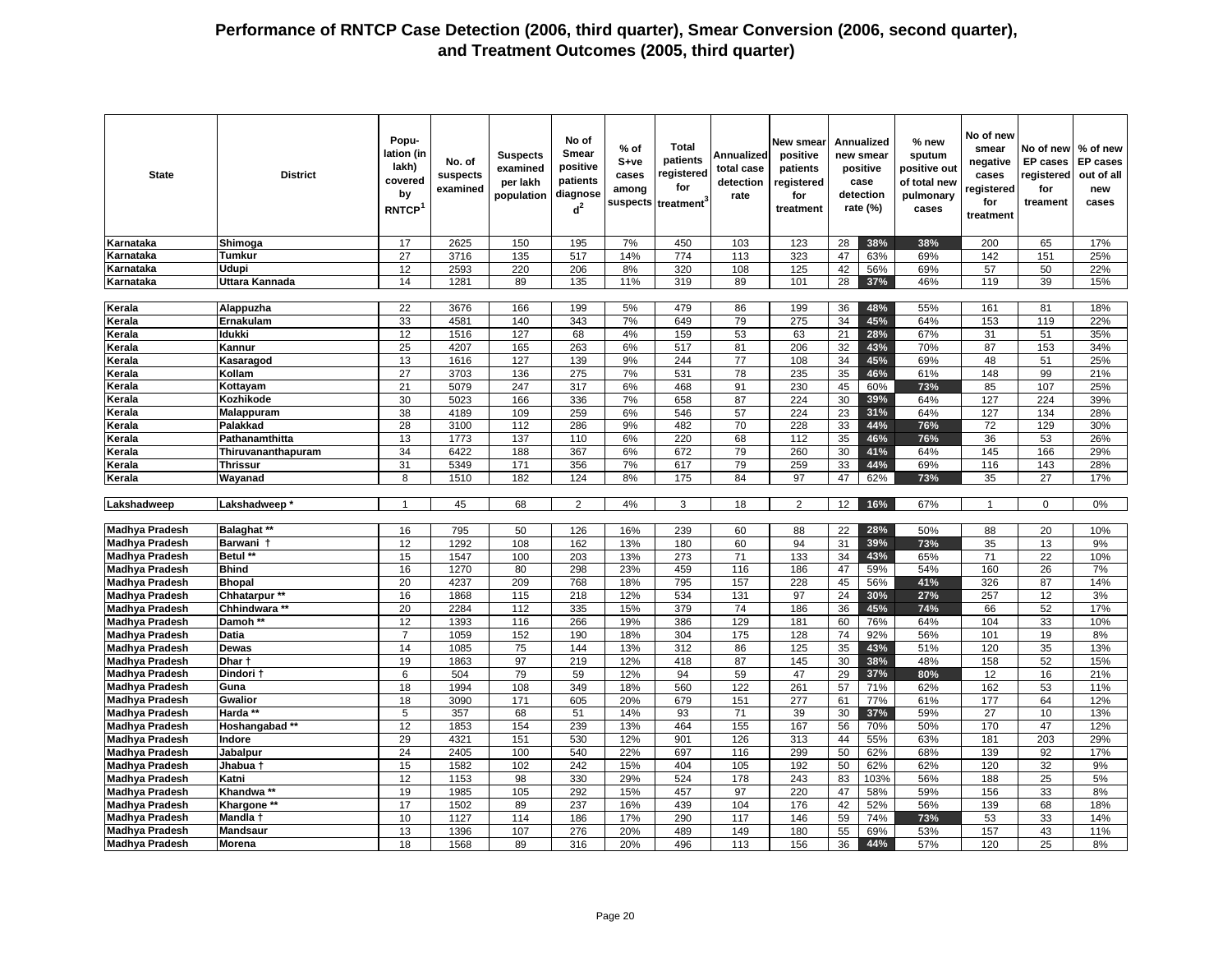| <b>State</b>          | <b>District</b>     | No of smear<br>positive<br>retreatment<br>cases<br>registered<br>for treatmen | % of<br>retreatme<br>nt cases<br>out of all<br>smear<br>positive<br>cases | No (%) of<br>pediatric cases<br>out of all New<br>cases |     | 3 month<br>conversior<br>rate of new<br>smear<br>positive<br>patients <sup>4</sup> | <b>Cure rate</b><br>of new<br>smear<br>positive<br>patients <sup>t</sup> | Success<br>rate of<br>new<br>smear<br>positive<br>patients <sup>5</sup> | % smear<br>positive<br>patients<br>living in<br>the<br>district<br>placed on<br><b>DOTS</b> | No (%) of<br>patients put<br>on Non-<br><b>DOTS</b><br>treatment<br>regimen |     | No (%) of Initia<br>defaulters |          | No (%) of NSP<br>cases started<br><b>RNTCP DOTS</b><br>within 7 days<br>of diagnosis |            | No (%) of NSP<br>cases<br>registered<br>month of<br>starting<br><b>RNTCP DOTS</b><br>treatment | within one  |                | No (%) of<br>interviewed<br><b>NSP cases</b><br>who<br>received<br><b>DOT during</b><br>IP as per<br>guidelines |            | No (%) of<br>cured NSP<br>cases having<br>end of<br>treatment<br>follow-up<br>sputum done<br>within 7 days<br>of last dose |
|-----------------------|---------------------|-------------------------------------------------------------------------------|---------------------------------------------------------------------------|---------------------------------------------------------|-----|------------------------------------------------------------------------------------|--------------------------------------------------------------------------|-------------------------------------------------------------------------|---------------------------------------------------------------------------------------------|-----------------------------------------------------------------------------|-----|--------------------------------|----------|--------------------------------------------------------------------------------------|------------|------------------------------------------------------------------------------------------------|-------------|----------------|-----------------------------------------------------------------------------------------------------------------|------------|----------------------------------------------------------------------------------------------------------------------------|
| Karnataka             | Shimoga             | 48                                                                            | 28%                                                                       | 19                                                      | 5%  | 90%                                                                                | 84%                                                                      | 84%                                                                     | 93%                                                                                         | $\Omega$                                                                    | 0%  | 12                             | 7%       | 107                                                                                  | 87%        | 120                                                                                            | 98%         | 18             | 100%                                                                                                            | 99         | 88%                                                                                                                        |
| Karnataka             | Tumkur              | 112                                                                           | 25%                                                                       | 45                                                      | 7%  | 83%                                                                                | 80%                                                                      | 81%                                                                     | 94%                                                                                         | $\overline{4}$                                                              | 1%  | 21                             | 5%       | 278                                                                                  | 86%        | 304                                                                                            | 94%         | 30             | 88%                                                                                                             | 182        | 75%                                                                                                                        |
| Karnataka             | Udupi               | 61                                                                            | 33%                                                                       | 23                                                      | 10% | 82%                                                                                | 84%                                                                      | 84%                                                                     | 93%                                                                                         | $\overline{2}$                                                              | 1%  | 11                             | 6%       | 119                                                                                  | 95%        | 123                                                                                            | 98%         | 60             | 100%                                                                                                            | 102        | 100%                                                                                                                       |
| Karnataka             | Uttara Kannada      | 32                                                                            | 24%                                                                       | 12                                                      | 5%  | 82%                                                                                | 40%                                                                      | 68%                                                                     | 94%                                                                                         | $\overline{1}$                                                              | 1%  | $\overline{7}$                 | 5%       | 87                                                                                   | 86%        | 96                                                                                             | 95%         | $\overline{4}$ | 100%                                                                                                            | 20         | 51%                                                                                                                        |
|                       |                     |                                                                               |                                                                           |                                                         |     |                                                                                    |                                                                          |                                                                         |                                                                                             |                                                                             |     |                                |          |                                                                                      |            |                                                                                                |             |                |                                                                                                                 |            |                                                                                                                            |
| Kerala                | Alappuzha           | 32                                                                            | 14%                                                                       | 89                                                      | 20% | 88%                                                                                | 79%                                                                      | 82%                                                                     | 98%                                                                                         | $\Omega$                                                                    | 0%  | $\overline{4}$                 | 2%       | 189                                                                                  | 95%        | 179                                                                                            | 90%         | 74             | 68%                                                                                                             | 80         | 54%                                                                                                                        |
| Kerala                | Ernakulam           | 81                                                                            | 23%                                                                       | 42                                                      | 8%  | 88%                                                                                | 80%                                                                      | 81%                                                                     | 97%                                                                                         | $\mathbf 0$                                                                 | 0%  | 9                              | 3%       | 257                                                                                  | 91%        | 271                                                                                            | 99%         | $\overline{7}$ | 88%                                                                                                             | 185        | 82%                                                                                                                        |
| Kerala                | ldukki              | 9                                                                             | 13%                                                                       | $\overline{7}$                                          | 5%  | 91%                                                                                | 79%                                                                      | 79%                                                                     | 86%                                                                                         | $\mathbf 0$                                                                 | 0%  | 9                              | 14%      | 52                                                                                   | 83%        | 58                                                                                             | 92%         | 11             | 100%                                                                                                            | 38         | 67%                                                                                                                        |
| Kerala                | Kannur              | 50                                                                            | 20%                                                                       | 14                                                      | 3%  | 85%                                                                                | 84%                                                                      | 87%                                                                     | 89%                                                                                         | 2                                                                           | 1%  | 26                             | 10%      | 183                                                                                  | 89%        | 188                                                                                            | 91%         | 24             | 96%                                                                                                             | 140        | 84%                                                                                                                        |
|                       |                     | 26                                                                            | 19%                                                                       |                                                         |     | 84%                                                                                |                                                                          | 81%                                                                     | 94%                                                                                         |                                                                             |     |                                |          |                                                                                      |            |                                                                                                |             |                |                                                                                                                 | 50         |                                                                                                                            |
| Kerala                | Kasaragod           |                                                                               |                                                                           | 20                                                      | 10% |                                                                                    | 80%<br>83%                                                               |                                                                         |                                                                                             | $\mathbf{1}$                                                                | 1%  | 7                              | 5%       | 100<br>217                                                                           | 93%        | 100                                                                                            | 93%         | 12             | 63%                                                                                                             |            | 72%                                                                                                                        |
| Kerala                | Kollam              | 38<br>35                                                                      | 14%<br>13%                                                                | 62                                                      | 13% | 86%                                                                                |                                                                          | 85%                                                                     | 82%                                                                                         | $\mathbf 0$                                                                 | 0%  | 9<br>13                        | 4%<br>5% | 225                                                                                  | 92%<br>98% | 235                                                                                            | 100%<br>94% | 91             | 88%<br>95%                                                                                                      | 138<br>151 | 64%                                                                                                                        |
| Kerala                | Kottayam            |                                                                               |                                                                           | 31                                                      | 7%  | 85%                                                                                | 78%                                                                      | 81%                                                                     | 94%                                                                                         | 3                                                                           | 1%  |                                |          |                                                                                      |            | 217                                                                                            |             | 18             |                                                                                                                 |            | 81%                                                                                                                        |
| Kerala                | Kozhikode           | 65                                                                            | 22%                                                                       | 56                                                      | 10% | 85%                                                                                | 78%                                                                      | 80%                                                                     | 85%                                                                                         | $\overline{4}$                                                              | 1%  | 40                             | 14%      | 192                                                                                  | 86%        | 211                                                                                            | 94%         | 15             | 75%                                                                                                             | 164        | 85%                                                                                                                        |
| Kerala                | Malappuram          | 49                                                                            | 18%                                                                       | 15                                                      | 3%  | 84%                                                                                | 84%                                                                      | 87%                                                                     | 93%                                                                                         | 6                                                                           | 2%  | 13                             | 5%       | 201                                                                                  | 90%        | 208                                                                                            | 93%         | 13             | 81%                                                                                                             | 134        | 75%                                                                                                                        |
| Kerala                | Palakkad            | 39                                                                            | 15%                                                                       | 30                                                      | 7%  | 84%                                                                                | 75%                                                                      | 80%                                                                     | 96%                                                                                         | $\overline{4}$                                                              | 1%  | 6                              | 2%       | 201                                                                                  | 88%        | 225                                                                                            | 99%         | 23             | 70%                                                                                                             | 139        | 86%                                                                                                                        |
| Kerala                | Pathanamthitta      | 14                                                                            | 11%                                                                       | 3                                                       | 1%  | 83%                                                                                | 76%                                                                      | 79%                                                                     | 86%                                                                                         | $\mathbf 0$                                                                 | 0%  | 15                             | 14%      | 102                                                                                  | 91%        | 112                                                                                            | 100%        | 3              | 100%                                                                                                            | 53         | 70%                                                                                                                        |
| Kerala                | Thiruvananthapuram  | 70                                                                            | 21%                                                                       | 66                                                      | 12% | 89%                                                                                | 78%                                                                      | 82%                                                                     | 95%                                                                                         | $\mathbf 0$                                                                 | 0%  | 16                             | 5%       | 227                                                                                  | 87%        | 226                                                                                            | 87%         | 24             | 80%                                                                                                             | 178        | 72%                                                                                                                        |
| Kerala                | <b>Thrissur</b>     | 80                                                                            | 24%                                                                       | 47                                                      | 9%  | 73%                                                                                | 82%                                                                      | 86%                                                                     | 88%                                                                                         | 3                                                                           | 1%  | 38                             | 11%      | 236                                                                                  | 91%        | 222                                                                                            | 86%         | $\overline{4}$ | 100%                                                                                                            | 125        | 61%                                                                                                                        |
| Kerala                | Wayanad             | 15                                                                            | 13%                                                                       | 25                                                      | 16% | 79%                                                                                | 76%                                                                      | 80%                                                                     | 91%                                                                                         | -1                                                                          | 1%  | 10                             | 9%       | 87                                                                                   | 90%        | 95                                                                                             | 98%         | 11             | 92%                                                                                                             | 26         | 47%                                                                                                                        |
|                       |                     |                                                                               |                                                                           |                                                         |     |                                                                                    |                                                                          |                                                                         |                                                                                             |                                                                             |     |                                |          |                                                                                      |            |                                                                                                |             |                |                                                                                                                 |            |                                                                                                                            |
| Lakshadweep           | Lakshadweep         | $\mathbf 0$                                                                   | 0%                                                                        | $\mathbf 0$                                             | 0%  | 0%                                                                                 |                                                                          |                                                                         | 100%                                                                                        | $\mathbf{0}$                                                                | 0%  | $\mathbf 0$                    | 0%       | 2                                                                                    | 100%       | $\overline{2}$                                                                                 | 9%          | 2              | 100%                                                                                                            | <b>NE</b>  | <b>NE</b>                                                                                                                  |
|                       |                     |                                                                               |                                                                           |                                                         |     |                                                                                    |                                                                          |                                                                         |                                                                                             |                                                                             |     |                                |          |                                                                                      |            |                                                                                                |             |                |                                                                                                                 |            |                                                                                                                            |
| <b>Madhya Pradesh</b> | <b>Balaghat</b>     | 35                                                                            | 28%                                                                       | 3                                                       | 2%  | 92%                                                                                | 85%                                                                      | 90%                                                                     | 83%                                                                                         | $\overline{4}$                                                              | 3%  | 21                             | 17%      | 77                                                                                   | 88%        | 90                                                                                             | 100%        | 10             | 53%                                                                                                             | 57         | 48%                                                                                                                        |
| <b>Madhya Pradesh</b> | Barwani 1           | 35                                                                            | 27%                                                                       | 2                                                       | 1%  | 91%                                                                                | 73%                                                                      | 78%                                                                     | 100%                                                                                        | $\mathbf 0$                                                                 | 0%  | $\mathbf 0$                    | 0%       | 81                                                                                   | 86%        | 94                                                                                             | 100%        | 63             | 85%                                                                                                             | 64         | 73%                                                                                                                        |
| Madhva Pradesh        | <b>Betul</b>        | 43                                                                            | 24%                                                                       | $\mathbf 0$                                             | 0%  | 86%                                                                                | 72%                                                                      | 76%                                                                     | 81%                                                                                         | 23                                                                          | 11% | 16                             | 8%       | 118                                                                                  | 89%        | 133                                                                                            | 100%        | 48             | 91%                                                                                                             | 65         | 89%                                                                                                                        |
| <b>Madhya Pradesh</b> | <b>Bhind</b>        | 84                                                                            | 31%                                                                       | 22                                                      | 6%  | 90%                                                                                | 63%                                                                      | 64%                                                                     | 96%                                                                                         | 8                                                                           | 3%  | 3                              | 1%       |                                                                                      |            |                                                                                                |             |                |                                                                                                                 |            |                                                                                                                            |
| Madhya Pradesh        | <b>Bhopal</b>       | 94                                                                            | 29%                                                                       | 45                                                      | 7%  | 89%                                                                                | 90%                                                                      | 90%                                                                     | 75%                                                                                         | 6                                                                           | 1%  | 19                             | 4%       | 19                                                                                   | 86%        | 211                                                                                            | 93%         | 17             | 7%                                                                                                              | 199        | 95%                                                                                                                        |
| <b>Madhya Pradesh</b> | Chhatarpur **       | 124                                                                           | 56%                                                                       | $\Omega$                                                | 0%  | 81%                                                                                | 70%                                                                      | 74%                                                                     | 72%                                                                                         | $\overline{7}$                                                              | 3%  | 49                             | 24%      | 82                                                                                   | 84%        | 92                                                                                             | 94%         | 6              | 13%                                                                                                             | 102        | 65%                                                                                                                        |
| Madhya Pradesh        | Chhindwara **       | 69                                                                            | 27%                                                                       | 22                                                      | 7%  | 85%                                                                                | 81%                                                                      | 84%                                                                     | 91%                                                                                         | 2                                                                           | 1%  | 21                             | 8%       | 169                                                                                  | 91%        | 186                                                                                            | 100%        | 68             | 81%                                                                                                             | 111        | 69%                                                                                                                        |
| <b>Madhya Pradesh</b> | Damoh **            | 55                                                                            | 23%                                                                       | $\overline{7}$                                          | 2%  | 72%                                                                                | 71%                                                                      | 75%                                                                     | 83%                                                                                         | 16                                                                          | 6%  | 28                             | 11%      | 157                                                                                  | 87%        | 169                                                                                            | 93%         | 12             | 60%                                                                                                             | 122        | 80%                                                                                                                        |
| <b>Madhya Pradesh</b> | Datia               | 42                                                                            | 25%                                                                       | 22                                                      | 9%  | 81%                                                                                | 85%                                                                      | 90%                                                                     | 92%                                                                                         | 5                                                                           | 3%  | 9                              | 5%       | 116                                                                                  | 91%        | 125                                                                                            | 98%         | 43             | 77%                                                                                                             | 37         | 35%                                                                                                                        |
| Madhya Pradesh        | Dewas               | 26                                                                            | 17%                                                                       | 14                                                      | 5%  | 83%                                                                                | 82%                                                                      | 82%                                                                     | 99%                                                                                         | $\mathbf 0$                                                                 | 0%  | $\overline{1}$                 | 1%       | 116                                                                                  | 93%        | 119                                                                                            | 95%         | 16             | 80%                                                                                                             | 70         | 67%                                                                                                                        |
| <b>Madhya Pradesh</b> | Dhar 1              | 52                                                                            | 26%                                                                       | 8                                                       | 2%  | 85%                                                                                | 81%                                                                      | 88%                                                                     | 91%                                                                                         | $\Omega$                                                                    | 0%  | 19                             | 9%       | 125                                                                                  | 86%        | 145                                                                                            | 100%        | 115            | 57%                                                                                                             | 145        | 77%                                                                                                                        |
| <b>Madhya Pradesh</b> | <b>Dindori</b>      | 17                                                                            | 27%                                                                       | 2                                                       | 3%  | 86%                                                                                | 76%                                                                      | 79%                                                                     | 86%                                                                                         | $\overline{1}$                                                              | 2%  | $\overline{7}$                 | 12%      | 32                                                                                   | 68%        | 42                                                                                             | 89%         | 13             | 28%                                                                                                             | 9          | 31%                                                                                                                        |
| Madhya Pradesh        | Guna                | 68                                                                            | 21%                                                                       | 5                                                       | 1%  | 88%                                                                                | 81%                                                                      | 84%                                                                     | 93%                                                                                         | 5                                                                           | 1%  | 20                             | 6%       | 212                                                                                  | 100%       | 261                                                                                            | 100%        | 34             | 13%                                                                                                             | 122        | 69%                                                                                                                        |
| <b>Madhya Pradesh</b> | Gwalior             | 155                                                                           | 36%                                                                       | 32                                                      | 6%  | 89%                                                                                | 78%                                                                      | 78%                                                                     | 86%                                                                                         | 20                                                                          | 4%  | 49                             | 10%      | 218                                                                                  | 79%        | 259                                                                                            | 94%         | 50             | 18%                                                                                                             | 167        | 81%                                                                                                                        |
| Madhya Pradesh        | Harda **            | 16                                                                            | 29%                                                                       | 3                                                       | 4%  | 81%                                                                                | 73%                                                                      | 73%                                                                     | 92%                                                                                         | 0                                                                           | 0%  | $\overline{4}$                 | 8%       | 35                                                                                   | 71%        | 49                                                                                             | 100%        |                |                                                                                                                 | 14         | 47%                                                                                                                        |
| <b>Madhya Pradesh</b> | Hoshangabad**       | 66                                                                            | 28%                                                                       | 16                                                      | 4%  | 95%                                                                                | 93%                                                                      | 95%                                                                     | 99%                                                                                         | $\mathbf 0$                                                                 | 0%  | 3                              | 1%       | 150                                                                                  | 90%        | 167                                                                                            | 100%        | 111            | 93%                                                                                                             | 137        | 93%                                                                                                                        |
| <b>Madhya Pradesh</b> | Indore              | 138                                                                           | 31%                                                                       | 54                                                      | 8%  | 88%                                                                                | 84%                                                                      | 85%                                                                     | 98%                                                                                         | 2                                                                           | 0%  | $\overline{7}$                 | 2%       | 286                                                                                  | 91%        | 313                                                                                            | 100%        | 62             | 91%                                                                                                             | 198        | 93%                                                                                                                        |
| <b>Madhya Pradesh</b> | Jabalpur            | 129                                                                           | 30%                                                                       | 42                                                      | 8%  | 83%                                                                                | 64%                                                                      | 71%                                                                     | 85%                                                                                         | 16                                                                          | 3%  | 59                             | 12%      | 221                                                                                  | 74%        | 287                                                                                            | 96%         | 37             | 93%                                                                                                             | 138        | 72%                                                                                                                        |
| Madhya Pradesh        | Jhabua <sup>.</sup> | 50                                                                            | 21%                                                                       | 10                                                      | 3%  | 87%                                                                                | 81%                                                                      | 90%                                                                     | 100%                                                                                        | $\mathbf 0$                                                                 | 0%  | $\mathbf 0$                    | 0%       | 182                                                                                  | 95%        | 192                                                                                            | 100%        | 182            | 95%                                                                                                             |            |                                                                                                                            |
| <b>Madhya Pradesh</b> | Katni               | 68                                                                            | 22%                                                                       | 17                                                      | 4%  | 80%                                                                                | 78%                                                                      | 92%                                                                     | 98%                                                                                         | $\mathbf 0$                                                                 | 0%  | 6                              | 2%       | 224                                                                                  | 92%        | 234                                                                                            | 96%         | 37             | 57%                                                                                                             | 63         | 43%                                                                                                                        |
| <b>Madhya Pradesh</b> | Khandwa *           | 43                                                                            | 16%                                                                       | 14                                                      | 3%  | 92%                                                                                | 85%                                                                      | 88%                                                                     | 93%                                                                                         | $\Omega$                                                                    | 0%  | 21                             | 7%       | 191                                                                                  | 87%        | 218                                                                                            | 99%         | 18             | 90%                                                                                                             | 143        | 88%                                                                                                                        |
| Madhya Pradesh        | Khargone **         | 49                                                                            | 22%                                                                       | 13                                                      | 3%  | 90%                                                                                | 82%                                                                      | 83%                                                                     | 100%                                                                                        | $\mathbf 0$                                                                 | 0%  | $\mathbf{1}$                   | 0%       | 162                                                                                  | 92%        | 176                                                                                            | 100%        | 141            | 80%                                                                                                             | 135        | 87%                                                                                                                        |
| <b>Madhya Pradesh</b> | Mandla              | 48                                                                            | 25%                                                                       | 5                                                       | 2%  | 80%                                                                                | 73%                                                                      | 84%                                                                     | 100%                                                                                        | $\mathbf 0$                                                                 | 0%  | $\mathbf 0$                    | 0%       | 97                                                                                   | 66%        | 143                                                                                            | 98%         | 28             | 19%                                                                                                             | 44         | 46%                                                                                                                        |
| <b>Madhya Pradesh</b> | Mandsaur            | 94                                                                            | 34%                                                                       | 3                                                       | 1%  | 86%                                                                                | 84%                                                                      | 89%                                                                     | 99%                                                                                         | $\Omega$                                                                    | 0%  | $\overline{2}$                 | 1%       | 148                                                                                  | 82%        | 180                                                                                            | 100%        | 19             | 79%                                                                                                             | 132        | 84%                                                                                                                        |
| <b>Madhya Pradesh</b> | Morena              | 162                                                                           | 51%                                                                       | 14                                                      | 5%  | 77%                                                                                | 61%                                                                      | 67%                                                                     | 87%                                                                                         | $\overline{2}$                                                              | 1%  | 33                             | 11%      | 102                                                                                  | 65%        | 154                                                                                            | 99%         | 31             | 44%                                                                                                             | 60         | 40%                                                                                                                        |
|                       |                     |                                                                               |                                                                           |                                                         |     |                                                                                    |                                                                          |                                                                         |                                                                                             |                                                                             |     |                                |          |                                                                                      |            |                                                                                                |             |                |                                                                                                                 |            |                                                                                                                            |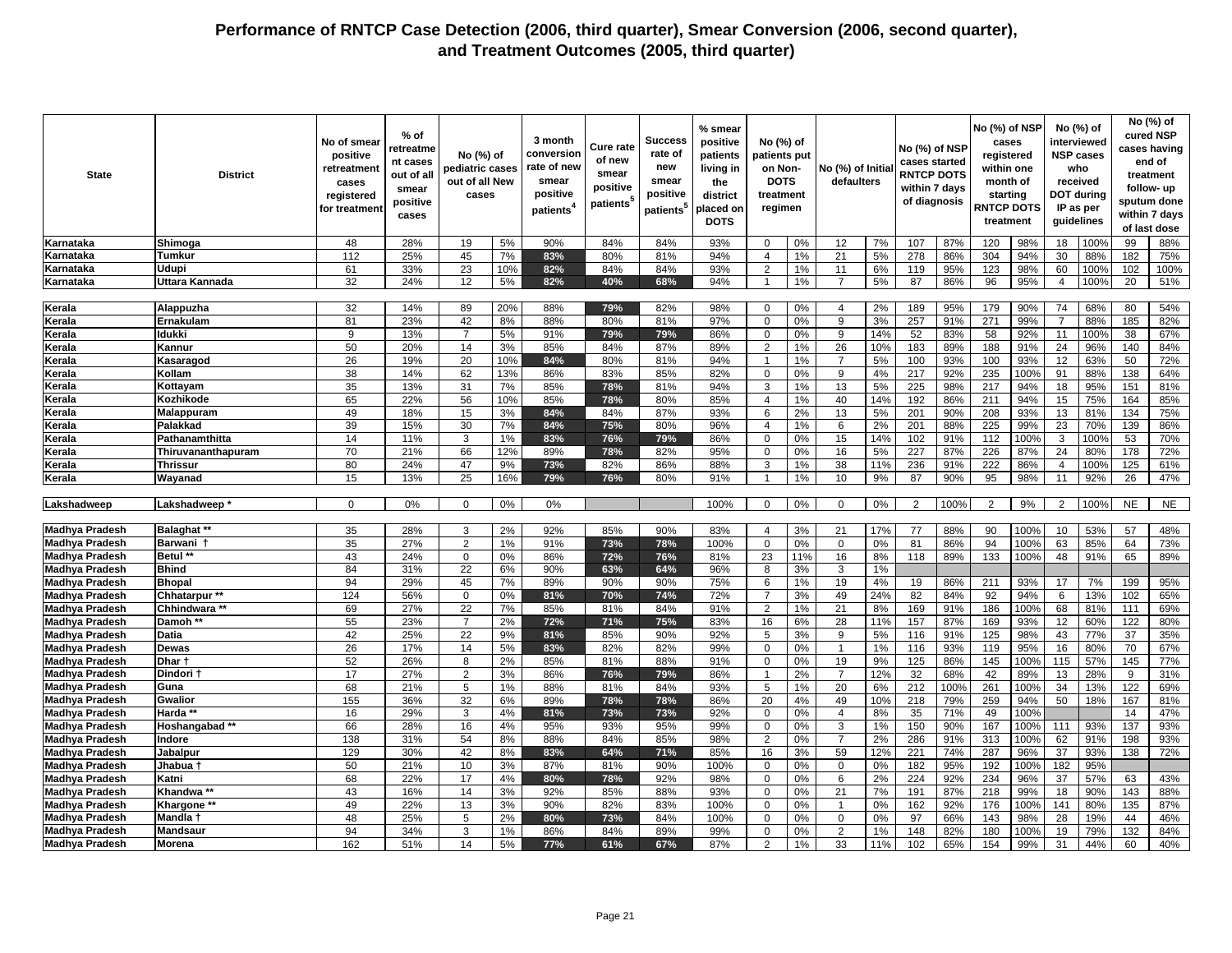| <b>State</b>          | <b>District</b>             | Popu-<br>lation (in<br>lakh)<br>covered<br>by<br>RNTCP <sup>1</sup> | No. of<br>suspects<br>examined | <b>Suspects</b><br>examined<br>per lakh<br>population | No of<br>Smear<br>positive<br>patients<br>diagnose<br>$d^2$ | $%$ of<br>S+ve<br>cases<br>among<br>suspects | Total<br>patients<br>registered<br>for<br>treatment <sup>3</sup> | Annualized<br>total case<br>detection<br>rate | New smear<br>positive<br>patients<br>registered<br>for<br>treatment |     | Annualized<br>new smear<br>positive<br>case<br>detection<br>rate (%) | $%$ new<br>sputum<br>positive out<br>of total new<br>pulmonary<br>cases | No of new<br>smear<br>negative<br>cases<br>registered<br>for<br>treatment | No of new<br><b>EP</b> cases<br>registered<br>for<br>treament | % of new<br><b>EP cases</b><br>out of all<br>new<br>cases |
|-----------------------|-----------------------------|---------------------------------------------------------------------|--------------------------------|-------------------------------------------------------|-------------------------------------------------------------|----------------------------------------------|------------------------------------------------------------------|-----------------------------------------------|---------------------------------------------------------------------|-----|----------------------------------------------------------------------|-------------------------------------------------------------------------|---------------------------------------------------------------------------|---------------------------------------------------------------|-----------------------------------------------------------|
| <b>Madhya Pradesh</b> | Narsinghpur **              | 11                                                                  | 699                            | 66                                                    | 109                                                         | 16%                                          | 190                                                              | 72                                            | 73                                                                  | 28  | 34%                                                                  | 58%                                                                     | 53                                                                        | 14                                                            | 10%                                                       |
| <b>Madhya Pradesh</b> | Neemuch                     | 8                                                                   | 1784                           | 222                                                   | 173                                                         | 10%                                          | 311                                                              | 155                                           | 118                                                                 | 59  | 74%                                                                  | 54%                                                                     | 101                                                                       | 38                                                            | 15%                                                       |
| <b>Madhya Pradesh</b> | Panna**                     | 9                                                                   | 630                            | 67                                                    | 145                                                         | 23%                                          | 259                                                              | 110                                           | 115                                                                 | 49  | 61%                                                                  | 62%                                                                     | 70                                                                        | 11                                                            | 6%                                                        |
| <b>Madhya Pradesh</b> | Raisen **                   | 12                                                                  | 932                            | 75                                                    | 118                                                         | 13%                                          | 398                                                              | 128                                           | 97                                                                  | 31  | 39%                                                                  | 34%                                                                     | 189                                                                       | 24                                                            | 8%                                                        |
| <b>Madhya Pradesh</b> | Rajgarh                     | 14                                                                  | 1252                           | 90                                                    | 213                                                         | 17%                                          | 463                                                              | 134                                           | 132                                                                 | 38  | 48%                                                                  | 43%                                                                     | 174                                                                       | 29                                                            | 9%                                                        |
| <b>Madhya Pradesh</b> | Ratlam                      | 13                                                                  | 1377                           | 102                                                   | 239                                                         | 17%                                          | 321                                                              | 96                                            | 110                                                                 | 33  | 41%                                                                  | 59%                                                                     | 76                                                                        | 42                                                            | 18%                                                       |
| <b>Madhya Pradesh</b> | Rewa                        | 22                                                                  | 2617                           | 120                                                   | 355                                                         | 14%                                          | 745                                                              | 137                                           | 213                                                                 | 39  | 49%                                                                  | 45%                                                                     | 264                                                                       | 115                                                           | 19%                                                       |
| <b>Madhya Pradesh</b> | Sagar **                    | 22                                                                  | 2568                           | 115                                                   | 394                                                         | 15%                                          | 690                                                              | 123                                           | 281                                                                 | 50  | 63%                                                                  | 51%                                                                     | 265                                                                       | 54                                                            | 9%                                                        |
| <b>Madhya Pradesh</b> | Satna                       | 21                                                                  | 1768                           | 86                                                    | 309                                                         | 17%                                          | 741                                                              | 143                                           | 244                                                                 | 47  | 59%                                                                  | 45%                                                                     | 301                                                                       | 78                                                            | 13%                                                       |
| <b>Madhya Pradesh</b> | Sehore **                   | 12                                                                  | 925                            | 78                                                    | 120                                                         | 13%                                          | 326                                                              | 109                                           | 96                                                                  | 32  | 40%                                                                  | 35%                                                                     | 179                                                                       | 24                                                            | 8%                                                        |
| <b>Madhya Pradesh</b> | Seoni **                    | 13                                                                  | 806                            | 62                                                    | 140                                                         | 17%                                          | 198                                                              | 61                                            | 110                                                                 | 34  | 43%                                                                  | 87%                                                                     | 16                                                                        | 27                                                            | 18%                                                       |
| <b>Madhya Pradesh</b> | Shahdol                     | 17                                                                  | 1198                           | 69                                                    | 209                                                         | 17%                                          | 342                                                              | 79                                            | 155                                                                 | 36  | 45%                                                                  | 56%                                                                     | 120                                                                       | 10                                                            | 4%                                                        |
| <b>Madhya Pradesh</b> | Shajapur                    | 14                                                                  | 1383                           | 97                                                    | 172                                                         | 12%                                          | 257                                                              | $\overline{72}$                               | 95                                                                  | 27  | 33%                                                                  | 62%                                                                     | 59                                                                        | 23                                                            | 13%                                                       |
| <b>Madhya Pradesh</b> | Sheopur                     | 6                                                                   | 802                            | 130                                                   | 209                                                         | 26%                                          | 273                                                              | 176                                           | 165                                                                 | 107 | 133%                                                                 | 76%                                                                     | 51                                                                        | 8                                                             | 4%                                                        |
| <b>Madhya Pradesh</b> | Shivpuri                    | 16                                                                  | 1649                           | 103                                                   | 312                                                         | 19%                                          | 495                                                              | 124                                           | 232                                                                 | 58  | 73%                                                                  | 56%                                                                     | 183                                                                       | 6                                                             | 1%                                                        |
| <b>Madhya Pradesh</b> | Sidhi                       | 20                                                                  | 2029                           | 100                                                   | 293                                                         | 14%                                          | 471                                                              | 93                                            | 219                                                                 | 43  | 54%                                                                  | 65%                                                                     | 118                                                                       | 36                                                            | 10%                                                       |
| <b>Madhya Pradesh</b> | Tikamgarh **                | 13                                                                  | 809                            | 61                                                    | 151                                                         | 19%                                          | 273                                                              | 82                                            | 103                                                                 | 31  | 39%                                                                  | 49%                                                                     | 107                                                                       | 26                                                            | 11%                                                       |
| <b>Madhya Pradesh</b> | Ujjain                      | 19                                                                  | 1769                           | 94                                                    | 375                                                         | 21%                                          | 487                                                              | 103                                           | 201                                                                 | 43  | 53%                                                                  | 61%                                                                     | 129                                                                       | 59                                                            | 15%                                                       |
| <b>Madhva Pradesh</b> | Umaria                      | 6                                                                   | 435                            | 76                                                    | 68                                                          | 16%                                          | 130                                                              | 91                                            | 45                                                                  | 32  | 39%                                                                  | 51%                                                                     | 44                                                                        | 21                                                            | 19%                                                       |
| <b>Madhya Pradesh</b> | Vidisha <sup>**</sup>       | 13                                                                  | 1891                           | 141                                                   | 226                                                         | 12%                                          | 836                                                              | 249                                           | 179                                                                 | 53  | 67%                                                                  | 30%                                                                     | 410                                                                       | 53                                                            | 8%                                                        |
|                       |                             |                                                                     |                                |                                                       |                                                             |                                              |                                                                  |                                               |                                                                     |     |                                                                      |                                                                         |                                                                           |                                                               |                                                           |
| Maharashtra           | Ahmadnagar                  | 44                                                                  | 5527                           | 126                                                   | 602                                                         | 11%                                          | 1139                                                             | 104                                           | 569                                                                 | 52  | 65%                                                                  | 63%                                                                     | 329                                                                       | 113                                                           | 11%                                                       |
| Maharashtra           | Akola                       | 18                                                                  | 2189                           | 125                                                   | 313                                                         | 14%                                          | 443                                                              | 101                                           | 228                                                                 | 52  | 65%                                                                  | 73%                                                                     | 86                                                                        | 51                                                            | 14%                                                       |
| Maharashtra           | <b>Amravati Mun Corp</b>    | 6                                                                   | 1374                           | 232                                                   | 155                                                         | 11%                                          | 210                                                              | 142                                           | 75                                                                  | 51  | 63%                                                                  | 68%                                                                     | 35                                                                        | 44                                                            | 29%                                                       |
| Maharashtra           | Amravati Rural              | 22                                                                  | 2907                           | 131                                                   | 293                                                         | 10%                                          | 533                                                              | 96                                            | 203                                                                 | 37  | 46%                                                                  | 58%                                                                     | 150                                                                       | 51                                                            | 13%                                                       |
| Maharashtra           | <b>Aurangabad Muni Corp</b> | 9                                                                   | 1677                           | 179                                                   | 263                                                         | 16%                                          | 295                                                              | 126                                           | 112                                                                 | 48  | 60%                                                                  | 72%                                                                     | 43                                                                        | 68                                                            | 30%                                                       |
| Maharashtra           | Aurangabad-MH **            | 22                                                                  | 2417                           | 110                                                   | 346                                                         | 14%                                          | 589                                                              | 107                                           | 281                                                                 | 51  | 64%                                                                  | 62%                                                                     | 173                                                                       | 70                                                            | 13%                                                       |
| Maharashtra           | <b>Bhandara</b>             | 12                                                                  | 2132                           | 174                                                   | 231                                                         | 11%                                          | 343                                                              | 112                                           | 162                                                                 | 53  | 66%                                                                  | 59%                                                                     | 111                                                                       | 13                                                            | 5%                                                        |
| Maharashtra           | Bid **                      | 23                                                                  | 3083                           | 133                                                   | 321                                                         | 10%                                          | 541                                                              | 93                                            | 259                                                                 | 45  | 56%                                                                  | 63%                                                                     | 151                                                                       | 67                                                            | 14%                                                       |
| <b>Maharashtra</b>    | <b>Buldana **</b>           | $\overline{24}$                                                     | 3914                           | 163                                                   | 640                                                         | 16%                                          | 732                                                              | 122                                           | 309                                                                 | 52  | 64%                                                                  | 60%                                                                     | 206                                                                       | 47                                                            | 8%                                                        |
| Maharashtra           | Chandrapur                  | 22                                                                  | 3187                           | 143                                                   | 417                                                         | 13%                                          | 762                                                              | 136                                           | 344                                                                 | 62  | 77%                                                                  | 64%                                                                     | 190                                                                       | 87                                                            | 14%                                                       |
| Maharashtra           | <b>Dhule</b>                | 18                                                                  | 2984                           | 162                                                   | 331                                                         | 11%                                          | 521                                                              | 113                                           | 238                                                                 | 52  | 65%                                                                  | 61%                                                                     | 149                                                                       | 59                                                            | 13%                                                       |
| Maharashtra           | Gadchiroli **               | 10                                                                  | 1609                           | 154                                                   | 193                                                         | 12%                                          | 306                                                              | 117                                           | 152                                                                 | 58  | 73%                                                                  | 65%                                                                     | 82                                                                        | 42                                                            | 15%                                                       |
| Maharashtra           | Gondiya                     | 13                                                                  | 2118                           | 164                                                   | 252                                                         | 12%                                          | 392                                                              | 121                                           | 186                                                                 | 58  | 72%                                                                  | 66%                                                                     | 95                                                                        | $\overline{34}$                                               | 11%                                                       |
| <b>Maharashtra</b>    | Hingoli **                  | 11                                                                  | 973                            | 92                                                    | 130                                                         | 13%                                          | 320                                                              | 121                                           | 130                                                                 | 49  | 61%                                                                  | 53%                                                                     | 116                                                                       | 22                                                            | 8%                                                        |
| Maharashtra           | Jalgaon                     | 40                                                                  | 5068                           | 128                                                   | 587                                                         | 12%                                          | 1141                                                             | 115                                           | 514                                                                 | 52  | 65%                                                                  | 56%                                                                     | 397                                                                       | 112                                                           | 11%                                                       |
| Maharashtra           | Jalna **                    | 17                                                                  | 3142                           | 181                                                   | 264                                                         | 8%                                           | 525                                                              | 121                                           | 200                                                                 | 46  | 58%                                                                  | 50%                                                                     | 201                                                                       | 31                                                            | 7%                                                        |
| Maharashtra           | Kalyan Dombivli MC          | 13                                                                  | 1312                           | 102                                                   | 230                                                         | 18%                                          | 422                                                              | 131                                           | 178                                                                 | 55  | 69%                                                                  | 67%                                                                     | 86                                                                        | 94                                                            | 26%                                                       |
| Maharashtra           | Kolhapur                    | 33                                                                  | 3893                           | 119                                                   | 393                                                         | 10%                                          | 709                                                              | 87                                            | 313                                                                 | 38  | 48%                                                                  | 61%                                                                     | 197                                                                       | 88                                                            | 15%                                                       |
| Maharashtra           | Kolhapur Mun Corp           | 5                                                                   | 440                            | 84                                                    | 38                                                          | 9%                                           | 130                                                              | 100                                           | 39                                                                  | 30  | 37%                                                                  | 48%                                                                     | 42                                                                        | 18                                                            | 18%                                                       |
| <b>Maharashtra</b>    | Latur *                     | $\overline{22}$                                                     | 3258                           | 146                                                   | 303                                                         | 9%                                           | 563                                                              | 101                                           | $\overline{277}$                                                    | 50  | 62%                                                                  | 60%                                                                     | 183                                                                       | 50                                                            | 10%                                                       |
| Maharashtra           | Mumbai                      | 128                                                                 | 19708                          | 154                                                   | 3716                                                        | 19%                                          | 5918                                                             | 185                                           | 1826                                                                | 57  | 71%                                                                  | 54%                                                                     | 1562                                                                      | 1151                                                          | 25%                                                       |
| Maharashtra           | Nagpur Muni Corp            | 22                                                                  | 3662                           | 166                                                   | 618                                                         | 17%                                          | 863                                                              | 156                                           | 300                                                                 | 54  | 68%                                                                  | 72%                                                                     | 114                                                                       | 270                                                           | 39%                                                       |
| <b>Maharashtra</b>    | Nagpur Rural                | 22                                                                  | 2683                           | 125                                                   | 307                                                         | 11%                                          | 675                                                              | 125                                           | 343                                                                 | 64  | 80%                                                                  | 61%                                                                     | 222                                                                       | 36                                                            | 6%                                                        |
| <b>Maharashtra</b>    | Nanded **                   | 26                                                                  | 3743                           | 143                                                   | 501                                                         | 13%                                          | 892                                                              | 136                                           | 383                                                                 | 58  | 73%                                                                  | 59%                                                                     | 268                                                                       | 109                                                           | 14%                                                       |
| Maharashtra           | Nanded Waghela MC           | 5                                                                   | 506                            | 109                                                   | 82                                                          | 16%                                          | 164                                                              | 142                                           | 61                                                                  | 53  | 66%                                                                  | 63%                                                                     | 36                                                                        | 41                                                            | 30%                                                       |
| Maharashtra           | Nandurbar                   | 14                                                                  | 2024                           | 144                                                   | 222                                                         | 11%                                          | 392                                                              | 111                                           | 160                                                                 | 45  | 57%                                                                  | 53%                                                                     | 144                                                                       | 32                                                            | 10%                                                       |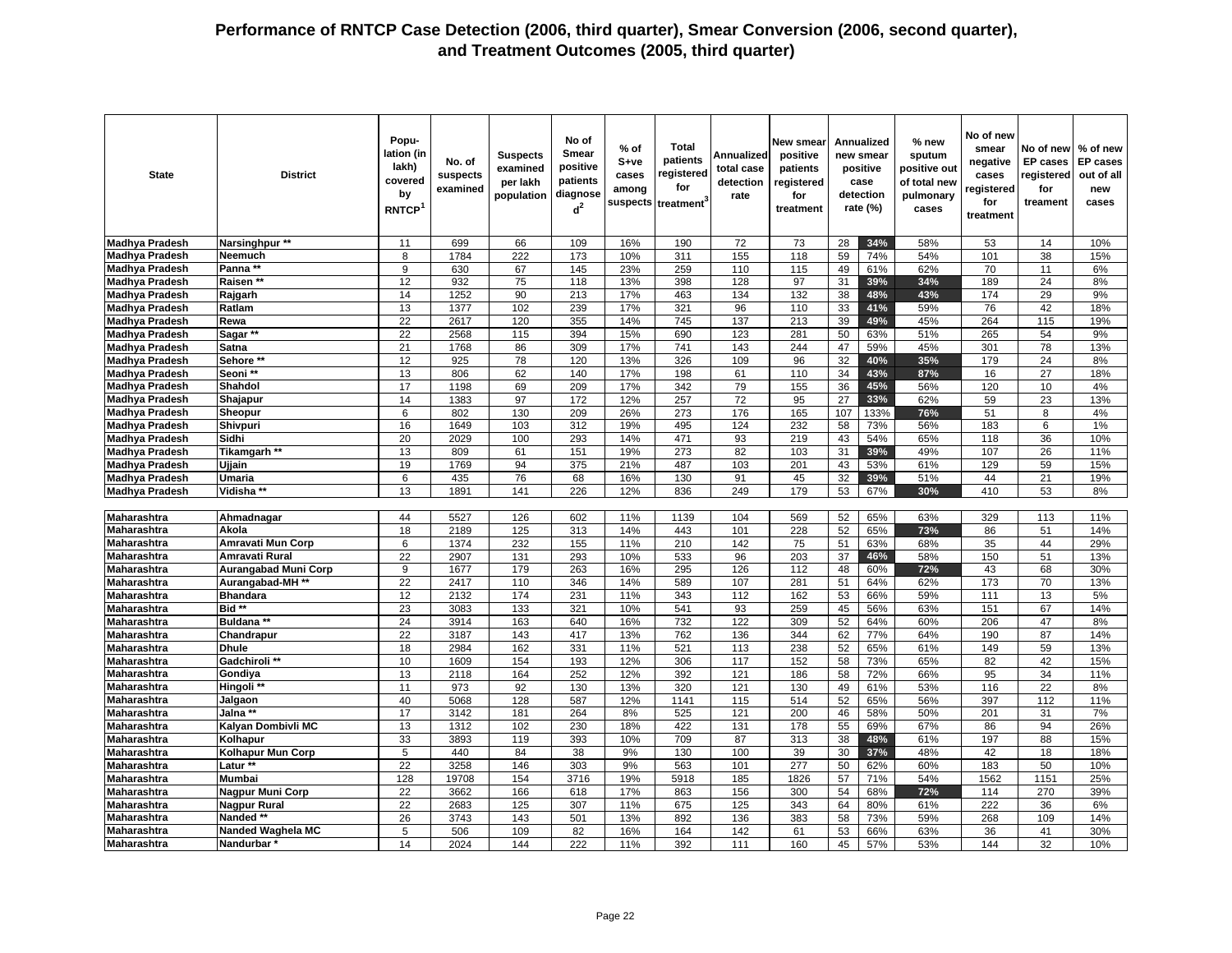| State                                          | <b>District</b>         | No of smear<br>positive<br>retreatment<br>cases<br>registered<br>for treatment | % of<br>retreatme<br>nt cases<br>out of all<br>smear<br>positive<br>cases | No (%) of<br>pediatric cases<br>out of all New<br>cases |          | 3 month<br>conversion<br>rate of new<br>smear<br>positive<br>patients <sup>4</sup> | Cure rate<br>of new<br>smear<br>positive<br>patients <sup>®</sup> | Success<br>rate of<br>new<br>smear<br>positive<br>patients <sup>5</sup> | % smear<br>positive<br>patients<br>living in<br>the<br>district<br>placed on<br><b>DOTS</b> | No (%) of<br>patients put<br>on Non-<br><b>DOTS</b><br>treatment<br>regimen |          | No (%) of Initia<br>defaulters |           | No (%) of NSP<br>cases started<br><b>RNTCP DOTS</b><br>within 7 days<br>of diagnosis |     | No (%) of NSP<br>cases<br>registered<br>within one<br>month of<br>starting<br><b>RNTCP DOTS</b><br>treatment |            |          | No (%) of<br>interviewed<br><b>NSP cases</b><br>who<br>received<br><b>DOT during</b><br>IP as per<br>guidelines |           | No (%) of<br>cured NSP<br>cases having<br>end of<br>treatment<br>follow-up<br>sputum done<br>within 7 days<br>of last dose |
|------------------------------------------------|-------------------------|--------------------------------------------------------------------------------|---------------------------------------------------------------------------|---------------------------------------------------------|----------|------------------------------------------------------------------------------------|-------------------------------------------------------------------|-------------------------------------------------------------------------|---------------------------------------------------------------------------------------------|-----------------------------------------------------------------------------|----------|--------------------------------|-----------|--------------------------------------------------------------------------------------|-----|--------------------------------------------------------------------------------------------------------------|------------|----------|-----------------------------------------------------------------------------------------------------------------|-----------|----------------------------------------------------------------------------------------------------------------------------|
| <b>Madhya Pradesh</b>                          | Narsinghpur **          | 33                                                                             | 31%                                                                       | 3                                                       | 2%       | 77%                                                                                | 67%                                                               | 70%                                                                     | 89%                                                                                         | 3                                                                           | 3%       | 9                              | 8%        | 42                                                                                   | 58% | 70                                                                                                           | 96%        |          |                                                                                                                 | 40        | 56%                                                                                                                        |
| Madhya Pradesh                                 | Neemuch                 | 37                                                                             | 24%                                                                       | 11                                                      | 4%       | 90%                                                                                | 88%                                                               | 90%                                                                     | 88%                                                                                         | 9                                                                           | 5%       | 11                             | 7%        | 100                                                                                  | 85% | 115                                                                                                          | 97%        | 20       | 69%                                                                                                             | 69        | 83%                                                                                                                        |
| <b>Madhya Pradesh</b>                          | Panna **                | 49                                                                             | 30%                                                                       | $\overline{7}$                                          | 4%       | 90%                                                                                | 80%                                                               | 80%                                                                     | 91%                                                                                         | 6                                                                           | 4%       | 6                              | 4%        | 101                                                                                  | 88% | 115                                                                                                          | 100%       | 10       | 91%                                                                                                             | 36        | 77%                                                                                                                        |
| <b>Madhya Pradesh</b>                          | Raisen **               | 42                                                                             | 30%                                                                       | $\mathbf 0$                                             | 0%       | 89%                                                                                | 83%                                                               | 85%                                                                     | 90%                                                                                         | $\mathbf 0$                                                                 | 0%       | 12                             | 10%       | 12                                                                                   | 40% | 97                                                                                                           | 100%       | 35       | 36%                                                                                                             | 73        | 85%                                                                                                                        |
| <b>Madhya Pradesh</b>                          | Rajgarh                 | 69                                                                             | 34%                                                                       | 5                                                       | 1%       | 91%                                                                                | 84%                                                               | 86%                                                                     | 95%                                                                                         | $\Omega$                                                                    | 0%       | 11                             | 5%        | 127                                                                                  | 96% | 132                                                                                                          | 100%       | 6        | 75%                                                                                                             | 133       | 92%                                                                                                                        |
| Madhya Pradesh                                 | Ratlam                  | 53                                                                             | 33%                                                                       | 2                                                       | 1%       | 87%                                                                                | 75%                                                               | 77%                                                                     | 77%                                                                                         | 14                                                                          | 7%       | 35                             | 17%       | 75                                                                                   | 68% | 109                                                                                                          | 99%        |          |                                                                                                                 | 73        | 83%                                                                                                                        |
| <b>Madhya Pradesh</b>                          | Rewa                    | 118                                                                            | 35%                                                                       | 38                                                      | 6%       | 89%                                                                                | 80%                                                               | 81%                                                                     | 100%                                                                                        | $\mathbf{1}$                                                                | 0%       | $\mathbf 0$                    | 0%        | 183                                                                                  | 86% | 212                                                                                                          | 100%       | 47       | 98%                                                                                                             | 76        | 56%                                                                                                                        |
| <b>Madhya Pradesh</b>                          | Sagar <sup>*</sup>      | 87                                                                             | 24%                                                                       | 27                                                      | 5%       | 77%                                                                                | 81%                                                               | 86%                                                                     | 92%                                                                                         | $\mathbf{1}$                                                                | 0%       | 30                             | 8%        | 236                                                                                  | 84% | 280                                                                                                          | 100%       | 40       | 83%                                                                                                             | 109       | 63%                                                                                                                        |
| <b>Madhya Pradesh</b>                          | Satna                   | 64                                                                             | 21%                                                                       | 6                                                       | 1%       | 92%                                                                                | 84%                                                               | 85%                                                                     | 95%                                                                                         | $\Omega$                                                                    | 0%       | 15                             | 5%        | 222                                                                                  | 92% | 232                                                                                                          | 96%        | 24       | 80%                                                                                                             | 152       | 83%                                                                                                                        |
| Madhya Pradesh                                 | Sehore <sup>®</sup>     | 21                                                                             | 18%                                                                       | $\overline{4}$                                          | 1%       | 91%                                                                                | 84%                                                               | 87%                                                                     | 96%                                                                                         | 0                                                                           | 0%       | 5                              | 4%        | 89                                                                                   | 93% | 96                                                                                                           | 100%       | 37       | 39%                                                                                                             | 69        | 86%                                                                                                                        |
| <b>Madhya Pradesh</b>                          | Seoni **                | 45                                                                             | 29%                                                                       | $\overline{7}$                                          | 5%       | 77%                                                                                | 70%                                                               | 71%                                                                     | 80%                                                                                         | $\overline{1}$                                                              | 1%       | 27                             | 19%       | 55                                                                                   | 50% | 97                                                                                                           | 88%        | 19       | 86%                                                                                                             | 64        | 69%                                                                                                                        |
| <b>Madhya Pradesh</b>                          | Shahdol                 | 38                                                                             | 20%                                                                       | $\overline{1}$                                          | 0%       | 89%                                                                                | 81%                                                               | 82%                                                                     | 93%                                                                                         | 2                                                                           | 1%       | 13                             | 6%        | 109                                                                                  | 70% | 155                                                                                                          | 100%       | 17       | 68%                                                                                                             | 58        | 47%                                                                                                                        |
| Madhya Pradesh                                 |                         | 66                                                                             | 41%                                                                       | $\overline{4}$                                          | 2%       | 96%                                                                                | 91%                                                               | 91%                                                                     | 93%                                                                                         | $\mathbf 0$                                                                 | 0%       | 12                             | 7%        | 80                                                                                   | 84% | 91                                                                                                           | 96%        | 40       | 80%                                                                                                             | 141       | 95%                                                                                                                        |
|                                                | Shajapur<br>Sheopur     | 42                                                                             | 20%                                                                       | 3                                                       | 1%       | 70%                                                                                | 67%                                                               | 78%                                                                     | 85%                                                                                         | $\overline{1}$                                                              | 0%       | 31                             | 15%       | 110                                                                                  | 67% | 134                                                                                                          | 81%        | 38       | 76%                                                                                                             | 15        | 14%                                                                                                                        |
| <b>Madhya Pradesh</b><br><b>Madhya Pradesh</b> | Shivpuri                | 56                                                                             | 19%                                                                       | 5                                                       | 1%       | 91%                                                                                | 86%                                                               | 86%                                                                     | 94%                                                                                         | $\mathbf 0$                                                                 | 0%       | 20                             | 6%        | 203                                                                                  | 88% | 203                                                                                                          | 88%        | 196      | 73%                                                                                                             | 150       | 71%                                                                                                                        |
| <b>Madhya Pradesh</b>                          | Sidhi                   | 80                                                                             | 27%                                                                       | 10                                                      |          | 90%                                                                                |                                                                   |                                                                         |                                                                                             | $\mathcal{P}$                                                               | 1%       | 18                             |           | 146                                                                                  | 67% |                                                                                                              |            |          |                                                                                                                 | 116       |                                                                                                                            |
| <b>Madhya Pradesh</b>                          | Tikamgarh **            | 32                                                                             | 24%                                                                       | $\overline{7}$                                          | 3%<br>3% | 83%                                                                                | 86%<br>75%                                                        | 89%<br>77%                                                              | 93%<br>85%                                                                                  | $\mathbf 0$                                                                 | 0%       | 22                             | 6%<br>15% | 83                                                                                   | 81% | 208<br>101                                                                                                   | 95%<br>98% | 85<br>41 | 39%<br>40%                                                                                                      | 83        | 66%<br>64%                                                                                                                 |
| <b>Madhya Pradesh</b>                          | Ujjain                  | 84                                                                             | 29%                                                                       | 21                                                      | 5%       | 91%                                                                                | 85%                                                               | 89%                                                                     | 99%                                                                                         |                                                                             | 0%       |                                | 1%        | 175                                                                                  | 87% | 201                                                                                                          | 100%       | 9        | 100%                                                                                                            | 158       | 80%                                                                                                                        |
|                                                |                         | 17                                                                             | 27%                                                                       | 12                                                      | 11%      | 80%                                                                                | 90%                                                               | 90%                                                                     | 82%                                                                                         | $\mathbf 0$<br>$\Omega$                                                     |          | $\overline{4}$<br>12           |           | 37                                                                                   |     |                                                                                                              | 84%        |          |                                                                                                                 |           | 80%                                                                                                                        |
| <b>Madhya Pradesh</b>                          | <b>Umaria</b>           | 100                                                                            |                                                                           | 80                                                      |          |                                                                                    |                                                                   |                                                                         |                                                                                             |                                                                             | 0%       | $\mathsf 0$                    | 18%       | 147                                                                                  | 82% | 38                                                                                                           |            | 4        | 80%                                                                                                             | 28<br>130 |                                                                                                                            |
| <b>Madhya Pradesh</b>                          | Vidisha                 |                                                                                | 36%                                                                       |                                                         | 12%      | 88%                                                                                | 83%                                                               | 88%                                                                     | 100%                                                                                        | $\mathbf 0$                                                                 | 0%       |                                | 0%        |                                                                                      | 82% | 165                                                                                                          | 92%        |          |                                                                                                                 |           | 81%                                                                                                                        |
| <b>Maharashtra</b>                             | Ahmadnagar              | 80                                                                             | 12%                                                                       | 52                                                      | 5%       | 91%                                                                                | 88%                                                               | 89%                                                                     | 99%                                                                                         | $\Omega$                                                                    | 0%       | $\overline{4}$                 | 1%        | 520                                                                                  | 91% | 569                                                                                                          | 100%       | 469      | 82%                                                                                                             | 455       | 94%                                                                                                                        |
| Maharashtra                                    | Akola                   | 61                                                                             | 21%                                                                       | 8                                                       |          | 94%                                                                                |                                                                   |                                                                         |                                                                                             | $\mathbf 0$                                                                 | 0%       | $\mathbf 0$                    | 0%        | 202                                                                                  | 89% | 228                                                                                                          | 100%       | 35       | 92%                                                                                                             | 138       |                                                                                                                            |
| Maharashtra                                    | Amravati Mun Corp       | 34                                                                             | 31%                                                                       | 3                                                       | 2%<br>2% | 88%                                                                                | 86%<br>86%                                                        | 89%<br>88%                                                              | 100%<br>94%                                                                                 | 2                                                                           | 2%       | 5                              | 5%        | 67                                                                                   | 89% | 75                                                                                                           | 100%       | 15       | 100%                                                                                                            | 70        | 73%<br>92%                                                                                                                 |
| Maharashtra                                    | Amravati Rural          | 66                                                                             | 25%                                                                       | 5                                                       | 1%       | 87%                                                                                | 77%                                                               | 83%                                                                     | 92%                                                                                         | $\overline{4}$                                                              | 1%       | 18                             | 7%        | 172                                                                                  | 85% | 199                                                                                                          | 98%        | 35       | 17%                                                                                                             | 135       | 74%                                                                                                                        |
| Maharashtra                                    | Aurangabad Muni Corp    | 50                                                                             | 31%                                                                       | 9                                                       | 4%       | 90%                                                                                |                                                                   |                                                                         |                                                                                             |                                                                             |          |                                |           | 46                                                                                   | 41% | 104                                                                                                          | 100%       | 20       | 43%                                                                                                             |           | 95%                                                                                                                        |
| Maharashtra                                    | Aurangabad-MH **        | 47                                                                             | 14%                                                                       | 21                                                      | 4%       | 91%                                                                                | 88%<br>88%                                                        | 88%<br>92%                                                              | 89%<br>99%                                                                                  | $\mathbf{1}$<br>$\mathbf 0$                                                 | 1%<br>0% | 12<br>3                        | 10%<br>1% | 259                                                                                  | 92% | 278                                                                                                          | 99%        | 121      | 82%                                                                                                             | 82<br>239 | 90%                                                                                                                        |
| Maharashtra                                    | <b>Bhandara</b>         | 50                                                                             | 24%                                                                       | 17                                                      | 6%       | 92%                                                                                | 88%                                                               | 89%                                                                     | 98%                                                                                         | 3                                                                           | 1%       | 2                              | 1%        | 149                                                                                  | 92% | 162                                                                                                          | 100%       | 31       | 91%                                                                                                             | 126       | 85%                                                                                                                        |
| Maharashtra                                    | Bid **                  | 40                                                                             | 13%                                                                       | 24                                                      | 5%       | 93%                                                                                | 87%                                                               | 87%                                                                     | 100%                                                                                        | $\mathbf 0$                                                                 | 0%       | $\mathbf 0$                    | 0%        | 234                                                                                  | 90% | 259                                                                                                          | 100%       | 230      | 89%                                                                                                             | 197       | 85%                                                                                                                        |
| Maharashtra                                    | Buldana **              | 151                                                                            | 33%                                                                       | 18                                                      | 3%       | 91%                                                                                | 86%                                                               | 89%                                                                     | 99%                                                                                         | $\mathbf 0$                                                                 | 0%       | 5                              | 1%        |                                                                                      |     |                                                                                                              |            |          |                                                                                                                 |           |                                                                                                                            |
| Maharashtra                                    | Chandrapur              | 87                                                                             | 20%                                                                       | 25                                                      | 4%       | 94%                                                                                | 88%                                                               | 90%                                                                     | 95%                                                                                         | 2                                                                           | 0%       | 18                             | 4%        | 311                                                                                  | 90% | 343                                                                                                          | 100%       | 24       | 89%                                                                                                             | 204       | 79%                                                                                                                        |
| Maharashtra                                    | <b>Dhule</b>            | 49                                                                             | 17%                                                                       | 22                                                      | 5%       | 91%                                                                                | 85%                                                               | 85%                                                                     | 91%                                                                                         | $\overline{4}$                                                              | 1%       | 23                             | 7%        | 219                                                                                  | 92% | 237                                                                                                          | 100%       | 148      | 94%                                                                                                             | 159       | 80%                                                                                                                        |
| Maharashtra                                    | Gadchiroli **           | 23                                                                             | 13%                                                                       | 10                                                      | 4%       | 90%                                                                                | 83%                                                               | 93%                                                                     | 100%                                                                                        | $\mathbf 0$                                                                 | 0%       | $\mathbf 0$                    | 0%        | 139                                                                                  | 91% | 143                                                                                                          | 94%        | 41       | 91%                                                                                                             | 72        | 54%                                                                                                                        |
| Maharashtra                                    | Gondiya                 | 60                                                                             | 24%                                                                       | 6                                                       | 2%       | 88%                                                                                | 87%                                                               | 87%                                                                     | 96%                                                                                         | 3                                                                           | 1%       | 6                              | 2%        | 173                                                                                  | 92% | 186                                                                                                          | 100%       | 45       | 88%                                                                                                             | 121       | 75%                                                                                                                        |
| Maharashtra                                    | Hingoli *               | 37                                                                             | 22%                                                                       | 14                                                      | 5%       | 86%                                                                                | 84%                                                               | 89%                                                                     | 95%                                                                                         | $\mathbf 0$                                                                 | 0%       | 6                              | 5%        | 111                                                                                  | 85% | 101                                                                                                          | 78%        | 36       | 72%                                                                                                             | 90        | 83%                                                                                                                        |
| Maharashtra                                    | Jalgaon                 | 103                                                                            | 17%                                                                       | 43                                                      | 4%       | 92%                                                                                | 87%                                                               | 87%                                                                     | 98%                                                                                         | $\overline{2}$                                                              | 0%       | 10                             | 2%        | 437                                                                                  | 85% | 497                                                                                                          | 97%        | 44       | 86%                                                                                                             | 438       | 87%                                                                                                                        |
| Maharashtra                                    | Jalna **                | 75                                                                             | 27%                                                                       | 12                                                      | 3%       | 86%                                                                                | 83%                                                               | 87%                                                                     | 100%                                                                                        | $\mathbf 0$                                                                 | 0%       | $\mathbf 0$                    | 0%        | 186                                                                                  | 93% | 191                                                                                                          | 96%        | 80       | 79%                                                                                                             | 141       | 76%                                                                                                                        |
| Maharashtra                                    | Kalyan Dombivli MC      | 44                                                                             | 20%                                                                       | 9                                                       | 3%       | 94%                                                                                | 82%                                                               | 82%                                                                     | 94%                                                                                         | 5                                                                           | 2%       | 8                              | 4%        | 154                                                                                  | 87% | 178                                                                                                          | 100%       | 10       | 83%                                                                                                             | 91        | 83%                                                                                                                        |
| Maharashtra                                    | Kolhapur                | 66                                                                             | 17%                                                                       | 32                                                      | 5%       | 87%                                                                                | 79%                                                               | 82%                                                                     | 89%                                                                                         | 2                                                                           | 1%       | 31                             | 8%        | 273                                                                                  | 87% | 322                                                                                                          | 100%       | 27       | 37%                                                                                                             | 223       | 71%                                                                                                                        |
| Maharashtra                                    | Kolhapur Mun Corp       | 16                                                                             | 29%                                                                       | 13                                                      | 13%      | 79%                                                                                | 62%                                                               | 87%                                                                     | 89%                                                                                         | 0                                                                           | 0%       | $\overline{4}$                 | 11%       | 31                                                                                   | 91% | 34                                                                                                           | 100%       | 15       | 44%                                                                                                             | 32        | 100%                                                                                                                       |
| Maharashtra                                    | Latur **                | 42                                                                             | 13%                                                                       | 16                                                      | 3%       | 91%                                                                                | 86%                                                               | 86%                                                                     | 100%                                                                                        | $\overline{1}$                                                              | 0%       | $\mathbf 0$                    | 0%        | 228                                                                                  | 82% | 49                                                                                                           | 18%        | 20       | 95%                                                                                                             | 209       | 84%                                                                                                                        |
| Maharashtra                                    | Mumbai                  | 777                                                                            | 30%                                                                       | 435                                                     | 10%      | 90%                                                                                | 85%                                                               | 85%                                                                     | 68%                                                                                         | 12                                                                          | 0%       | 1069                           | 32%       | 1530                                                                                 | 84% | 1730                                                                                                         | 95%        | 19       | 79%                                                                                                             | 1401      | 83%                                                                                                                        |
| Maharashtra                                    | <b>Nagpur Muni Corp</b> | 121                                                                            | 29%                                                                       | 22                                                      | 3%       | 91%                                                                                | 85%                                                               | 85%                                                                     | 92%                                                                                         | 8                                                                           | 2%       | 30                             | 7%        |                                                                                      |     |                                                                                                              |            | 54       | 100%                                                                                                            |           |                                                                                                                            |
| <b>Maharashtra</b>                             | <b>Nagpur Rural</b>     | 58                                                                             | 14%                                                                       | 9                                                       | 1%       | 93%                                                                                | 90%                                                               | 90%                                                                     | 99%                                                                                         | $\overline{2}$                                                              | 1%       | 2                              | 1%        | 297                                                                                  | 87% | 343                                                                                                          | 100%       | 40       | 91%                                                                                                             | 247       | 89%                                                                                                                        |
| Maharashtra                                    | Nanded **               | 103                                                                            | 21%                                                                       | 26                                                      | 3%       | 91%                                                                                | 87%                                                               | 89%                                                                     | 81%                                                                                         | $\Omega$                                                                    | 0%       | 91                             | 20%       | 274                                                                                  | 72% | 350                                                                                                          | 91%        | 83       | 81%                                                                                                             | 179       | 69%                                                                                                                        |
| Maharashtra                                    | Nanded Waghela MC       | 17                                                                             | 22%                                                                       | $\mathfrak{p}$                                          | 1%       | 90%                                                                                | 80%                                                               | 80%                                                                     | 93%                                                                                         | $\mathbf 0$                                                                 | 0%       | 6                              | 8%        | 60                                                                                   | 98% | 61                                                                                                           | 100%       | 5        | 20%                                                                                                             | 40        | 78%                                                                                                                        |
| Maharashtra                                    | Nandurbar               | 44                                                                             | 22%                                                                       | $\Omega$                                                | 0%       | 90%                                                                                | 78%                                                               | 83%                                                                     | 95%                                                                                         | 5                                                                           | 2%       | 6                              | 3%        | 132                                                                                  | 83% | 134                                                                                                          | 84%        | 137      | 86%                                                                                                             | 110       | 60%                                                                                                                        |
|                                                |                         |                                                                                |                                                                           |                                                         |          |                                                                                    |                                                                   |                                                                         |                                                                                             |                                                                             |          |                                |           |                                                                                      |     |                                                                                                              |            |          |                                                                                                                 |           |                                                                                                                            |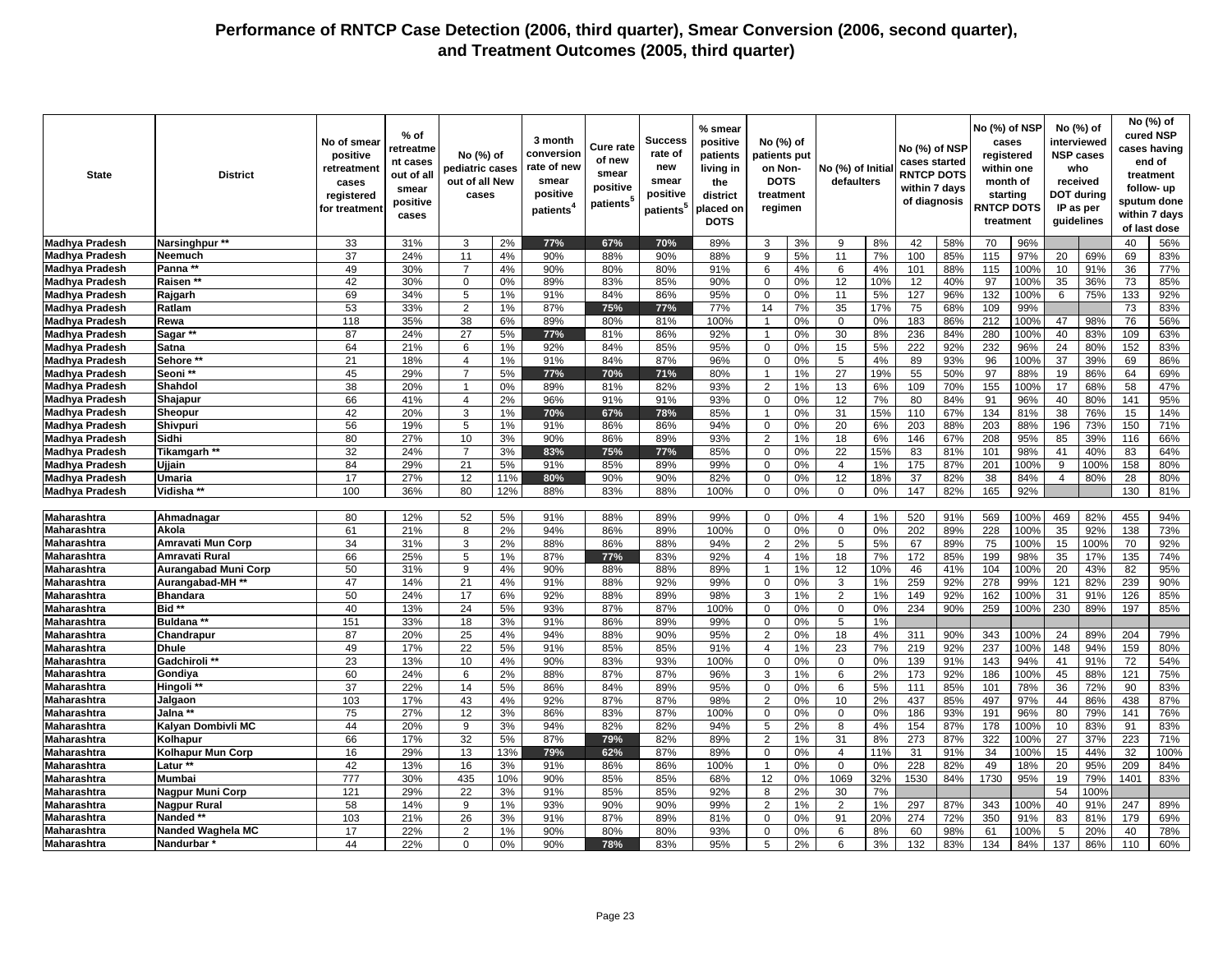| <b>State</b>                             | <b>District</b>                        | Popu-<br>lation (in<br>lakh)<br>covered<br>by<br>RNTCP <sup>1</sup> | No. of<br>suspects<br>examined | <b>Suspects</b><br>examined<br>per lakh<br>population | No of<br><b>Smear</b><br>positive<br>patients<br>diagnose<br>$d^2$ | $%$ of<br>S+ve<br>cases<br>among | <b>Total</b><br>patients<br>registered<br>for<br>suspects treatment <sup>3</sup> | Annualized<br>total case<br>detection<br>rate | New smear<br>positive<br>patients<br>registered<br>for<br>treatment |          | Annualized<br>new smear<br>positive<br>case<br>detection<br>rate $(\%)$ | % new<br>sputum<br>positive out<br>of total new<br>pulmonary<br>cases | No of new<br>smear<br>negative<br>cases<br>registered<br>for<br>treatment | No of new % of new<br>EP cases<br>egistered<br>for<br>treament | <b>EP</b> cases<br>out of all<br>new<br>cases |
|------------------------------------------|----------------------------------------|---------------------------------------------------------------------|--------------------------------|-------------------------------------------------------|--------------------------------------------------------------------|----------------------------------|----------------------------------------------------------------------------------|-----------------------------------------------|---------------------------------------------------------------------|----------|-------------------------------------------------------------------------|-----------------------------------------------------------------------|---------------------------------------------------------------------------|----------------------------------------------------------------|-----------------------------------------------|
| Maharashtra                              | <b>Nashik</b>                          | 42                                                                  | 6685                           | 159                                                   | 756                                                                | 11%                              | 1441                                                                             | 137                                           | 638                                                                 | 61       | 76%                                                                     | 56%                                                                   | 501                                                                       | 178                                                            | 14%                                           |
| Maharashtra                              | <b>Nashik Corp</b>                     | 12                                                                  | 1494                           | 129                                                   | 170                                                                | 11%                              | 278                                                                              | 96                                            | 112                                                                 | 39       | 48%                                                                     | 64%                                                                   | 63                                                                        | 60                                                             | 26%                                           |
| Maharashtra                              | Navi Mumbai                            | 8                                                                   | 1717                           | 227                                                   | 278                                                                | 16%                              | 410                                                                              | 217                                           | 126                                                                 | 67       | 83%                                                                     | 61%                                                                   | 82                                                                        | 85                                                             | 29%                                           |
| Maharashtra                              | Osmanabad **                           | 16                                                                  | 2118                           | 134                                                   | 213                                                                | 10%                              | 349                                                                              | 88                                            | 176                                                                 | 44       | 56%                                                                     | 67%                                                                   | 87                                                                        | 31                                                             | 11%                                           |
| <b>Maharashtra</b>                       | Parbhani**                             | 16                                                                  | 1442                           | 90                                                    | 227                                                                | 16%                              | 429                                                                              | 107                                           | 156                                                                 | 39       | 49%                                                                     | 50%                                                                   | 155                                                                       | 53                                                             | 15%                                           |
| Maharashtra                              | <b>Pimpri Chinchwad</b>                | 11                                                                  | 2149                           | 198                                                   | 273                                                                | 13%                              | 492                                                                              | 182                                           | 181                                                                 | 67       | 84%                                                                     | 67%                                                                   | 90                                                                        | 127                                                            | 32%                                           |
| Maharashtra                              | Pune                                   | 27                                                                  | 2985                           | 109                                                   | 379                                                                | 13%                              | 898                                                                              | 131                                           | 294                                                                 | 43       | 54%                                                                     | 63%                                                                   | 171                                                                       | 253                                                            | 35%                                           |
| <b>Maharashtra</b>                       | <b>Pune Rural</b>                      | 40                                                                  | 6930                           | 175                                                   | 753                                                                | 11%                              | 1137                                                                             | 115                                           | 484                                                                 | 49       | 61%                                                                     | 66%                                                                   | 248                                                                       | 166                                                            | 18%                                           |
| Maharashtra                              | Raigarh-MH                             | 24                                                                  | 3232                           | 136                                                   | 412                                                                | 13%                              | 799                                                                              | 135                                           | 305                                                                 | 51       | 64%                                                                     | 58%                                                                   | 218                                                                       | 109                                                            | 17%                                           |
| Maharashtra                              | Ratnagiri                              | 18                                                                  | 2732                           | 150                                                   | 325                                                                | 12%                              | 675                                                                              | 148                                           | 224                                                                 | 49       | 61%                                                                     | 51%                                                                   | 216                                                                       | 46                                                             | 9%                                            |
| <b>Maharashtra</b>                       | Sangli                                 | 23                                                                  | 4454                           | 193                                                   | 405                                                                | 9%                               | 686                                                                              | 119                                           | 303                                                                 | 53       | 66%                                                                     | 63%                                                                   | 179                                                                       | 83                                                             | 15%                                           |
| <b>Maharashtra</b>                       | Sangli Muni Corp                       | 5                                                                   | 530                            | 113                                                   | 72                                                                 | 14%                              | 214                                                                              | 182                                           | 55                                                                  | 47       | 59%                                                                     | 48%                                                                   | 60                                                                        | 46                                                             | 29%                                           |
| Maharashtra                              | Satara                                 | 30                                                                  | 5079                           | 169                                                   | 340                                                                | 7%                               | 1000                                                                             | 133                                           | 251                                                                 | 33       | 42%                                                                     | 38%                                                                   | 407                                                                       | 126                                                            | 16%                                           |
| Maharashtra                              | Sindhudurg                             | 9                                                                   | 1973                           | 213                                                   | 149                                                                | 8%                               | 327                                                                              | 141                                           | 100                                                                 | 43       | 54%                                                                     | 53%                                                                   | 89                                                                        | 39                                                             | 17%                                           |
| <b>Maharashtra</b><br><b>Maharashtra</b> | Solapur                                | 32                                                                  | 4981                           | 155                                                   | 408                                                                | 8%                               | 674                                                                              | 84                                            | 364                                                                 | 45       | 57%                                                                     | 66%                                                                   | 184                                                                       | 52                                                             | 9%                                            |
| Maharashtra                              | Solapur Muni Corp                      | 9<br>48                                                             | 1765<br>6254                   | 188<br>129                                            | 229<br>810                                                         | 13%<br>13%                       | 320                                                                              | 136<br>138                                    | 127<br>693                                                          | 54<br>57 | 68%<br>72%                                                              | 56%<br>59%                                                            | 99<br>484                                                                 | 39<br>230                                                      | 15%<br>16%                                    |
| <b>Maharashtra</b>                       | <b>Thane</b><br><b>Thane Muni Corp</b> | 14                                                                  | 1924                           | 142                                                   | 367                                                                | 19%                              | 1669<br>715                                                                      | 211                                           | 202                                                                 | 60       | 74%                                                                     | 60%                                                                   | 133                                                                       | 179                                                            | 35%                                           |
| <b>Maharashtra</b>                       | Ulhasnagar Muni Corp                   | $\overline{5}$                                                      | 807                            | 159                                                   | 159                                                                | 20%                              | 211                                                                              | 166                                           | 58                                                                  | 46       | 57%                                                                     | 47%                                                                   | 65                                                                        | 21                                                             | 15%                                           |
| Maharashtra                              | Wardha                                 | 13                                                                  | 1873                           | 141                                                   | 242                                                                | 13%                              | 457                                                                              | 138                                           | 191                                                                 | 58       | 72%                                                                     | 57%                                                                   | 147                                                                       | 75                                                             | 18%                                           |
| Maharashtra                              | Washim                                 | 11                                                                  | 808                            | 74                                                    | 143                                                                | 18%                              | 279                                                                              | 102                                           | 122                                                                 | 44       | 56%                                                                     | 59%                                                                   | 84                                                                        | 30                                                             | 13%                                           |
| <b>Maharashtra</b>                       | Yavatmal **                            | 26                                                                  | 3044                           | 115                                                   | 433                                                                | 14%                              | 800                                                                              | 121                                           | 290                                                                 | 44       | 55%                                                                     | 51%                                                                   | 279                                                                       | 106                                                            | 16%                                           |
|                                          |                                        |                                                                     |                                |                                                       |                                                                    |                                  |                                                                                  |                                               |                                                                     |          |                                                                         |                                                                       |                                                                           |                                                                |                                               |
| <b>Manipur</b>                           | <b>Bishnupur</b>                       | 2                                                                   | 235                            | 106                                                   | 23                                                                 | 10%                              | 111                                                                              | 201                                           | 26                                                                  | 47       | 63%                                                                     | 41%                                                                   | 37                                                                        | 26                                                             | 29%                                           |
| <b>Manipur</b>                           | Chandel*                               | $\overline{1}$                                                      | 273                            | 207                                                   | 13                                                                 | 5%                               | 58                                                                               | 176                                           | 13                                                                  | 40       | 53%                                                                     | 35%                                                                   | 24                                                                        | 6                                                              | 14%                                           |
| <b>Manipur</b>                           | Churachandpur*                         | $\overline{2}$                                                      | 587                            | 239                                                   | 53                                                                 | 9%                               | 288                                                                              | 470                                           | 53                                                                  | 86       | 115%                                                                    | 35%                                                                   | 97                                                                        | 51                                                             | 25%                                           |
| <b>Manipur</b>                           | <b>Imphal East</b>                     | $\overline{4}$                                                      | 546                            | 129                                                   | 78                                                                 | 14%                              | 238                                                                              | 225                                           | 62                                                                  | 59       | 78%                                                                     | 38%                                                                   | 101                                                                       | 35                                                             | 18%                                           |
| <b>Manipur</b>                           | <b>Imphal West</b>                     | 5                                                                   | 1060                           | 225                                                   | 142                                                                | 13%                              | 283                                                                              | 240                                           | 81                                                                  | 69       | 92%                                                                     | 47%                                                                   | 93                                                                        | 71                                                             | 29%                                           |
| Manipur                                  | Senapati <sup>*</sup>                  | $\overline{4}$                                                      | 398                            | 98                                                    | 35                                                                 | 9%                               | 107                                                                              | 105                                           | 35                                                                  | 34       | 46%                                                                     | 50%                                                                   | 35                                                                        | 18                                                             | 20%                                           |
| <b>Manipur</b>                           | Tamenglong                             | 1                                                                   | 122                            | 102                                                   | 15                                                                 | 12%                              | 24                                                                               | 80                                            | 12                                                                  | 40       | 54%                                                                     | 86%                                                                   | $\overline{2}$                                                            |                                                                | 7%                                            |
| <b>Manipur</b>                           | Thoubal                                | $\overline{4}$                                                      | 280                            | 71                                                    | 50                                                                 | 18%                              | 190                                                                              | 193                                           | 39                                                                  | 40       | 53%                                                                     | 34%                                                                   | 76                                                                        | 36                                                             | 24%                                           |
| <b>Manipur</b>                           | Ukhrul <sup>*</sup>                    | 2                                                                   | 194                            | 128                                                   | 25                                                                 | 13%                              | 56                                                                               | 148                                           | 19                                                                  | 50       | 67%                                                                     | 70%                                                                   | 8                                                                         | 9                                                              | 25%                                           |
|                                          |                                        |                                                                     |                                |                                                       |                                                                    |                                  |                                                                                  |                                               |                                                                     |          |                                                                         |                                                                       |                                                                           |                                                                |                                               |
| Meghalaya                                | <b>East Garo Hills '</b>               | 3                                                                   | 237                            | 89                                                    | 15                                                                 | 6%                               | 37                                                                               | 56                                            | 13                                                                  | 20       | 26%                                                                     | 52%                                                                   | 12                                                                        | 5                                                              | 17%                                           |
| <b>Meghalaya</b>                         | East Khasi Hills *                     | 7                                                                   | 888                            | 125                                                   | 193                                                                | 22%                              | 511                                                                              | 288                                           | 104                                                                 | 59       | 78%                                                                     | 50%                                                                   | 106                                                                       | 135                                                            | 39%                                           |
| Meghalaya                                | Jaintia Hills *                        | 3                                                                   | 281                            | 89                                                    | 50                                                                 | 18%                              | 104                                                                              | 131                                           | 31                                                                  | 39       | 52%                                                                     | 57%                                                                   | 23                                                                        | 30                                                             | 36%                                           |
| Meghalaya                                | Ri Bhoi                                | 2                                                                   | 315                            | 152                                                   | 40                                                                 | 13%                              | 74                                                                               | 143                                           | 30                                                                  | 58       | 77%                                                                     | 75%                                                                   | 10                                                                        | 14                                                             | 26%                                           |
| Meghalaya                                | South Garo Hills                       | $\overline{1}$                                                      | 63                             | 59                                                    | 5                                                                  | 8%                               | 17                                                                               | 64                                            | 8                                                                   | 30       | 40%                                                                     | 80%                                                                   | $\overline{2}$                                                            | 5                                                              | 33%                                           |
| Meghalaya                                | <b>West Garo Hills</b>                 | 6                                                                   | 935                            | 169                                                   | 123                                                                | 13%                              | 184                                                                              | 133                                           | 90                                                                  | 65       | 87%                                                                     | 71%                                                                   | 36                                                                        | 21                                                             | 14%                                           |
| Meghalaya                                | West Khasi Hills                       | 3                                                                   | 436                            | 138                                                   | 35                                                                 | 8%                               | 141                                                                              | 179                                           | 33                                                                  | 42       | 56%                                                                     | 45%                                                                   | 41                                                                        | 35                                                             | 32%                                           |
| <b>Mizoram</b>                           |                                        |                                                                     |                                |                                                       |                                                                    |                                  |                                                                                  |                                               |                                                                     |          |                                                                         |                                                                       |                                                                           |                                                                |                                               |
| <b>Mizoram</b>                           | Aizawl <sup>*</sup>                    | $\overline{4}$<br>$\overline{1}$                                    | 1060                           | 291                                                   | 125                                                                | 12%                              | 270                                                                              | 297                                           | 67<br>6                                                             | 74<br>22 | 98%<br>29%                                                              | 50%                                                                   | 66                                                                        | 86                                                             | 39%                                           |
| <b>Mizoram</b>                           | Champhai*<br>Kolasib                   | $\mathbf{1}$                                                        | 138<br>236                     | 127<br>361                                            | 5<br>22                                                            | 4%<br>9%                         | 28<br>47                                                                         | 103<br>288                                    | 13                                                                  | 80       | 106%                                                                    | 60%<br>34%                                                            | $\overline{4}$<br>25                                                      | 12<br>$\overline{2}$                                           | 55%<br>5%                                     |
| <b>Mizoram</b>                           | Lawngtlai                              | $\overline{1}$                                                      | 88                             | 112                                                   | 10                                                                 | 11%                              | 24                                                                               | 123                                           | $\overline{4}$                                                      | 20       | 27%                                                                     | 50%                                                                   | $\overline{4}$                                                            | $\overline{7}$                                                 | 47%                                           |
| <b>Mizoram</b>                           | ∟unglei '                              | $\overline{1}$                                                      | 321                            | 218                                                   | 35                                                                 | 11%                              | 71                                                                               | 193                                           | 29                                                                  | 79       | 105%                                                                    | 66%                                                                   | 15                                                                        | 19                                                             | 30%                                           |
| <b>Mizoram</b>                           | Mamit <sup>*</sup>                     | $\overline{1}$                                                      | 94                             | 141                                                   | 5                                                                  | 5%                               | 14                                                                               | 84                                            | 5                                                                   | 30       | 40%                                                                     | 63%                                                                   | 3                                                                         | $\overline{4}$                                                 | 33%                                           |
|                                          |                                        |                                                                     |                                |                                                       |                                                                    |                                  |                                                                                  |                                               |                                                                     |          |                                                                         |                                                                       |                                                                           |                                                                |                                               |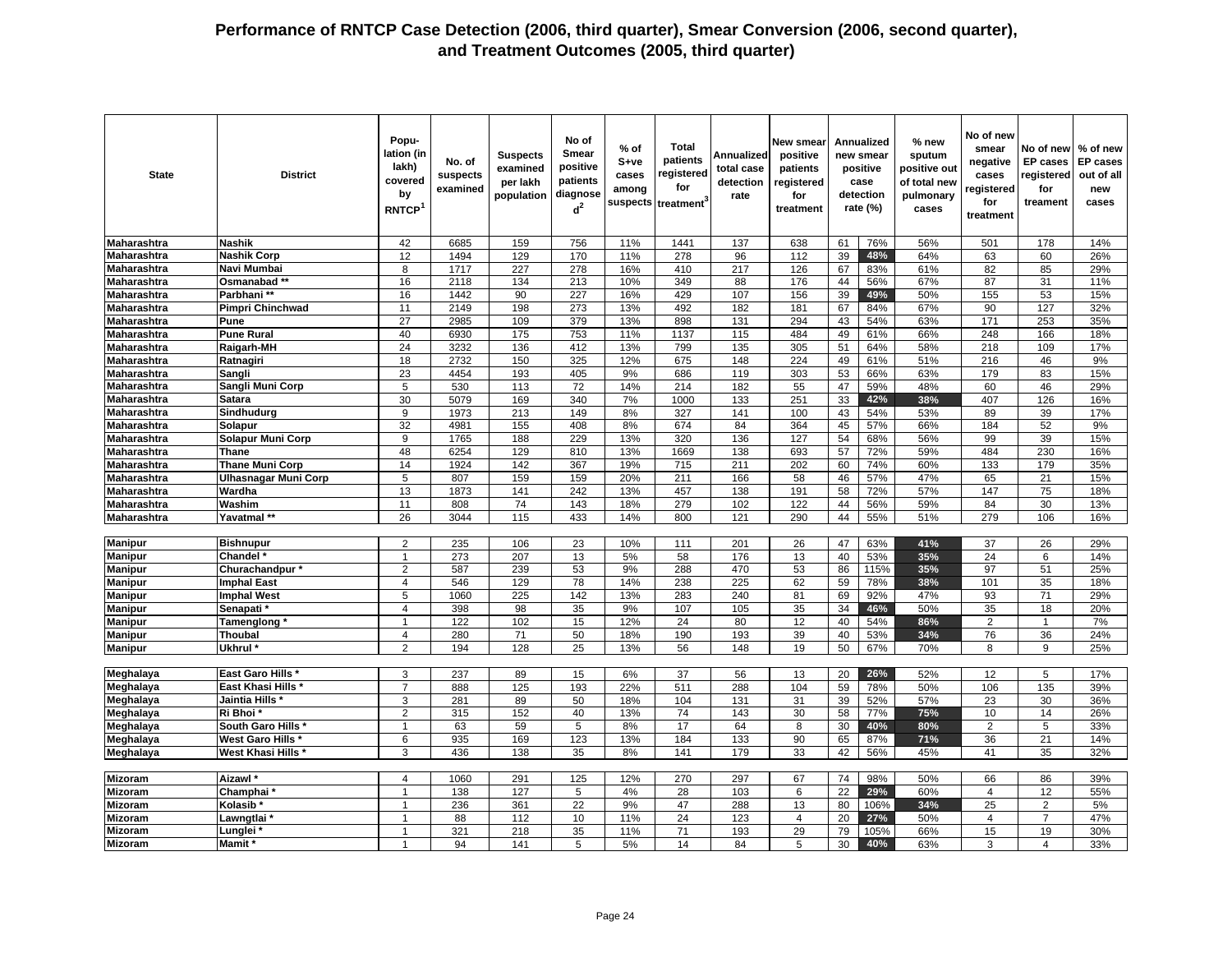| <b>State</b>       | <b>District</b>             | No of smear<br>positive<br>retreatment<br>cases<br>registered<br>for treatmen | % of<br>retreatme<br>nt cases<br>out of all<br>smear<br>positive<br>cases | No (%) of<br>pediatric cases<br>out of all New<br>cases |     | 3 month<br>conversion<br>rate of new<br>smear<br>positive<br>patients <sup>4</sup> | <b>Cure rate</b><br>of new<br>smear<br>positive<br>patients <sup>t</sup> | Success<br>rate of<br>new<br>smear<br>positive<br>patients <sup>5</sup> | % smear<br>positive<br>patients<br>living in<br>the<br>district<br>placed on<br><b>DOTS</b> | No (%) of<br>patients put<br>on Non-<br><b>DOTS</b><br>treatment<br>regimen |     | No (%) of Initia<br>defaulters |     | No (%) of NSP<br>cases started<br><b>RNTCP DOTS</b><br>within 7 days<br>of diagnosis |      | No (%) of NSP  | cases<br>registered<br>within one<br>month of<br>starting<br><b>RNTCP DOTS</b><br>treatment |                 | No (%) of<br>interviewed<br><b>NSP cases</b><br>who<br>received<br><b>DOT during</b><br>IP as per<br>guidelines |     | No (%) of<br>cured NSP<br>cases having<br>end of<br>treatment<br>follow- up<br>sputum done<br>within 7 days<br>of last dose |
|--------------------|-----------------------------|-------------------------------------------------------------------------------|---------------------------------------------------------------------------|---------------------------------------------------------|-----|------------------------------------------------------------------------------------|--------------------------------------------------------------------------|-------------------------------------------------------------------------|---------------------------------------------------------------------------------------------|-----------------------------------------------------------------------------|-----|--------------------------------|-----|--------------------------------------------------------------------------------------|------|----------------|---------------------------------------------------------------------------------------------|-----------------|-----------------------------------------------------------------------------------------------------------------|-----|-----------------------------------------------------------------------------------------------------------------------------|
| <b>Maharashtra</b> | <b>Nashik</b>               | 95                                                                            | 13%                                                                       | 255                                                     | 19% | 95%                                                                                | 92%                                                                      | 92%                                                                     | 98%                                                                                         | $\mathbf 0$                                                                 | 0%  | 18                             | 3%  | 522                                                                                  | 89%  | 588            | 100%                                                                                        | 69              | 90%                                                                                                             | 330 | 60%                                                                                                                         |
| Maharashtra        | <b>Nashik Corp</b>          | 28                                                                            | 20%                                                                       | 8                                                       | 3%  | 91%                                                                                | 86%                                                                      | 86%                                                                     | 90%                                                                                         | 6                                                                           | 4%  | $5\phantom{.0}$                | 3%  | 104                                                                                  | 93%  | 112            | 100%                                                                                        | 30              | 100%                                                                                                            | 100 | 92%                                                                                                                         |
| Maharashtra        | Navi Mumbai                 | 59                                                                            | 32%                                                                       | 57                                                      | 19% | 91%                                                                                | 85%                                                                      | 85%                                                                     | 89%                                                                                         | 13                                                                          | 7%  | $\overline{7}$                 | 4%  | 113                                                                                  | 90%  | 126            | 100%                                                                                        | 65              | 94%                                                                                                             | 97  | 98%                                                                                                                         |
| Maharashtra        | Osmanabad <sup>*</sup>      | 41                                                                            | 19%                                                                       | 17                                                      | 6%  | 92%                                                                                | 90%                                                                      | 90%                                                                     | 97%                                                                                         | $\mathbf 0$                                                                 | 0%  | $\overline{7}$                 | 3%  | 139                                                                                  | 79%  | 176            | 100%                                                                                        | 78              | 86%                                                                                                             | 136 | 82%                                                                                                                         |
| Maharashtra        | Parbhani**                  | 59                                                                            | 27%                                                                       | 14                                                      | 4%  | 89%                                                                                | 85%                                                                      | 85%                                                                     | 91%                                                                                         | $\mathbf 0$                                                                 | 0%  | 13                             | 6%  | 139                                                                                  | 89%  | 156            | 100%                                                                                        | 41              | 95%                                                                                                             | 94  | 65%                                                                                                                         |
| Maharashtra        | <b>Pimpri Chinchwad</b>     | 57                                                                            | 24%                                                                       | 28                                                      | 7%  | 87%                                                                                | 86%                                                                      | 86%                                                                     | 96%                                                                                         | $\overline{1}$                                                              | 0%  | 8                              | 4%  | 172                                                                                  | 95%  | 181            | 100%                                                                                        | 31              | 91%                                                                                                             | 140 | 91%                                                                                                                         |
| Maharashtra        | Pune                        | 108                                                                           | 27%                                                                       | 25                                                      | 3%  | 88%                                                                                | 85%                                                                      | 86%                                                                     | 92%                                                                                         | $\mathbf 0$                                                                 | 0%  | 29                             | 8%  | 261                                                                                  | 89%  | 292            | 99%                                                                                         | 100             | 99%                                                                                                             | 273 | 92%                                                                                                                         |
| Maharashtra        | <b>Pune Rural</b>           | 150                                                                           | 24%                                                                       | 17                                                      | 2%  | 94%                                                                                | 87%                                                                      | 87%                                                                     | 97%                                                                                         | 3                                                                           | 1%  | 17                             | 3%  | 399                                                                                  | 82%  | 483            | 100%                                                                                        | 40              | 95%                                                                                                             | 337 | 93%                                                                                                                         |
| Maharashtra        | Raigarh-MH                  | 99                                                                            | 25%                                                                       | 13                                                      | 2%  | 91%                                                                                | 86%                                                                      | 86%                                                                     | 93%                                                                                         | 5                                                                           | 1%  | 22                             | 6%  | 253                                                                                  | 83%  | 290            | 95%                                                                                         | 10              | 100%                                                                                                            | 249 | 86%                                                                                                                         |
| Maharashtra        | Ratnagiri                   | 94                                                                            | 30%                                                                       | 10                                                      | 2%  | 86%                                                                                | 80%                                                                      | 82%                                                                     | 94%                                                                                         | -1                                                                          | 0%  | 17                             | 5%  | 208                                                                                  | 93%  | 223            | 100%                                                                                        | 68              | 100%                                                                                                            | 175 | 84%                                                                                                                         |
| Maharashtra        | Sangli                      | 55                                                                            | 15%                                                                       | 33                                                      | 6%  | 85%                                                                                | 83%                                                                      | 83%                                                                     | 96%                                                                                         | 8                                                                           | 2%  | 8                              | 2%  | 252                                                                                  | 83%  | 297            | 98%                                                                                         | $\overline{23}$ | 100%                                                                                                            | 111 | 58%                                                                                                                         |
| Maharashtra        | Sangli Muni Corp            | 21                                                                            | 28%                                                                       | 18                                                      | 11% | 88%                                                                                | 89%                                                                      | 89%                                                                     | 95%                                                                                         | $\overline{1}$                                                              | 2%  | 2                              | 3%  | 53                                                                                   | 96%  | 55             | 100%                                                                                        | 40              | 73%                                                                                                             | 40  | 80%                                                                                                                         |
| Maharashtra        | Satara                      | 93                                                                            | 27%                                                                       | 26                                                      | 3%  | 84%                                                                                | 71%                                                                      | 82%                                                                     | 97%                                                                                         | $\mathbf 0$                                                                 | 0%  | 11                             | 3%  | 204                                                                                  | 81%  | 251            | 100%                                                                                        | 105             | 83%                                                                                                             | 191 | 77%                                                                                                                         |
| <b>Maharashtra</b> | Sindhudura                  | 51                                                                            | 34%                                                                       | $\overline{7}$                                          | 3%  | 84%                                                                                | 76%                                                                      | 78%                                                                     | 83%                                                                                         | $\mathbf 0$                                                                 | 0%  | $\overline{4}$                 | 3%  | 75                                                                                   | 75%  | 92             | 92%                                                                                         | 15              | 63%                                                                                                             | 52  | 65%                                                                                                                         |
| <b>Maharashtra</b> | Solapur                     | 53                                                                            | 13%                                                                       | 16                                                      | 3%  | 90%                                                                                | 85%                                                                      | 86%                                                                     | 95%                                                                                         | 0                                                                           | 0%  | 22                             | 5%  | 335                                                                                  | 92%  | 364            | 100%                                                                                        | 25              | 100%                                                                                                            | 295 | 95%                                                                                                                         |
| Maharashtra        | <b>Solapur Muni Corp</b>    | 35                                                                            | 21%                                                                       | 11                                                      | 4%  | 90%                                                                                | 82%                                                                      | 82%                                                                     | 95%                                                                                         | $\mathbf 0$                                                                 | 0%  | 8                              | 5%  | 110                                                                                  | 87%  | 127            | 100%                                                                                        |                 |                                                                                                                 | 97  | 87%                                                                                                                         |
| Maharashtra        | <b>Thane</b>                | 160                                                                           | 19%                                                                       | 95                                                      | 7%  | 92%                                                                                | 91%                                                                      | 91%                                                                     | 92%                                                                                         | $\mathbf 0$                                                                 | 0%  | 65                             | 8%  | 597                                                                                  | 87%  | 687            | 100%                                                                                        | 130             | 96%                                                                                                             | 588 | 81%                                                                                                                         |
| Maharashtra        | <b>Thane Muni Corp</b>      | 110                                                                           | 35%                                                                       | 53                                                      | 10% | 90%                                                                                | 81%                                                                      | 83%                                                                     | 89%                                                                                         | 13                                                                          | 4%  | 23                             | 7%  | 179                                                                                  | 89%  | 193            | 96%                                                                                         | 107             | 97%                                                                                                             | 153 | 87%                                                                                                                         |
| Maharashtra        | <b>Ulhasnagar Muni Corp</b> | 38                                                                            | 40%                                                                       | $\mathbf 0$                                             | 0%  | 92%                                                                                | 81%                                                                      | 81%                                                                     | 77%                                                                                         | 8                                                                           | 7%  | 20                             | 17% | 53                                                                                   | 91%  | 56             | 97%                                                                                         | 35              | 85%                                                                                                             | 62  | 97%                                                                                                                         |
| Maharashtra        | Wardha                      | 43                                                                            | 18%                                                                       | 30                                                      | 7%  | 90%                                                                                | 85%                                                                      | 87%                                                                     | 100%                                                                                        | $\mathbf 0$                                                                 | 0%  | $\mathbf 0$                    | 0%  | 175                                                                                  | 92%  | 187            | 98%                                                                                         | 20              | 80%                                                                                                             | 153 | 93%                                                                                                                         |
| Maharashtra        | Washim                      | 32                                                                            | 21%                                                                       | 3                                                       | 1%  | 86%                                                                                | 86%                                                                      | 86%                                                                     | 95%                                                                                         | $\overline{2}$                                                              | 1%  | 5                              | 4%  | 90                                                                                   | 74%  | 32             | 26%                                                                                         | 30              | 25%                                                                                                             | 60  | 57%                                                                                                                         |
| Maharashtra        | Yavatmal **                 | 102                                                                           | 26%                                                                       | 33                                                      | 5%  | 91%                                                                                | 86%                                                                      | 87%                                                                     | 92%                                                                                         | -1                                                                          | 0%  | 30                             | 7%  | 211                                                                                  | 73%  | 282            | 97%                                                                                         | 14              | 82%                                                                                                             | 222 | 82%                                                                                                                         |
|                    |                             |                                                                               |                                                                           |                                                         |     |                                                                                    |                                                                          |                                                                         |                                                                                             |                                                                             |     |                                |     |                                                                                      |      |                |                                                                                             |                 |                                                                                                                 |     |                                                                                                                             |
| <b>Manipur</b>     | <b>Bishnupur</b>            | 6                                                                             | 19%                                                                       | 3                                                       | 3%  | 93%                                                                                | 85%                                                                      | 85%                                                                     | 91%                                                                                         | 2                                                                           | 9%  | $\mathbf 0$                    | 0%  | 25                                                                                   | 96%  | 26             | 100%                                                                                        | 11              | 42%                                                                                                             | 21  | 78%                                                                                                                         |
| <b>Manipur</b>     | Chandel                     | 5                                                                             | 28%                                                                       | $\overline{2}$                                          | 5%  | 96%                                                                                | 86%                                                                      | 93%                                                                     | 100%                                                                                        | $\mathbf 0$                                                                 | 0%  | $\mathbf 0$                    | 0%  | 13                                                                                   | 100% | 13             | 100%                                                                                        | 6               | 46%                                                                                                             | 12  | 100%                                                                                                                        |
| <b>Manipur</b>     | Churachandpur               | 20                                                                            | 27%                                                                       | 56                                                      | 28% | 77%                                                                                | 81%                                                                      | 81%                                                                     | 100%                                                                                        | $\mathbf 0$                                                                 | 0%  | $\mathbf 0$                    | 0%  | 53                                                                                   | 100% | 53             | 100%                                                                                        | 15              | 38%                                                                                                             | 41  | 87%                                                                                                                         |
| <b>Manipur</b>     | <b>Imphal East</b>          | 15                                                                            | 19%                                                                       | 5                                                       | 3%  | 89%                                                                                | 88%                                                                      | 88%                                                                     | 88%                                                                                         | $\overline{4}$                                                              | 6%  | $\overline{4}$                 | 6%  | 60                                                                                   | 97%  | 55             | 89%                                                                                         | 58              | 94%                                                                                                             | 21  | 51%                                                                                                                         |
| <b>Manipur</b>     | <b>Imphal West</b>          | 27                                                                            | 25%                                                                       | 16                                                      | 7%  | 86%                                                                                | 92%                                                                      | 93%                                                                     | 98%                                                                                         | 2                                                                           | 2%  | $\mathbf 0$                    | 0%  | 81                                                                                   | 100% | 81             | 100%                                                                                        | 50              | 69%                                                                                                             | 70  | 100%                                                                                                                        |
| <b>Manipur</b>     | <b>Senapati</b>             | 12                                                                            | 26%                                                                       | 16                                                      | 18% | 87%                                                                                | 95%                                                                      | 95%                                                                     | 100%                                                                                        | 0                                                                           | 0%  | $\mathbf 0$                    | 0%  | 35                                                                                   | 100% | 35             | 100%                                                                                        | 35              | 100%                                                                                                            | 21  | 100%                                                                                                                        |
| <b>Manipur</b>     | Tamenglong                  | 6                                                                             | 33%                                                                       | $\Omega$                                                | 0%  | 83%                                                                                | 75%                                                                      | 75%                                                                     | 100%                                                                                        | $\Omega$                                                                    | 0%  | $\mathbf 0$                    | 0%  | 12                                                                                   | 100% | 11             | 92%                                                                                         | 12              | 100%                                                                                                            | 3   | 100%                                                                                                                        |
| <b>Manipur</b>     | Thoubal                     | 11                                                                            | 22%                                                                       | 3                                                       | 2%  | 95%                                                                                | 78%                                                                      | 91%                                                                     | 100%                                                                                        | $\mathbf 0$                                                                 | 0%  | $\mathbf 0$                    | 0%  | 39                                                                                   | 100% | 39             | 100%                                                                                        | 39              | 100%                                                                                                            | 28  | 88%                                                                                                                         |
| <b>Manipur</b>     | Ukhrul <sup>*</sup>         | 10                                                                            | 34%                                                                       | 3                                                       | 8%  | 36%                                                                                | 80%                                                                      | 80%                                                                     | 96%                                                                                         |                                                                             | 4%  | $\mathbf 0$                    | 0%  | 19                                                                                   | 100% |                |                                                                                             | 19              | 100%                                                                                                            | 5   | 63%                                                                                                                         |
|                    |                             |                                                                               |                                                                           |                                                         |     |                                                                                    |                                                                          |                                                                         |                                                                                             |                                                                             |     |                                |     |                                                                                      |      |                |                                                                                             |                 |                                                                                                                 |     |                                                                                                                             |
| Meghalaya          | <b>East Garo Hills *</b>    | $\overline{2}$                                                                | 13%                                                                       | $\overline{\mathbf{1}}$                                 | 3%  | 94%                                                                                | 59%                                                                      | 86%                                                                     | 100%                                                                                        | $\mathbf 0$                                                                 | 0%  | $\mathbf 0$                    | 0%  | 12                                                                                   | 80%  | 15             | 100%                                                                                        | 14              | 93%                                                                                                             | 12  | 55%                                                                                                                         |
| Meghalaya          | <b>East Khasi Hills</b>     | 74                                                                            | 41%                                                                       | 38                                                      | 11% | 76%                                                                                | 70%                                                                      | 72%                                                                     | 96%                                                                                         | $\overline{4}$                                                              | 2%  | 3                              | 2%  | 98                                                                                   | 94%  | 100            | 96%                                                                                         | 25              | 83%                                                                                                             | 56  | 74%                                                                                                                         |
| Meghalaya          | Jaintia Hills               | 17                                                                            | 35%                                                                       | $\overline{1}$                                          | 1%  | 76%                                                                                | 86%                                                                      | 95%                                                                     | 100%                                                                                        | $\mathbf 0$                                                                 | 0%  | $\mathbf 0$                    | 0%  | 18                                                                                   | 58%  | 31             | 100%                                                                                        | 20              | 65%                                                                                                             | 14  | 67%                                                                                                                         |
| Meghalaya          | Ri Bhoi                     | 11                                                                            | 27%                                                                       | 5                                                       | 9%  | 69%                                                                                | 64%                                                                      | 68%                                                                     | 100%                                                                                        | 0                                                                           | 0%  | $\mathbf 0$                    | 0%  | 29                                                                                   | 97%  | 28             | 93%                                                                                         | 26              | 87%                                                                                                             | 12  | 75%                                                                                                                         |
| Meghalaya          | South Garo Hills '          | $\mathbf 0$                                                                   | 0%                                                                        | $\overline{1}$                                          | 7%  | 93%                                                                                | 89%                                                                      | 100%                                                                    | 100%                                                                                        | $\mathbf 0$                                                                 | 0%  | $\mathbf 0$                    | 0%  | 5                                                                                    | 100% | 5              | 100%                                                                                        | 5               | 100%                                                                                                            | 8   | 89%                                                                                                                         |
| Meghalaya          | <b>West Garo Hills</b>      | 23                                                                            | 20%                                                                       | 11                                                      | 7%  | 86%                                                                                | 84%                                                                      | 85%                                                                     | 93%                                                                                         | $\mathbf 0$                                                                 | 0%  | 8                              | 7%  | 82                                                                                   | 91%  | 86             | 96%                                                                                         | 17              | 100%                                                                                                            | 50  | 74%                                                                                                                         |
| Meghalaya          | <b>West Khasi Hills</b>     | 15                                                                            | 31%                                                                       | 21                                                      | 19% | 83%                                                                                | 92%                                                                      | 92%                                                                     | 97%                                                                                         | $\mathbf 0$                                                                 | 0%  | $\mathbf 0$                    | 0%  | 8                                                                                    | 38%  | 33             | 100%                                                                                        | 17              | 100%                                                                                                            | 45  | 98%                                                                                                                         |
|                    |                             |                                                                               |                                                                           |                                                         |     |                                                                                    |                                                                          |                                                                         |                                                                                             |                                                                             |     |                                |     |                                                                                      |      |                |                                                                                             |                 |                                                                                                                 |     |                                                                                                                             |
| <b>Mizoram</b>     | Aizawl                      | 29                                                                            | 30%                                                                       | 16                                                      | 7%  | 96%                                                                                | 90%                                                                      | 92%                                                                     | 91%                                                                                         | $\overline{1}$                                                              | 1%  | 9                              | 8%  | 67                                                                                   | 100% | 67             | 100%                                                                                        | 67              | 100%                                                                                                            | 43  | 93%                                                                                                                         |
| Mizoram            | Champhai                    | 0                                                                             | 0%                                                                        | 3                                                       | 14% | 89%                                                                                | 100%                                                                     | 100%                                                                    | 80%                                                                                         | $\mathbf{1}$                                                                | 20% | $\mathbf 0$                    | 0%  | $\overline{4}$                                                                       | 100% | $\overline{4}$ | 100%                                                                                        | $\overline{4}$  | 100%                                                                                                            | 11  | 85%                                                                                                                         |
| Mizoram            | Kolasib                     | $\overline{4}$                                                                | 24%                                                                       | $\Omega$                                                | 0%  | 100%                                                                               | 90%                                                                      | 93%                                                                     | 77%                                                                                         | 5                                                                           | 23% | $\mathbf{0}$                   | 0%  | 13                                                                                   | 100% | 13             | 100%                                                                                        | 6               | 46%                                                                                                             | 15  | 56%                                                                                                                         |
| <b>Mizoram</b>     | Lawngtlai                   | 8                                                                             | 67%                                                                       | $\Omega$                                                | 0%  | 67%                                                                                | 100%                                                                     | 100%                                                                    | 89%                                                                                         | $\overline{1}$                                                              | 11% | $\mathbf 0$                    | 0%  | 3                                                                                    | 75%  | $\overline{4}$ | 100%                                                                                        | $\overline{4}$  | 100%                                                                                                            | 9   | 64%                                                                                                                         |
| Mizoram            | Lunglei                     | 8                                                                             | 22%                                                                       | $\overline{4}$                                          | 6%  | 94%                                                                                | 92%                                                                      | 92%                                                                     | 100%                                                                                        | $\Omega$                                                                    | 0%  | $\mathbf 0$                    | 0%  | 29                                                                                   | 100% | 29             | 100%                                                                                        | 20              | 69%                                                                                                             | 23  | 100%                                                                                                                        |
| <b>Mizoram</b>     | <b>Mamit</b>                | $\overline{2}$                                                                | 29%                                                                       | $\overline{1}$                                          | 8%  | 100%                                                                               | 100%                                                                     | 100%                                                                    | 100%                                                                                        | $\mathbf 0$                                                                 | 0%  | $\mathbf 0$                    | 0%  | 5                                                                                    | 100% | 5              | 100%                                                                                        | 5               | 100%                                                                                                            | 6   | 100%                                                                                                                        |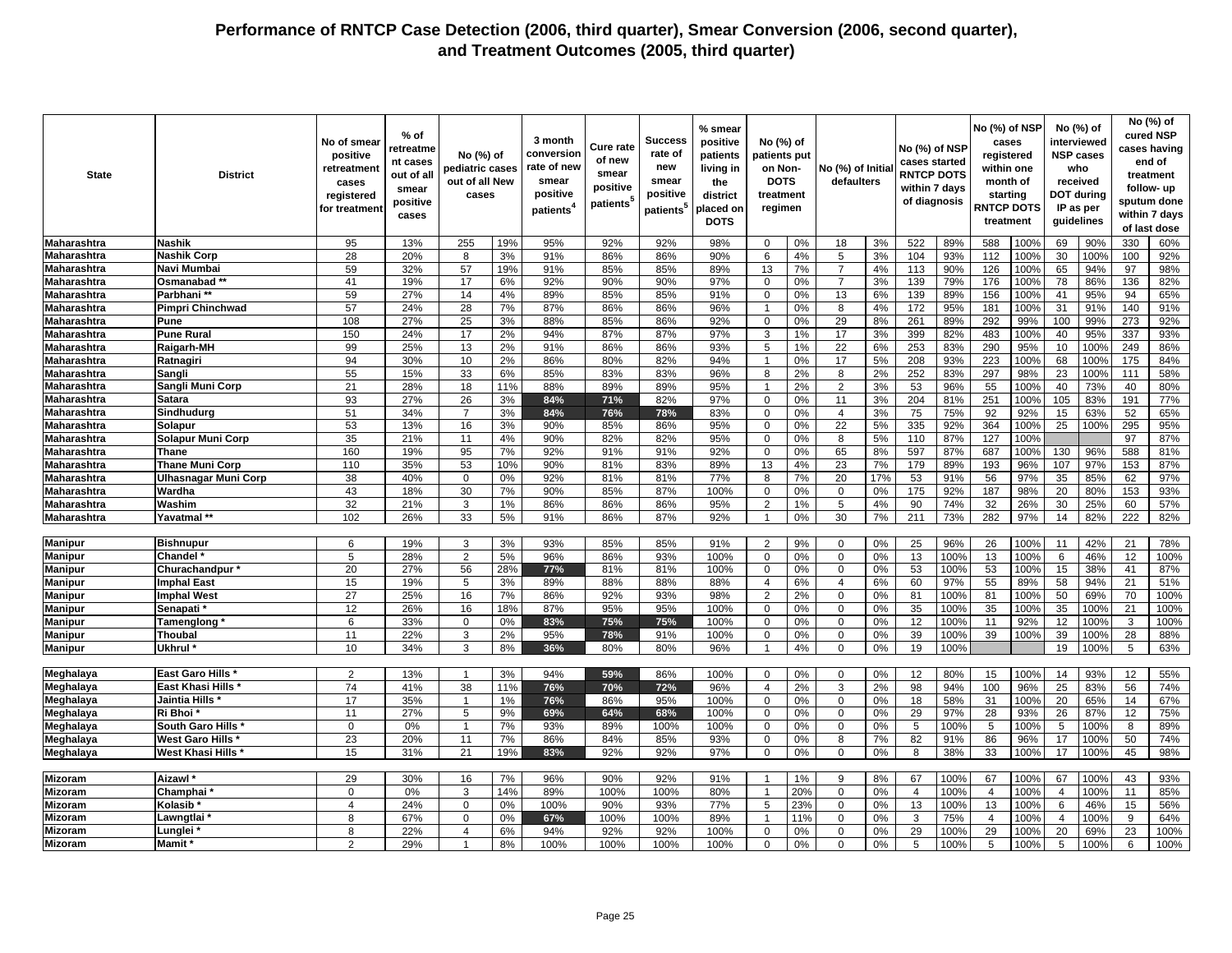| <b>State</b>     | <b>District</b>          | Popu-<br>lation (in<br>lakh)<br>covered<br>by<br><b>RNTCP</b> | No. of<br>suspects<br>examined | <b>Suspects</b><br>examined<br>per lakh<br>population | No of<br>Smear<br>positive<br>patients<br>diagnose<br>$d^2$ | % of<br>S+ve<br>cases<br>among<br>suspects | Total<br>patients<br>registered<br>for<br>treatment <sup>®</sup> | Annualized<br>total case<br>detection<br>rate | <b>New smear</b><br>positive<br>patients<br>registered<br>for<br>treatment |                 | Annualized<br>new smear<br>positive<br>case<br>detection<br>rate $(\%)$ | % new<br>sputum<br>positive out<br>of total new<br>pulmonary<br>cases | No of new<br>smear<br>negative<br>cases<br>registered<br>for<br>treatment | No of new<br><b>EP</b> cases<br>registered<br>for<br>treament | % of new<br><b>EP cases</b><br>out of all<br>new<br>cases |
|------------------|--------------------------|---------------------------------------------------------------|--------------------------------|-------------------------------------------------------|-------------------------------------------------------------|--------------------------------------------|------------------------------------------------------------------|-----------------------------------------------|----------------------------------------------------------------------------|-----------------|-------------------------------------------------------------------------|-----------------------------------------------------------------------|---------------------------------------------------------------------------|---------------------------------------------------------------|-----------------------------------------------------------|
| <b>Mizoram</b>   | Saiha                    | $\mathbf{1}$                                                  | 120                            | 184                                                   | 9                                                           | 8%                                         | 28                                                               | 172                                           | 9                                                                          | 55              | 74%                                                                     | 69%                                                                   | $\overline{4}$                                                            | 9                                                             | 41%                                                       |
| <b>Mizoram</b>   | Serchhip*                | $\overline{1}$                                                | 104                            | 175                                                   | $\overline{7}$                                              | 7%                                         | 20                                                               | 134                                           | 6                                                                          | 40              | 54%                                                                     | 50%                                                                   | 6                                                                         | 8                                                             | 40%                                                       |
|                  |                          |                                                               |                                |                                                       |                                                             |                                            |                                                                  |                                               |                                                                            |                 |                                                                         |                                                                       |                                                                           |                                                               |                                                           |
| Nagaland         | Dimapur <sup>*</sup>     | 3                                                             | 380                            | 115                                                   | 79                                                          | 21%                                        | 217                                                              | 263                                           | 76                                                                         | 92              | 123%                                                                    | 58%                                                                   | 54                                                                        | 9                                                             | 6%                                                        |
| Nagaland         | Kohima                   | 3                                                             | 481                            | 143                                                   | 38                                                          | 8%                                         | 116                                                              | 138                                           | 38                                                                         | 45              | 60%                                                                     | 57%                                                                   | 29                                                                        | 21                                                            | 24%                                                       |
| <b>Nagaland</b>  | Mokokchung               | 2                                                             | 265                            | 109                                                   | 24                                                          | 9%                                         | 62                                                               | 102                                           | 23                                                                         | 38              | 50%                                                                     | 61%                                                                   | 15                                                                        | 5                                                             | 12%                                                       |
| Nagaland         | Mon'                     | 3                                                             | 450                            | 162                                                   | 106                                                         | 24%                                        | 127                                                              | 183                                           | 53                                                                         | 76              | 102%                                                                    | 78%                                                                   | 15                                                                        | 24                                                            | 26%                                                       |
| <b>Nagaland</b>  | Phek <sup>3</sup>        | $\overline{\mathbf{c}}$                                       | 185                            | 116                                                   | 17                                                          | 9%                                         | 34                                                               | 86                                            | 11                                                                         | 28              | 37%                                                                     | 73%                                                                   | $\overline{4}$                                                            | 12                                                            | 44%                                                       |
| Nagaland         | Tuensang <sup>®</sup>    | $\overline{4}$                                                | 512                            | 115                                                   | 68                                                          | 13%                                        | 189                                                              | 170                                           | 68                                                                         | 61              | 82%                                                                     | 54%                                                                   | 59                                                                        | 35                                                            | 22%                                                       |
| Nagaland         | Wokha                    | $\overline{2}$                                                | 160                            | 93                                                    | 25                                                          | 16%                                        | 33                                                               | 76                                            | 20                                                                         | 46              | 62%                                                                     | 71%                                                                   | 8                                                                         | 0                                                             | 0%                                                        |
| Nagaland         | Zunheboto                | $\overline{2}$                                                | 220                            | 132                                                   | 14                                                          | 6%                                         | $\overline{22}$                                                  | 53                                            | 9                                                                          | $\overline{22}$ | 29%                                                                     | 75%                                                                   | 3                                                                         | 3                                                             | 20%                                                       |
|                  |                          |                                                               |                                |                                                       |                                                             |                                            |                                                                  |                                               |                                                                            |                 |                                                                         |                                                                       |                                                                           |                                                               |                                                           |
| Orissa           | Anugul                   | 12                                                            | 1888                           | 156                                                   | 178                                                         | 9%                                         | 275                                                              | 91                                            | 134                                                                        | 44              | 52%                                                                     | 68%                                                                   | 64                                                                        | 35                                                            | 15%                                                       |
| Orissa           | Balangir **              | 14                                                            | 1920                           | 135                                                   | 267                                                         | 14%                                        | 594                                                              | 167                                           | 210                                                                        | 59              | 70%                                                                     | 44%                                                                   | 269                                                                       | 81                                                            | 14%                                                       |
| Orissa           | <b>Baleshwar</b>         | 22                                                            | 1849                           | 86                                                    | 220                                                         | 12%                                        | 393                                                              | 73                                            | 168                                                                        | 31              | 37%                                                                     | 57%                                                                   | 126                                                                       | 39                                                            | 12%                                                       |
| Orissa           | <b>Bargarh</b>           | 14                                                            | 835                            | 58                                                    | 182                                                         | 22%                                        | 400                                                              | 112                                           | 181                                                                        | 51              | 59%                                                                     | 63%                                                                   | 106                                                                       | 78                                                            | 21%                                                       |
| Orissa           | <b>Baudh</b>             | $\overline{4}$                                                | 478                            | 120                                                   | 53                                                          | 11%                                        | 104                                                              | 105                                           | 60                                                                         | 60              | 71%                                                                     | 74%                                                                   | 21                                                                        | 11                                                            | 12%                                                       |
| Orissa           | <b>Bhadrak</b>           | 14                                                            | 870                            | 61                                                    | 103                                                         | 12%                                        | 208                                                              | 59                                            | 97                                                                         | 27              | 32%                                                                     | 65%                                                                   | 53                                                                        | 35                                                            | 19%                                                       |
| Orissa           | <b>Bhubaneshwar Corp</b> | $\overline{7}$                                                | 971                            | 141                                                   | 159                                                         | 16%                                        | 157                                                              | 91                                            | 61                                                                         | 35              | 42%                                                                     | 79%                                                                   | 16                                                                        | 41                                                            | 35%                                                       |
| Orissa           | <b>Cuttack</b>           | 25                                                            | 2146                           | 86                                                    | 351                                                         | 16%                                        | 428                                                              | 69                                            | 164                                                                        | 26              | 31%                                                                     | 69%                                                                   | 74                                                                        | 122                                                           | 34%                                                       |
| Orissa           | Debagarh                 | 3                                                             | 320                            | 110                                                   | 30                                                          | 9%                                         | 56                                                               | 77                                            | 30                                                                         | 41              | 48%                                                                     | 61%                                                                   | 19                                                                        | 3                                                             | 6%                                                        |
| Orissa           | <b>Dhenkanal</b>         | 11                                                            | 1049                           | 92                                                    | 115                                                         | 11%                                        | 246                                                              | 87                                            | 104                                                                        | 37              | 43%                                                                     | 57%                                                                   | 79                                                                        | 30                                                            | 14%                                                       |
| Orissa           | Gajapati 1               | 6                                                             | 774                            | 140                                                   | 154                                                         | 20%                                        | 224                                                              | 162                                           | 118                                                                        | 86              | 101%                                                                    | 69%                                                                   | 54                                                                        | 28                                                            | 14%                                                       |
| Orissa           | Ganjam                   | 33                                                            | 3861                           | 116                                                   | 664                                                         | 17%                                        | 1271                                                             | 152                                           | 479                                                                        | 57              | 68%                                                                     | 57%                                                                   | 366                                                                       | 196                                                           | 19%                                                       |
| Orissa           | Jagatsinghapur           | 11                                                            | 865                            | $\overline{77}$                                       | 70                                                          | 8%                                         | 117                                                              | 42                                            | 59                                                                         | 21              | 25%                                                                     | 82%                                                                   | 13                                                                        | 26                                                            | 27%                                                       |
| Orissa           | Jajapur                  | 17                                                            | 1219                           | 71                                                    | 127                                                         | 10%                                        | 325                                                              | 75                                            | 145                                                                        | 34              | 40%                                                                     | 73%                                                                   | 55                                                                        | 90                                                            | 31%                                                       |
| Orissa           | Jharsuguda               | 5                                                             | 1162                           | 215                                                   | 111                                                         | 10%                                        | 222                                                              | 164                                           | 89                                                                         | 66              | 77%                                                                     | 59%                                                                   | 63                                                                        | 30                                                            | 16%                                                       |
| Orissa           | Kalahandi**              | 14                                                            | 1885                           | 133                                                   | 334                                                         | 18%                                        | 555                                                              | 156                                           | 274                                                                        | 77              | 91%                                                                     | 66%                                                                   | 142                                                                       | 78                                                            | 16%                                                       |
| Orissa           | Kandhamal 1              | $\overline{7}$                                                | 1077                           | 156                                                   | 145                                                         | 13%                                        | 184                                                              | 107                                           | 111                                                                        | 64              | 76%                                                                     | 80%                                                                   | 28                                                                        | 23                                                            | 14%                                                       |
| Orissa           | Kendrapara               | 14                                                            | 1087                           | 78                                                    | 103                                                         | 9%                                         | 207                                                              | 60                                            | 83                                                                         | 24              | 28%                                                                     | 64%                                                                   | 47                                                                        | 38                                                            | 23%                                                       |
| Orissa           | Kendujhar                | 17                                                            | 3357                           | 202                                                   | 412                                                         | 12%                                        | 690                                                              | 166                                           | 309                                                                        | 74              | 88%                                                                     | 63%                                                                   | 183                                                                       | 113                                                           | 19%                                                       |
| Orissa           | Khordha                  | 13                                                            | 1131                           | 87                                                    | 97                                                          | 9%                                         | 272                                                              | 83                                            | 91                                                                         | 28              | 33%                                                                     | 50%                                                                   | 92                                                                        | 43                                                            | 19%                                                       |
| Orissa           | Koraput †                | 13                                                            | 1519                           | 121                                                   | 288                                                         | 19%                                        | 370                                                              | 118                                           | 209                                                                        | 67              | 78%                                                                     | 79%                                                                   | 54                                                                        | 49                                                            | 16%                                                       |
| Orissa           | Malkangiri *             | 5                                                             | 1320                           | 258                                                   | 138                                                         | 10%                                        | 282                                                              | 221                                           | 138                                                                        | 108             | 127%                                                                    | 59%                                                                   | 96                                                                        | 25                                                            | 10%                                                       |
| Orissa           | Mayurbhanj t             | 24                                                            | 4046                           | 171                                                   | 616                                                         | 15%                                        | 1210                                                             | 205                                           | 530                                                                        | 90              | 106%                                                                    | 56%                                                                   | 417                                                                       | 146                                                           | 13%                                                       |
| Orissa           | Nabarangapur †           | 11                                                            | 1046                           | 97                                                    | 154                                                         | 15%                                        | 283                                                              | 105                                           | 140                                                                        | 52              | 61%                                                                     | 59%                                                                   | 96                                                                        | 15                                                            | 6%                                                        |
| Orissa           | Nayagarh                 | 9                                                             | 1451                           | 158                                                   | 212                                                         | 15%                                        | 454                                                              | 198                                           | 113                                                                        | 49              | 58%                                                                     | 42%                                                                   | 159                                                                       | 66                                                            | 20%                                                       |
|                  |                          | 6                                                             |                                |                                                       |                                                             | 16%                                        | 251                                                              | 178                                           | 92                                                                         | 65              |                                                                         | 43%                                                                   | 124                                                                       | 7                                                             | 3%                                                        |
| Orissa<br>Orissa | Nuapada †<br>Puri        | 16                                                            | 805<br>1434                    | 143<br>90                                             | 131<br>153                                                  | 11%                                        | 321                                                              | 81                                            | 115                                                                        | 29              | 77%<br>34%                                                              | 65%                                                                   | 63                                                                        | 64                                                            | 26%                                                       |
| Orissa           | Rayagada †               | 9                                                             | 1719                           | 196                                                   | 248                                                         | 14%                                        | 387                                                              | 177                                           | 208                                                                        | 95              | 112%                                                                    | 67%                                                                   | 102                                                                       | 36                                                            | 10%                                                       |
| Orissa           | Sambalpur                | 10                                                            | 1898                           | 192                                                   | 192                                                         | 10%                                        | 286                                                              | 116                                           | 139                                                                        | 56              | 66%                                                                     | 69%                                                                   | 63                                                                        | 59                                                            | 23%                                                       |
| Orissa           | Sonapur                  | 6                                                             | 605                            | 105                                                   | 51                                                          | 8%                                         | 141                                                              | 98                                            | 60                                                                         | 42              | 49%                                                                     | 59%                                                                   | 41                                                                        | 16                                                            | 14%                                                       |
| Orissa           | Sundargarh †             | 19                                                            | 3644                           | 187                                                   | 484                                                         | 13%                                        | 787                                                              | 162                                           | 366                                                                        | 75              | 88%                                                                     | 59%                                                                   | 252                                                                       | 89                                                            | 13%                                                       |
|                  |                          |                                                               |                                |                                                       |                                                             |                                            |                                                                  |                                               |                                                                            |                 |                                                                         |                                                                       |                                                                           |                                                               |                                                           |
| Pondicherry      | Pondicherry              | 10                                                            | 3794                           | 364                                                   | 363                                                         | 10%                                        | 350                                                              | 134                                           | 152                                                                        | 58              | 78%                                                                     | 69%                                                                   | 69                                                                        | 77                                                            | 26%                                                       |
|                  |                          |                                                               |                                |                                                       |                                                             |                                            |                                                                  |                                               |                                                                            |                 |                                                                         |                                                                       |                                                                           |                                                               |                                                           |
| Punjab           | Amritsar                 | 33                                                            | 4005                           | 122                                                   | 703                                                         | 18%                                        | 1334                                                             | 162                                           | 494                                                                        | 60              | 63%                                                                     | 65%                                                                   | 266                                                                       | 354                                                           | 32%                                                       |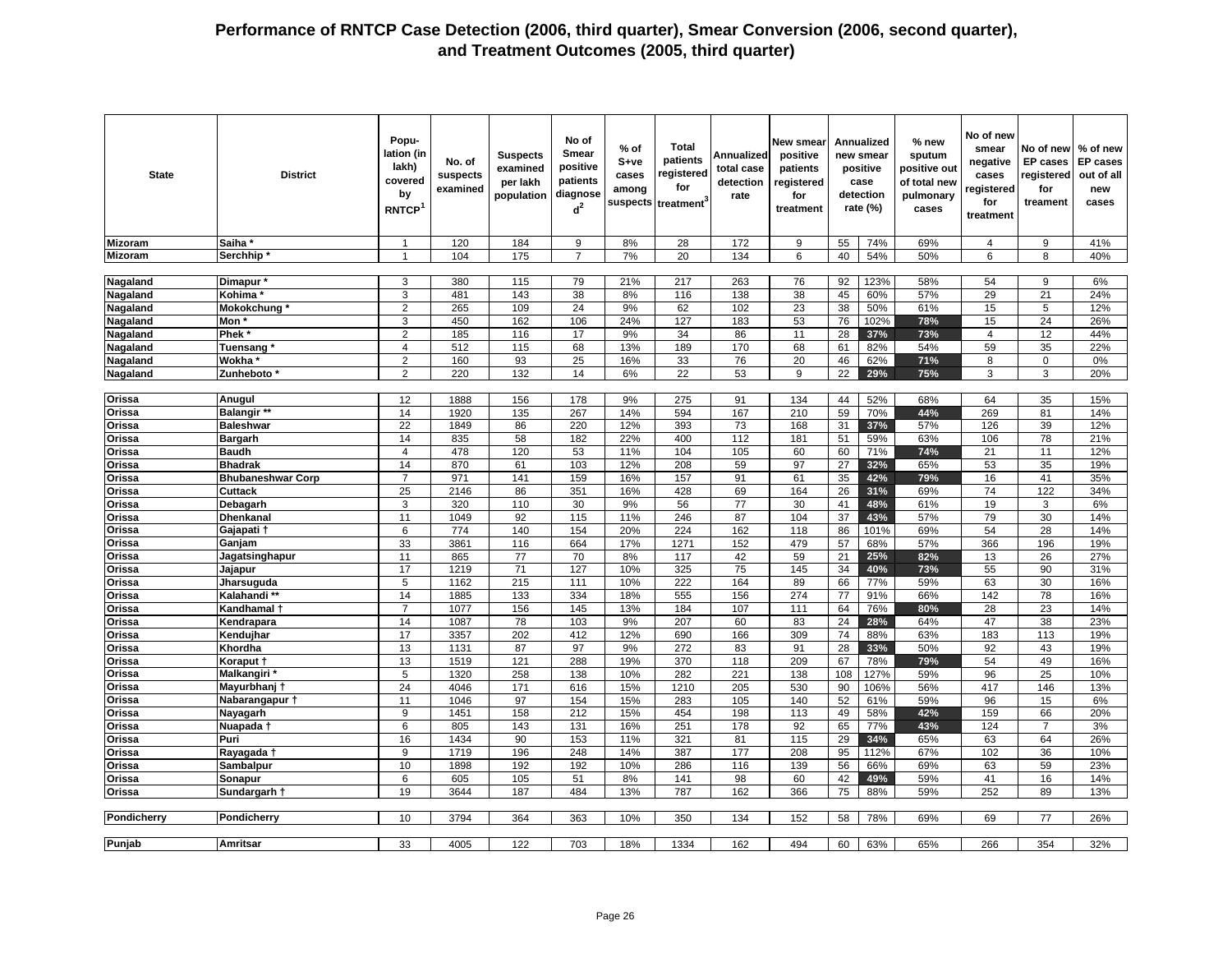| <b>State</b>    | <b>District</b>          | No of smear<br>positive<br>retreatment<br>cases<br>registered<br>for treatmen | % of<br>retreatme<br>nt cases<br>out of all<br>smear<br>positive<br>cases | No (%) of<br>pediatric cases<br>out of all New<br>cases |     | 3 month<br>conversion<br>rate of new<br>smear<br>positive<br>patients <sup>4</sup> | <b>Cure rate</b><br>of new<br>smear<br>positive<br>patients <sup>5</sup> | Success<br>rate of<br>new<br>smear<br>positive<br>patients <sup>5</sup> | % smear<br>positive<br>patients<br>living in<br>the<br>district<br>placed on<br><b>DOTS</b> | No (%) of<br>patients put<br>on Non-<br><b>DOTS</b><br>treatment<br>regimen |    | No (%) of Initia<br>defaulters |     | No (%) of NSP<br>cases started<br><b>RNTCP DOTS</b><br>within 7 days<br>of diagnosis |      | No (%) of NSP<br>cases<br>registered<br><b>RNTCP DOTS</b><br>treatment | within one<br>month of<br>starting | guidelines     | No (%) of<br>interviewed<br><b>NSP cases</b><br>who<br>received<br>DOT during<br>IP as per |                | No (%) of<br>cured NSP<br>cases having<br>end of<br>treatment<br>follow-up<br>sputum done<br>within 7 days<br>of last dose |
|-----------------|--------------------------|-------------------------------------------------------------------------------|---------------------------------------------------------------------------|---------------------------------------------------------|-----|------------------------------------------------------------------------------------|--------------------------------------------------------------------------|-------------------------------------------------------------------------|---------------------------------------------------------------------------------------------|-----------------------------------------------------------------------------|----|--------------------------------|-----|--------------------------------------------------------------------------------------|------|------------------------------------------------------------------------|------------------------------------|----------------|--------------------------------------------------------------------------------------------|----------------|----------------------------------------------------------------------------------------------------------------------------|
| Mizoram         | Saiha                    | $\Omega$                                                                      | 0%                                                                        | 2                                                       | 9%  | 100%                                                                               | 90%                                                                      | 90%                                                                     | 100%                                                                                        | $\mathbf 0$                                                                 | 0% | $\mathbf 0$                    | 0%  | <sub>9</sub>                                                                         | 100% | 9                                                                      | 100%                               | $\mathbf{Q}$   | 100%                                                                                       | 9              | 90%                                                                                                                        |
| <b>Mizoram</b>  | Serchhip                 | $\Omega$                                                                      | 0%                                                                        | 3                                                       | 15% | 100%                                                                               | 83%                                                                      | 83%                                                                     | 100%                                                                                        | $\mathbf 0$                                                                 | 0% | $\mathbf{0}$                   | 0%  | 6                                                                                    | 100% | 6                                                                      | 100%                               | 6              | 100%                                                                                       | 5              | 100%                                                                                                                       |
|                 |                          |                                                                               |                                                                           |                                                         |     |                                                                                    |                                                                          |                                                                         |                                                                                             |                                                                             |    |                                |     |                                                                                      |      |                                                                        |                                    |                |                                                                                            |                |                                                                                                                            |
|                 |                          | 35                                                                            | 32%                                                                       | 9                                                       | 6%  | 93%                                                                                | 89%                                                                      | 89%                                                                     | 96%                                                                                         | $\mathbf 0$                                                                 | 0% | $\mathbf{3}$                   | 4%  |                                                                                      | 89%  |                                                                        | 100%                               | 51             | 67%                                                                                        | 30             | 39%                                                                                                                        |
| Nagaland        | Dimapur *                |                                                                               |                                                                           |                                                         |     |                                                                                    |                                                                          |                                                                         |                                                                                             |                                                                             |    |                                |     | 68                                                                                   |      | 76                                                                     |                                    |                |                                                                                            |                |                                                                                                                            |
| Nagaland        | Kohima                   | 15                                                                            | 28%                                                                       | 9                                                       | 10% | 93%                                                                                | 83%                                                                      | 83%                                                                     | 100%                                                                                        | $\mathbf 0$                                                                 | 0% | $\mathbf 0$                    | 0%  | 38                                                                                   | 100% | 38                                                                     | 100%                               | 35             | 92%                                                                                        | 29             | 76%                                                                                                                        |
| Nagaland        | Mokokchung               | 12                                                                            | 34%                                                                       | 2                                                       | 5%  | 83%                                                                                | 82%                                                                      | 82%                                                                     | 96%                                                                                         | $\overline{1}$                                                              | 4% | $\mathbf 0$                    | 0%  |                                                                                      |      |                                                                        |                                    |                |                                                                                            |                |                                                                                                                            |
| <b>Nagaland</b> | Mon '                    | 28                                                                            | 35%                                                                       | 13                                                      | 14% | 88%                                                                                | 91%                                                                      | 91%                                                                     | 50%                                                                                         | $\mathbf 0$                                                                 | 0% | 53                             | 50% | 53                                                                                   | 100% | 53                                                                     | 100%                               |                |                                                                                            | 30             | 57%                                                                                                                        |
| Nagaland        | <b>Phek</b>              | 5                                                                             | 31%                                                                       | 7                                                       | 26% | 82%                                                                                | 95%                                                                      | 95%                                                                     | 94%                                                                                         | $\Omega$                                                                    | 0% | $\mathbf{1}$                   | 6%  | 9                                                                                    | 82%  | 8                                                                      | 73%                                | 9              | 82%                                                                                        | 16             | 89%                                                                                                                        |
| Nagaland        | Tuensang                 | 13                                                                            | 16%                                                                       | 27                                                      | 17% | 98%                                                                                | 86%                                                                      | 86%                                                                     | 100%                                                                                        | $\mathbf 0$                                                                 | 0% | $\mathsf 0$                    | 0%  | 5                                                                                    | 100% | 5                                                                      | 100%                               | 5              | 100%                                                                                       | $\overline{4}$ | 80%                                                                                                                        |
| Nagaland        | Wokha                    | 5                                                                             | 20%                                                                       | $\mathbf 0$                                             | 0%  | 100%                                                                               | 87%                                                                      | 87%                                                                     | 100%                                                                                        | $\mathbf 0$                                                                 | 0% | $\mathbf{0}$                   | 0%  | 19                                                                                   | 95%  | 20                                                                     | 100%                               | 8              | 40%                                                                                        | 20             | 100%                                                                                                                       |
| <b>Nagaland</b> | Zunheboto                | 5                                                                             | 36%                                                                       | $\mathbf 0$                                             | 0%  | 100%                                                                               | 100%                                                                     | 100%                                                                    | 100%                                                                                        | $\mathbf 0$                                                                 | 0% | $\mathbf 0$                    | 0%  | 9                                                                                    | 100% | 9                                                                      | 100%                               | 9              | 100%                                                                                       |                |                                                                                                                            |
|                 |                          |                                                                               |                                                                           |                                                         |     |                                                                                    |                                                                          |                                                                         |                                                                                             |                                                                             |    |                                |     |                                                                                      |      |                                                                        |                                    |                |                                                                                            |                |                                                                                                                            |
| Orissa          | Anugul                   | 29                                                                            | 18%                                                                       | 11                                                      | 5%  | 93%                                                                                | 91%                                                                      | 91%                                                                     | 92%                                                                                         | $\overline{1}$                                                              | 1% | 13                             | 8%  | 105                                                                                  | 78%  | 132                                                                    | 99%                                | 80             | 94%                                                                                        | 87             | 70%                                                                                                                        |
| Orissa          | <b>Balangir **</b>       | 17                                                                            | 7%                                                                        | 22                                                      | 4%  | 88%                                                                                | 85%                                                                      | 92%                                                                     | 91%                                                                                         | 3                                                                           | 1% | 20                             | 8%  | 170                                                                                  | 81%  | 200                                                                    | 95%                                | 34             | 92%                                                                                        | 162            | 69%                                                                                                                        |
| <b>Orissa</b>   | <b>Baleshwar</b>         | 44                                                                            | 21%                                                                       | 8                                                       | 2%  | 91%                                                                                | 80%                                                                      | 84%                                                                     | 98%                                                                                         | 3                                                                           | 1% | $\mathbf{1}$                   | 0%  | 123                                                                                  | 75%  | 151                                                                    | 90%                                | 11             | 69%                                                                                        | 101            | 56%                                                                                                                        |
| Orissa          | Bargarh                  | 16                                                                            | 8%                                                                        | 12                                                      | 3%  | 84%                                                                                | 76%                                                                      | 85%                                                                     | 99%                                                                                         | $\Omega$                                                                    | 0% | 2                              | 1%  | 151                                                                                  | 83%  | 181                                                                    | 100%                               |                |                                                                                            |                |                                                                                                                            |
| Orissa          | <b>Baudh</b>             | 5                                                                             | 8%                                                                        | $\overline{4}$                                          | 4%  | 84%                                                                                | 90%                                                                      | 90%                                                                     | 90%                                                                                         | $\mathbf 0$                                                                 | 0% | 5                              | 10% | 50                                                                                   | 83%  | 60                                                                     | 100%                               | 5              | 100%                                                                                       | 24             | 69%                                                                                                                        |
| Orissa          | <b>Bhadrak</b>           | 13                                                                            | 12%                                                                       | $\overline{4}$                                          | 2%  | 86%                                                                                | 79%                                                                      | 85%                                                                     | 89%                                                                                         | $\mathbf 0$                                                                 | 0% | 11                             | 11% | 84                                                                                   | 87%  | 97                                                                     | 100%                               | 32             | 100%                                                                                       | 47             | 90%                                                                                                                        |
| Orissa          | <b>Bhubaneshwar Corp</b> | 37                                                                            | 38%                                                                       | 3                                                       | 3%  | 86%                                                                                | 82%                                                                      | 91%                                                                     | 100%                                                                                        | $\Omega$                                                                    | 0% | $\mathbf 0$                    | 0%  | 36                                                                                   | 59%  | 56                                                                     | 92%                                | 14             | 23%                                                                                        | 40             | 71%                                                                                                                        |
| Orissa          |                          | 51                                                                            | 24%                                                                       | 17                                                      | 5%  | 78%                                                                                | 59%                                                                      | 76%                                                                     | 89%                                                                                         | $\overline{4}$                                                              | 2% | 21                             | 9%  | 140                                                                                  | 85%  | 158                                                                    | 96%                                |                |                                                                                            | 59             | 52%                                                                                                                        |
| Orissa          | Cuttack                  | 2                                                                             | 6%                                                                        | $\overline{\phantom{a}}$                                | 2%  | 86%                                                                                | 100%                                                                     | 100%                                                                    | 83%                                                                                         | $\mathbf 0$                                                                 | 0% | 5                              | 17% |                                                                                      |      | 32                                                                     |                                    |                | 100%                                                                                       | 21             |                                                                                                                            |
|                 | Debagarh                 | 16                                                                            |                                                                           | 9                                                       |     | 93%                                                                                |                                                                          |                                                                         |                                                                                             | $\Omega$                                                                    |    |                                | 10% |                                                                                      | 52%  |                                                                        | 100%<br>97%                        | 32<br>57       | 79%                                                                                        | 60             | 100%<br>49%                                                                                                                |
| Orissa          | <b>Dhenkana</b>          |                                                                               | 13%                                                                       |                                                         | 4%  |                                                                                    | 84%                                                                      | 89%                                                                     | 90%                                                                                         |                                                                             | 0% | 11                             |     | 54                                                                                   |      | 101                                                                    |                                    |                |                                                                                            |                |                                                                                                                            |
| Orissa          | Gajapati                 | 11                                                                            | 9%                                                                        | 17                                                      | 9%  | 83%                                                                                | 66%                                                                      | 73%                                                                     | 86%                                                                                         | $\overline{7}$                                                              | 5% | 14                             | 9%  | 67                                                                                   | 57%  | 94                                                                     | 80%                                | 85             | 72%                                                                                        | 58             | 54%                                                                                                                        |
| Orissa          | Ganjam                   | 139                                                                           | 22%                                                                       | 46                                                      | 4%  | 79%                                                                                | 70%                                                                      | 79%                                                                     | 88%                                                                                         | $\overline{4}$                                                              | 1% | 73                             | 11% | 369                                                                                  | 77%  | 479                                                                    | 100%                               | 42             | 48%                                                                                        | 137            | 37%                                                                                                                        |
| Orissa          | Jagatsinghapur           | 18                                                                            | 23%                                                                       | 3                                                       | 3%  | 91%                                                                                | 89%                                                                      | 89%                                                                     | 94%                                                                                         | $\overline{\mathbf{1}}$                                                     | 2% | 3                              | 5%  | 47                                                                                   | 80%  | 54                                                                     | 92%                                | $\overline{7}$ | 88%                                                                                        | 44             | 88%                                                                                                                        |
| Orissa          | Jajapur                  | 28                                                                            | 16%                                                                       | 6                                                       | 2%  | 93%                                                                                | 82%                                                                      | 90%                                                                     | 100%                                                                                        | $\mathbf 0$                                                                 | 0% | $\mathbf 0$                    | 0%  |                                                                                      |      |                                                                        |                                    |                |                                                                                            |                |                                                                                                                            |
| Orissa          | Jharsuguda               | 27                                                                            | 23%                                                                       | 5                                                       | 3%  | 88%                                                                                | 87%                                                                      | 87%                                                                     | 94%                                                                                         | $\mathbf 0$                                                                 | 0% | 6                              | 6%  | 81                                                                                   | 91%  | 86                                                                     | 97%                                | 77             | 87%                                                                                        | 55             | 90%                                                                                                                        |
| Orissa          | Kalahandi **             | 47                                                                            | 15%                                                                       | 18                                                      | 4%  | 73%                                                                                | 75%                                                                      | 87%                                                                     | 92%                                                                                         | $\overline{1}$                                                              | 0% | 25                             | 8%  |                                                                                      |      |                                                                        |                                    |                |                                                                                            |                |                                                                                                                            |
| Orissa          | Kandhamal <del>1</del>   | 19                                                                            | 15%                                                                       | $\overline{4}$                                          | 2%  | 66%                                                                                | 62%                                                                      | 92%                                                                     | 91%                                                                                         | $\mathbf 0$                                                                 | 0% | 11                             | 9%  | 101                                                                                  | 86%  | 112                                                                    | 95%                                |                |                                                                                            | 46             | 43%                                                                                                                        |
| Orissa          | Kendrapara               | 25                                                                            | 23%                                                                       | 6                                                       | 4%  | 95%                                                                                | 89%                                                                      | 89%                                                                     | 94%                                                                                         | $\mathbf 0$                                                                 | 0% | 6                              | 6%  | 80                                                                                   | 96%  | 83                                                                     | 100%                               | 55             | 96%                                                                                        | 65             | 97%                                                                                                                        |
| Orissa          | Kendujhar                | 45                                                                            | 13%                                                                       | 15                                                      | 2%  | 95%                                                                                | 89%                                                                      | 90%                                                                     | 89%                                                                                         | 5                                                                           | 1% | 39                             | 10% | 310                                                                                  | 90%  | 343                                                                    | 100%                               | 173            | 50%                                                                                        | 225            | 85%                                                                                                                        |
| Orissa          | Khordha                  | 28                                                                            | 24%                                                                       | 11                                                      | 5%  | 91%                                                                                | 79%                                                                      | 83%                                                                     | 100%                                                                                        | $\mathbf 0$                                                                 | 0% | $\mathbf 0$                    | 0%  | 69                                                                                   | 76%  | 91                                                                     | 100%                               | 12             | 80%                                                                                        | 55             | 59%                                                                                                                        |
| Orissa          | Koraput †                | 41                                                                            | 16%                                                                       | 8                                                       | 3%  | 78%                                                                                | 60%                                                                      | 74%                                                                     | 88%                                                                                         | $\mathbf 0$                                                                 | 0% | 33                             | 12% | 159                                                                                  | 76%  | 180                                                                    | 86%                                | 21             | 70%                                                                                        | 54             | 53%                                                                                                                        |
| Orissa          | <b>Malkangiri</b>        | $\overline{22}$                                                               | 14%                                                                       | 8                                                       | 3%  | 81%                                                                                | 68%                                                                      | 80%                                                                     | 100%                                                                                        | $\mathbf 0$                                                                 | 0% | $\mathbf 0$                    | 0%  | 100                                                                                  | 72%  | 138                                                                    | 100%                               | 26             | 68%                                                                                        | 112            | 84%                                                                                                                        |
| Orissa          | Mayurbhanj 1             | 61                                                                            | 10%                                                                       | 20                                                      | 2%  | 93%                                                                                | 92%                                                                      | 93%                                                                     | 90%                                                                                         | $\overline{2}$                                                              | 0% | 62                             | 10% | 444                                                                                  | 84%  | 519                                                                    | 98%                                | 50             | 91%                                                                                        | 530            | 91%                                                                                                                        |
| <b>Orissa</b>   | Nabarangapur 1           | 22                                                                            | 14%                                                                       | $\overline{2}$                                          | 1%  | 95%                                                                                | 88%                                                                      | 90%                                                                     | 80%                                                                                         | 8                                                                           | 5% | 22                             | 14% | 117                                                                                  | 84%  | 140                                                                    | 100%                               | 25             | 20%                                                                                        | 72             | 47%                                                                                                                        |
| Orissa          | Nayagarh                 | 62                                                                            | 35%                                                                       | 48                                                      | 14% | 72%                                                                                | 65%                                                                      | 66%                                                                     | 99%                                                                                         | $\mathbf 0$                                                                 | 0% | 2                              | 1%  | 107                                                                                  | 95%  | 100                                                                    | 88%                                | 36             | 32%                                                                                        | 51             | 77%                                                                                                                        |
| Orissa          | Nuapada 1                | 16                                                                            | 15%                                                                       | 3                                                       | 1%  | 72%                                                                                | 59%                                                                      | 94%                                                                     | 100%                                                                                        | $\mathbf 0$                                                                 | 0% | $\mathbf 0$                    | 0%  | 84                                                                                   | 91%  | 92                                                                     | 100%                               | 58             | 63%                                                                                        | 58             | 72%                                                                                                                        |
| Orissa          | Puri                     | 27                                                                            | 19%                                                                       | 12                                                      | 5%  | 90%                                                                                | 82%                                                                      | 87%                                                                     | 99%                                                                                         | $\mathbf 0$                                                                 | 0% | 2                              | 1%  | 3                                                                                    | 12%  | 115                                                                    | 100%                               | 8              | 50%                                                                                        | 71             | 72%                                                                                                                        |
| Orissa          | Rayagada †               | 33                                                                            | 14%                                                                       | 26                                                      | 8%  | 91%                                                                                | 80%                                                                      | 84%                                                                     | 89%                                                                                         | $\Omega$                                                                    | 0% | $\overline{26}$                | 11% | 139                                                                                  | 67%  | 175                                                                    | 84%                                | 121            | 58%                                                                                        | 122            | 73%                                                                                                                        |
| Orissa          | Sambalpur                | 15                                                                            | 10%                                                                       | 13                                                      | 5%  | 94%                                                                                | 88%                                                                      | 88%                                                                     | 91%                                                                                         | 3                                                                           | 2% | 13                             | 8%  | 106                                                                                  | 76%  | 131                                                                    | 94%                                | 62             | 45%                                                                                        | 62             | 54%                                                                                                                        |
| Orissa          | Sonapur                  | 12                                                                            | 17%                                                                       | $\overline{1}$                                          | 1%  | 82%                                                                                | 77%                                                                      | 87%                                                                     | 88%                                                                                         | $\mathsf 0$                                                                 | 0% | 6                              | 12% | 47                                                                                   | 78%  | 60                                                                     | 100%                               |                |                                                                                            | 26             | 50%                                                                                                                        |
| Orissa          | Sundargarh t             | 52                                                                            | 12%                                                                       | 23                                                      | 3%  | 91%                                                                                | 81%                                                                      | 87%                                                                     | 91%                                                                                         | 10                                                                          | 2% | 40                             | 9%  | 242                                                                                  | 66%  | 311                                                                    | 85%                                | 194            | 53%                                                                                        | 188            | 71%                                                                                                                        |
|                 |                          |                                                                               |                                                                           |                                                         |     |                                                                                    |                                                                          |                                                                         |                                                                                             |                                                                             |    |                                |     |                                                                                      |      |                                                                        |                                    |                |                                                                                            |                |                                                                                                                            |
| Pondicherry     | Pondicherry              | 47                                                                            | 24%                                                                       | 11                                                      | 4%  | 87%                                                                                | 75%                                                                      | 82%                                                                     | 84%                                                                                         | 16                                                                          | 7% | 22                             | 9%  | 127                                                                                  | 64%  | 138                                                                    | 69%                                |                |                                                                                            | 130            | 65%                                                                                                                        |
|                 |                          |                                                                               |                                                                           |                                                         |     |                                                                                    |                                                                          |                                                                         |                                                                                             |                                                                             |    |                                |     |                                                                                      |      |                                                                        |                                    |                |                                                                                            |                |                                                                                                                            |
| Punjab          | Amritsar                 | 175                                                                           | 26%                                                                       | 63                                                      | 6%  | 84%                                                                                | 80%                                                                      | 82%                                                                     | 97%                                                                                         | 3                                                                           | 0% | 14                             | 2%  | 484                                                                                  | 98%  | 494                                                                    | 100%                               | 68             | 91%                                                                                        | 329            | 100%                                                                                                                       |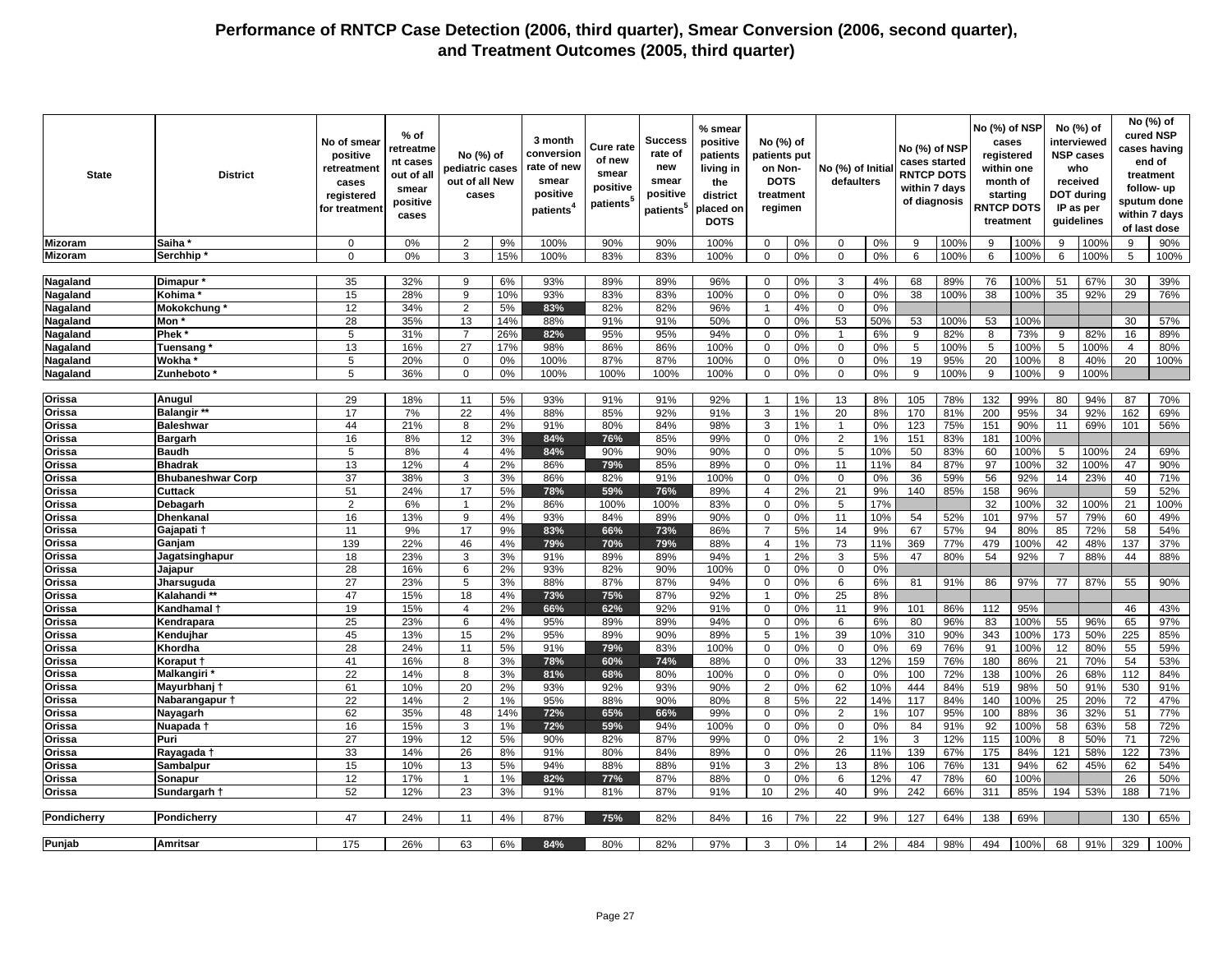| <b>State</b>           | <b>District</b>                   | Popu-<br>lation (in<br>lakh)<br>covered<br>by<br>RNTCP <sup>1</sup> | No. of<br>suspects<br>examined | <b>Suspects</b><br>examined<br>per lakh<br>population | No of<br>Smear<br>positive<br>patients<br>diagnose<br>$d^2$ | $%$ of<br>S+ve<br>cases<br>among<br>suspects | Total<br>patients<br>registered<br>for<br>treatment | Annualized<br>total case<br>detection<br>rate | <b>New smear</b><br>positive<br>patients<br>registered<br>for<br>treatment |          | <b>Annualized</b><br>new smear<br>positive<br>case<br>detection<br>rate (%) | % new<br>sputum<br>positive out<br>of total new<br>pulmonary<br>cases | No of new<br>smear<br>negative<br>cases<br>registered<br>for<br>treatment | No of new<br><b>EP</b> cases<br>registered<br>for<br>treament | % of new<br><b>EP cases</b><br>out of all<br>new<br>cases |
|------------------------|-----------------------------------|---------------------------------------------------------------------|--------------------------------|-------------------------------------------------------|-------------------------------------------------------------|----------------------------------------------|-----------------------------------------------------|-----------------------------------------------|----------------------------------------------------------------------------|----------|-----------------------------------------------------------------------------|-----------------------------------------------------------------------|---------------------------------------------------------------------------|---------------------------------------------------------------|-----------------------------------------------------------|
| Punjab                 | <b>Bathinda</b>                   | 13                                                                  | 2151                           | 170                                                   | 277                                                         | 13%                                          | 474                                                 | 150                                           | 182                                                                        | 58       | 61%                                                                         | 65%                                                                   | 100                                                                       | 81                                                            | 22%                                                       |
| Punjab                 | Faridkot                          | 6                                                                   | 1194                           | 202                                                   | 187                                                         | 16%                                          | 267                                                 | 181                                           | 103                                                                        | 70       | 73%                                                                         | 62%                                                                   | 62                                                                        | 51                                                            | 24%                                                       |
| Punjab                 | <b>Fatehgarh Sahib</b>            | 6                                                                   | 950                            | 165                                                   | 101                                                         | 11%                                          | 199                                                 | 138                                           | 89                                                                         | 62       | 65%                                                                         | 71%                                                                   | 36                                                                        | 39                                                            | 24%                                                       |
| Punjab                 | Firozpur                          | 19                                                                  | 1819                           | 97                                                    | 351                                                         | 19%                                          | 579                                                 | 124                                           | 220                                                                        | 47       | 50%                                                                         | 64%                                                                   | 125                                                                       | 73                                                            | 17%                                                       |
| Punjab                 | Gurdaspur                         | $\overline{22}$                                                     | 3062                           | 137                                                   | 426                                                         | 14%                                          | 682                                                 | 122                                           | 296                                                                        | 53       | 56%                                                                         | 69%                                                                   | 135                                                                       | 91                                                            | 17%                                                       |
| Punjab                 | Hoshiarpur                        | 16                                                                  | 3384                           | 214                                                   | 335                                                         | 10%                                          | 590                                                 | 149                                           | 220                                                                        | 56       | 59%                                                                         | 59%                                                                   | 155                                                                       | 97                                                            | 21%                                                       |
| Punjab                 | Jalandhar                         | 21                                                                  | 2925                           | 140                                                   | 385                                                         | 13%                                          | 618                                                 | 118                                           | 257                                                                        | 49       | 52%                                                                         | 72%                                                                   | 98                                                                        | 145                                                           | 29%                                                       |
| Punjab                 | Kapurthala                        | 8                                                                   | 1219                           | 152                                                   | 139                                                         | 11%                                          | 213                                                 | 106                                           | 99                                                                         | 49       | 52%                                                                         | 68%                                                                   | 47                                                                        | 34                                                            | 19%                                                       |
| Punjab                 | Ludhiana                          | 32                                                                  | 5485                           | 169                                                   | 701                                                         | 13%                                          | 1371                                                | 169                                           | 468                                                                        | 58       | 61%                                                                         | 51%                                                                   | 457                                                                       | 267                                                           | 22%                                                       |
| Punjab                 | Mansa-PU                          |                                                                     | 1140                           | 155                                                   | 159                                                         | 14%                                          | 284                                                 | 154                                           | 118                                                                        | 64       | 67%                                                                         | 67%                                                                   | 58                                                                        | 55                                                            | 24%                                                       |
| Punjab                 | Moga                              | 9                                                                   | 1148                           | 121                                                   | 158                                                         | 14%                                          | 269                                                 | 114                                           | 129                                                                        | 54       | 57%                                                                         | 71%                                                                   | 52                                                                        | 38                                                            | 17%                                                       |
| Punjab                 | <b>Muktsar</b>                    | 8                                                                   | 1253                           | 151                                                   | 218                                                         | 17%                                          | 314                                                 | 151                                           | 145                                                                        | 70       | 74%                                                                         | 65%                                                                   | 78                                                                        | 22                                                            | 9%                                                        |
| Punjab                 | Nawanshahr                        | 6                                                                   | 1387                           | 221                                                   | 140                                                         | 10%                                          | 223                                                 | 142                                           | 102                                                                        | 65       | 68%                                                                         | 77%                                                                   | 30                                                                        | 40                                                            | 23%                                                       |
| Punjab                 | Patiala                           | 20                                                                  | 4339                           | 221                                                   | 663                                                         | 15%                                          | 956                                                 | 194                                           | 388                                                                        | 79       | 83%                                                                         | 72%                                                                   | 148                                                                       | 222                                                           | 29%                                                       |
| Punjab                 | Rupnagar                          | 12                                                                  | 2340                           | 197                                                   | 236                                                         | 10%                                          | 422                                                 | 142                                           | 159                                                                        | 54       | 56%                                                                         | 68%                                                                   | 75                                                                        | 86                                                            | 27%                                                       |
| Punjab                 | Sangrur                           | 21                                                                  | 3169                           | 148                                                   | 318                                                         | 10%                                          | 635                                                 | 119                                           | 253                                                                        | 47       | 50%                                                                         | 60%                                                                   | 170                                                                       | 100                                                           | 19%                                                       |
|                        |                                   |                                                                     |                                |                                                       |                                                             |                                              |                                                     |                                               |                                                                            |          |                                                                             |                                                                       |                                                                           |                                                               |                                                           |
| Rajasthan              | Ajmer                             | 24                                                                  | 4231                           | 176                                                   | 948                                                         | 22%                                          | 1476                                                | 245                                           | 461                                                                        | 76       | 96%                                                                         | 53%                                                                   | 407                                                                       | 221                                                           | 20%                                                       |
| Rajasthan              | Alwar                             | 33                                                                  | 3929                           | 119                                                   | 724                                                         | 18%                                          | 1340                                                | 162                                           | 471                                                                        | 57       | 71%                                                                         | 52%                                                                   | 436                                                                       | 188                                                           | 17%                                                       |
| Rajasthan              | Banswara t                        | 17                                                                  | 2261                           | 136                                                   | 510                                                         | 23%                                          | 859                                                 | 207                                           | 337                                                                        | 81       | 102%                                                                        | 54%                                                                   | 290                                                                       | 52                                                            | 8%                                                        |
| Rajasthan              | <b>Baran</b>                      | 11                                                                  | 2369                           | 210                                                   | 449                                                         | 19%                                          | 719                                                 | 254                                           | 294                                                                        | 104      | 130%                                                                        | 58%                                                                   | 210                                                                       | 73                                                            | 13%                                                       |
| Rajasthan              | <b>Barmer</b>                     | 22                                                                  | 2835                           | 131                                                   | 461                                                         | 16%                                          | 798                                                 | 147                                           | 282                                                                        | 52       | 65%                                                                         | 47%                                                                   | 314                                                                       | 41                                                            | 6%                                                        |
| Rajasthan              | <b>Bharatpur</b>                  | 23<br>22                                                            | 3351                           | 144                                                   | 542                                                         | 16%                                          | 959                                                 | 165                                           | 293                                                                        | 51       | 63%                                                                         | 42%                                                                   | 402                                                                       | 66                                                            | 9%                                                        |
| Rajasthan<br>Rajasthan | <b>Bhilwara</b><br><b>Bikaner</b> | 21                                                                  | 4110                           | 185                                                   | 887<br>574                                                  | 22%<br>17%                                   | 1471<br>779                                         | 265                                           | 535                                                                        | 96       | 120%                                                                        | 60%                                                                   | 362                                                                       | 190                                                           | 17%                                                       |
| Rajasthan              |                                   |                                                                     | 3338                           | 159                                                   |                                                             |                                              |                                                     | 149                                           | 261                                                                        | 50       | 62%                                                                         | 56%                                                                   | 208                                                                       | 137                                                           | 23%                                                       |
| Rajasthan              | <b>Bundi</b>                      | 11<br>20                                                            | 1783<br>2467                   | 168<br>124                                            | 287<br>547                                                  | 16%<br>22%                                   | 575<br>780                                          | 216<br>157                                    | 186<br>333                                                                 | 70<br>67 | 88%<br>84%                                                                  | 48%<br>69%                                                            | 201<br>147                                                                | 44<br>113                                                     | 10%<br>19%                                                |
| Rajasthan              | Chittaurgarh<br>Churu             | 19                                                                  | 1855                           | 99                                                    | 525                                                         | 28%                                          | 927                                                 | 197                                           | 338                                                                        | 72       | 90%                                                                         | 58%                                                                   | 247                                                                       | 146                                                           | 20%                                                       |
| Rajasthan              | <b>Dausa</b>                      | 15                                                                  | 2331                           | 160                                                   | 421                                                         | 18%                                          | 700                                                 | 192                                           | 262                                                                        | 72       | 90%                                                                         | 58%                                                                   | 187                                                                       | 105                                                           | 19%                                                       |
| Rajasthan              | <b>Dhaulpur</b>                   | 11                                                                  | 1946                           | 179                                                   | 314                                                         | 16%                                          | 526                                                 | 194                                           | 193                                                                        | 71       | 89%                                                                         | 57%                                                                   | 143                                                                       | 65                                                            | 16%                                                       |
| Rajasthan              | Dungarpur †                       | 12                                                                  | 1586                           | 130                                                   | 506                                                         | 32%                                          | 711                                                 | 232                                           | 355                                                                        | 116      | 145%                                                                        | 69%                                                                   | 162                                                                       | 35                                                            | 6%                                                        |
| Rajasthan              | Ganganagar                        | 20                                                                  | 2446                           | 124                                                   | 477                                                         | 20%                                          | 875                                                 | 177                                           | 322                                                                        | 65       | 81%                                                                         | 51%                                                                   | 311                                                                       | 121                                                           | 16%                                                       |
| Rajasthan              | Hanumangarh                       | 17                                                                  | 2802                           | 167                                                   | 622                                                         | 22%                                          | 882                                                 | 210                                           | 336                                                                        | 80       | 100%                                                                        | 64%                                                                   | 191                                                                       | 124                                                           | 19%                                                       |
| Rajasthan              | Jaipur                            | 58                                                                  | 13683                          | 236                                                   | 2194                                                        | 16%                                          | 2886                                                | 199                                           | 944                                                                        | 65       | 81%                                                                         | 54%                                                                   | 794                                                                       | 465                                                           | 21%                                                       |
| Rajasthan              | Jaisalmer                         | 6                                                                   | 956                            | 170                                                   | 95                                                          | 10%                                          | 165                                                 | 118                                           | 70                                                                         | 50       | 62%                                                                         | 60%                                                                   | 46                                                                        | 25                                                            | 18%                                                       |
| Rajasthan              | Jalore                            | 16                                                                  | 1497                           | 93                                                    | 221                                                         | 15%                                          | 480                                                 | 120                                           | 135                                                                        | 34       | 42%                                                                         | 36%                                                                   | 243                                                                       | 12                                                            | 3%                                                        |
| Rajasthan              | Jhalawar                          | 13                                                                  | 1851                           | 142                                                   | 307                                                         | 17%                                          | 511                                                 | 157                                           | 186                                                                        | 57       | 71%                                                                         | 51%                                                                   | 178                                                                       | 37                                                            | 9%                                                        |
| Rajasthan              | Jhunjhunun                        | 21                                                                  | 2425                           | 115                                                   | 460                                                         | 19%                                          | 812                                                 | 154                                           | 294                                                                        | 56       | 70%                                                                         | 58%                                                                   | 212                                                                       | 94                                                            | 16%                                                       |
| Rajasthan              | Jodhpur                           | 32                                                                  | 5361                           | 168                                                   | 881                                                         | 16%                                          | 1245                                                | 156                                           | 469                                                                        | 59       | 74%                                                                         | 54%                                                                   | 392                                                                       | 159                                                           | 16%                                                       |
| Rajasthan              | Karauli                           | 13                                                                  | 2117                           | 159                                                   | 419                                                         | 20%                                          | 722                                                 | 217                                           | 282                                                                        | 85       | 106%                                                                        | 58%                                                                   | 206                                                                       | 57                                                            | 10%                                                       |
| Rajasthan              | Kota                              | 17                                                                  | 3103                           | 179                                                   | 594                                                         | 19%                                          | 785                                                 | 181                                           | 302                                                                        | 70       | 87%                                                                         | 56%                                                                   | 234                                                                       | 68                                                            | 11%                                                       |
| Rajasthan              | Nagaur                            | 31                                                                  | 3513                           | 115                                                   | 599                                                         | 17%                                          | 1161                                                | 151                                           | 439                                                                        | 57       | 72%                                                                         | 51%                                                                   | 415                                                                       | 81                                                            | 9%                                                        |
| Rajasthan              | Pali                              | 20                                                                  | 2385                           | 119                                                   | 451                                                         | 19%                                          | 808                                                 | 161                                           | 284                                                                        | 56       | 71%                                                                         | 49%                                                                   | 299                                                                       | 69                                                            | 11%                                                       |
| Rajasthan              | Rajsamand                         | 11                                                                  | 1099                           | 101                                                   | 254                                                         | 23%                                          | 427                                                 | 157                                           | 209                                                                        | 77       | 96%                                                                         | 69%                                                                   | 92                                                                        | 52                                                            | 15%                                                       |
| Rajasthan              | Sawai Madhopur                    | 12                                                                  | 2482                           | 201                                                   | 475                                                         | 19%                                          | 631                                                 | 205                                           | 258                                                                        | 84       | 105%                                                                        | 66%                                                                   | 134                                                                       | 84                                                            | 18%                                                       |
| Rajasthan              | Sikar                             | 25                                                                  | 3654                           | 145                                                   | 632                                                         | 17%                                          | 1096                                                | 173                                           | 358                                                                        | 57       | 71%                                                                         | 51%                                                                   | 349                                                                       | 120                                                           | 15%                                                       |
| Rajasthan              | Sirohi                            | 9                                                                   | 1171                           | 125                                                   | 231                                                         | 20%                                          | 347                                                 | 148                                           | 120                                                                        | 51       | 64%                                                                         | 49%                                                                   | 126                                                                       | 21                                                            | 8%                                                        |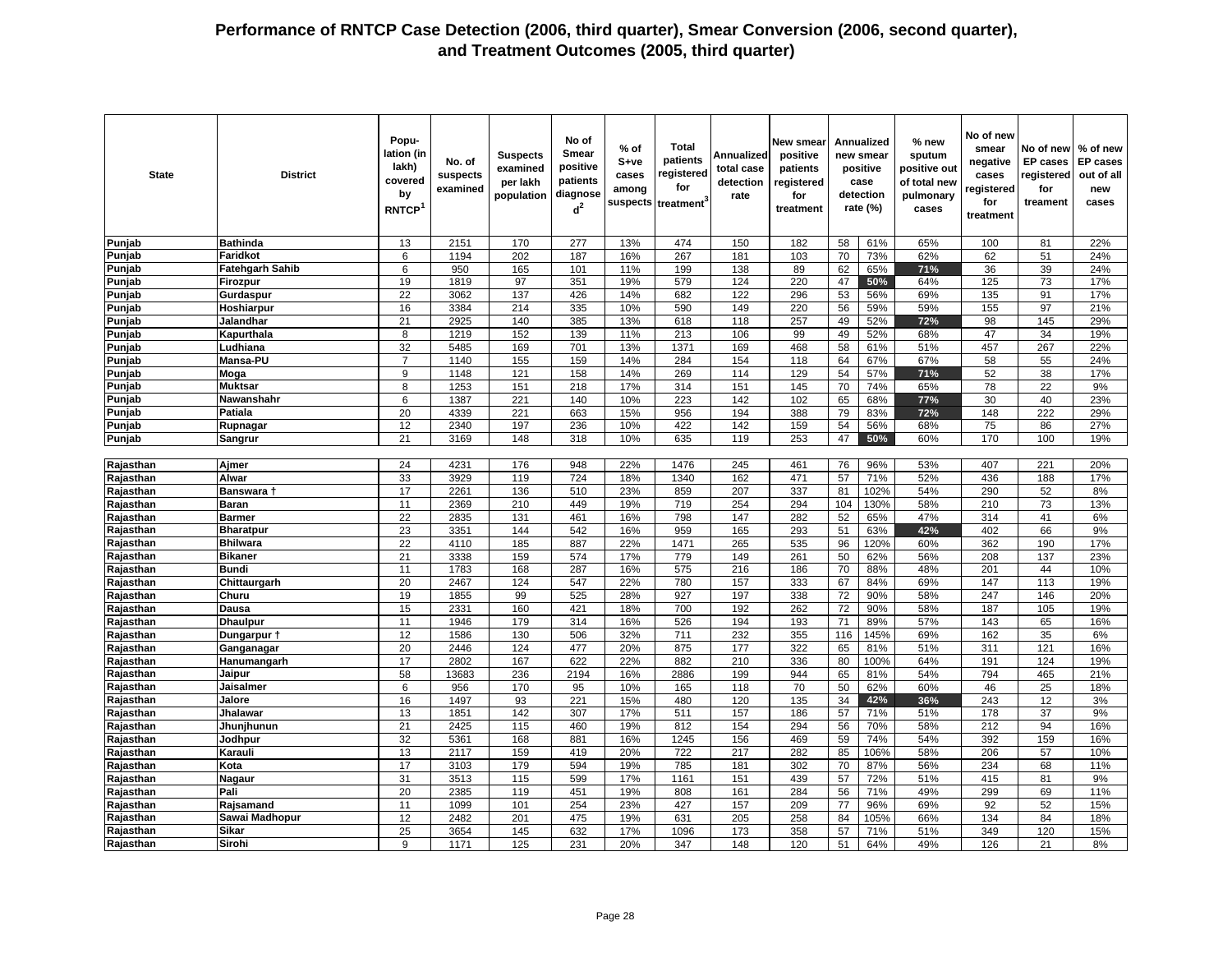| <b>State</b>           | <b>District</b>        | No of smear<br>positive<br>retreatmen<br>cases<br>registered<br>for treatmen | % of<br>retreatme<br>nt cases<br>out of all<br>smear<br>positive<br>cases | No (%) of<br>pediatric cases<br>out of all New<br>cases |           | 3 month<br>conversion<br>rate of new<br>smear<br>positive<br>patients <sup>4</sup> | Cure rate<br>of new<br>smear<br>positive<br>patients <sup>t</sup> | Success<br>rate of<br>new<br>smear<br>positive<br>patients <sup>5</sup> | % smear<br>positive<br>patients<br>living in<br>the<br>district<br>placed on<br><b>DOTS</b> | No (%) of<br>patients put<br>on Non-<br><b>DOTS</b><br>treatment<br>regimen |          | No (%) of Initia<br>defaulters |           | No (%) of NSP<br>cases started<br><b>RNTCP DOTS</b><br>within 7 days<br>of diagnosis |            | No (%) of NSP<br>cases<br>registered<br>month of<br>starting<br><b>RNTCP DOTS</b><br>treatment | within one  |          | No (%) of<br>interviewed<br><b>NSP cases</b><br>who<br>received<br><b>DOT during</b><br>IP as per<br>guidelines |            | No (%) of<br>cured NSP<br>cases having<br>end of<br>treatment<br>follow-up<br>sputum done<br>within 7 days<br>of last dose |
|------------------------|------------------------|------------------------------------------------------------------------------|---------------------------------------------------------------------------|---------------------------------------------------------|-----------|------------------------------------------------------------------------------------|-------------------------------------------------------------------|-------------------------------------------------------------------------|---------------------------------------------------------------------------------------------|-----------------------------------------------------------------------------|----------|--------------------------------|-----------|--------------------------------------------------------------------------------------|------------|------------------------------------------------------------------------------------------------|-------------|----------|-----------------------------------------------------------------------------------------------------------------|------------|----------------------------------------------------------------------------------------------------------------------------|
| Punjab                 | <b>Bathinda</b>        | 78                                                                           | 30%                                                                       | 15                                                      | 4%        | 91%                                                                                | 87%                                                               | 87%                                                                     | 94%                                                                                         | 9                                                                           | 4%       | 6                              | 2%        | 175                                                                                  | 96%        | 182                                                                                            | 100%        | 75       | 97%                                                                                                             | 135        | 100%                                                                                                                       |
| Punjab                 | Faridkot               | 39                                                                           | 27%                                                                       | 9                                                       | 4%        | 85%                                                                                | 89%                                                               | 90%                                                                     | 91%                                                                                         | 8                                                                           | 5%       | 6                              | 4%        | 98                                                                                   | 95%        | 100                                                                                            | 97%         | 20       | 100%                                                                                                            | 87         | 95%                                                                                                                        |
| Punjab                 | <b>Fatehgarh Sahib</b> | 28                                                                           | 24%                                                                       | 15                                                      | 9%        | 88%                                                                                | 82%                                                               | 82%                                                                     | 97%                                                                                         | $\overline{1}$                                                              | 1%       | $\overline{2}$                 | 2%        | 85                                                                                   | 96%        | 89                                                                                             | 100%        | 20       | 100%                                                                                                            | 42         | 84%                                                                                                                        |
| Punjab                 | Firozpur               | 131                                                                          | 37%                                                                       | 26                                                      | 6%        | 87%                                                                                | 77%                                                               | 79%                                                                     | 88%                                                                                         | 5                                                                           | 2%       | 36                             | 11%       | 158                                                                                  | 72%        | 215                                                                                            | 98%         | 18       | 75%                                                                                                             | 162        | 93%                                                                                                                        |
| Punjab                 | Gurdaspur              | 135                                                                          | 31%                                                                       | 24                                                      | 5%        | 87%                                                                                | 82%                                                               | 85%                                                                     | 95%                                                                                         | 3                                                                           | 1%       | 16                             | 4%        | 266                                                                                  | 90%        | 296                                                                                            | 100%        | 26       | 81%                                                                                                             | 223        | 85%                                                                                                                        |
| Punjab                 | Hoshiarpur             | 96                                                                           | 30%                                                                       | 23                                                      | 5%        | 89%                                                                                | 87%                                                               | 87%                                                                     | 95%                                                                                         | 2                                                                           | 1%       | 14                             | 4%        | 214                                                                                  | 97%        | 220                                                                                            | 100%        | 42       | 100%                                                                                                            | 157        | 96%                                                                                                                        |
| Punjab                 | Jalandhar              | 104                                                                          | 29%                                                                       | 54                                                      | 11%       | 77%                                                                                | 76%                                                               | 81%                                                                     | 93%                                                                                         | 5                                                                           | 1%       | 22                             | 6%        | 235                                                                                  | 91%        | 231                                                                                            | 90%         | 16       | 94%                                                                                                             | 139        | 84%                                                                                                                        |
| Punjab                 | Kapurthala             | $\overline{27}$                                                              | 21%                                                                       | 5                                                       | 3%        | 95%                                                                                | 86%                                                               | 86%                                                                     | 95%                                                                                         | $\overline{4}$                                                              | 3%       | 2                              | 2%        | 96                                                                                   | 97%        | 99                                                                                             | 100%        | 38       | 86%                                                                                                             | 73         | 92%                                                                                                                        |
| Punjab                 | Ludhiana               | 130                                                                          | 22%                                                                       | 83                                                      | 7%        | 91%                                                                                | 87%                                                               | 87%                                                                     | 87%                                                                                         | 10                                                                          | 1%       | 77                             | 11%       | 402                                                                                  | 86%        | 452                                                                                            | 97%         | 6        | 100%                                                                                                            | 324        | 96%                                                                                                                        |
| Punjab                 | Mansa-PU               | 38                                                                           | 24%                                                                       | 13                                                      | 6%        | 93%                                                                                | 83%                                                               | 83%                                                                     | 93%                                                                                         | 0                                                                           | 0%       | 11                             | 7%        | 113                                                                                  | 96%        | 118                                                                                            | 100%        | 65       | 94%                                                                                                             | 69         | 100%                                                                                                                       |
| Punjab                 | Moga                   | 36                                                                           | 22%                                                                       | 16                                                      | 7%        | 83%                                                                                | 81%                                                               | 81%                                                                     | 97%                                                                                         | $\mathbf 0$                                                                 | 0%       | 5                              | 3%        | 122                                                                                  | 95%        | 125                                                                                            | 97%         | 28       | 100%                                                                                                            | 100        | 100%                                                                                                                       |
| Punjab                 | <b>Muktsar</b>         | 65                                                                           | 31%                                                                       | 12                                                      | 5%        | 89%                                                                                | 88%                                                               | 90%                                                                     | 91%                                                                                         | 5                                                                           | 3%       | 12                             | 6%        | 134                                                                                  | 92%        | 145                                                                                            | 100%        | 80       | 100%                                                                                                            | 98         | 97%                                                                                                                        |
| Punjab                 | Nawanshahr             | 36                                                                           | 26%                                                                       | 8                                                       | 5%        | 92%                                                                                | 86%                                                               | 88%                                                                     | 96%                                                                                         | 2                                                                           | 2%       | 3                              | 2%        | 96                                                                                   | 94%        | 102                                                                                            | 100%        | 62       | 90%                                                                                                             | 50         | 81%                                                                                                                        |
| Punjab                 | Patiala                | 152                                                                          | 28%                                                                       | 77                                                      | 10%       | 84%                                                                                | 80%                                                               | 82%                                                                     | 97%                                                                                         | 6                                                                           | 1%       | 9                              | 2%        | 336                                                                                  | 87%        | 340                                                                                            | 88%         | 25       | 81%                                                                                                             | 174        | 84%                                                                                                                        |
| Punjab                 | Rupnagar               | 79                                                                           | 33%                                                                       | 18                                                      | 6%        | 81%                                                                                | 84%                                                               | 87%                                                                     | 97%                                                                                         | $\mathbf{1}$                                                                | 0%       | 6                              | 3%        | 144                                                                                  | 91%        | 157                                                                                            | 99%         | 25       | 93%                                                                                                             | 117        | 92%                                                                                                                        |
| Punjab                 | <b>Sangrur</b>         | 79                                                                           | 24%                                                                       | 24                                                      | 5%        | 86%                                                                                | 83%                                                               | 89%                                                                     | 94%                                                                                         | $\Omega$                                                                    | 0%       | 19                             | 6%        | 205                                                                                  | 81%        | 236                                                                                            | 93%         | 60       | 86%                                                                                                             | 167        | 87%                                                                                                                        |
|                        |                        |                                                                              |                                                                           |                                                         |           |                                                                                    |                                                                   |                                                                         |                                                                                             |                                                                             |          |                                |           |                                                                                      |            |                                                                                                |             |          |                                                                                                                 |            |                                                                                                                            |
| Rajasthan              | Ajmer                  | 338                                                                          | 42%                                                                       | 49                                                      | 4%        | 90%                                                                                | 85%                                                               | 86%                                                                     | 89%                                                                                         | $\overline{7}$                                                              | 1%       | 88                             | 10%       | 342                                                                                  | 74%        | 455                                                                                            | 99%         | 39       | 93%                                                                                                             | 321        | 77%                                                                                                                        |
| Rajasthan              | Alwar                  | 224                                                                          | 32%                                                                       | 44                                                      | 4%        | 87%                                                                                | 86%                                                               | 88%                                                                     | 79%                                                                                         | 35                                                                          | 5%       | 114                            | 16%       | 363                                                                                  | 77%        | 471                                                                                            | 100%        | 36       | 72%                                                                                                             | 347        | 87%                                                                                                                        |
| Rajasthan              | Banswara †             | 173                                                                          | 34%                                                                       | 22                                                      | 3%        | 93%                                                                                | 86%                                                               | 90%                                                                     | 95%                                                                                         | 0                                                                           | 0%       | 26                             | 5%        | 235                                                                                  | 70%        | 332                                                                                            | 99%         | 17       | 85%                                                                                                             | 164        | 52%                                                                                                                        |
| Rajasthan              | <b>Baran</b>           | 128                                                                          | 30%                                                                       | 28                                                      | 5%        | 91%                                                                                | 88%                                                               | 88%                                                                     | 92%                                                                                         | 6                                                                           | 1%       | 30                             | 7%        | 258                                                                                  | 88%        | 285                                                                                            | 97%         | 60       | 80%                                                                                                             | 256        | 87%                                                                                                                        |
| Rajasthan              | <b>Barmer</b>          | 126                                                                          | 31%                                                                       |                                                         | 0%        | 88%                                                                                | 86%                                                               | 86%                                                                     | 85%                                                                                         | $\Omega$                                                                    | 0%       | 68                             | 15%       | 232                                                                                  | 82%        | 273                                                                                            | 97%         | 39       | 72%                                                                                                             | 231        | 84%                                                                                                                        |
| Rajasthan              | <b>Bharatpur</b>       | 181                                                                          | 38%                                                                       | 25                                                      | 3%        | 90%                                                                                | 85%                                                               | 86%                                                                     | 89%                                                                                         | 5                                                                           | 1%       | 56                             | 10%       | 174                                                                                  | 59%        | 293                                                                                            | 100%        | 65       | 63%                                                                                                             | 116        | 47%                                                                                                                        |
|                        | <b>Bhilwara</b>        | 320                                                                          | 37%                                                                       | 49                                                      | 5%        | 92%                                                                                | 91%                                                               | 91%                                                                     | 93%                                                                                         | 12                                                                          | 2%       | 42                             | 5%        | 524                                                                                  | 98%        | 530                                                                                            | 99%         | 79       | 99%                                                                                                             | 430        | 98%                                                                                                                        |
| Rajasthan<br>Rajasthan | <b>Bikaner</b>         | 134                                                                          | 34%                                                                       | 46                                                      | 8%        | 90%                                                                                | 86%                                                               | 87%                                                                     | 76%                                                                                         | 11                                                                          | 2%       | 97                             | 21%       | 227                                                                                  | 87%        | 250                                                                                            | 96%         | 40       | 95%                                                                                                             | 193        | 84%                                                                                                                        |
|                        | <b>Bundi</b>           | 102                                                                          | 35%                                                                       | 22                                                      |           | 90%                                                                                |                                                                   | 90%                                                                     | 90%                                                                                         |                                                                             |          |                                |           | 173                                                                                  | 93%        |                                                                                                | 94%         |          |                                                                                                                 | 157        |                                                                                                                            |
| Rajasthan              |                        | 173                                                                          | 34%                                                                       |                                                         | 5%        |                                                                                    | 87%                                                               |                                                                         |                                                                                             | 5<br>9                                                                      | 2%       | 23                             | 8%        | 212                                                                                  |            | 174<br>248                                                                                     | 74%         | 18<br>60 | 90%                                                                                                             | 288        | 93%                                                                                                                        |
| Rajasthan              | Chittaurgarh<br>Churu  |                                                                              | 33%                                                                       | 18<br>71                                                | 3%<br>10% | 90%<br>92%                                                                         | 85%<br>85%                                                        | 89%<br>87%                                                              | 95%<br>83%                                                                                  | $\Omega$                                                                    | 2%<br>0% | 20<br>88                       | 4%<br>17% | 289                                                                                  | 64%<br>86% | 285                                                                                            | 84%         | 31       | 86%<br>82%                                                                                                      | 295        | 95%<br>91%                                                                                                                 |
| Rajasthan              |                        | 168                                                                          |                                                                           | 38                                                      |           |                                                                                    |                                                                   |                                                                         |                                                                                             |                                                                             |          |                                |           |                                                                                      |            |                                                                                                | 88%         |          |                                                                                                                 |            | 83%                                                                                                                        |
| Rajasthan              | Dausa                  | 128                                                                          | 33%                                                                       |                                                         | 7%        | 91%                                                                                | 84%                                                               | 84%                                                                     | 93%                                                                                         | $\overline{4}$<br>$\overline{7}$                                            | 1%       | 22                             | 6%        | 208                                                                                  | 79%        | 230                                                                                            |             |          |                                                                                                                 | 182        |                                                                                                                            |
| Rajasthan              | <b>Dhaulpur</b>        | 112                                                                          | 37%                                                                       | 38<br>10                                                | 9%<br>2%  | 91%<br>91%                                                                         | 86%                                                               | 88%<br>91%                                                              | 92%<br>95%                                                                                  | $\overline{1}$                                                              | 2%       | 18                             | 6%        | 173<br>278                                                                           | 90%<br>78% | 193                                                                                            | 100%<br>91% | 38       | 88%                                                                                                             | 134<br>288 | 72%                                                                                                                        |
| Rajasthan              | Dungarpur 1            | 151<br>103                                                                   | 30%<br>24%                                                                | 33                                                      | 4%        | 89%                                                                                | 87%                                                               | 88%                                                                     | 90%                                                                                         |                                                                             | 0%<br>0% | 26                             | 5%<br>10% | 293                                                                                  | 91%        | 324                                                                                            |             | 130      | 68%                                                                                                             | 224        | 81%                                                                                                                        |
| Rajasthan              | Ganganagar             |                                                                              |                                                                           |                                                         |           |                                                                                    | 88%                                                               |                                                                         |                                                                                             | -1<br>12                                                                    |          | 46                             |           |                                                                                      |            | 305                                                                                            | 95%         | 51       | 93%                                                                                                             |            | 85%                                                                                                                        |
| Rajasthan              | Hanumangarh            | 195                                                                          | 37%                                                                       | 42                                                      | 6%        | 92%                                                                                | 86%                                                               | 88%                                                                     | 88%                                                                                         |                                                                             | 2%       | 59                             | 10%       | 264                                                                                  | 79%        | 303                                                                                            | 90%         | 30       | 83%                                                                                                             | 199        | 76%                                                                                                                        |
| Rajasthan              | Jaipur                 | 554                                                                          | 37%                                                                       | 148                                                     | 7%        | 91%                                                                                | 85%                                                               | 85%                                                                     | 89%                                                                                         | 5                                                                           | 0%       | 186                            | 11%       | 746                                                                                  | 79%        | 887                                                                                            | 94%         | 150      | 88%                                                                                                             | 713        | 86%                                                                                                                        |
| Rajasthan              | <b>Jaisalmer</b>       | 21                                                                           | 23%                                                                       | $\overline{2}$                                          | 1%        | 92%                                                                                | 86%                                                               | 87%                                                                     | 88%                                                                                         | 5<br>$\mathcal{P}$                                                          | 6%       | 6                              | 7%        | 62                                                                                   | 89%        | 63                                                                                             | 90%         | 45       | 90%                                                                                                             | 45         | 83%                                                                                                                        |
| Rajasthan              | Jalore                 | 80                                                                           | 37%                                                                       | 13                                                      | 3%        | 88%                                                                                | 88%                                                               | 89%                                                                     | 88%                                                                                         |                                                                             | 1%       | 24                             | 11%       | 114                                                                                  | 84%        | 123                                                                                            | 91%         | 12       | 80%                                                                                                             | 111        | 83%                                                                                                                        |
| Rajasthan              | Jhalawar               | 88                                                                           | 32%                                                                       | 18                                                      | 4%        | 89%                                                                                | 89%                                                               | 92%                                                                     | 91%                                                                                         | 2                                                                           | 1%       | 24                             | 8%        | 117                                                                                  | 63%        | 157                                                                                            | 84%         | 17       | 81%                                                                                                             | 114        | 63%                                                                                                                        |
| Rajasthan              | Jhunjhunun             | 167                                                                          | 36%                                                                       | 34                                                      | 6%        | 90%                                                                                | 89%                                                               | 89%                                                                     | 89%                                                                                         | 8                                                                           | 2%       | 39                             | 9%        | 226                                                                                  | 77%        | 290                                                                                            | 99%         | 53       | 88%                                                                                                             | 152        | 78%                                                                                                                        |
| Rajasthan              | Jodhpur                | 209                                                                          | 31%                                                                       | 18                                                      | 2%        | 90%                                                                                | 88%                                                               | 90%                                                                     | 88%                                                                                         | 3                                                                           | 0%       | 95                             | 12%       | 381                                                                                  | 81%        | 466                                                                                            | 99%         | 119      | 88%                                                                                                             | 240        | 78%                                                                                                                        |
| Rajasthan              | Karauli                | 168                                                                          | 37%                                                                       | 13                                                      | 2%        | 94%                                                                                | 87%                                                               | 87%                                                                     | 97%                                                                                         | 5                                                                           | 1%       | 8                              | 2%        | 197                                                                                  | 70%        | 282                                                                                            | 100%        | 62       | 61%                                                                                                             | 223        | 84%                                                                                                                        |
| Rajasthan              | Kota                   | 152                                                                          | 33%                                                                       | 48                                                      | 8%        | 94%                                                                                | 90%                                                               | 93%                                                                     | 87%                                                                                         | 2                                                                           | 0%       | 67                             | 13%       | 260                                                                                  | 86%        | 275                                                                                            | 91%         | 59       | 91%                                                                                                             | 257        | 98%                                                                                                                        |
| Rajasthan              | Nagaur                 | 193                                                                          | 31%                                                                       | 30                                                      | 3%        | 88%                                                                                | 85%                                                               | 90%                                                                     | 97%                                                                                         | 5                                                                           | 1%       | 15                             | 3%        | 350                                                                                  | 80%        | 410                                                                                            | 93%         | 12       | 80%                                                                                                             | 275        | 86%                                                                                                                        |
| Rajasthan              | Pali                   | 144                                                                          | 34%                                                                       | 26                                                      | 4%        | 88%                                                                                | 89%                                                               | 92%                                                                     | 90%                                                                                         | $\overline{4}$                                                              | 1%       | 38                             | 9%        | 236                                                                                  | 83%        | 256                                                                                            | 90%         | 100      | 87%                                                                                                             | 197        | 75%                                                                                                                        |
| Rajasthan              | Rajsamand              | 73                                                                           | 26%                                                                       | $\overline{4}$                                          | 1%        | 89%                                                                                | 85%                                                               | 85%                                                                     | 82%                                                                                         | 6                                                                           | 3%       | 37                             | 15%       | 127                                                                                  | 61%        | 193                                                                                            | 92%         | 20       | 83%                                                                                                             | 134        | 79%                                                                                                                        |
| Rajasthan              | Sawai Madhopur         | 140                                                                          | 35%                                                                       | 33                                                      | 7%        | 92%                                                                                | 87%                                                               | 89%                                                                     | 93%                                                                                         | 10                                                                          | 2%       | 20                             | 5%        | 193                                                                                  | 75%        | 258                                                                                            | 100%        | 35       | 88%                                                                                                             | 170        | 75%                                                                                                                        |
| Rajasthan              | Sikar                  | 167                                                                          | 32%                                                                       | 41                                                      | 5%        | 88%                                                                                | 86%                                                               | 86%                                                                     | 92%                                                                                         | $\mathbf 0$                                                                 | 0%       | 47                             | 8%        | 284                                                                                  | 79%        | 348                                                                                            | 97%         | 38       | 100%                                                                                                            | 247        | 92%                                                                                                                        |
| Rajasthan              | Sirohi                 | 78                                                                           | 39%                                                                       | 5                                                       | 2%        | 88%                                                                                | 83%                                                               | 83%                                                                     | 82%                                                                                         | 3                                                                           | 1%       | 37                             | 17%       | 104                                                                                  | 87%        | 106                                                                                            | 88%         |          |                                                                                                                 | 128        | 84%                                                                                                                        |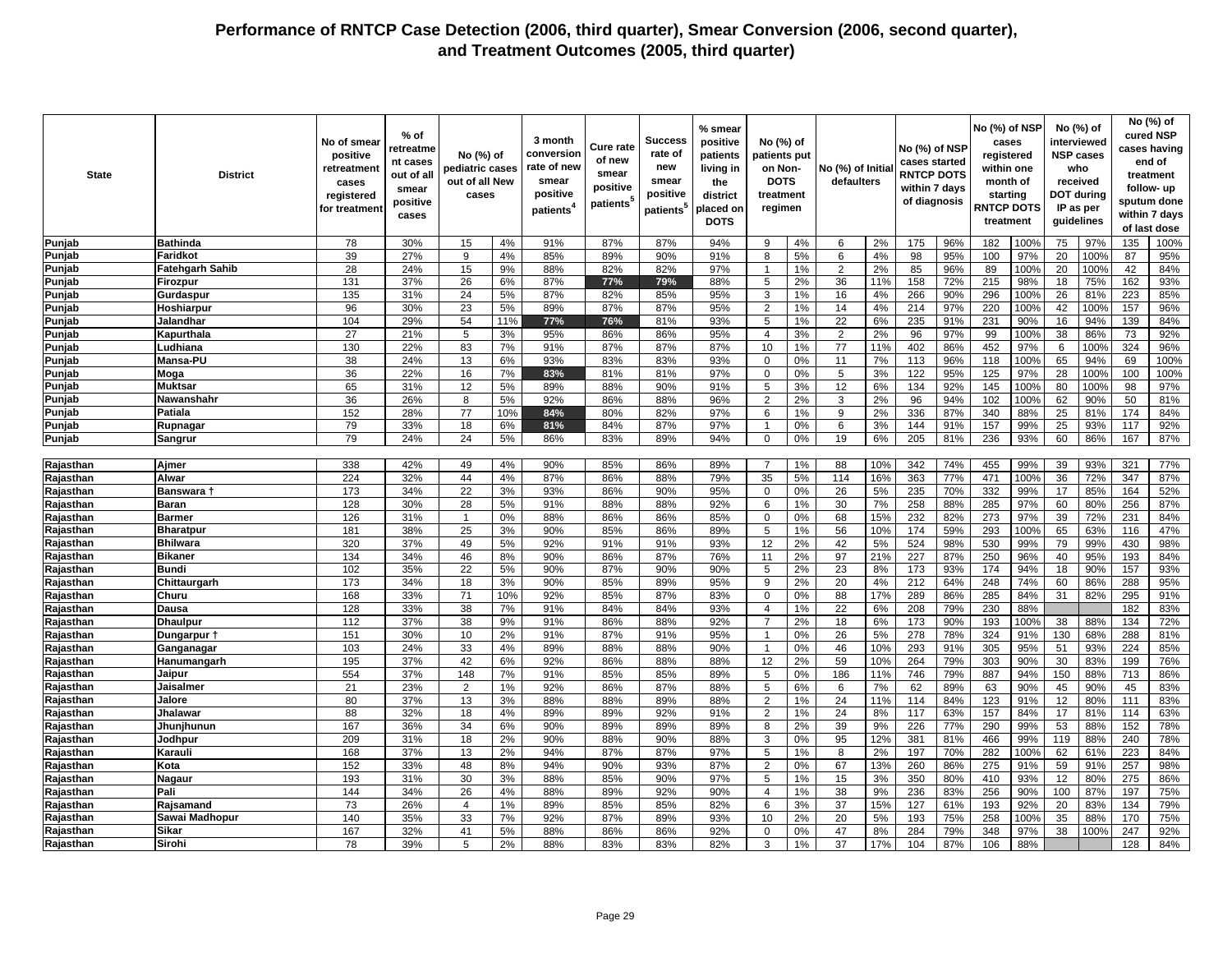| <b>State</b>                     | <b>District</b>                       | Popu-<br>lation (in<br>lakh)<br>covered<br>by<br>RNTCP <sup>1</sup> | No. of<br>suspects<br>examined | <b>Suspects</b><br>examined<br>per lakh<br>population | No of<br>Smear<br>positive<br>patients<br>diagnose<br>$d^2$ | % of<br>S+ve<br>cases<br>among | Total<br>patients<br>registered<br>for<br>suspects treatment <sup>3</sup> | Annualized<br>total case<br>detection<br>rate | New smear<br>positive<br>patients<br>registered<br>for<br>treatment |          | Annualized<br>new smear<br>positive<br>case<br>detection<br>rate (%) | % new<br>sputum<br>positive out<br>of total new<br>pulmonary<br>cases | No of new<br>smear<br>negative<br>cases<br>registered<br>for<br>treatment | No of new<br>EP cases<br>egistered<br>for<br>treament | % of new<br><b>EP cases</b><br>out of all<br>new<br>cases |
|----------------------------------|---------------------------------------|---------------------------------------------------------------------|--------------------------------|-------------------------------------------------------|-------------------------------------------------------------|--------------------------------|---------------------------------------------------------------------------|-----------------------------------------------|---------------------------------------------------------------------|----------|----------------------------------------------------------------------|-----------------------------------------------------------------------|---------------------------------------------------------------------------|-------------------------------------------------------|-----------------------------------------------------------|
| Rajasthan                        | <b>Tonk</b>                           | 13                                                                  | 2715                           | 203                                                   | 584                                                         | 22%                            | 960                                                                       | 287                                           | 402                                                                 | 120      | 150%                                                                 | 59%                                                                   | 274                                                                       | 88                                                    | 12%                                                       |
| Rajasthan                        | <b>Udaipur</b>                        | 29                                                                  | 5875                           | 202                                                   | 1738                                                        | 30%                            | 1627                                                                      | 224                                           | 729                                                                 | 100      | 125%                                                                 | 67%                                                                   | 361                                                                       | 165                                                   | 13%                                                       |
|                                  |                                       |                                                                     |                                |                                                       |                                                             |                                |                                                                           |                                               |                                                                     |          |                                                                      |                                                                       |                                                                           |                                                       |                                                           |
| <b>Sikkim</b>                    | East                                  | 3                                                                   | 1333                           | 508                                                   | 115                                                         | 9%                             | 206                                                                       | 314                                           | 59                                                                  | 90       | 120%                                                                 | 61%                                                                   | 38                                                                        | 60                                                    | 38%                                                       |
| <b>Sikkim</b>                    | North <sup>3</sup>                    | 0.4                                                                 | 113                            | 257                                                   | 10                                                          | 9%                             | 44                                                                        | 400                                           | 8                                                                   | 73       | 97%                                                                  | 38%                                                                   | 13                                                                        | 13                                                    | 38%                                                       |
| <b>Sikkim</b>                    | South **                              | $\overline{1}$                                                      | 357                            | 253                                                   | 38                                                          | 11%                            | 81                                                                        | 230                                           | 31                                                                  | 88       | 117%                                                                 | 74%                                                                   | 11                                                                        | 23                                                    | 35%                                                       |
| <b>Sikkim</b>                    | West **                               | $\mathbf{1}$                                                        | 283                            | 214                                                   | 34                                                          | 12%                            | 66                                                                        | 200                                           | 27                                                                  | 82       | 109%                                                                 | 71%                                                                   | 11                                                                        | 12                                                    | 24%                                                       |
|                                  |                                       |                                                                     |                                |                                                       |                                                             |                                |                                                                           |                                               |                                                                     |          |                                                                      |                                                                       |                                                                           |                                                       |                                                           |
| Tamil Nadu                       | Chennai                               | 44                                                                  | 14440                          | 326                                                   | 1428                                                        | 10%                            | 1644                                                                      | 148                                           | 637                                                                 | 58       | 77%                                                                  | 65%                                                                   | 343                                                                       | 426                                                   | 30%                                                       |
| Tamil Nadu                       | Coimbatore                            | 44                                                                  | 7102                           | 160                                                   | 617                                                         | 9%                             | 1130                                                                      | 102                                           | 452                                                                 | 41       | 54%                                                                  | 63%                                                                   | 262                                                                       | 237                                                   | 25%                                                       |
| <b>Tamil Nadu</b>                | Cuddalore                             | $\overline{24}$                                                     | 6412                           | 268                                                   | 425                                                         | 7%                             | 955                                                                       | 159                                           | 314                                                                 | 52       | 70%                                                                  | 52%                                                                   | 293                                                                       | 191                                                   | 24%                                                       |
| Tamil Nadu                       | Dharmapuri                            | 14                                                                  | 3822                           | 283                                                   | 207                                                         | 5%                             | 353                                                                       | 105                                           | 139                                                                 | 41       | 55%                                                                  | 65%                                                                   | 76                                                                        | 94                                                    | 30%                                                       |
| Tamil Nadu                       | <b>Dindigul</b>                       | 20                                                                  | 5421                           | 269                                                   | 464                                                         | 9%                             | 702                                                                       | 139                                           | 280                                                                 | 56       | 74%                                                                  | 58%                                                                   | 199                                                                       | 148                                                   | 24%                                                       |
| <b>Tamil Nadu</b>                | Erode                                 | 27                                                                  | 6519                           | 241                                                   | 688                                                         | 11%                            | 705                                                                       | 104                                           | 345                                                                 | 51       | 68%                                                                  | 69%                                                                   | 154                                                                       | 90                                                    | 15%                                                       |
| <b>Tamil Nadu</b>                | Kancheepuram                          | 30                                                                  | 19263                          | 639                                                   | 1198                                                        | 6%                             | 1128                                                                      | 150                                           | 444                                                                 | 59       | 79%                                                                  | 59%                                                                   | 307                                                                       | 213                                                   | 22%                                                       |
| Tamil Nadu                       | Kanniyakumari                         | 18                                                                  | 2854                           | 163                                                   | 274                                                         | 10%                            | 403                                                                       | 92                                            | 181                                                                 | 41       | 55%                                                                  | 60%                                                                   | 122                                                                       | 60                                                    | 17%                                                       |
| <b>Tamil Nadu</b>                | Karur                                 | 10                                                                  | 1543                           | 157                                                   | 132                                                         | 9%                             | 280                                                                       | 114                                           | 121                                                                 | 49       | 66%                                                                  | 68%                                                                   | 57                                                                        | 49                                                    | 22%                                                       |
| Tamil Nadu                       | Krishnagiri                           | 16                                                                  | 2091                           | 129                                                   | 161                                                         | 8%                             | 369                                                                       | 91                                            | 140                                                                 | 34       | 46%                                                                  | 58%                                                                   | 102                                                                       | 78                                                    | 24%                                                       |
| Tamil Nadu                       | <b>Madurai</b>                        | 27                                                                  | 6168                           | 229                                                   | 652                                                         | 11%                            | 1142                                                                      | 170                                           | 381                                                                 | 57       | 75%                                                                  | 56%                                                                   | 297                                                                       | 255                                                   | 27%                                                       |
| <b>Tamil Nadu</b>                | Nagapattinam                          | 16                                                                  | 2044                           | 131                                                   | 152                                                         | 7%                             | 379                                                                       | 97                                            | 157                                                                 | 40       | 54%                                                                  | 52%                                                                   | 143                                                                       | 38                                                    | 11%                                                       |
| Tamil Nadu                       | Namakkal                              | 16                                                                  | 2380                           | 151                                                   | 176                                                         | 7%                             | 425                                                                       | 108                                           | 185                                                                 | 47       | 63%                                                                  | 67%                                                                   | 90                                                                        | 97                                                    | 26%                                                       |
| <b>Tamil Nadu</b>                | Perambalur                            | 12                                                                  | 2151                           | 173                                                   | 177                                                         | 8%                             | 401                                                                       | 129                                           | 156                                                                 | 50       | 67%                                                                  | 56%                                                                   | 123                                                                       | 88                                                    | 24%                                                       |
| Tamil Nadu                       | Pudukkottai                           | 15                                                                  | 3045                           | 200                                                   | 213                                                         | 7%                             | 394                                                                       | 103                                           | 167                                                                 | 44       | 58%                                                                  | 61%                                                                   | 107                                                                       | 73                                                    | 21%                                                       |
| Tamil Nadu                       | Ramanathapuram                        | 12                                                                  | 2027                           | 163                                                   | 153                                                         | 8%                             | 374                                                                       | 120                                           | 155                                                                 | 50       | 66%                                                                  | 66%                                                                   | 81                                                                        | 92                                                    | 28%                                                       |
| <b>Famil Nadu</b>                | Salem                                 | 31                                                                  | 8410                           | 267                                                   | 535                                                         | 6%                             | 865                                                                       | 110                                           | 356                                                                 | 45       | 60%                                                                  | 63%                                                                   | 212                                                                       | 172                                                   | 23%                                                       |
| <b>Tamil Nadu</b>                | Sivaganga                             | 12                                                                  | 2843                           | 235                                                   | 189                                                         | 7%                             | 419                                                                       | 139                                           | 142                                                                 | 47       | 63%                                                                  | 49%                                                                   | 147                                                                       | 62                                                    | 18%                                                       |
| <b>Tamil Nadu</b>                | Thanjavur                             | 23                                                                  | 8087                           | 349                                                   | 517                                                         | 6%                             | 796                                                                       | 137                                           | 278                                                                 | 48       | 64%                                                                  | 53%                                                                   | 243                                                                       | 183                                                   | 26%                                                       |
| <b>Tamil Nadu</b>                | <b>The Nilgiris</b>                   | 8                                                                   | 765                            | 95                                                    | 58                                                          | 8%                             | 120                                                                       | 60                                            | 43                                                                  | 21       | 29%                                                                  | 54%                                                                   | 36                                                                        | 28                                                    | 26%                                                       |
| Tamil Nadu                       | Theni                                 | 12                                                                  | 2800                           | 243                                                   | 220                                                         | 8%                             | 515                                                                       | 179                                           | 124                                                                 | 43       | 57%                                                                  | 34%                                                                   | 245                                                                       | 69                                                    | 16%                                                       |
| Tamil Nadu                       | Thiruvallur                           | 29                                                                  | 4662                           | 162                                                   | 311                                                         | 7%                             | 952                                                                       | 132                                           | 366                                                                 | 51       | 68%                                                                  | 62%                                                                   | 221                                                                       | 192                                                   | 25%                                                       |
| <b>Tamil Nadu</b>                | Thiruvarur                            | 12                                                                  | 2231                           | 182                                                   | 187                                                         | 8%                             | 365                                                                       | 119                                           | 148                                                                 | 48       | 64%                                                                  | 58%                                                                   | 109                                                                       | 63                                                    | 20%                                                       |
| Tamil Nadu                       | Tiruchirappalli                       | 25                                                                  | 5133                           | 205                                                   | 407                                                         | 8%                             | 767                                                                       | 122                                           | 273                                                                 | 44       | 58%                                                                  | 53%                                                                   | 240                                                                       | 195                                                   | 28%                                                       |
| Tamil Nadu                       | Tirunelveli                           | 29                                                                  | 5079                           | 173                                                   | 469                                                         | 9%                             | 1013                                                                      | 138                                           | 383                                                                 | 52       | 69%                                                                  | 51%                                                                   | 367                                                                       | 149                                                   | 17%                                                       |
| <b>Tamil Nadu</b>                | Tiruvanamalai                         | 23                                                                  | 4872                           | 213                                                   | 370                                                         | 8%                             | 709                                                                       | 124                                           | 299                                                                 | 52       | 70%                                                                  | 63%                                                                   | 174                                                                       | 175                                                   | 27%                                                       |
| <b>Tamil Nadu</b>                | Toothukudi                            | 16                                                                  | 2797                           | 170                                                   | 336                                                         | 12%                            | 521                                                                       | 127                                           | 242                                                                 | 59       | 78%                                                                  | 64%                                                                   | 134                                                                       | 77                                                    | 17%                                                       |
| <b>Tamil Nadu</b>                | <b>Vellore</b>                        | $\overline{37}$                                                     | 10436                          | 285                                                   | 781                                                         | 7%                             | 1347                                                                      | 147                                           | 530                                                                 | 58       | 77%                                                                  | 58%                                                                   | 381                                                                       | 250                                                   | 22%                                                       |
| Tamil Nadu                       | Viluppuram                            | 31                                                                  | 5490                           | 177                                                   | 528                                                         | 10%                            | 1069                                                                      | 138                                           | 413                                                                 | 53       | 71%                                                                  | 59%                                                                   | 286                                                                       | 161                                                   | 19%                                                       |
| <b>Tamil Nadu</b>                | Virudhunagar                          | 18                                                                  | 3421                           | 186                                                   | 349                                                         | 10%                            | 669                                                                       | 145                                           | 245                                                                 | 53       | 71%                                                                  | 57%                                                                   | 182                                                                       | 173                                                   | 29%                                                       |
|                                  | Dhalai <sup>®</sup>                   | $\overline{3}$                                                      | 301                            | 91                                                    | 60                                                          | 20%                            | 82                                                                        | 100                                           |                                                                     | 56       | 74%                                                                  | 68%                                                                   | 22                                                                        | 3                                                     | 4%                                                        |
| <b>Tripura</b>                   |                                       |                                                                     |                                |                                                       | 64                                                          |                                |                                                                           |                                               | 46                                                                  |          | 45%                                                                  |                                                                       |                                                                           |                                                       | 7%                                                        |
| Tripura                          | North Tripura<br><b>South Tripura</b> | 6<br>8                                                              | 480<br>799                     | 76<br>98                                              | 56                                                          | 13%<br>7%                      | 119<br>90                                                                 | 75<br>44                                      | 53<br>50                                                            | 33<br>24 | 33%                                                                  | 56%<br>79%                                                            | 42<br>13                                                                  | $\overline{7}$<br>9                                   | 13%                                                       |
| <b>Tripura</b><br><b>Tripura</b> | <b>West Tripura</b>                   | 16                                                                  | 1326                           | 81                                                    | 250                                                         | 19%                            | 316                                                                       | 77                                            | 187                                                                 | 46       | 61%                                                                  | 80%                                                                   | 47                                                                        | 31                                                    | 12%                                                       |
|                                  |                                       |                                                                     |                                |                                                       |                                                             |                                |                                                                           |                                               |                                                                     |          |                                                                      |                                                                       |                                                                           |                                                       |                                                           |
| <b>Uttar Pradesh</b>             | Agra                                  | 40                                                                  | 6160                           | 154                                                   | 1075                                                        | 17%                            | 1556                                                                      | 156                                           | 447                                                                 | 45       | 47%                                                                  | 55%                                                                   | 364                                                                       | 164                                                   | 17%                                                       |
| <b>Uttar Pradesh</b>             | Aligarh                               | 33                                                                  | 6216                           | 188                                                   | 849                                                         | 14%                            | 1285                                                                      | 155                                           | 566                                                                 | 68       | 72%                                                                  | 61%                                                                   | 363                                                                       | 174                                                   | 16%                                                       |
| <b>Uttar Pradesh</b>             | Allahabad                             | 55                                                                  | 8164                           | 149                                                   | 1115                                                        | 14%                            | 2074                                                                      | 152                                           | 769                                                                 | 56       | 59%                                                                  | 50%                                                                   | 769                                                                       | 143                                                   | 9%                                                        |
|                                  |                                       |                                                                     |                                |                                                       |                                                             |                                |                                                                           |                                               |                                                                     |          |                                                                      |                                                                       |                                                                           |                                                       |                                                           |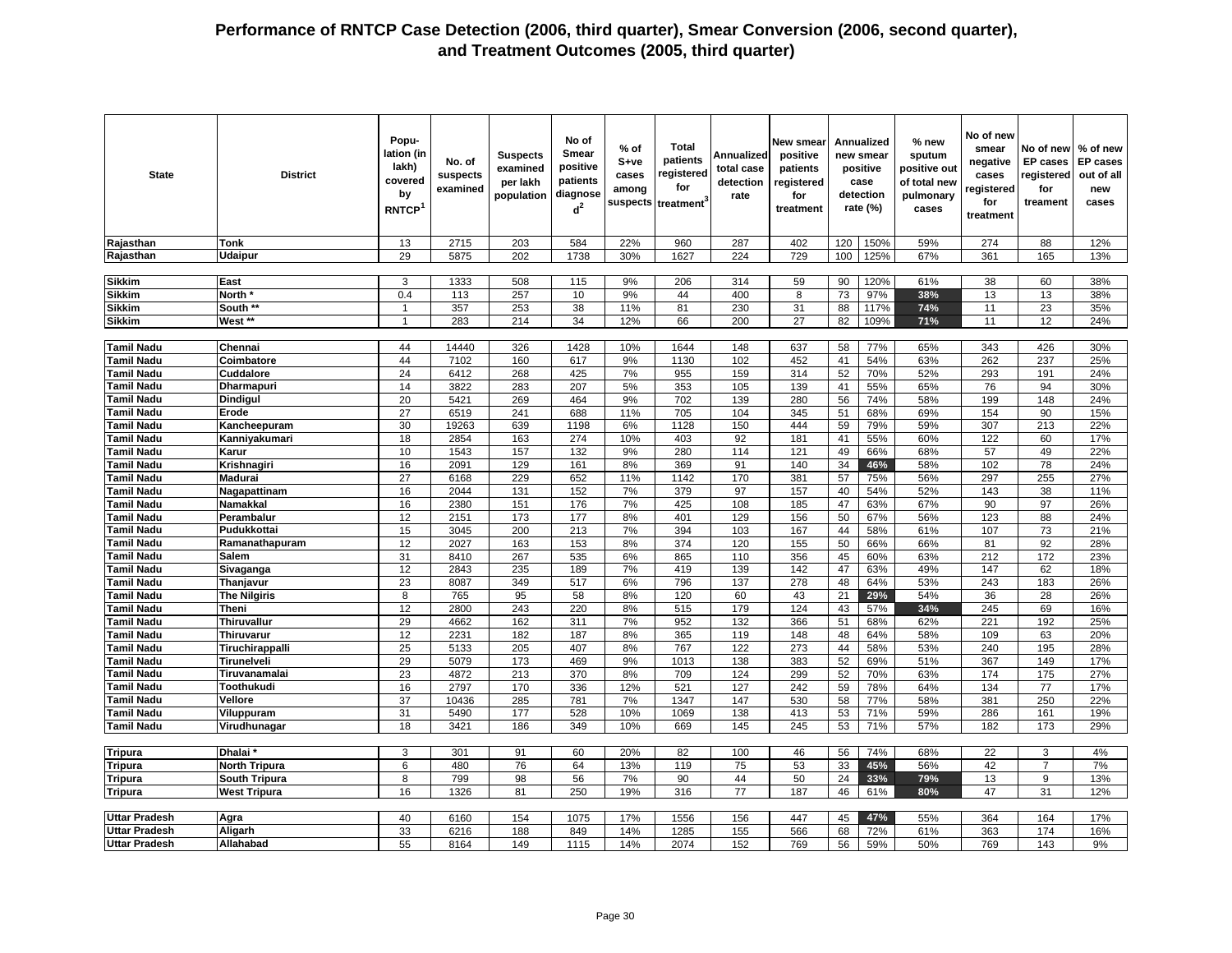| <b>State</b>         | <b>District</b>      | No of smear<br>positive<br>retreatmen<br>cases<br>registered<br>for treatmen | % of<br>retreatme<br>nt cases<br>out of all<br>smear<br>positive<br>cases | No (%) of<br>pediatric cases<br>out of all New<br>cases |     | 3 month<br>conversior<br>rate of new<br>smear<br>positive<br>patients <sup>4</sup> | <b>Cure rate</b><br>of new<br>smear<br>positive<br>patients <sup>®</sup> | Success<br>rate of<br>new<br>smear<br>positive<br>patients <sup>5</sup> | % smear<br>positive<br>patients<br>living in<br>the<br>district<br>placed on<br><b>DOTS</b> | No (%) of<br>patients put<br>on Non-<br><b>DOTS</b><br>treatment<br>regimen |    | No (%) of Initia<br>defaulters |     | No (%) of NSP<br>cases started<br><b>RNTCP DOTS</b><br>within 7 days<br>of diagnosis |      |     | No (%) of NSP<br>cases<br>registered<br>within one<br>month of<br>starting<br><b>RNTCP DOTS</b><br>treatment |                | No (%) of<br>interviewed<br><b>NSP cases</b><br>who<br>received<br><b>DOT during</b><br>IP as per<br>guidelines |           | No (%) of<br>cured NSP<br>cases having<br>end of<br>treatment<br>follow- up<br>sputum done<br>within 7 days<br>of last dose |
|----------------------|----------------------|------------------------------------------------------------------------------|---------------------------------------------------------------------------|---------------------------------------------------------|-----|------------------------------------------------------------------------------------|--------------------------------------------------------------------------|-------------------------------------------------------------------------|---------------------------------------------------------------------------------------------|-----------------------------------------------------------------------------|----|--------------------------------|-----|--------------------------------------------------------------------------------------|------|-----|--------------------------------------------------------------------------------------------------------------|----------------|-----------------------------------------------------------------------------------------------------------------|-----------|-----------------------------------------------------------------------------------------------------------------------------|
| Rajasthan            | <b>Tonk</b>          | 182                                                                          | 31%                                                                       | 43                                                      | 6%  | 91%                                                                                | 85%                                                                      | 89%                                                                     | 93%                                                                                         | $\mathbf 0$                                                                 | 0% | 40                             | 7%  | 319                                                                                  | 79%  | 381 | 95%                                                                                                          | 9              | 90%                                                                                                             | 319       | 94%                                                                                                                         |
|                      |                      | 324                                                                          | 31%                                                                       | 47                                                      | 4%  | 90%                                                                                |                                                                          | 89%                                                                     |                                                                                             | 17                                                                          | 1% | 86                             | 7%  | 579                                                                                  | 79%  | 686 | 94%                                                                                                          | 78             | 92%                                                                                                             | 533       |                                                                                                                             |
| Rajasthan            | Udaipur              |                                                                              |                                                                           |                                                         |     |                                                                                    | 87%                                                                      |                                                                         | 91%                                                                                         |                                                                             |    |                                |     |                                                                                      |      |     |                                                                                                              |                |                                                                                                                 |           | 80%                                                                                                                         |
|                      |                      |                                                                              |                                                                           |                                                         |     |                                                                                    |                                                                          |                                                                         |                                                                                             |                                                                             |    |                                |     |                                                                                      |      |     |                                                                                                              |                |                                                                                                                 |           |                                                                                                                             |
| <b>Sikkim</b>        | East                 | 34                                                                           | 37%                                                                       | 22                                                      | 14% | 86%                                                                                | 85%                                                                      | 85%                                                                     | 87%                                                                                         | $\overline{4}$                                                              | 4% | 8                              | 8%  | 59                                                                                   | 100% | 59  | 100%                                                                                                         | 9              | 90%                                                                                                             | 48        | 94%                                                                                                                         |
| Sikkim               | <b>North</b>         | 3                                                                            | 27%                                                                       | 8                                                       | 24% | 40%                                                                                | 100%                                                                     | 100%                                                                    | 100%                                                                                        | $\mathbf 0$                                                                 | 0% | $\mathbf 0$                    | 0%  | 8                                                                                    | 100% | 8   | 100%                                                                                                         | $\overline{4}$ | 80%                                                                                                             | 6         | 100%                                                                                                                        |
| Sikkim               | South **             | 9                                                                            | 23%                                                                       | 9                                                       | 14% | 93%                                                                                | 88%                                                                      | 88%                                                                     | 97%                                                                                         | $\Omega$                                                                    | 0% | $\overline{1}$                 | 3%  | 30                                                                                   | 97%  | 31  | 100%                                                                                                         | 38             | 100%                                                                                                            | 28        | 97%                                                                                                                         |
| <b>Sikkim</b>        | West **              | 10                                                                           | 27%                                                                       | 10                                                      | 20% | 60%                                                                                | 95%                                                                      | 95%                                                                     | 94%                                                                                         | $\mathbf 0$                                                                 | 0% | 2                              | 6%  | 26                                                                                   | 96%  | 27  | 100%                                                                                                         | 22             | 96%                                                                                                             | 17        | 94%                                                                                                                         |
|                      |                      |                                                                              |                                                                           |                                                         |     |                                                                                    |                                                                          |                                                                         |                                                                                             |                                                                             |    |                                |     |                                                                                      |      |     |                                                                                                              |                |                                                                                                                 |           |                                                                                                                             |
| Tamil Nadu           | Chennai              | 193                                                                          | 23%                                                                       | 87                                                      | 6%  | 91%                                                                                | 88%                                                                      | 88%                                                                     | 88%                                                                                         | $\overline{2}$                                                              | 0% | 106                            | 11% | 525                                                                                  | 82%  | 614 | 96%                                                                                                          | 74             | 100%                                                                                                            | 461       | 74%                                                                                                                         |
| Tamil Nadu           | Coimbatore           | 149                                                                          | 25%                                                                       | 82                                                      | 9%  | 83%                                                                                | 76%                                                                      | 77%                                                                     | 90%                                                                                         | $\mathbf 0$                                                                 | 0% | 58                             | 10% | 380                                                                                  | 84%  | 452 | 100%                                                                                                         | 41             | 77%                                                                                                             | 319       | 79%                                                                                                                         |
| Tamil Nadu           | Cuddalore            | 98                                                                           | 24%                                                                       | 110                                                     | 14% | 88%                                                                                | 81%                                                                      | 83%                                                                     | 89%                                                                                         | 11                                                                          | 3% | 33                             | 8%  | 237                                                                                  | 75%  | 311 | 99%                                                                                                          | 75             | 78%                                                                                                             | 230       | 87%                                                                                                                         |
| Tamil Nadu           | Dharmapuri           | 39                                                                           | 22%                                                                       | 31                                                      | 10% | 88%                                                                                | 77%                                                                      | 82%                                                                     | 97%                                                                                         | $\mathbf 0$                                                                 | 0% | 5                              | 3%  | 99                                                                                   | 71%  | 139 | 100%                                                                                                         | 46             | 82%                                                                                                             | 125       | 80%                                                                                                                         |
| Tamil Nadu           | <b>Dindigul</b>      | 68                                                                           | 20%                                                                       | 76                                                      | 12% | 85%                                                                                | 80%                                                                      | 82%                                                                     | 85%                                                                                         | 27                                                                          | 7% | 27                             | 7%  | 206                                                                                  | 74%  | 269 | 96%                                                                                                          | 86             | 68%                                                                                                             | 232       | 77%                                                                                                                         |
| Tamil Nadu           | Erode                | 104                                                                          | 23%                                                                       | 13                                                      | 2%  | 83%                                                                                | 76%                                                                      | 78%                                                                     | 89%                                                                                         | $\Omega$                                                                    | 0% | 52                             | 11% | 271                                                                                  | 79%  | 333 | 97%                                                                                                          | 53             | 66%                                                                                                             | 174       | 60%                                                                                                                         |
| Tamil Nadu           | Kancheepuram         | 137                                                                          | 24%                                                                       | 85                                                      | 9%  | 91%                                                                                | 86%                                                                      | 86%                                                                     | 96%                                                                                         | $\mathbf 0$                                                                 | 0% | 21                             | 4%  | 385                                                                                  | 87%  | 433 | 98%                                                                                                          | 45             | 47%                                                                                                             | 370       | 89%                                                                                                                         |
| Tamil Nadu           | Kanniyakumari        | 35                                                                           | 16%                                                                       | 70                                                      | 19% | 92%                                                                                | 90%                                                                      | 90%                                                                     | 97%                                                                                         | $\mathbf 0$                                                                 | 0% | 6                              | 3%  | 155                                                                                  | 86%  | 180 | 99%                                                                                                          | 79             | 85%                                                                                                             | 188       | 83%                                                                                                                         |
| Tamil Nadu           | Karur                | 40                                                                           | 25%                                                                       | 6                                                       | 3%  | 84%                                                                                | 69%                                                                      | 75%                                                                     | 92%                                                                                         | $\mathbf 0$                                                                 | 0% | 10                             | 8%  | 103                                                                                  | 85%  | 108 | 89%                                                                                                          | 61             | 81%                                                                                                             | 54        | 51%                                                                                                                         |
| <b>Tamil Nadu</b>    | Krishnagiri          | 45                                                                           | 24%                                                                       | 14                                                      | 4%  | 87%                                                                                | 80%                                                                      | 82%                                                                     | 92%                                                                                         | $\mathbf 0$                                                                 | 0% | 12                             | 8%  | 84                                                                                   | 60%  | 105 | 75%                                                                                                          | 30             | 77%                                                                                                             | 84        | 76%                                                                                                                         |
| Tamil Nadu           | Madurai              | 153                                                                          | 29%                                                                       | 165                                                     | 18% | 85%                                                                                | 83%                                                                      | 85%                                                                     | 96%                                                                                         | 0                                                                           | 0% | 24                             | 4%  | 350                                                                                  | 92%  | 372 | 98%                                                                                                          | 45             | 63%                                                                                                             | 338       | 95%                                                                                                                         |
| Tamil Nadu           | Nagapattinam         | 39                                                                           | 20%                                                                       | 59                                                      | 17% | 89%                                                                                | 85%                                                                      | 86%                                                                     | 91%                                                                                         | $\mathbf 0$                                                                 | 0% | 12                             | 9%  | 100                                                                                  | 64%  | 156 | 99%                                                                                                          | 45             | 52%                                                                                                             | 75        | 56%                                                                                                                         |
| Tamil Nadu           | <b>Namakkal</b>      | 52                                                                           | 22%                                                                       | 46                                                      | 12% | 91%                                                                                | 81%                                                                      | 81%                                                                     | 95%                                                                                         | $\mathbf 0$                                                                 | 0% | 9                              | 5%  | 135                                                                                  | 73%  | 184 | 99%                                                                                                          | 39             | 38%                                                                                                             | 135       | 83%                                                                                                                         |
| Tamil Nadu           | Perambalur           | 32                                                                           | 17%                                                                       | 47                                                      | 13% | 90%                                                                                | 81%                                                                      | 81%                                                                     | 97%                                                                                         | $\mathbf 0$                                                                 | 0% | 5                              | 3%  | 131                                                                                  | 84%  | 153 | 98%                                                                                                          | 40             | 82%                                                                                                             | 97        | 78%                                                                                                                         |
| <b>Tamil Nadu</b>    | Pudukkottai          | 42                                                                           | 20%                                                                       | 41                                                      | 12% | 89%                                                                                | 77%                                                                      | 82%                                                                     | 95%                                                                                         | $\overline{1}$                                                              | 0% | 9                              | 4%  | 131                                                                                  | 78%  | 157 | 94%                                                                                                          | 21             | 60%                                                                                                             | 114       | 77%                                                                                                                         |
|                      |                      | 41                                                                           |                                                                           | 56                                                      | 17% |                                                                                    |                                                                          |                                                                         |                                                                                             |                                                                             | 0% | $\overline{7}$                 |     |                                                                                      |      | 155 | 100%                                                                                                         |                |                                                                                                                 | 154       |                                                                                                                             |
| Tamil Nadu           | Ramanathapuram       | 109                                                                          | 21%                                                                       | 80                                                      |     | 87%                                                                                | 86%                                                                      | 86%                                                                     | 95%                                                                                         | 0                                                                           | 0% | 76                             | 5%  | 130<br>278                                                                           | 84%  | 354 |                                                                                                              | 32             | 94%                                                                                                             | 119       | 79%<br>45%                                                                                                                  |
| Tamil Nadu           | Salem                |                                                                              | 23%                                                                       |                                                         | 11% | 81%                                                                                | 63%                                                                      | 75%                                                                     | 83%                                                                                         | $\mathbf 0$                                                                 |    |                                | 17% |                                                                                      | 78%  |     | 99%                                                                                                          | 18             | 60%                                                                                                             |           |                                                                                                                             |
| Tamil Nadu           | Sivaganga            | 57                                                                           | 29%                                                                       | 49                                                      | 14% | 87%                                                                                | 81%                                                                      | 83%                                                                     | 97%                                                                                         | $\mathbf 0$                                                                 | 0% | 6                              | 3%  | 109                                                                                  | 77%  | 141 | 99%                                                                                                          | 51             | 77%                                                                                                             | 104       | 80%                                                                                                                         |
| Tamil Nadu           | Thanjavur            | 77                                                                           | 22%                                                                       | 133                                                     | 19% | 93%                                                                                | 88%                                                                      | 91%                                                                     | 96%                                                                                         | $\mathbf 1$                                                                 | 0% | 15                             | 4%  | 235                                                                                  | 85%  | 277 | 100%                                                                                                         | 50             | 56%                                                                                                             | 208       | 77%                                                                                                                         |
| Tamil Nadu           | <b>The Nilgiris</b>  | 12                                                                           | 22%                                                                       | 25                                                      | 23% | 79%                                                                                | 60%                                                                      | 70%                                                                     | 87%                                                                                         | $\Omega$                                                                    | 0% | $\overline{7}$                 | 13% | 41                                                                                   | 95%  | 43  | 100%                                                                                                         | $\overline{4}$ | 50%                                                                                                             | 17        | 94%                                                                                                                         |
| Tamil Nadu           | Theni                | 44                                                                           | 26%                                                                       | 129                                                     | 29% | 83%                                                                                | 79%                                                                      | 82%                                                                     | 97%                                                                                         | $\mathbf 0$                                                                 | 0% | $5\phantom{.0}$                | 3%  | 112                                                                                  | 90%  | 123 | 99%                                                                                                          | 28             | 33%                                                                                                             | 104       | 83%                                                                                                                         |
| Tamil Nadu           | <b>Thiruvallur</b>   | 131                                                                          | 26%                                                                       | 21                                                      | 3%  | 89%                                                                                | 84%                                                                      | 84%                                                                     | 73%                                                                                         | 5                                                                           | 2% | 74                             | 26% | 265                                                                                  | 72%  | 362 | 99%                                                                                                          | 65             | 65%                                                                                                             | 261       | 67%                                                                                                                         |
| Tamil Nadu           | Thiruvarur           | 42                                                                           | 22%                                                                       | 3                                                       | 1%  | 86%                                                                                | 81%                                                                      | 82%                                                                     | 97%                                                                                         | $\overline{1}$                                                              | 1% | $\overline{4}$                 | 2%  | 132                                                                                  | 89%  | 148 | 100%                                                                                                         | 72             | 59%                                                                                                             | 96        | 75%                                                                                                                         |
| Tamil Nadu           | Tiruchirappalli      | 55                                                                           | 17%                                                                       | 39                                                      | 6%  | 86%                                                                                | 82%                                                                      | 84%                                                                     | 92%                                                                                         | 6                                                                           | 2% | 24                             | 7%  | 234                                                                                  | 86%  | 266 | 97%                                                                                                          | 108            | 84%                                                                                                             | 255       | 91%                                                                                                                         |
| Tamil Nadu           | Tirunelveli          | 101                                                                          | 21%                                                                       | 118                                                     | 13% | 86%                                                                                | 80%                                                                      | 84%                                                                     | 90%                                                                                         | $\mathbf 0$                                                                 | 0% | 43                             | 10% | 302                                                                                  | 79%  | 368 | 96%                                                                                                          | 36             | 63%                                                                                                             | 181       | 67%                                                                                                                         |
| Tamil Nadu           | Tiruvanamalai        | 59                                                                           | 16%                                                                       | 115                                                     | 18% | 92%                                                                                | 86%                                                                      | 86%                                                                     | 84%                                                                                         | $\overline{1}$                                                              | 0% | 56                             | 16% | 219                                                                                  | 73%  | 288 | 96%                                                                                                          | 24             | 41%                                                                                                             | 228       | 71%                                                                                                                         |
| Tamil Nadu           | Toothukudi           | 64                                                                           | 21%                                                                       | 26                                                      | 6%  | 88%                                                                                | 85%                                                                      | 85%                                                                     | 92%                                                                                         | 0                                                                           | 0% | 25                             | 8%  | 187                                                                                  | 77%  | 236 | 98%                                                                                                          | 39             | 75%                                                                                                             | 226       | 98%                                                                                                                         |
| Tamil Nadu           | Vellore              | 156                                                                          | 23%                                                                       | 76                                                      | 7%  | 92%                                                                                | 87%                                                                      | 87%                                                                     | 96%                                                                                         | $\mathbf 0$                                                                 | 0% | 27                             | 4%  | 408                                                                                  | 77%  | 526 | 99%                                                                                                          | 69             | 74%                                                                                                             | 406       | 84%                                                                                                                         |
| <b>Tamil Nadu</b>    | Viluppuram           | 144                                                                          | 26%                                                                       | 102                                                     | 12% | 91%                                                                                | 87%                                                                      | 87%                                                                     | 98%                                                                                         | $\overline{1}$                                                              | 0% | 11                             | 2%  | 352                                                                                  | 85%  | 388 | 94%                                                                                                          | 40             | 85%                                                                                                             | 326       | 78%                                                                                                                         |
| <b>Tamil Nadu</b>    | Virudhunagar         | 58                                                                           | 19%                                                                       | 93                                                      | 16% | 92%                                                                                | 85%                                                                      | 86%                                                                     | 92%                                                                                         | $\mathbf 0$                                                                 | 0% | 28                             | 8%  | 182                                                                                  | 74%  | 245 | 100%                                                                                                         | 58             | 72%                                                                                                             | 177       | 69%                                                                                                                         |
|                      |                      |                                                                              |                                                                           |                                                         |     |                                                                                    |                                                                          |                                                                         |                                                                                             |                                                                             |    |                                |     |                                                                                      |      |     |                                                                                                              |                |                                                                                                                 |           |                                                                                                                             |
| <b>Tripura</b>       | <b>Dhalai</b>        | 10                                                                           | 18%                                                                       | 2                                                       | 3%  | 86%                                                                                |                                                                          |                                                                         | 93%                                                                                         | $\overline{4}$                                                              | 7% | $\mathbf 0$                    | 0%  | 46                                                                                   | 100% | 46  | 100%                                                                                                         | 16             | 35%                                                                                                             | <b>NE</b> | <b>NE</b>                                                                                                                   |
| Tripura              | <b>North Tripura</b> | 12                                                                           | 18%                                                                       | $\mathbf 0$                                             | 0%  | 82%                                                                                |                                                                          |                                                                         | 100%                                                                                        | $\mathbf 0$                                                                 | 0% | $\mathbf{0}$                   | 0%  | 42                                                                                   | 79%  | 43  | 81%                                                                                                          | 49             | 92%                                                                                                             | <b>NE</b> | <b>NE</b>                                                                                                                   |
| <b>Tripura</b>       | South Tripura        | 13                                                                           | 21%                                                                       | $\Omega$                                                | 0%  | 80%                                                                                | 83%                                                                      | 87%                                                                     | 79%                                                                                         | $\overline{1}$                                                              | 2% | 11                             | 20% | 37                                                                                   | 67%  | 52  | 95%                                                                                                          | 50             | 91%                                                                                                             | 23        | 92%                                                                                                                         |
| <b>Tripura</b>       | <b>West Tripura</b>  | 45                                                                           | 19%                                                                       | $\overline{4}$                                          | 2%  | 85%                                                                                | 79%                                                                      | 86%                                                                     | 90%                                                                                         | 5                                                                           | 2% | 18                             | 8%  | 138                                                                                  | 75%  | 163 | 88%                                                                                                          |                |                                                                                                                 | 36        | 56%                                                                                                                         |
|                      |                      |                                                                              |                                                                           |                                                         |     |                                                                                    |                                                                          |                                                                         |                                                                                             |                                                                             |    |                                |     |                                                                                      |      |     |                                                                                                              |                |                                                                                                                 |           |                                                                                                                             |
| <b>Uttar Pradesh</b> | Agra                 | 460                                                                          | 50%                                                                       | 102                                                     | 10% | 84%                                                                                | 86%                                                                      | 90%                                                                     | 88%                                                                                         | $\mathbf 0$                                                                 | 0% | 124                            | 12% | 343                                                                                  | 77%  | 447 | 100%                                                                                                         | 89             | 92%                                                                                                             | 222       | 78%                                                                                                                         |
| <b>Uttar Pradesh</b> | Aligarh              | 163                                                                          | 22%                                                                       | 83                                                      | 8%  | 91%                                                                                | 88%                                                                      | 88%                                                                     | 92%                                                                                         | $\mathbf 0$                                                                 | 0% | 61                             | 8%  | 509                                                                                  | 90%  | 566 | 100%                                                                                                         | 485            | 86%                                                                                                             | 307       | 97%                                                                                                                         |
| <b>Uttar Pradesh</b> | Allahabad            | 300                                                                          | 28%                                                                       | 215                                                     | 13% | 83%                                                                                | 80%                                                                      | 90%                                                                     | 97%                                                                                         | $\Omega$                                                                    | 0% | 32                             | 3%  | 660                                                                                  | 86%  | 769 | 100%                                                                                                         |                |                                                                                                                 | 315       | 70%                                                                                                                         |
|                      |                      |                                                                              |                                                                           |                                                         |     |                                                                                    |                                                                          |                                                                         |                                                                                             |                                                                             |    |                                |     |                                                                                      |      |     |                                                                                                              |                |                                                                                                                 |           |                                                                                                                             |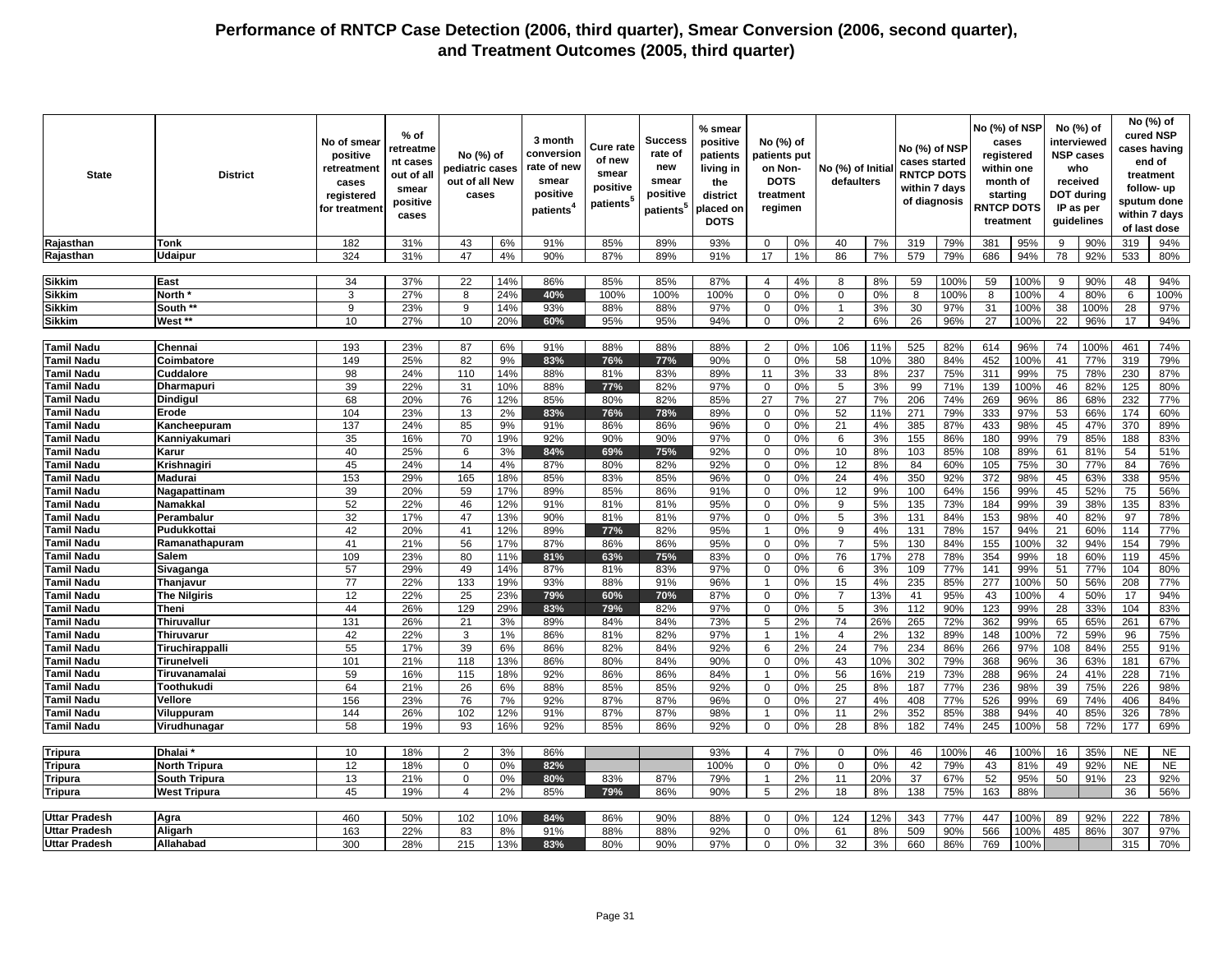| <b>State</b>                                 | <b>District</b>          | Popu-<br>lation (in<br>lakh)<br>covered<br>by<br>RNTCP <sup>1</sup> | No. of<br>suspects<br>examined | <b>Suspects</b><br>examined<br>per lakh<br>population | No of<br><b>Smear</b><br>positive<br>patients<br>diagnose<br>$d^2$ | $%$ of<br>S+ve<br>cases<br>among<br>suspects | <b>Total</b><br>patients<br>registered<br>for<br>treatment <sup>3</sup> | Annualized<br>total case<br>detection<br>rate | New smear<br>positive<br>patients<br>registered<br>for<br>treatment |          | Annualized<br>new smear<br>positive<br>case<br>detection<br>rate (%) | % new<br>sputum<br>positive out<br>of total new<br>pulmonary<br>cases | No of new<br>smear<br>negative<br>cases<br>registered<br>for<br>treatment | No of new<br><b>EP</b> cases<br>registered<br>for<br>treament | % of new<br><b>EP</b> cases<br>out of all<br>new<br>cases |
|----------------------------------------------|--------------------------|---------------------------------------------------------------------|--------------------------------|-------------------------------------------------------|--------------------------------------------------------------------|----------------------------------------------|-------------------------------------------------------------------------|-----------------------------------------------|---------------------------------------------------------------------|----------|----------------------------------------------------------------------|-----------------------------------------------------------------------|---------------------------------------------------------------------------|---------------------------------------------------------------|-----------------------------------------------------------|
| <b>Uttar Pradesh</b>                         | <b>Ambedkar Nagar</b>    | 22                                                                  | 1696                           | 76                                                    | 215                                                                | 13%                                          | 318                                                                     | 57                                            | 162                                                                 | 29       | 30%                                                                  | 62%                                                                   | 100                                                                       | 18                                                            | 6%                                                        |
| <b>Uttar Pradesh</b>                         | Auraiya                  | 13                                                                  | 2349                           | 180                                                   | 329                                                                | 14%                                          | 516                                                                     | 158                                           | 253                                                                 | 77       | 82%                                                                  | 65%                                                                   | 139                                                                       | 30                                                            | 7%                                                        |
| <b>Uttar Pradesh</b>                         | Azamgarh                 | 44                                                                  | 3201                           | 73                                                    | 637                                                                | 20%                                          | 909                                                                     | 83                                            | 458                                                                 | 42       | 44%                                                                  | 65%                                                                   | 242                                                                       | 86                                                            | 11%                                                       |
| <b>Uttar Pradesh</b>                         | <b>Baghpat</b>           | 13                                                                  | 1598                           | 124                                                   | 280                                                                | 18%                                          | 442                                                                     | 137                                           | 201                                                                 | 62       | 66%                                                                  | 68%                                                                   | 93                                                                        | 65                                                            | 18%                                                       |
| <b>Uttar Pradesh</b>                         | <b>Bahraich **</b>       | 30                                                                  | 5359                           | 181                                                   | 737                                                                | 14%                                          | 1184                                                                    | 160                                           | 478                                                                 | 64       | 68%                                                                  | 53%                                                                   | 428                                                                       | 134                                                           | 13%                                                       |
| <b>Uttar Pradesh</b>                         | <b>Ballia</b>            | 30                                                                  | 1812                           | 59                                                    | 300                                                                | 17%                                          | 698                                                                     | 92                                            | 212                                                                 | 28       | 29%                                                                  | 34%                                                                   | 408                                                                       | 35                                                            | 5%                                                        |
| <b>Uttar Pradesh</b>                         | <b>Balrampur</b>         | 19                                                                  | 1512                           | 81                                                    | 207                                                                | 14%                                          | 338                                                                     | 72                                            | 159                                                                 | 34       | 36%                                                                  | 58%                                                                   | 116                                                                       | 19                                                            | 6%                                                        |
| <b>Uttar Pradesh</b>                         | Banda **                 | 17                                                                  | 2080                           | 125                                                   | $\overline{372}$                                                   | 18%                                          | 543                                                                     | 131                                           | 195                                                                 | 47       | 49%                                                                  | 52%                                                                   | 182                                                                       | 40                                                            | 10%                                                       |
| <b>Uttar Pradesh</b>                         | Barabanki **             | 34                                                                  | 4331                           | 128                                                   | 785                                                                | 18%                                          | 1250                                                                    | 148                                           | 594                                                                 | 70       | 74%                                                                  | 62%                                                                   | 359                                                                       | 131                                                           | 12%                                                       |
| <b>Uttar Pradesh</b>                         | <b>Bareilly</b>          | 40                                                                  | 8244                           | 207                                                   | 1196                                                               | 15%                                          | 2146                                                                    | 215                                           | 764                                                                 | 77       | 81%                                                                  | 55%                                                                   | 619                                                                       | 186                                                           | 12%                                                       |
| <b>Uttar Pradesh</b>                         | Basti **                 | 23                                                                  | 2351                           | 103                                                   | 393                                                                | 17%                                          | 871                                                                     | 152                                           | 284                                                                 | 50       | 52%                                                                  | 42%                                                                   | 392                                                                       | 136                                                           | 17%                                                       |
| <b>Uttar Pradesh</b>                         | Bijnor**                 | 35                                                                  | 4952                           | 143                                                   | 627                                                                | 13%                                          | 963                                                                     | 111                                           | 448                                                                 | 52       | 54%                                                                  | 66%                                                                   | 230                                                                       | 124                                                           | 15%                                                       |
| Uttar Pradesh                                | Budaun <sup>**</sup>     | 34                                                                  | 5998                           | 176                                                   | 767                                                                | 13%                                          | 1396                                                                    | 164                                           | 668                                                                 | 79       | 83%                                                                  | 57%                                                                   | 494                                                                       | 43                                                            | 4%                                                        |
| <b>Uttar Pradesh</b>                         | <b>Bulandshahar</b>      | 32                                                                  | 4510                           | 139                                                   | 564                                                                | 13%                                          | 1284                                                                    | 159                                           | 452                                                                 | 56       | 59%                                                                  | 46%                                                                   | 535                                                                       | 130                                                           | 12%                                                       |
| <b>Uttar Pradesh</b>                         | Chandauli                | 18                                                                  | 1533                           | 84                                                    | 201                                                                | 13%                                          | 307                                                                     | 68                                            | 120                                                                 | 26       | 28%                                                                  | 59%                                                                   | 83                                                                        | 17                                                            | 8%                                                        |
| Uttar Pradesh                                | Chitrakoot               | 9<br>30                                                             | 1129                           | 127<br>50                                             | 177<br>238                                                         | 16%                                          | 329<br>508                                                              | 148<br>67                                     | 115<br>160                                                          | 52<br>21 | 55%                                                                  | 48%<br>40%                                                            | 125<br>236                                                                | 23                                                            | 9%<br>11%                                                 |
| <b>Uttar Pradesh</b><br><b>Uttar Pradesh</b> | Deoria<br>Etah           | $\overline{31}$                                                     | 1513<br>4848                   | 157                                                   | 798                                                                | 16%<br>16%                                   | 1085                                                                    | 141                                           | 491                                                                 | 64       | 22%<br>67%                                                           | 64%                                                                   | 282                                                                       | 48<br>116                                                     | 13%                                                       |
| Uttar Pradesh                                | Etawah                   | 15                                                                  | 2331                           | 157                                                   | 364                                                                | 16%                                          | 464                                                                     | 125                                           | 202                                                                 | 54       | 57%                                                                  | 71%                                                                   | 83                                                                        | 38                                                            | 12%                                                       |
| <b>Uttar Pradesh</b>                         | Faizabad                 | 19                                                                  | 1844                           | 98                                                    | 268                                                                | 15%                                          | 425                                                                     | 90                                            | 192                                                                 | 41       | 43%                                                                  | 62%                                                                   | 117                                                                       | 57                                                            | 16%                                                       |
| <b>Uttar Pradesh</b>                         | Farrukhabad              | 17                                                                  | 2535                           | 145                                                   | 399                                                                | 16%                                          | 566                                                                     | 130                                           | 274                                                                 | 63       | 66%                                                                  | 64%                                                                   | 152                                                                       | 62                                                            | 13%                                                       |
| <b>Uttar Pradesh</b>                         | Fatehpur **              | 26                                                                  | 2762                           | 108                                                   | 387                                                                | 14%                                          | 696                                                                     | 109                                           | 263                                                                 | 41       | 43%                                                                  | 50%                                                                   | 261                                                                       | 55                                                            | 9%                                                        |
| <b>Uttar Pradesh</b>                         | Firozabad                | 23                                                                  | 2640                           | 117                                                   | 612                                                                | 23%                                          | 875                                                                     | 155                                           | 296                                                                 | 52       | 55%                                                                  | 68%                                                                   | 140                                                                       | 111                                                           | 20%                                                       |
| <b>Uttar Pradesh</b>                         | <b>Gautam Budh Nagar</b> | 13                                                                  | 2000                           | 152                                                   | 307                                                                | 15%                                          | 756                                                                     | 229                                           | 222                                                                 | 67       | 71%                                                                  | 48%                                                                   | 239                                                                       | 180                                                           | 28%                                                       |
| <b>Uttar Pradesh</b>                         | Ghaziabad                | 36                                                                  | 6952                           | 191                                                   | 1012                                                               | 15%                                          | 2184                                                                    | 240                                           | 802                                                                 | 88       | 93%                                                                  | 56%                                                                   | 629                                                                       | 394                                                           | 22%                                                       |
| <b>Uttar Pradesh</b>                         | Ghazipur                 | 34                                                                  | 2030                           | 60                                                    | 270                                                                | 13%                                          | 499                                                                     | 59                                            | 194                                                                 | 23       | 24%                                                                  | 48%                                                                   | 213                                                                       | 18                                                            | 4%                                                        |
| <b>Uttar Pradesh</b>                         | Gonda                    | 31                                                                  | 2304                           | 75                                                    | 457                                                                | 20%                                          | 890                                                                     | 116                                           | 281                                                                 | 37       | 39%                                                                  | 38%                                                                   | 464                                                                       | 18                                                            | 2%                                                        |
| <b>Uttar Pradesh</b>                         | Gorakhpur                | 42                                                                  | 2197                           | 52                                                    | 315                                                                | 14%                                          | 533                                                                     | 51                                            | 204                                                                 | 19       | 20%                                                                  | 53%                                                                   | 182                                                                       | 39                                                            | 9%                                                        |
| <b>Uttar Pradesh</b>                         | Hamirpur-UP **           | 12                                                                  | 1702                           | 147                                                   | 186                                                                | 11%                                          | 454                                                                     | 157                                           | 94                                                                  | 33       | 34%                                                                  | 26%                                                                   | 265                                                                       | 41                                                            | 10%                                                       |
| <b>Uttar Pradesh</b>                         | Hardoi **                | 38                                                                  | 5635                           | 150                                                   | 787                                                                | 14%                                          | 1489                                                                    | 158                                           | 600                                                                 | 64       | 67%                                                                  | 52%                                                                   | 549                                                                       | 90                                                            | 7%                                                        |
| <b>Uttar Pradesh</b>                         | <b>Hathras</b>           | 15                                                                  | 2021                           | 137                                                   | 281                                                                | 14%                                          | 376                                                                     | 102                                           | 174                                                                 | 47       | 50%                                                                  | 71%                                                                   | 72                                                                        | 19                                                            | 7%                                                        |
| <b>Uttar Pradesh</b>                         | Jalaun **                | 16                                                                  | 2573                           | 160                                                   | 431                                                                | 17%                                          | 671                                                                     | 167                                           | 243                                                                 | 60       | 63%                                                                  | 56%                                                                   | 193                                                                       | 36                                                            | 8%                                                        |
| <b>Uttar Pradesh</b>                         | Jaunpur                  | 43                                                                  | 4636                           | 107                                                   | 766                                                                | 17%                                          | 1602                                                                    | 148                                           | 564                                                                 | 52       | 55%                                                                  | 44%                                                                   | 718                                                                       | 141                                                           | 10%                                                       |
| <b>Uttar Pradesh</b>                         | Jhansi **                | 19                                                                  | 2855                           | 148                                                   | 401                                                                | 14%                                          | 602                                                                     | 125                                           | 257                                                                 | 53       | 56%                                                                  | 59%                                                                   | 181                                                                       | 49                                                            | 10%                                                       |
| <b>Uttar Pradesh</b>                         | Jyotiba Phule Nagar **   | 17                                                                  | 2554                           | 154                                                   | 327                                                                | 13%                                          | 478                                                                     | $\overline{115}$                              | 241                                                                 | 58       | 61%                                                                  | 64%                                                                   | 133                                                                       | 15                                                            | 4%                                                        |
| <b>Uttar Pradesh</b>                         | Kannaui                  | 15                                                                  | 1312                           | 86                                                    | 228                                                                | 17%                                          | 280                                                                     | 73                                            | 141                                                                 | 37       | 39%                                                                  | 73%                                                                   | 51                                                                        | 17                                                            | 8%                                                        |
| <b>Uttar Pradesh</b>                         | Kanpur Dehat **          | 18                                                                  | 1167                           | 67                                                    | 224                                                                | 19%                                          | 397                                                                     | 91                                            | 171                                                                 | 39       | 41%                                                                  | 57%                                                                   | 130                                                                       | 32                                                            | 10%                                                       |
| <b>Uttar Pradesh</b>                         | <b>Kanpur Nagar</b>      | 46                                                                  | 4966                           | 108                                                   | 999                                                                | 20%                                          | 1398                                                                    | 122                                           | 528                                                                 | 46       | 49%                                                                  | 60%                                                                   | 353                                                                       | 190                                                           | 18%                                                       |
| <b>Uttar Pradesh</b>                         | <b>Kaushambi</b>         | 14                                                                  | 1086                           | 76                                                    | 71                                                                 | 7%                                           | 227                                                                     | 63                                            | 70                                                                  | 20       | 21%                                                                  | 36%                                                                   | 126                                                                       | 5                                                             | 2%                                                        |
| <b>Uttar Pradesh</b>                         | Kheri                    | $\overline{35}$                                                     | 4667                           | 132                                                   | 849                                                                | 18%                                          | 1325                                                                    | 150                                           | 606                                                                 | 68       | 72%                                                                  | 58%                                                                   | 431                                                                       | 78                                                            | 7%                                                        |
| <b>Uttar Pradesh</b>                         | Kushinagar               | 32                                                                  | 2801                           | 87                                                    | 262                                                                | 9%                                           | 506                                                                     | 63                                            | 200                                                                 | 25       | 26%                                                                  | 48%                                                                   | 215                                                                       | 33                                                            | 7%                                                        |
| <b>Uttar Pradesh</b>                         | Lalitpur <sup>**</sup>   | 11                                                                  | 1881                           | 174                                                   | 274                                                                | 15%                                          | 431                                                                     | 159                                           | 191                                                                 | 71       | 74%                                                                  | 56%                                                                   | 152                                                                       | 9                                                             | 3%                                                        |
| <b>Uttar Pradesh</b>                         | Lucknow                  | 41                                                                  | 9763                           | 240                                                   | 1366                                                               | 14%                                          | 1823                                                                    | 179                                           | 744                                                                 | 73       | 77%                                                                  | 62%                                                                   | 456                                                                       | 264                                                           | 18%                                                       |
| <b>Uttar Pradesh</b>                         | Maharajganj **           | 24                                                                  | 1585                           | 66                                                    | 166                                                                | 10%                                          | 331                                                                     | 55                                            | 127                                                                 | 21       | 22%                                                                  | 44%                                                                   | 161                                                                       | 11                                                            | 4%                                                        |
| <b>Uttar Pradesh</b><br><b>Uttar Pradesh</b> | Mahoba **                | 8<br>18                                                             | 901<br>2022                    | 115<br>115                                            | 171<br>259                                                         | 19%<br>13%                                   | 172<br>432                                                              | 88<br>98                                      | 77<br>212                                                           | 39<br>48 | 41%<br>51%                                                           | 86%                                                                   | 13<br>151                                                                 | 12<br>23                                                      | 12%<br>6%                                                 |
| <b>Uttar Pradesh</b>                         | <b>Mainpuri</b>          | 23                                                                  | 2678                           | 117                                                   | 444                                                                | 17%                                          | 800                                                                     | 140                                           | 369                                                                 | 64       | 68%                                                                  | 58%<br>59%                                                            | 253                                                                       |                                                               | 12%                                                       |
|                                              | <b>Mathura</b>           |                                                                     |                                |                                                       |                                                                    |                                              |                                                                         |                                               |                                                                     |          |                                                                      |                                                                       |                                                                           | 86                                                            |                                                           |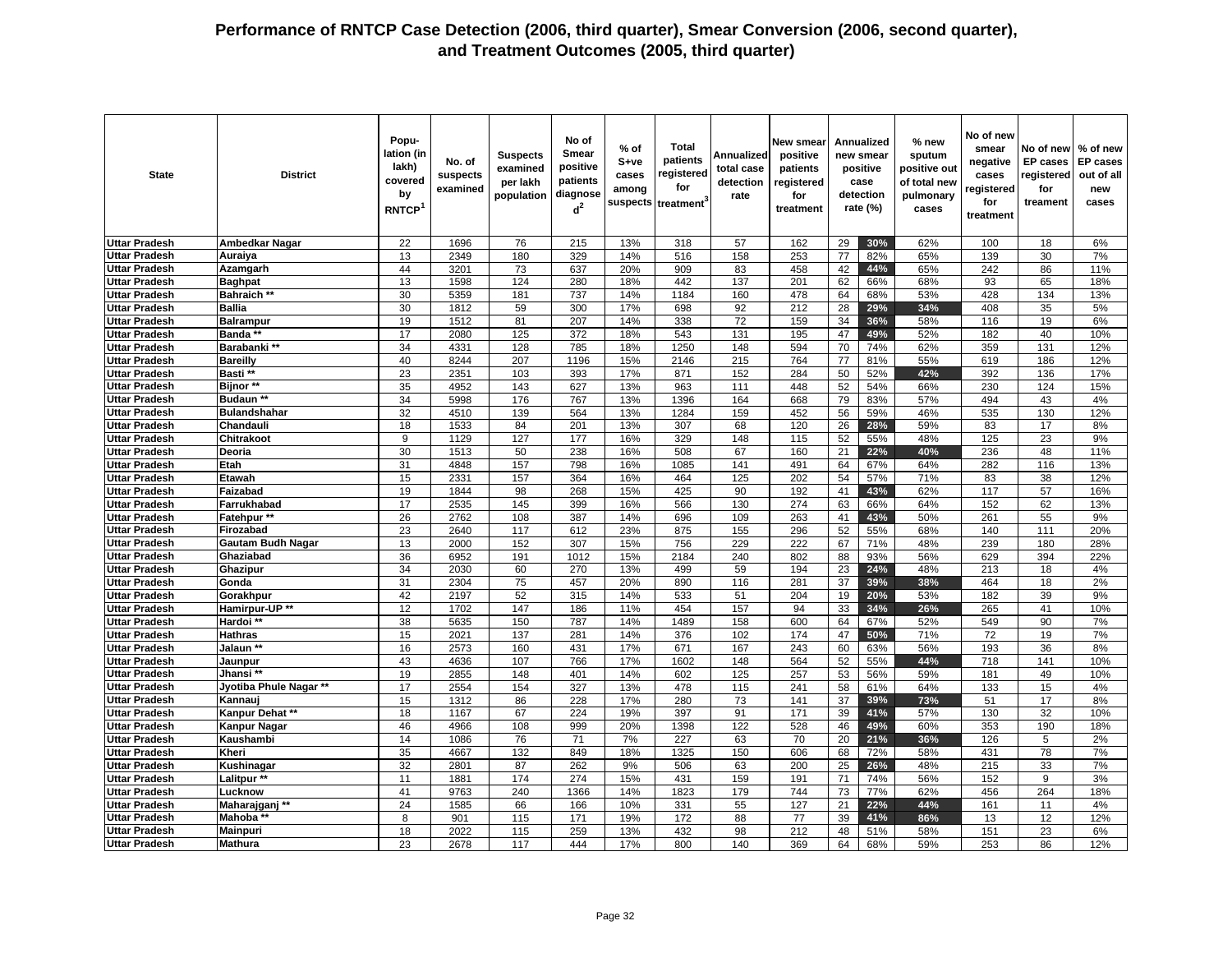| <b>State</b>         | <b>District</b>          | No of smear<br>positive<br>retreatment<br>cases<br>registered<br>for treatmen | % of<br>retreatme<br>nt cases<br>out of all<br>smear<br>positive<br>cases | No (%) of<br>pediatric cases<br>out of all New<br>cases |     | 3 month<br>conversior<br>rate of new<br>smear<br>positive<br>patients <sup>4</sup> | Cure rate<br>of new<br>smear<br>positive<br>patients | <b>Success</b><br>rate of<br>new<br>smear<br>positive<br>patients <sup>5</sup> | % smear<br>positive<br>patients<br>living in<br>the<br>district<br>placed on<br><b>DOTS</b> | No (%) of<br>patients put<br>on Non-<br><b>DOTS</b><br>treatment<br>regimen |    | No (%) of Initia<br>defaulters |     | No (%) of NSP<br>cases started<br><b>RNTCP DOTS</b><br>within 7 days<br>of diagnosis |      | No (%) of NSP<br>cases<br>registered<br>within one<br>month of<br><b>RNTCP DOTS</b><br>treatment | starting | IP as per      | No (%) of<br>interviewed<br><b>NSP cases</b><br>who<br>received<br><b>DOT during</b><br>guidelines |              | No (%) of<br>cured NSP<br>cases having<br>end of<br>treatment<br>follow-up<br>sputum done<br>within 7 days<br>of last dose |
|----------------------|--------------------------|-------------------------------------------------------------------------------|---------------------------------------------------------------------------|---------------------------------------------------------|-----|------------------------------------------------------------------------------------|------------------------------------------------------|--------------------------------------------------------------------------------|---------------------------------------------------------------------------------------------|-----------------------------------------------------------------------------|----|--------------------------------|-----|--------------------------------------------------------------------------------------|------|--------------------------------------------------------------------------------------------------|----------|----------------|----------------------------------------------------------------------------------------------------|--------------|----------------------------------------------------------------------------------------------------------------------------|
| <b>Uttar Pradesh</b> | Ambedkar Nagar           | 25                                                                            | 13%                                                                       | $\overline{4}$                                          | 1%  | 86%                                                                                |                                                      |                                                                                | 88%                                                                                         | $\mathbf 0$                                                                 | 0% | 26                             | 12% | 111                                                                                  | 69%  | 126                                                                                              | 78%      | 38             | 95%                                                                                                | <b>NE</b>    | <b>NE</b>                                                                                                                  |
| Uttar Pradesh        | Auraiya                  | 79                                                                            | 24%                                                                       | 14                                                      | 3%  | 90%                                                                                |                                                      |                                                                                | 94%                                                                                         | $\mathbf 0$                                                                 | 0% | 18                             | 6%  | 224                                                                                  | 89%  | 252                                                                                              | 100%     | 21             | 40%                                                                                                | NE           | <b>NE</b>                                                                                                                  |
| Uttar Pradesh        | Azamgarh                 | 109                                                                           | 19%                                                                       | 18                                                      | 2%  | 89%                                                                                | 80%                                                  | 80%                                                                            | 84%                                                                                         | $\overline{2}$                                                              | 0% | 98                             | 15% | 408                                                                                  | 89%  | 453                                                                                              | 99%      | 194            | 97%                                                                                                | 328          | 92%                                                                                                                        |
| <b>Uttar Pradesh</b> | <b>Baghpat</b>           | 81                                                                            | 29%                                                                       | 21                                                      | 6%  | 91%                                                                                | 86%                                                  | 88%                                                                            | 84%                                                                                         | $\mathbf 0$                                                                 | 0% | 44                             | 16% | 160                                                                                  | 80%  | 201                                                                                              | 100%     | 17             | 85%                                                                                                | 115          | 73%                                                                                                                        |
| Uttar Pradesh        | <b>Bahraich **</b>       | 144                                                                           | 23%                                                                       | 46                                                      | 4%  | 90%                                                                                | 89%                                                  | 90%                                                                            | 92%                                                                                         | 0                                                                           | 0% | 57                             | 8%  | 445                                                                                  | 93%  | 478                                                                                              | 100%     | $\overline{4}$ | 100%                                                                                               | 450          | 98%                                                                                                                        |
| Uttar Pradesh        | <b>Ballia</b>            | 39                                                                            | 16%                                                                       | 28                                                      | 4%  | 90%                                                                                | 74%                                                  | 76%                                                                            | 90%                                                                                         | $\Omega$                                                                    | 0% | 28                             | 10% | 198                                                                                  | 93%  | 211                                                                                              | 100%     | 9              | 90%                                                                                                | 64           | 79%                                                                                                                        |
| <b>Uttar Pradesh</b> | <b>Balrampur</b>         | 34                                                                            | 18%                                                                       | 17                                                      | 6%  | 92%                                                                                | 85%                                                  | 85%                                                                            | 86%                                                                                         | $\mathbf 0$                                                                 | 0% | 28                             | 14% |                                                                                      |      |                                                                                                  |          |                |                                                                                                    |              |                                                                                                                            |
| Uttar Pradesh        | Banda *                  | 124                                                                           | 39%                                                                       | 37                                                      | 9%  | 89%                                                                                | 54%                                                  | 75%                                                                            | 89%                                                                                         | $\Omega$                                                                    | 0% | 40                             | 11% | 192                                                                                  | 98%  | 195                                                                                              | 100%     | 45             | 61%                                                                                                | 58           | 82%                                                                                                                        |
| <b>Uttar Pradesh</b> | Barabanki **             | 164                                                                           | 22%                                                                       | 71                                                      | 7%  | 86%                                                                                | 83%                                                  | 88%                                                                            | 98%                                                                                         | $\mathbf 0$                                                                 | 0% | 19                             | 2%  | 500                                                                                  | 84%  | 594                                                                                              | 100%     | 12             | 75%                                                                                                | 438          | 100%                                                                                                                       |
| Uttar Pradesh        | <b>Bareilly</b>          | 366                                                                           | 32%                                                                       | 81                                                      | 5%  | 89%                                                                                | 82%                                                  | 85%                                                                            | 94%                                                                                         |                                                                             | 0% | 73                             | 6%  | 682                                                                                  | 89%  | 764                                                                                              | 100%     | 32             | 94%                                                                                                | 608          | 82%                                                                                                                        |
| Uttar Pradesh        | Basti **                 | 50                                                                            | 15%                                                                       | 66                                                      | 8%  | 86%                                                                                | 85%                                                  | 88%                                                                            | 95%                                                                                         | $\mathbf 0$                                                                 | 0% | 18                             | 5%  | 255                                                                                  | 90%  | 284                                                                                              | 100%     |                |                                                                                                    | 205          | 85%                                                                                                                        |
| Uttar Pradesh        | Bijnor**                 | 156                                                                           | 26%                                                                       | 77                                                      | 10% | 89%                                                                                | 84%                                                  | 87%                                                                            | 97%                                                                                         | 3                                                                           | 0% | 13                             | 2%  | 374                                                                                  | 83%  | 447                                                                                              | 100%     | 14             | 100%                                                                                               | 243          | 94%                                                                                                                        |
| Uttar Pradesh        | Budaun **                | 152                                                                           | 19%                                                                       | 61                                                      | 5%  | 91%                                                                                | 81%                                                  | 90%                                                                            | 92%                                                                                         | $\Omega$                                                                    | 0% | 58                             | 8%  | 590                                                                                  | 88%  | 665                                                                                              | 100%     | 197            | 88%                                                                                                | 442          | 91%                                                                                                                        |
| Uttar Pradesh        | <b>Bulandshahar</b>      | 135                                                                           | 23%                                                                       | 66                                                      | 6%  | 94%                                                                                | 91%                                                  | 92%                                                                            | 96%                                                                                         | 3                                                                           | 1% | 22                             | 4%  | 444                                                                                  | 96%  | 462                                                                                              | 100%     | 105            | 100%                                                                                               | 307          | 90%                                                                                                                        |
| <b>Uttar Pradesh</b> | Chandauli                | 73                                                                            | 38%                                                                       | 10                                                      | 5%  | 89%                                                                                |                                                      |                                                                                | 96%                                                                                         | 0                                                                           | 0% | 9                              | 5%  | 108                                                                                  | 90%  | 120                                                                                              | 100%     | 22             | 88%                                                                                                | <b>NE</b>    | <b>NE</b>                                                                                                                  |
| Uttar Pradesh        | Chitrakoot               | 48                                                                            | 29%                                                                       | 14                                                      | 5%  | 62%                                                                                |                                                      |                                                                                | 92%                                                                                         | $\mathbf 0$                                                                 | 0% | 14                             | 8%  | 105                                                                                  | 91%  | 115                                                                                              | 100%     | 15             | 75%                                                                                                | <b>NE</b>    | <b>NE</b>                                                                                                                  |
| <b>Uttar Pradesh</b> | Deoria                   | 60                                                                            | 27%                                                                       | 15                                                      | 3%  | 78%                                                                                | 78%                                                  | 82%                                                                            | 89%                                                                                         | $\Omega$                                                                    | 0% | 26                             | 11% | 139                                                                                  | 87%  | 160                                                                                              | 100%     | 14             | 82%                                                                                                | 50           | 77%                                                                                                                        |
| <b>Uttar Pradesh</b> | Etah                     | 163                                                                           | 25%                                                                       | 86                                                      | 10% | 92%                                                                                | 86%                                                  | 91%                                                                            | 92%                                                                                         | $\mathbf{1}$                                                                | 0% | 61                             | 8%  | 419                                                                                  | 85%  | 491                                                                                              | 100%     | 115            | 84%                                                                                                | 192          | 84%                                                                                                                        |
| Uttar Pradesh        | Etawah                   | 120                                                                           | 37%                                                                       | 15                                                      | 5%  | 85%                                                                                | 83%                                                  | 85%                                                                            | 92%                                                                                         | $\Omega$                                                                    | 0% | 27                             | 8%  | 154                                                                                  | 76%  | 202                                                                                              | 100%     | 42             | 21%                                                                                                | 129          | 69%                                                                                                                        |
| <b>Uttar Pradesh</b> | Faizabad                 | 56                                                                            | 23%                                                                       | 20                                                      | 5%  | 87%                                                                                | 81%                                                  | 88%                                                                            | 91%                                                                                         | $\mathbf 0$                                                                 | 0% | 23                             | 9%  | 159                                                                                  | 83%  | 192                                                                                              | 100%     | 70             | 82%                                                                                                | 151          | 91%                                                                                                                        |
| Uttar Pradesh        | Farrukhabad              | 78                                                                            | 22%                                                                       | 41                                                      | 8%  | 91%                                                                                | 87%                                                  | 87%                                                                            | 93%                                                                                         | $\Omega$                                                                    | 0% | 25                             | 7%  | 234                                                                                  | 85%  | 274                                                                                              | 100%     | 125            | 89%                                                                                                | 216          | 74%                                                                                                                        |
| Uttar Pradesh        | <b>Fatehpur **</b>       | 106                                                                           | 29%                                                                       | 20                                                      | 3%  | 92%                                                                                | 84%                                                  | 91%                                                                            | 96%                                                                                         | $\overline{4}$                                                              | 1% | 10                             | 3%  | 220                                                                                  | 84%  | 261                                                                                              | 99%      | 192            | 92%                                                                                                | 189          | 73%                                                                                                                        |
| <b>Uttar Pradesh</b> | Firozabad                | 258                                                                           | 47%                                                                       | 78                                                      | 14% | 70%                                                                                | 50%                                                  | 50%                                                                            | 93%                                                                                         | $\mathbf 0$                                                                 | 0% | 43                             | 7%  | 239                                                                                  | 81%  | 296                                                                                              | 100%     | 60             | 38%                                                                                                | $\mathbf{1}$ | 100%                                                                                                                       |
| Uttar Pradesh        | <b>Gautam Budh Nagar</b> | 87                                                                            | 28%                                                                       | 54                                                      | 8%  | 92%                                                                                | 92%                                                  | 92%                                                                            | 96%                                                                                         | $\mathbf 0$                                                                 | 0% | 13                             | 4%  | 203                                                                                  | 91%  | 215                                                                                              | 97%      | $\overline{7}$ | 41%                                                                                                | 227          | 96%                                                                                                                        |
| Uttar Pradesh        | Ghaziabad                | 304                                                                           | 27%                                                                       | 205                                                     | 11% | 92%                                                                                | 90%                                                  | 91%                                                                            | 96%                                                                                         | $\Omega$                                                                    | 0% | 44                             | 4%  | 778                                                                                  | 97%  | 802                                                                                              | 100%     | 316            | 96%                                                                                                | 788          | 97%                                                                                                                        |
| <b>Uttar Pradesh</b> | Ghazipur                 | 50                                                                            | 20%                                                                       | 18                                                      | 4%  | 83%                                                                                | 78%                                                  | 83%                                                                            | 91%                                                                                         | $\mathbf 0$                                                                 | 0% | 24                             | 9%  | 170                                                                                  | 88%  | 194                                                                                              | 100%     | 52             | 100%                                                                                               | 129          | 84%                                                                                                                        |
| Uttar Pradesh        | Gonda                    | 123                                                                           | 30%                                                                       | 53                                                      | 7%  | 81%                                                                                | 85%                                                  | 87%                                                                            | 87%                                                                                         | $\mathbf 0$                                                                 | 0% | 59                             | 13% | 236                                                                                  | 84%  | 281                                                                                              | 100%     | 35             | 70%                                                                                                | 201          | 73%                                                                                                                        |
| Uttar Pradesh        | Gorakhpur                | 87                                                                            | 30%                                                                       | 21                                                      | 5%  | 76%                                                                                | 73%                                                  | 73%                                                                            | 85%                                                                                         | $\Omega$                                                                    | 0% | 48                             | 15% | 166                                                                                  | 81%  | 204                                                                                              | 100%     | 30             | 15%                                                                                                | 49           | 64%                                                                                                                        |
| <b>Uttar Pradesh</b> | Hamirpur-UP **           | 34                                                                            | 27%                                                                       | 31                                                      | 8%  | 86%                                                                                | 86%                                                  | 89%                                                                            | 75%                                                                                         | $\mathbf 0$                                                                 | 0% | 40                             | 25% | 87                                                                                   | 93%  | 94                                                                                               | 100%     | 10             | 100%                                                                                               | 106          | 91%                                                                                                                        |
| Uttar Pradesh        | Hardoi **                | 224                                                                           | 27%                                                                       | 47                                                      | 4%  | 90%                                                                                | 87%                                                  | 87%                                                                            | 98%                                                                                         | $\Omega$                                                                    | 0% | 14                             | 2%  | 480                                                                                  | 80%  | 600                                                                                              | 100%     | 104            | 50%                                                                                                | 384          | 92%                                                                                                                        |
| Uttar Pradesh        | <b>Hathras</b>           | 79                                                                            | 31%                                                                       | 17                                                      | 6%  | 91%                                                                                | 71%                                                  | 73%                                                                            | 92%                                                                                         | $\mathbf 0$                                                                 | 0% | 23                             | 8%  |                                                                                      |      | 174                                                                                              | 100%     | 48             | 92%                                                                                                | 85           | 93%                                                                                                                        |
| Uttar Pradesh        | Jalaun *'                | 161                                                                           | 40%                                                                       | 22                                                      | 5%  | 91%                                                                                | 83%                                                  | 85%                                                                            | 90%                                                                                         | 2                                                                           | 0% | 41                             | 10% | 224                                                                                  | 92%  | 241                                                                                              | 99%      | 21             | 84%                                                                                                | 287          | 100%                                                                                                                       |
| Uttar Pradesh        | Jaunpur                  | 149                                                                           | 21%                                                                       | 50                                                      | 4%  | 91%                                                                                | 86%                                                  | 88%                                                                            | 94%                                                                                         | $\Omega$                                                                    | 0% | 42                             | 6%  | 540                                                                                  | 96%  | 560                                                                                              | 99%      | 34             | 72%                                                                                                | 341          | 86%                                                                                                                        |
| Uttar Pradesh        | Jhansi **                | 79                                                                            | 24%                                                                       | 26                                                      | 5%  | 76%                                                                                | 74%                                                  | 77%                                                                            | 85%                                                                                         | $\Omega$                                                                    | 0% | 55                             | 15% | 239                                                                                  | 93%  | 257                                                                                              | 100%     | 71             | 80%                                                                                                | 204          | 98%                                                                                                                        |
| Uttar Pradesh        | Jyotiba Phule Nagar **   | 76                                                                            | 24%                                                                       | 13                                                      | 3%  | 80%                                                                                | 66%                                                  | 67%                                                                            | 94%                                                                                         | $\mathbf 0$                                                                 | 0% | 18                             | 6%  | 212                                                                                  | 88%  | 241                                                                                              | 100%     | 54             | 93%                                                                                                | 73           | 71%                                                                                                                        |
| Uttar Pradesh        | Kannauj                  | 68                                                                            | 33%                                                                       | 12                                                      | 6%  | 85%                                                                                | 84%                                                  | 84%                                                                            | 88%                                                                                         | $\Omega$                                                                    | 0% | 27                             | 12% | 125                                                                                  | 89%  | 141                                                                                              | 100%     | 49             | 89%                                                                                                | 125          | 100%                                                                                                                       |
| <b>Uttar Pradesh</b> | Kanpur Dehat **          | 56                                                                            | 25%                                                                       | 12                                                      | 4%  | 78%                                                                                | 60%                                                  | 76%                                                                            | 96%                                                                                         | $\mathbf{1}$                                                                | 0% | 8                              | 4%  | 150                                                                                  | 88%  | 171                                                                                              | 100%     | 63             | 97%                                                                                                | 50           | 96%                                                                                                                        |
| Uttar Pradesh        | <b>Kanpur Nagar</b>      | 253                                                                           | 32%                                                                       | 70                                                      | 7%  | 89%                                                                                | 76%                                                  | 84%                                                                            | 82%                                                                                         | $\mathbf 0$                                                                 | 0% | 169                            | 18% | 478                                                                                  | 91%  | 525                                                                                              | 99%      | 135            | 96%                                                                                                | 408          | 94%                                                                                                                        |
| <b>Uttar Pradesh</b> | Kaushambi                | 19                                                                            | 21%                                                                       | 6                                                       | 3%  | 37%                                                                                |                                                      |                                                                                | 100%                                                                                        | $\Omega$                                                                    | 0% | $\mathbf 0$                    | 0%  | 71                                                                                   | 100% | 71                                                                                               | 100%     |                |                                                                                                    | <b>NE</b>    | <b>NE</b>                                                                                                                  |
| <b>Uttar Pradesh</b> | Kheri                    | 207                                                                           | 25%                                                                       | 50                                                      | 4%  | 86%                                                                                | 85%                                                  | 88%                                                                            | 95%                                                                                         | 0                                                                           | 0% | 40                             | 5%  | 526                                                                                  | 87%  | 606                                                                                              | 100%     | 64             | 68%                                                                                                | 268          | 85%                                                                                                                        |
| Uttar Pradesh        | Kushinagar               | 48                                                                            | 19%                                                                       | 19                                                      | 4%  | 87%                                                                                | 85%                                                  | 86%                                                                            | 85%                                                                                         | $\Omega$                                                                    | 0% | 40                             | 15% | 176                                                                                  | 88%  | 200                                                                                              | 100%     | 120            | 92%                                                                                                | 185          | 88%                                                                                                                        |
| <b>Uttar Pradesh</b> | Lalitpur <sup>**</sup>   | 61                                                                            | 24%                                                                       | 17                                                      | 5%  | 88%                                                                                | 83%                                                  | 83%                                                                            | 95%                                                                                         | $\mathbf 0$                                                                 | 0% | 15                             | 5%  | 183                                                                                  | 96%  | 185                                                                                              | 97%      | 45             | 82%                                                                                                | 81           | 100%                                                                                                                       |
| Uttar Pradesh        | Lucknow                  | 284                                                                           | 28%                                                                       | 115                                                     | 8%  | 90%                                                                                | 89%                                                  | 89%                                                                            | 89%                                                                                         | $\overline{2}$                                                              | 0% | 129                            | 11% | 724                                                                                  | 97%  | 744                                                                                              | 100%     | 115            | 98%                                                                                                | 707          | 98%                                                                                                                        |
| Uttar Pradesh        | Maharajganj **           | 32                                                                            | 20%                                                                       | 9                                                       | 3%  | 89%                                                                                | 77%                                                  | 77%                                                                            | 95%                                                                                         | $\Omega$                                                                    | 0% | 8                              | 5%  | 127                                                                                  | 100% | 127                                                                                              | 100%     | 50             | 39%                                                                                                | 91           | 77%                                                                                                                        |
| <b>Uttar Pradesh</b> | Mahoba                   | 70                                                                            | 48%                                                                       | 8                                                       | 8%  | 90%                                                                                | 80%                                                  | 80%                                                                            | 83%                                                                                         | $\Omega$                                                                    | 0% | 28                             | 17% | 63                                                                                   | 82%  | 77                                                                                               | 100%     | 34             | 85%                                                                                                | 52           | 100%                                                                                                                       |
| <b>Uttar Pradesh</b> | <b>Mainpuri</b>          | 39                                                                            | 16%                                                                       | 16                                                      | 4%  | 78%                                                                                | 83%                                                  | 90%                                                                            | 97%                                                                                         | $\Omega$                                                                    | 0% | 8                              | 3%  | 194                                                                                  | 92%  | 212                                                                                              | 100%     | 13             | 52%                                                                                                | 204          | 78%                                                                                                                        |
| <b>Uttar Pradesh</b> | <b>Mathura</b>           | 79                                                                            | 18%                                                                       | 28                                                      | 4%  | 93%                                                                                | 93%                                                  | 94%                                                                            | 97%                                                                                         | $\Omega$                                                                    | 0% | 12                             | 3%  | 369                                                                                  | 100% | 369                                                                                              | 100%     | 89             | 97%                                                                                                | 255          | 100%                                                                                                                       |
|                      |                          |                                                                               |                                                                           |                                                         |     |                                                                                    |                                                      |                                                                                |                                                                                             |                                                                             |    |                                |     |                                                                                      |      |                                                                                                  |          |                |                                                                                                    |              |                                                                                                                            |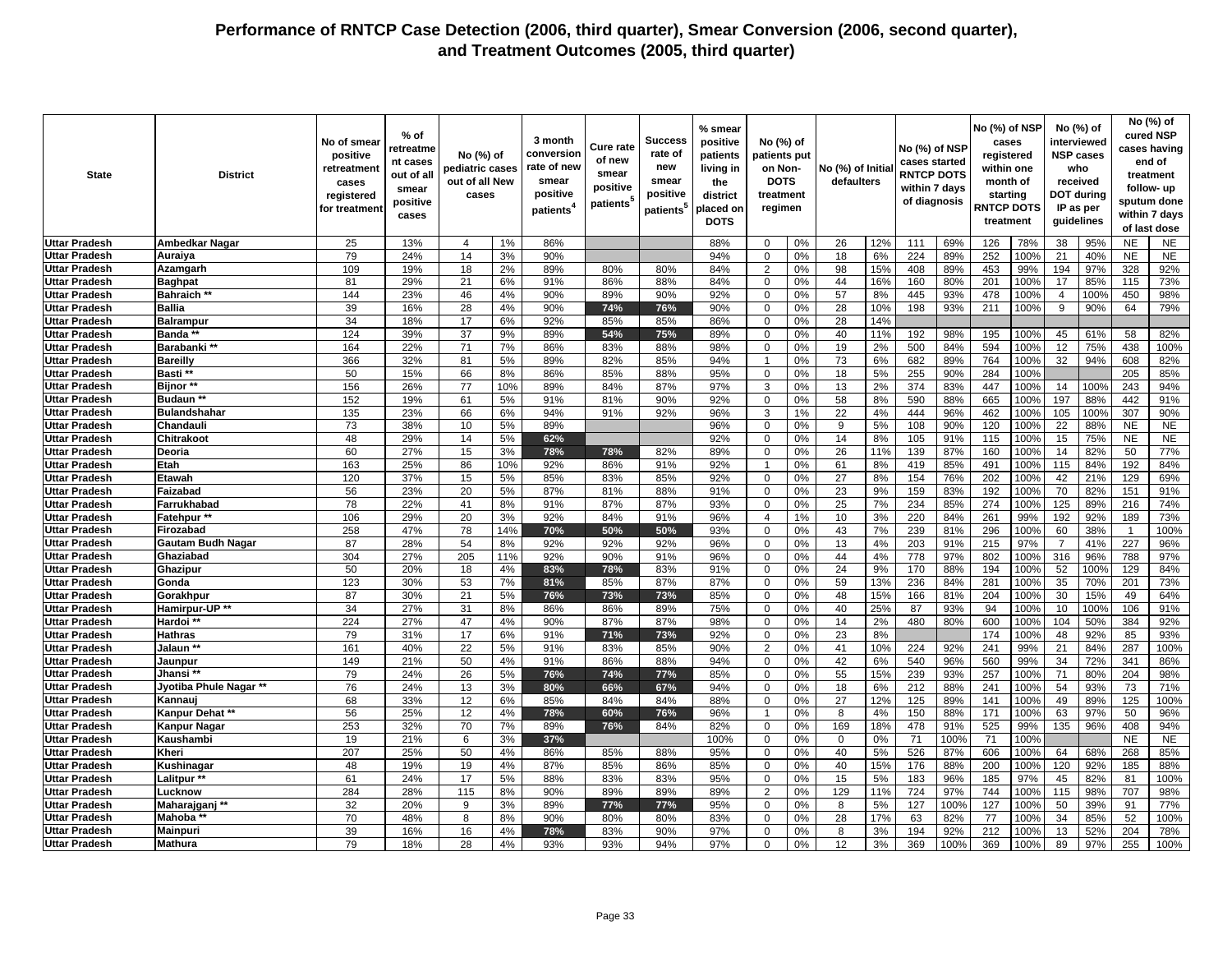| <b>State</b>                             | <b>District</b>           | Popu-<br>lation (in<br>lakh)<br>covered<br>by<br>RNTCP <sup>1</sup> | No. of<br>suspects<br>examined | <b>Suspects</b><br>examined<br>per lakh<br>population | No of<br><b>Smear</b><br>positive<br>patients<br>diagnose<br>$d^2$ | $%$ of<br>S+ve<br>cases<br>among<br>suspects | <b>Total</b><br>patients<br>registered<br>for<br>treatment <sup>3</sup> | Annualized<br>total case<br>detection<br>rate | New smear<br>positive<br>patients<br>registered<br>for<br>treatment |          | <b>Annualized</b><br>new smear<br>positive<br>case<br>detection<br>rate (%) | % new<br>sputum<br>positive out<br>of total new<br>pulmonary<br>cases | No of new<br>smear<br>negative<br>cases<br>registered<br>for<br>treatment | No of new<br><b>EP</b> cases<br>registered<br>for<br>treament | % of new<br><b>EP cases</b><br>out of all<br>new<br>cases |
|------------------------------------------|---------------------------|---------------------------------------------------------------------|--------------------------------|-------------------------------------------------------|--------------------------------------------------------------------|----------------------------------------------|-------------------------------------------------------------------------|-----------------------------------------------|---------------------------------------------------------------------|----------|-----------------------------------------------------------------------------|-----------------------------------------------------------------------|---------------------------------------------------------------------------|---------------------------------------------------------------|-----------------------------------------------------------|
| <b>Uttar Pradesh</b>                     | Mau <sup>**</sup>         | 20                                                                  | 1517                           | 74                                                    | 137                                                                | 9%                                           | 476                                                                     | 93                                            | 105                                                                 | 21       | 22%                                                                         | 25%                                                                   | 319                                                                       | 24                                                            | 5%                                                        |
| <b>Uttar Pradesh</b>                     | <b>Meerut</b>             | 33                                                                  | 6317                           | 190                                                   | 885                                                                | 14%                                          | 1612                                                                    | 194                                           | 687                                                                 | 83       | 87%                                                                         | 59%                                                                   | 474                                                                       | 234                                                           | 17%                                                       |
| <b>Uttar Pradesh</b>                     | Mirzapur                  | 23                                                                  | 4144                           | 177                                                   | 472                                                                | 11%                                          | 716                                                                     | 122                                           | 387                                                                 | 66       | 70%                                                                         | 63%                                                                   | 229                                                                       | 34                                                            | 5%                                                        |
| <b>Uttar Pradesh</b>                     | Moradabad **              | 42                                                                  | 6414                           | 154                                                   | 900                                                                | 14%                                          | 1634                                                                    | 157                                           | 683                                                                 | 66       | 69%                                                                         | 51%                                                                   | 667                                                                       | 130                                                           | 9%                                                        |
| <b>Uttar Pradesh</b>                     | <b>Muzaffarnagar</b>      | 39                                                                  | 5545                           | 141                                                   | 827                                                                | 15%                                          | 1214                                                                    | 124                                           | 557                                                                 | 57       | 60%                                                                         | 67%                                                                   | 279                                                                       | 148                                                           | 15%                                                       |
| <b>Uttar Pradesh</b>                     | Pilibhit **               | 18                                                                  | 4555                           | 250                                                   | 471                                                                | 10%                                          | 647                                                                     | 142                                           | 244                                                                 | 54       | 56%                                                                         | 61%                                                                   | 155                                                                       | 56                                                            | 12%                                                       |
| <b>Uttar Pradesh</b>                     | Pratapgarh **             | 30                                                                  | 2728                           | 90                                                    | 294                                                                | 11%                                          | 576                                                                     | 76                                            | 208                                                                 | 28       | 29%                                                                         | 45%                                                                   | 251                                                                       | 43                                                            | 9%                                                        |
| <b>Uttar Pradesh</b>                     | Rae Bareli **             | 32                                                                  | 3323                           | 104                                                   | 667                                                                | 20%                                          | 1168                                                                    | 147                                           | 529                                                                 | 67       | 70%                                                                         | 52%                                                                   | 481                                                                       | 65                                                            | 6%                                                        |
| <b>Uttar Pradesh</b>                     | Rampur                    | 21                                                                  | 4895                           | 230                                                   | 554                                                                | 11%                                          | 1020                                                                    | 192                                           | 396                                                                 | 74       | 78%                                                                         | 55%                                                                   | 321                                                                       | 94                                                            | 12%                                                       |
| <b>Uttar Pradesh</b>                     | Saharanpur                | 32                                                                  | 5952                           | 189                                                   | 945                                                                | 16%                                          | 1444                                                                    | 183                                           | 568                                                                 | 72       | 76%                                                                         | 67%                                                                   | 275                                                                       | 208                                                           | 20%                                                       |
| <b>Uttar Pradesh</b>                     | Sant Kabir Nagar **       | 16                                                                  | 1194                           | 76                                                    | 100                                                                | 8%                                           | 201                                                                     | 51                                            | 95                                                                  | 24       | 25%                                                                         | 58%                                                                   | 68                                                                        | 18                                                            | 10%                                                       |
| <b>Uttar Pradesh</b>                     | <b>Sant Ravidas Nagar</b> | 15                                                                  | 2183                           | 146                                                   | 221                                                                | 10%                                          | 563                                                                     | 150                                           | 180                                                                 | 48       | 51%                                                                         | 39%                                                                   | 276                                                                       | 31                                                            | 6%                                                        |
| <b>Uttar Pradesh</b>                     | Shahjahanpur              | 28                                                                  | 3842                           | 136                                                   | 581                                                                | 15%                                          | 834                                                                     | 118                                           | 408                                                                 | 58       | 61%                                                                         | 64%                                                                   | 231                                                                       | 61                                                            | 9%                                                        |
| <b>Uttar Pradesh</b>                     | Shravasti **              | 10                                                                  | 623                            | 64                                                    | 120                                                                | 19%                                          | 177                                                                     | 73                                            | 72                                                                  | 30       | 31%                                                                         | 61%                                                                   | 47                                                                        | 17                                                            | 13%                                                       |
| <b>Uttar Pradesh</b>                     | Siddharthnagar **         | 23                                                                  | 3353                           | 149                                                   | 239                                                                | 7%                                           | 396                                                                     | 70                                            | 173                                                                 | 31       | 32%                                                                         | 53%                                                                   | 156                                                                       | 16                                                            | 5%                                                        |
| <b>Uttar Pradesh</b>                     | Sitapur **                | 40                                                                  | 7303                           | 182                                                   | 925                                                                | 13%                                          | 1581                                                                    | 158                                           | 659                                                                 | 66       | 69%                                                                         | 54%                                                                   | 561                                                                       | 77                                                            | 6%                                                        |
| <b>Uttar Pradesh</b>                     | Sonbhadra                 | 16                                                                  | 1181                           | 73                                                    | 157                                                                | 13%                                          | 210                                                                     | 52                                            | 113                                                                 | 28       | 29%                                                                         | 67%                                                                   | 56                                                                        | 12                                                            | 7%                                                        |
| <b>Uttar Pradesh</b>                     | Sultanpur                 | 35                                                                  | 3299                           | 93                                                    | 377                                                                | 11%                                          | 651                                                                     | 74                                            | 302                                                                 | 34       | 36%                                                                         | 55%                                                                   | 250                                                                       | 44                                                            | 7%                                                        |
| <b>Uttar Pradesh</b>                     | Unnao **                  | 30                                                                  | 3661                           | 122                                                   | 516                                                                | 14%                                          | 1500                                                                    | 201                                           | 432                                                                 | 58       | 61%                                                                         | 34%                                                                   | 849                                                                       | 100                                                           | 7%                                                        |
| <b>Uttar Pradesh</b>                     | Varanasi                  | 35                                                                  | 5545                           | 159                                                   | 721                                                                | 13%                                          | 1302                                                                    | 149                                           | 500                                                                 | 57       | 60%                                                                         | 51%                                                                   | 481                                                                       | 145                                                           | 13%                                                       |
|                                          |                           |                                                                     |                                |                                                       |                                                                    |                                              |                                                                         |                                               |                                                                     |          |                                                                             |                                                                       |                                                                           |                                                               |                                                           |
| <b>Uttaranchal</b>                       | Almora                    | 7                                                                   | 1357                           | 198                                                   | 136                                                                | 10%                                          | 189                                                                     | 110                                           | 82                                                                  | 48       | 50%                                                                         | 67%                                                                   | 41                                                                        | 28                                                            | 19%                                                       |
| <b>Uttaranchal</b>                       | <b>Bageshwar</b>          | 3                                                                   | 340                            | 125                                                   | 44                                                                 | 13%                                          | 69                                                                      | 102                                           | 27                                                                  | 40       | 42%                                                                         | 60%                                                                   | 18                                                                        | 6                                                             | 12%                                                       |
| <b>Uttaranchal</b>                       | Chamoli                   | $\overline{4}$                                                      | 675                            | 168                                                   | 92                                                                 | 14%                                          | 150                                                                     | 150                                           | 60                                                                  | 60       | 63%                                                                         | 64%                                                                   | 34                                                                        | 13                                                            | 12%                                                       |
| <b>Uttaranchal</b>                       | Champawat                 | $\overline{2}$                                                      | 561                            | 230                                                   | 33                                                                 | 6%                                           | 52                                                                      | 85                                            | 21                                                                  | 34       | 36%                                                                         | 62%                                                                   | 13                                                                        | $\overline{5}$                                                | 13%                                                       |
| <b>Uttaranchal</b>                       | Dehradun                  | 14                                                                  | 2653                           | 191                                                   | 363                                                                | 14%                                          | 633                                                                     | 182                                           | 195                                                                 | 56       | 59%                                                                         | 46%                                                                   | 229                                                                       | 114                                                           | 21%                                                       |
| <b>Uttaranchal</b><br><b>Uttaranchal</b> | Garhwal<br>Hardwar        | 8                                                                   | 1025                           | 135                                                   | 137                                                                | 13%                                          | 235                                                                     | 124                                           | 92                                                                  | 49       | 51%<br>45%                                                                  | 51%                                                                   | 90                                                                        | 17                                                            | 9%                                                        |
|                                          | <b>Nainital</b>           | 16                                                                  | 2276                           | 145<br>239                                            | 329                                                                | 14%<br>16%                                   | 411<br>344                                                              | 105<br>166                                    | 166                                                                 | 42<br>57 | 60%                                                                         | 64%<br>65%                                                            | 94<br>63                                                                  | 25                                                            | 9%<br>30%                                                 |
| <b>Uttaranchal</b><br><b>Uttaranchal</b> | Pithoragarh               | 8<br>5                                                              | 1978<br>683                    | 136                                                   | 325<br>105                                                         | 15%                                          | 143                                                                     | 114                                           | 119<br>65                                                           | 52       | 54%                                                                         | 64%                                                                   | 37                                                                        | 78<br>13                                                      | 11%                                                       |
| <b>Uttaranchal</b>                       | Rudraprayag               | $\overline{2}$                                                      | 428                            | 173                                                   | 55                                                                 | 13%                                          | 87                                                                      | 141                                           | 43                                                                  | 70       | 73%                                                                         | 67%                                                                   | 21                                                                        | 5                                                             | 7%                                                        |
| <b>Uttaranchal</b>                       | Tehri Garhwal             | $\overline{7}$                                                      | 928                            | 141                                                   | 82                                                                 | 9%                                           | 206                                                                     | 125                                           | 60                                                                  | 37       | 38%                                                                         | 47%                                                                   | 68                                                                        | 23                                                            | 15%                                                       |
| <b>Uttaranchal</b>                       | <b>Udhamsingh Nagar</b>   | 13                                                                  | 2323                           | 173                                                   | 330                                                                | 14%                                          | 489                                                                     | 146                                           | 195                                                                 | 58       | 61%                                                                         | 56%                                                                   | 155                                                                       | 35                                                            | 9%                                                        |
| <b>Uttaranchal</b>                       | Uttarkashi                | 3                                                                   | 636                            | 199                                                   | 72                                                                 | 11%                                          | 128                                                                     | 160                                           | 51                                                                  | 64       | 67%                                                                         | 63%                                                                   | 30                                                                        | 20                                                            | 20%                                                       |
|                                          |                           |                                                                     |                                |                                                       |                                                                    |                                              |                                                                         |                                               |                                                                     |          |                                                                             |                                                                       |                                                                           |                                                               |                                                           |
| <b>West Bengal</b>                       | <b>Bankura</b>            | 34                                                                  | 6292                           | 184                                                   | 747                                                                | 12%                                          | 1095                                                                    | 128                                           | 575                                                                 | 67       | 90%                                                                         | 71%                                                                   | 235                                                                       | 151                                                           | 16%                                                       |
| <b>West Bengal</b>                       | <b>Barddhaman</b>         | 74                                                                  | 11952                          | 162                                                   | 1396                                                               | 12%                                          | 2603                                                                    | 141                                           | 1081                                                                | 58       | 78%                                                                         | 55%                                                                   | 880                                                                       | 182                                                           | 8%                                                        |
| <b>West Bengal</b>                       | <b>Birbhum</b>            | 32                                                                  | 5408                           | 168                                                   | 775                                                                | 14%                                          | 1105                                                                    | $\frac{137}{2}$                               | 627                                                                 | 78       | 104%                                                                        | 72%                                                                   | 246                                                                       | 66                                                            | 7%                                                        |
| <b>West Bengal</b>                       | Dakshin Dinajpur          | 16                                                                  | 2833                           | 176                                                   | $\overline{371}$                                                   | 13%                                          | 586                                                                     | 146                                           | 308                                                                 | 77       | 102%                                                                        | 73%                                                                   | 115                                                                       | 69                                                            | 14%                                                       |
| <b>West Bengal</b>                       | Darjiling **              | 17                                                                  | 3649                           | 212                                                   | 502                                                                | 14%                                          | 965                                                                     | 225                                           | 299                                                                 | 70       | 93%                                                                         | 58%                                                                   | 221                                                                       | 223                                                           | 30%                                                       |
| <b>West Bengal</b>                       | Haora                     | 46                                                                  | 7184                           | 157                                                   | 769                                                                | 11%                                          | 1541                                                                    | 135                                           | 518                                                                 | 45       | 60%                                                                         | 56%                                                                   | 408                                                                       | 274                                                           | 23%                                                       |
| <b>West Bengal</b>                       | Hugli                     | 54                                                                  | 7991                           | 148                                                   | 924                                                                | 12%                                          | 1690                                                                    | $\frac{125}{25}$                              | 694                                                                 | 52       | 69%                                                                         | 61%                                                                   | 435                                                                       | 245                                                           | 18%                                                       |
| <b>West Bengal</b>                       | Jalpaiguri **             | 36                                                                  | 6702                           | 184                                                   | 915                                                                | 14%                                          | 1583                                                                    | 174                                           | 752                                                                 | 83       | 110%                                                                        | 75%                                                                   | 246                                                                       | 285                                                           | 22%                                                       |
| <b>West Bengal</b>                       | Koch Bihar**              | 27                                                                  | 4624                           | 174                                                   | 440                                                                | 10%                                          | 805                                                                     | 122                                           | 378                                                                 | 57       | 76%                                                                         | 64%                                                                   | 210                                                                       | 107                                                           | 15%                                                       |
| <b>West Bengal</b>                       | Kolkata                   | 49                                                                  | 8934                           | 182                                                   | 1249                                                               | 14%                                          | 1735                                                                    | 142                                           | 719                                                                 | 59       | 78%                                                                         | 74%                                                                   | 253                                                                       | 386                                                           | 28%                                                       |
| <b>West Bengal</b>                       | Maldah **                 | 35                                                                  | 6203                           | 176                                                   | 827                                                                | 13%                                          | 1363                                                                    | 155                                           | 698                                                                 | 79       | 106%                                                                        | 67%                                                                   | 349                                                                       | 119                                                           | 10%                                                       |
| <b>West Bengal</b>                       | <b>Medinipur East</b>     | 47                                                                  | 6287                           | 133                                                   | 777                                                                | 12%                                          | 922                                                                     | 78                                            | 621                                                                 | 53       | 70%                                                                         | 87%                                                                   | 92                                                                        | 91                                                            | 11%                                                       |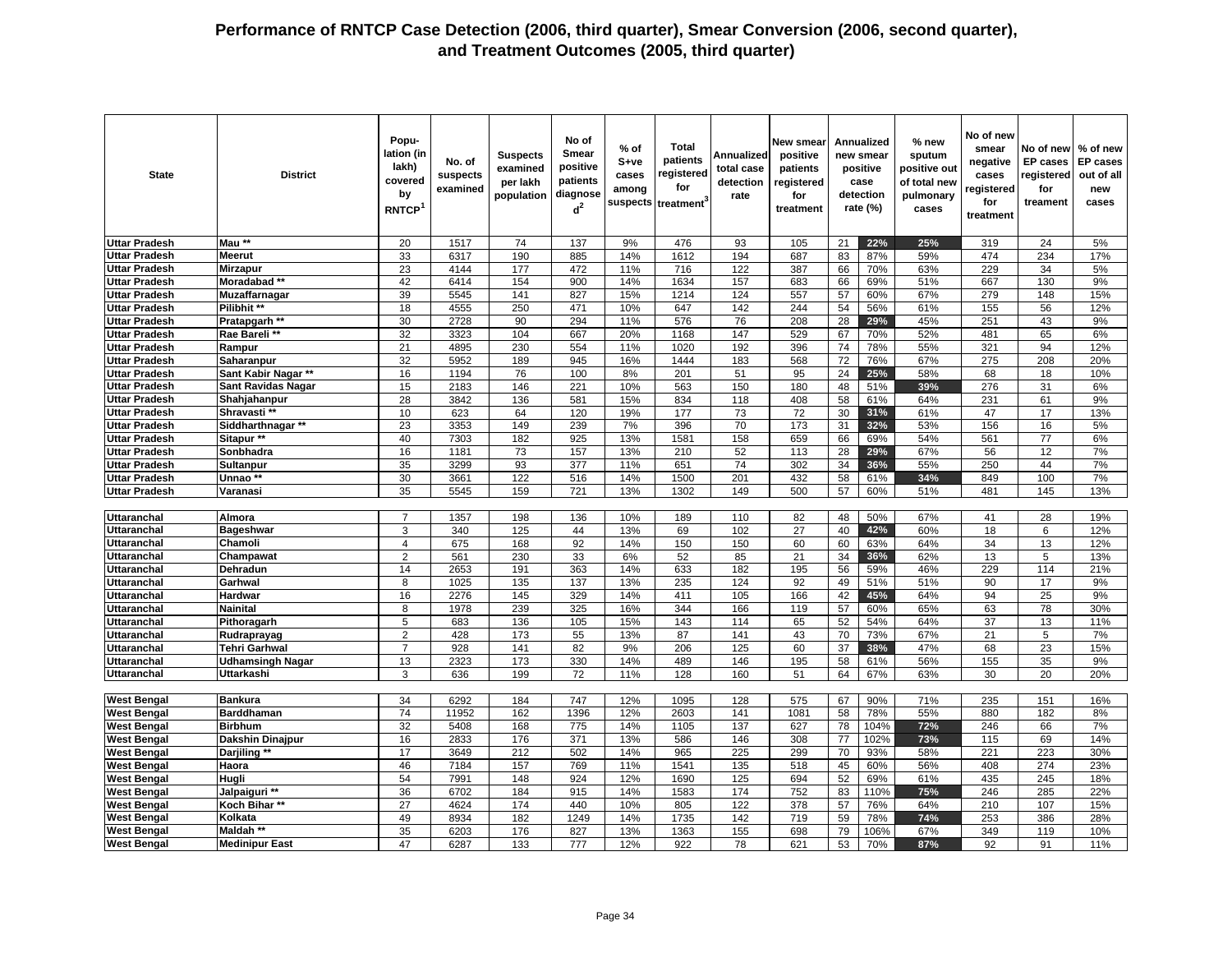| <b>State</b>                             | <b>District</b>                  | No of smear<br>positive<br>retreatmen<br>cases<br>registered<br>for treatmen | % of<br>retreatme<br>nt cases<br>out of all<br>smear<br>positive<br>cases | No (%) of<br>pediatric cases<br>out of all New<br>cases |           | 3 month<br>conversion<br>rate of new<br>smear<br>positive<br>patients <sup>4</sup> | <b>Cure rate</b><br>of new<br>smear<br>positive<br>patients <sup>5</sup> | <b>Success</b><br>rate of<br>new<br>smear<br>positive<br>patients <sup>5</sup> | % smear<br>positive<br>patients<br>living in<br>the<br>district<br>placed on<br><b>DOTS</b> | No (%) of<br>patients put<br>on Non-<br><b>DOTS</b><br>treatment<br>regimen |          | No (%) of Initia<br>defaulters |           | No (%) of NSP<br>cases started<br><b>RNTCP DOTS</b><br>within 7 days<br>of diagnosis |            | No (%) of NSP | cases<br>registered<br>within one<br>month of<br>starting<br><b>RNTCP DOTS</b><br>treatment |               | No (%) of<br>interviewed<br><b>NSP cases</b><br>who<br>received<br><b>DOT during</b><br>IP as per<br>guidelines |            | No (%) of<br>cured NSP<br>cases having<br>end of<br>treatment<br>follow- up<br>sputum done<br>within 7 days<br>of last dose |
|------------------------------------------|----------------------------------|------------------------------------------------------------------------------|---------------------------------------------------------------------------|---------------------------------------------------------|-----------|------------------------------------------------------------------------------------|--------------------------------------------------------------------------|--------------------------------------------------------------------------------|---------------------------------------------------------------------------------------------|-----------------------------------------------------------------------------|----------|--------------------------------|-----------|--------------------------------------------------------------------------------------|------------|---------------|---------------------------------------------------------------------------------------------|---------------|-----------------------------------------------------------------------------------------------------------------|------------|-----------------------------------------------------------------------------------------------------------------------------|
| <b>Uttar Pradesh</b>                     | Mau <sup>3</sup>                 | 12                                                                           | 10%                                                                       | 16                                                      | 4%        | 90%                                                                                | 82%                                                                      | 85%                                                                            | 84%                                                                                         | $\mathbf 0$                                                                 | 0%       | 20                             | 16%       | 100                                                                                  | 95%        | 103           | 98%                                                                                         | 40            | 100%                                                                                                            | 120        | 81%                                                                                                                         |
| <b>Uttar Pradesh</b>                     | Meerut                           | 171                                                                          | 20%                                                                       | 75                                                      | 5%        | 91%                                                                                | 89%                                                                      | 92%                                                                            | 96%                                                                                         | 2                                                                           | 0%       | 30                             | 3%        | 622                                                                                  | 91%        | 687           | 100%                                                                                        | 80            | 100%                                                                                                            | 344        | 75%                                                                                                                         |
| <b>Uttar Pradesh</b>                     | <b>Mirzapur</b>                  | 66                                                                           | 15%                                                                       | 21                                                      | 3%        | 89%                                                                                | 92%                                                                      | 92%                                                                            | 96%                                                                                         | $\Omega$                                                                    | 0%       | 17                             | 4%        | 364                                                                                  | 94%        | 385           | 99%                                                                                         | 131           | 85%                                                                                                             | 202        | 89%                                                                                                                         |
| <b>Uttar Pradesh</b>                     | Moradabad **                     | 149                                                                          | 18%                                                                       | 76                                                      | 5%        | 74%                                                                                | 67%                                                                      | 74%                                                                            | 89%                                                                                         | $\mathbf 0$                                                                 | 0%       | 102                            | 11%       | 598                                                                                  | 88%        | 681           | 100%                                                                                        | 81            | 100%                                                                                                            | 287        | 87%                                                                                                                         |
| <b>Uttar Pradesh</b>                     | Muzaffarnagar                    | 211                                                                          | 27%                                                                       | 46                                                      | 5%        | 86%                                                                                | 79%                                                                      | 84%                                                                            | 80%                                                                                         | $\Omega$                                                                    | 0%       | 163                            | 20%       | 456                                                                                  | 82%        | 557           | 100%                                                                                        | 9             | 60%                                                                                                             | 325        | 86%                                                                                                                         |
| <b>Uttar Pradesh</b>                     | Pilibhit **                      | 183                                                                          | 43%                                                                       | 35                                                      | 8%        | 88%                                                                                | 76%                                                                      | 76%                                                                            | 99%                                                                                         | $\Omega$                                                                    | 0%       | $\overline{4}$                 | 1%        | 218                                                                                  | 89%        | 244           | 100%                                                                                        | 101           | 77%                                                                                                             | 166        | 86%                                                                                                                         |
| <b>Uttar Pradesh</b>                     | Pratapgarh **                    | 71                                                                           | 25%                                                                       | 15                                                      | 3%        | 83%                                                                                | 72%                                                                      | 83%                                                                            | 94%                                                                                         | $\mathbf 0$                                                                 | 0%       | 17                             | 6%        | 201                                                                                  | 97%        | 208           | 100%                                                                                        |               |                                                                                                                 | 116        | 92%                                                                                                                         |
| <b>Uttar Pradesh</b>                     | Rae Bareli*                      | 91                                                                           | 15%                                                                       | 36                                                      | 3%        | 86%                                                                                | 73%                                                                      | 83%                                                                            | 85%                                                                                         | $\mathbf 0$                                                                 | 0%       | 101                            | 15%       | 471                                                                                  | 89%        | 529           | 100%                                                                                        | 205           | 100%                                                                                                            | 317        | 73%                                                                                                                         |
| <b>Uttar Pradesh</b>                     | Rampur                           | 198                                                                          | 33%                                                                       | 43                                                      | 5%        | 90%                                                                                | 88%                                                                      | 88%                                                                            | 96%                                                                                         | $\mathbf 0$                                                                 | 0%       | 21                             | 4%        | 376                                                                                  | 95%        | 380           | 96%                                                                                         | 187           | 95%                                                                                                             | 287        | 94%                                                                                                                         |
| <b>Uttar Pradesh</b>                     | Saharanpur                       | 313                                                                          | 35%                                                                       | 101                                                     | 10%       | 90%                                                                                | 87%                                                                      | 89%                                                                            | 88%                                                                                         | 0                                                                           | 0%       | 111                            | 12%       | 526                                                                                  | 93%        | 568           | 100%                                                                                        |               |                                                                                                                 | 445        | 93%                                                                                                                         |
| <b>Uttar Pradesh</b>                     | Sant Kabir Nagar **              | 16                                                                           | 14%                                                                       | 3                                                       | 2%        | 81%                                                                                |                                                                          |                                                                                | 88%                                                                                         | $\mathbf 0$                                                                 | 0%       | 12                             | 12%       | 74                                                                                   | 78%        | 87            | 92%                                                                                         | 39            | 91%                                                                                                             | <b>NE</b>  | <b>NE</b>                                                                                                                   |
| <b>Uttar Pradesh</b>                     | <b>Sant Ravidas Nagar</b>        | 43                                                                           | 19%                                                                       | 35                                                      | 7%        | 91%                                                                                | 86%                                                                      | 92%                                                                            | 98%                                                                                         | $\mathbf 0$                                                                 | 0%       | $\mathbf 0$                    | 0%        |                                                                                      |            | 176           | 96%                                                                                         | 184           | 100%                                                                                                            |            |                                                                                                                             |
| <b>Uttar Pradesh</b>                     | Shahjahanpur                     | 115                                                                          | 22%                                                                       | 28                                                      | 4%        | 88%                                                                                | 83%                                                                      | 85%                                                                            | 85%                                                                                         | 0                                                                           | 0%       | 84                             | 15%       |                                                                                      |            |               |                                                                                             |               |                                                                                                                 |            |                                                                                                                             |
| <b>Uttar Pradesh</b>                     | Shravasti **                     | 34                                                                           | 32%                                                                       | 3                                                       | 2%        | 88%                                                                                |                                                                          |                                                                                | 85%                                                                                         | $\mathbf 0$                                                                 | 0%       | 17                             | 15%       | 58                                                                                   | 81%        | 72            | 100%                                                                                        | $\mathcal{P}$ | 50%                                                                                                             | <b>NE</b>  | <b>NE</b>                                                                                                                   |
| <b>Uttar Pradesh</b>                     | Siddharthnagar **                | 50                                                                           | 22%                                                                       | 8                                                       | 2%        | 92%                                                                                | 83%                                                                      | 84%                                                                            | 91%                                                                                         | $\mathbf 0$                                                                 | 0%       | 20                             | 9%        | 149                                                                                  | 86%        | 173           | 100%                                                                                        | 26            | 100%                                                                                                            | 92         | 76%                                                                                                                         |
| <b>Uttar Pradesh</b>                     | Sitapur **                       | 221                                                                          | 25%                                                                       | 42                                                      | 3%        | 90%                                                                                | 84%                                                                      | 88%                                                                            | 84%                                                                                         | $\mathbf 0$                                                                 | 0%       | 143                            | 16%       | 557                                                                                  | 85%        | 659           | 100%                                                                                        | 194           | 81%                                                                                                             | 422        | 81%                                                                                                                         |
| <b>Uttar Pradesh</b>                     | Sonbhadra                        | 28                                                                           | 20%                                                                       | 8                                                       | 4%        | 89%                                                                                | 85%                                                                      | 86%                                                                            | 84%                                                                                         | $\mathbf 0$                                                                 | 0%       | 25                             | 16%       | 90                                                                                   | 80%        | 112           | 99%                                                                                         | 48            | 100%                                                                                                            | 56         | 100%                                                                                                                        |
| <b>Uttar Pradesh</b>                     | Sultanpur                        | 53                                                                           | 15%                                                                       | 22                                                      | 4%        | 83%                                                                                | 81%                                                                      | 90%                                                                            | 94%                                                                                         | $\mathbf 0$                                                                 | 0%       | 23                             | 6%        | 263                                                                                  | 87%        | 300           | 99%                                                                                         | 29            | 25%                                                                                                             | 205        | 87%                                                                                                                         |
| <b>Uttar Pradesh</b>                     | Unnao **                         | 114                                                                          | 21%                                                                       | 65                                                      | 5%        | 90%                                                                                | 89%                                                                      | 89%                                                                            | 93%                                                                                         |                                                                             | 0%       | 34                             | 7%        | 392                                                                                  | 91%        | 432           | 100%                                                                                        | 367           | 85%                                                                                                             | 316        | 93%                                                                                                                         |
| <b>Uttar Pradesh</b>                     | Varanasi                         | 150                                                                          | 23%                                                                       | 68                                                      | 6%        | 90%                                                                                | 86%                                                                      | 88%                                                                            | 95%                                                                                         | $\mathbf 0$                                                                 | 0%       | 33                             | 5%        | 437                                                                                  | 89%        | 510           | 100%                                                                                        | 68            | 100%                                                                                                            | 359        | 92%                                                                                                                         |
|                                          |                                  |                                                                              |                                                                           |                                                         |           |                                                                                    |                                                                          |                                                                                |                                                                                             |                                                                             |          |                                |           |                                                                                      |            |               |                                                                                             |               |                                                                                                                 |            |                                                                                                                             |
| <b>Uttaranchal</b>                       | Almora                           | 37                                                                           | 31%                                                                       | $\overline{7}$                                          | 5%        | 96%                                                                                | 95%                                                                      | 95%                                                                            | 100%                                                                                        | $\mathbf 0$                                                                 | 0%       | $\mathbf 0$                    | 0%        | 82                                                                                   | 100%       | 81            | 99%                                                                                         | 40            | 95%                                                                                                             | 75         | 96%                                                                                                                         |
| Uttaranchal                              | Bageshwar                        | 18                                                                           | 40%                                                                       | $\overline{1}$                                          | 2%        | 88%                                                                                | 86%                                                                      | 86%                                                                            | 91%                                                                                         | $\overline{2}$                                                              | 5%       | 2                              | 5%        | 26                                                                                   | 96%        | 27            | 100%                                                                                        | 18            | 82%                                                                                                             | 18         | 100%                                                                                                                        |
| Uttaranchal                              | Chamoli                          | 38                                                                           | 39%                                                                       | $\overline{4}$                                          | 4%        | 89%                                                                                | 92%                                                                      | 92%                                                                            | 100%                                                                                        | $\mathbf 0$                                                                 | 0%       | $\mathbf 0$                    | 0%        | 48                                                                                   | 80%        | 60            | 100%                                                                                        | 57            | 95%                                                                                                             | 67         | 100%                                                                                                                        |
| Uttaranchal                              | Champawat                        | 12                                                                           | 36%                                                                       |                                                         | 3%        | 100%                                                                               | 93%                                                                      | 93%                                                                            | 97%                                                                                         | $\mathbf 0$                                                                 | 0%       | $\mathbf{1}$                   | 3%        | 30                                                                                   | 91%        | 33            | 100%                                                                                        | 20            | 61%                                                                                                             | 33         | 92%                                                                                                                         |
| Uttaranchal                              | Dehradun                         | 72                                                                           | 27%                                                                       | 52                                                      | 10%       | 95%                                                                                | 83%                                                                      | 83%                                                                            | 94%                                                                                         | $\mathbf 0$                                                                 | 0%       | 19                             | 6%        | 190                                                                                  | 97%        | 195           | 100%                                                                                        | 17            | 81%                                                                                                             | 163        | 100%                                                                                                                        |
| Uttaranchal                              | Garhwal                          | 32                                                                           | 26%                                                                       | 3                                                       | 2%        | 92%                                                                                | 77%                                                                      | 81%                                                                            | 100%                                                                                        | $\mathbf 0$                                                                 | 0%       | $\mathbf 0$                    | 0%        | 82                                                                                   | 89%        | 87            | 95%                                                                                         | 24            | 83%                                                                                                             | 83         | 90%                                                                                                                         |
| Uttaranchal                              | Hardwar                          | 108                                                                          | 39%                                                                       | 11                                                      | 4%        | 93%                                                                                | 81%                                                                      | 81%                                                                            | 86%                                                                                         | 26                                                                          | 9%       | 14                             | 5%        | 155                                                                                  | 93%        | 162           | 98%                                                                                         | 31            | 84%                                                                                                             | 140        | 94%                                                                                                                         |
| Uttaranchal                              | Nainital                         | 76                                                                           | 39%                                                                       | 22                                                      | 8%        | 92%                                                                                | 75%                                                                      | 76%                                                                            | 88%                                                                                         | 5                                                                           | 2%       | 22                             | 10%       | 117                                                                                  | 98%        | 119           | 100%                                                                                        | 23            | 82%                                                                                                             | 123        | 100%                                                                                                                        |
| Uttaranchal                              | Pithoragarh                      | 28                                                                           | 30%                                                                       | $\overline{2}$                                          | 2%        | 99%                                                                                | 88%                                                                      | 93%                                                                            | 95%                                                                                         | $\Omega$                                                                    | 0%       | 5                              | 5%        | 64                                                                                   | 98%        | 65            | 100%                                                                                        | 32            | 91%                                                                                                             | 44         | 75%                                                                                                                         |
| Uttaranchal                              | Rudraprayag                      | 15                                                                           | 26%                                                                       | 6                                                       | 9%        | 86%                                                                                | 94%                                                                      | 94%                                                                            | 98%                                                                                         | $\Omega$                                                                    | 0%       | $\mathbf{1}$                   | 2%        | 35                                                                                   | 88%        | 36            | 90%                                                                                         | 24            | 80%                                                                                                             | 23         | 85%                                                                                                                         |
| Uttaranchal                              | Tehri Garhwal                    | 33                                                                           | 35%                                                                       | 12                                                      | 8%        | 91%                                                                                | 97%                                                                      | 97%                                                                            | 90%                                                                                         | $\overline{1}$                                                              | 1%       | $\overline{7}$                 | 9%        | 44                                                                                   | 73%        | 60            | 100%                                                                                        | 34            | 87%                                                                                                             | 57         | 84%                                                                                                                         |
| Uttaranchal                              | <b>Udhamsingh Nagar</b>          | 88                                                                           | 31%                                                                       | 8                                                       | 2%        | 94%                                                                                | 87%                                                                      | 87%                                                                            | 96%                                                                                         | 5                                                                           | 2%       | $\overline{7}$                 | 2%        | 185                                                                                  | 95%        | 193           | 99%                                                                                         | 130           | 96%                                                                                                             | 152        | 99%                                                                                                                         |
| <b>Uttaranchal</b>                       | Uttarkashi                       | 20                                                                           | 28%                                                                       | 11                                                      | 11%       | 91%                                                                                | 85%                                                                      | 85%                                                                            | 100%                                                                                        | $\mathbf 0$                                                                 | 0%       | $\mathbf 0$                    | 0%        | 48                                                                                   | 94%        | 51            | 100%                                                                                        | 47            | 92%                                                                                                             | 59         | 94%                                                                                                                         |
|                                          |                                  |                                                                              |                                                                           |                                                         |           |                                                                                    |                                                                          |                                                                                |                                                                                             |                                                                             |          |                                |           |                                                                                      |            |               |                                                                                             |               |                                                                                                                 |            |                                                                                                                             |
| <b>West Bengal</b>                       | <b>Bankura</b>                   | 96                                                                           | 14%                                                                       | 24                                                      | 2%        | 92%                                                                                | 88%                                                                      | 90%                                                                            | 90%                                                                                         | $\overline{1}$                                                              | 0%       | 72                             | 10%       | 404                                                                                  | 70%        | 523           | 91%                                                                                         | 58            | 85%                                                                                                             | 404        | 83%                                                                                                                         |
| <b>West Bengal</b>                       | <b>Barddhaman</b>                | 251                                                                          | 19%                                                                       | 135                                                     | 6%        | 88%                                                                                | 84%                                                                      | 86%                                                                            | 91%                                                                                         | $\mathbf 0$                                                                 | 0%       | 125                            | 9%        | 753                                                                                  | 70%        | 987           | 91%                                                                                         | 40            | 37%                                                                                                             | 652        | 74%                                                                                                                         |
| <b>West Bengal</b>                       | <b>Birbhum</b>                   | 112                                                                          | 15%                                                                       | 13                                                      | 1%        | 91%                                                                                | 86%                                                                      | 87%                                                                            | 94%                                                                                         | $\mathbf 0$<br>$\overline{1}$                                               | 0%<br>0% | 46                             | 6%        | 492                                                                                  | 78%        | 592           | 94%                                                                                         | 136           | 94%                                                                                                             | 436        | 86%                                                                                                                         |
| <b>West Bengal</b><br><b>West Bengal</b> | Dakshin Dinajpur<br>Darjiling ** | 69<br>131                                                                    | 18%<br>30%                                                                | 21<br>79                                                | 4%<br>11% | 89%<br>87%                                                                         | 88%<br>79%                                                               | 89%<br>81%                                                                     | 93%<br>76%                                                                                  | 2                                                                           | 0%       | 26<br>112                      | 7%<br>23% | 236<br>193                                                                           | 77%<br>65% | 276<br>212    | 90%<br>71%                                                                                  | 60<br>106     | 81%<br>100%                                                                                                     | 256<br>180 | 76%<br>73%                                                                                                                  |
| <b>West Bengal</b>                       | Haora                            | 180                                                                          | 26%                                                                       | 124                                                     | 10%       | 86%                                                                                | 82%                                                                      | 85%                                                                            | 87%                                                                                         | 6                                                                           | 1%       | 88                             | 12%       | 456                                                                                  | 88%        | 515           | 99%                                                                                         | 27            | 90%                                                                                                             | 364        | 90%                                                                                                                         |
| <b>West Bengal</b>                       | Hugli                            | 196                                                                          | 22%                                                                       | 55                                                      | 4%        | 88%                                                                                | 88%                                                                      | 90%                                                                            | 90%                                                                                         | $\mathbf 0$                                                                 | 0%       | 90                             | 10%       | 570                                                                                  | 82%        | 689           | 99%                                                                                         | 75            | 87%                                                                                                             | 471        | 78%                                                                                                                         |
| <b>West Bengal</b>                       | Jalpaiguri **                    | 216                                                                          | 22%                                                                       | 119                                                     | 9%        | 90%                                                                                | 89%                                                                      | 89%                                                                            | 96%                                                                                         | $\mathbf 0$                                                                 | 0%       | 39                             | 4%        | 585                                                                                  | 78%        | 725           | 96%                                                                                         | 30            | 97%                                                                                                             | 639        | 93%                                                                                                                         |
| <b>West Bengal</b>                       | Koch Bihar**                     | 59                                                                           | 14%                                                                       | 27                                                      | 4%        | 90%                                                                                | 86%                                                                      | 87%                                                                            | 97%                                                                                         | $\mathbf 0$                                                                 | 0%       | 12                             | 3%        | 243                                                                                  | 64%        | 364           | 96%                                                                                         | 15            | 88%                                                                                                             | 297        | 84%                                                                                                                         |
| <b>West Bengal</b>                       | Kolkata                          | 277                                                                          | 28%                                                                       | 119                                                     | 9%        | 83%                                                                                | 83%                                                                      | 83%                                                                            | 91%                                                                                         | $\overline{7}$                                                              | 1%       | 94                             | 9%        | 663                                                                                  | 92%        | 719           | 100%                                                                                        | 28            | 93%                                                                                                             | 570        | 95%                                                                                                                         |
| <b>West Bengal</b>                       | Maldah <sup>*</sup>              | 142                                                                          | 17%                                                                       | 73                                                      | 6%        | 87%                                                                                | 81%                                                                      | 83%                                                                            | 84%                                                                                         | 22                                                                          | 3%       | 110                            | 13%       | 462                                                                                  | 66%        | 587           | 84%                                                                                         | 165           | 78%                                                                                                             | 370        | 71%                                                                                                                         |
| <b>West Bengal</b>                       | <b>Medinipur East</b>            | 77                                                                           | 11%                                                                       | 33                                                      | 4%        | 90%                                                                                | 84%                                                                      | 85%                                                                            | 91%                                                                                         | $\Omega$                                                                    | 0%       | 67                             | 9%        | 333                                                                                  | 54%        | 557           | 90%                                                                                         | 23            | 82%                                                                                                             | 284        | 66%                                                                                                                         |
|                                          |                                  |                                                                              |                                                                           |                                                         |           |                                                                                    |                                                                          |                                                                                |                                                                                             |                                                                             |          |                                |           |                                                                                      |            |               |                                                                                             |               |                                                                                                                 |            |                                                                                                                             |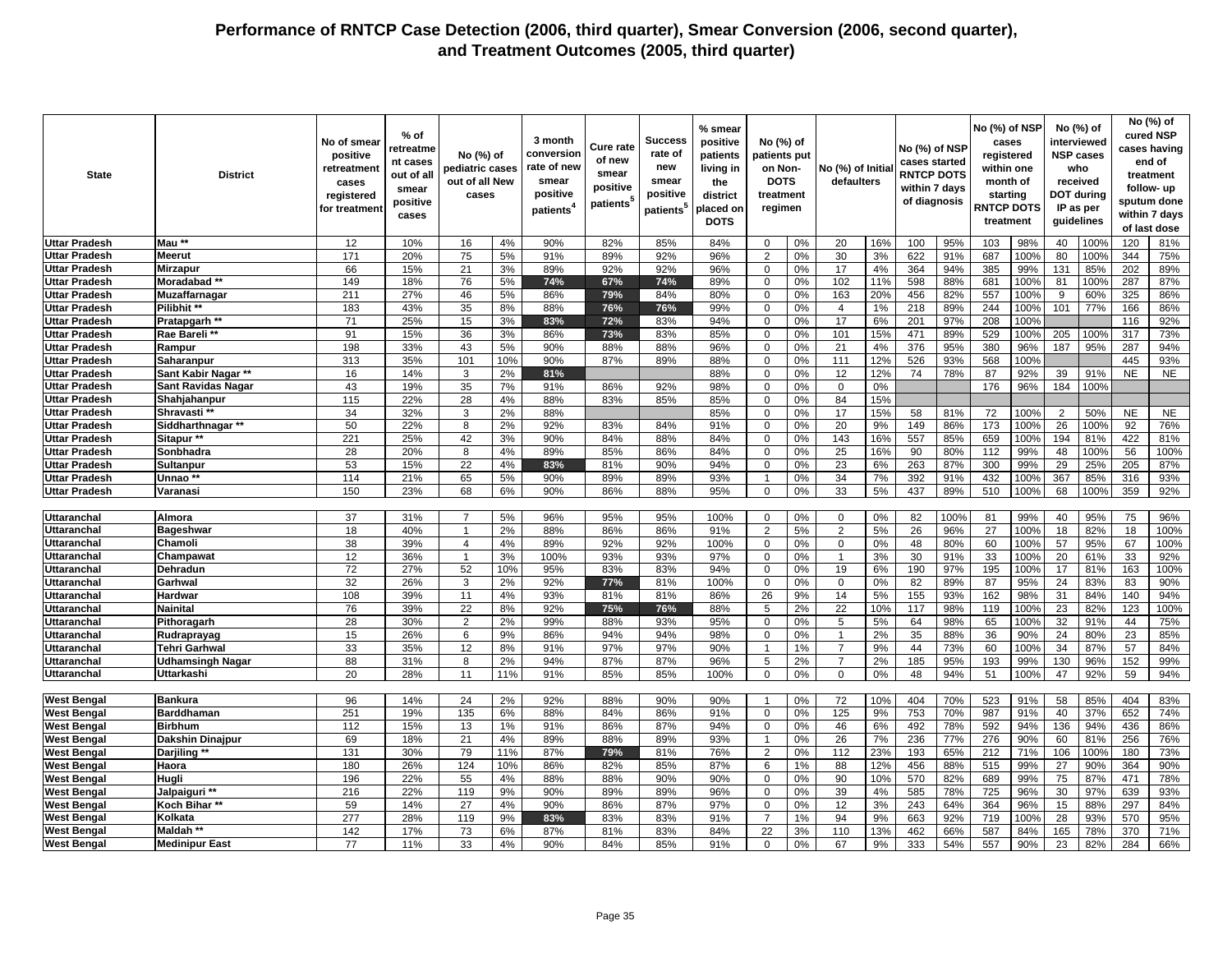| <b>State</b>                               | <b>District</b>                             | Popu-<br>lation (in<br>lakh)<br>covered<br>by<br><b>RNTCP</b> | No. of<br>suspects<br>examined | <b>Suspects</b><br>examined<br>per lakh<br>population | No of<br>Smear<br>positive<br>patients<br>diagnose<br>$d^2$ | $%$ of<br>$S+ve$<br>cases<br>among | Total<br>patients<br>registered<br>for<br>suspects treatment | Annualized<br>total case<br>detection<br>rate | New smear<br>positive<br>patients<br>registered<br>for<br>treatment |    | Annualized<br>new smear<br>positive<br>case<br>detection<br>rate $(\%)$ | % new<br>sputum<br>positive out<br>of total new<br>pulmonary<br>cases | No of new<br>smear<br>negative<br>cases<br>registered<br>for<br>treatment | No of new   % of new<br>EP cases<br>registered<br>for<br>treament | <b>EP cases</b><br>out of all<br>new<br>cases |
|--------------------------------------------|---------------------------------------------|---------------------------------------------------------------|--------------------------------|-------------------------------------------------------|-------------------------------------------------------------|------------------------------------|--------------------------------------------------------------|-----------------------------------------------|---------------------------------------------------------------------|----|-------------------------------------------------------------------------|-----------------------------------------------------------------------|---------------------------------------------------------------------------|-------------------------------------------------------------------|-----------------------------------------------|
| <b>West Bengal</b>                         | <b>Medinipur West</b>                       | 56                                                            | 7978                           | 143                                                   | 1164                                                        | 15%                                | 1854                                                         | 133                                           | 838                                                                 | 60 | 80%                                                                     | 63%                                                                   | 501                                                                       | 172                                                               | 11%                                           |
| <b>West Bengal</b>                         | <b>Murshidabad</b>                          | 63                                                            | 10760                          | 172                                                   | 1184                                                        | 11%                                | 1848                                                         | 118                                           | 915                                                                 | 58 | 78%                                                                     | 69%                                                                   | 413                                                                       | 233                                                               | 15%                                           |
| <b>West Bengal</b>                         | Nadia                                       | 49                                                            | 9666                           | 196                                                   | 859                                                         | 9%                                 | 1468                                                         | 119                                           | 652                                                                 | 53 | 71%                                                                     | 61%                                                                   | 420                                                                       | 148                                                               | 12%                                           |
| <b>West Bengal</b>                         | North 24 Parganas                           | 95                                                            | 12061                          | 126                                                   | 1493                                                        | 12%                                | 2605                                                         | 109                                           | 1259                                                                | 53 | 70%                                                                     | 78%                                                                   | 365                                                                       | 453                                                               | 22%                                           |
| <b>West Bengal</b>                         | Puruliya                                    | 27                                                            | 4800                           | 177                                                   | 576                                                         | 12%                                | 1077                                                         | 159                                           | 440                                                                 | 65 | 87%                                                                     | 54%                                                                   | 379                                                                       | 69                                                                | 8%                                            |
| <b>West Bengal</b>                         | South 24 Parganas                           | 74                                                            | 9294                           | 126                                                   | 1078                                                        | 12%                                | 1847                                                         | 100                                           | 956                                                                 | 52 | 69%                                                                     | 73%                                                                   | 353                                                                       | 229                                                               | 15%                                           |
| <b>West Bengal</b>                         | <b>Uttar Dinajpur</b>                       | 26                                                            | 4304                           | 165                                                   | 446                                                         | 10%                                | 775                                                          | 119                                           | 369                                                                 | 57 | 75%                                                                     | 68%                                                                   | 172                                                                       | 105                                                               | 16%                                           |
|                                            |                                             |                                                               |                                |                                                       |                                                             |                                    |                                                              |                                               |                                                                     |    |                                                                         |                                                                       |                                                                           |                                                                   |                                               |
| <b>Grand Total</b>                         |                                             | 11142                                                         | 1604696                        | 144                                                   | 215809                                                      | 13%                                | 361954                                                       | 130                                           | 143349                                                              | 51 | 69%                                                                     | 58%                                                                   | 103716                                                                    | 46358                                                             | 16%                                           |
|                                            |                                             |                                                               |                                |                                                       |                                                             |                                    |                                                              |                                               |                                                                     |    |                                                                         |                                                                       |                                                                           |                                                                   |                                               |
| Summary of performance of Tribal districts |                                             | 517                                                           | 74210                          | 144                                                   | 10648                                                       | 14%                                | 18906                                                        | 146                                           | 7931                                                                | 61 | 82%                                                                     | 59%                                                                   | 5613                                                                      | 2045                                                              | 13%                                           |
|                                            |                                             |                                                               |                                |                                                       |                                                             |                                    |                                                              |                                               |                                                                     |    |                                                                         |                                                                       |                                                                           |                                                                   |                                               |
|                                            | Summary of performance of poor and backward | 2522                                                          | 280844                         | 111                                                   | 38957                                                       | 14%                                | 71073                                                        | 113                                           | 28259                                                               | 45 | 60%                                                                     | 53%                                                                   | 25311                                                                     | 5758                                                              | 10%                                           |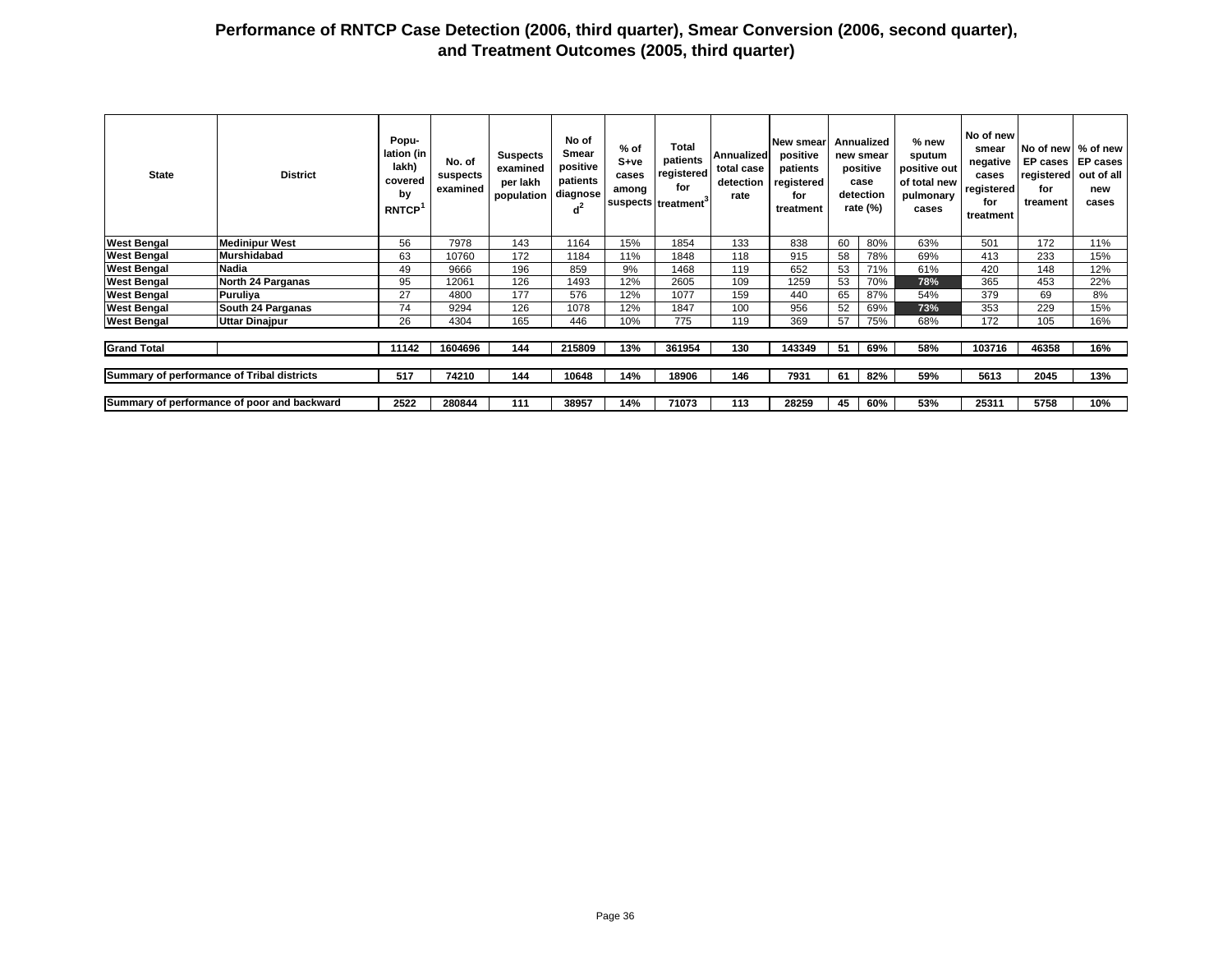| <b>State</b>       | <b>District</b>                             | No of smear<br>positive<br>retreatment<br>cases<br>registered<br>for treatment | % of<br>retreatme<br>nt cases<br>out of all<br>smear<br>positive<br>cases | No (%) of<br>pediatric cases<br>out of all New<br>cases |    | 3 month<br>conversion<br>rate of new<br>smear<br>positive<br>patients <sup>®</sup> | Cure rate<br>of new<br>smear<br>positive<br>patients <sup>5</sup> | <b>Success</b><br>rate of<br>new<br>smear<br>positive<br>patients | % smear<br>positive<br>patients<br>living in<br>the<br>district<br>placed on<br><b>DOTS</b> | No (%) of<br>patients put<br>on Non-<br><b>DOTS</b><br>treatment<br>regimen |       | No (%) of Initial<br>defaulters |     | No (%) of NSP<br>cases started<br><b>RNTCP DOTS</b><br>within 7 days<br>of diagnosis |     | No (%) of NSP<br>cases<br>registered<br>within one<br>month of<br>starting<br><b>RNTCP DOTS</b><br>treatment |      | No (%) of<br>received<br>IP as per | interviewed<br><b>NSP cases</b><br>who<br>DOT during<br>guidelines |                   | No (%) of<br>cured NSP<br>cases having<br>end of<br>treatment<br>follow- up<br>sputum done<br>within 7 days<br>of last dose |
|--------------------|---------------------------------------------|--------------------------------------------------------------------------------|---------------------------------------------------------------------------|---------------------------------------------------------|----|------------------------------------------------------------------------------------|-------------------------------------------------------------------|-------------------------------------------------------------------|---------------------------------------------------------------------------------------------|-----------------------------------------------------------------------------|-------|---------------------------------|-----|--------------------------------------------------------------------------------------|-----|--------------------------------------------------------------------------------------------------------------|------|------------------------------------|--------------------------------------------------------------------|-------------------|-----------------------------------------------------------------------------------------------------------------------------|
| <b>West Bengal</b> | <b>Medinipur West</b>                       | 173                                                                            | 17%                                                                       | 40                                                      | 3% | 90%                                                                                | 82%                                                               | 86%                                                               | 88%                                                                                         | 5                                                                           | 0%    | 135                             | 12% | 649                                                                                  | 77% | 682                                                                                                          | 81%  | 36                                 | 80%                                                                | 585               | 87%                                                                                                                         |
| <b>West Bengal</b> | Murshidabad                                 | 203                                                                            | 18%                                                                       | 68                                                      | 4% | 91%                                                                                | 88%                                                               | 89%                                                               | 94%                                                                                         | $\mathbf 0$                                                                 | 0%    | 71                              | 6%  | 730                                                                                  | 80% | 897                                                                                                          | 98%  | 52                                 | 100%                                                               | 643               | 84%                                                                                                                         |
| <b>West Bengal</b> | Nadia                                       | 139                                                                            | 18%                                                                       | 4                                                       | 3% | 88%                                                                                | 88%                                                               | 88%                                                               | 93%                                                                                         | 3                                                                           | 0%    | 52                              | 6%  | 507                                                                                  | 78% | 645                                                                                                          | 99%  | 324                                | 75%                                                                | 418               | 73%                                                                                                                         |
| <b>West Bengal</b> | North 24 Parganas                           | 314                                                                            | 20%                                                                       | 158                                                     | 8% | 89%                                                                                | 90%                                                               | 90%                                                               | 97%                                                                                         | 3                                                                           | 0%    | 44                              | 3%  | 189                                                                                  | 94% | 1257                                                                                                         | 100% | 215                                | 64%                                                                | 1096              | 96%                                                                                                                         |
| <b>West Bengal</b> | Puruliya                                    | 88                                                                             | 17%                                                                       | 22                                                      | 2% | 91%                                                                                | 87%                                                               | 89%                                                               | 93%                                                                                         | $\Omega$                                                                    | 0%    | 39                              | 7%  | 329                                                                                  | 75% | 419                                                                                                          | 10%  | 25                                 | 81%                                                                | 364               | 75%                                                                                                                         |
| <b>West Bengal</b> | South 24 Parganas                           | 194                                                                            | 17%                                                                       | 75                                                      | 5% | 92%                                                                                | 89%                                                               | 89%                                                               | 98%                                                                                         | $\Omega$                                                                    | 0%    | 24                              | 2%  | 851                                                                                  | 89% | 948                                                                                                          | 99%  | 244                                | 88%                                                                | 752               | 88%                                                                                                                         |
| <b>West Bengal</b> | <b>Uttar Dinajpur</b>                       | 86                                                                             | 19%                                                                       | 24                                                      | 4% | 88%                                                                                | 85%                                                               | 87%                                                               | 96%                                                                                         |                                                                             | 0%    | 18                              | 4%  | 318                                                                                  | 86% | 361                                                                                                          | 98%  | 30                                 | 100%                                                               | 259               | 80%                                                                                                                         |
| <b>Grand Total</b> |                                             | 50585                                                                          | 26%                                                                       | 17091                                                   | 6% | 88%                                                                                | 83%                                                               | 85%                                                               | 91%                                                                                         | 1545                                                                        | 1%    | 15800                           |     | 8%  117518   84%  135591   93%  33340   73%   89150   81%                            |     |                                                                                                              |      |                                    |                                                                    |                   |                                                                                                                             |
|                    | Summary of performance of Tribal districts  | 2237                                                                           | 22%                                                                       | 792                                                     | 5% | 88%                                                                                | 81%                                                               | 86%                                                               | 92%                                                                                         | 123                                                                         | $1\%$ | 714                             | 7%  | 6380                                                                                 | 82% | 7534                                                                                                         |      |                                    |                                                                    | 96% 2887 68% 4551 | 73%                                                                                                                         |
|                    | Summary of performance of poor and backward | 8699                                                                           | 24%                                                                       | 2733                                                    | 5% | 86%                                                                                | 81%                                                               | 85%                                                               | 92%                                                                                         | 194                                                                         | 1%    | 2897                            | 8%  |                                                                                      |     | 22045   80%   26288   94%   7692   67%   14759                                                               |      |                                    |                                                                    |                   | 78%                                                                                                                         |

\* Tribal Districts (more than 50% tribal population) \*\* Poor/Backward Districts † Tribal & Poor/Backward Districts

NR indicate states have not reported till 25th August 2006; Values for grey areas are not expected

Estimated New Smear Positive cases / lakh population based on ARTI data for North Zone (Chandigarh, Delhi, Haryana, Himachal Pradesh, Jammu & Kashmir, Punjab, Uttar Pradesh, Uttaranchal) is 95; East Zone (Andaman & Nicobar, Arunachal Pradesh, Assam, Bihar, Jharkhand, Manipur, Meghalaya, Mizoram, Nagaland, Sikkim, Tripura, West Bengal) is 75; South Zone (Andhra Pradesh, Karnataka, Kerala, Lakshdweep, Pondicherry, Tamil Nadu ) is 75 and West Zone (Chhattisgarh, Dadra & Nagar Haveli, Daman & Diu, Goa, Gujarat, Madhya Pradesh, Maharashtra, Rajasthan) is 80; Orissa is 85

1 Projected population based on census population of 2001 is used for calculation of case-detection rate. 1 lakh = 100,000 population

2 Smear positive patients diagnosed include new smear positive cases and smear positive retreatment cases

3 Total patients registered for treatment includes new sputum smear positive cases, new smear negative cases, new extra-pulmonary cases, smear positive retreatment cases and 'Others'

4 Smear conversion rate not expected for states that began implementing RNTCP during 2nd quarter 2005

5 Cure rate and success rate are not expected for states that began implementing RNTCP after 1st quarter 2004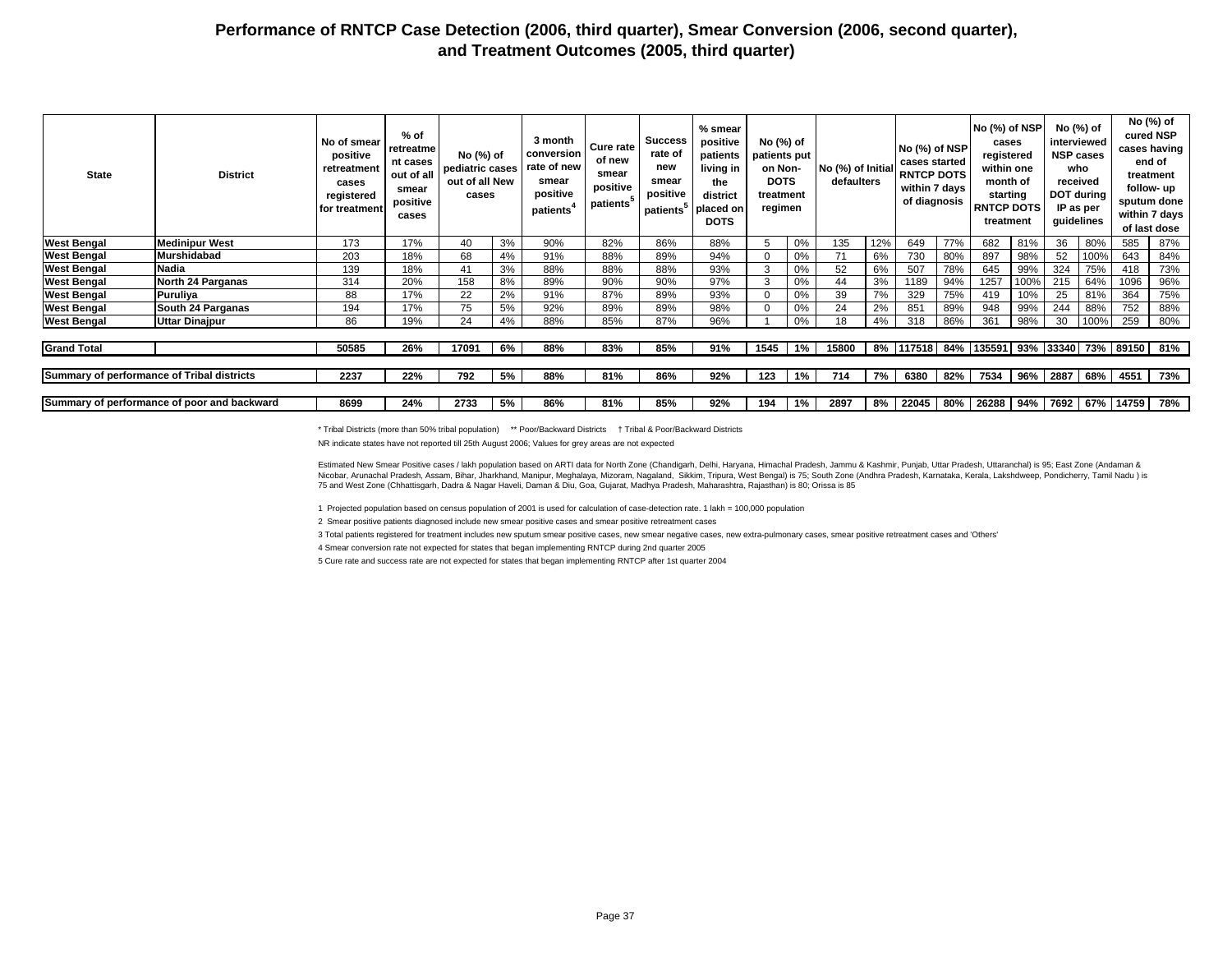## **Referral of TB Suspects from VCTC to RNTCP diagnostic units, 3rd quarter 2006 (Reported by Phase-I States Implementing Joint TB-HIV Action Plan)**

|                                                                               | <b>Andhra Pradesh</b>  |                        | Karnataka                     |                        | <b>Maharashtra</b>     |                        | <b>Manipur</b>         |                        | Nagaland                      |                        | <b>Tamil Nadu</b> |                                   | <b>Total</b>                  |                               |
|-------------------------------------------------------------------------------|------------------------|------------------------|-------------------------------|------------------------|------------------------|------------------------|------------------------|------------------------|-------------------------------|------------------------|-------------------|-----------------------------------|-------------------------------|-------------------------------|
| <b>Total Population (In lakhs)</b>                                            | 804                    |                        | 561                           |                        | 1041                   |                        | 26                     |                        | 21                            |                        | 653               |                                   | 3106                          |                               |
| Total No. of districts                                                        | 24                     |                        | 28                            |                        | 48                     |                        | 9                      |                        | 8                             |                        | 30                |                                   | 147                           |                               |
| Population (In lakhs) of the districts<br>having reported in 3rd quarter 2006 | 804                    |                        | 561                           |                        | 1030                   |                        | 24                     |                        | 13                            |                        | 653               |                                   | 3086                          |                               |
| No. of districts having reported in 3rd<br>quarter 2006                       | 24                     |                        | 28                            |                        | 47                     |                        | 8                      |                        | 4                             |                        | 30                |                                   | 141                           |                               |
|                                                                               | <b>HIV</b><br>Positive | <b>HIV</b><br>Negative | <b>HIV</b><br><b>Positive</b> | <b>HIV</b><br>Negative | <b>HIV</b><br>Positive | <b>HIV</b><br>Negative | <b>HIV</b><br>Positive | <b>HIV</b><br>Negative | <b>HIV</b><br><b>Positive</b> | <b>HIV</b><br>Negative | <b>HIV</b>        | <b>HIV</b><br>Positive   Negative | <b>HIV</b><br><b>Positive</b> | <b>HIV</b><br><b>Negative</b> |
| 1. Number of TB suspects referred from<br><b>VCTCs to RNTCP facilities*</b>   | 2102                   | 2783                   | 526                           | 555                    | 725                    | 684                    | 60                     | 30                     | 26                            | 20                     | 1946              | 2591                              | 5385                          | 6663                          |
| 2. Out of the above persons, number<br>diagnosed as having TB:                |                        |                        |                               |                        |                        |                        |                        |                        |                               |                        |                   |                                   |                               |                               |
| a) Sputum Positive TB                                                         | 260                    | 586                    | 81                            | 99                     | 78                     | 118                    |                        | 0                      | 10                            |                        | 120               | 366                               | 556                           | 1170                          |
| b) Sputum Negative TB                                                         | 143                    | 202                    | 44                            | 45                     | 26                     | 34                     | 5                      | $\Omega$               | $\Omega$                      | 10                     | 75                | 75                                | 293                           | 366                           |
| <b>Extra-Pulmonary TB</b><br>lc)                                              | 16                     | 18                     | 9                             | 11                     | 20                     | 9                      |                        | $\Omega$               | $\Omega$                      | 0                      | 47                | 18                                | 93                            | 56                            |
| d) Total diagnosed TB patients                                                | 419                    | 806                    | 134                           | 155                    | 124                    | 161                    | 13                     | $\Omega$               | 10                            | 11                     | 242               | 459                               | 942                           | 1592                          |
| Out of above total diagnosed TB<br>I3.<br>patients (d), number receiving DOTS | 315                    | 697                    | 107                           | 128                    | 117                    | 138                    | 11                     | 0                      | 8                             |                        | 165               | 380                               | 723                           | 1350                          |

\* Includes TB suspects referred during 2nd quarter 2006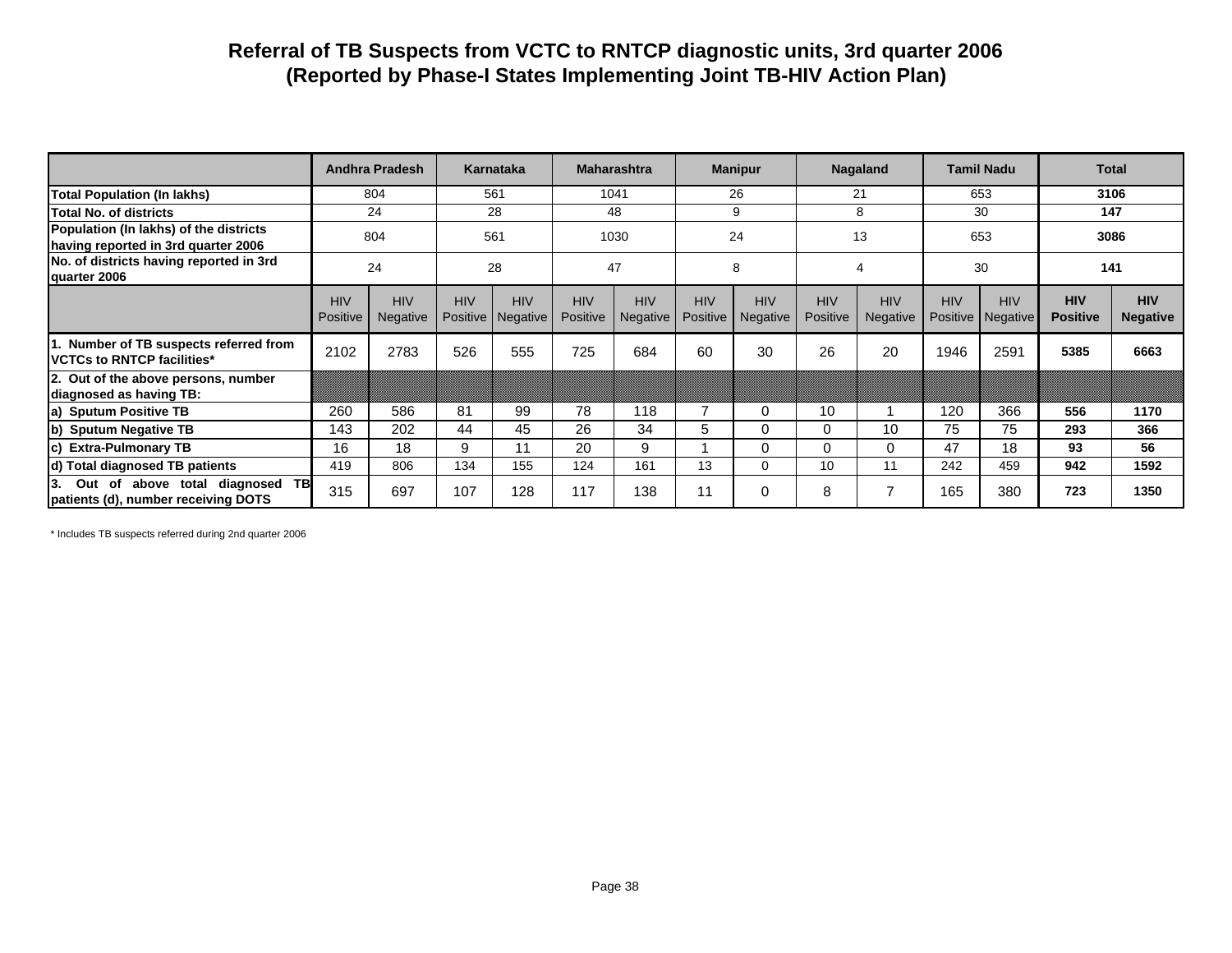

# **TB suspects examined per 100,000 population\*, 2000-2006**

**TB Suspects examined per 100,000 population by district, India, Third quarter, 2006**